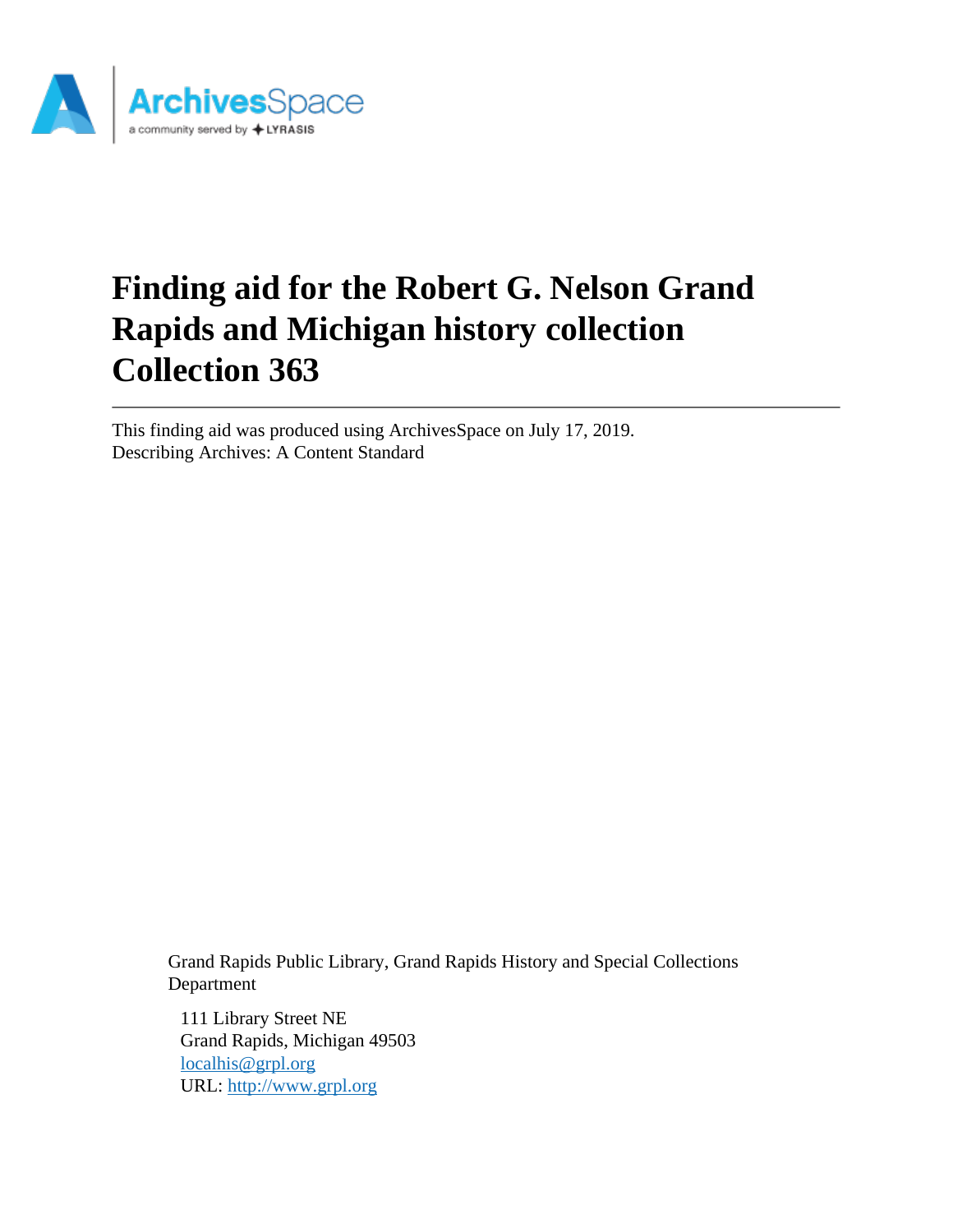# <span id="page-1-0"></span>**Table of Contents**

| 22 |
|----|
|    |
|    |
|    |
|    |
|    |
|    |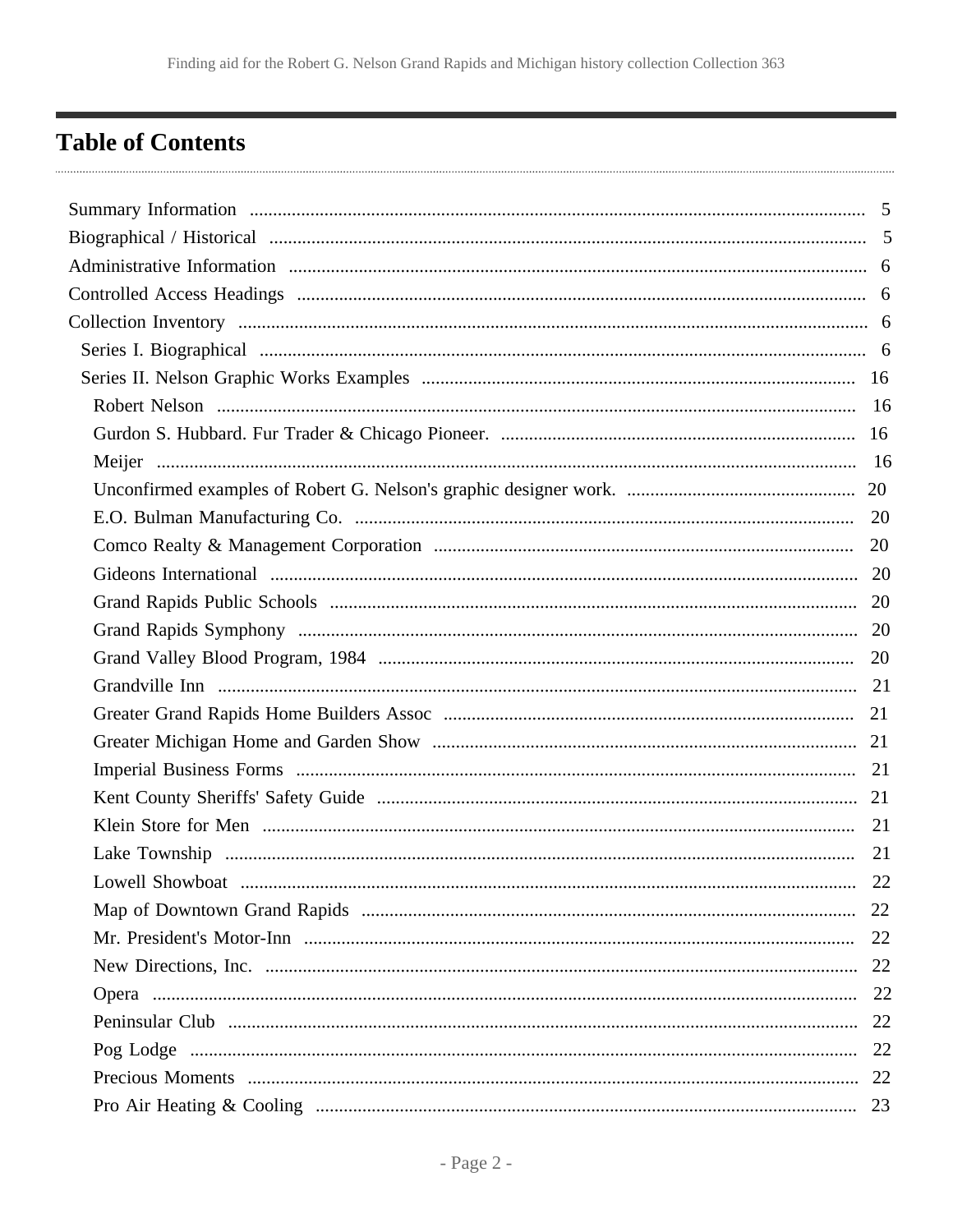| Wood Radio. John Ball Park Zoo Directional Map / copyright, Symes Advertising Agency / Greater |    |
|------------------------------------------------------------------------------------------------|----|
|                                                                                                |    |
|                                                                                                |    |
|                                                                                                |    |
|                                                                                                |    |
|                                                                                                |    |
|                                                                                                |    |
|                                                                                                |    |
|                                                                                                |    |
|                                                                                                |    |
|                                                                                                |    |
|                                                                                                |    |
|                                                                                                |    |
|                                                                                                |    |
|                                                                                                |    |
|                                                                                                | 69 |
|                                                                                                | 71 |
|                                                                                                |    |
|                                                                                                |    |
|                                                                                                | 73 |
|                                                                                                |    |
|                                                                                                | 73 |
|                                                                                                |    |
|                                                                                                |    |
|                                                                                                |    |
|                                                                                                | 75 |
|                                                                                                |    |
|                                                                                                |    |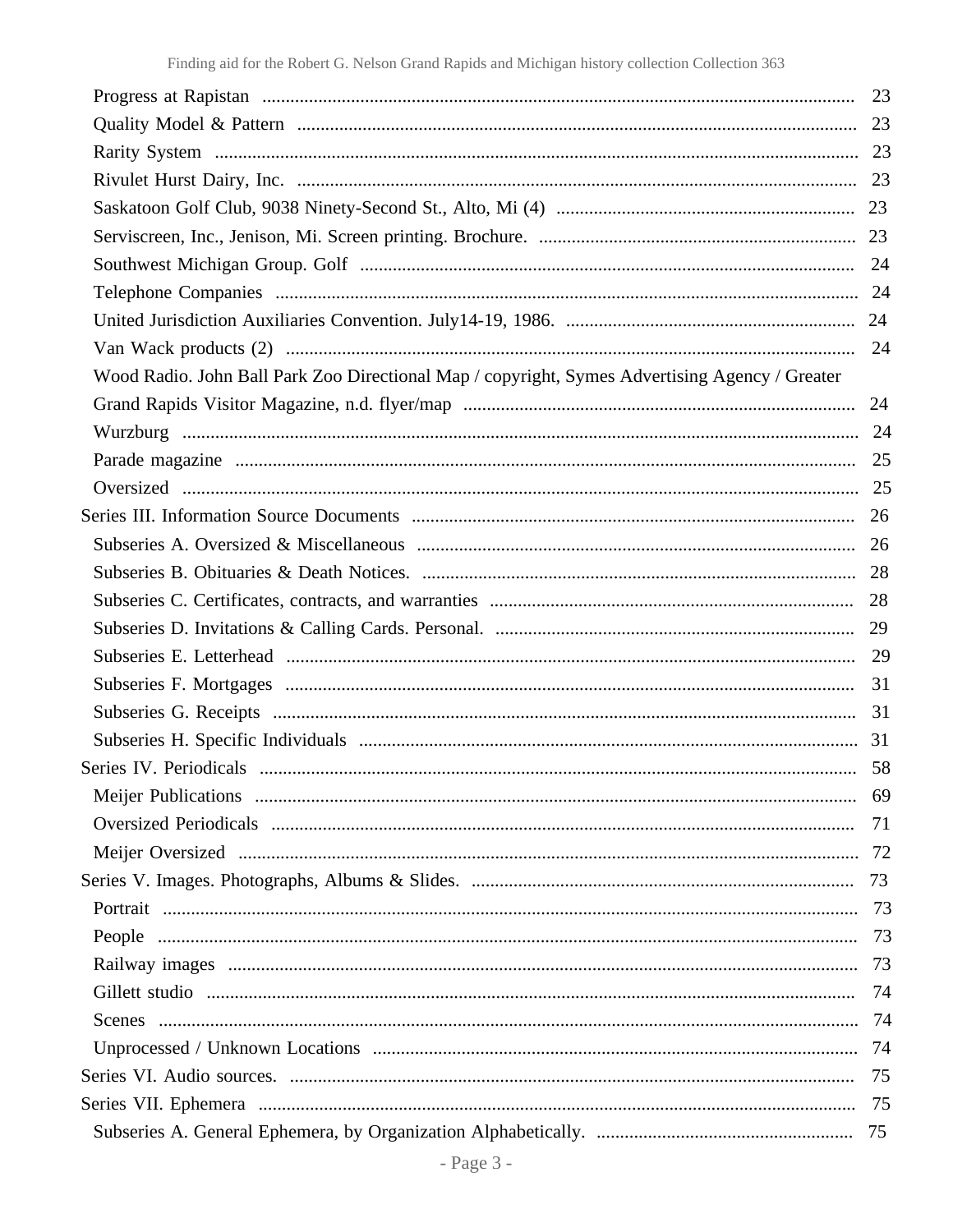| 133 |
|-----|
|     |
|     |
|     |
|     |
|     |
|     |
|     |
|     |
|     |
| 141 |
|     |
|     |
|     |
|     |
|     |
|     |
|     |
|     |
|     |
|     |
|     |
|     |
|     |
| 148 |
| 149 |
| 149 |
| 149 |
| 149 |
| 150 |
| 150 |
| 150 |
| 150 |
| 150 |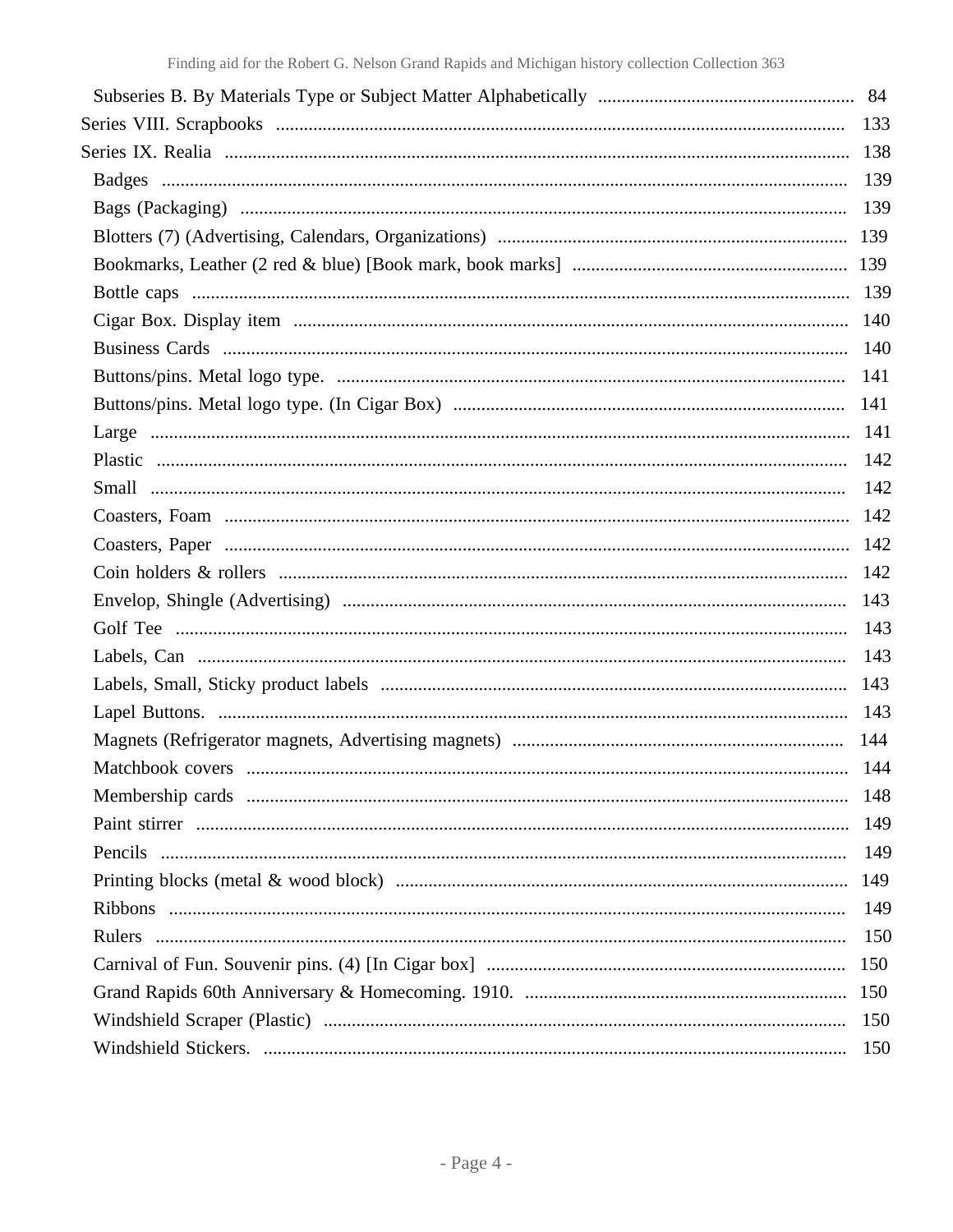# <span id="page-4-0"></span>**Summary Information**

| <b>Repository:</b>                  | Grand Rapids Public Library, Grand Rapids History and Special<br><b>Collections Department</b><br><b>Title:</b><br>Robert G. Nelson Grand Rapids and Michigan history collection                                                                                                                                                                                                                                                                                                                                                                                                                                                                                                        |  |
|-------------------------------------|-----------------------------------------------------------------------------------------------------------------------------------------------------------------------------------------------------------------------------------------------------------------------------------------------------------------------------------------------------------------------------------------------------------------------------------------------------------------------------------------------------------------------------------------------------------------------------------------------------------------------------------------------------------------------------------------|--|
|                                     |                                                                                                                                                                                                                                                                                                                                                                                                                                                                                                                                                                                                                                                                                         |  |
| ID:                                 | Collection 363                                                                                                                                                                                                                                                                                                                                                                                                                                                                                                                                                                                                                                                                          |  |
| Date:                               | circa 1850s-2000s                                                                                                                                                                                                                                                                                                                                                                                                                                                                                                                                                                                                                                                                       |  |
| <b>Physical Description:</b>        | 28.4 Linear Feet Over 40 boxes                                                                                                                                                                                                                                                                                                                                                                                                                                                                                                                                                                                                                                                          |  |
| Language of the<br><b>Material:</b> | English                                                                                                                                                                                                                                                                                                                                                                                                                                                                                                                                                                                                                                                                                 |  |
| Abstract:                           | This collection reflects Robert G. Nelson's knowledge and interests<br>in the local and regional history of the greater Grand Rapids and Kent<br>County, Michigan area. The collection includes material related to<br>the Nelson family and to Nelson's work as a graphic designer and<br>printer, including his time at Meijer. Also included are ephemera,<br>photographs and printed material for a wide variety of topics and<br>organizations, including, but not limited to, urban renewal, churches,<br>local periodicals, dairies, tourism, wildlife and environmental history,<br>the Evangelical Covenant Church, Mel Trotter, Old Kent Bank and the<br>Swedish Aid Society. |  |

**^** [Return to Table of Contents](#page-1-0)

. . . . . . . . . . . .

# <span id="page-4-1"></span>**Biographical / Historical**

Robert Nelson is the son of Helen Jean McCleary Nelson and George Robert Nelson. He married Joyce E. Jipping, July 30, 1976. Lives in Wyoming, Michigan.

Helen Nelson was the daughter of John McCleary & Helen Jean McCleary, 1870-1964. (Patten Monument Co., receipt. Feb. 3, 1965)

Both George and Robert Nelson worked for Meijer. George Nelson also worked for Apseys Dairy in 1954.

**^** [Return to Table of Contents](#page-1-0)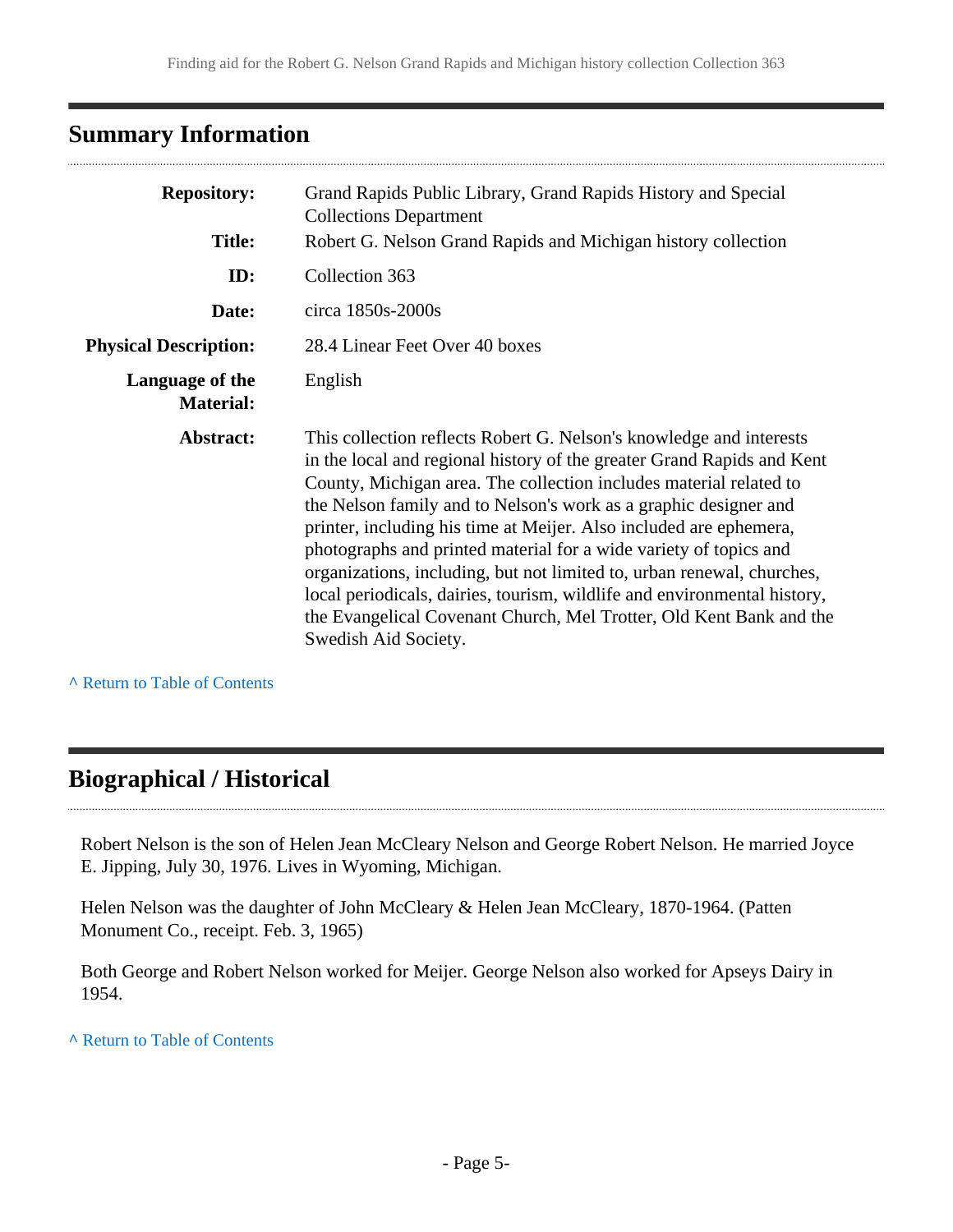# <span id="page-5-0"></span>**Administrative Information**

### **Publication Statement**

Grand Rapids Public Library, Grand Rapids History and Special Collections Department

111 Library Street NE Grand Rapids, Michigan 49503 [localhis@grpl.org](mailto:localhis@grpl.org) URL:<http://www.grpl.org>

### **Immediate Source of Acquisition**

Robert G. Nelson, accession numbers 2007.064 and 2008.037.

#### **^** [Return to Table of Contents](#page-1-0)

# <span id="page-5-1"></span>**Controlled Access Headings**

- Business Enterprises -- Michigan -- Grand Rapids Region
- periodicals
- Tourism -- Michigan -- Grand Rapids
- Charities -- Michigan -- Grand Rapids
- Urban renewal -- Michigan -- Grand Rapids
- Grand Rapids (Mich.) -- History
- personal papers
- Grand Rapids (Mich.) -- Church history
- Kent County (Mich.) -- History
- Graphic arts -- Michigan -- Grand Rapids
- Meijer Inc

## <span id="page-5-2"></span>**Collection Inventory**

### <span id="page-5-3"></span>**Series I. Biographical**

### **Subseries A. Robert G. Nelson and Nelson family personal information**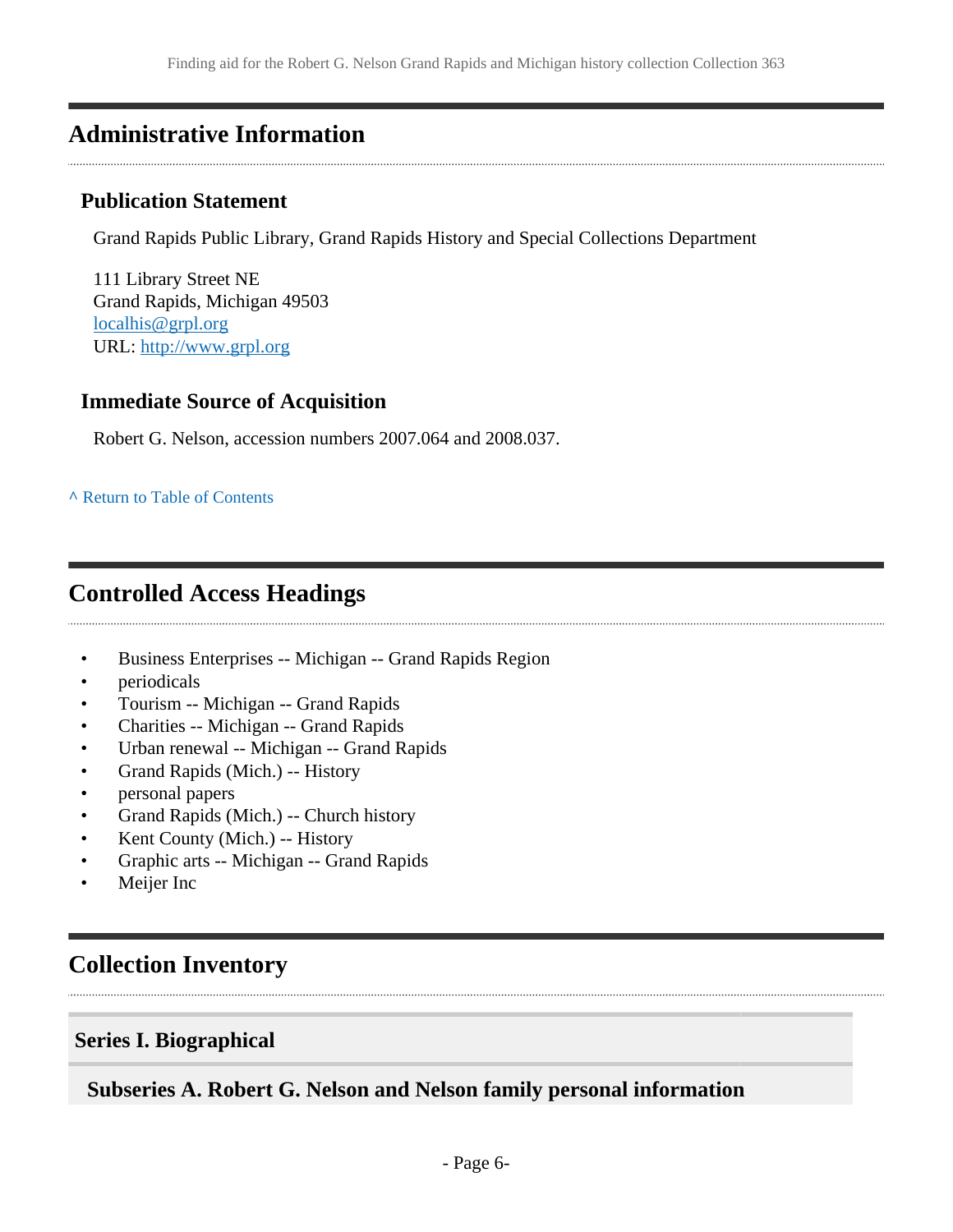| <b>Instances</b> |
|------------------|
| Box 1            |
| Box 1            |
| Box 1            |
| Box 1            |
| Box 1            |
|                  |
|                  |
|                  |
|                  |
|                  |
|                  |
| Box 1            |
| Box 1            |
|                  |

| <b>Title/Description</b>                                 | <b>Instances</b> |
|----------------------------------------------------------|------------------|
| Grades, correspondence, receipts, for Robert Nelson as a | Box 1            |
| student at Kendall, and also as an Alumni.               |                  |

# **Memberships**

| <b>Title/Description</b>                                                                          | <b>Instances</b> |
|---------------------------------------------------------------------------------------------------|------------------|
| Grand Rapids Public Library card. 1968                                                            | Box 1            |
| Grand Valley Artists, Inc. May 31, 1977 membership card.                                          | Box 1            |
| Historical Society of Michigan pen                                                                | Box 1            |
| Meijer Gardens membership card                                                                    | Box 1            |
| Michigan State Numismatic Society. 19th Annual Fall<br>Convention, 1973, pen & conference ribbon. | Box 1            |
| Readwell Vacation Reading Club. Robert Nelson. (2)                                                | Box 1            |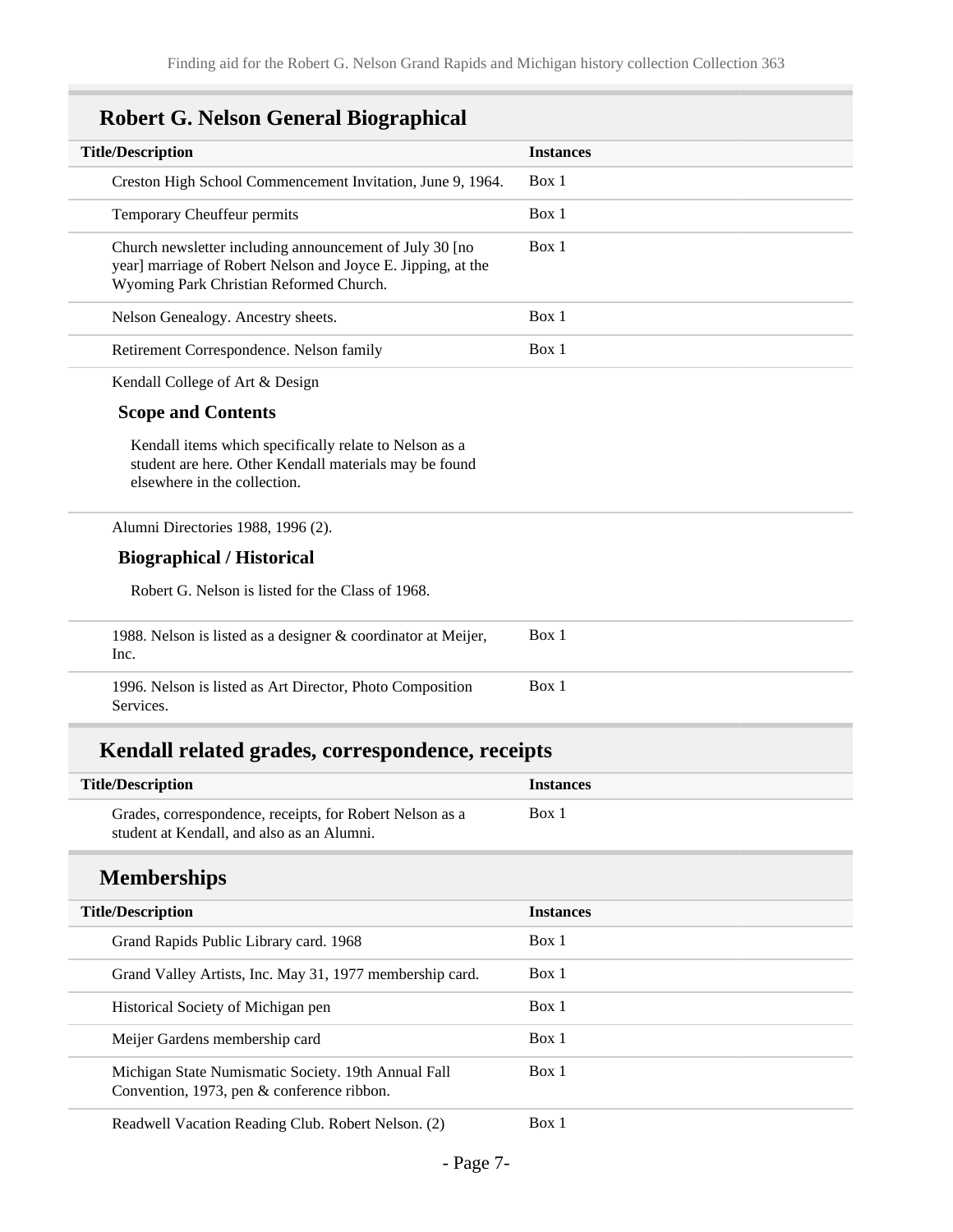# **Nelson Stationary**

| <b>Title/Description</b>                                                                | <b>Instances</b> |          |  |
|-----------------------------------------------------------------------------------------|------------------|----------|--|
| Blue note paper for Robert G. Nelson with boat image. (3)                               | Box 1            | Folder 1 |  |
| Mr. & Mrs. Robert G. Nelson small note paper, white raise<br>floral on blue background. | Box 1            | Folder 1 |  |
| Robert G. Nelson card with boat image (5)                                               | Box 1            | Folder 1 |  |
| Robert Nelson card with books (6)                                                       | Box 1            | Folder 1 |  |
| Robert G. Nelson card, N.E. black on yellow (5)                                         | Box 1            | Folder 1 |  |
| Robert Nelson, Advertising Designer (12)                                                | Box 1            | Folder 1 |  |
| Robert Nelson, Typographics, 1112 Wealthy S.E. (3)                                      | Box 1            | Folder 1 |  |
| Robert G. Nelson name label                                                             | Box 1            | Folder 1 |  |
| Gregory Robert Nelson (2 white cards)                                                   | Box 1            | Folder 1 |  |

### **Business Cards**

| <b>Title/Description</b>                                                                                           | <b>Instances</b>      |
|--------------------------------------------------------------------------------------------------------------------|-----------------------|
| Nelson, Robert. (advertising designer) (3) cards<br>Physical Location: Check Box 1 or any unprocessed<br>materials | <b>Box</b><br>Unknown |
| Nelson, Robert. (Typographics)<br>Physical Location: Check Box 1 or any unprocessed<br>materials                   | <b>Box</b><br>Unknown |

# **Calvin College Correspondence & Misc.**

| <b>Title/Description</b>                                                                               | <b>Instances</b> |          |
|--------------------------------------------------------------------------------------------------------|------------------|----------|
| Calvin College Correspondence.                                                                         | Box 1            |          |
| Staal Buick Miscellaneous. George Nelson                                                               | Box 1            | Folder 1 |
| Susan G. Komen Breast Cander Foundation Race for the Cure<br>participant tag numbers (3) Robert Nelson | Box 1            | Folder 1 |
| George Robert Nelson related materials                                                                 | Box 1            |          |
| Clair & Esther Moxon 50th anniversary Announcement card                                                | Box 1            |          |

**^** [Return to Table of Contents](#page-1-0)

# **Subseries B. Nelson Family Employment**

# **Photo Composition Service**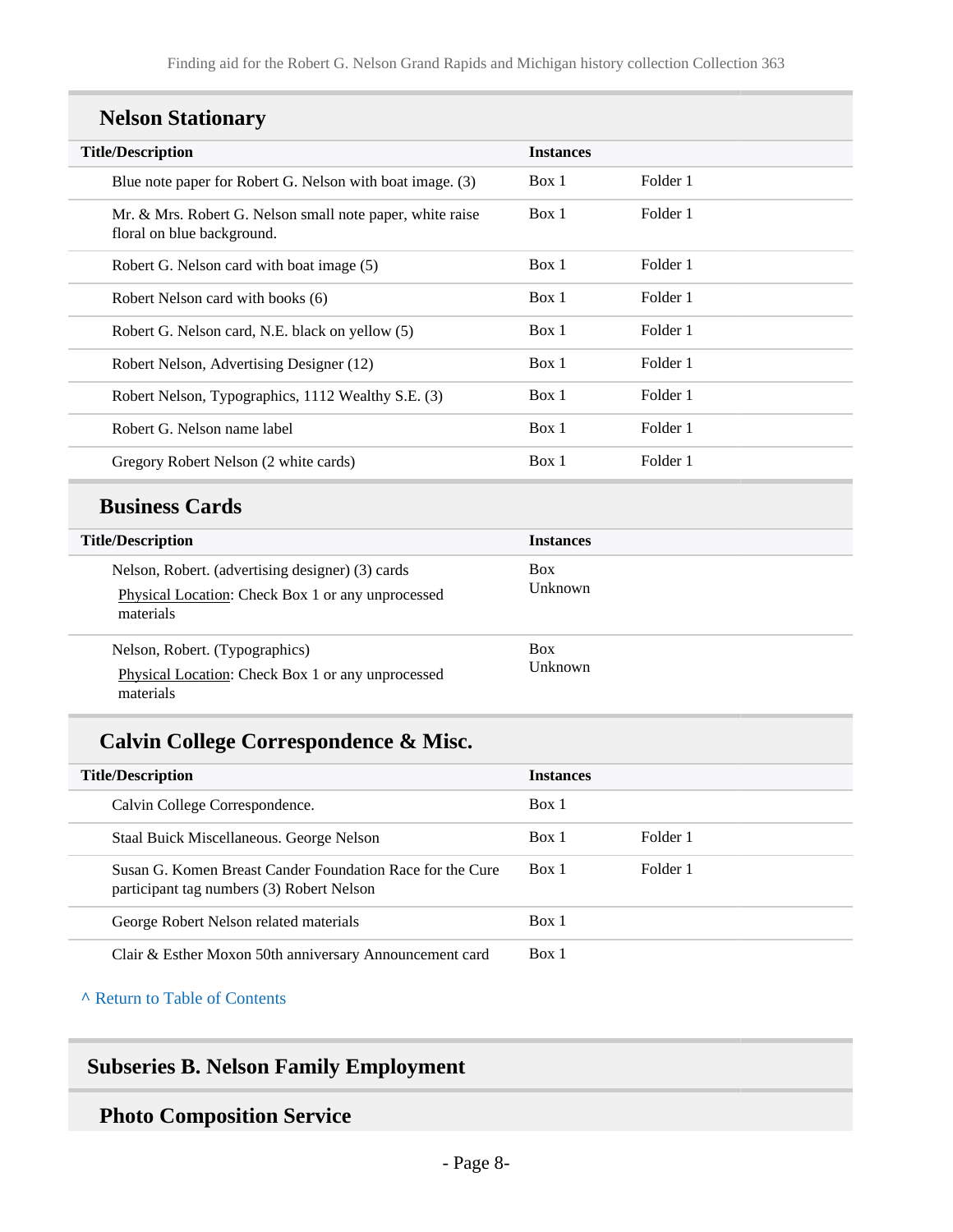Finding aid for the Robert G. Nelson Grand Rapids and Michigan history collection Collection 363

| <b>Title/Description</b>     | <b>Instances</b> |
|------------------------------|------------------|
| Letterhead (4)               | Box 1            |
| Service flyers/brochures (3) | Box 1            |

# **Type catalogs**

| <b>Title/Description</b>                                                                                     | <b>Instances</b> |
|--------------------------------------------------------------------------------------------------------------|------------------|
| PCS Photo Composition Service, 43 Front Ave., N.W. n.d. 76<br>pgs. Spiral bound.                             | Box 1            |
| PSC Photo Composition Service, 43 Coldbrook, N.W., n.d. 60<br>pgs. Spiral bound. Has site map on back cover. | Box 1            |

# **Photo Composition Service, 209 Front Ave., N.W. n.d. (2)**

| <b>Title/Description</b>                                                              | <b>Instances</b> |
|---------------------------------------------------------------------------------------|------------------|
| Type Catalog. Green, spiral bound, 40 pgs.                                            | Box 1            |
| Photo typesetting from Photo Composition Service.<br>Supplement Catalog. n.d. 18 pgs. | Box 1            |

## **\*De Vries Companies, Engine House no. 9, 527 Leonard St., N.W., 49504.**

| <b>Title/Description</b>                                                                                                                       | <b>Instances</b> |
|------------------------------------------------------------------------------------------------------------------------------------------------|------------------|
| Folding flyer mailed to Photo Composition Service. Shows<br>an image of the Bridge Street Depot, 528 Bridge. "Another<br>DeVries Renovation!!" | Box 1            |
| Historic preservation, architecture                                                                                                            | Box 1            |
| Christmas Correspondence to Bob Nelson at Photo<br>Composition, 209 Front St. with "Our Littlest Angel" paper<br>greeting.                     | Box 1            |

## **Meijer. Nelson Family related.**

| <b>Title/Description</b>                                                                                                                                                                                                | <b>Instances</b> |          |
|-------------------------------------------------------------------------------------------------------------------------------------------------------------------------------------------------------------------------|------------------|----------|
| Meijer. Nelson Family related. Video Center card for Robert                                                                                                                                                             | Box 3            | Folder 1 |
| Meijer. Nelson Family related. Holiday Food Magazine<br>Memo. Oct. 6, 1994, addressed to four people, including Bob<br>Nelson, with a compliment in the memo to Bob on the layout,<br>from the Editor of this magazine. | Box 3            | Folder 1 |
| Meijer. Nelson Family related. A Message to All Advertising<br>Associates! RE Dec. 16, 1993 Christmas Department<br>Luncheon.                                                                                           | Box 3            | Folder 1 |
| Meijer. Nelson Family related. Meijer Birthday cards (2)                                                                                                                                                                | $Box$ 3          | Folder 1 |
| Meijer. Nelson Family related. Meijer Team Member<br>Discount Certificate                                                                                                                                               | Box 3            | Folder 1 |

Meijer. Nelson Family related. Benefits or Union related items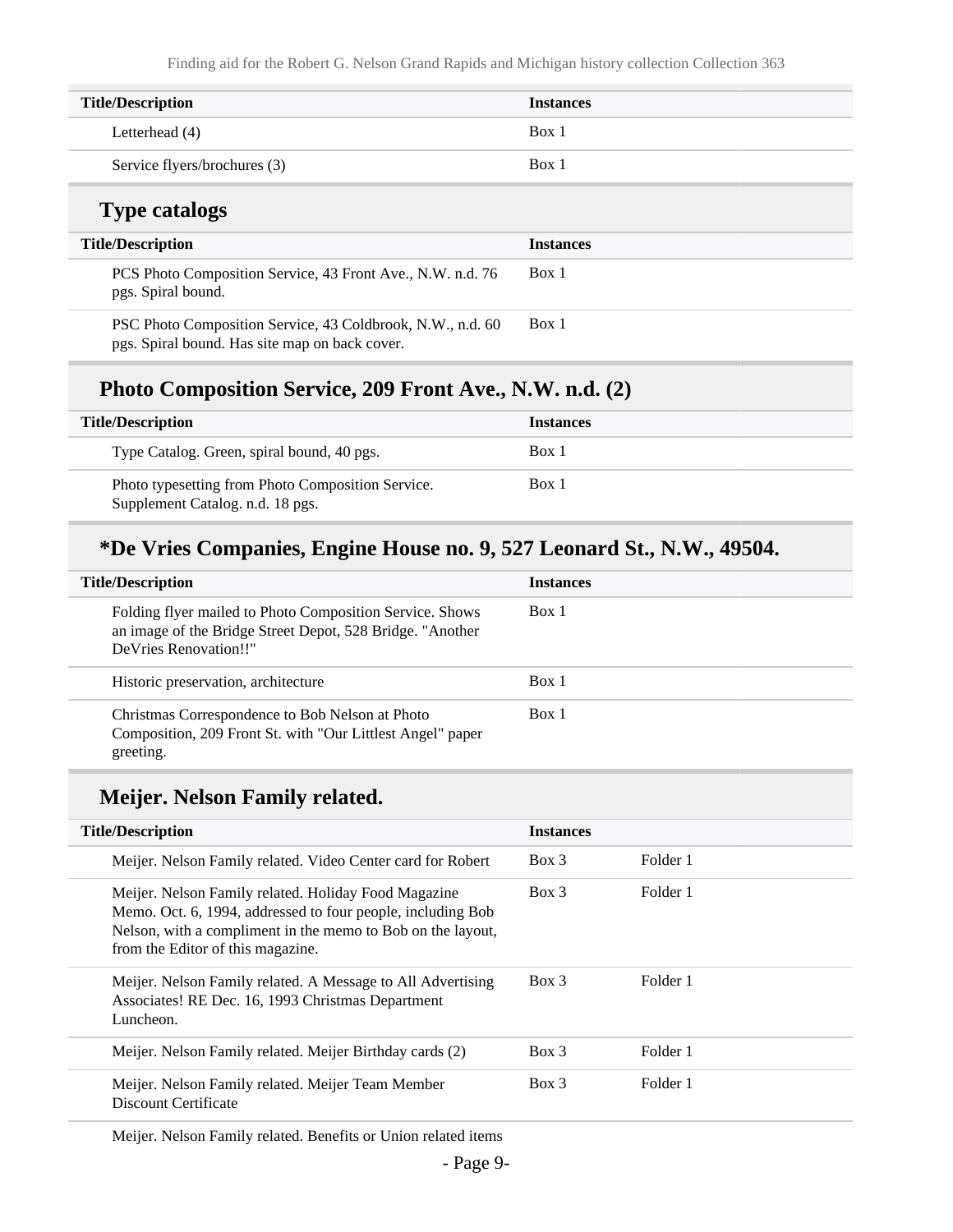|                                                                                                                                                  | Box 3 | Folder 1   |  |
|--------------------------------------------------------------------------------------------------------------------------------------------------|-------|------------|--|
| Meijer. Nelson Family related. Grand Rapids Building and<br>Construction Trades Council opposite to pay of workers at a<br>Meijer Jenison store. | Box 3 | Folder 1   |  |
| Meijer. Nelson Family related. Meijer Savings Update. Jan.<br>12, 1992 RE benefits/taxes.                                                        | Box 3 | Folder 1   |  |
| Meijer. Nelson Family related. *Meijer Benefits You folder &<br>Your Benefits Enrollment Guide 2003 + benefits contact info.<br>Business card.   | Box 3 | Folder 1   |  |
| Meijer. Nelson Family related. Service related items                                                                                             | Box 3 | Folder 1   |  |
| Meijer. Nelson Family related. May 11, 1971 Meijer Service<br>Award Dinner. Lists George Nelson for a 5 year award.                              | Box 3 | Folder 1   |  |
| Meijer. Nelson Family related. Apr. 1996. Congratulations on<br>5 years, letter/invitation for Bob Nelson                                        | Box 3 | Folder 1   |  |
| Meijer. Nelson Family related. May 16, 2001 Mailer card<br>invitation to Meijer Service Celebration Dinner.*                                     | Box 3 | Folder 1   |  |
| Meijer. Nelson Family related. Service Recognition<br>Celebration 2001 invitation, RSVP card missing. Yellow<br>Brick road.                      | Box 3 | Folder 1   |  |
| Meijer. Nelson Family related. Program Annual Awards<br>Banquet, May 10, 1978                                                                    | Box 3 | Folder 1   |  |
| Meijer. Nelson Family related. Pay stubs showing corporate<br>name & letterhead data, plus pay information, from different<br>eras.              | Box 3 | Folder 1.1 |  |
| Meijer. Nelson Family related. Meijer Employees Credit<br>Union stub for George                                                                  | Box 3 | Folder 1.1 |  |
| Meijer. Nelson Family related. Credit Union 14th Annual<br>Meeting notice, Mar 22, 1971, to George.                                              | Box 3 | Folder 1.1 |  |
| Meijer. Nelson Family related. Pension plan letter, Dec. 6,<br>1972                                                                              | Box 3 | Folder 1.1 |  |

#### **^** [Return to Table of Contents](#page-1-0)

# **Subseries C. Evangelical Covenant Church, Grand Rapids, Michigan.**

#### **General**

This is the Nelson family's church, and thus is documented in the biographical section, rather than the Church series below.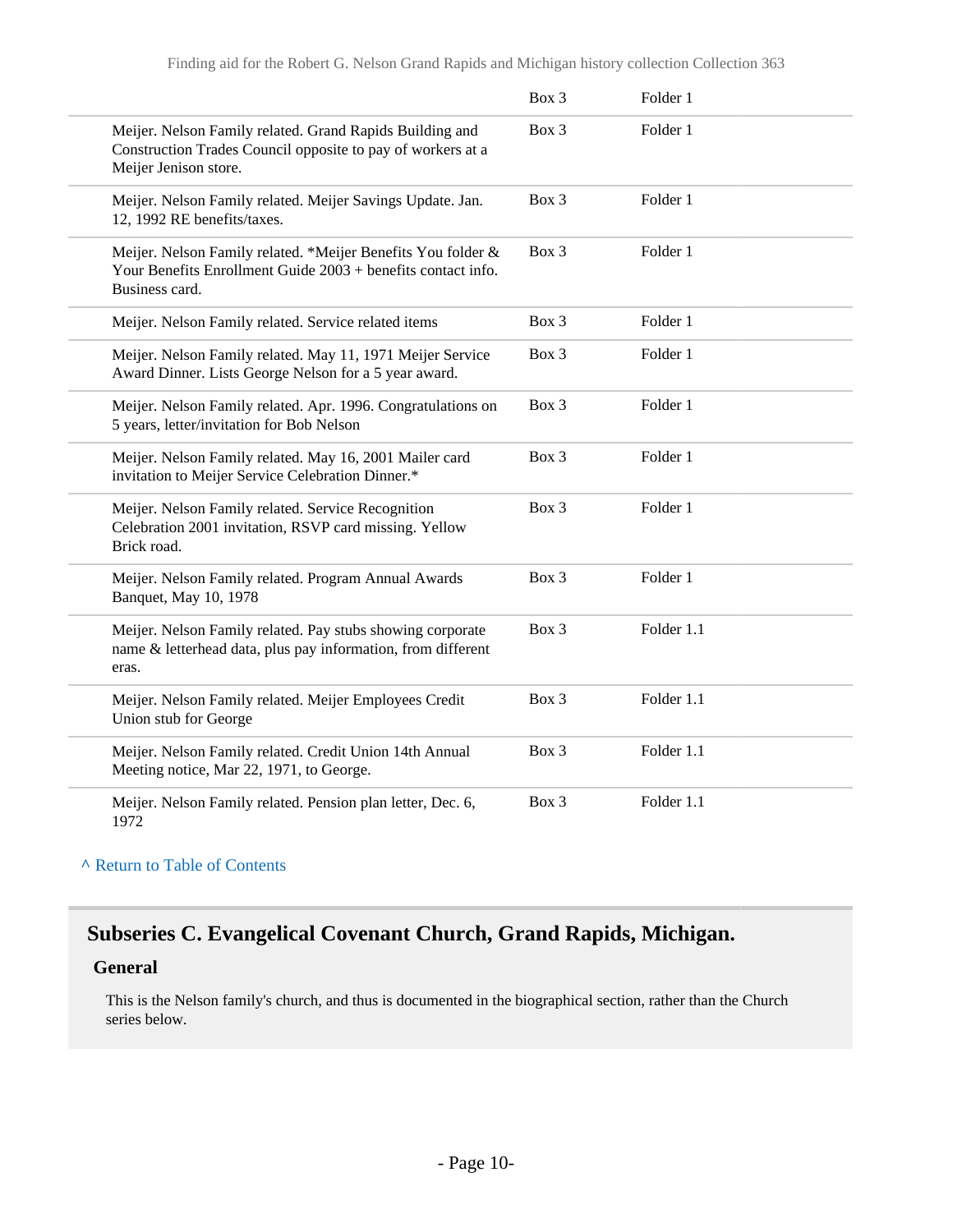#### **Biographical / Historical**

507 Broadway N.W. / Rev. Milton Swanson, Pastor, then 1933 Tremont Blvd., N.W. (across from Union High School). Rev. Clarence G. Winstedt, 1966- ; Rev. Garth T. Bolinder, 1974- ; David A. Hicks ; Wesley C. Swanson

### **Church History & Flyers**

| <b>Title/Description</b>                              | <b>Instances</b> |          |
|-------------------------------------------------------|------------------|----------|
| Tremont Church era General flyers (5)                 | Box 2            | Folder 2 |
| Godfrey Anderson, Church Archivist history (2)        | Box 2            | Folder 3 |
| <b>Related Materials:</b><br><b>Related Materials</b> |                  |          |

See Anderson GRPL archival collections 23 & 33

### **Annual Reports, 1958-1979**

| <b>Title/Description</b>      | <b>Instances</b> |                     |  |
|-------------------------------|------------------|---------------------|--|
| Annual Reports, 1958-1959     | Box 2            | Folder 4            |  |
| Annual Report, 1961           | Box 2            | Folder 5            |  |
| Annual Reports, 1965-1967     | Box 2            | Folder 5            |  |
| Annual Report, 1969           | Box 2            | Folder 5            |  |
| Annual Reports, 1970-1971     | Box 2            | Folder <sub>6</sub> |  |
| Annual Reports, 1973-1974     | Box 2            | Folder <sub>6</sub> |  |
| Annual Report, 1976           | Box 2            | Folder <sub>7</sub> |  |
| Annual Reports, 1978-1979     | Box 2            | Folder <sub>7</sub> |  |
| <b>Ballots</b>                |                  |                     |  |
| <b>Title/Description</b>      | <b>Instances</b> |                     |  |
| 1970 Sample Ballot            | Box 2            | Folder <sub>8</sub> |  |
| <b>Belief Statements</b>      |                  |                     |  |
| <b>Title/Description</b>      | <b>Instances</b> |                     |  |
| A Declaration of Conscience " | Box 2            | Folder 9            |  |
| <b>Budgets, 1963-1970</b>     |                  |                     |  |
| <b>Title/Description</b>      | <b>Instances</b> |                     |  |
| Budget, 1963/1964             | Box 2            | Folder 10           |  |

Budget, 1964/1965 Box 2 Folder 10

Budget, 1968/1969 Box 2 Folder 10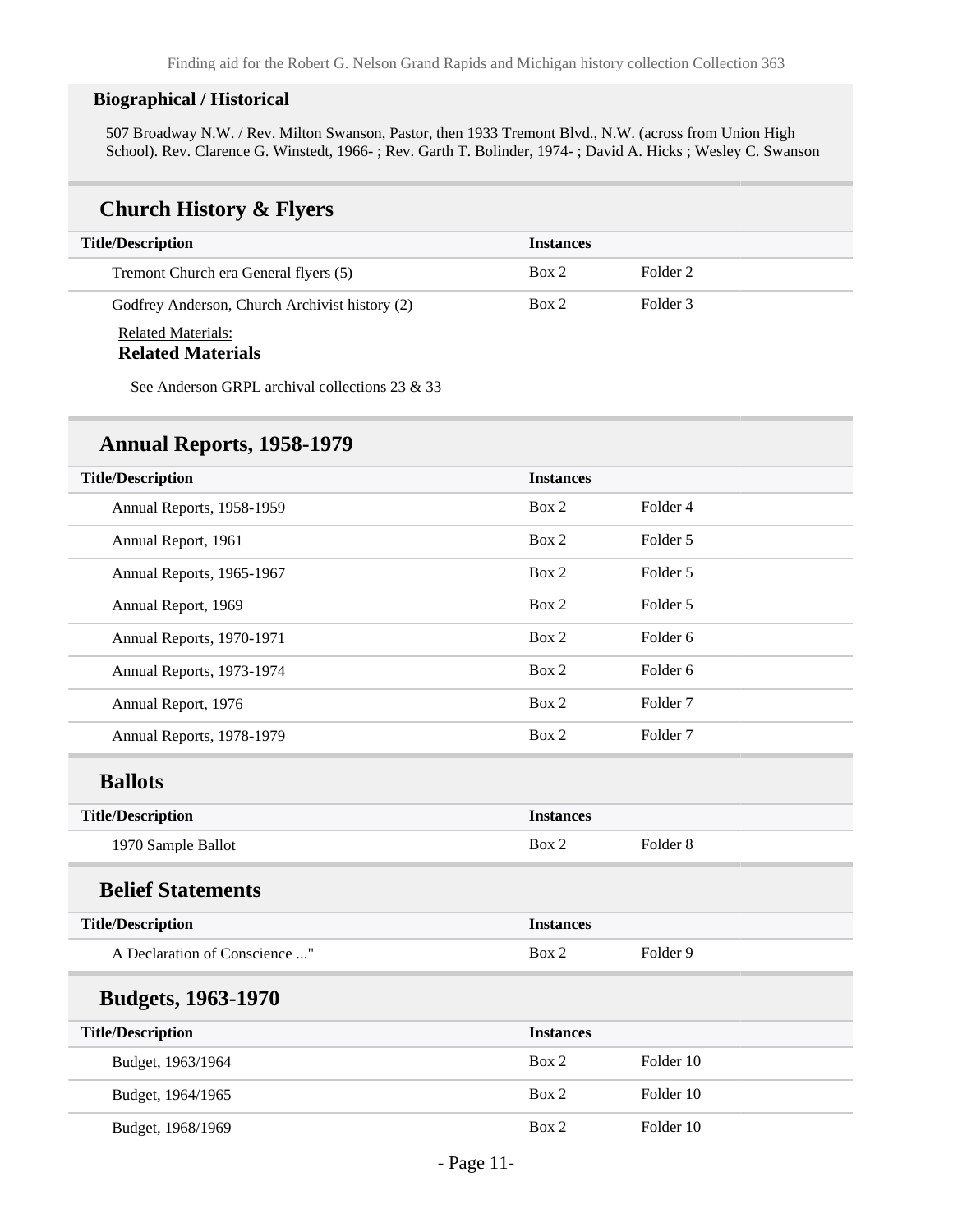Finding aid for the Robert G. Nelson Grand Rapids and Michigan history collection Collection 363

| Budget, 1969/1970                                                                                                                                                 | Box 2            | Folder 10 |  |
|-------------------------------------------------------------------------------------------------------------------------------------------------------------------|------------------|-----------|--|
| <b>Building Program</b>                                                                                                                                           |                  |           |  |
| <b>Title/Description</b>                                                                                                                                          | <b>Instances</b> |           |  |
| Jan. 9, 1963 Letter + "Facts $&$ Figures sheets with renderings                                                                                                   | Box 2            | Folder 11 |  |
| Laying of the Cornerstone program. May 10, 1964.                                                                                                                  | Box 2            | Folder 11 |  |
| Building Together for the Cause of Christ flyer/mailing. 1970?<br>Includes sketch images of three generations of buildings.                                       | Box 2            | Folder 11 |  |
| Building for our Second Hundred Years of Ministry. Packet,<br>1979. Includes a tan paper folder with a booklet, two<br>brochures and a Church Building Fund card. | Box 2            | Folder 11 |  |
| Dedication of the Evangelical Covenant Church, Oct. 11,<br>1964. (2)                                                                                              | Box 2            | Folder 12 |  |
| Preliminary Architectural Rendering of Expanded Church<br>Complex  March 1978.                                                                                    | Box 2            | Folder 13 |  |
| <b>Scope and Contents</b>                                                                                                                                         |                  |           |  |
| Includes a list of Building committee members, as well<br>as photocopies of Scheme No. 8 drawings: 1. Proposed<br>First Floor Plan. 3. Proposed Elevation         |                  |           |  |
| <b>Calendars</b>                                                                                                                                                  |                  |           |  |
| <b>Title/Description</b>                                                                                                                                          | <b>Instances</b> |           |  |
| Calendars                                                                                                                                                         | Box 2            | Folder 14 |  |
| <b>Committees</b>                                                                                                                                                 |                  |           |  |
| <b>Title/Description</b>                                                                                                                                          | <b>Instances</b> |           |  |
| Organ Committee Summary, n.d.                                                                                                                                     | Box 2            | Folder 15 |  |
| <b>Constitution</b>                                                                                                                                               |                  |           |  |
| <b>Title/Description</b>                                                                                                                                          | <b>Instances</b> |           |  |
| 9 typed pages, n.d. ca. 1967 per envelop                                                                                                                          | Box 2            | Folder 16 |  |
| Yellow booklet. Adopted Jan. 1, 1969                                                                                                                              | Box 2            | Folder 16 |  |
| Correspondence                                                                                                                                                    |                  |           |  |
| <b>Title/Description</b>                                                                                                                                          | <b>Instances</b> |           |  |
| Correspondence                                                                                                                                                    | Box 2            | Folder 17 |  |
| Correspondence. Form letters.                                                                                                                                     | Box 2            | Folder 18 |  |
| Letterhead                                                                                                                                                        | Box 2            | Folder 19 |  |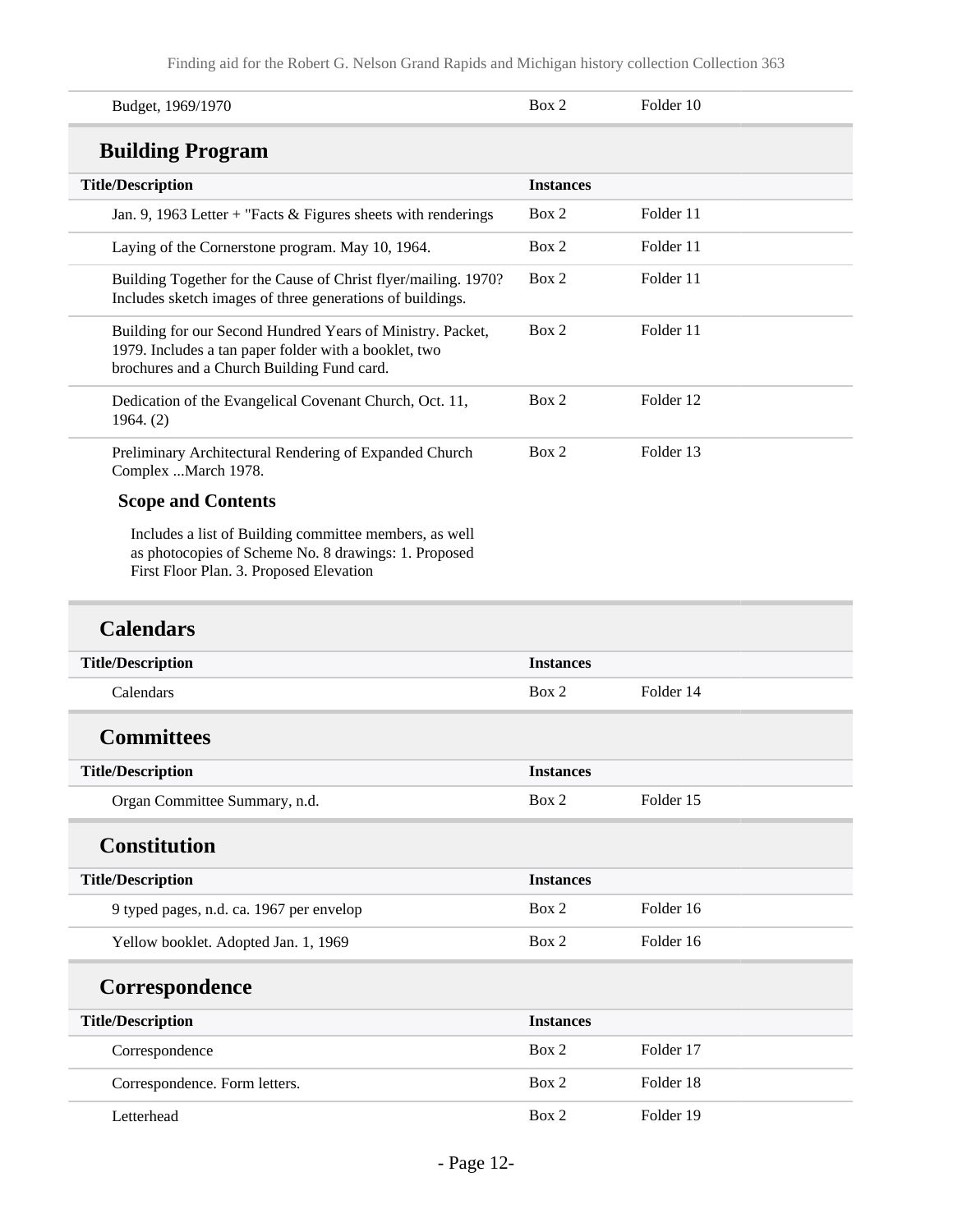| <b>Membership</b>                                                                                                                                            |                  |                      |  |
|--------------------------------------------------------------------------------------------------------------------------------------------------------------|------------------|----------------------|--|
| <b>Title/Description</b>                                                                                                                                     | <b>Instances</b> |                      |  |
| Membership Directory, 1962                                                                                                                                   | Box 2            | Folder <sub>20</sub> |  |
| Membership Directories, 1966-1975, 1977 (2007.064)                                                                                                           | Box 2            | Folder 20            |  |
| Applicants for Membership, 1969                                                                                                                              | Box 2            | Folder 21            |  |
| New Addresses / College Students, n.d.                                                                                                                       | Box 2            | Folder <sub>22</sub> |  |
| <b>Publications</b>                                                                                                                                          |                  |                      |  |
| <b>Title/Description</b>                                                                                                                                     | <b>Instances</b> |                      |  |
| Messenger (newsletter), v. 2, nos. 7, 11, 18                                                                                                                 | Box 2            | Folder 23            |  |
| Messenger (newsletter), v. 3, nos. 1, 7                                                                                                                      | Box 2            | Folder <sub>23</sub> |  |
| Messenger (newsletter), v. 4, nos. 5(2), 8+, 14, 15, 16, 18                                                                                                  | Box 2            | Folder 23            |  |
| Messenger (newsletter), v. 6, nos. 7, 8, 11(1972)                                                                                                            | Box 2            | Folder <sub>23</sub> |  |
| Messenger (newsletter), v. 7, no. 25, Jan. 5, 1973                                                                                                           | Box 2            | Folder 23            |  |
| Messenger (newsletter), v. 10, no. 12                                                                                                                        | Box 2            | Folder <sub>23</sub> |  |
| Messenger (newsletter), v. 11, no. 18, Dec. 15, 1977                                                                                                         | Box 2            | Folder 23            |  |
| Messenger (newsletter), v. 13, no. 13, July 1, 1979                                                                                                          | Box 2            | Folder 23            |  |
| <b>Missions</b>                                                                                                                                              |                  |                      |  |
| <b>Title/Description</b>                                                                                                                                     | <b>Instances</b> |                      |  |
| What in the World Are We Doing? Oct. 23, 1977. booklet                                                                                                       | Box 2            | Folder <sub>24</sub> |  |
| Mission flyers & fund envelops                                                                                                                               | Box 2            | Folder <sub>25</sub> |  |
| <b>Programs</b>                                                                                                                                              |                  |                      |  |
| <b>Title/Description</b>                                                                                                                                     | <b>Instances</b> |                      |  |
| Oct. 1962-Dec. 1969 (8)                                                                                                                                      | Box 2            | Folder 26            |  |
| Green border. Feb. 1968 to Sept. $1974$ ( $17 +$ some<br>accompanying)                                                                                       | Box 2            | Folder 27            |  |
| Program. Jan. 13, 1980. Has cover with image of the church<br>buildings for this congregation, 1880 to 1980. "100 years,<br>Christ Our Heritage  Our Future" | Box 2            | Folder 28            |  |
| Program. Dec. 18, 1960, with sketch of old church on front,<br>and rendering of new church on the back.                                                      | Box 2            | Folder 1             |  |
| Program of gratitude for Pastor Swanson, Nov. 12, 1952 to<br>May 26, 1964. Includes historical highlights, and images of<br>the pastor and family.           | Box 2            | Folder 1             |  |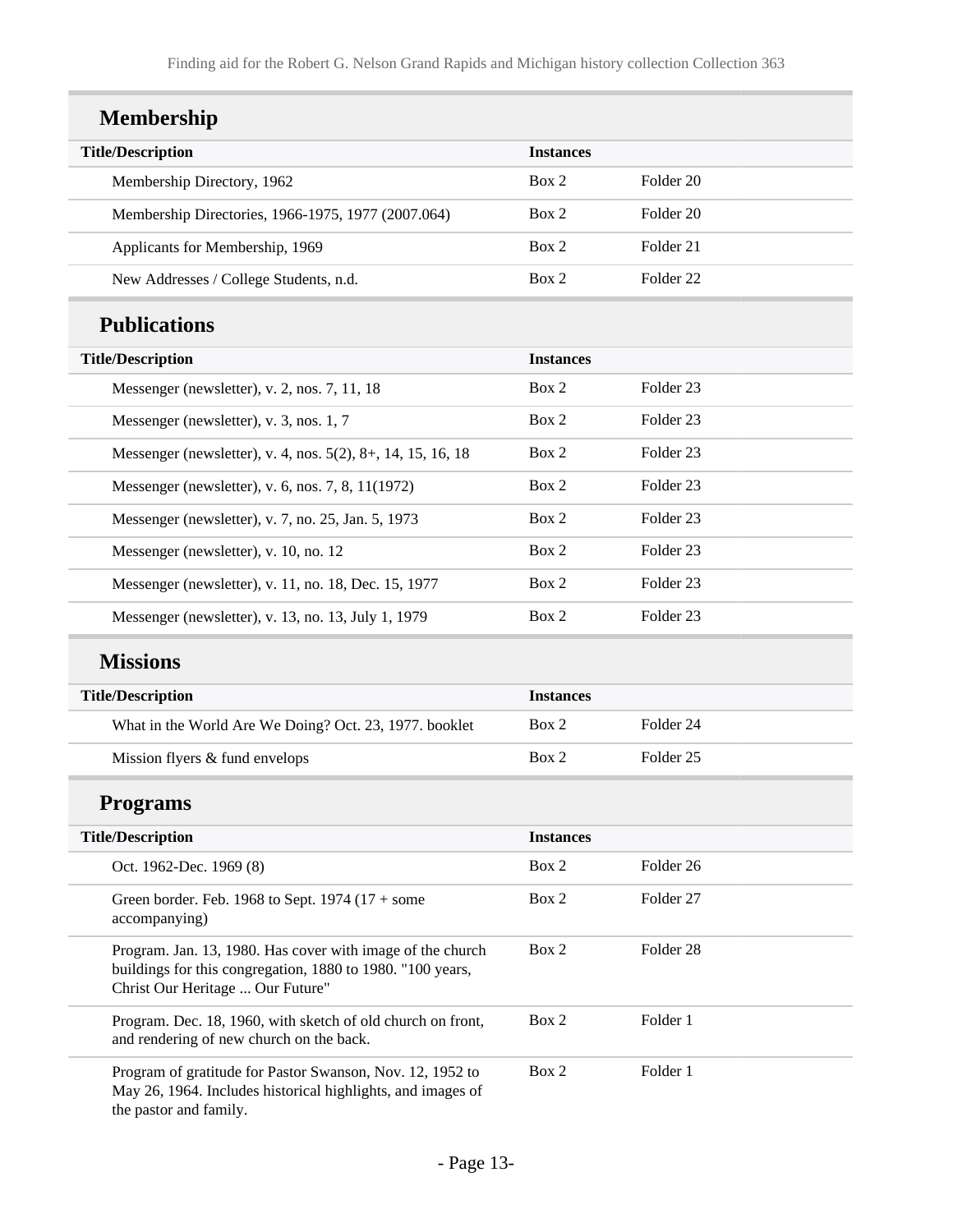| <b>Miscellaneous</b>                                                                                                                   |                  |           |
|----------------------------------------------------------------------------------------------------------------------------------------|------------------|-----------|
| <b>Title/Description</b>                                                                                                               | <b>Instances</b> |           |
| Old to the Seniors [poem] / written for the Senior Fellowship<br>of Evangelical Covenant Church by C. George Johnson, Feb.<br>12.1970. | Box 2            | Folder 29 |

**^** [Return to Table of Contents](#page-1-0)

# **Subseries D. Mel Trotter Mission**

| <b>Title/Description</b>                                                                                                                      | <b>Instances</b> |                      |
|-----------------------------------------------------------------------------------------------------------------------------------------------|------------------|----------------------|
| Nelson personal correspondence, receipts, etc.                                                                                                | Box 4            | Folder 16            |
| Serving 75 Years. Diamond Anniversary Year, 1900-1975.<br>Brochure (2)                                                                        | Box 4            | Folder 17            |
| 75 Years, serving Christ his church our neighbors. Brown<br>folding flyer                                                                     | Box 4            | Folder 17            |
| Mission: Rescue! Present Mel Trotter Mission. circa 1967.<br>Image of the 225 Commerce Ave. S.W. Building on the front.                       | Box 4            | Folder 18            |
| Mel Trotter Mission Messenger. Issued Quarterly, but most are<br>undated. (29 folded flyers, some duplication), from various time<br>periods. | Box 4            | Folder 19            |
| Table ticket for Anniversary Dinners, 81st, 1981                                                                                              | Box 4            | Folder <sub>20</sub> |
| Table ticket for Anniversary Dinners, 1974                                                                                                    | Box 4            | Folder <sub>20</sub> |
| Anniversary Dinner programs, 1973-1977                                                                                                        | Box 4            | Folder <sub>20</sub> |
| Appreciation Dinner invitation/program. 1981. Includes Mel<br>Trotter Youth Ministry News insert.                                             | Box 4            | Folder <sub>20</sub> |
| Annual Bible Conference, 62nd, Jan 1970 flyer                                                                                                 | Box 4            | Folder <sub>20</sub> |
| Annual Bible Conference, 65th, Jan. 1972 flyer                                                                                                | Box 4            | Folder 20            |
| Concert program. I Love America : a Mel Trotter Mission<br>Benefit. May 20, 1975. Civic Auditorium                                            | Box 4            | Folder <sub>20</sub> |
| Concert program. The Victorious Messiah. March 21, 1978.<br>Civic Auditorium.                                                                 | Box 4            | Folder <sub>20</sub> |
| Fund raising literature                                                                                                                       | Box 4            | Folder 21            |
| Friend of the Mission form letters                                                                                                            | Box 4            | Folder <sub>22</sub> |
| Religious classes, student, radio programs info.                                                                                              | Box 4            | Folder <sub>23</sub> |

**^** [Return to Table of Contents](#page-1-0)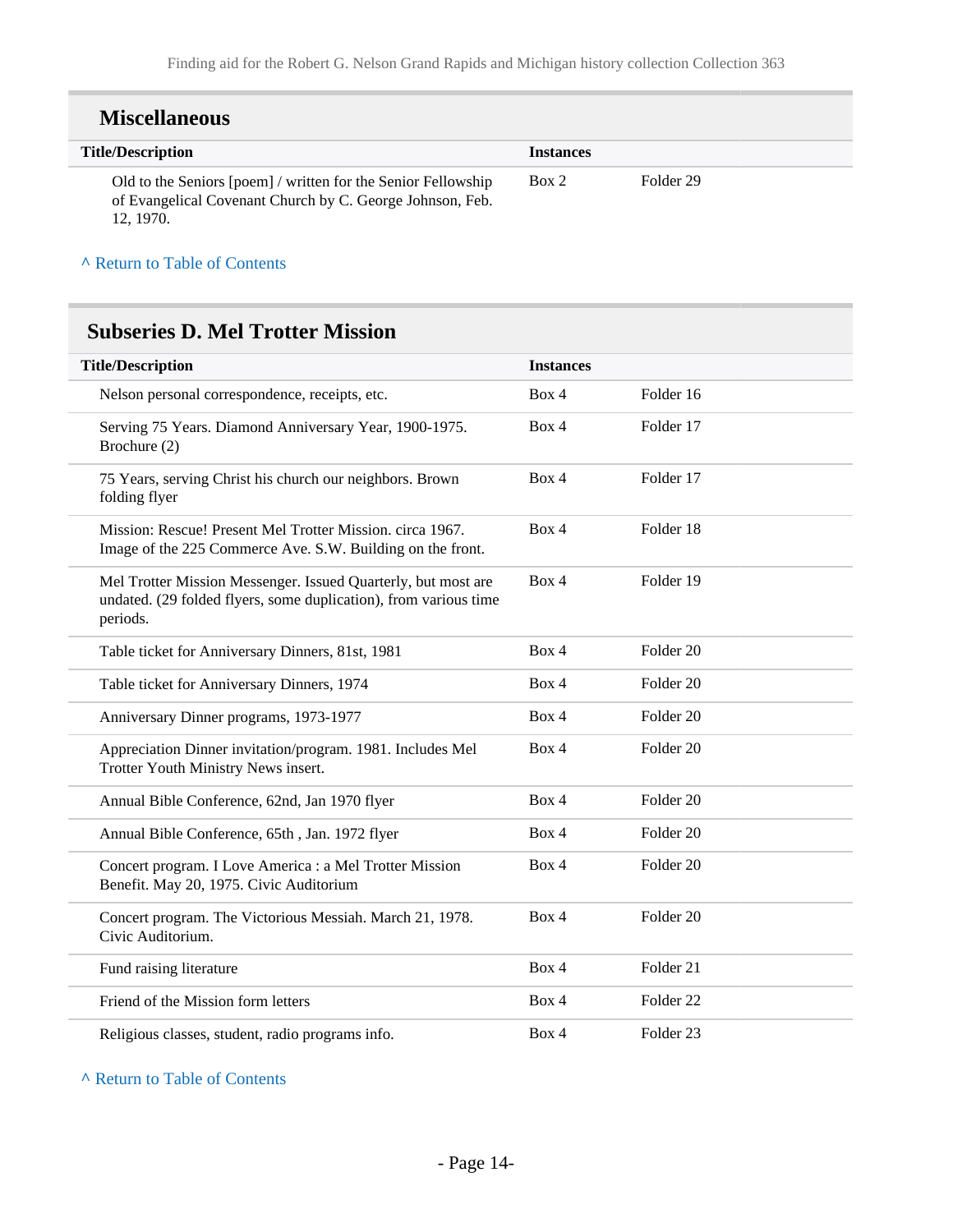| <b>Title/Description</b>                                                                                                                                                                            | <b>Instances</b> |
|-----------------------------------------------------------------------------------------------------------------------------------------------------------------------------------------------------|------------------|
| Receipts, etc. with Nelson family names on them.                                                                                                                                                    | Box 1            |
| The Descent and Distribution of Property, with Digest of<br>michigan Inheritance Tax Law. / Old Kent Bank and Michigan<br>Trust Co., Grand Rapids, Mi. Trust Division, 34th Ed., 1957.<br>[booklet] | Box 1            |
| Form. The Gold Kent Account / Old Kent Bank and Trust Co.<br>Folding brochure with application form, unused. n.d.                                                                                   | Box 1            |
| Form. Various printed envelops, some with image of the bank<br>building. One with Douma Art Supplies stamp. One used by<br>Verle.                                                                   | Box 1            |
| Form. Savings Department slips                                                                                                                                                                      | Box 1            |
| Form. Statement Savings Account Register folder                                                                                                                                                     | Box 1            |
| Form. Form OKB-420. Unsecured-indirect note. Unused form                                                                                                                                            | Box 1            |
| Form. Various yellow checking account receipts, used.                                                                                                                                               | Box 1            |
| Form. Nickel and Halves coin rollers                                                                                                                                                                | Box 1            |
| Old Kent sponsorship or name. Plastic calendar card, 1969                                                                                                                                           | Box 1            |
| Old Kent sponsorship or name. Plastic calendar card, 1973                                                                                                                                           | Box 1            |
| Old Kent sponsorship or name. Plastic calendar card, 1975                                                                                                                                           | Box 1            |
| Old Kent sponsorship or name. Three Close-to Home Extra<br>Vacation Trips. Folding brochure                                                                                                         | Box 1            |
| Old Kent sponsorship or name. Your plates are on us when you<br>finance with Old Kent. License plate small memo sheet.                                                                              | Box 1            |
| Old Kent sponsorship or name. Saturday Evening Wood.<br>Blotter.                                                                                                                                    | Box 1            |
| Old Kent sponsorship or name. Bus Scheduled, Sept. 7, 1971.                                                                                                                                         | Box 1            |
| Old Kent sponsorship or name. Biography 2. Channel 8 program<br>schedule flyer.                                                                                                                     | Box 1            |
| Magazine tearsheet ad. Master Charge                                                                                                                                                                | Box 1            |
| Magazine tearsheet ad. Maxi Check                                                                                                                                                                   | Box 1            |

# **Subseries E. Old Kent Bank**

#### **^** [Return to Table of Contents](#page-1-0)

| <b>Subseries F. Swedish Aid Society</b> |                  |
|-----------------------------------------|------------------|
| <b>Title/Description</b>                | <b>Instances</b> |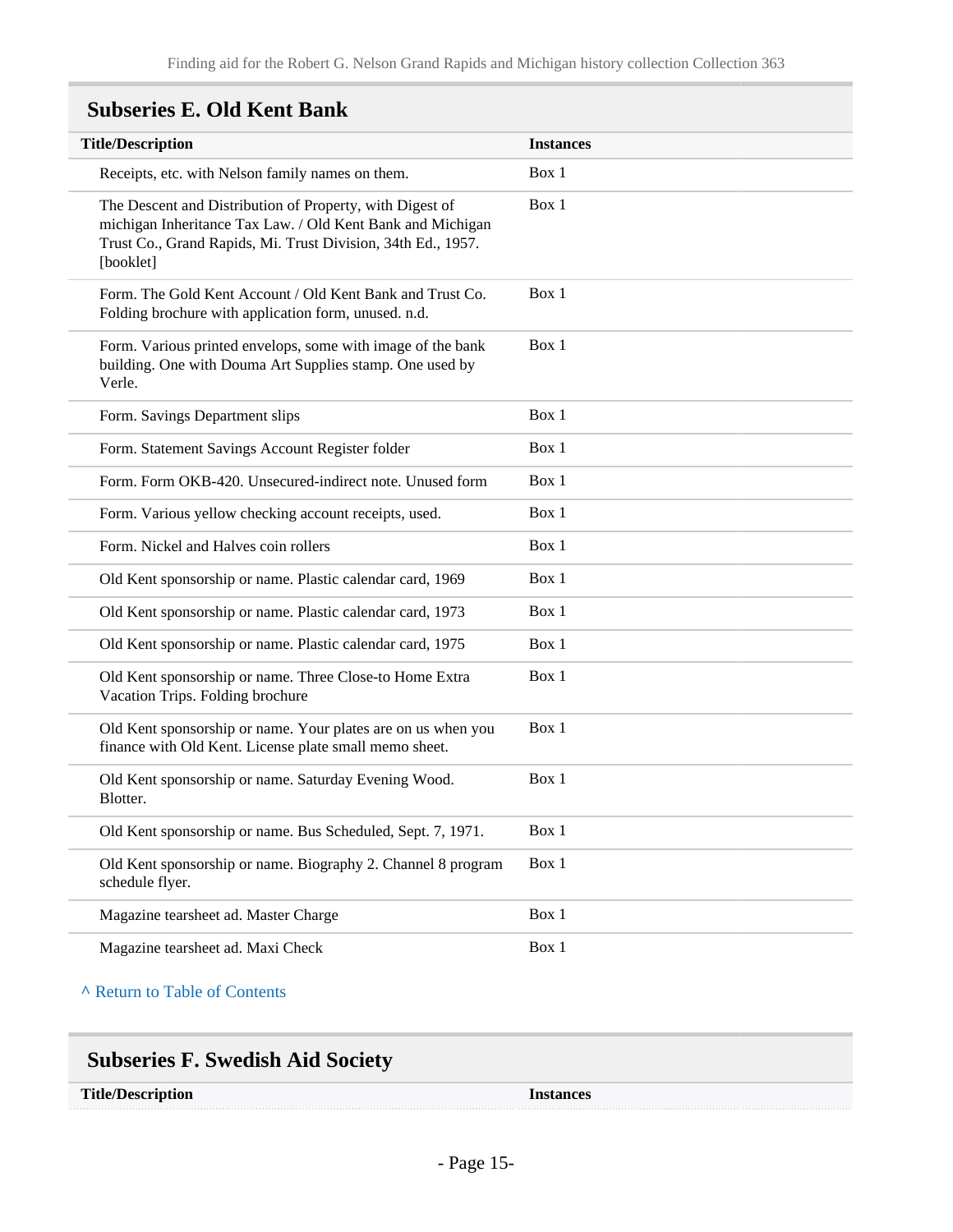Finding aid for the Robert G. Nelson Grand Rapids and Michigan history collection Collection 363

| Swedish Aid Society. Medical Certificate of Membership.<br>Grand Rapids form. [Legal sized Form, unused]                                | Box 5 | Folder 1 |  |
|-----------------------------------------------------------------------------------------------------------------------------------------|-------|----------|--|
| Constitution booklets, 1917                                                                                                             | Box 1 |          |  |
| Constitution booklets, 1931                                                                                                             | Box 1 |          |  |
| Constitution booklets, 1960 (2)                                                                                                         | Box 1 |          |  |
| Official Receipt cards (8), and correspondence postcards (2)                                                                            | Box 1 |          |  |
| Swedish Aid Society Annual Meeting Business cards, Apr. 3,<br>1962. (3)                                                                 | Box 1 |          |  |
| Swedish Christmas. Grand Rapids Public Museum, Dec. 3,<br>1971-Jan. 1, 1973. Program, including receipts. No mention of<br>the Society. | Box 1 |          |  |

**^** [Return to Table of Contents](#page-1-0)

**^** [Return to Table of Contents](#page-1-0)

## <span id="page-15-0"></span>**Series II. Nelson Graphic Works Examples**

#### **Arrangement**

Nelson's work is also found housed in series elsewhere in the collection, indicated by an asterick \*

### <span id="page-15-1"></span>**Robert Nelson**

**Title/Description Instances** "Robert Nelson, Graphic Designer" **Scope and Contents** Box OVE4

4 document layouts on board

- 1 Resume
- 2 Letterhead
- 3 Invoice form
- 4 Business card & envelop layouts

### <span id="page-15-2"></span>**Gurdon S. Hubbard. Fur Trader & Chicago Pioneer.**

<span id="page-15-3"></span>

| <b>Title/Description</b> | <b>Instances</b>      |
|--------------------------|-----------------------|
| 2 draft items.           | <b>Box</b><br>Unknown |
| <b>Meijer</b>            |                       |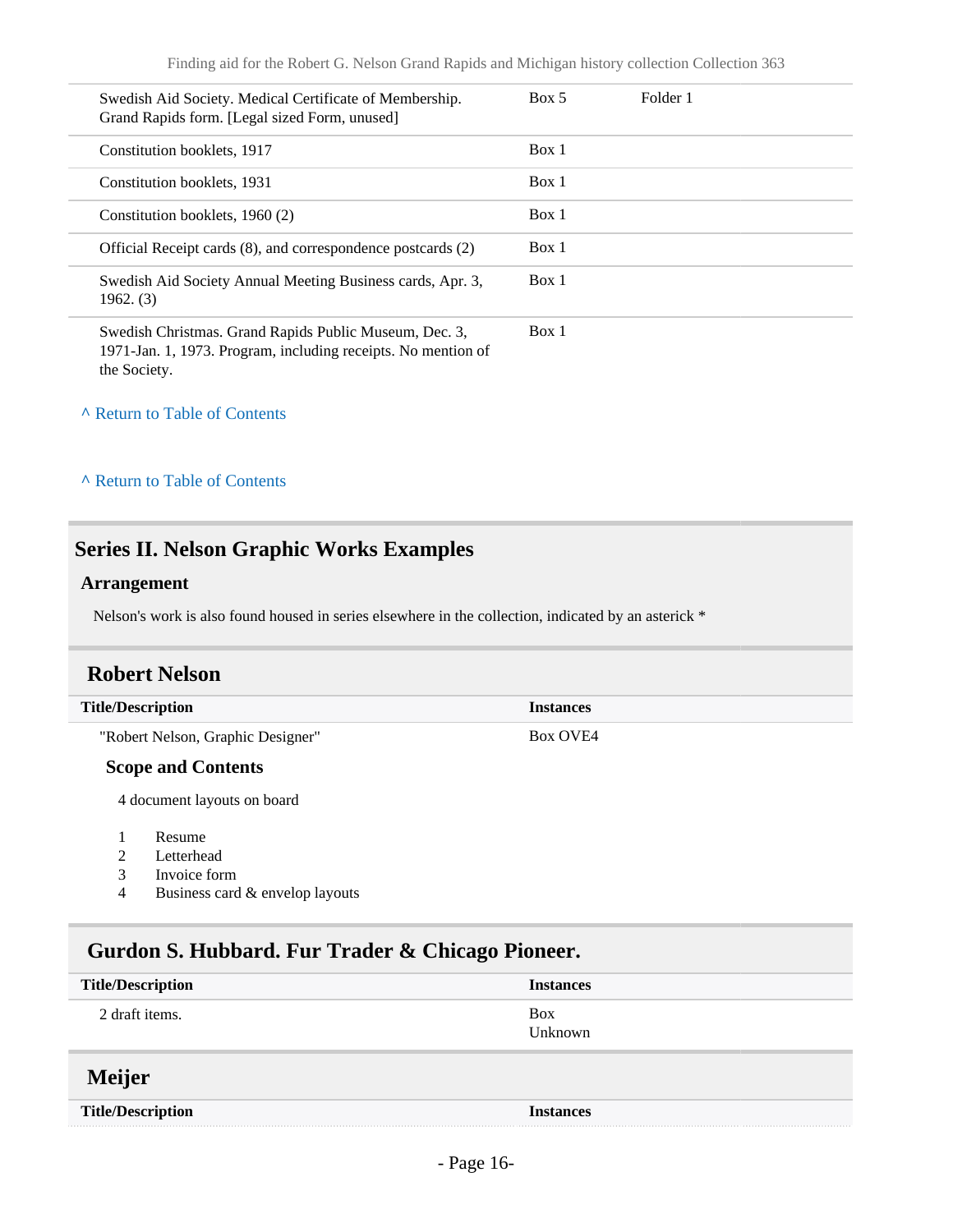| March Madness Sale. 1994. Colored marker original draft by<br>Nelson. White legal sized paper.                   | Box 5   | Folder <sub>2</sub> |
|------------------------------------------------------------------------------------------------------------------|---------|---------------------|
| Meijer Associates Handbook                                                                                       | Box 3   | Folder <sub>2</sub> |
| Meijer associated birthday & Christmas cards (4)                                                                 | Box 3   | Folder <sub>3</sub> |
| Meijer Christmas form letters/folding mailers (4)                                                                | Box 3   | Folder 4            |
| Meijer small ephemera. Meijer 95.7 W-lite auto sticker for<br>Meijer Anniversary, 1998.                          | Box 3   | Folder 5            |
| Meijer small ephemera. Grand Food Fair, Sept. 10-12, 1993<br>ticket                                              | Box 3   | Folder 5            |
| Meijer small ephemera. Gift certificate envelop                                                                  | Box 3   | Folder 5            |
| Meijer small ephemera. 2 plastic gift cards                                                                      | Box 3   | Folder 5            |
| Meijer small ephemera. 2 plastic Meijer Return Merchandise<br>cards                                              | Box 3   | Folder 5            |
| Meijer small ephemera. flyer on Armour electronic tenderness<br>test for USDA beef                               | Box 3   | Folder 5            |
| Meijer small ephemera. Thrifty Acres hanging sales tag for<br>\$9.97                                             | Box 3   | Folder 5            |
| Meijer small ephemera. Detroit Pistons, 1995-1996 Schedule.<br>Meijer                                            | Box 3   | Folder 5            |
| Meijer small ephemera. Meijer Kids Week Alexander Bell<br>telephone cards (2)                                    | Box 3   | Folder 5            |
| Meijer small ephemera. Meijer Kids Week C. Francis Jenkins<br>Movie projector card                               | Box 3   | Folder 5            |
| Meijer small ephemera. Free single dip ice cream cone at our<br>Purple Cow!                                      | $Box$ 3 | Folder 5            |
| Meijer small ephemera. Fred Meijer's 80th Birthday celebration<br>invitation slip                                | Box 3   | Folder 5            |
| Meijer small ephemera. One Free Cup of Coffer or fountain<br>drink card. Serving our guests since 1934 on verso. | Box 3   | Folder 5            |
| Meijer small ephemera. Thrifty Acres stub to give to the door<br>guard, Jan. 31, 1970                            | Box 3   | Folder 5            |
| Meijer small ephemera. Two small cash register receipts for<br>Thrifty Acres.                                    | Box 3   | Folder 5            |
| Meijer Pizzeria coupon sheets                                                                                    | Box 3   | Folder 6            |

### **Scope and Contents**

Includes

1 4 graphic drafts of this flyer by Nelson

2 2, as printed, with expirations date June 30, 1993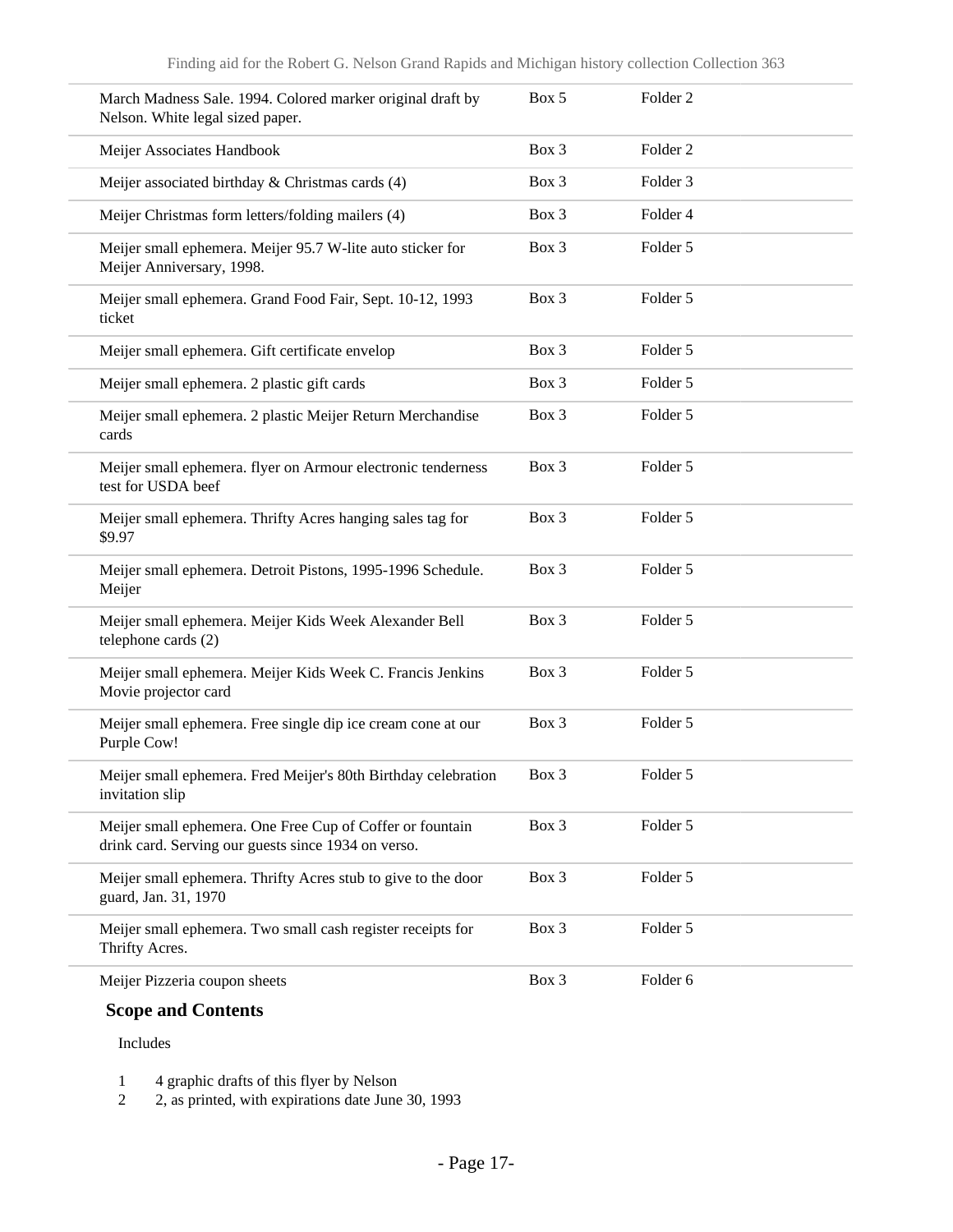#### 3 1, as printed, with expiration date Aug. 15, 1993

| Coupon Clipping booklet / F & R. Services, Inc. 1990. Includes<br>search references to Meijer, with the image of a Meijer store on<br>the front cover.                                                                                 | Box 3 | Folder <sub>6</sub> |
|----------------------------------------------------------------------------------------------------------------------------------------------------------------------------------------------------------------------------------------|-------|---------------------|
| Nelson associated flyer. Only the Best. Office Associates. June<br>1990 folding flyer.                                                                                                                                                 | Box 3 | Folder <sub>7</sub> |
| Nelson associated flyer. Discover the Savings. May 1993<br>folding mailer.                                                                                                                                                             | Box 3 | Folder <sub>7</sub> |
| Nelson associated flyer. Everything Anytime All in One Place.<br>n.d. Folding flyer.                                                                                                                                                   | Box 3 | Folder <sub>7</sub> |
| Nelson associated flyer. Celebrating the 1992 Olympics. Bristol-<br>Myers Products and Clairol coupon flyer.                                                                                                                           | Box 3 | Folder <sub>7</sub> |
| Nelson associated flyer. Thrifty's Kitchen. Menu and coupon.<br>Aug. 7, 1971 expiration. [historical]                                                                                                                                  | Box 3 | Folder <sub>7</sub> |
| Nelson associated flyer. Roster and Game Notes, May 5-8,<br>2000. West Michigan Whitecaps. With Strike Out Giveaway<br>coupon                                                                                                          | Box 3 | Folder <sub>7</sub> |
| Nelson associated flyer. United We Stand Sept. 11, 2001 folding<br>insert with the American flag and the date and Meijer as an<br>official collection site of the American Red Cross National<br>Disaster Fund on the back.            | Box 3 | Folder <sub>7</sub> |
| Nelson associated flyer. Meijer large mailing envelop, address to<br>Robert G. Nelson in Jenison.                                                                                                                                      | Box 3 | Folder <sub>7</sub> |
| Nelson associated flyer. Thrifty Acres. An Invitation. Printed<br>with a photo-based image of Gezina Meijer on the telephone<br>and her signature. For the Feb. 25, 1969 to an Open House new<br>central office building. [historical] | Box 3 | Folder <sub>7</sub> |
| Source Club, draft flyer, Get it from the Source. Folding flyer.<br>n.d. 1990's                                                                                                                                                        | Box 3 | Folder <sub>8</sub> |
| Source Club, draft flyer, Get if from the Source! There's a<br>SourceClub Near You!(verso) Folding flyer. n.d. 1990's.                                                                                                                 | Box 3 | Folder 8            |
| Ad drafts or completions, Hello Toledo!                                                                                                                                                                                                | Box 3 | Folder 9            |
| Ad drafts or completions, Meijer. Saving You More  Week In,<br>Week Out!                                                                                                                                                               | Box 3 | Folder 9            |
| Ad drafts or completions, End Funstruction (Construction)                                                                                                                                                                              | Box 3 | Folder 9            |
| Ad drafts or completions, Two 1993 coupon sheets and one<br>double sized 100 Final Proof by Dan sheet stapled together (2)                                                                                                             | Box 3 | Folder 9            |
| Meijer. America's Symbols of Freedom Collector Coin Set, with<br>slots for the 5 fake coins. n.d.                                                                                                                                      | Box 3 | Folder 10           |
| Paper folder, Maroon, with slight texture on the front and the<br>Meijer letters in red.                                                                                                                                               | Box 3 | Folder 11           |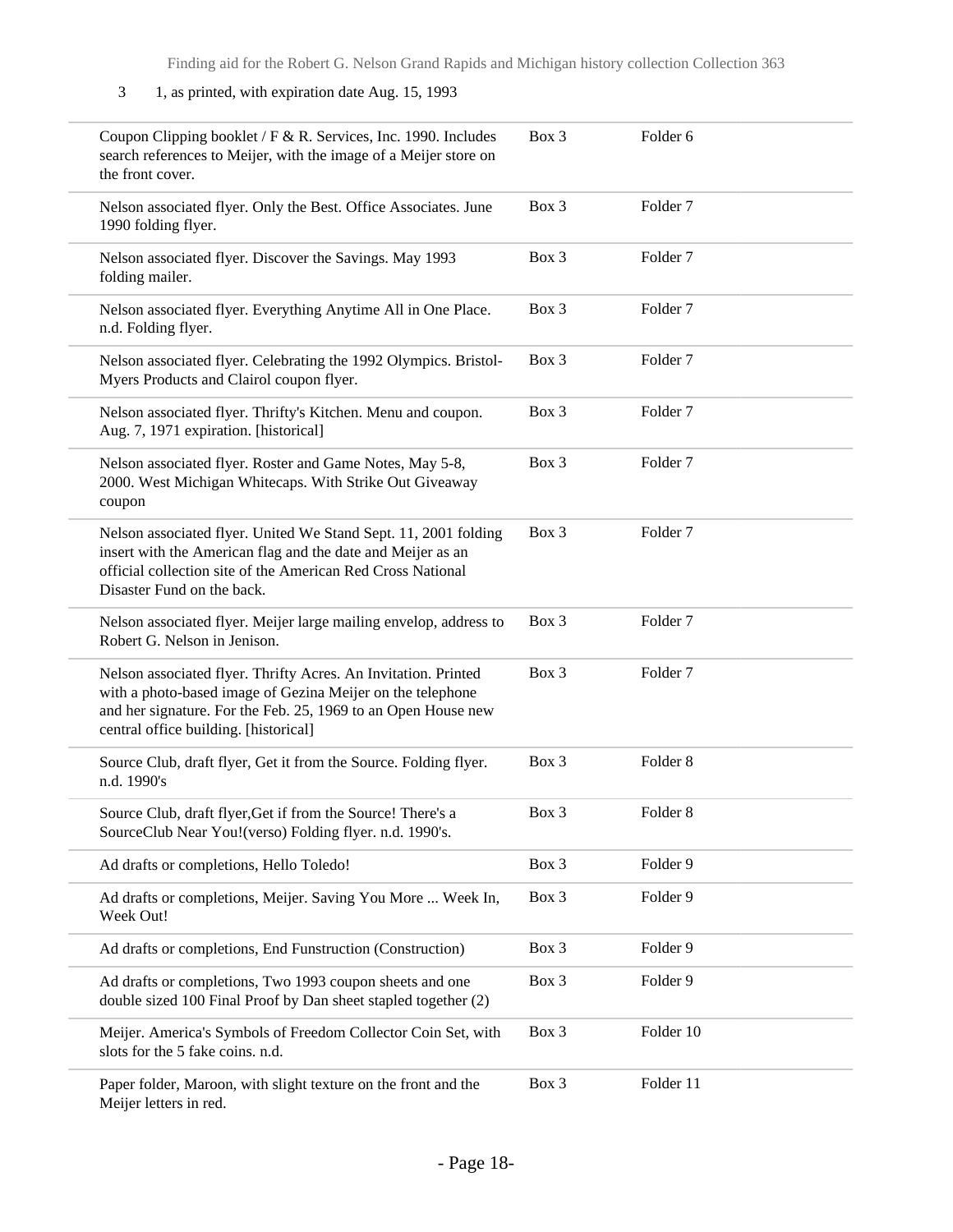| Paper folder, Blue with 5 photo-based images on the front.<br>"Discover Meijer Employment Opportunities.                                                    | Box 3           | Folder 11            |
|-------------------------------------------------------------------------------------------------------------------------------------------------------------|-----------------|----------------------|
| Small bag. Brown paper 2-D, such as for greeting cards Meijer<br>Thrifty Acres logo                                                                         | Box 3           | Folder 12            |
| Small bag. White plastic with brown lettering 2-D. National<br>Brands at a Why Pay More Price                                                               | Box 3           | Folder 12            |
| Small bag. White plastic with navy and green lettering, and<br>hanging circle cut out. Meijerblend Gasoline. Let's all Pitch In.<br>Litter bag for car. 2-D | Box 3           | Folder 12            |
| Sales Flyer. Fine Jewelry, Spring 1996                                                                                                                      | Box 3           | Folder 13            |
| Health Expressions / Meijer, v. 1, no. 3, Fall 1994                                                                                                         | Box 3           | Folder 14            |
| Home Expressions / Meijer, Apr./May 2002                                                                                                                    | Box 3           | Folder 15            |
| House & Home, Apr/May 1992                                                                                                                                  | Box 3           | Folder 16            |
| Main Course / Meijer, 1996 (2) Summer, Winter                                                                                                               | Box 3           | Folder 17            |
| Main Course / Meijer, 1998 (2) Summer, Winter                                                                                                               | Box 3           | Folder 18            |
| Meijer Holiday Food Sale, Nov. 1992                                                                                                                         | Box 3           | Folder 19            |
| Meijer Toy City Holiday ad, 1994                                                                                                                            | Box 3           | Folder 20            |
| Meijer Toy City Holiday ad, 1997                                                                                                                            | Box 3           | Folder 20            |
| Meijer Toy City Holiday ad, 1998                                                                                                                            | Box 3           | Folder 20            |
| Outdoor Impressions / Meijer, Spring 1996                                                                                                                   | Box 3           | Folder 21            |
| Pharmacy Digest, May 1992                                                                                                                                   | Box 3           | Folder <sub>22</sub> |
| Practice Tee, March 26-Apr. 30, 2000*                                                                                                                       | Box 3           | Folder <sub>23</sub> |
| Timely Gems, Oct 1992                                                                                                                                       | Box 3           | Folder <sub>24</sub> |
| Timely Gems, Oct 1993                                                                                                                                       | Box 3           | Folder 24            |
| Timely Gems, Oct 1994                                                                                                                                       | Box 3           | Folder 24            |
| Meijer Newspaper Clippings                                                                                                                                  | Box 3           | Folder 25            |
| Meijer Holiday Gift Guides, 1992                                                                                                                            | Box OVE3        |                      |
| Meijer Holiday Gift Guides, 1994                                                                                                                            | Box OVE3        |                      |
| Meijer Holiday Gift Guides, 1996                                                                                                                            | Box OVE3        |                      |
| Meijer Holiday Gift Guides, 1998                                                                                                                            | <b>Box OVE3</b> |                      |
| Meijer "Toy City News" Wish List Catalogs, 1991                                                                                                             | Box OVE3        |                      |
| Meijer "Toy City News" Wish List Catalogs, 1992                                                                                                             | Box OVE3        |                      |
| Meijer SourceClub, "Grand Opening" (2 copies)                                                                                                               | Box OVE3        |                      |
| Meijer SourceClub, "Grand Opening" Westland                                                                                                                 | Box OVE3        |                      |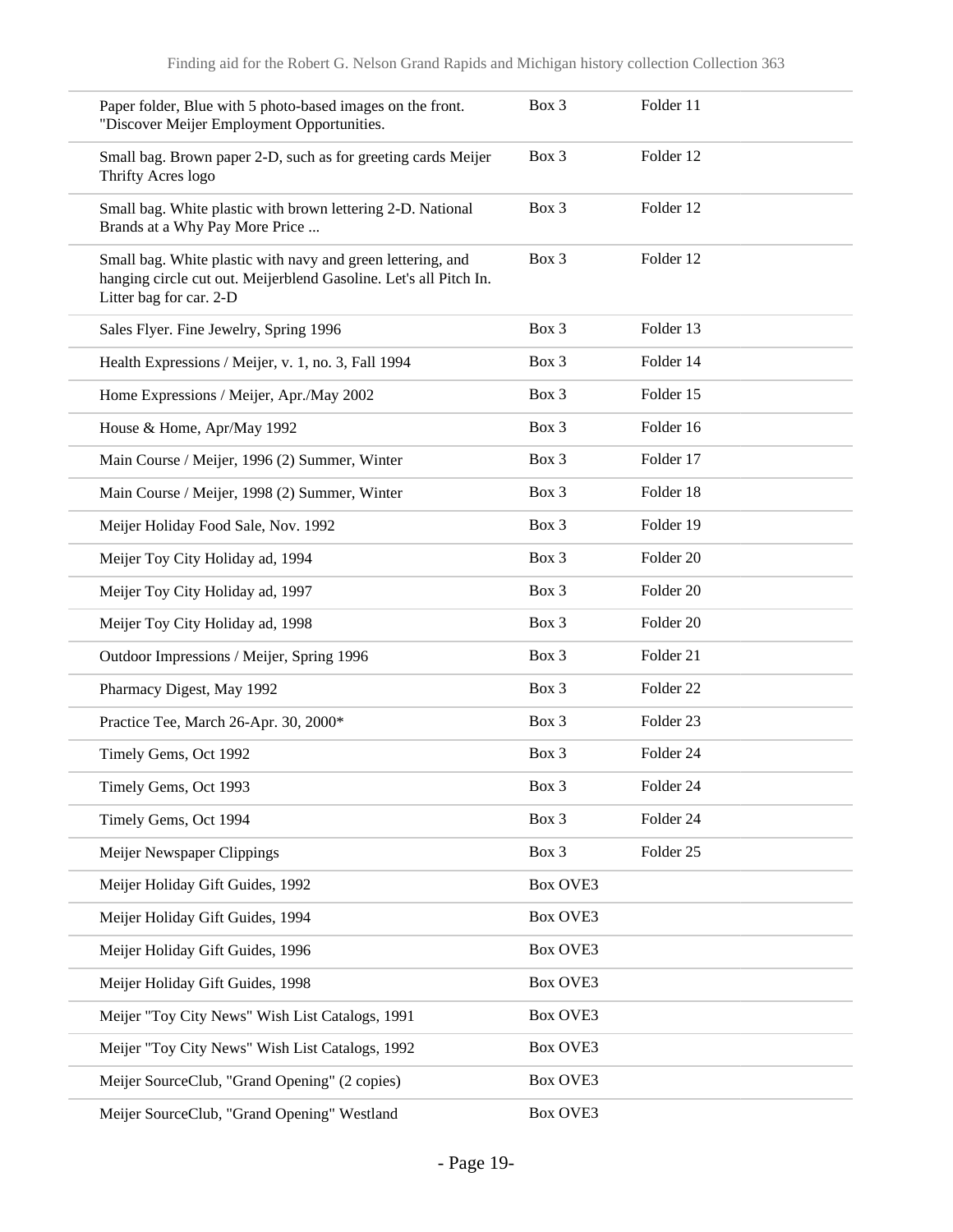| Meijer SourceClub, "Grand Opening Celebration!"                                             | Box OVE3 |
|---------------------------------------------------------------------------------------------|----------|
| Meijer Source Club, Membership application, "Caution: All<br>Warehouse Clubs Are Not Equal" | Box OVE3 |

# <span id="page-19-0"></span>**Unconfirmed examples of Robert G. Nelson's graphic designer work.**

<span id="page-19-3"></span><span id="page-19-2"></span><span id="page-19-1"></span>

| <b>Title/Description</b>                                                                                | <b>Instances</b> |                     |
|---------------------------------------------------------------------------------------------------------|------------------|---------------------|
| Arbor Model and Pattern, Inc.                                                                           | Box 6            | Folder 1            |
| <b>Black Letter Press (8)</b>                                                                           | Box 6            | Folder <sub>2</sub> |
| E.O. Bulman Manufacturing Co.                                                                           |                  |                     |
| <b>Title/Description</b>                                                                                | <b>Instances</b> |                     |
| Trade literature. Paper Cutter.                                                                         | Box 6            | Folder <sub>3</sub> |
| <b>Comco Realty &amp; Management Corporation</b>                                                        |                  |                     |
| <b>Title/Description</b>                                                                                | <b>Instances</b> |                     |
| Comco Realty & Management Corporation (2) Real Estate                                                   | Box 6            | Folder 4            |
| <b>Gideons International</b>                                                                            |                  |                     |
| <b>Title/Description</b>                                                                                | <b>Instances</b> |                     |
| 40 : A 40 year history, Gideons International, Holland Michigan<br>Camp, 1938-1978 [booklet]            | Box 6            | Folder 5            |
| <b>Grand Rapids Public Schools</b>                                                                      |                  |                     |
| <b>Title/Description</b>                                                                                | <b>Instances</b> |                     |
| Grand Rapids Community Education. Courses pamphlet. 1979.                                               | Box 6            | Folder <sub>6</sub> |
| <b>Grand Rapids Symphony</b>                                                                            |                  |                     |
| <b>Title/Description</b>                                                                                | <b>Instances</b> |                     |
| Grand Rapids Symphony, 39th Season. April 26, 1968. Gary<br>Graffman, pianist                           | Box 6            | Folder <sub>7</sub> |
| Grand Rapids Symphony, 40th Season, Oct. 1968. Melissa<br>Hayden and Jacques D'Amboise, Ballet Artists. | Box 6            | Folder <sub>7</sub> |
| Grand Rapids Symphony, 40th Season, Dec. 20, 1968. Grand<br>Rapids Symphonic Choir                      | Box 6            | Folder <sub>7</sub> |
|                                                                                                         |                  |                     |
| Grand Rapids Symphony, 40th Season, Feb. 7, 1969. Andre<br>Watts, pianist                               | Box 6            | Folder <sub>7</sub> |

# <span id="page-19-6"></span><span id="page-19-5"></span><span id="page-19-4"></span>**Grand Valley Blood Program, 1984**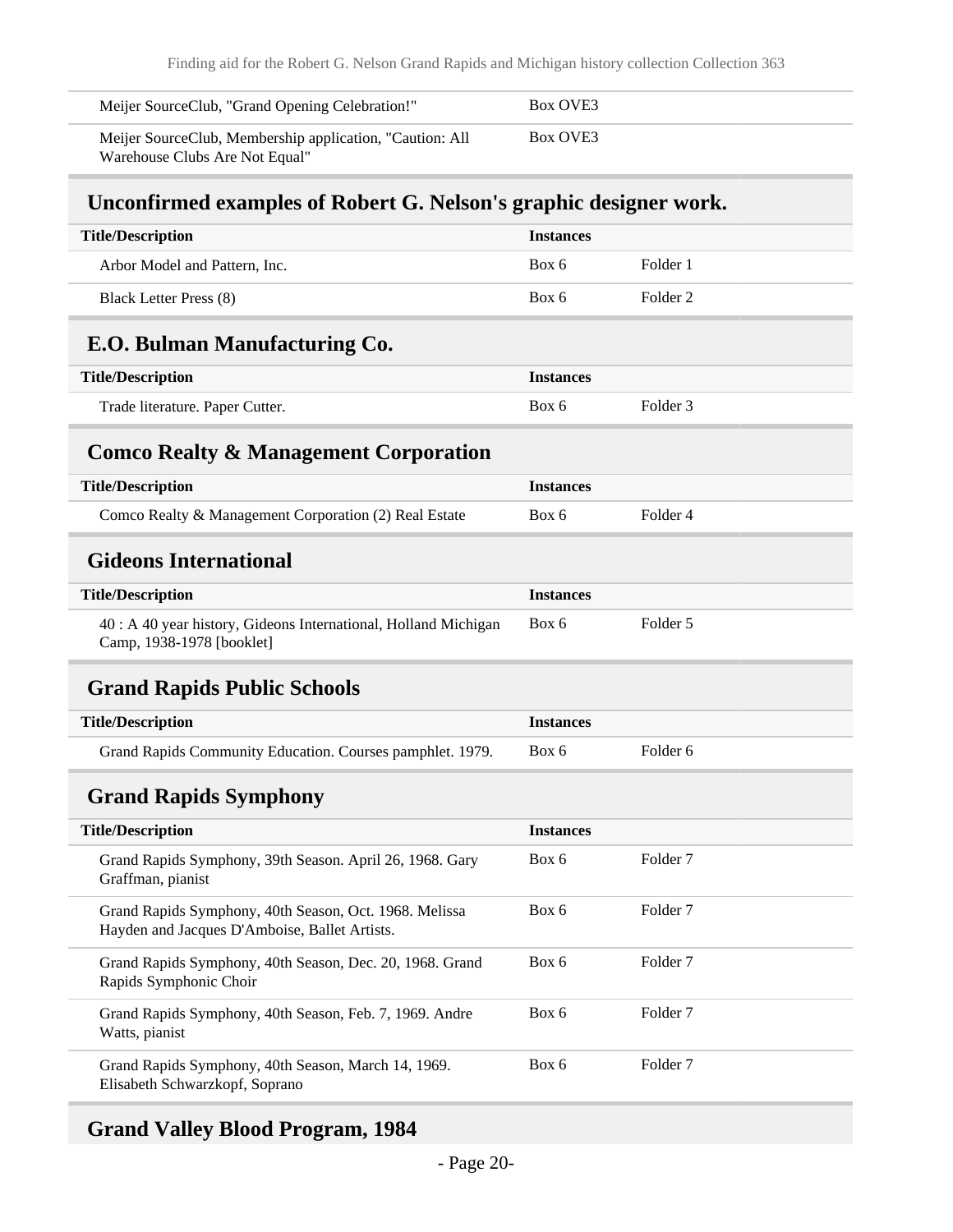<span id="page-20-2"></span><span id="page-20-1"></span><span id="page-20-0"></span>

| <b>Title/Description</b>                                                                                     | <b>Instances</b> |                     |
|--------------------------------------------------------------------------------------------------------------|------------------|---------------------|
| Grand Valley Blood Program, 1984. Leaflet. Includes exterior<br>images of 5 different Grand Rapids hospitals | Box 6            | Folder <sub>8</sub> |
| <b>Grandville Inn</b>                                                                                        |                  |                     |
| <b>Title/Description</b>                                                                                     | <b>Instances</b> |                     |
| Grandville Inn. Flyer, n.d. Motels.                                                                          | Box 6            | Folder <sub>9</sub> |
| <b>Greater Grand Rapids Home Builders Assoc</b>                                                              |                  |                     |
| <b>Title/Description</b>                                                                                     | <b>Instances</b> |                     |
| Greater Grand Rapids Home Builders Assoc. Parade of Homes,<br>1978                                           | Box 6            | Folder 10           |
| Greater Grand Rapids Home Builders Assoc. Parade of Homes,<br>1981                                           | Box 6            | Folder 10           |
| <b>Greater Michigan Home and Garden Show</b>                                                                 |                  |                     |
| <b>Title/Description</b>                                                                                     | <b>Instances</b> |                     |
| Greater Michigan Home and Garden Show, 1969                                                                  | Box 6            | Folder 11           |
| <b>Imperial Business Forms</b>                                                                               |                  |                     |
| <b>Title/Description</b>                                                                                     | <b>Instances</b> |                     |
| Imperial Business Forms, Inc. "Proof" paper folder.                                                          | <b>Box OVE2</b>  |                     |
| <b>Kent County Sheriffs' Safety Guide</b>                                                                    |                  |                     |
| <b>Title/Description</b>                                                                                     | <b>Instances</b> |                     |
| Kent County Sheriffs' Safety Guide [Moved to Information?],<br>1970?                                         | Box 6            | Folder 12           |
| <b>Klein Store for Men</b>                                                                                   |                  |                     |
| <b>Title/Description</b>                                                                                     | <b>Instances</b> |                     |
| Steve Feigenbaum business card                                                                               | Box 6            | Folder 13           |
| First Impressions ad flyer                                                                                   | Box 6            | Folder 13           |
| Klein letterhead unused stationery                                                                           | Box 6            | Folder 13           |
| 3 ad or mailer drafts                                                                                        | Box 6            | Folder 13           |
| One Hundred Dollars mailer (2 copies) Image of D. Mandel,<br>President.                                      | Box 6            | Folder 13           |

# <span id="page-20-6"></span>**Lake Township**

<span id="page-20-5"></span><span id="page-20-4"></span><span id="page-20-3"></span>2 newspaper clippings of Klein's ads Box 6 Folder 13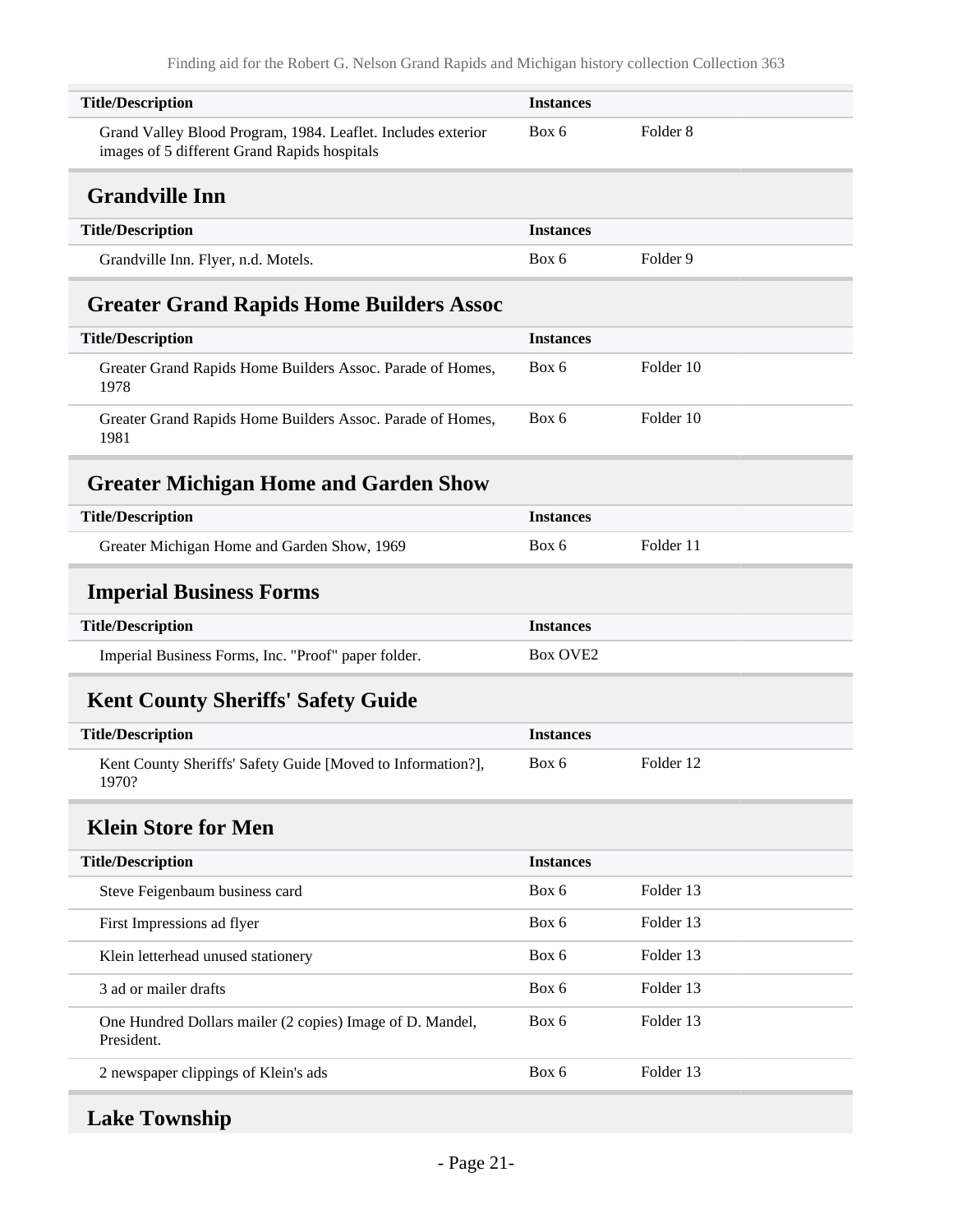<span id="page-21-7"></span><span id="page-21-6"></span><span id="page-21-5"></span><span id="page-21-4"></span><span id="page-21-3"></span><span id="page-21-2"></span><span id="page-21-1"></span><span id="page-21-0"></span>

| <b>Title/Description</b>                                                                      | <b>Instances</b> |                      |
|-----------------------------------------------------------------------------------------------|------------------|----------------------|
| Lake Directory with Map. Lake Township, Lake County,<br>Michigan. No.1, 1971.                 | Box 6            | Folder 14            |
| <b>Lowell Showboat</b>                                                                        |                  |                      |
| <b>Title/Description</b>                                                                      | <b>Instances</b> |                      |
| Lowell Showboat Program and flyer, July 1969 (2)                                              | Box 6            | Folder 15            |
| <b>Map of Downtown Grand Rapids</b>                                                           |                  |                      |
| <b>Title/Description</b>                                                                      | <b>Instances</b> |                      |
| Map of Downtown Grand Rapids (3 versions)                                                     | Box 6            | Folder 16            |
| <b>Mr. President's Motor-Inn</b>                                                              |                  |                      |
| <b>Title/Description</b>                                                                      | <b>Instances</b> |                      |
| Mr. President's Motor-Inn, 3221 North Plainfield Av., GR.<br>Folding flyer.                   | Box 6            | Folder 17            |
| <b>New Directions, Inc.</b>                                                                   |                  |                      |
| <b>Title/Description</b>                                                                      | <b>Instances</b> |                      |
| New Directions, Inc., Suite 208, 161 Ottawa N.W. 49503 [flyer]<br>Weight loss.                | Box 6            | Folder 18            |
| <b>Opera</b>                                                                                  |                  |                      |
| <b>Title/Description</b>                                                                      | <b>Instances</b> |                      |
| Opera Grand Rapids Newspaper ad clipping                                                      | Box 6            | Folder 19            |
| Peninsular Club                                                                               |                  |                      |
| <b>Title/Description</b>                                                                      | <b>Instances</b> |                      |
| Peninsular Club. Letterhead, unused                                                           | Box 6            | Folder <sub>20</sub> |
| Pog Lodge                                                                                     |                  |                      |
| <b>Title/Description</b>                                                                      | <b>Instances</b> |                      |
| Pog Lodge, Northern Ontario Wilderness Fishing Camp [flyer]                                   | Box 6            | Folder 21            |
| <b>Precious Moments</b>                                                                       |                  |                      |
| <b>Title/Description</b>                                                                      | <b>Instances</b> |                      |
| Precious Moments. Jonathan & David, Inc. (Sam Butcher &<br>William Biel, principals) Ad Flyer | Box 6            | Folder <sub>22</sub> |
| Precious Moments. Folding flyer (may not be Nelson's) Shows<br>images of the two principals.  | Box 6            | Folder <sub>22</sub> |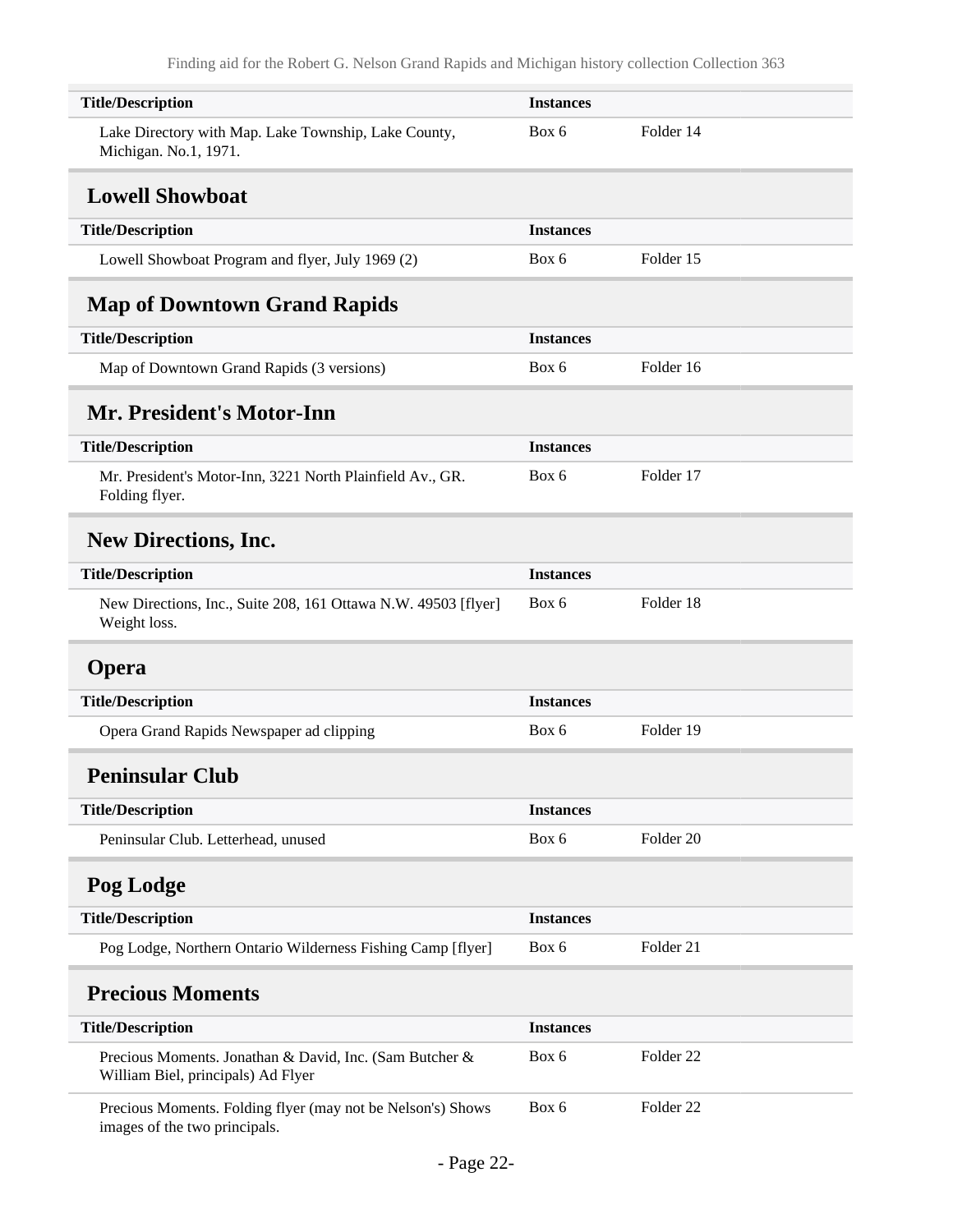<span id="page-22-3"></span><span id="page-22-2"></span><span id="page-22-1"></span><span id="page-22-0"></span>

| <b>Pro Air Heating &amp; Cooling</b>                                                                                                               |                  |                      |
|----------------------------------------------------------------------------------------------------------------------------------------------------|------------------|----------------------|
| <b>Title/Description</b>                                                                                                                           | <b>Instances</b> |                      |
| Pro Air Heating & Cooling, Jenison, Mi. letterhead envelop,<br>unused                                                                              | Box 6            | Folder <sub>23</sub> |
| <b>Progress at Rapistan</b>                                                                                                                        |                  |                      |
| <b>Title/Description</b>                                                                                                                           | <b>Instances</b> |                      |
| Progress at Rapistan. Brochure, 1970. Has exterior renderings<br>and interior images, including groups.                                            | Box 6            | Folder 24            |
| <b>Quality Model &amp; Pattern</b>                                                                                                                 |                  |                      |
| <b>Title/Description</b>                                                                                                                           | <b>Instances</b> |                      |
| Quality Model & Pattern, Grand Rapids. Brochure. Includes<br>image of owners, Ed Doyle and Don Tuttle.                                             | Box 6            | Folder <sub>25</sub> |
| <b>Rarity System</b>                                                                                                                               |                  |                      |
| <b>Title/Description</b>                                                                                                                           | <b>Instances</b> |                      |
| Rarity System / Leo Peters. Rarity Farms. 1978, 2nd printing.<br>Beef packaging. Flip style brochure, as for a calendar, but w/o<br>the calendars. | Box 6            | Folder 26            |
| <b>Rivulet Hurst Dairy, Inc.</b>                                                                                                                   |                  |                      |
| <b>Title/Description</b>                                                                                                                           | <b>Instances</b> |                      |
| Zeeland Print Shop, Zeeland, Mi. Menu. Folding. For "The<br>Restaurant" This example is laminated.                                                 | Box 6            | Folder <sub>27</sub> |
| Special. Summer Sunshine All Winter! Sales flyer on yellow<br>paper. Oct. 1971.                                                                    | Box 6            | Folder <sub>27</sub> |
| Saskatoon Golf Club, 9038 Ninety-Second St., Alto, Mi (4)                                                                                          |                  |                      |
| <b>Title/Description</b>                                                                                                                           | <b>Instances</b> |                      |
| Symes Advertising Delivery Sheet. April 17, 1991. Lists 9 area<br>motels/hotels to receive Saskatoon materials.                                    | Box 6            | Folder <sub>28</sub> |
| Folding flyer with area map                                                                                                                        | Box 6            | Folder 28            |

# 28th St. Brochure with facilities information and menus/meal services Box 6 Folder 28

# <span id="page-22-6"></span>**Serviscreen, Inc., Jenison, Mi. Screen printing. Brochure.**

<span id="page-22-5"></span><span id="page-22-4"></span>"Direct map" flyer, showing route from Holiday Inn East on

| <b>Title/Description</b> | Instances |
|--------------------------|-----------|
|                          |           |

25th Anniversary, 1961-1986

Box 6 Folder 28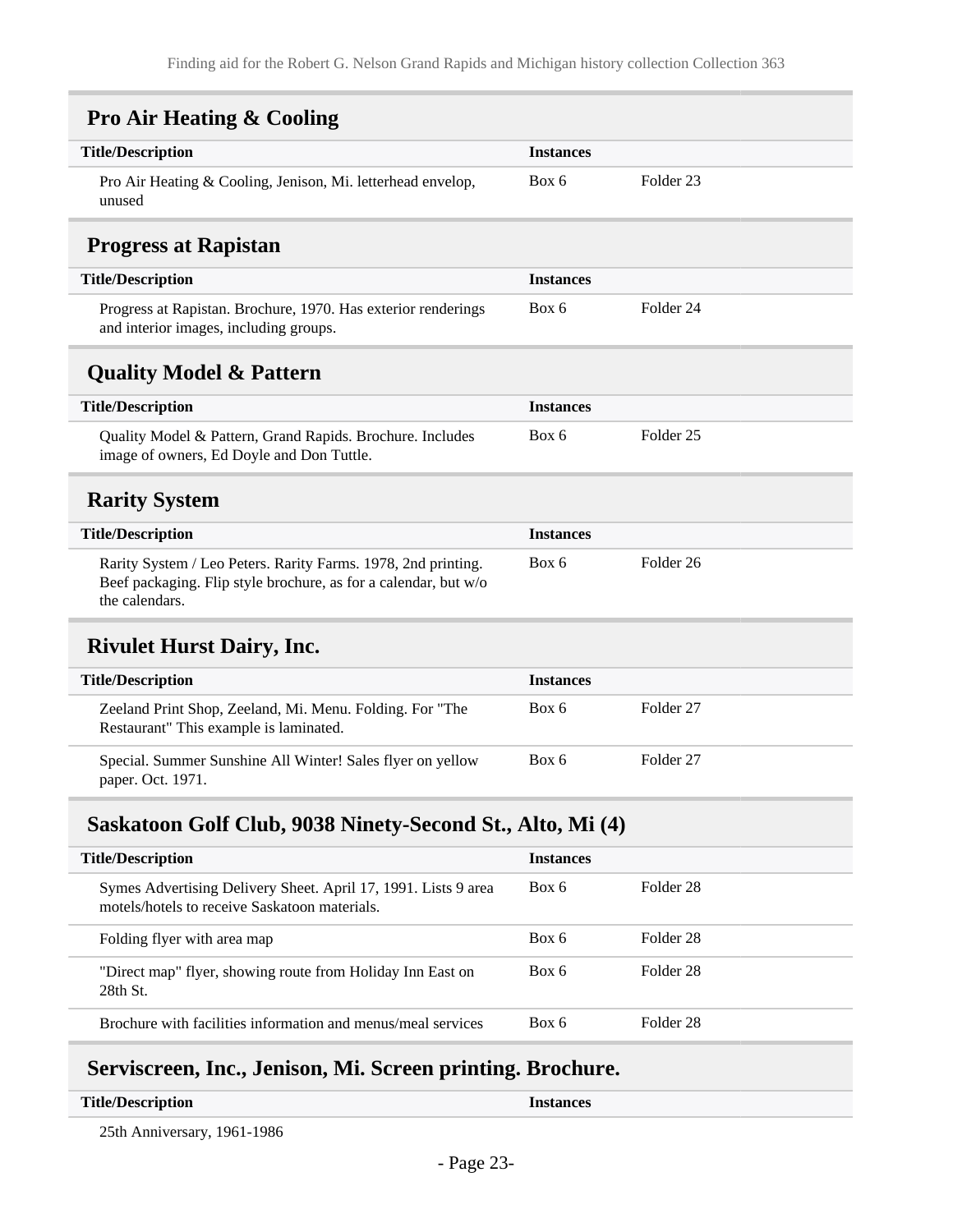<span id="page-23-0"></span>

|                                                                                             | Box 6            | Folder <sub>29</sub> |  |
|---------------------------------------------------------------------------------------------|------------------|----------------------|--|
| <b>Southwest Michigan Group. Golf</b>                                                       |                  |                      |  |
| <b>Title/Description</b>                                                                    | <b>Instances</b> |                      |  |
| Letterhead, unused                                                                          | Box 6            | Folder 30            |  |
| Folding flyer listing various golf sources in the area.                                     | Box 6            | Folder 30            |  |
| Hard plastic coaster $(?)$ with the groups logo, and a list of golf<br>courses on the back. | Box 6            | Folder 30            |  |
| <b>Telephone Companies</b>                                                                  |                  |                      |  |
| <b>Title/Description</b>                                                                    | <b>Instances</b> |                      |  |
| ATT "Innovations in Action" mock up flyer.                                                  | Box 6            | Folder 31            |  |
| Pages ads. Specific ads by Nelson not identified. (3)                                       | Box 6            | Folder 31            |  |
| United Jurisdiction Auxiliaries Convention. July14-19, 1986.                                |                  |                      |  |

<span id="page-23-2"></span><span id="page-23-1"></span>

| <b>Title/Description</b>                                                                                                                                                                                                                                                                                                                                                     | <b>Instances</b> |                              |
|------------------------------------------------------------------------------------------------------------------------------------------------------------------------------------------------------------------------------------------------------------------------------------------------------------------------------------------------------------------------------|------------------|------------------------------|
| Emmanuel Tabernacle Church of God in Christ, Muskegon.<br>Conference Program. African American groups. Includes copies<br>of letters, images of individuals, and ads for the Southwest<br>Michigan cover area.                                                                                                                                                               | Box 6            | Folder 32                    |
| Vagabond International Photographers, 1805 Woodward Ave.,<br>S.E., Membership flyer.                                                                                                                                                                                                                                                                                         | Box 6            | Folder 33                    |
| Van Wack products (2)                                                                                                                                                                                                                                                                                                                                                        |                  |                              |
| <b>Title/Description</b>                                                                                                                                                                                                                                                                                                                                                     | <b>Instances</b> |                              |
| $\mathbf{u}$ and $\mathbf{v}$ are $\mathbf{v}$ and $\mathbf{v}$ and $\mathbf{v}$ are $\mathbf{v}$ and $\mathbf{v}$ are $\mathbf{v}$ and $\mathbf{v}$ are $\mathbf{v}$ and $\mathbf{v}$ are $\mathbf{v}$ and $\mathbf{v}$ are $\mathbf{v}$ and $\mathbf{v}$ and $\mathbf{v}$ are $\mathbf{v}$ and<br>$\sim$ $\sim$ $\sim$ $\sim$ $\sim$ $\sim$<br>$\sim$ $\sim$ $\sim$ $\sim$ |                  | $\mathbf{r}$ 11 $\mathbf{r}$ |

<span id="page-23-3"></span>"Looking for a way to 'handle' those unruly household items???" Folding flyer with order form, and a sample of the product attached inside. Box 6 Folder 34 WCSG FM91 Radio 1989 brochure Box 6 Folder 35

# <span id="page-23-4"></span>**Wood Radio. John Ball Park Zoo Directional Map / copyright, Symes Advertising Agency / Greater Grand Rapids Visitor Magazine, n.d. flyer/map**

<span id="page-23-5"></span>

| <b>Title/Description</b>                                                                                                                  | <b>Instances</b> |           |
|-------------------------------------------------------------------------------------------------------------------------------------------|------------------|-----------|
| Map shows routes $131 \& 196$ .                                                                                                           | Box 6            | Folder 36 |
| Wurzburg                                                                                                                                  |                  |           |
| <b>Title/Description</b>                                                                                                                  | <b>Instances</b> |           |
| We Will Seel at Public Auction Fixtures & Equipment of<br>Wurzburg's, North Kent Mall Store only. Sept. 8, 1977. folding<br>flyer/mailer. | Box 6            | Folder 37 |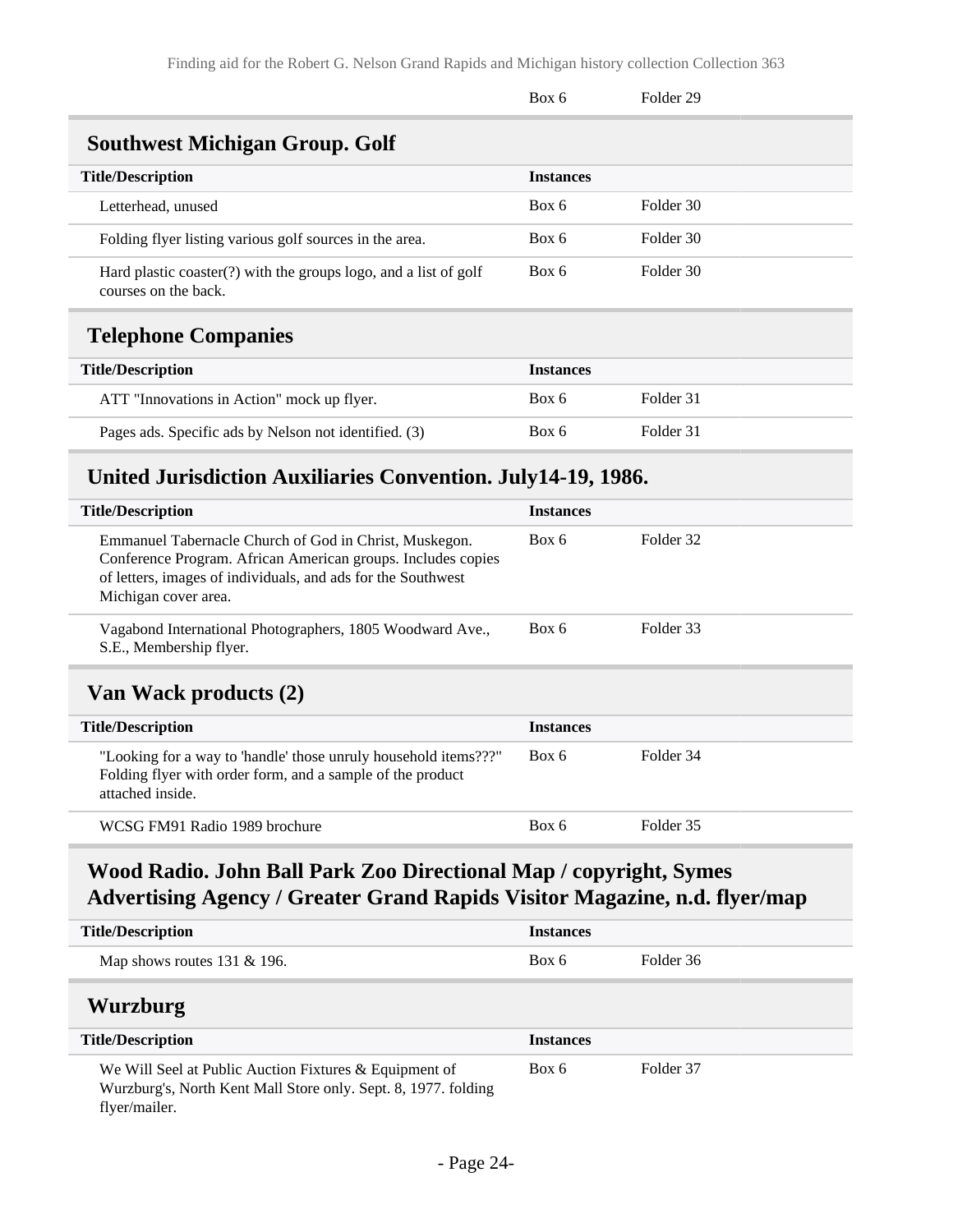| VIP Sale, Oct. 6, 1970. Sales brochure.                                                                                                                 | Box 6 | Folder 37 |
|---------------------------------------------------------------------------------------------------------------------------------------------------------|-------|-----------|
| Winter Sales catalog, Oct. 28-Nov. 2, no year. Zodiac Signs of<br>Savings. Sales brochure.                                                              | Box 6 | Folder 37 |
| Private charge customer Sale. Aug. 19 only, no year. Sales<br>brochure. Has renderings for the 5 stores, including the two in<br>Lansing, on the front. | Box 6 | Folder 37 |
| Various mixed                                                                                                                                           |       |           |
| Ionia Free Fair, Aug. 1-10, 1975 Folding flyer                                                                                                          | Box 6 | Folder 38 |
| Silk Plant Imports. Folder flyer.                                                                                                                       | Box 6 | Folder 38 |
| Big Ben Fish Parlors, P.O. Box 6133, G.R Letterhead clipping.                                                                                           | Box 6 | Folder 38 |
|                                                                                                                                                         |       |           |

#### <span id="page-24-0"></span>**Parade magazine**

| <b>Title/Description</b>                                                                                       | <b>Instances</b> |
|----------------------------------------------------------------------------------------------------------------|------------------|
| Parade magazine insert. The Herald Mail. Sunday, March 21,<br>1993. Swan Lake Barbie Ad. Comstock Park, Mi. ?? | Box OVE3         |

## <span id="page-24-1"></span>**Oversized**

| <b>Title/Description</b>                                                                                                                                                                                    | <b>Instances</b> |          |
|-------------------------------------------------------------------------------------------------------------------------------------------------------------------------------------------------------------|------------------|----------|
| Fables II. Restaurant Menu                                                                                                                                                                                  | Box 5            | Folder 3 |
| 50th Anniversary Associated Truck Lines Incorporated. Center<br>fold out had the image of the building, and a exterior group<br>photo of corporate leaders, identified on the list on the opposite<br>page. | Box OVE3         |          |
| Sonrise Creations, Coopersville, Mi. Trade catalog & 1983 price<br>list                                                                                                                                     | Box 5            | Folder 4 |
| School Zone Publishing Company. Orange paper folder with<br>black lettering.                                                                                                                                | Box OVE3         |          |

### **Scope and Contents**

- 1 What Makes School Zone Sell?<br>2 Report Car, v. 1, Spring 1984
- 2 Report Car, v. 1, Spring 1984<br>3 School Zone product brochure
- School Zone product brochure
- 4 Business card for Joan Hoffman, President.

Grand Rapids Y.W.C.A. Blue/white paper folder with building graphic cover. Box OVE3

#### **Scope and Contents**

- 1 Campaign 83 letterhead
- 2 Campaign 83 brochure with a North-South Cross Section centerfold drawing
- 3 Logo envelop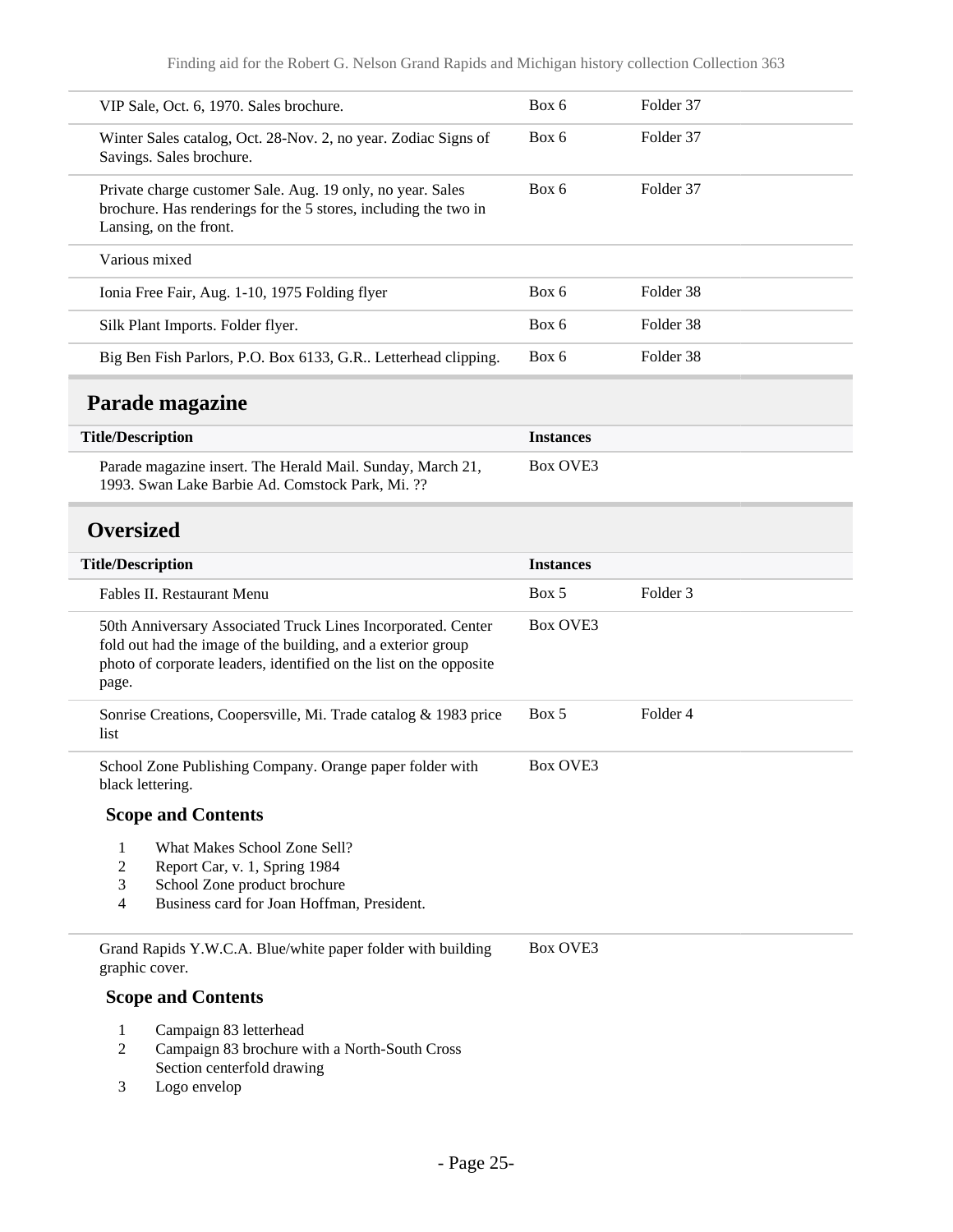Finding aid for the Robert G. Nelson Grand Rapids and Michigan history collection Collection 363

#### 4 logo Fund card

Cardboard license plate sized card, red on white with figure of golfer swinging. "If you think my driving is bad, you should see me putt." Box 5 Folder 5

#### **^** [Return to Table of Contents](#page-1-0)

### <span id="page-25-0"></span>**Series III. Information Source Documents**

#### **Arrangement**

In order to list periodical title runs within this collection together, items believed to include Nelson's graphic design work are interfiled with other issues, but indicated with an asterick\*

### <span id="page-25-1"></span>**Subseries A. Oversized & Miscellaneous**

#### Processing Information: **Processing Information**

Partially processed.

| <b>Title/Description</b>                                                                                                                                                                                                                                                                                                                                                                                                        | <b>Instances</b> |
|---------------------------------------------------------------------------------------------------------------------------------------------------------------------------------------------------------------------------------------------------------------------------------------------------------------------------------------------------------------------------------------------------------------------------------|------------------|
| Article of Agreement. Floyd J. Johnson of Duluth, Minn.<br>Owner of US letter patent no. 1124026, Jan. 5, 1915 issue, for<br>improvement in Kerosene Oil burner for cooking and heating,<br>with John F. Joyce, desiring a half interest. Feb. 25, 1925. 2<br>pages, attached at top. Legal sized.                                                                                                                              | Box 5            |
| U.S. Patent Office. May 12, 1915. To Johnson, RE his letter<br>requesting an Abstract of Title for the "Koresene-Burner".                                                                                                                                                                                                                                                                                                       | Box 5            |
| Patent Deed. no. 38,504. H.R. Scott, Plainwell, Mi.  new and<br>useful improvement in water elevators  hand paid by Eben<br>Brigham, Gun Plains, County of Allegan, State of Michigan,<br>Scott did sell, assign, transfer and set over all his title and<br>interest to said letters Patent  not signed or dated. May be an<br>example for others, rather than an actual transaction. 1 legal<br>sized form. 6 copies of same. | Box 5            |
| Map. Dix Eureka Park Sub. Wayne County, Mich. Detroit.<br>Several properties colors bright pink with marker or wash. Some<br>properties of an "X" marking them on Evergreen Ave. Chestnut<br>Ave. and Oak Ave. The name "J.F. Joyce" handwritten in ink on<br>the "Oak Ave" street. Oversized, folded. n.d.                                                                                                                     | Box 5            |
| Oak Ridge, A Sub of Part of the W1/2 of NW 1/4  Wayne Co.,<br>Mich. [Detroit] Sept. 16, 1921 approval stamp. Shows Fort St.,<br>Ridge Ave., Lyons Ave., Carlo Ave., Quarry Qve. Crossed by<br>Parkview St. and market St. Blueprint, folded. Some properties<br>marked with bright pink with marker or wash.                                                                                                                    | Box 5            |
| Typed statement. May 15, 1920. By Mildred H. Cline, 523 Lyon<br>St. N.E., Deaconess M.E. Church. States that a Mrs. Tockla                                                                                                                                                                                                                                                                                                      | Box 5            |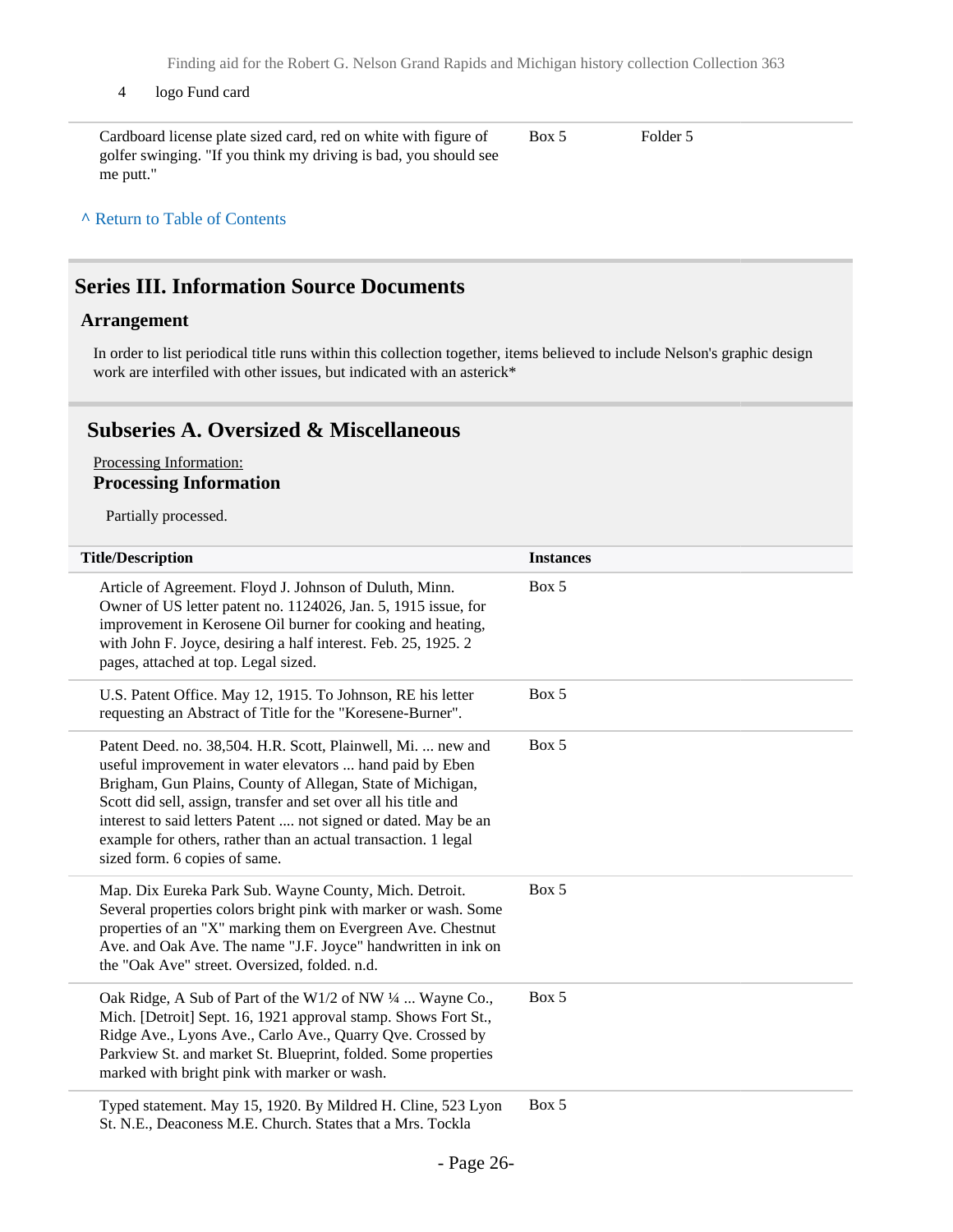| Halaley of 226 Ellsworth Ave., SW requested that the deaconess<br>remove Halaley's two children, Minerva and Anna to the home<br>of Mr. & Mrs. Sidney Ryckman, 738 Morris Ave., S.E. (giving<br>up her children for adoption). Handwritten note in ink at bottom,<br>part missing.                                                                       |       |
|----------------------------------------------------------------------------------------------------------------------------------------------------------------------------------------------------------------------------------------------------------------------------------------------------------------------------------------------------------|-------|
| 1/2 torn sheet. Belding, Aug. 31, 1878. Received of E.W.<br>Robinson, \$15.00 from P. Corille? M.D.                                                                                                                                                                                                                                                      | Box 5 |
| Letterhead for Henry B. Proctor, Fruit Grower, Whitneyville,<br>Mich. 189X Appears to have worked to a poem or song. "I don't<br>want to go to bed" three numbered stanzas on either side.                                                                                                                                                               | Box 5 |
| Memo sheet, torn at the top. Cheboygan, Mich. No date, 189x.<br>Handwritten words or notes on a song.                                                                                                                                                                                                                                                    | Box 5 |
| Letterhead memo. E.M. Matthews Company,  drugs and<br>specialites  Florence, S.C. Jan. 16, 1918. To Mantone<br>Distributing Co., Florence, S.D. Handwritten signature in ink<br>of H.A. Owens, Secretary of the firm from the names in the<br>letterhead. Acknowledgement of receipt of notification of<br>election of Own as Secy-Tres. of corporation. | Box 5 |
| Letterhead letter. Nash Street Drug Co., Wilson, N.C. June 13,<br>1917. To. Corona Chemical Co., Wilson, N.c. From J.B. Bowen.<br>RE his becoming a stockholder in this company.                                                                                                                                                                         | Box 5 |
| Form letter. Charleston Gazette letterhead. Charlestone, West<br>Va. To Management of the Time, Muskegon, Mich. From R.B.<br>Haut. Letter promoting a contest to be run in the newspaper.<br>Aug. 28, 1913.                                                                                                                                              | Box 5 |
| Form letter. Altavista Printing Co., Altavista, Va. Apr. 11, 1914.<br>Addressed to "Publisher". RE contest.                                                                                                                                                                                                                                              | Box 5 |
| Form letter. Knight-Errant Co., Buckhannon, W. Va. July 24,<br>1915. Signed O.H. Barnes, Manager. RE contest.                                                                                                                                                                                                                                            | Box 5 |
| Form letter. MacDonald Brothers Syndicate. Aug. 25, 1913. To<br>Management the Times, Muskegon, Mi. RE Content.                                                                                                                                                                                                                                          | Box 5 |
| Form letter. International. Contest Co. Inc. Chicago, March<br>21, 1914. To: Business Manager, Reporter, Coldwater, Mich.<br>Second page of letter missing.                                                                                                                                                                                              | Box 5 |
| Read and Reflect. A comparitive cost of Insurance  Farmers'<br>Mutual Fire Insurance Co. of Kent County. Printed sheet with<br>capital and expenditures for Kent/Allegan/Ottawa                                                                                                                                                                          | Box 5 |
| District School Announcement. James Swain. Various counties,<br>no specific mention of Kent or Grand Rapids.                                                                                                                                                                                                                                             | Box 5 |
| Clipping. June 7, 1898. Source unknown. Three ads on one side.<br>On the Markets on the other.                                                                                                                                                                                                                                                           | Box 5 |
| Clipping, Date & source unknown. State Bank of Michigan,<br>and various small items on one side, segment of lists of school<br>committees on other size.                                                                                                                                                                                                 | Box 5 |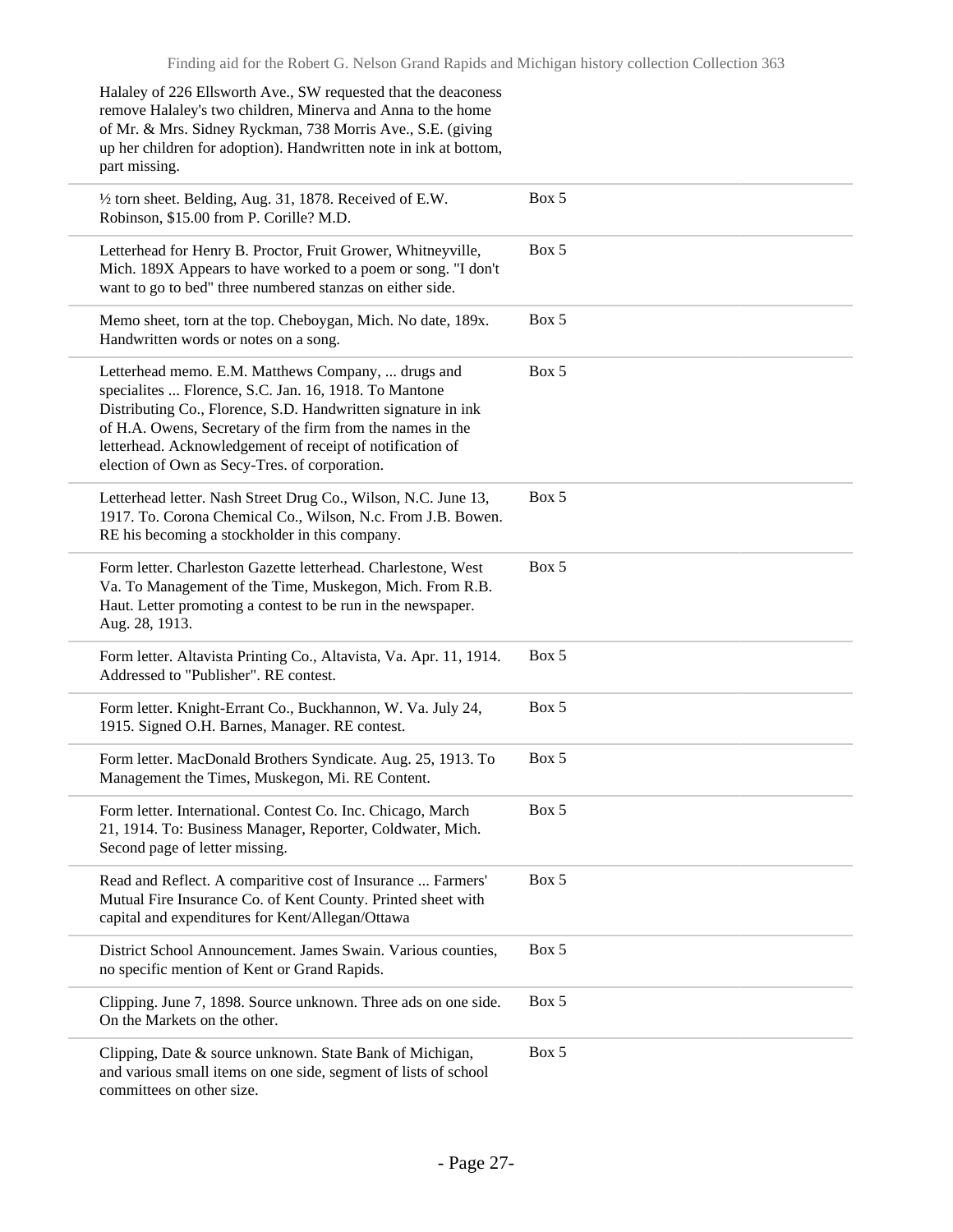# <span id="page-27-0"></span>**Subseries B. Obituaries & Death Notices.**

#### Related Materials: **Related Materials**

For those known to be associated with Nelson's family, see the Biographical series.

| <b>Title/Description</b>                                                                            | <b>Instances</b> |          |
|-----------------------------------------------------------------------------------------------------|------------------|----------|
| Clipping. Bishop Rev. Horace T. Barnaby                                                             | Box 7            | Folder 1 |
| Clipping. Mrs. Peter Huver                                                                          | Box 7            | Folder 1 |
| Clipping. James Johnson                                                                             | Box 7            | Folder 1 |
| Clipping. Barbra Bunker, on Remembrance card with her image.                                        | Box 7            | Folder 1 |
| Remembrance car. Mrs. William Bunker, died July 19, 1925.                                           | Box 7            | Folder 2 |
| Fred F. Hatch Funeral Home. Motor Car Arrangement. For R.A.<br>Weekes. Jan. 16, 1853-Oct. 17, 1931. | Box 7            | Folder 2 |
| Oak Hill Cemetery Burial Permit for deceased Frank Holdrick<br>by E.J. Corkery. Dec. 15, 1924.      | Box 7            | Folder 2 |
| Zaagman Memorial Chapel. "Please Turn on Bright Headlights"<br>Funeral Procession card.             | Box 7            | Folder 2 |
| Knights of Pythias. Resolutions of Respect. Charles P.<br>Hamilton. Oct. 24, 1910. Certificate.     | Box 7            | Folder 3 |

## <span id="page-27-1"></span>**Subseries C. Certificates, contracts, and warranties**

| <b>Title/Description</b>                                                                                                             | <b>Instances</b> |                     |
|--------------------------------------------------------------------------------------------------------------------------------------|------------------|---------------------|
| Small pocket envelop for "Birth Record. Issued by Jack<br>Bronkema, County Clerk, Kent County " empty                                | Box 7            | Folder 4            |
| State Of Michigan, Dept. of Health. Certificate of Birth<br>Registration for Majorie Smith. May 21, 1924                             | Box 7            | Folder <sub>4</sub> |
| Blodgett Memorial Hospital. May 21st, 1924.                                                                                          | Box 7            | Folder <sub>4</sub> |
| James H. Fox and Aurelia A. Spire. Feb. 22, 1882 at Muir,<br>Michigan. Ionia Co.                                                     | Box 7            | Folder 5            |
| Lloyd McKersie. District One. Gaines Township. March 28,<br>1902.                                                                    | Box 7            | Folder <sub>6</sub> |
| Lloyd McKersie. District One. Gaines Township. May 29, 1902.                                                                         | Box 7            | Folder 6            |
| Teacher's Second Grade Certificate. Ionia Co. Aug. 27, 1892.<br>Fra;nk Robinson.                                                     | Box 7            | Folder <sub>6</sub> |
| Teacher's Third Grade Certificate. Kent Co., Mar. 4, 1882.<br>Thurston Gilbert.                                                      | Box 7            | Folder <sub>6</sub> |
| Certificate of Merit. Loyal Sunday School Army. Dept. of<br>Michigan. Clarence Sokup. First Presbyterian. 1St & 4th<br>Quarter, 1898 | Box 7            | Folder 6            |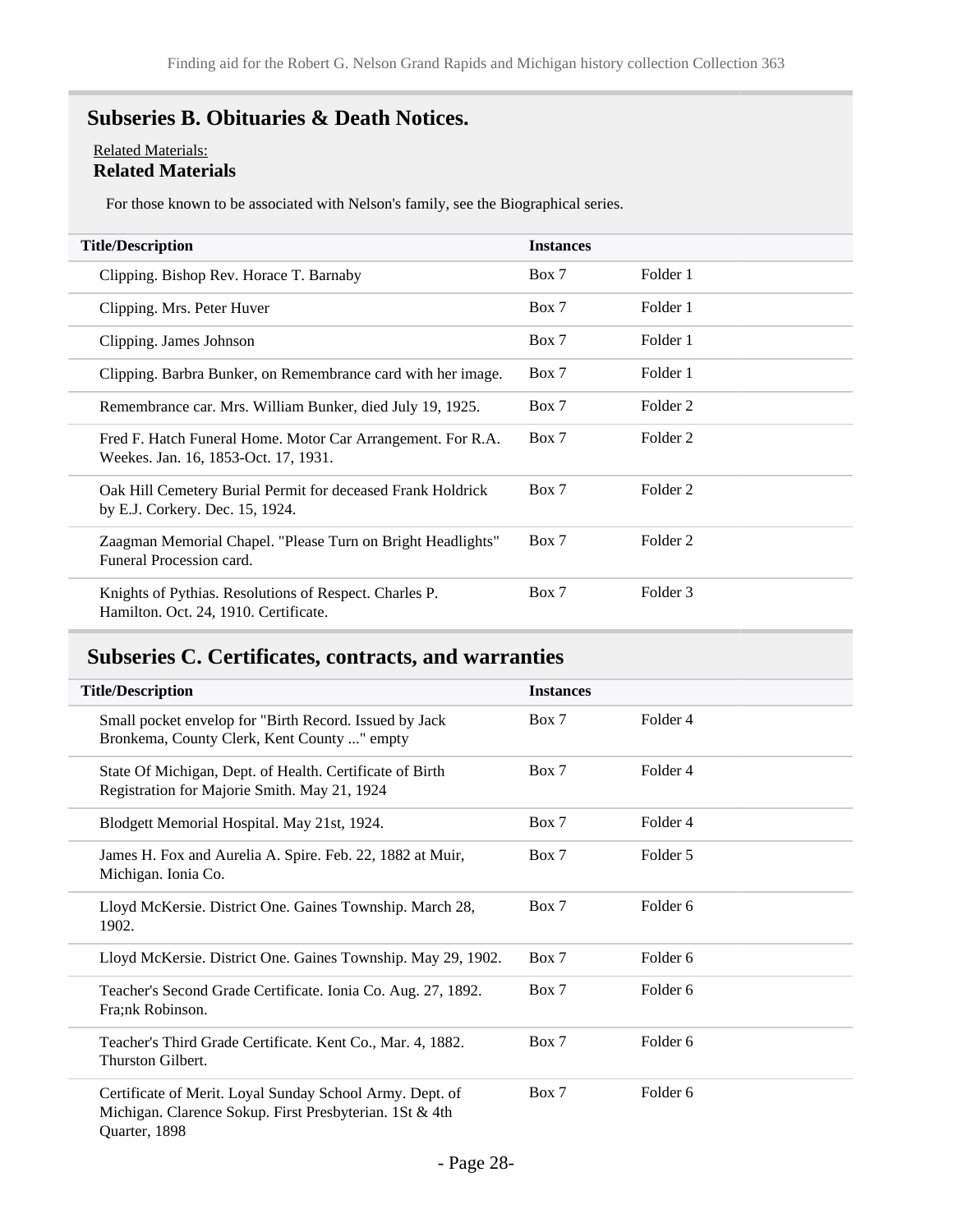| Scholarshop. Cleary Business College, Ypsilanti, Mi. for James<br>H. Fox. Nov. 26, 1892.                                                        | Box 7 | Folder <sub>6</sub> |
|-------------------------------------------------------------------------------------------------------------------------------------------------|-------|---------------------|
| Conditional Sales Contract, Jan. 15, 1934. Kent Radio, Inc. to<br>Oliver Carson. For Refrigerator.                                              | Box 7 | Folder <sub>7</sub> |
| Leonard Refrigerator, 1952. Model Serial No. 8589156.                                                                                           | Box 7 | Folder <sub>7</sub> |
| American Box Board Co., G.R. Fred A. Gaymer. Dec. 24, 1929.<br>Prudential.                                                                      | Box 7 | Folder 8            |
| Grand Rapids Herald. Occupational and Travel Accident Policy.<br>Jacob Jenezon. Sept. 17, 1937. National Casualty Co.                           | Box 7 | Folder 8            |
| Grand Rapids Herald. Fred. Gaymer, Dec. 12, 1929. Columbus<br>Mutual Life Insurance Co.                                                         | Box 7 | Folder 8            |
| "Read and Reflect" information sheet on comparative cost of<br>insurance. Farmer's Mutual Fire Insurance Co. of Kent Co.,<br>meeting. 1874-1882 | Box 7 | Folder 8            |
| Independent Order of Foresters. Commission. Appointment of<br>Charles R. Foote as Court Deputy High Chief Ranger. July 7,<br>1891. Certificate. | Box 7 | Folder 9            |

# <span id="page-28-0"></span>**Subseries D. Invitations & Calling Cards. Personal.**

| <b>Title/Description</b> | <b>Instances</b> |           |
|--------------------------|------------------|-----------|
| Invitations              | Box 7            | Folder 10 |
| At Home                  | Box 7            | Folder 11 |

## <span id="page-28-1"></span>**Subseries E. Letterhead**

#### **General**

Many of these letterhead have engraved images of buildings. Several of these documents are used, as letters or receipts.

| <b>Title/Description</b>                                                                                                  | <b>Instances</b> |           |
|---------------------------------------------------------------------------------------------------------------------------|------------------|-----------|
| Ball Barnhart Putman Co., Wholesale Grocers, Ionia & Louis<br>Sts.                                                        | Box 7            | Folder 12 |
| Buys-MacGregor & Co. Investment Bankers, 626 McKay<br>Tower Bilding. Form letter, to Bergstrom, Slykhouse & Shaw.<br>n.d. | Box 7            | Folder 12 |
| Ed Struensee Co., 75 Waterloo St.                                                                                         | Box 7            | Folder 12 |
| "Fingers" Famous Fine Food. Plate Style. Used receipt.                                                                    | Box 7            | Folder 12 |
| Olney &. Judson Grocer Co.                                                                                                | Box 7            | Folder 12 |
| Lemon Wheeler Company, Wholesale Grocers.                                                                                 | Box 7            | Folder 12 |
| Worden Grocer Co., Fulton & Ionia Sts.                                                                                    | Box 7            | Folder 12 |
| R.T. French & Sons, Middleville & Caledonia, Mi.                                                                          | Box 7            | Folder 12 |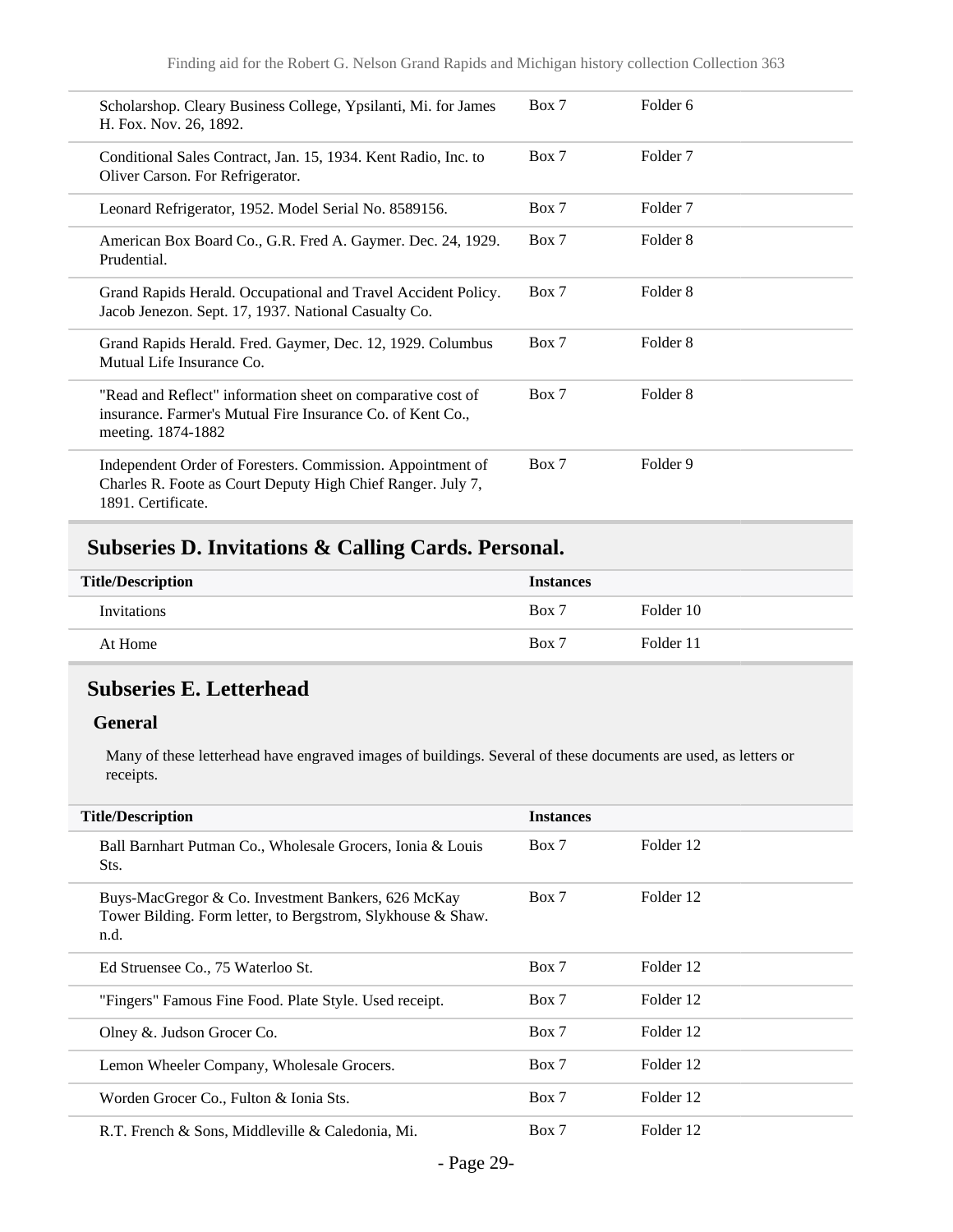| Foster Stevens & Co.                                                                                                                                                                            | Box 7 | Folder 12   |
|-------------------------------------------------------------------------------------------------------------------------------------------------------------------------------------------------|-------|-------------|
| City of Grand Rapids. City Comptroller's Office. Image of old<br>City Hall                                                                                                                      | Box 7 | Folder 12   |
| <b>Grand Rapids Chronicle</b>                                                                                                                                                                   | Box 7 | Folder 12   |
| Kent County Savings Bank                                                                                                                                                                        | Box 7 | Folder 12   |
| F.C. Corsets                                                                                                                                                                                    | Box 7 | Folder 12   |
| Hazeltine & Perkins Drug Co., 42 & 44 Ottawa St.                                                                                                                                                | Box 7 | Folder 12   |
| Michigan Soldiers' Home, Greenville, Mich. (?) This is probably<br>the Soldiers Hom in Grand Rapids, not Greenville.                                                                            | Box 7 | Folder 12   |
| Belknap Wagon & Sleigh Co.                                                                                                                                                                      | Box 7 | Folder 12   |
| T.P. Bishop, M.D. Has "Games" written on the front of dirty<br>envelop.                                                                                                                         | Box 7 | Folder 12   |
| Blank Letterhead.                                                                                                                                                                               | Box 7 | Folder 13   |
| Autodie Corp.                                                                                                                                                                                   | Box 7 | Folder 13   |
| Austin Harrington, Dealer in Wood, Coal, Wholesale produce<br>and Karolsene Oil. Holland, Mi. 189x                                                                                              | Box 7 | Folder 13   |
| Jacob DeLiefde, D.D.S. McKay Tower. Envelop only                                                                                                                                                | Box 7 | Folder 13   |
| Gold  Southwest Michigan Group.                                                                                                                                                                 | Box 7 | Folder 13   |
| Grand Rapids Letter Service, Inc. Envelop                                                                                                                                                       | Box 7 | Folder 13   |
| Greater Grand Rapids Visitor                                                                                                                                                                    | Box 7 | Folder 13   |
| Mary Ann Farms, Cedar Springs, Mi. Miniature Donkeys &<br>Horses                                                                                                                                | Box 7 | Folder 13   |
| Michigan Bell (2) memo slips                                                                                                                                                                    | Box 7 | Folder 13   |
| Middleton's Physicians' and Hospital supplies. Pharmacy slip.                                                                                                                                   | Box 7 | Folder 13   |
| Monroe Distributing Co. Envelop & paper                                                                                                                                                         | Box 7 | Folder 13   |
| Pere Marquette Railway Co. Work Permit Card Form C.C. 4.<br>Small pink slip.                                                                                                                    | Box 7 | Folder 13   |
| Tausend & Maloney, Grain and Beans. Michigan Lith. Co., G.R.<br>Worn & torn, previously folded.                                                                                                 | Box 7 | Folder 13   |
| United Insurance Service. Grandville, Michigan. 30th St.,<br>Chicago Drive at Wilson Ave. Has locator map in the return<br>address. Envelop only.                                               | Box 7 | Folder 13   |
| City of Grand Rapids, Michigan. Governed by Commission. Has<br>seal "Grand Rapids, Mich. The Furniture City to the left in the<br>letterhead. Has "For Victory Buy " logo lower left. ca. 1940s | Box 7 | Folder 13   |
| Pantlind letterhead $(15 \text{ sheet} + 1 \text{ small mailing envelope})$ .<br>Unused)                                                                                                        | Box 7 | Folder 13.1 |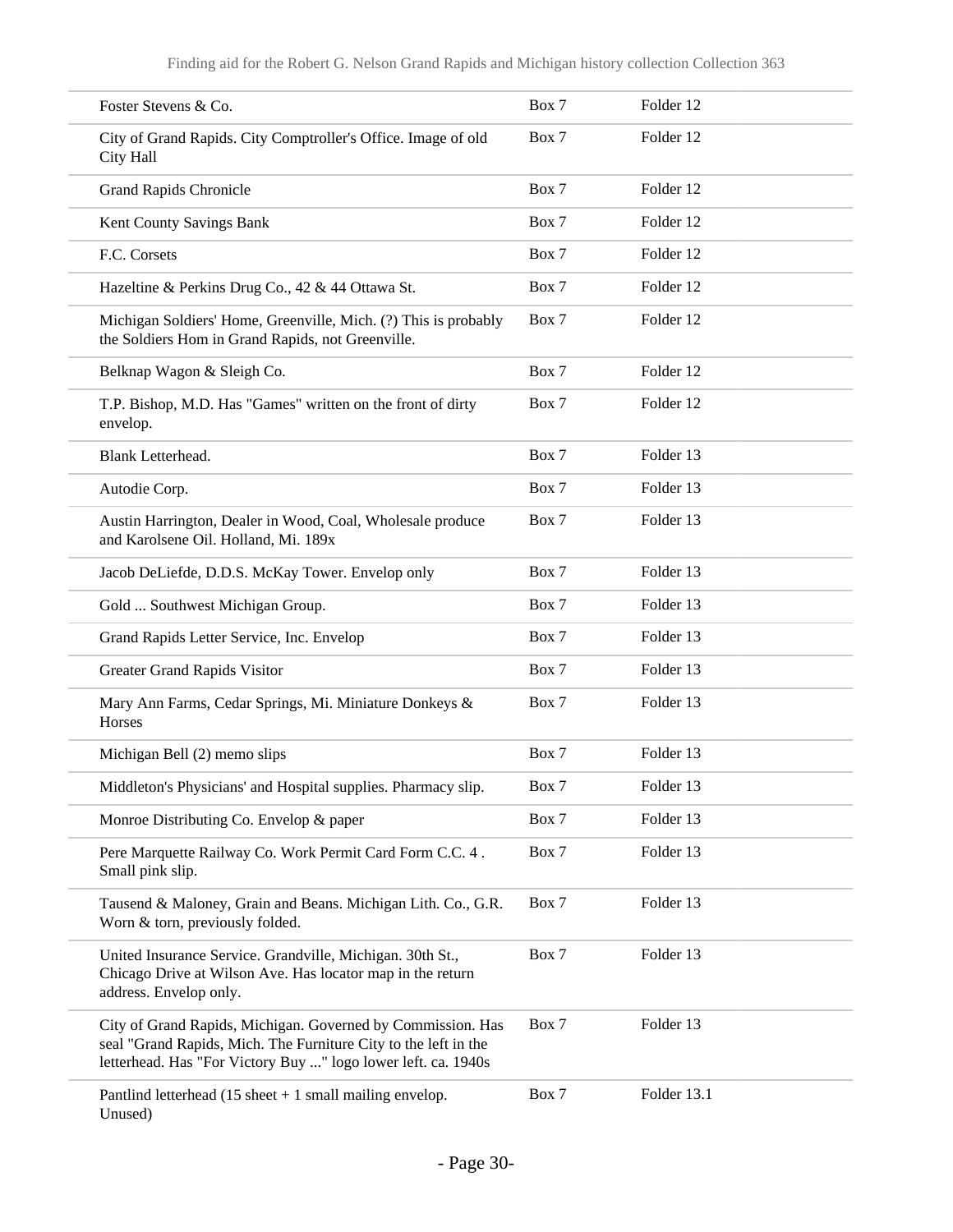#### **General**

Has image of building and logo "Where 'Food is King'" on each item. Blue on white.

# <span id="page-30-0"></span>**Subseries F. Mortgages**

| <b>Title/Description</b>                                                                                                                        | <b>Instances</b> |           |
|-------------------------------------------------------------------------------------------------------------------------------------------------|------------------|-----------|
| Chattel Mortages. Grand Rapids Glue Company to Fourth<br>National Bank of GR, Jan. 21, 1889.                                                    | Box 7            | Folder 14 |
| Chattel Mortages. Grand Rapids Glue company to Fourth<br>national Bank of GR. Jan. 21, 1889. Copy with John J. Belknap,<br>City Clerk on front. | Box 7            | Folder 14 |
| Chattel Mortages. Carnett W. King to Fred G. Hunt. Discharged.<br>Nov. 28, 1908.                                                                | Box 7            | Folder 14 |
| Warranty Deed. May 20th 1856 between Antoine Campau &<br>Sally his Wife, with F. W. Richman.                                                    | Box 7            | Folder 15 |
| Member Credit Certificate. Kent County Savings Assoc., G.R.<br>Sept. 16, 1929. \$3.00 value.                                                    | Box 7            | Folder 16 |
| <b>Subseries G. Receipts</b>                                                                                                                    |                  |           |
| <b>Title/Description</b>                                                                                                                        | <b>Instances</b> |           |

<span id="page-30-1"></span>

| RKO Midwest Corporation. Payroll Receipt. Nov. 1948 (2 of 4)<br>Two available for deceased workers. Two unprocessed for living<br>workers. | Box 7 | Folder 17 |
|--------------------------------------------------------------------------------------------------------------------------------------------|-------|-----------|
| Alpine Fuel Co., Jan. 31, 1945                                                                                                             | Box 7 | Folder 18 |
| Plano Manufacturing Co., Caledonia, Mi. Aug. 5, 1896                                                                                       | Box 7 | Folder 18 |

# <span id="page-30-2"></span>**Subseries H. Specific Individuals**

| <b>Title/Description</b>                                                                        | <b>Instances</b> |           |
|-------------------------------------------------------------------------------------------------|------------------|-----------|
| Oliver Carson. Union Bank of Michigan. Installment plan<br>payment book. Kent Radio, Inc. 1934. | Box 7            | Folder 19 |
| J.F. Joyce. Envelop only from the U.S. Patent Office.                                           | Box 7            | Folder 20 |
| <b>Related Materials:</b>                                                                       |                  |           |
| <b>Related Materials</b>                                                                        |                  |           |
|                                                                                                 |                  |           |
| See also oversized items in Box 363-5, processing<br>incomplete.                                |                  |           |
| Michigan. Auto Registration. 1914. Mrs. John F. Joyce,<br>Coldwater, Mi.                        | Box 7            | Folder 20 |
| Joseph E. Kennedy. [IOU or payment due] Pay to him, Jan. 29,<br>1897, Due to him Dan McGregor.  | Box 7            | Folder 19 |

John J. & Lydia J. King. Caledonia, Mi.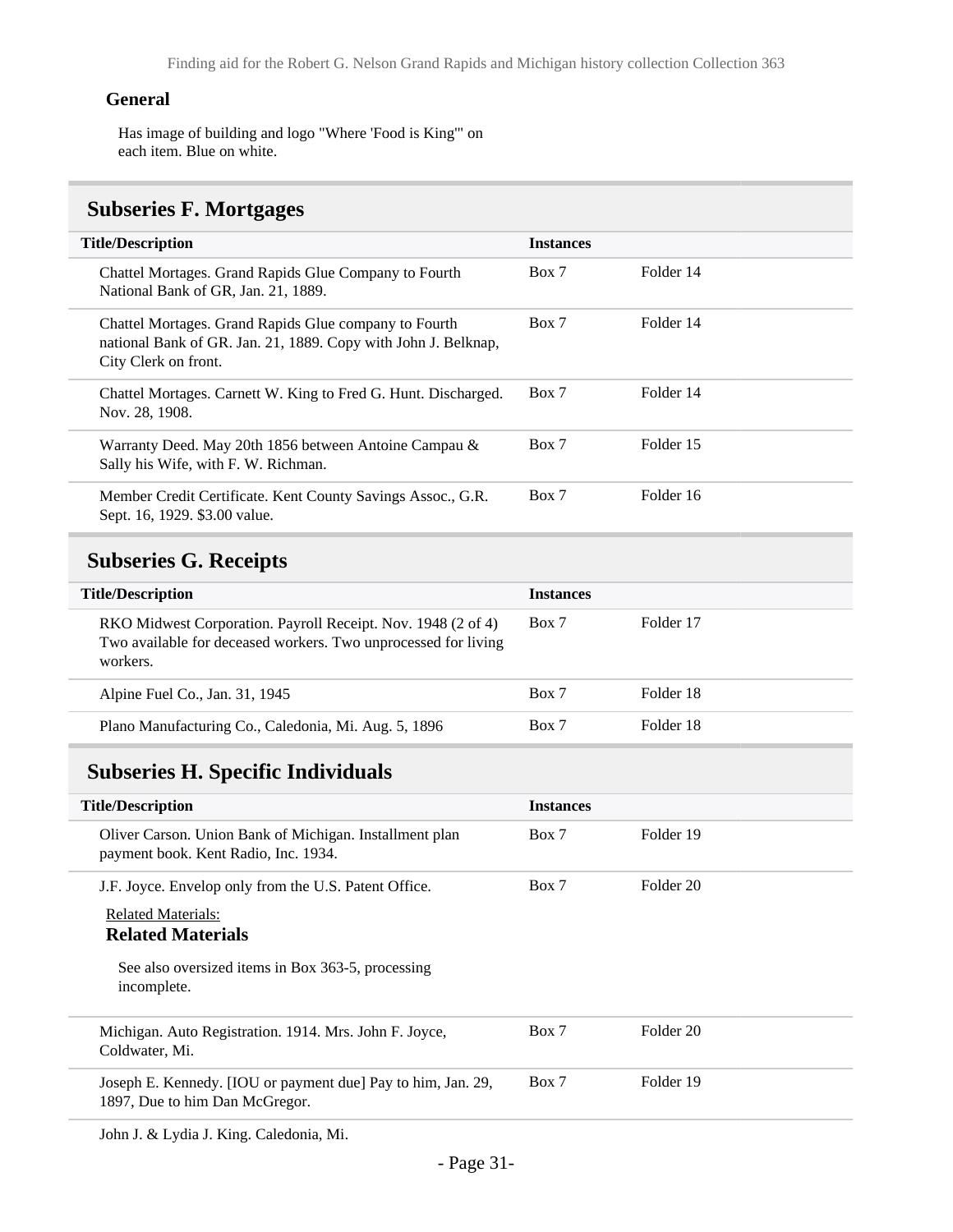|                                                                                                                                                                                                                       | Box 7 | Folder <sub>21</sub> |
|-----------------------------------------------------------------------------------------------------------------------------------------------------------------------------------------------------------------------|-------|----------------------|
| Chas. Lamore. Leave of Absence. Fire Department, Chief<br>Engineer's Office. Feb. 19, 1890.                                                                                                                           | Box 7 | Folder 19            |
| Bertha Plumb. Grand Rapids Training School of Elocution and<br>Physical Culture. Certificate. For Bertha A. Plumb. June 10,<br>1898.                                                                                  | Box 7 | Folder <sub>22</sub> |
| Bertha Plumb. Register Mail receipt. Apr. 15, 1896.                                                                                                                                                                   | Box 7 | Folder <sub>22</sub> |
| Ebenezer W. Robinson, Office of the Farmers' Mutual Fire<br>Insurance Co. of Ionia Co., Ebenezer W. Robinson, Township of<br>Orleans. Policy no. 2046.                                                                | Box 7 | Folder 23            |
| Ebenezer W. Robinson, Letterhead memo. Macomber & Bale<br>Lumber, Lath & Shingles, Lakeview, Mi. To Robinson in<br>Chadwick, Mi., Sept. 17, 1896, from Signature unclear, perhaps<br>J.J. Bale, as in the letterhead. | Box 7 | Folder <sub>23</sub> |
| John Waddell. Letterhead memo. Clark Brothers & Co.,<br>Furniture Manufacturers, Office & Factory. To Waddell at<br>Grand Rapids. June 29, 1880 from Clark, RE Wal [sic Wall?]<br>Escutchens                          | Box 7 | Folder <sub>24</sub> |

# **Subseries I. Pioneers**

# **Old Residents' Association of the Grand River Valley**

| <b>Title/Description</b>                                                                                                                                                                      | <b>Instances</b> |           |
|-----------------------------------------------------------------------------------------------------------------------------------------------------------------------------------------------|------------------|-----------|
| Old Residents' Association of the Grand River Valley,<br>Leonard C. Remington, Secretary. [Poem] Handwritten on<br>two sheets of paper with the Old Residents' letterhead. Author<br>unknown. | Box 7            | Folder 25 |

# **Michigan mixed**

| <b>Title/Description</b>                                                                                   | <b>Instances</b> |           |
|------------------------------------------------------------------------------------------------------------|------------------|-----------|
| Michigan Dept. of State. From Erwin M. Treusch for Durfee<br>Co., a proposed corporation. Receipt          | Box 7            | Folder 26 |
| Box no. 107. Box rental payment. Howard City, Mich. Post<br>Office. From A.R. Martin(?)                    | Box 7            | Folder 26 |
| Michigan Resident Citizen Hunting and Trapping License No.<br>44459 for Peter Sinclair of Alto. Oct. 1923. | Box 7            | Folder 26 |

# **Daughters of Union Veterans of the Civil War.**

| <b>Title/Description</b>                                                                | <b>Instances</b> |           |
|-----------------------------------------------------------------------------------------|------------------|-----------|
| 45th National Convention. Complimentary Luncheon. Morton<br>Hotel, Sept. 11, 1935. Menu | Box 7            | Folder 27 |
| Envelops. (3) Each has variant return information. All are used<br>and/or dirty.        | Box 7            | Folder 27 |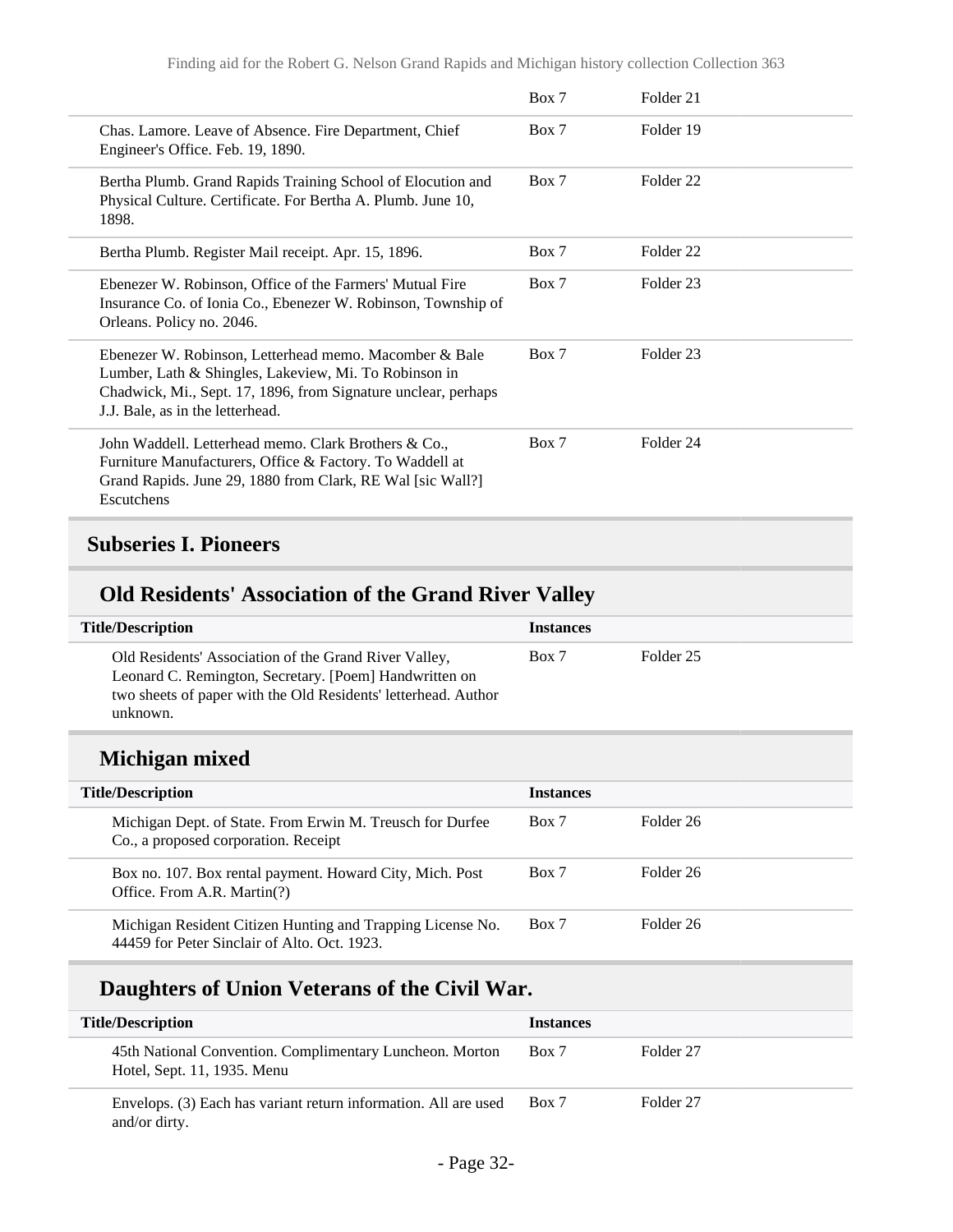# **Department of Michigan. National Alliance. Daughters of Veterans, USA**

| <b>Title/Description</b> |                                                                                                             | <b>Instances</b> |           |
|--------------------------|-------------------------------------------------------------------------------------------------------------|------------------|-----------|
|                          | "Games", handwritten on letterhead of different eras.                                                       | Box 7            | Folder 28 |
|                          | Flower game.                                                                                                | Box 7            | Folder 28 |
|                          | An Irishman is composed of  at Mrs. Randall's, Nov. 1916.                                                   | Box 7            | Folder 28 |
|                          | Envelops (2) Each has variant return information, but the same<br>graphic logo. Both are used and/or dirty. | Box 7            | Folder 28 |

# **Voigt Milling Co.**

| <b>Title/Description</b>                                                       | <b>Instances</b> |                      |
|--------------------------------------------------------------------------------|------------------|----------------------|
| Triangular glassine paper (wrapping?) Voigt's Royal Fluff-<br>Eat-A Cake Flour |                  |                      |
| Physical Location: See oversized boxes                                         |                  |                      |
| Burlap bag with ID tag attached at the bottom.                                 | Box 7            | Folder <sub>29</sub> |
| Score Card in the shape & with ID for Voigt's Crescent Flour                   | Box 7            | Folder <sub>29</sub> |
| Coupon. Voigt Milling Co.                                                      | Box 7            | Folder <sub>29</sub> |
| Postcard with payment info. For 60lb. Wheat.                                   | Box 7            | Folder <sub>29</sub> |
| Crescent Flour. Folding flyer with recipes.                                    | Box 7            | Folder 29            |
| Voight Milling Co. Spear Grain and Merchandise Envelop                         | Box 7            | Folder 29            |
| Pink Credit Memorandum                                                         | Box 7            | Folder <sub>29</sub> |
| White statement form                                                           | Box 7            | Folder <sub>29</sub> |
| White invoice form with bag labeled "Voigt's Royal Patent" as<br>illustration. | Box 7            | Folder <sub>29</sub> |
| Memo letterhead with stylized etching of Grand Rapids                          | Box 7            | Folder <sub>29</sub> |
| Voigt Milling Co. letterhead (full sheet) with same iamge as<br>memo.          | Box 7            | Folder <sub>29</sub> |
| Form Letter on small tan sheet, welcoming new residents.                       | Box 7            | Folder <sub>29</sub> |

### **^** [Return to Table of Contents](#page-1-0)

# **Subseries J. Churches in General, including periodicals**

## **Bethany Christian Services**

| <b>Title/Description</b>                                       | Instances |          |
|----------------------------------------------------------------|-----------|----------|
| He love me  40 years of Bethany Christian Service.<br>2007.064 | Box 8     | Folder 1 |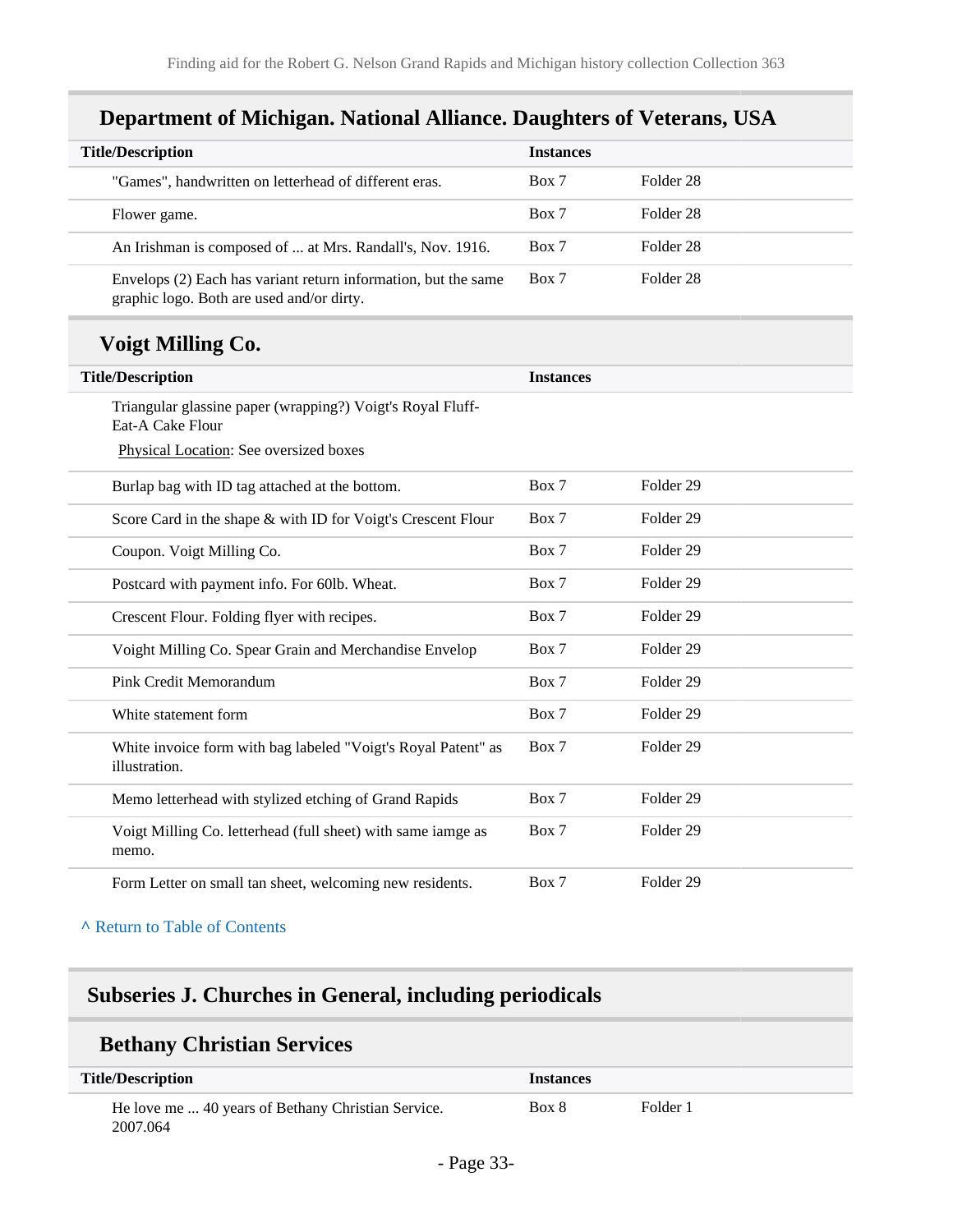Finding aid for the Robert G. Nelson Grand Rapids and Michigan history collection Collection 363

| Annual Report, 1984 | Box 8 | Folder 1 |
|---------------------|-------|----------|
| Annual Report, 1988 | Box 8 | Folder 1 |
| Cotholic Diocess    |       |          |

### **Catholic Diocese**

| <b>Title/Description</b>                                                                                                | <b>Instances</b> |          |  |
|-------------------------------------------------------------------------------------------------------------------------|------------------|----------|--|
| Catholic Directory / Dioceses of Grand Rapids, 1955.                                                                    | Box 8            | Folder 2 |  |
| "Growing as a Catechist". White paper folder with packets,<br>including 1 sheet of unused letter head with same slogan. | Box 8            | Folder 2 |  |

# **Christian Membership Directory. Greater Grand Rapids Area / East Lansing, Mi. : Zenas Corp.**

| <b>Title/Description</b>                                                                                                                                                                                 | <b>Instances</b> |          |
|----------------------------------------------------------------------------------------------------------------------------------------------------------------------------------------------------------|------------------|----------|
| May 1982. Has aerial view of the Grand River at Grand<br>Rapids showing the triangular Gerald R. Ford Museum by<br>Agape Productions.                                                                    | Box 8            | Folder 3 |
| Feb. 1985-Feb. 1986. Cover photo of ducks on water by<br>Michael E. Morin, La Baak Studio.                                                                                                               | Box 8            | Folder 3 |
| April 1988-1989. Cover only. Night photo of the Amway<br>Grande and the Pearl St. Bridge, probably taken from the<br>Ford Museum grounds across the Grand River. By Michael E.<br>Morin, La Baak Studio. | Box 8            | Folder 3 |
| April 1992-1992. John Ball Park Statue cover image, provided<br>by the Park.                                                                                                                             | Box 8            | Folder 3 |
| Oct. 1992-1993. View of the Grand River toward the Amway<br>Grande with a bit of the Welsh Auditorium and the pedestrian<br>bridge at Lyon. LaBaak Studio                                                | Box 8            | Folder 3 |

# **Brochures & Ephemera**

| <b>Title/Description</b>                                                                                                                      | <b>Instances</b> |          |  |
|-----------------------------------------------------------------------------------------------------------------------------------------------|------------------|----------|--|
| The Christian Reformed Church  Its Faith and Life.                                                                                            | Box 8            | Folder 4 |  |
| A Walk Through the Church : a Three-Minute Tour of the<br>Christian Reformed Church.                                                          | Box 8            | Folder 4 |  |
| Belonging: an Introduction to the Faith and Life of the<br>christian Reformed Church / Wilbert M. Van Dyk, 1982,<br>1987. CRC Publications.   | Box 8            | Folder 4 |  |
| New Mission Thrift Store, 1823 So. Division, Sponsored<br>by the Grand Rapids Board of Evangelism of the Christian<br>Reformed Church. Flyer. | Box 8            | Folder 4 |  |
| Blue Ribbon. MM. Marketplace Ministry, Eastbrook Mall,<br>G.R. A Ministry of the Area Reformed Churches.                                      | Box 8            | Folder 4 |  |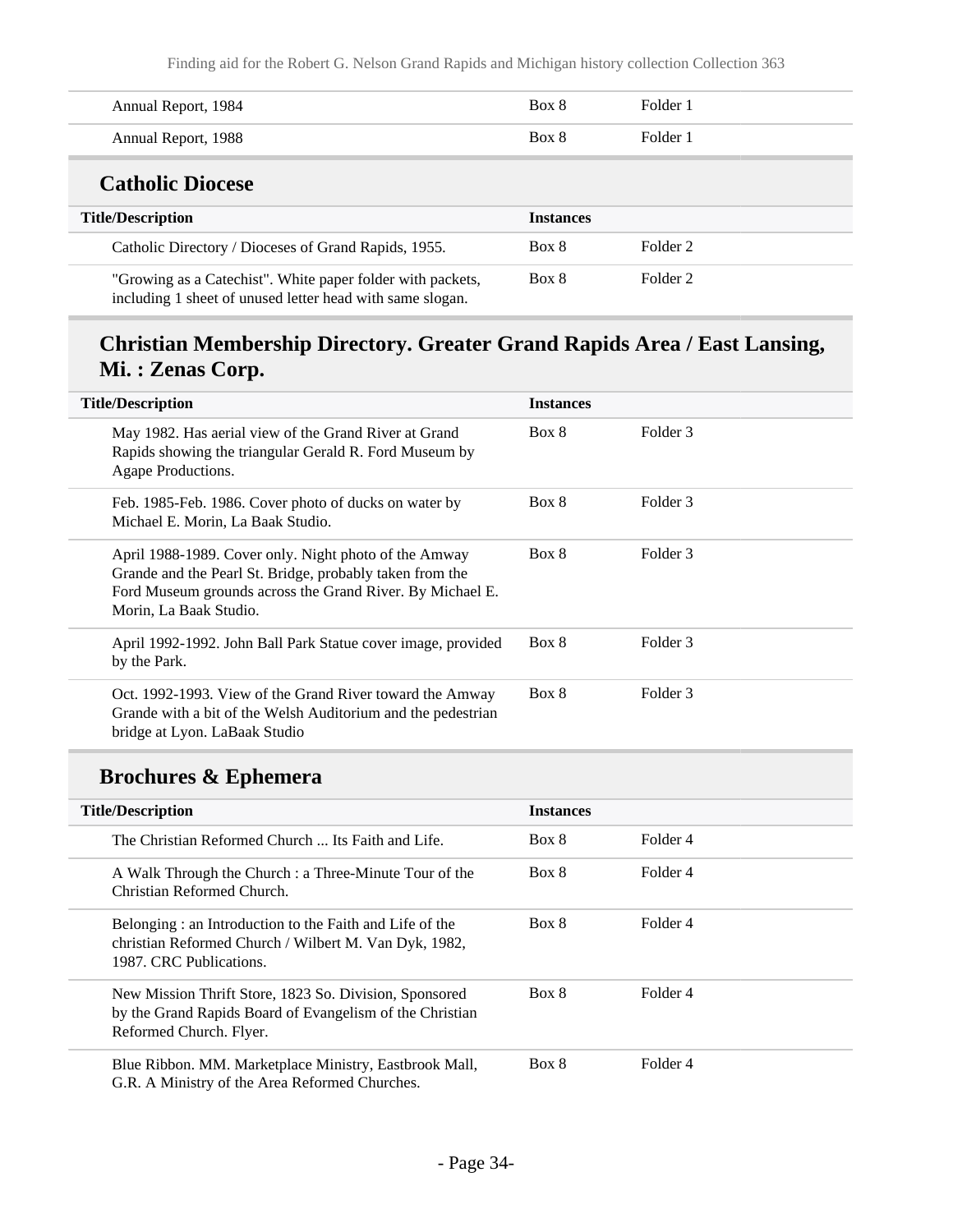| Banner of Truth / Official publication of the Netherlands  | Box 8 | Folder 5 |
|------------------------------------------------------------|-------|----------|
| Reformed Churches of the United States and Canada. v. 36,  |       |          |
| no. 4, 1970                                                |       |          |
| The Banner: biweekly publication of the Christian Reformed | Box 8 | Folder 6 |
| Church. Sept. 10, 2001 issues with Rich Devos & wife on    |       |          |
| cover, "Rich DeVos's Story of Grace"                       |       |          |

## **Intelligencer-Leader of the Reformed Church in America. Holland, Mi.**

| <b>Title/Description</b>                                                                                                                                                                           | <b>Instances</b>     |
|----------------------------------------------------------------------------------------------------------------------------------------------------------------------------------------------------|----------------------|
| Official Weekly Organ of the Reformed Church, continuing<br>the Christian Intelligencer and the Leader, v. 27, no. 36, June<br>$6, 1934$ (As The Leader)                                           | Box OVE <sub>2</sub> |
| Official Weekly Organ of the Reformed Church, continuing<br>the Christian Intelligencer and the Leader, v. 108, no. 18,<br>Christian Intelligencer / v. 29, no. 52, The Leader = Sept. 23,<br>1936 | Box OVE <sub>2</sub> |
| Official Weekly Organ of the Reformed Church, continuing<br>the Christian Intelligencer and the Leader, v. 4, nos. 123(Feb.<br>10), 124(Feb. 17), 126(March 3), 1937                               | Box OVE <sub>2</sub> |

## **Standard Bearer : a reformed semi-monthly magazine / Reformed Free Publishing Association, Inc.**

| <b>Title/Description</b>                                                           | <b>Instances</b>     |
|------------------------------------------------------------------------------------|----------------------|
| Standard Bearer : a reformed semi-monthly magazine, v. 44,<br>no. 13, Apr. 1, 1968 | Box OVE <sub>2</sub> |
| Standard Bearer : a reformed semi-monthly magazine, v. 45,<br>no. 11, Mar. 1, 1969 | Box OVE <sub>2</sub> |

# **Prayer Time / Temple Time, a Gospel Broadcast of the Reformed Church in America**

| <b>Title/Description</b> | <b>Instances</b> |          |
|--------------------------|------------------|----------|
| v. 22, no. 1, Jan. 1975  | Box 8            | Folder 7 |

### **Covenant Companion / Evangelical Covenant Church of America**

| <b>Title/Description</b>                     | <b>Instances</b> |          |
|----------------------------------------------|------------------|----------|
| v. 47, no. 23, Dec. 1, 1968                  | Box 8            | Folder 8 |
| <b>Grand Rapids Area Council of Churches</b> |                  |          |
| <b>Title/Description</b>                     | <b>Instances</b> |          |
| Grand Rapids Area Council of Churches. Flyer | Box 8            | Folder 9 |

## **Radio Bible Class Newsletter**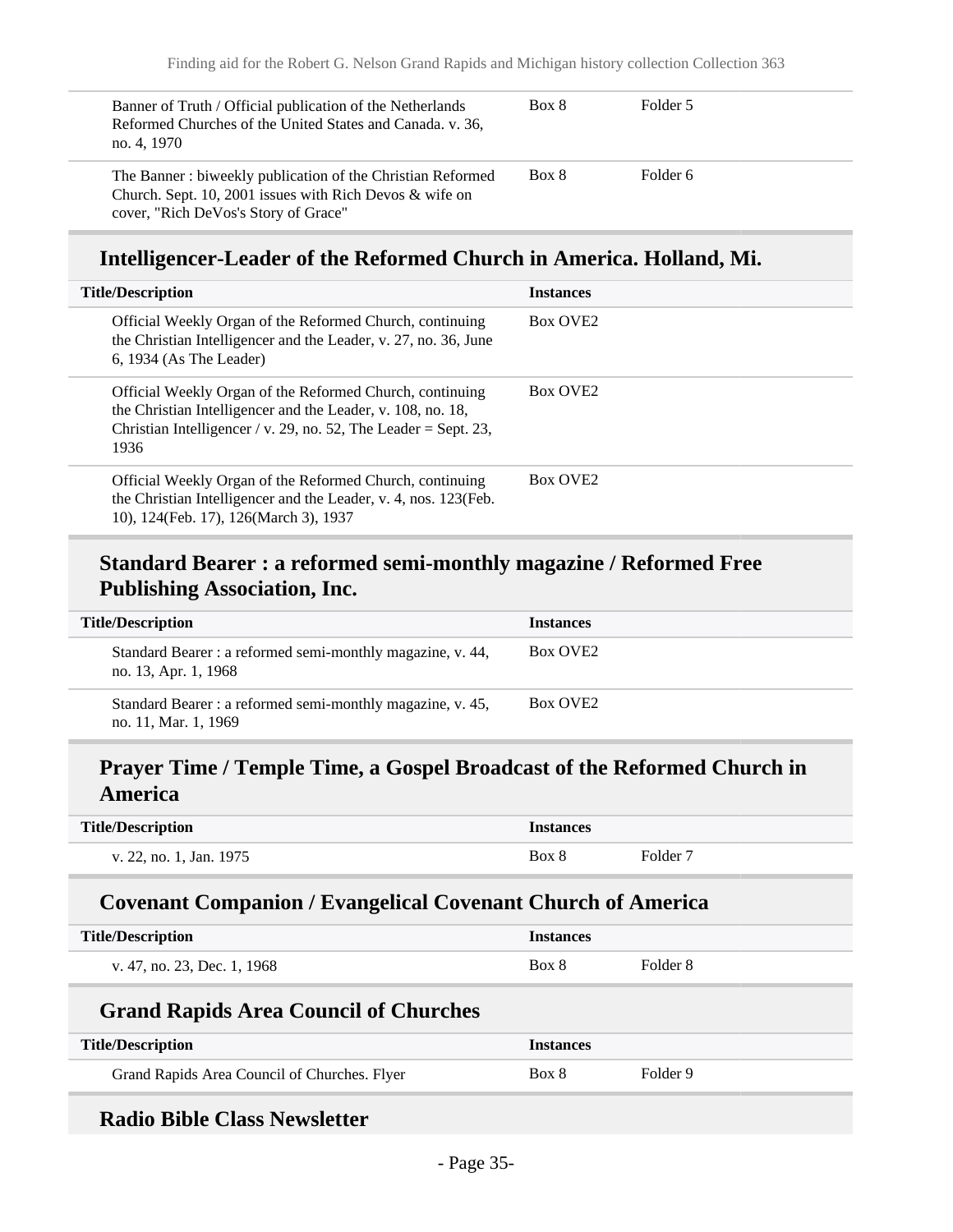| <b>Title/Description</b>                                                                                                                                                                                                           | <b>Instances</b> |           |
|------------------------------------------------------------------------------------------------------------------------------------------------------------------------------------------------------------------------------------|------------------|-----------|
| Radio Bible Class Newsletter, Jan. 1970                                                                                                                                                                                            | Box 8            | Folder 10 |
| <b>Salvation Army</b>                                                                                                                                                                                                              |                  |           |
| <b>Title/Description</b>                                                                                                                                                                                                           | <b>Instances</b> |           |
| Golden Jubilee, 1883-1933. Program. $+$ Loose version of the<br>center fold Musical Festival program                                                                                                                               | Box 8            | Folder 11 |
| Annual Young People's Councils. [and Divisional Congress],<br>1929-05-01                                                                                                                                                           | Box 8            | Folder 11 |
| Annual Young People's Councils. [and Divisional Congress],<br>1932-05-01                                                                                                                                                           | Box 8            | Folder 11 |
| Flyer. Free Tableaux Nightly. Sponsored by the Grand Rapids<br>Lions Club, n.d. Fragile newsprint paper.                                                                                                                           | Box 8            | Folder 11 |
| Salvation Army Social Department. How to Help Humanity.<br>RE. Salvation Army Industrial Home for Man, 167 Williams<br>St. 1900 or earlier. Includes the image of the home, with horse<br>drawing covered wagons in front, winter. | Box 8            | Folder 11 |

#### **^** [Return to Table of Contents](#page-1-0)

## **Subseries K. Churches. Specific Churches**

#### **Arrangement**

Arranged alphabetically

# **Belmont Baptist Church**

| <b>Title/Description</b>                  | <i>Instances</i> |           |
|-------------------------------------------|------------------|-----------|
| Letterhead with image of building, unused | Box 8            | Folder 12 |

## **Berean Baptist Church**

| <b>Title/Description</b>                                                         | <b>Instances</b> |           |
|----------------------------------------------------------------------------------|------------------|-----------|
| Berean Baptist Church. Ribbon                                                    | Box 8            | Folder 13 |
| Berean Baptist Church. 75th Anniversary year program,<br>1892-1967, Mar. 6, 1967 | Box 8            | Folder 13 |
| Berean Baptist Church. Program. Jan. 7, 1951                                     | Box 8            | Folder 13 |
| Berean Baptist Church. Program. Feb. 11, 1951                                    | Box 8            | Folder 13 |

# **Beverly Christian Reformed Church**

#### **Title/Description Instances**

Welcome flyer, with detachable response card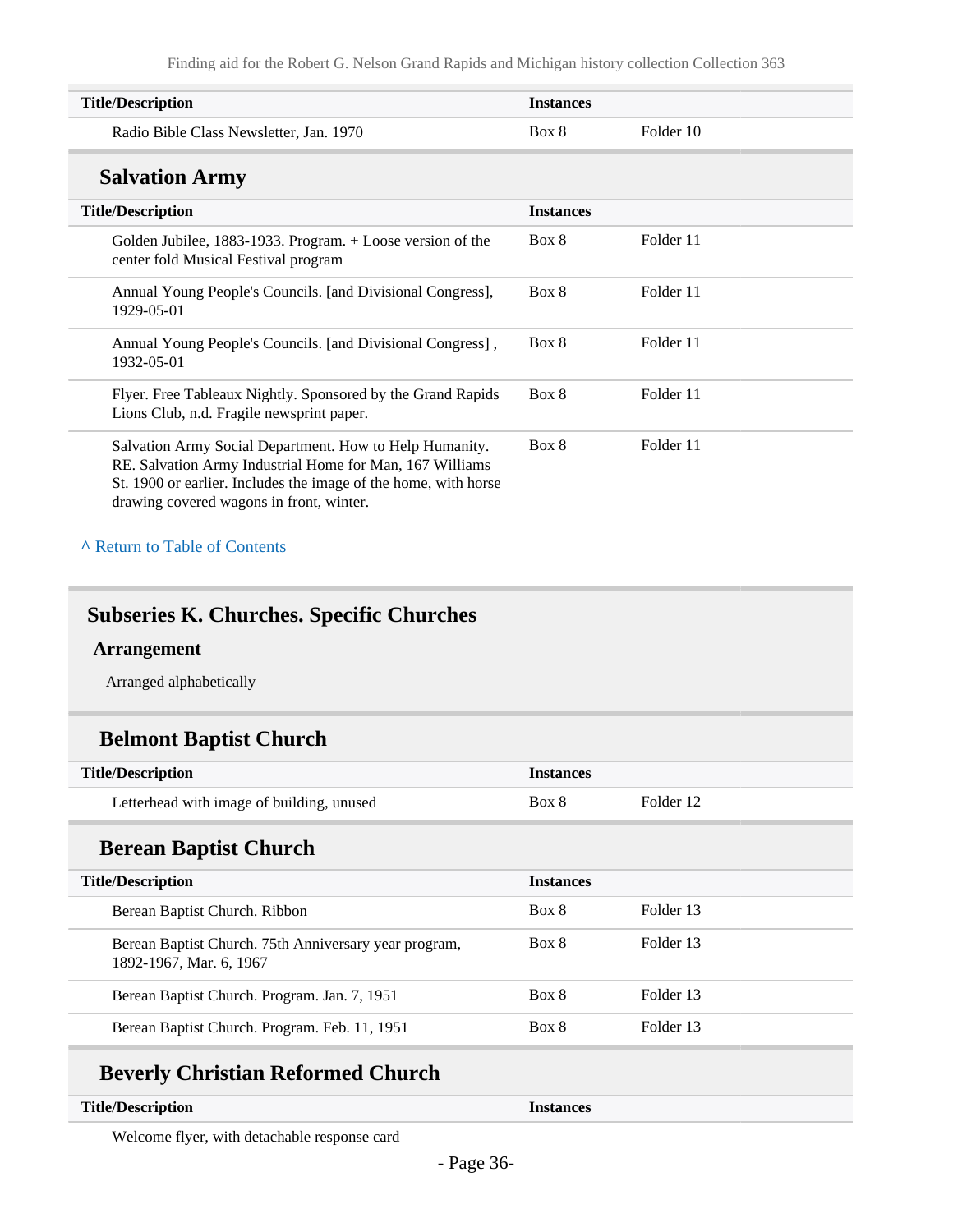|                                                                                                                     | Box 8            | Folder 14 |
|---------------------------------------------------------------------------------------------------------------------|------------------|-----------|
| <b>East Congregational Church</b>                                                                                   |                  |           |
| <b>Title/Description</b>                                                                                            | <b>Instances</b> |           |
| Sun-Up : a play in three parts / by Lula Vollmer. Apr. 24 $\&$<br>25. / Dramatic Committee of the Church.           | Box 8            | Folder 15 |
| Meditation Manual and Description. The Klise Memorial<br>Chapel for meditation, Prayer and Sacremental Celebration. | Box 8            | Folder 15 |
| Program. Christmas Sunday 1930. Dec. 21, 1930                                                                       | Box 8            | Folder 15 |
| Eastern Ave. Christian Reformed Church, 1879-1979.                                                                  |                  |           |
| <b>Title/Description</b>                                                                                            | <b>Instances</b> |           |
| Centennial Picnic program. Sept. 1979. Cover has illustrative<br>sketches of old and new church buildings. 2007.064 | Box 8            | Folder 16 |
| <b>Fairmount Baptist Church</b>                                                                                     |                  |           |
| <b>Title/Description</b>                                                                                            | <b>Instances</b> |           |
| Fairmount Baptist Church                                                                                            | Box 8            | Folder 17 |
| <b>Faith Community Reformed</b>                                                                                     |                  |           |
| <b>Title/Description</b>                                                                                            | <b>Instances</b> |           |
| Dedication. May 1, n.y. Church building & organ. Includes<br>sketch of church on cover.                             | Box 8            | Folder 18 |
| <b>First Park Congregational Church</b>                                                                             |                  |           |
| <b>Title/Description</b>                                                                                            | <b>Instances</b> |           |
| Summer Worship with Music. 1975. Sketch of church on<br>cover by J?. Schultz '75 + small map                        | Box 8            | Folder 19 |
| Advent / Christmas schedule, n.y.                                                                                   | Box 8            | Folder 19 |
| The Tiffany Collection (Stained Glass Windows) Brochure,<br>1988 reprint, with 1990 update. (2?)                    | Box 8            | Folder 19 |
| Chapel Windows. Reprinted 1990 by Heritage Board.<br>2007.064.                                                      | Box 8            | Folder 19 |
| Program. Christmas, Dec. 22, 1918                                                                                   | Box 8            | Folder 19 |
| Bulletin. v. 27, no. 23, Dec. 15, 1918                                                                              | Box 8            | Folder 19 |
| Sesquicentennial Banners. 2007.064                                                                                  | Box 8            | Folder 19 |
| Columbariaum (2) flyer 2007.064                                                                                     | Box 8            | Folder 19 |
| Our Heritage / Fine Arts Committee of the First Park<br>grapping Church May 1076 Includes evident                   | Box 8            | Folder 19 |

Congregational Church, May 1976. Includes original illustrations of current & historic church structure. 2007.046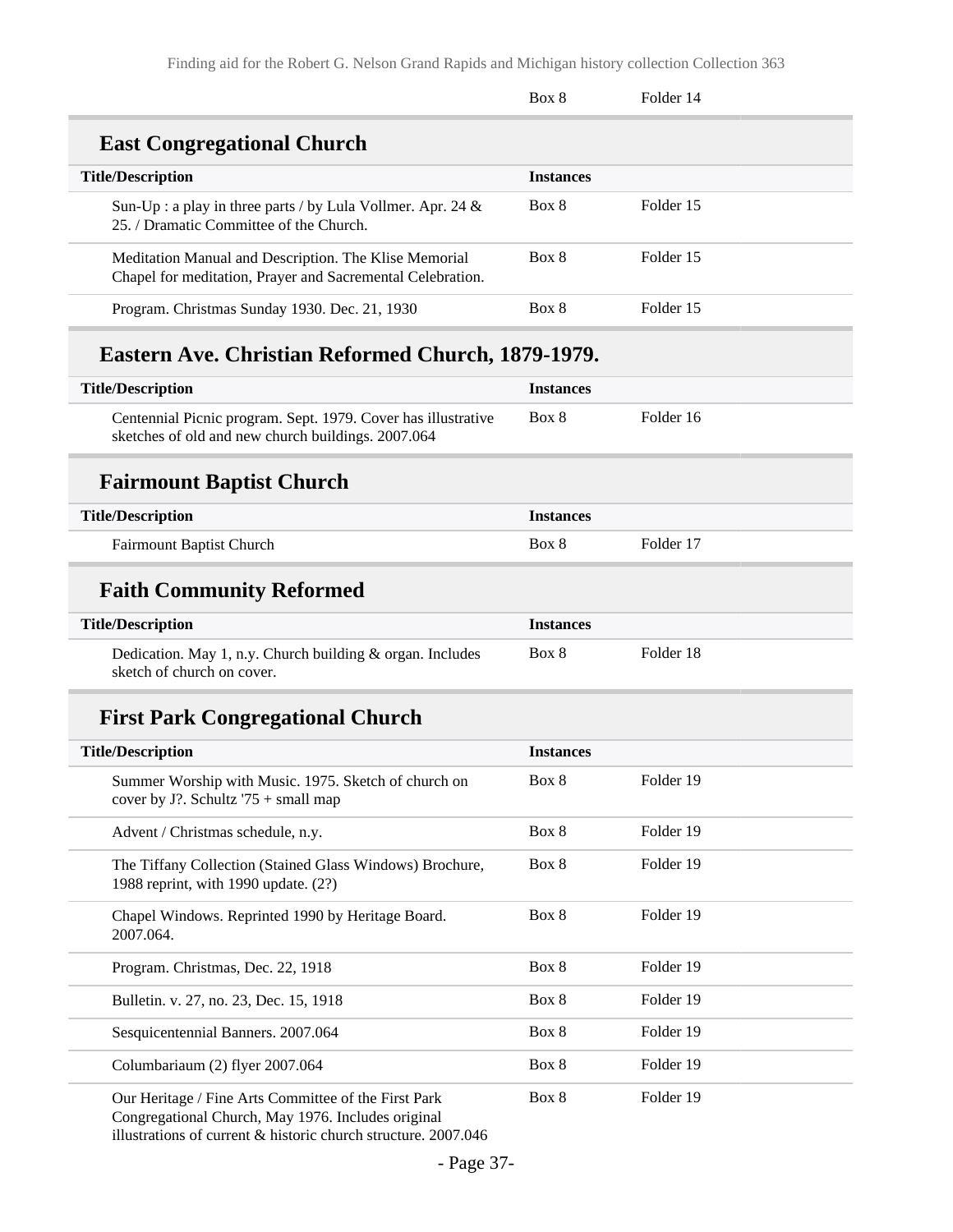### **Fountain Street Church.**

| <b>Title/Description</b>                                          | <b>Instances</b>     |           |
|-------------------------------------------------------------------|----------------------|-----------|
| Angus Hamilton. "The Balkans War". Mar. 20, 1913.                 | Box 8                | Folder 20 |
| Peninsular Oratorical league. 4th Annual Contest. May 10,<br>1901 | Box 8                | Folder 20 |
| Memo letterhead. Used. Includes Duncan E. LittleFair's name       | Box 8                | Folder 20 |
| Dedication of the Fountain Street Baptist Church<br>1924-02-03    | Box OVE <sub>2</sub> |           |

# **Grace Episcopal Church.**

| <b>Title/Description</b>                                                                                                  | <b>Instances</b> |           |
|---------------------------------------------------------------------------------------------------------------------------|------------------|-----------|
| The Attainment of Self-Conciousness : sermon. Rev. Lewis<br>Bliss Whittemore. Jan. 19, 1936                               | Box 8            | Folder 21 |
| A Celebration of the life of Harry Paull Symes (sketch of<br>church on cover) Nov. 9, 1977 (May 5, 1918 to Oct. 30, 1997) | Box 8            | Folder 21 |

### **Grand Rapids Baptist Bible College & Seminary**

| <b>Title/Description</b>                   | <b>Instances</b> |           |
|--------------------------------------------|------------------|-----------|
| "2 for One" flyer                          | Box 8            | Folder 22 |
| Proposed Seminary Building (donor envelop) | Box 8            | Folder 22 |
| Mission Extraordinary flyer* (2 copies)    | Box 8            | Folder 22 |

#### **Grand Rapids School of the Bible & Music.**

| <b>Title/Description</b>                       | <b>Instances</b> |           |
|------------------------------------------------|------------------|-----------|
| Program. No Greater love / by John W. Peterson | Box 8            | Folder 23 |
| Communique. 1975 publication.                  | Box 8            | Folder 23 |

#### **Grandville Ave. Christian Reformed Church**

| <b>Title/Description</b>        | Instances |           |
|---------------------------------|-----------|-----------|
| Fall Bible Institute, Oct. 1968 | Box 8     | Folder 24 |

#### **Highland Hills Christian Reformed Church.**

| <b>Title/Description</b> | Instances |           |
|--------------------------|-----------|-----------|
| Flyer 1982.              | Box 8     | Folder 25 |

### **Immanuel Reformed Church**

| e/Description |  |
|---------------|--|
|               |  |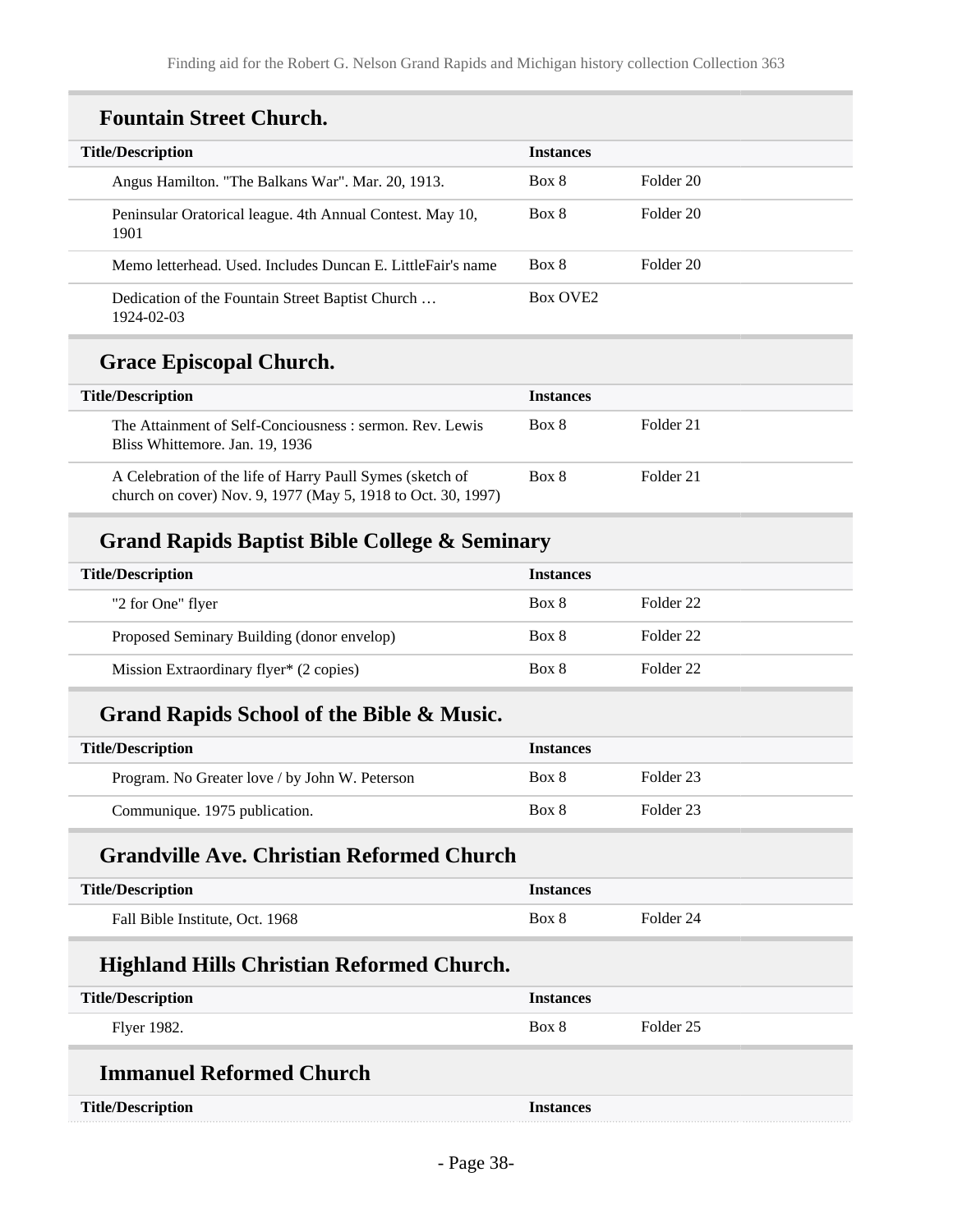1984-1985. Flyer with a brief history, church images, including a rendering & floor plans of a newer building, a list of missionaries, information on stained glass windows, etc.

Box OVE2 Folder x

## **LaGrave Street Christian Reformed Church.**

| <b>Title/Description</b>                                                                                                                                                                 | <b>Instances</b> |           |
|------------------------------------------------------------------------------------------------------------------------------------------------------------------------------------------|------------------|-----------|
| Jerusalem : the Holy City / by Charles H. Gabriel. A Cantata.<br>June 22, 1898. Libretto. Has ads for Otte Brothers American<br>Steam Laundry, and Julius A.J. Friedrich, on back cover. | Box 8            | Folder 26 |

#### **Maplelawn Baptist Church**

| <b>Title/Description</b>                                          | <b>Instances</b> |           |
|-------------------------------------------------------------------|------------------|-----------|
| Service Schedule card                                             | Box 8            | Folder 27 |
| Folded flyer with sketch image of the Wyoming church on<br>cover. | Box 8            | Folder 27 |
| Form letter. With sketch of church in letterhead.                 | Box 8            | Folder 27 |

## **North Park Baptist Church**

| <b>Title/Description</b>                               | <i>Instances</i> |           |
|--------------------------------------------------------|------------------|-----------|
| Father's Day Program. June 18, 1967                    | Box 8            | Folder 28 |
| Orange program. Jan. 28, 1973                          | Box 8            | Folder 28 |
| Orange (newsletter) flyers (legal folding), 1975-06-01 | Box 8            | Folder 28 |
| Orange (newsletter) flyers (legal folding), 1975-06-15 | Box 8            | Folder 28 |

# **North Park Presbyterian Church**

| <b>Title/Description</b>                                                                           | <b>Instances</b> |           |
|----------------------------------------------------------------------------------------------------|------------------|-----------|
| Dedication. Feb. 24-Mar. 3, 1963. Photo image of church on<br>cover. Booklet with image / programs | Box 8            | Folder 29 |
| Note paper $\&$ envelop, with photo image of cover on note<br>paper.                               | Box 8            | Folder 29 |

## **Sacred Heart College and Academy, Marywood**

| <b>Title/Description</b>                                                                                                        | <b>Instances</b> |           |
|---------------------------------------------------------------------------------------------------------------------------------|------------------|-----------|
| Form letter/flyer, with letterhead and image of school exterior<br>at bottom for letter cover and interior images inside flyer. | Box 8            | Folder 30 |
| Marywood College Invites You. Music program. June 3, 1928.                                                                      | Box 8            | Folder 30 |

# **Second Congregational**

| <b>Title/Description</b> | <b>Instances</b> |
|--------------------------|------------------|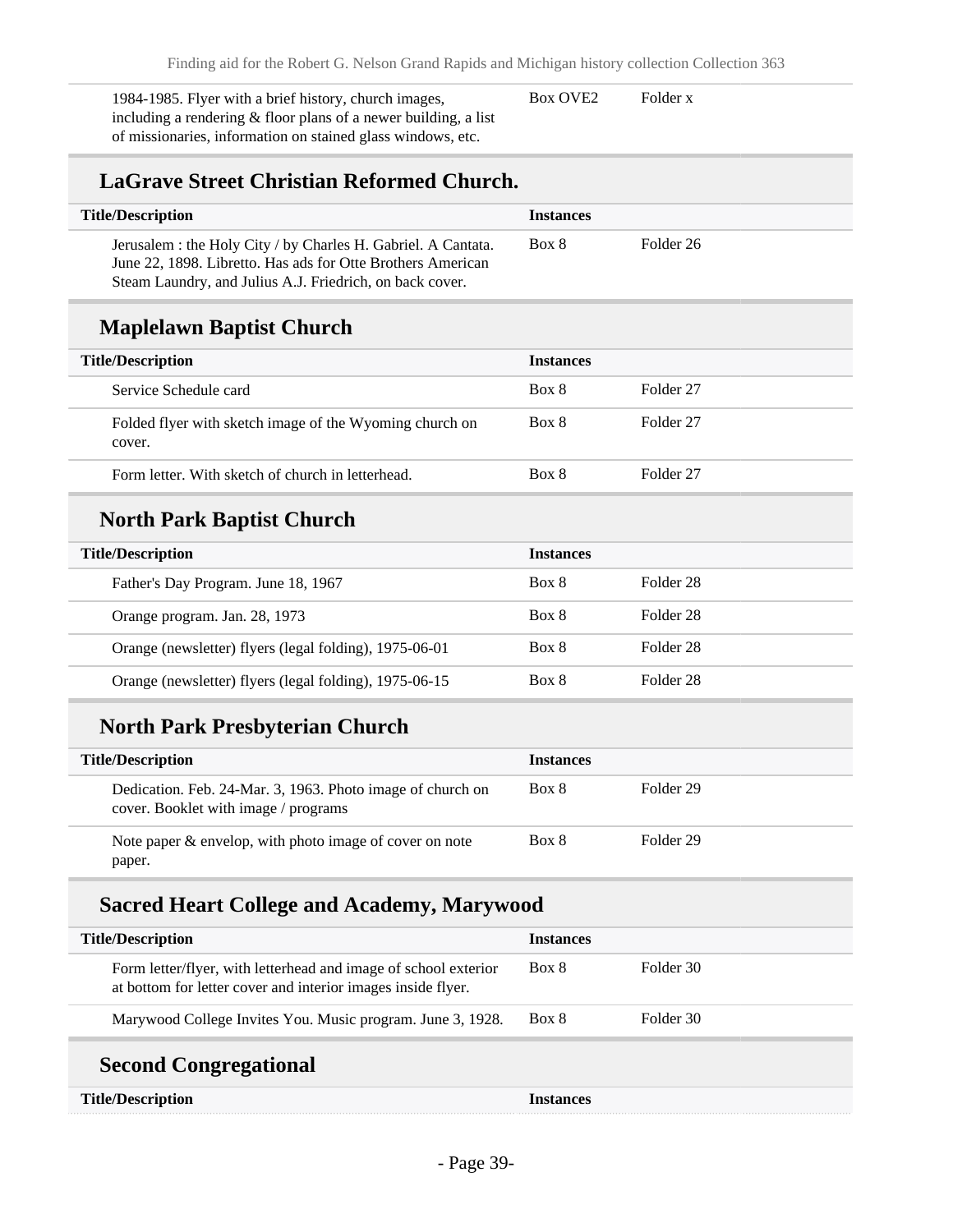| Advance. v. 20, no. 25, Mar. 2, 1967. (newsletter) Second | Box 8 | Folder 31 |  |
|-----------------------------------------------------------|-------|-----------|--|
| Congregational                                            |       |           |  |

#### **Seymour Christian School**

| <b>Title/Description</b>                           | <b>Instances</b> |           |
|----------------------------------------------------|------------------|-----------|
| Seymour Scene, Seymour Christian School, Oct. 1967 | Box 8            | Folder 32 |

### **St. Andrew's Cathedral**

| <b>Title/Description</b>                                                                                         | <b>Instances</b> |           |  |
|------------------------------------------------------------------------------------------------------------------|------------------|-----------|--|
| Annual Financial Report, 1962. Restoration of the Cathedral.<br>Sketch image on cover. Lists of names of donors. | Box 8            | Folder 33 |  |
| Program, St. Andrew's Cathedral, Oct. 1, 1967                                                                    | Box 8            | Folder 33 |  |
| Program, St. Andrew's Cathedral, Oct. 22, 1967                                                                   | Box 8            | Folder 33 |  |
| Program, St. Andrew's Cathedral, Nov. 5, 1967                                                                    | Box 8            | Folder 33 |  |
| Program, St. Andrew's Cathedral, Nov. 19, 1967                                                                   | Box 8            | Folder 33 |  |
| Program, St. Andrew's Cathedral, Dec. 3, 1967                                                                    | Box 8            | Folder 33 |  |
| Program, St. Andrew's Cathedral, Dec. 10, 1967                                                                   | Box 8            | Folder 33 |  |
| Program, St. Andrew's Cathedral, Dec. 24, 1967                                                                   | Box 8            | Folder 33 |  |
| Here Rest Our Pioneers, 1851-1971 / Rev. John W. McGee,<br>St. Andrew's Cemetery                                 | Box 8            | Folder 34 |  |
| St. Andrew's Cemetery Improvement Program, St. Andrew's<br>Cemetery, May/June 1971                               | Box 8            | Folder 34 |  |

#### **St. James Lutheran Church**

| <b>Title/Description</b>                                                            | <b>Instances</b> |           |
|-------------------------------------------------------------------------------------|------------------|-----------|
| Open House at the new St. James, St. James Lutheran Church,<br>Feb. 16, n.d.        | Box 8            | Folder 35 |
| St. James-Immanuel Christian Day School orange flyer, St.<br>James Lutheran Church. | Box 8            | Folder 35 |

### **Twelth Avenue Christian Reformed Church**

| <b>Title/Description</b>                                          | <b>Instances</b> |           |
|-------------------------------------------------------------------|------------------|-----------|
| Photo Directory, Twelth Avenue Christian Reformed Church,<br>1977 | Box 8            | Folder 36 |

### **Wealthy Street Baptist Church**

| <b>Title/Description</b>                               | <i><u><b>Instances</b></u></i> |           |
|--------------------------------------------------------|--------------------------------|-----------|
| To Turn the Family Upside Down. Annual Family          | Box 8                          | Folder 37 |
| Conference, Wealthy Street Baptist Church, Sept. 1970. |                                |           |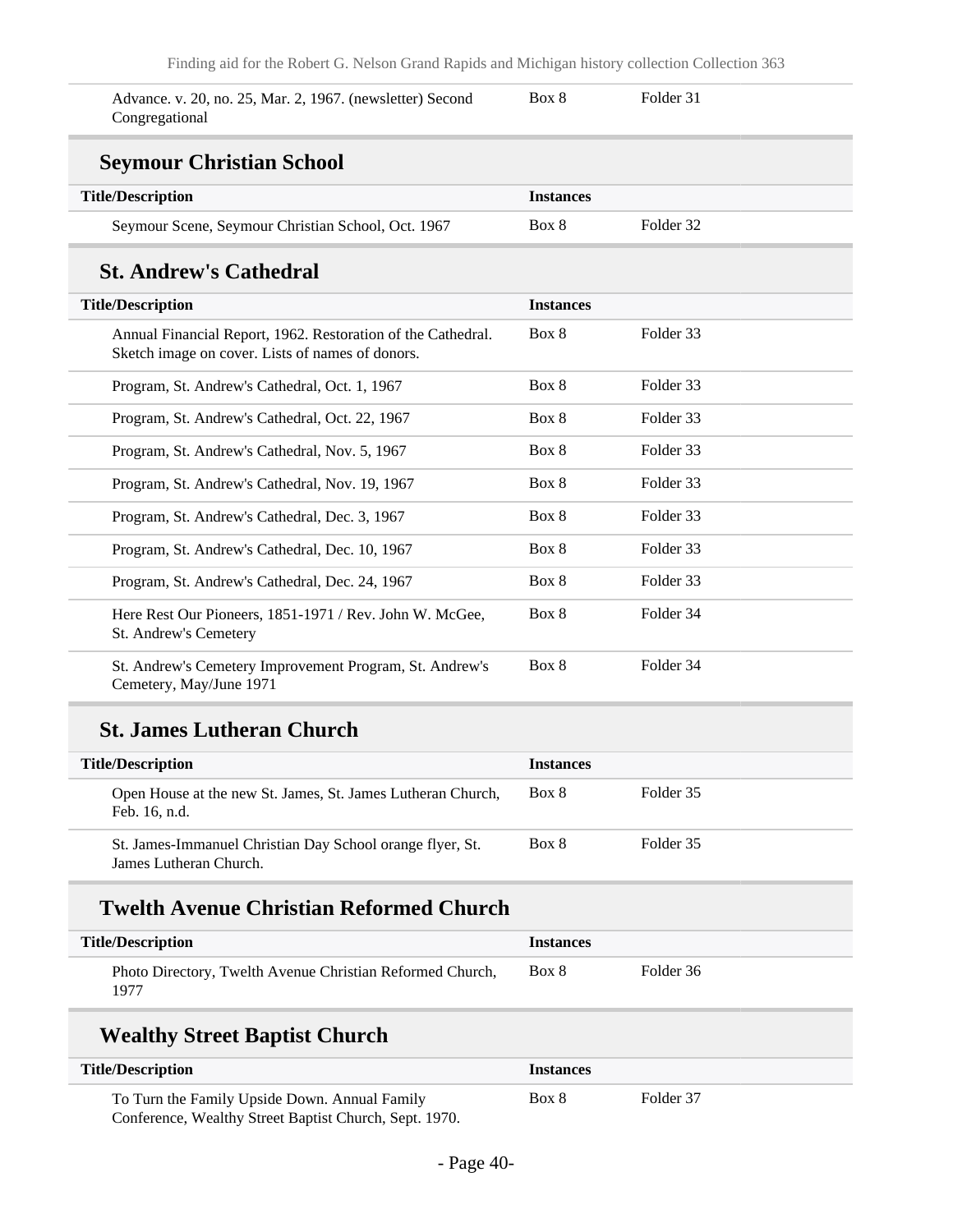## **West 44th Street Christian Reformed Chapel**

| <b>Title/Description</b>                                                            | <b>Instances</b> |           |
|-------------------------------------------------------------------------------------|------------------|-----------|
| Programming, West 44th Street Christian Reformed Chapel,<br>Mar. 16, 1975           | Box 8            | Folder 38 |
| Program, Wyoming Park Christian Reformed Church, Mar. 2,<br>1975                    | Box 8            | Folder 39 |
| Program, Wyoming Park Christian Reformed Church, June 1,<br>1975                    | Box 8            | Folder 39 |
| Program, Wyoming Park Christian Reformed Church, Aug.<br>10, 1975                   | Box 8            | Folder 39 |
| Mother and Daughter Banquet, Wyoming Park Christian<br>Reformed Church, May 3, 1978 | Box 8            | Folder 40 |
| Mother and Daughter Banquet, Wyoming Park Christian<br>Reformed Church, May 7, 1980 | Box 8            | Folder 40 |

## **Lee St. Christian Reformed, Wyoming, MI.**

| <b>Title/Description</b>                                                                                           | <b>Instances</b> |                     |
|--------------------------------------------------------------------------------------------------------------------|------------------|---------------------|
| General flyer, Lee St. Christian Reformed.                                                                         | Box 9            | Folder 1            |
| Dedication Souvenir, Lee St. Christian Reformed, May 16-17,<br>1940. Photocopy.                                    | <b>Box OVE4</b>  |                     |
| Dedication Service, Lee St. Christian Reformed, Dec. 4, 1994.<br>Includes building history & images.               | Box 9            | Folder <sub>2</sub> |
| Lee Street Christian Reformed Church. Building Fund. Fixed<br>Interest Rate Promissory Note. 2 blank forms.        | <b>Box OVE1</b>  |                     |
| A Brief History of the Lee Street Christian Reformed Church<br>of Grand Rapids, Michigan. 60th Anniversary. [1986] | Box 9            | Folder <sub>3</sub> |
| Directory, Lee St. Christian Reformed, 1984                                                                        | Box 9            | Folder 4            |
| Directory, Lee St. Christian Reformed, 1985                                                                        | Box 9            | Folder 4            |
| Directory, Lee St. Christian Reformed, 1987                                                                        | Box 9            | Folder 4            |
| Lee Ledger [Periodical], Lee St. Christian Reformed, v. 12,<br>no. 4, Dec. 1984                                    | Box 9            | Folder 5            |
| Lee Ledger [Periodical], Lee St. Christian Reformed, v. 13,<br>no. 2, June 1985                                    | Box 9            | Folder 5            |
| Lee Ledger [Periodical], Lee St. Christian Reformed, v. 14,<br>no. 3, Oct. 1985                                    | Box 9            | Folder 5            |
| Lee Street Trumpet, Lee St. Christian Reformed, n.d., pastor<br>William Van Peursem                                | Box 9            | Folder <sub>6</sub> |
| Lee Street Trumpet, Lee St. Christian Reformed, 1953                                                               | Box 9            | Folder <sub>7</sub> |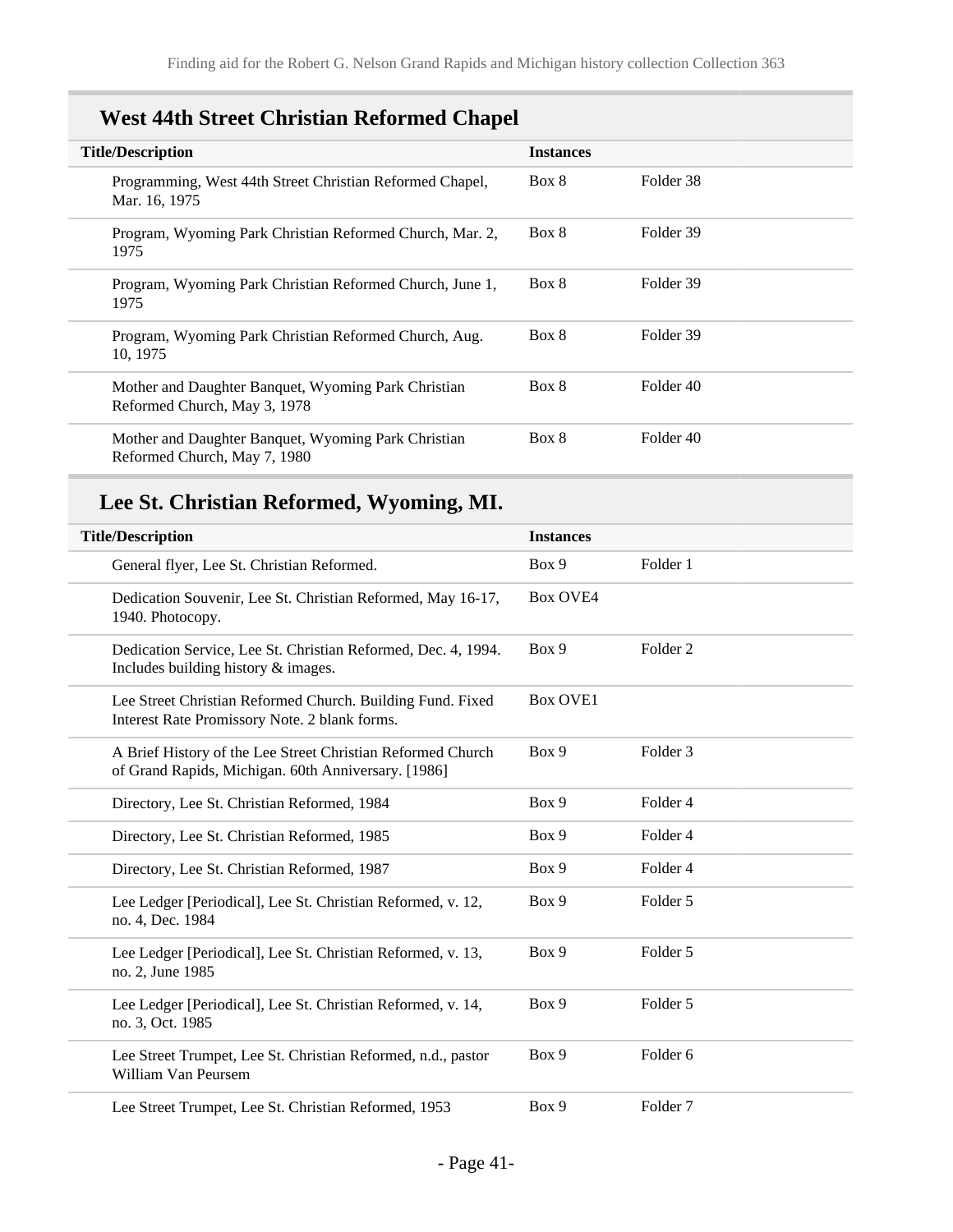| Lee Street Trumpet, Lee St. Christian Reformed, 1953-1954                                                              | Box 9 | Folder <sub>8</sub> |  |
|------------------------------------------------------------------------------------------------------------------------|-------|---------------------|--|
| Lee Street Trumpet, Lee St. Christian Reformed, 1955-1956                                                              | Box 9 | Folder 9            |  |
| Program, Lee St. Christian Reformed, Jan. 21, 1979.<br>Installation Service, Rev. Henry C. Van Wyk, Jr., as Pastor     | Box 9 | Folder 10           |  |
| Program, Lee St. Christian Reformed, 1983: Jan. 30, Oct. 30,<br>Dec. 4, Dec. 11                                        | Box 9 | Folder 10           |  |
| Program, Lee St. Christian Reformed, 1984: Jan. 6 (2), Jan.<br>27, Nov. 11, Nov. 18                                    | Box 9 | Folder 10           |  |
| Program, Lee St. Christian Reformed, 1985: May 5, 12, Oct.<br>6, Dec. 29                                               | Box 9 | Folder 10           |  |
| Program, Lee St. Christian Reformed, 1986: Jan. 12, Mar. 2,<br>Mar. 16, Dec. 7                                         | Box 9 | Folder 10           |  |
| Program, Lee St. Christian Reformed, 1987: Mar. 1, July 12,<br>Nov. 1 (2), Nov. 29 (2 with "The Creator's Star" cover) | Box 9 | Folder 10           |  |
| Program, Lee St. Christian Reformed, 1988: Jan. 3, Nov. 13<br>("Friendship" cover), Nov. 28 (2, "Hope" cover)          | Box 9 | Folder 10           |  |
| Program, Lee St. Christian Reformed, 1989: Rev. Henry C.<br>VanWyk memorial service program. Sept. 22, 1989.           | Box 9 | Folder 10           |  |

#### **^** [Return to Table of Contents](#page-1-0)

### **Subseries L. Church-Related / Church Affiliated Organizations**

#### **Retirement Communities**

| <b>Title/Description</b>                                                   | <b>Instances</b> |           |
|----------------------------------------------------------------------------|------------------|-----------|
| The Christian Rest Home, 100 Edison, N.W. Booklet with<br>history & images | Box 9            | Folder 11 |

### **Caring Communities / Organizations**

| <b>Title/Description</b>                                                                                 | <b>Instances</b> |           |
|----------------------------------------------------------------------------------------------------------|------------------|-----------|
| Hospice of Michigan. The Faces of Hospice of Michigan. The<br>Mask Project 2. 250 celebrity masks. 2002. | Box 9            | Folder 12 |
| Pine Rest Christian Hospital, 75 Years, 1910-1985 / Herbert J.<br>Brinks.                                | Box 9            | Folder 13 |
| Pine Rest Christian Hospital, 75th Anniversary, 1910-1985.<br>Paper version                              | Box 9            | Folder 13 |
| Pine Rest Christian Hospital, Paper folder with 3 sheets on<br><b>Stress</b>                             | Box 9            | Folder 13 |
| <b>United Fund</b>                                                                                       | Box 9            | Folder 14 |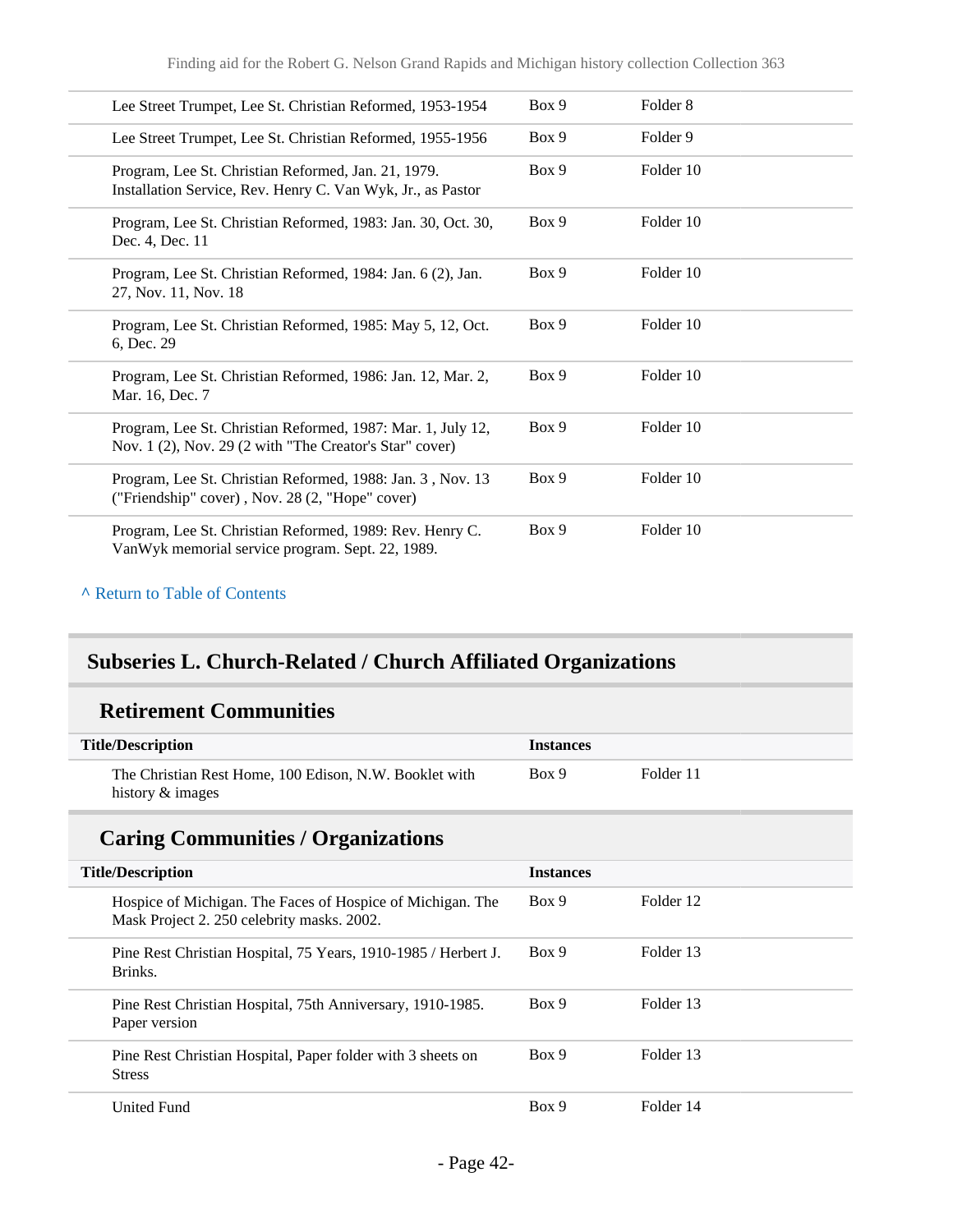#### **^** [Return to Table of Contents](#page-1-0)

#### **Subseries M. Alphabetical by Event or Organization.**

#### **American Legion**

| <b>Title/Description</b>                                                                                                    | <b>Instances</b> |                     |  |
|-----------------------------------------------------------------------------------------------------------------------------|------------------|---------------------|--|
| National Constitution of the American Legion. / printed and<br>presented by Carl J. Johnson Post no. 2, Grand Rapids, Mich. | Box $10$         | Folder 1            |  |
| Baker Book House Story, 1939-1989                                                                                           | <b>Box 10</b>    | Folder <sub>2</sub> |  |
| <b>Blodgett Memorial</b>                                                                                                    |                  |                     |  |
| <b>Title/Description</b>                                                                                                    | <b>Instances</b> |                     |  |
| Blodgett Memorial Hospital Alumnae Journal                                                                                  |                  |                     |  |
| Blodgett Memorial Hospital Alumnae Journal, 1946                                                                            | Box $10$         | Folder <sub>3</sub> |  |
| Blodgett Memorial Hospital Alumnae Journal, 1948                                                                            | Box 10           | Folder <sub>3</sub> |  |
| Blodgett Memorial Medical Center. Patient handbook. n.d.                                                                    | Box $10$         | Folder 4            |  |
| <b>Butterworth Hospital</b>                                                                                                 |                  |                     |  |
| <b>Title/Description</b>                                                                                                    | <b>Instances</b> |                     |  |
| Annual Reports, 1983-1984                                                                                                   | Box $10$         | Folder 5            |  |
| Annual Reports, 1985-1986                                                                                                   | <b>Box 10</b>    | Folder 5            |  |
| Butterworth Hospital News, v. 13, no. 10, Aug. 1971                                                                         | <b>Box 10</b>    | Folder <sub>6</sub> |  |
| Butterworth Hospital News, v. 13, no. 11, Sept. 1971                                                                        | <b>Box 10</b>    | Folder <sub>6</sub> |  |
| Butterworth Hospital News, v. 13, no. 12, Oct. 1971                                                                         | Box $10$         | Folder <sub>6</sub> |  |
| Butterworth Hospital News, v. 14, no. 1, Nov. 1971                                                                          | <b>Box 10</b>    | Folder 6            |  |
| Butterworth Hospital News, v. 14, no. 11, Sept. 1972                                                                        | Box $10$         | Folder <sub>6</sub> |  |

Butterworth Hospital News, v. 14, no. 12, Oct. 1972 Box 10 Folder 6

[Patient Packets] (2)

#### **Scope and Contents**

Small envelops with various written information, including a couple of the News, removed from the packets and listed above. Who's Who in a Hospital? Booklet, in each packet Butterworth Hospital History. Card in each packet. Etc.

Kendall Guild Program. Butterworth Benefit, June 28-30, no year. My Fair Lady.

Box 10 Folder 8

Box 10 Folder 7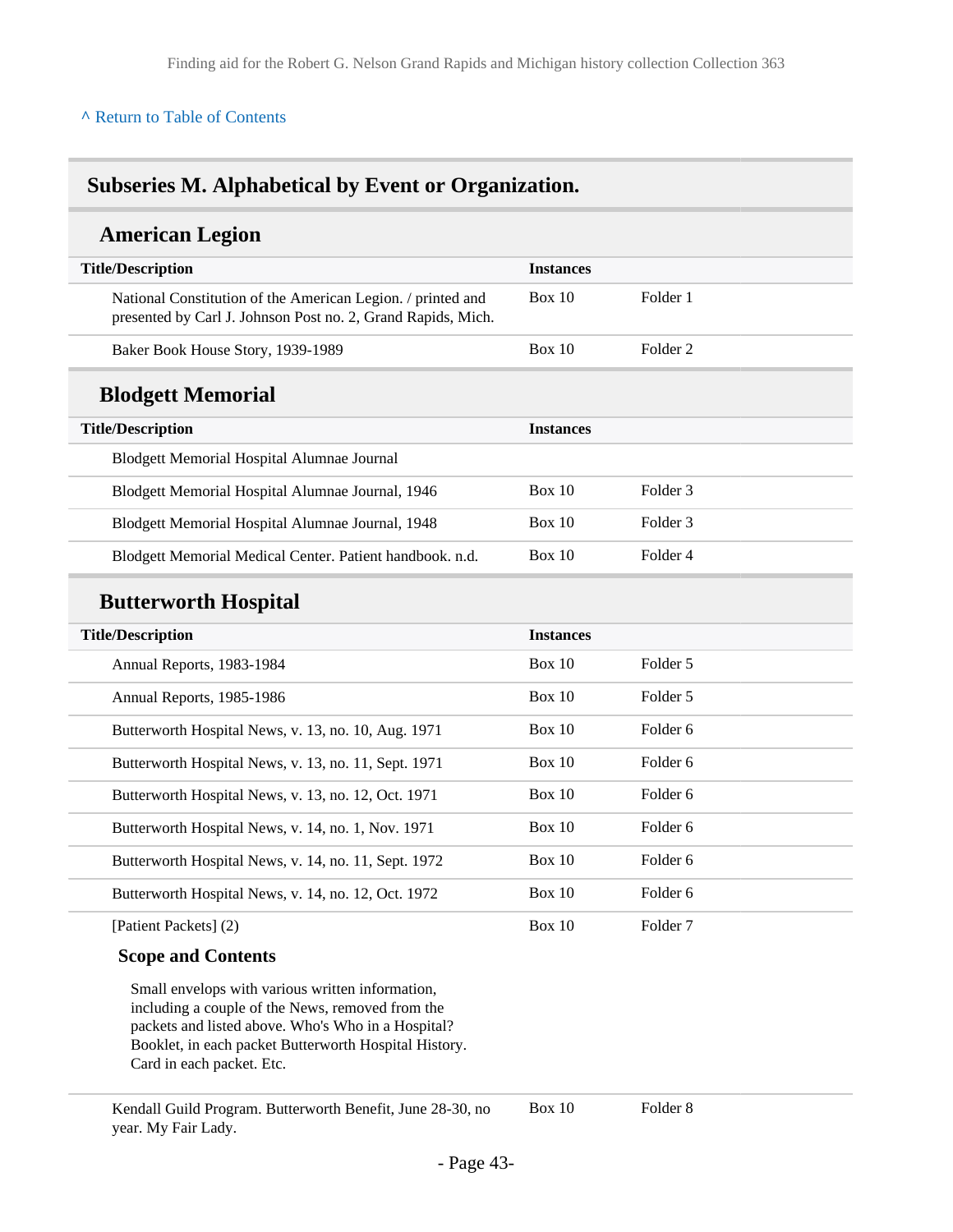Finding aid for the Robert G. Nelson Grand Rapids and Michigan history collection Collection 363

| Butterworth letterhead sheet & envelop, unused                                                                                                                                  | Box 10           | Folder <sub>9</sub> |  |
|---------------------------------------------------------------------------------------------------------------------------------------------------------------------------------|------------------|---------------------|--|
| Butterworth history flyers & facts                                                                                                                                              | Box $10$         | Folder 10           |  |
| <b>Calkins Law Office</b>                                                                                                                                                       |                  |                     |  |
| <b>Title/Description</b>                                                                                                                                                        | <b>Instances</b> |                     |  |
| The Calkins Law Office : its history and restoration / by<br>Gordon L. Olson. 1976. 2007.064                                                                                    | Box 10           | Folder 11           |  |
| Charles P. Calkins Law Office Restoration. Brown Flyer with<br>floor plan, and ad for the book above. ca. 1976                                                                  | Box 10           | Folder 11           |  |
| Care Choices Health Plans, 723, Kenmoore SE, G.R. HMO                                                                                                                           |                  |                     |  |
| <b>Title/Description</b>                                                                                                                                                        | <b>Instances</b> |                     |  |
| Care Choices Health Plans, Folder & booklet.                                                                                                                                    | Box 10           | Folder 12           |  |
| Celebration on the Grand, Sept. 14-19, 1981                                                                                                                                     |                  |                     |  |
| <b>Title/Description</b>                                                                                                                                                        | <b>Instances</b> |                     |  |
| Schedule of Events with map                                                                                                                                                     | Box 10           | Folder 13           |  |
| <b>City of Grand Rapids</b>                                                                                                                                                     |                  |                     |  |
| <b>Title/Description</b>                                                                                                                                                        | <b>Instances</b> |                     |  |
| This is Your City Government                                                                                                                                                    | Box 10           | Folder 14           |  |
| 1955 / Public Relations Office, City Hall. n.d. Uses 1955<br>Population statistics and shows an image of the Old City Hall,<br>torn down in 1969.                               | <b>Box 10</b>    | Folder 14           |  |
| Aug. 1973 / Mayors Office. Has Calder La Grande Vitesse on<br>cover.                                                                                                            | Box 10           | Folder 14           |  |
| Annual Report, 2000. 1850-2000 Sesquicentennial Year. Uses<br>a photographic image of City employees with ladders and<br>tools at the sculpture La Grande Vitesse on the cover. | Box 10           | Folder 15           |  |
| Annual Report, 1950                                                                                                                                                             | Box 10           | Folder 16           |  |
| Valuable Suggestions to Lot Owners. May 1, 1902. Board of<br>Cemetery Commissioners. Concerning Perpetual Care Funds.<br>1 small printed slip.                                  | Box 10           | Folder 17           |  |
| Salary and Educational Benefits. Grand Rapids Police<br>Department. No date.                                                                                                    | Box 10           | Folder 17           |  |
| Booklet. Grand Rapids Traffic Ordinance, no. 1291 As<br>amended. "Off Street parking Facilities Ordinance no. 1426".<br>Apr. 19, 1960.                                          | Box 10           | Folder 17           |  |

# **City of Wyoming, Michigan**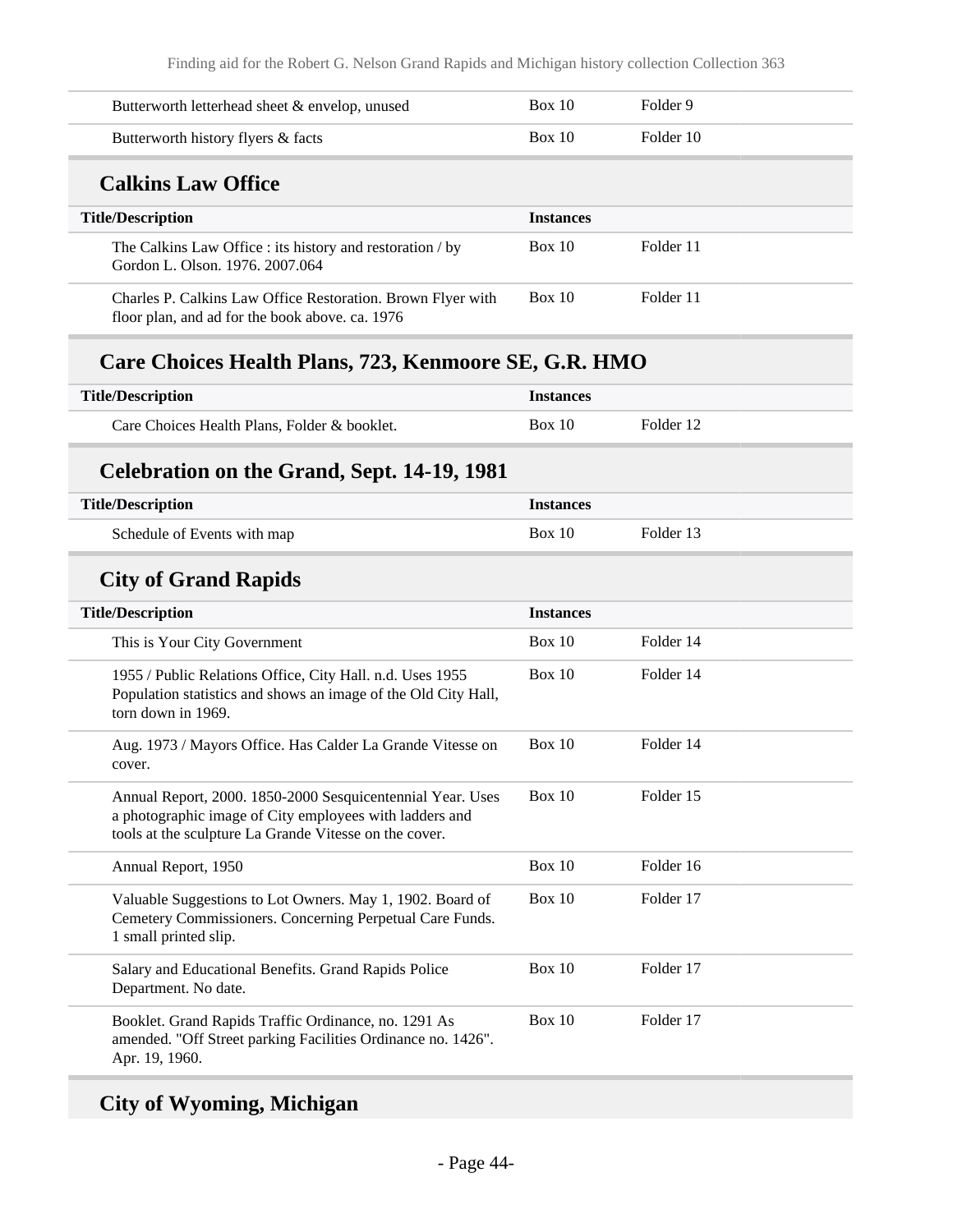| <b>Title/Description</b>                                                                 | <i><u><b>Instances</b></u></i> |           |
|------------------------------------------------------------------------------------------|--------------------------------|-----------|
| Flyer. Snow and Ice Control (Informational Bulletin Number<br>One) Includes a small map. | Box 10                         | Folder 18 |

#### **Paul Collins (Artist)**

| <b>Title/Description</b>                                                                                                                                                                      | <b>Instances</b> |           |
|-----------------------------------------------------------------------------------------------------------------------------------------------------------------------------------------------|------------------|-----------|
| Great Beautiful Black Women: portraits and word portraits /<br>Portrait by Paul Collins; presented by Johnson Products Co.,<br>Inc, in celebration of its 25th anniversary. [Exhibit catalog] | Box 10           | Folder 19 |

### **Commissions by George E. Johnson of the Company.**

| <b>Title/Description</b>                                            | <i><u><b>Instances</b></u></i> |           |
|---------------------------------------------------------------------|--------------------------------|-----------|
| Chicago Public Library Cultural Center, Sept. 21 – Nov. 1,<br>1978. | Box 10                         | Folder 19 |

#### **Consumers Power Company**

| <b>Title/Description</b>                                                                                                                           | <b>Instances</b> |           |  |
|----------------------------------------------------------------------------------------------------------------------------------------------------|------------------|-----------|--|
| Annual Report, 1972                                                                                                                                | Box 10           | Folder 20 |  |
| Palisades Plant : a nuclear-fueled electric generation station<br>of tomorrow on Lake Michigan, 35 Miles west of Kalamazoo,<br>Michigan. ca. 1966. | Box 10           | Folder 20 |  |
| Where Cool Waters Flow. [folding flyer with maps], After<br>1950, perhaps ca. $1970S+$                                                             | Box 10           | Folder 20 |  |
| Manistee River, Au Sable River, Muskegon River, Grand &<br>Kalamazoo Rivers, Where                                                                 | Box 10           | Folder 20 |  |
| Convention Center. Where                                                                                                                           | Box 10           | Folder 20 |  |
| Drueke's Chess Primer / Wm. F. Drueke & Sons, Inc., Grand<br>Rapids, Mich. [1955]                                                                  | Box 10           | Folder 21 |  |

## **East Grand Rapids**

| <b>Title/Description</b>                                       | <b>Instances</b> |           |  |
|----------------------------------------------------------------|------------------|-----------|--|
| Key to East Grand Rapids Graffiti. (4 pages, typed) List of 68 | Box 10           | Folder 22 |  |
| trivia or information points.                                  |                  |           |  |

### **Ferguson-Droste-Ferguson Hospital, 72 Sheldon Ave., S.E.**

| <b>Title/Description</b>                                                                                              | <b>Instances</b> |           |
|-----------------------------------------------------------------------------------------------------------------------|------------------|-----------|
| Patient's Handbook, ca. 1950's.                                                                                       | Box 10           | Folder 23 |
| [Brochure] GR : FDF ; Cleveland, Tenn. : Hospital<br>Publications, Inc. 1978.                                         | Box 10           | Folder 23 |
| Grand Rapids, a Blueprint for Success: a preview of Grand<br>Rapids new activities center / Grand Rapids Convention / | Box 5            | Folder 8  |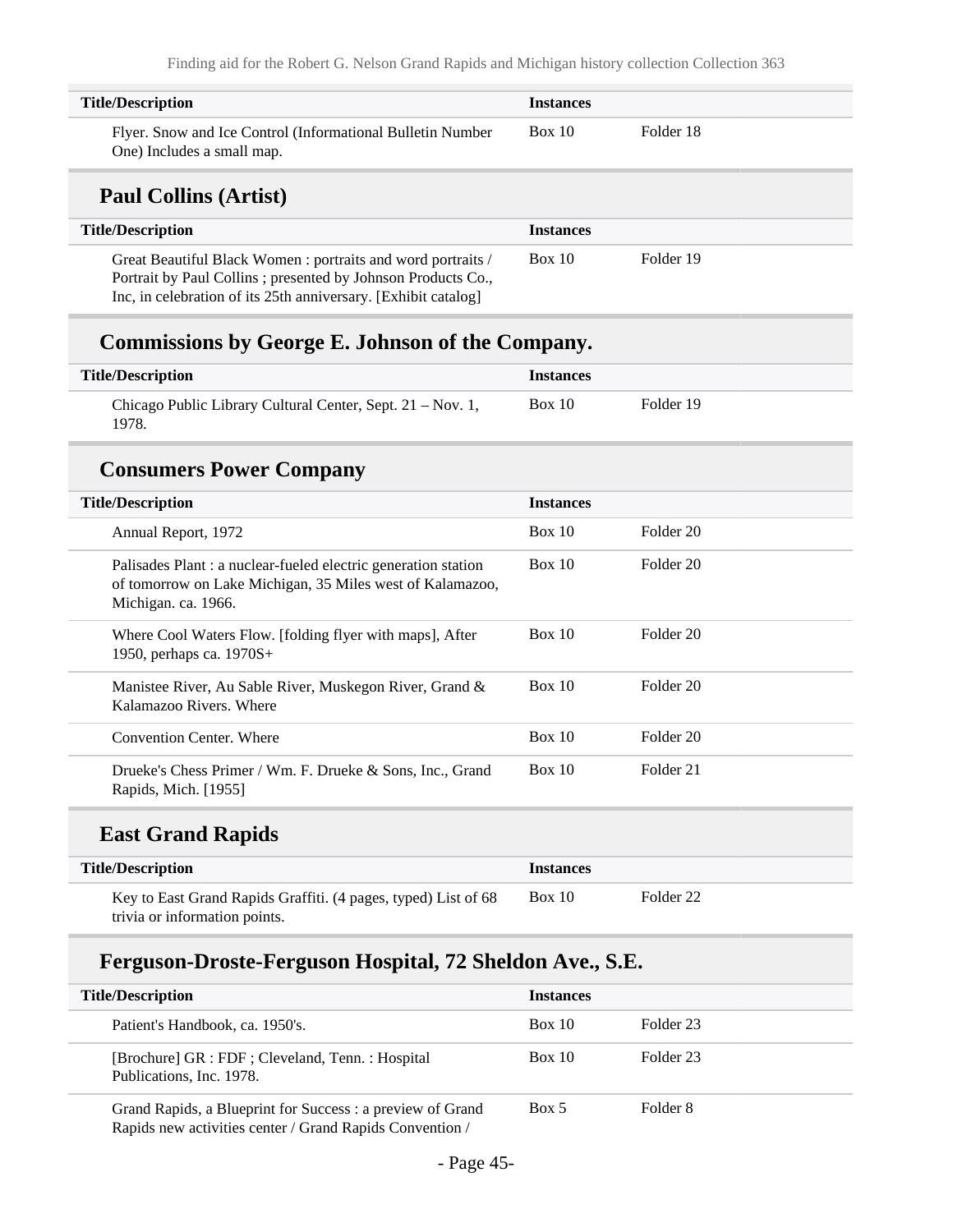Entertainment Center. Folding flyer with renderings and floor plans for a complex with meeting rooms, performing arts hall, exhibit areas and auditorium, plus specifications. n.d.

### **Grand Rapids Art Gallery**

| <b>Title/Description</b>                                                                                                                                                                                                                               | <b>Instances</b> |           |
|--------------------------------------------------------------------------------------------------------------------------------------------------------------------------------------------------------------------------------------------------------|------------------|-----------|
| American Painting Today. Exhibit Catalog. Jan. 8 to Feb. 14,<br>n.d. ca. 1960/1961. Note: Rear fly leaf has a logo and "Grand<br>Raids Art Gallery. Golden Anniversary", with the image of the<br>building at 230 Fulton St. on the rear of that page. | Box 10           | Folder 24 |
| Grand Rapids Art Gallery Bulletin, Sept. 1962. Folding<br>mailer.                                                                                                                                                                                      | Box 10           | Folder 24 |
| <b>Grand Rapids Art Museum (GRAM)</b>                                                                                                                                                                                                                  |                  |           |
| <b>Title/Description</b>                                                                                                                                                                                                                               | <b>Instances</b> |           |
| Sculpture Off the Pedestal, Sept. 8-Dec. 1973 [Exhibit]<br>catalog] 2007.064                                                                                                                                                                           | Box 10           | Folder 25 |
| <b>Grand Rapids Audubon Club.</b>                                                                                                                                                                                                                      |                  |           |
| <b>Title/Description</b>                                                                                                                                                                                                                               | <b>Instances</b> |           |
| Harry F. Stiles Memorial Scholarships.                                                                                                                                                                                                                 | Box 10           | Folder 26 |
| <b>Grand Rapids Gravel Co.</b>                                                                                                                                                                                                                         |                  |           |

# **Title/Description Instances** Box 10 Folder 27

Grand Rapids Gravel Co. ... a half century forward, 1920-1970.

#### **Grand Rapids Junior College**

| <b>Title/Description</b>                                                                                     | <b>Instances</b>      |           |
|--------------------------------------------------------------------------------------------------------------|-----------------------|-----------|
| Miss Michigan Junior College Pageant. St. Cecilia<br>Auditorium, May 3, 1969.                                | <b>Box</b><br>Unknown |           |
| Grand Rapids Junior College Student Handbook, 1974-1975.                                                     | <b>Box</b><br>Unknown |           |
| A Significant Community  Flyer, showing the Lumen<br>Winter mural at the college, GRJC Lumen Winter Project. | Box 10                | Folder 28 |

## **Grand Rapids Marriage Record**

| <b>Title/Description</b>                                                                                                                                                                 | <b>Instances</b> |           |
|------------------------------------------------------------------------------------------------------------------------------------------------------------------------------------------|------------------|-----------|
| Cover: Grand Rapids Marriage Record [cook books] For the<br>Brides who wish to be competent homemakers $\dots / G.R. : G.B.$<br>Anderson Publ. Co. n.d. Accompanied by original envelop. | Box 10           | Folder 29 |

#### **Grand Rapids Marriott Inn.**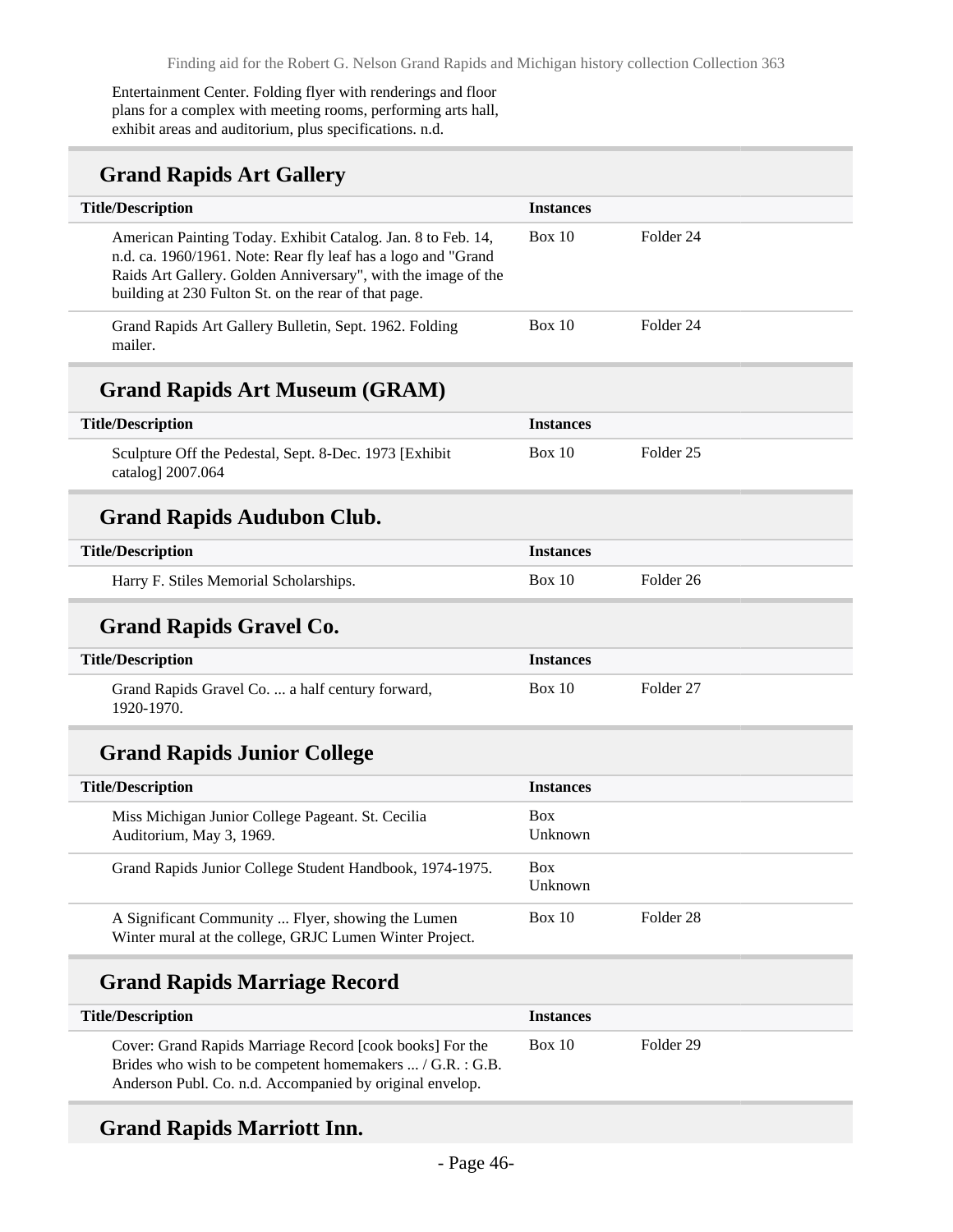| <b>Title/Description</b>                                                                                     | <b>Instances</b> |           |
|--------------------------------------------------------------------------------------------------------------|------------------|-----------|
| Relocation Guide. Published by Relocation Publications,<br>Dover, N.Y.                                       | Box 10           | Folder 30 |
| Grand Rapids version. 1998. Directory of general information,<br>including an area map inside the backcover. | <b>Box 10</b>    | Folder 30 |

### **Grand Rapids Morning Democrat.**

| <b>Title/Description</b>                                                                                                                                                                                                            | <b>Instances</b> |           |
|-------------------------------------------------------------------------------------------------------------------------------------------------------------------------------------------------------------------------------------|------------------|-----------|
| Our Country, from 1800 to 1900 : an atlas showing the<br>growth  Nineteenth Century / compiled from authentic<br>sources for the Grand Rapids Democrat. Jan. 1, 1900. c. 1899<br>by Savillion Van Campen. New Year gift [Newsboys]. | Box 10           | Folder 31 |

### **Grand Rapids Police**

| <b>Title/Description</b>             | <b>Instances</b> |           |
|--------------------------------------|------------------|-----------|
| [General Employment Guidelines] n.d. | Box 10           | Folder 32 |

#### **Office of Civil Defense**

| <b>Title/Description</b>                                                                                                                                                 | <b>Instances</b> |           |
|--------------------------------------------------------------------------------------------------------------------------------------------------------------------------|------------------|-----------|
| Escape Nuclear Bombing: interim Evacuation Routes for<br>Grand Rapids, Michigan and Environs. ca. Late 1940's- Early<br>1950's.                                          | Box 10           | Folder 33 |
| "Interim Evaluation Rules for the Public for voluntary"<br>Evacuation of Grand Rapids and Kent County" on one side<br>and a map on the opposite side of a folding flyer. | Box 10           | Folder 33 |
| The map still shows Route 131 on Division, not that later 131<br>route which razed portions of the West Side.                                                            | Box 10           | Folder 33 |

### **Grand Rapids Parks**

| <b>Title/Description</b>                                                                                                                                                                                                                          | <b>Instances</b> |           |
|---------------------------------------------------------------------------------------------------------------------------------------------------------------------------------------------------------------------------------------------------|------------------|-----------|
| Public Recreation in Grand Rapids : digest of the cooperative<br>work for public playgrounds by the Playgrounds Association,<br>the Park and Cemetery Commissioners and the Board of<br>Education of the City of Grand Rapids, Michigan. May 1912 | Box 10           | Folder 34 |

## **Grand Rapids Press**

| <b>Title/Description</b>                                                                                                                                                                             | <b>Instances</b> |           |
|------------------------------------------------------------------------------------------------------------------------------------------------------------------------------------------------------|------------------|-----------|
| Grand Rapids Press. Facts about Greater Grand Rapids.<br>"Grand Rapids : a Good Place to Live and to Work". n.d. Has<br>rendering of the Michigan St. building on the back cover, ca.<br>Late 1960s. | Box 10           | Folder 35 |

## **The Grand Rapids Singer**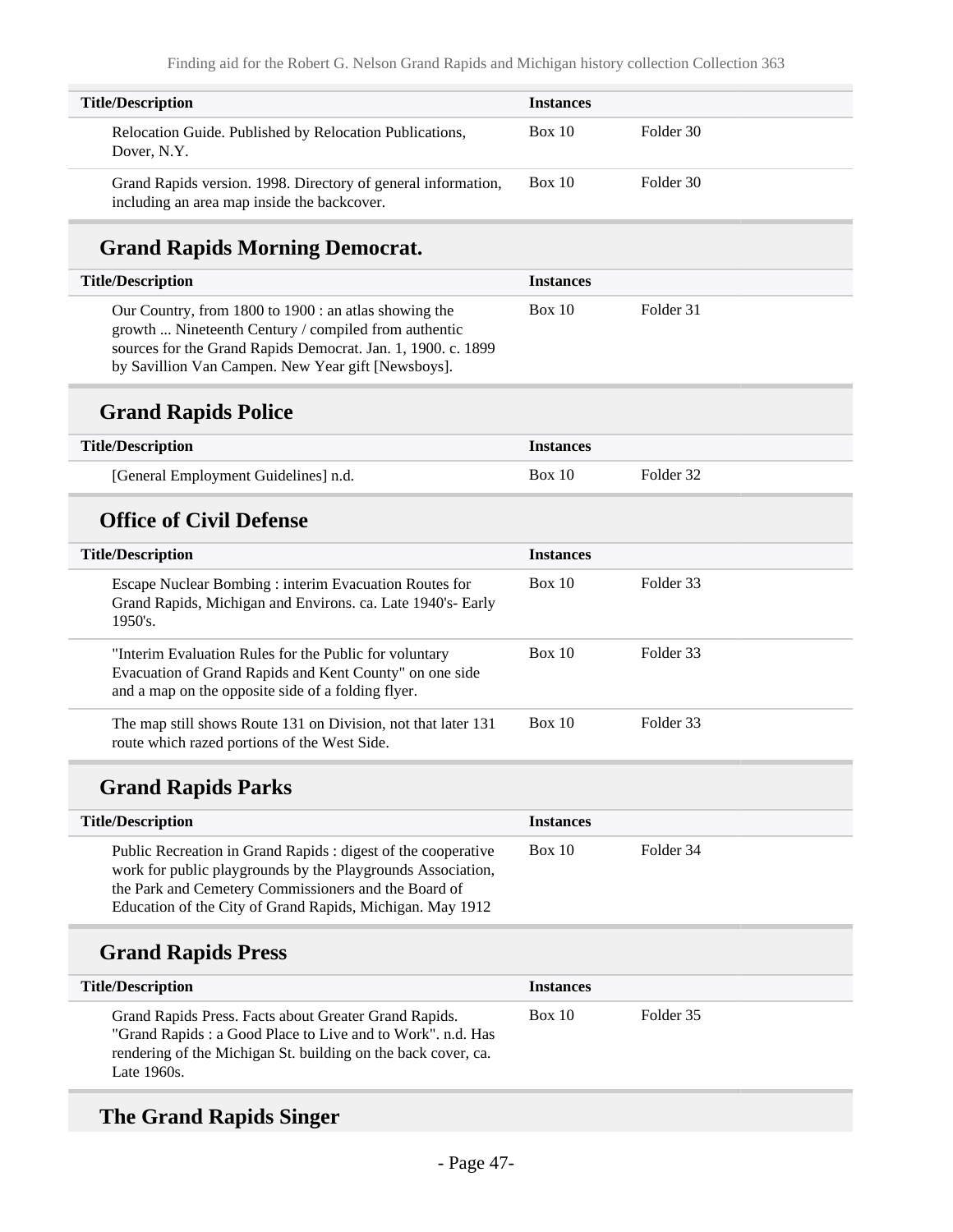| <b>Title/Description</b>                                                                                                 | <b>Instances</b>      |
|--------------------------------------------------------------------------------------------------------------------------|-----------------------|
| The Grand Rapids Singer. N.Y. : American Book Co., 1953.<br>Not local in content, contains libretto for numerous popular | <b>Box</b><br>Unknown |
| American songs.                                                                                                          |                       |

### **Grand Rapids Transit Authority / GRATA.**

| <b>Title/Description</b>                                   | <i><u><b>Instances</b></u></i> |           |
|------------------------------------------------------------|--------------------------------|-----------|
| Passenger newsletter, circa June 10, 1974. Flyer with fare | Box 10                         | Folder 36 |
| changes and route map on opposite side                     |                                |           |

#### **Jaqua Company (Advertising/Graphics)**

| <b>Title/Description</b>                                                                                                                                                                                                                                                                                                                           | <b>Instances</b> |          |
|----------------------------------------------------------------------------------------------------------------------------------------------------------------------------------------------------------------------------------------------------------------------------------------------------------------------------------------------------|------------------|----------|
| Jaqua Company (Advertising/Graphics), Defend  Your<br>Goodwill. 1941 [Trade catalog] Shows examples of various<br>types of printed products which could created for a firm.<br>Includes the images and a brief bio of Wilferd A. Peterson,<br>House Magazine editor, Armand L. Golay, Assoc. editor,<br>Robert E. Jaqua, Assoc. editor. On pg. 29. | Box 13           | Folder 1 |

## **The Jaqua Way [periodical]**

| <b>Title/Description</b>                              | <b>Instances</b> |          |
|-------------------------------------------------------|------------------|----------|
| The Jaqua Way [periodical], v. 16, no. 4, July 1940   | <b>Box 13</b>    | Folder 2 |
| The Jaqua Way [periodical], v. 21, no. 2, Sept. 1945  | <b>Box 13</b>    | Folder 2 |
| The Jaqua Way [periodical], v. 21, no. 3, Dec. $1945$ | Box 13           | Folder 2 |
| The Jaqua Way [periodical], v. 22, no. 1, March 1946  | <b>Box 13</b>    | Folder 2 |
|                                                       |                  |          |

## **Ephemera. Advertising mailer cards.**

| <b>Title/Description</b>                                                                                         | <b>Instances</b> |          |
|------------------------------------------------------------------------------------------------------------------|------------------|----------|
| A Good Business Resolution for 1930. Mailing a Month Club                                                        | <b>Box 13</b>    | Folder 3 |
| Your Medicine is no Good Doctor. I want to give my business<br>a dose of Direct Advertising every month in 1930. | <b>Box 13</b>    | Folder 3 |
| The Yearly Dozen will keep Business fit in 1930                                                                  | Box 13           | Folder 3 |

### **Multi-Selecto Phonograph**

| <b>Title/Description</b>                                                                                                                                 | <b>Instances</b> |          |
|----------------------------------------------------------------------------------------------------------------------------------------------------------|------------------|----------|
| Multi-Selecto Phonograph, 1600 Monroe Ave., Grand Rapids.<br>G.R.: Jaqua. n.d., circa 1920s. "U.S. Patent 1600323"                                       | Box 13           | Folder 4 |
| Multi-Selecto Phonograph, 1600 Monroe Ave., Grand Rapids.<br>G.R. : Jaqua. n.d., circa 1920s. Folded flyer (vertical) plus<br>orange postcard reply card | Box 13           | Folder 4 |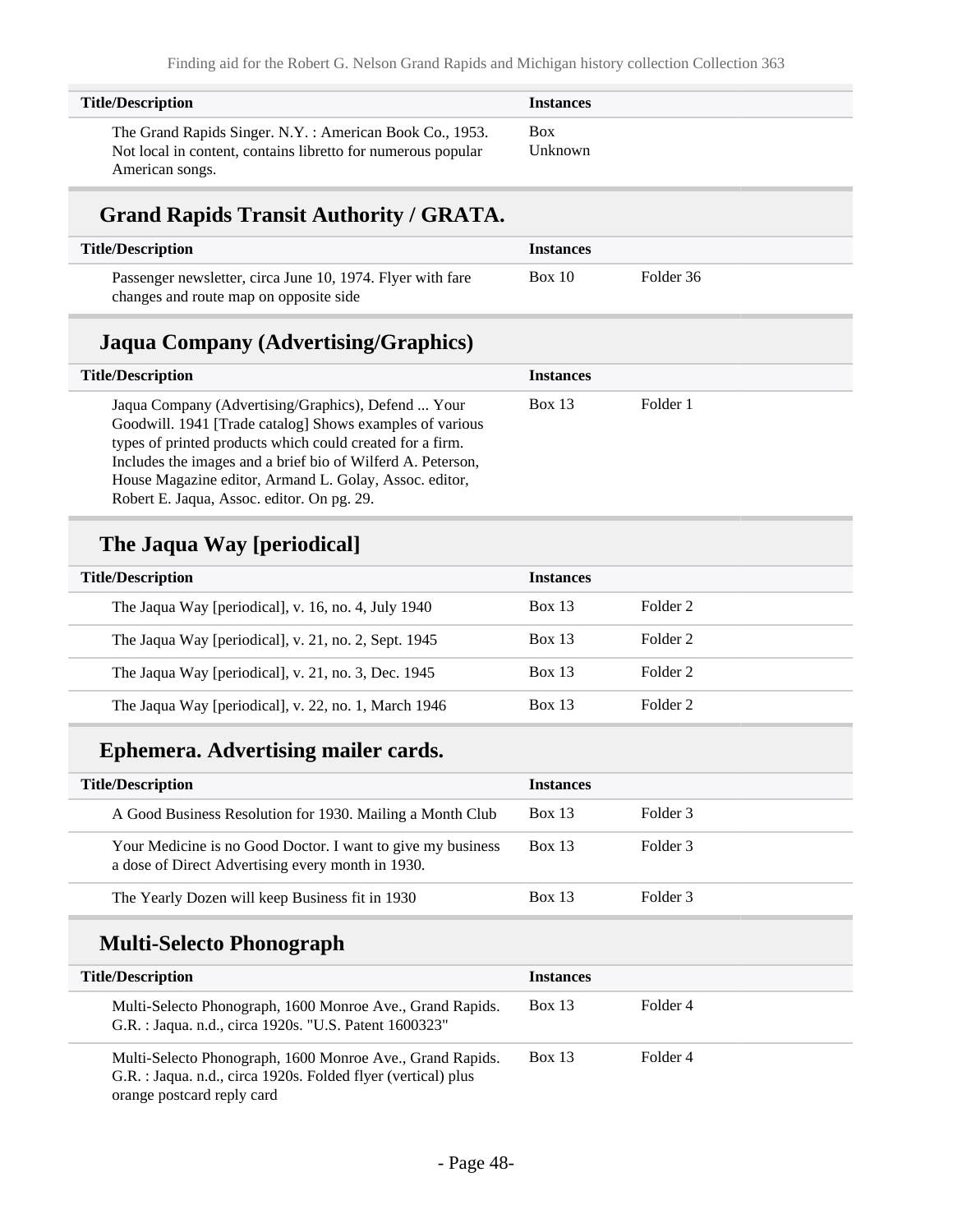#### **Note**

Includes images of:

- Building in letterhead section
- Man seated at a desk
- Magnaphone. (looks like a radio cabinet)
- Interior images of unidentified school.

#### **General**

Includes images of:

- 1 Building in letterhead section
- 2 Man seated at a desk
- 3 Magnaphone. (looks like a radio cabinet)
- 4 Interior images of unidentified school.

#### **Kent County**

| <b>Title/Description</b>                                                                                                                                                      | <b>Instances</b> |                     |  |
|-------------------------------------------------------------------------------------------------------------------------------------------------------------------------------|------------------|---------------------|--|
| Kent County History. "Kent County was named in honor<br>of Chancellor Kent " anuscript. 2 sheets of line paper,<br>handwritten in pencil on the front. Source & date unknown. | Box 11           | Folder 1            |  |
| Kent County Street Directory / sponsored by  Kent County<br>Businessmen and South Kent Lodge 134 of the Fraternal<br>Order of Police, 1967                                    | <b>Box 11</b>    | Folder <sub>2</sub> |  |
| F. & A.M. Free & Accepted Masons. Doric Lodge, By-laws,<br>1924                                                                                                               | <b>Box 12</b>    |                     |  |
| <b>Related Materials:</b>                                                                                                                                                     |                  |                     |  |
| <b>Related Materials</b>                                                                                                                                                      |                  |                     |  |
| See also Masons, Saladin Temple, Shriners for other<br><b>Fraternal Lodges</b>                                                                                                |                  |                     |  |
| Kent  the Garden County of Michigan / sponsored by the<br>Greater Grand Rapids Chamber of Commerce. ca. 1961.                                                                 | Box 11           | Folder <sub>3</sub> |  |
| Premium list of the Kent county Agricultural Society, Grand<br>Rapids, Mich. September 20-21-22-23-24, 1897. G.R. : West<br>Michigan Printing Co. 2007.064                    | Box 11           | Folder 4            |  |
| Old City Hall, Kent County Council for Historic Preservation.<br>Apr. 29, 1969. Letter to "Concerned Citizen" RE "Save City<br>Hall".                                         | Box 11           | Folder 5            |  |
| Old City Hall, "Facts Concerning the Old City Hall" - 1 type<br>page with 14 points from the "Save City Hall" campaign,<br>perhaps from KCCHP.                                | Box 11           | Folder 5            |  |
| Kent County Sheriff. Kent County Safety Book, 1938.<br>Centerfold is a "Road Map of Kent County "                                                                             | Box 11           | Folder <sub>6</sub> |  |
| Kent County Sheriffs' Safety Guide, circa 1973                                                                                                                                | <b>Box 11</b>    | Folder <sub>7</sub> |  |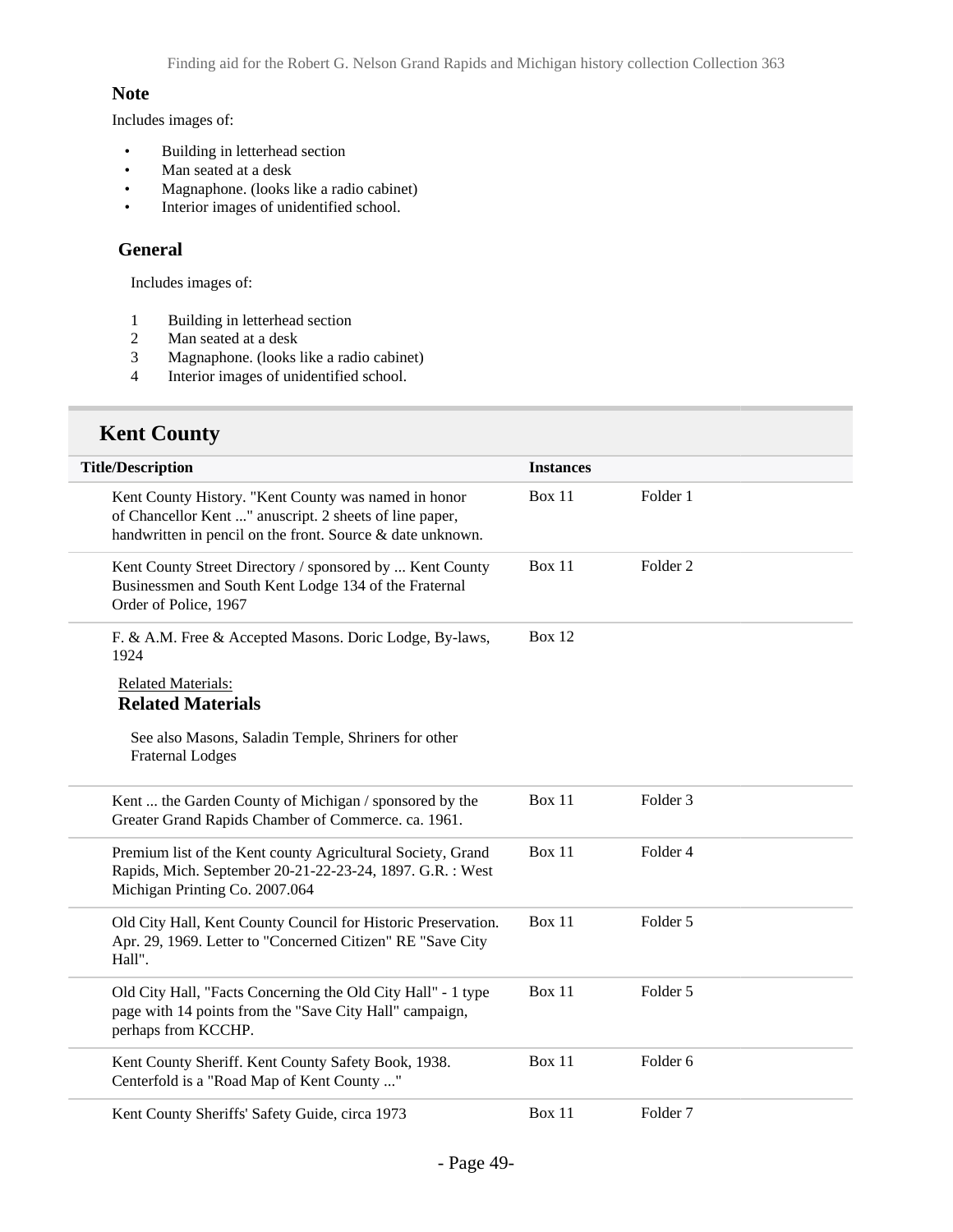| Kent County Sheriffs' Safety Guide, circa 1974                                                                       | <b>Box 11</b> | Folder <sub>7</sub> |
|----------------------------------------------------------------------------------------------------------------------|---------------|---------------------|
| Official Bike Safety Manual for Kent County, Michigan:<br>Safety for Tomorrow's Drivers, today's bike riders , 1956. | <b>Box 11</b> | Folder 8            |
| Kent Philatelic Society, 18th Annual Stamp Exhibition, Oct.<br>1975. Program. Has Committees, Exhibitors, etc.       | <b>Box 11</b> | Folder 9            |

## **Lions Club of Grand Rapids**

| <b>Title/Description</b>                                                                                | <b>Instances</b> |           |
|---------------------------------------------------------------------------------------------------------|------------------|-----------|
| Lions Club of Grand Rapids, Roster. Aug. 1975. 2007.064                                                 | <b>Box 11</b>    | Folder 10 |
| Lions Club of Grand Rapids, Invitation. Oct. 30, 1926.<br>Halloween PowWow. Lion's Club and Boy Scouts. | <b>Box 11</b>    | Folder 10 |

## **Meyer May House / Frank Lloyd Wright**

| <b>Title/Description</b>                                               | <b>Instances</b> |           |
|------------------------------------------------------------------------|------------------|-----------|
| Meyer May House / Frank Lloyd Wright. Steelcase, Inc.,<br>1989. Flyer. | <b>Box 11</b>    | Folder 11 |

### **Michigan**

| <b>Title/Description</b>                                                                                                                                  | <b>Instances</b> |           |  |
|-----------------------------------------------------------------------------------------------------------------------------------------------------------|------------------|-----------|--|
| Michigan. Bicentennial / Michigan Bicentennial Commission.<br>1976. American Revolution Bicentennial in Michigan [green]<br>folding flyer]                | Box 11           | Folder 12 |  |
| Michigan. Bicentennial / Michigan Bicentennial Commission.<br>1976. Guide to the Michigan Bicentennial [booklet]                                          | Box 11           | Folder 12 |  |
| Michigan. Bicentennial / Michigan Bicentennial Commission.<br>1976. Invitation. First Statewide Meeting, June 19-20, 1975.<br>Detroit                     | Box 11           | Folder 12 |  |
| Michigan. Bicentennial / Michigan Bicentennial Commission.<br>1976. Official Michigan American Revolution Bicentennial<br>Medallion. [flyer]              | Box 11           | Folder 12 |  |
| Michigan Bicentennial Review [newsletter] Sept. 1973                                                                                                      | Box 11           | Folder 12 |  |
| Michigan Bicentennial Review [newsletter] Dec. 1973                                                                                                       | Box 11           | Folder 12 |  |
| Michigan Bicentennial Review [newsletter] Feb. 1974                                                                                                       | Box 11           | Folder 12 |  |
| Michigan Bicentennial Review [newsletter] Sept. 1974                                                                                                      | Box $11$         | Folder 12 |  |
| Annual Report. Dec. 1986. Meeting the Challenge : a portrait<br>of Michigan Working Better. Michigan Cabinet Council on<br>Jobs and Economic Development. | Box $11$         | Folder 13 |  |
| Michigan Headliners / [illustrated by] Dick Mayers. Graphic<br>clippings in color. Source unknown. Lewis Cass, June 20,<br>1971                           | Box $11$         | Folder 14 |  |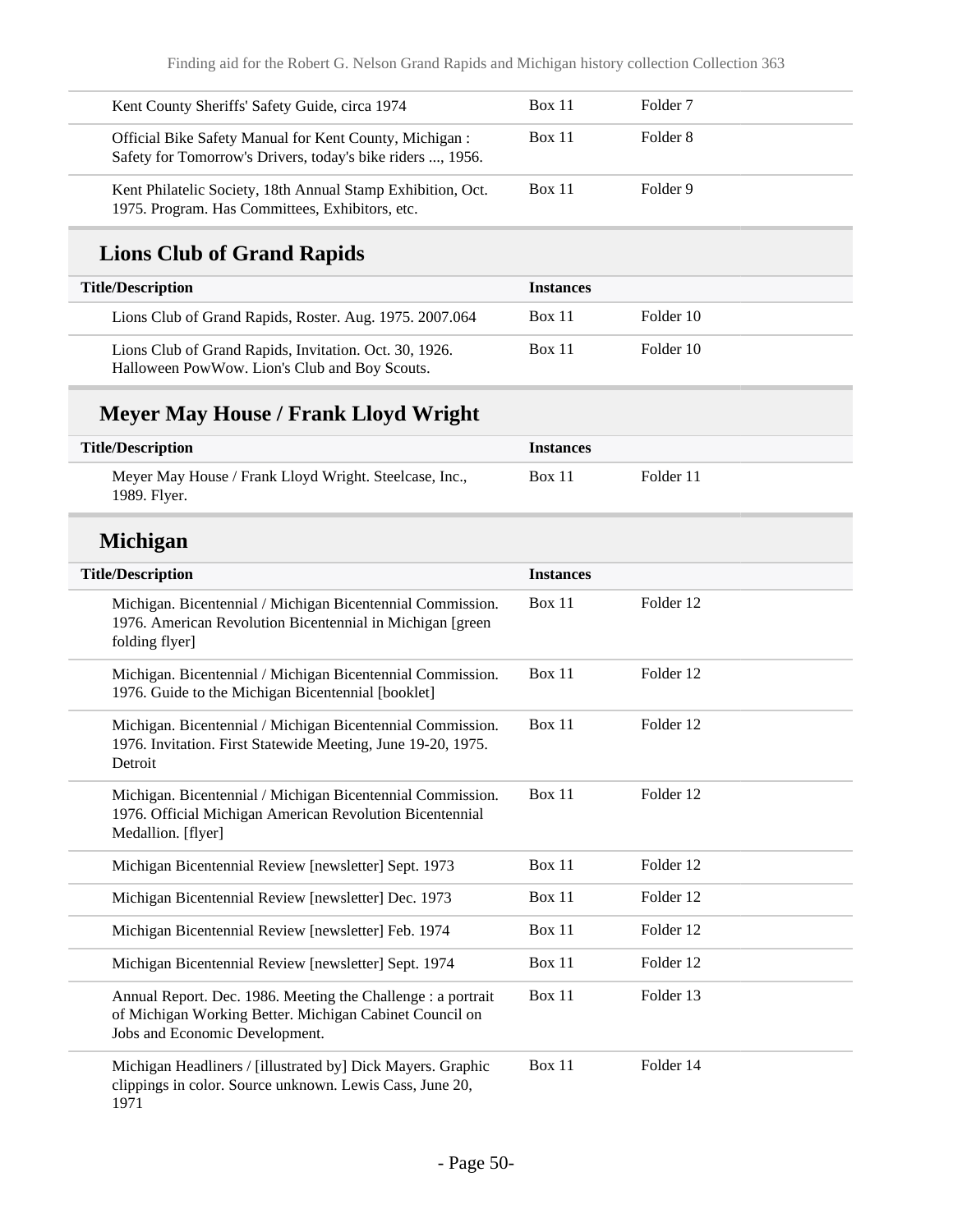| Michigan Headliners / [illustrated by] Dick Mayers. Graphic<br>clippings in color. Source unknown. James Couzens, July 11,<br>1971                                                                                                                                                                                   | Box 11           | Folder 14   |
|----------------------------------------------------------------------------------------------------------------------------------------------------------------------------------------------------------------------------------------------------------------------------------------------------------------------|------------------|-------------|
| Michigan Headliners / [illustrated by] Dick Mayers. Graphic<br>clippings in color. Source unknown. Henry Ford, June 6, 1971                                                                                                                                                                                          | <b>Box 11</b>    | Folder 14   |
| Michigan Home Fallout Protection Survey. Form Letter / State<br>of Michigan, Dept. of State Police, Division of Civil Defense.<br>Oct. 1967                                                                                                                                                                          | <b>Box 11</b>    | Folder 15   |
| Michigan, My Michigan. Libretto sheet.                                                                                                                                                                                                                                                                               | <b>Box 11</b>    | Folder 16   |
| Michigan State Flag / Michigan Historical Commission,<br>Lansing. Flyer.                                                                                                                                                                                                                                             | <b>Box 11</b>    | Folder 16   |
| Greater Grand Rapids Chamber of Commerce [Michigan<br>flyer] n.d. Includes state symbols and general written<br>information, with a separate section on Grand Rapids.                                                                                                                                                | <b>Box 11</b>    | Folder 16   |
| Good Old Songs. (GR Herald Newsboys item)                                                                                                                                                                                                                                                                            | Box 11           | Folder 16   |
| The Story of Michigan License Plates                                                                                                                                                                                                                                                                                 | <b>Box 11</b>    | Folder 16   |
| Michigan Automobile License Plates abbreviations by County,<br>with Michigan's New Point System and image of Kent Count<br>ySheriff, Arnold O. Pigorsh on the reverse. Yellow wallet type<br>card.                                                                                                                   | <b>Box 11</b>    | Folder 16   |
| Michigan Railroads Association. "We Serve Michigan" Page<br>from unknown source. RE proposed abolition of the Pullman<br>Surcharge. Robinson Senate Bill. Two ads on the opposite side<br>of the page, one for A.P. Johnson Co. Manual of Furniture<br>Arts & Crafts, and one for Michigan Bell Telephone Co. rates. | <b>Box 11</b>    | Folder 16.5 |
| Facts About Michigan / Michigan Dept. of State. Includes a<br>Chronology of Michigan History from 1622 to 1970                                                                                                                                                                                                       | <b>Box 11</b>    | Folder 17   |
| Michigan Waters / concept and design, Robert D. Shangle;<br>text, Louis Cook. Beaverton, Oregon: Beautiful America<br>Publishing Co., 1981. Presented by First Federal Savings of<br>Detroit. 2007.064                                                                                                               | <b>Box 11</b>    | Folder 18   |
| <b>Military</b>                                                                                                                                                                                                                                                                                                      |                  |             |
| <b>Title/Description</b>                                                                                                                                                                                                                                                                                             | <b>Instances</b> |             |
| Home Boys Who Served in the World War. Specific War not<br>identified (World War I?)                                                                                                                                                                                                                                 | Box 11           | Folder 19   |
| Sparta List; Alpine and Algoma list.                                                                                                                                                                                                                                                                                 | Box 11           | Folder 19   |
| Kearny. Old Third Michigan Infantry. 26th Reunion. Sweet's<br>Hotel, Dec. 15, 1897.                                                                                                                                                                                                                                  | Box 11           | Folder 19   |

Box 11 Folder 19

- Page 51-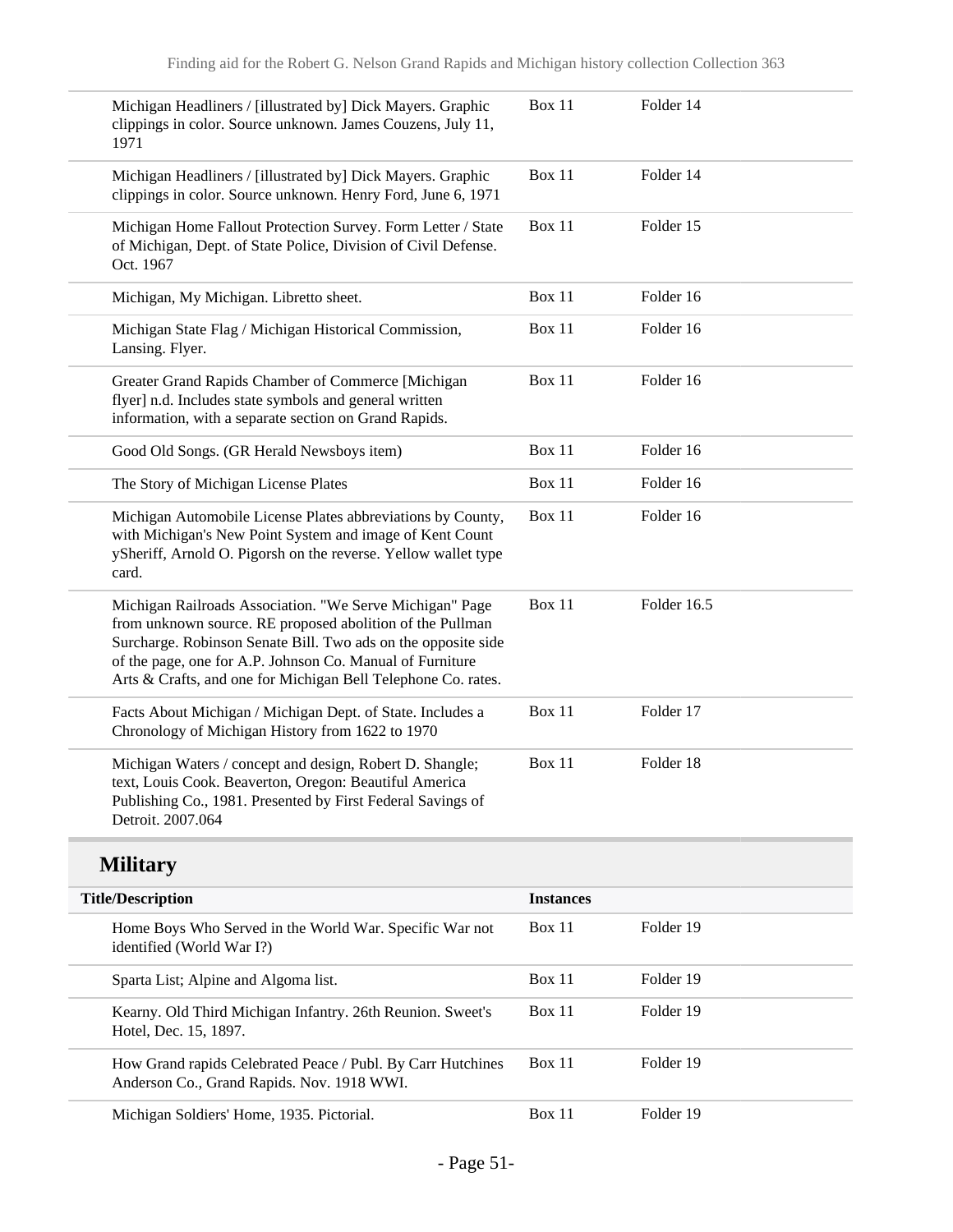| <b>Title/Description</b>                                   | <b>Instances</b> |           |
|------------------------------------------------------------|------------------|-----------|
| Financial statement and Report [folded flyers], 91st, 1979 | <b>Box 11</b>    | Folder 20 |
| Financial statement and Report [folded flyers], 93rd, 1981 | Box 11           | Folder 20 |
| Financial statement and Report [folded flyers], 94th, 1982 | <b>Box 11</b>    | Folder 20 |
| <b>Old Kent Bank</b>                                       |                  |           |

|  |  |  |  | <b>Mutual Home Federal Savings and Loan Association.</b> |
|--|--|--|--|----------------------------------------------------------|
|--|--|--|--|----------------------------------------------------------|

| <b>Title/Description</b>                                                   | <b>Instances</b> |           |
|----------------------------------------------------------------------------|------------------|-----------|
| Old Kent Bank: on hundred years of banking service,<br>1873-1953, 2007.064 | Box 11           | Folder 21 |

### **Our Flag, Barrett A. Robinson, Patterson Printing**

| Title/Description                                                                                                          | <i>Instances</i> |           |
|----------------------------------------------------------------------------------------------------------------------------|------------------|-----------|
| Our Flag. c. 1925, Barrett A. Robinson, Patterson Printing,<br>Grand Rapids, Mi. RE: United State flag & historical events | <b>Box 11</b>    | Folder 22 |

# **Peterson's Jewelry. Home of Elgin Watches**

| <b>Title/Description</b>                                                                                                                                                                                                                | <b>Instances</b> |           |
|-----------------------------------------------------------------------------------------------------------------------------------------------------------------------------------------------------------------------------------------|------------------|-----------|
| Gift/Advertising booklet from Peterson's. The Box of<br>Wonders in Your Pocket / by De Forest Hulburd, President,<br>Elgin National Watch Co. Reprinted from American Magazine<br>by Courtesy of the Crowell Publ. Co., 13th ed., 1929. | Box 11           | Folder 23 |

### **Poetry**

| <b>Title/Description</b> |                                                                                                             | <b>Instances</b> |           |
|--------------------------|-------------------------------------------------------------------------------------------------------------|------------------|-----------|
|                          | Fraternity's Call / Composed and engrossed Dwight S. Cole.<br>Printed.                                      | <b>Box 11</b>    | Folder 24 |
|                          | Lantern / Stella Shields. n.d. Typed with a handwritten<br>signature.                                       | Box 11           | Folder 24 |
|                          | [Cast Off Love] On Office of F.R. Kramer & Co., Cheboygan,<br>Mi. letterhead. 189? Handwritte in black ink. | Box 11           | Folder 24 |

# **Saladin Temple, Shriners. Circus Programs**

| <b>Title/Description</b>      | <b>Instances</b> |          |
|-------------------------------|------------------|----------|
| Circus Program, Jan. 31, 1938 | Box 12           | Folder 2 |
| Circus Program, Jan. 23, 1950 | Box 12           | Folder 3 |
| Circus Program, 1956          | Box 12           | Folder 4 |
| Circus Program, 1957 & 1958   | Box 12           | Folder 5 |

Circus Program, 1959 & 1962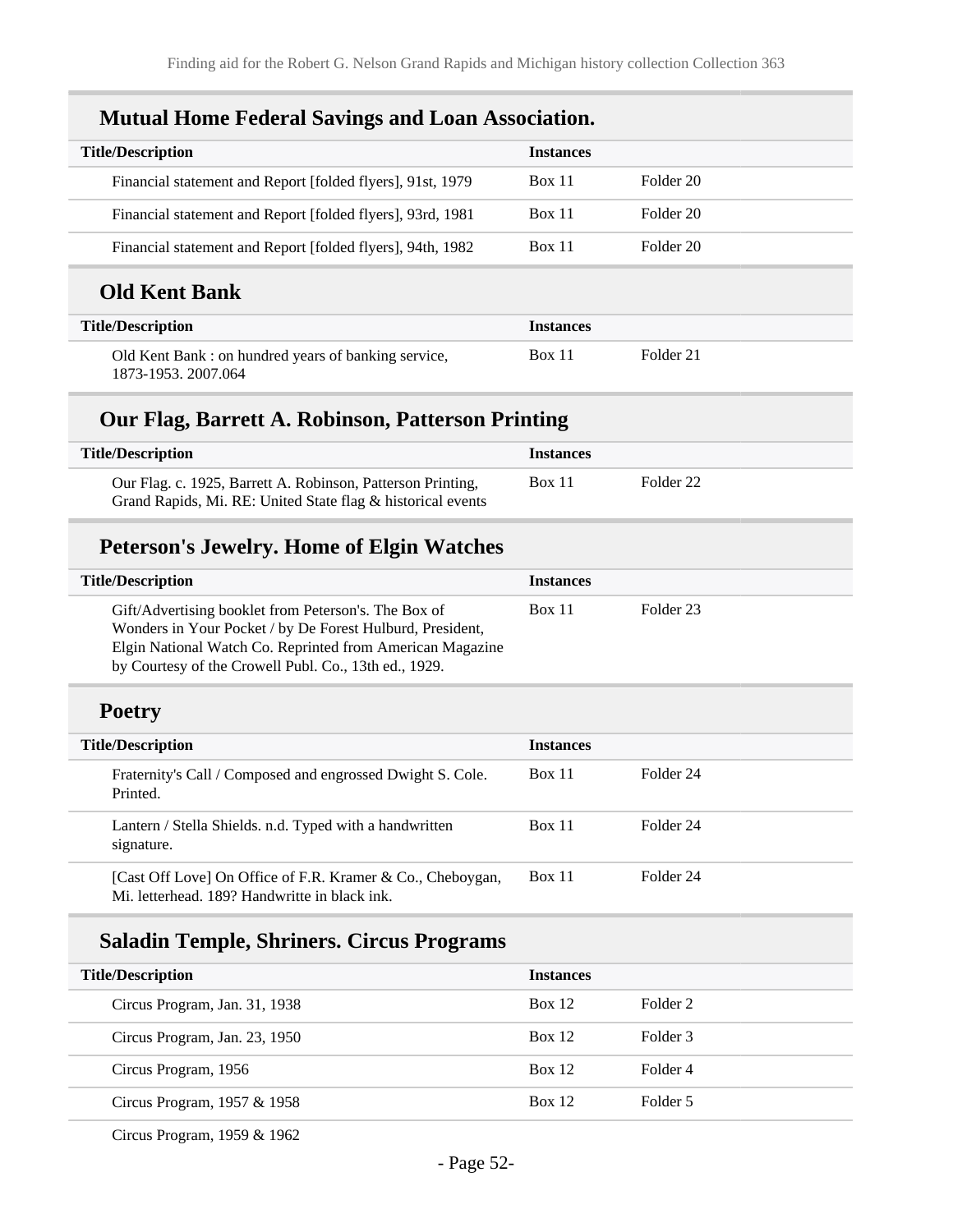#### **General**

Box 12 Folder 6

1962 accompanied by a newspaper clipping on Coll Harry Thomas, no date or source given.

### **S.J. Wisinski & Company.**

| <b>Title/Description</b>                                                                                                                        | <b>Instances</b> |           |
|-------------------------------------------------------------------------------------------------------------------------------------------------|------------------|-----------|
| Commercial Real Estate Catalog. No date. [trade catalog]                                                                                        | <b>Box 13</b>    | Folder 31 |
| <b>General</b>                                                                                                                                  |                  |           |
| Has a centerfold site map of Meadowbrooke Business<br>Park, near the kent County Intl. Airport, on page 14-15.                                  |                  |           |
| Includes images of buildings with descriptions<br>throughout, mostly of existing structures, but some<br>renderings for speculative properties. |                  |           |
| Includes at least one Kalamazoo and Battle Creek<br>property.                                                                                   |                  |           |

#### **St. Aloysius Young Men's Club House.**

| <b>Title/Description</b>                                                                                                                                                                                                                                                                                                                                                        | <b>Instances</b> |             |
|---------------------------------------------------------------------------------------------------------------------------------------------------------------------------------------------------------------------------------------------------------------------------------------------------------------------------------------------------------------------------------|------------------|-------------|
| New Club House of the St. Aloysius Young Men's Society,<br>Grand Rapids. Grand Opening Souvenir booklet, 1901-1907.<br>Jan. 16-17, 1907.                                                                                                                                                                                                                                        | Box 11           | Folder 24.5 |
| General                                                                                                                                                                                                                                                                                                                                                                         |                  |             |
| Has an oval cut in the front cover to the image of<br>the building on the title page. Mostly advertising.<br>Contains monthly calendars pages for 1907 interspersed<br>throughout the booklet. Has images of priests, lists<br>of committees. Has a sketch rendering of St. Mary's<br>Parochial Residence / C. G. Vierherlig, del. 1901, on the<br>front side of the last page. |                  |             |

#### **West Side Ladies Literary Club**

| <b>Title/Description</b>                                            | Instances     |           |
|---------------------------------------------------------------------|---------------|-----------|
| West Side Ladies Literary Club, Annual Announcements.<br>1897-1898. | <b>Box 11</b> | Folder 25 |

### **West Michigan Tourist & Resort Association**

| <b>Title/Description</b>                                                                                              | <b>Instances</b> |
|-----------------------------------------------------------------------------------------------------------------------|------------------|
| Keep Fit to Win in West Michigan. 1943. "The Twelfth in<br>a series of annual vacation directories produced by Edward | <b>Box 19</b>    |
| Drier  at Toren Printing Co., Grand Rapids, Mi. 2007.064                                                              |                  |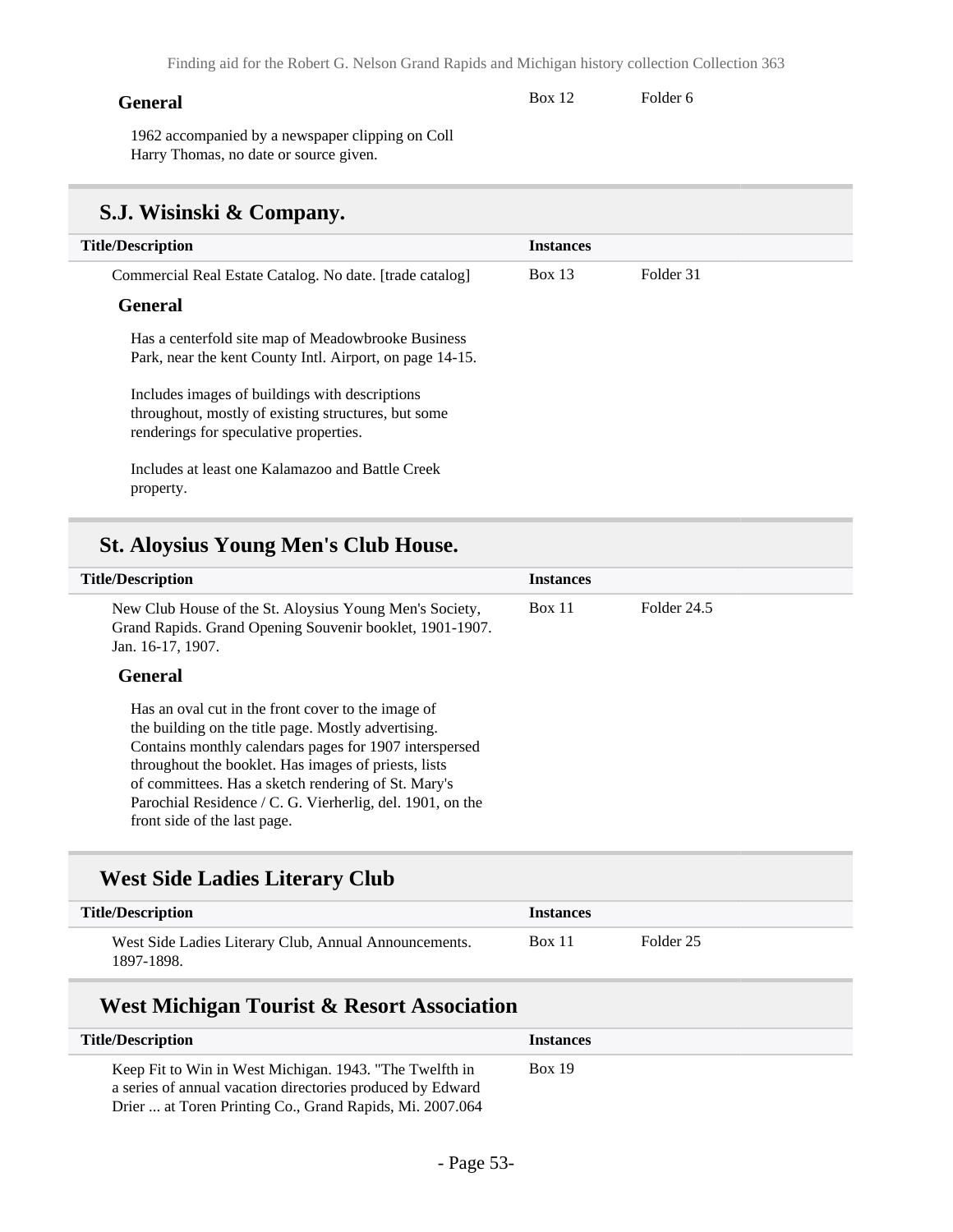### **YMCA**

| <b>Title/Description</b>                                                                                                                                                                                                                                              | <b>Instances</b> |                      |
|-----------------------------------------------------------------------------------------------------------------------------------------------------------------------------------------------------------------------------------------------------------------------|------------------|----------------------|
| Youth, Community Action for Community. Booklet, ca. 1984.<br>Rendering shows a new building beside the old building at<br>Boswick & Library, which would put it in the street!                                                                                        | Box 11           | Folder 26            |
| Folding flyer, cream with maroon lettering, including floor<br>plans for proposed new structure.                                                                                                                                                                      | Box 11           | Folder 26            |
| Kent Y's Men's Hawaiian Luau. Ninth Annual. Apr. 12, no<br>year. Flyer                                                                                                                                                                                                | Box 11           | Folder <sub>27</sub> |
| Kent Y's Men's Hawaiian Luau. Saturday, March 16*, no.<br>year. Flyer.                                                                                                                                                                                                | <b>Box 11</b>    | Folder <sub>27</sub> |
| *Maroon paper pocket folder with gold lettering on the<br>front cover, and map of Michigan. "Grand Rapids YMCA.<br>Lifestyles"                                                                                                                                        | Box 11           | Folder <sub>28</sub> |
| Historical Correspondence on YMCA letterhead. Aug. 19,<br>1918. To Mr. P.K. Pierce, G.R. From Willard S. Oliver. (2)<br>sheets, handwrriten in black in, lined paper.                                                                                                 | Box 11           | Folder <sub>29</sub> |
| Historical Correspondence on YMCA letterhead. Oct. 23,<br>1918. To. Mr. W.H. Wallace, Train Master. From Pvt. Joseph<br>a. Smary. France. "On Active Service with the American<br>Expeditionary Force"-- printed in letterhead. Memo sized<br>lined paper. Black ink. | <b>Box 11</b>    | Folder <sub>29</sub> |

## **International Convention in Michigan**

| <b>Title/Description</b>                                                                                                                                                                                                 | <b>Instances</b> |           |
|--------------------------------------------------------------------------------------------------------------------------------------------------------------------------------------------------------------------------|------------------|-----------|
| 1970 International Convention in Michigan / Intl. Assoc. of<br>Y's Men's Clubs. Special Issues publication with a fake Time<br>magazine layout. July-Aug. 1970. Promo with images & info.<br>In Michigan & Grand Rapids. | <b>Box 11</b>    | Folder 30 |

#### **^** [Return to Table of Contents](#page-1-0)

## **Subseries N. Furniture Trade Literature & Ephemera.**

#### **Misc. Ephemera**

| <b>Title/Description</b>                                                                           | <b>Instances</b> |          |
|----------------------------------------------------------------------------------------------------|------------------|----------|
| Furniture City Novelties, Inc. Stationery. Memo. Unused.                                           | <b>Box 13</b>    | Folder 5 |
| Baker Museum and Craft Shop. Exhibitors Building. Baker<br>Furniture, Inc. Brown information card. | <b>Box 13</b>    | Folder 5 |
| The Furniture City Trading Cards. Decorator. Public Museum<br>of Grand Rapids.                     | <b>Box 13</b>    | Folder 5 |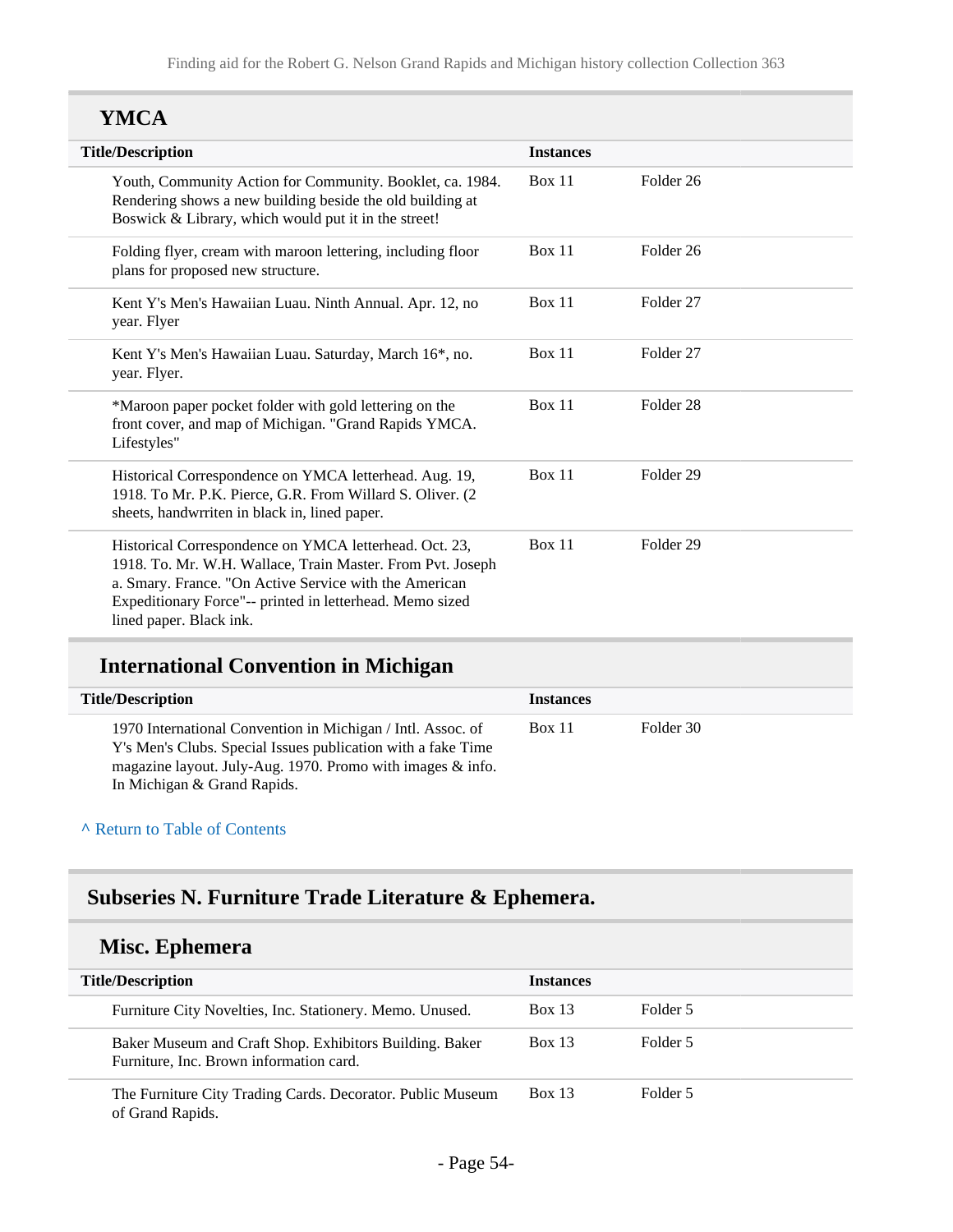| Memo on Elston Storage. Furniture Dept. letterhead to Miss<br>Christians, RE furniture sale. March $12$ , $1941 + original$<br>envelop. | Box 13           | Folder 5            |
|-----------------------------------------------------------------------------------------------------------------------------------------|------------------|---------------------|
| <b>Furniture. Miscellaneous. Mixed</b>                                                                                                  |                  |                     |
| <b>Title/Description</b>                                                                                                                | <b>Instances</b> |                     |
| Graphic Clippings. Furniture. Miscellaneous. Mixed.                                                                                     | <b>Box 13</b>    | Folder <sub>6</sub> |
| <b>American Seating</b>                                                                                                                 |                  |                     |
| <b>Title/Description</b>                                                                                                                | <b>Instances</b> |                     |
| Memo Form (unused)                                                                                                                      | <b>Box 13</b>    | Folder <sub>7</sub> |
| "Our Heritage of Craftsmanship? American Seating Company,<br>Nov.-Dec. 1962. pgs. 3-6                                                   | <b>Box 13</b>    | Folder <sub>7</sub> |
| <b>Carl Forslund</b>                                                                                                                    |                  |                     |
| <b>Title/Description</b>                                                                                                                | <b>Instances</b> |                     |
| Catalog. Timeless furniture Made by Carl Forslund. 1976.                                                                                | <b>Box 13</b>    | Folder <sub>8</sub> |
| Receipt. Customer's Copy (Pink. Used. Robert G. Nelson. Oct.<br>25, 1975)                                                               | <b>Box 13</b>    | Folder <sub>8</sub> |
| Pink brochure with Carousel Horse on cover, map and images<br>inside.                                                                   | <b>Box 13</b>    | Folder <sub>8</sub> |
| White card. Special Christmas Hours, n.d.                                                                                               | <b>Box 13</b>    | Folder <sub>8</sub> |

### **Grand Rapids Furniture Exposition / Furniture Market**

| <b>Title/Description</b>                                                   | <b>Instances</b> |                     |
|----------------------------------------------------------------------------|------------------|---------------------|
| Furniture Buyers Visiting Grand Rapids. Winter Market,<br>1948. Booklet    | Box 13           | Folder 9            |
| 1937 Furniture Style Exposition of America. Sticker (black &<br>gold)      | Box 13           | Folder 9            |
| 1938 Furniture Style Exposition of America. Sticker (yellow<br>$\&$ green) | Box 13           | Folder <sub>9</sub> |
| Furniture Market Salesman's card #919 July 2, 1927 for John<br>Haize(?)    | Box 13           | Folder 9            |
| <b>Kindel</b>                                                              |                  |                     |
| <b>Title/Description</b>                                                   | <b>Instances</b> |                     |

Kindel Mahogany Reproductions and Adaptations. Wurzburg of Grand Rapids, n.d. Catalog Box 13 Folder 10

### **Klingman's of Grand Rapids**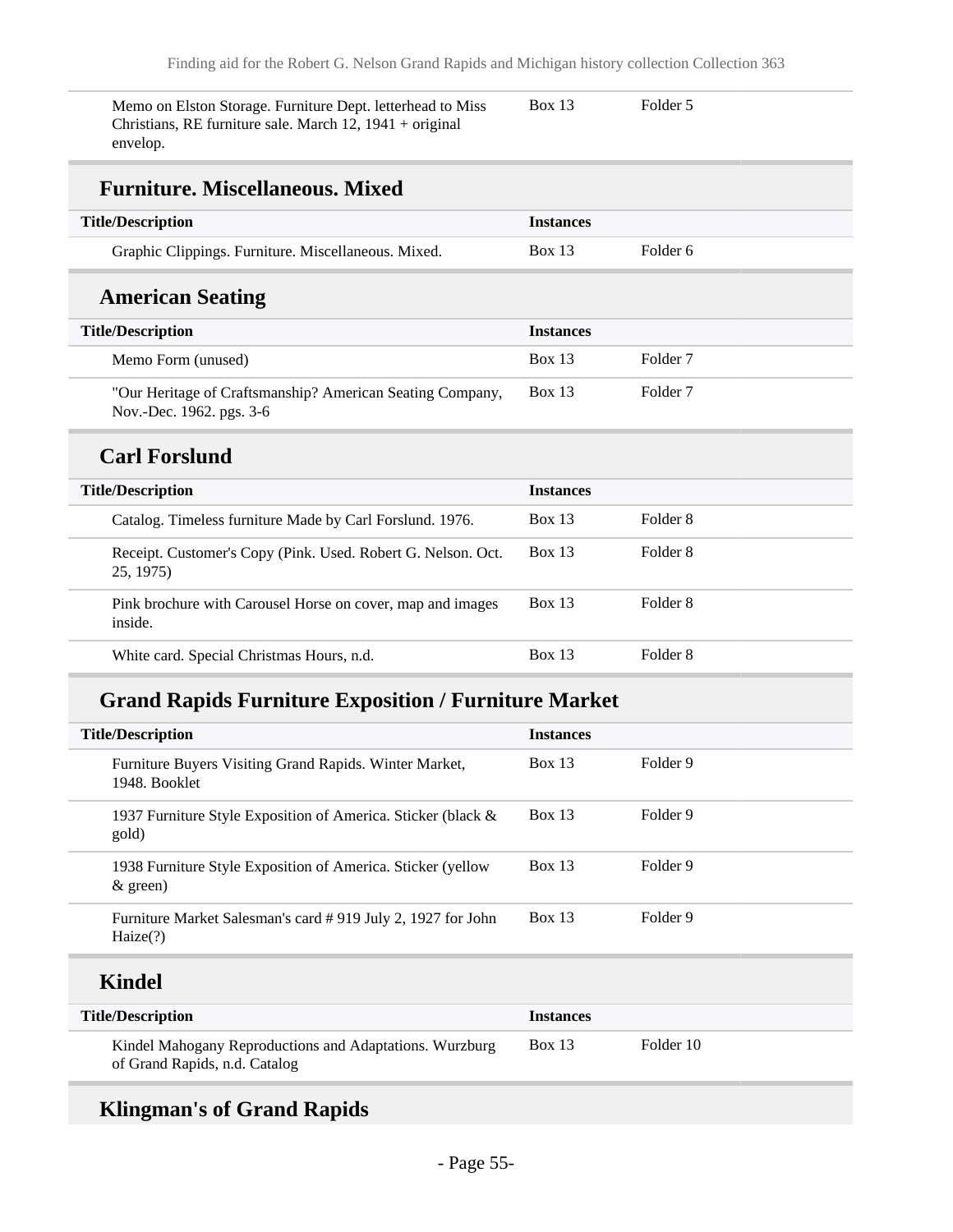| <b>Title/Description</b>                                                                                                                                                         | <b>Instances</b> |           |
|----------------------------------------------------------------------------------------------------------------------------------------------------------------------------------|------------------|-----------|
| Oct. 1978 Going Our of Business form letter.                                                                                                                                     | <b>Box 13</b>    | Folder 11 |
| <b>Steelcase</b>                                                                                                                                                                 |                  |           |
| <b>Title/Description</b>                                                                                                                                                         | <b>Instances</b> |           |
| 1967. 25 Year Club. 1992 membership Roster.                                                                                                                                      | <b>Box 13</b>    | Folder 12 |
| Color photo. Steelcase truck. Apr. 26, 2000 note on verso.                                                                                                                       | <b>Box 13</b>    | Folder 12 |
| <b>Stow &amp; Davis</b>                                                                                                                                                          |                  |           |
| <b>Title/Description</b>                                                                                                                                                         | <b>Instances</b> |           |
| Stow & Davis, Color graphic clipping from unidentified<br>publication. Chair.                                                                                                    | <b>Box 13</b>    | Folder 13 |
| S.C. Johnson & Son. Racine, Wisconsin                                                                                                                                            |                  |           |
| <b>Title/Description</b>                                                                                                                                                         | <b>Instances</b> |           |
| S.C. Johnson & Son. Racine, Wisconsin, The Proper<br>Treatment for Floors, Woodwork and Furniture. Booklet.<br>1920. Buffalo: American Lithographic. Has color<br>illustrations. | <b>Box 13</b>    | Folder 14 |
| <b>Fine Furniture Magazine</b>                                                                                                                                                   |                  |           |
| <b>Title/Description</b>                                                                                                                                                         | <b>Instances</b> |           |
| Fine Furniture Magazine, v. 2, no. 9, Sept. 1937. Elder Arthur<br>Kirkpatrick                                                                                                    | Box 13           | Folder 15 |
| <b>Shop Mark / Berkey &amp; Gay</b>                                                                                                                                              |                  |           |
| <b>Title/Description</b>                                                                                                                                                         | <b>Instances</b> |           |
| Shop Mark / Berkey & Gay, v. 8, no. 3, March 1924. Frank<br>Kennedy                                                                                                              | <b>Box 13</b>    | Folder 16 |
| <b>Stylist</b>                                                                                                                                                                   |                  |           |
| <b>Title/Description</b>                                                                                                                                                         | <b>Instances</b> |           |
| Stylist, v. 5, no.3, June/July 1937                                                                                                                                              | Box 13           | Folder 17 |
| Stylist, v. 32, no. 1, 1964                                                                                                                                                      | Box 13           | Folder 17 |
| <b>The Seater</b>                                                                                                                                                                |                  |           |
| <b>Title/Description</b>                                                                                                                                                         | <b>Instances</b> |           |
| American Seater, v. 4, no. 2, Dec. 1922                                                                                                                                          | Box 13           | Folder 18 |
| American Seater, v. 5, no. 10, Aug. 1924                                                                                                                                         | Box 13           | Folder 18 |
|                                                                                                                                                                                  |                  |           |

American Seater, v. 7, no. 10, Aug. 1926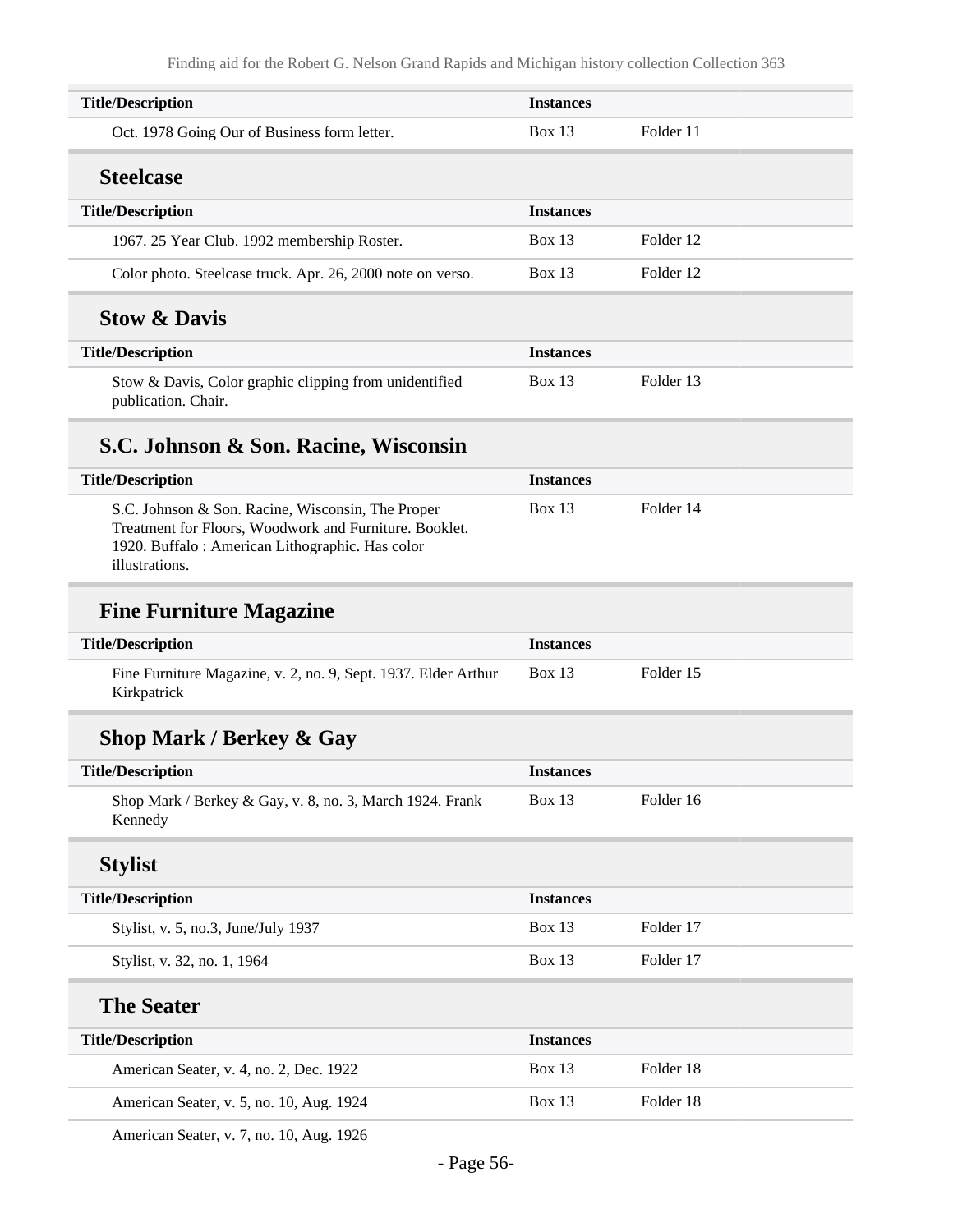|                                           | <b>Box 13</b> | Folder 18 |
|-------------------------------------------|---------------|-----------|
| American Seater, v. 8, no. 4, Jan. 1927   | <b>Box 13</b> | Folder 18 |
| American Seater, v. 8, no. 5, March 1927  | <b>Box 13</b> | Folder 18 |
| American Seater, v. 9, no. 7, May 1928    | <b>Box 13</b> | Folder 18 |
| American Seater, v. 10, no. 3, Jan. 1929  | <b>Box 13</b> | Folder 18 |
| American Seater, v. 10, no. 12, Oct. 1929 | <b>Box 13</b> | Folder 18 |
| American Seater, v. 14, no. 3, Apr. 1950  | Box $13$      | Folder 19 |
| American Seater, v. 14, no. 5, June 1950  | <b>Box 13</b> | Folder 19 |
| American Seater, v. 14, no. 9, Nov., 1950 | <b>Box 13</b> | Folder 19 |
| American Seater, v. 14, no. 10, Dec. 1950 | Box 13        | Folder 19 |
| American Seater, v. 15, no. 1, Jan. 1951  | <b>Box 13</b> | Folder 19 |
| American Seater, v. 15, no. 2, Feb. 1951  | Box $13$      | Folder 19 |
| American Seater, v. 15, no. 3, March 1951 | Box $13$      | Folder 19 |

## **Grand Rapids Cosmopolitan Home**

| <b>Title/Description</b>                                                | <i>Instances</i> |           |
|-------------------------------------------------------------------------|------------------|-----------|
| Grand Rapids Cosmopolitan Home, v. 7, no. 5 (No. 28) Nov.-<br>Dec. 1994 | <b>Box 13</b>    | Folder 20 |

### **Grand Rapids Home / New View Publications**

| <b>Title/Description</b>                                     | <i><u><b>Instances</b></u></i> |           |  |
|--------------------------------------------------------------|--------------------------------|-----------|--|
| Grand Rapids Home / New View Publications, v. 1, no. 2, n.d. | <b>Box 13</b>                  | Folder 21 |  |
| Has Mayor John Logie waving on the front cover.              |                                |           |  |

#### **Grand Rapids Magazine. Home. Special Issue.**

| <b>Title/Description</b>                                        | <b>Instances</b> |           |
|-----------------------------------------------------------------|------------------|-----------|
| Grand Rapids Magazine, 1994 Home Guide. Mostly Heritage<br>Hill | <b>Box 13</b>    | Folder 22 |

#### **Grand Rapids Magazine. Lifestyles Guide**

| <b>Title/Description</b>                      | <b>Instances</b> |           |
|-----------------------------------------------|------------------|-----------|
| Grand Rapids Magazine. Lifestyles Guide, 1985 | <b>Box 13</b>    | Folder 23 |
| Grand Rapids Magazine. Lifestyles Guide, 1986 | Box 13           | Folder 23 |
| Grand Rapids Magazine. Lifestyles Guide, 1987 | <b>Box 13</b>    | Folder 23 |

### **Ak-O-Me System. 15 Division Ave. So. Bricks**

| <b>Title/Description</b> | <b>Instances</b> |
|--------------------------|------------------|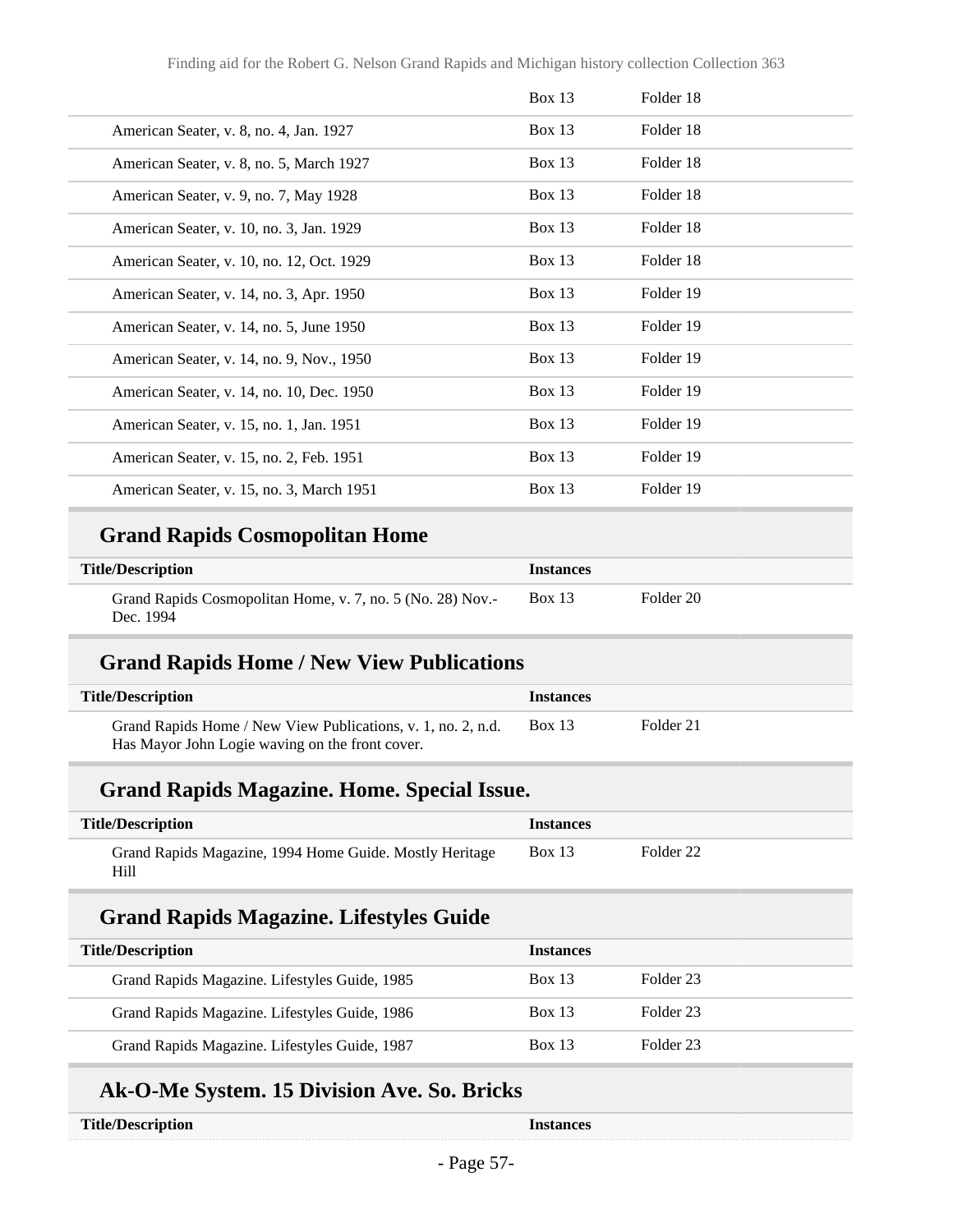Finding aid for the Robert G. Nelson Grand Rapids and Michigan history collection Collection 363

| and for the reducted, reducted crame reapplies and michigan mistory concertoir concertoir 500             |                  |                      |
|-----------------------------------------------------------------------------------------------------------|------------------|----------------------|
| Ak-O-Me System, Illustrated flyer, n.d.                                                                   | <b>Box 13</b>    | Folder 24            |
| Cameo Pillows / Cameo, Inc., 16 Ionia SW                                                                  |                  |                      |
| <b>Title/Description</b>                                                                                  | <b>Instances</b> |                      |
| Cameo Pillows / Cameo, Inc. Catalog. 780. n.d.                                                            | <b>Box 13</b>    | Folder <sub>25</sub> |
| Coye's at 125 Years. / Coye's, Inc., 500 Grandville Ave. S.W.                                             |                  |                      |
| <b>Title/Description</b>                                                                                  | <b>Instances</b> |                      |
| Canvas Goods and Awnings, since 1855. ca. 1980.                                                           | Box 13           | Folder <sub>26</sub> |
| <b>Brochure</b>                                                                                           | <b>Box 13</b>    | Folder <sub>26</sub> |
| <b>Grand Rapids Hardware Company</b>                                                                      |                  |                      |
| <b>Title/Description</b>                                                                                  | <b>Instances</b> |                      |
| Flyer. The Pulley that Stands the Strains! All-Steel Sash<br>Pulley Construction with Wheel Eyelets. n.d. | <b>Box 13</b>    | Folder <sub>27</sub> |
| <b>Grand Rapids Lumber Company</b>                                                                        |                  |                      |
| <b>Title/Description</b>                                                                                  | <b>Instances</b> |                      |
| Home and Fireside / Wm. A. Radford, Chicago, circa 1925                                                   | <b>Box 13</b>    | Folder <sub>28</sub> |
| Model home renderings and floor plans                                                                     | <b>Box 13</b>    | Folder <sub>28</sub> |
| <b>Stryker's Hardware</b>                                                                                 |                  |                      |
| <b>Title/Description</b>                                                                                  | <b>Instances</b> |                      |
| Stryker's Spring 1953 Catalog                                                                             | Box $13$         | Folder <sub>29</sub> |
| <b>Togan-Stiles Co.</b>                                                                                   |                  |                      |
| <b>Title/Description</b>                                                                                  | <b>Instances</b> |                      |
| Booklet. 1919. Cover torn off & missing.                                                                  | Box 13           | Folder 30            |
| Pink Price list. 1919                                                                                     | <b>Box 13</b>    | Folder 30            |
| Ordering Instructions sheet.                                                                              | Box 13           | Folder 30            |
| A Return to Table of Contents                                                                             |                  |                      |

**^** [Return to Table of Contents](#page-1-0)

### **Series IV. Periodicals**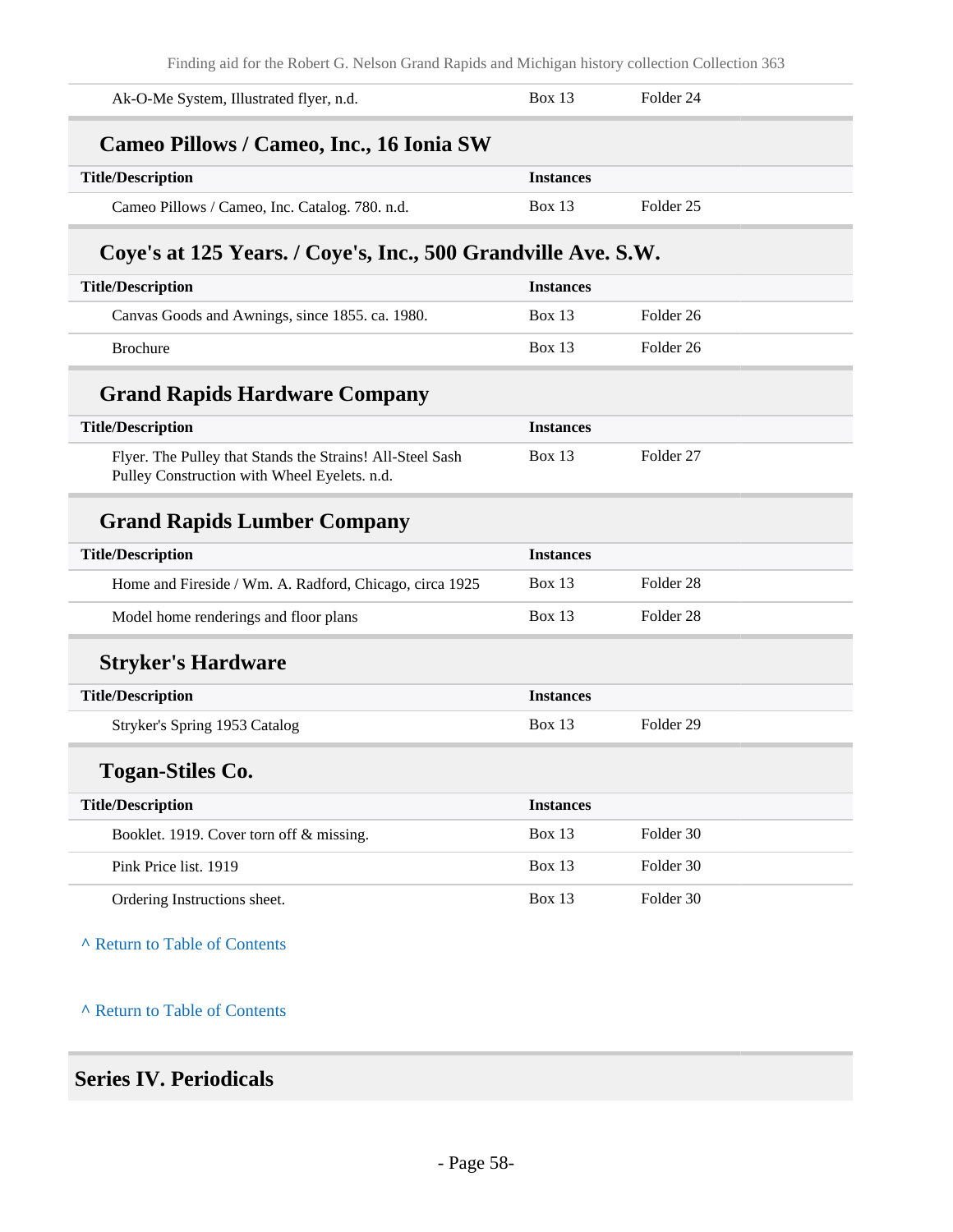#### **Arrangement**

In order to list periodical title runs within this collection together, items believed to include Nelson's graphic design work are interfiled with other issues, but indicated with an asterick\*

| <b>Title/Description</b>                                                                                                                | <b>Instances</b> |                     |
|-----------------------------------------------------------------------------------------------------------------------------------------|------------------|---------------------|
| *Aquinas Herald, v. 35, no. 1, Jan. 29, 1970                                                                                            | Box 14           | Folder 1            |
| Associated Dispatcher / Associated Truck Lines, Inc. November<br>1945                                                                   | <b>Box 14</b>    | Folder <sub>2</sub> |
| Associated Dispatcher / Associated Truck Lines, Inc. Feb. 1946                                                                          | Box 14           | Folder <sub>2</sub> |
| Associated Dispatcher / Associated Truck Lines, Inc. v. 2, no. 2,<br>March-April 1967 (newsletter format)                               | Box 14           | Folder <sub>2</sub> |
| *ATL Dispatcher / Associated Truck Lines, 1968-1969                                                                                     | <b>Box 14</b>    | Folder 3            |
| *ATL Dispatcher / Associated Truck Lines, 1970-1971                                                                                     | <b>Box 14</b>    | Folder 4            |
| *ATL Dispatcher / Associated Truck Lines, 1972: Jan./Feb.                                                                               | Box 14           | Folder 5            |
| *ATL Dispatcher / Associated Truck Lines, 1979: Jan./Feb.                                                                               | <b>Box 14</b>    | Folder 5            |
| *ATL Dispatcher / Associated Truck Lines, 1982, 1984                                                                                    | Box 14           | Folder 6            |
| *Bissell News, v. 12, no. 1, May 1972                                                                                                   | <b>Box 14</b>    | Folder <sub>7</sub> |
| *Butterworth Bulletin, v. 12, nos. 10 & 12, 1968                                                                                        | Box 14           | Folder <sub>8</sub> |
| <b>Related Materials:</b><br><b>Related Materials</b>                                                                                   |                  |                     |
| For other Butterworth periodical titles see See Box 10,<br>for various Butterworth information sources, including<br>periodical titles. |                  |                     |
| *Butterworth Bulletin, v. 13, nos. $2 \& 7$ , 1969                                                                                      | Box 14           | Folder <sub>8</sub> |
| *Butterworth Bulletin, v. 15, nos. 10 & 11, 1971                                                                                        | <b>Box 14</b>    | Folder <sub>8</sub> |
| *Butterworth Bulletin, v. 16, no. 3, Feb. 1972                                                                                          | <b>Box 14</b>    | Folder <sub>8</sub> |
| West Michigan Tourist Association Publications. Keep Fit to Win<br>in West Michigan 1943                                                | <b>Box 19</b>    | Folder <sub>2</sub> |
| Carefree Days in West Michigan / West Michigan Tourist<br>Association, 1959                                                             | <b>Box 19</b>    | Folder <sub>3</sub> |
| <b>Immediate Source of Acquisition:</b><br><b>Immediate Source of Acquisition</b>                                                       |                  |                     |
| 2007.064                                                                                                                                |                  |                     |
| Carefree Days in West Michigan / West Michigan Tourist<br>Association, 1965                                                             | <b>Box 19</b>    | Folder 4            |

Immediate Source of Acquisition: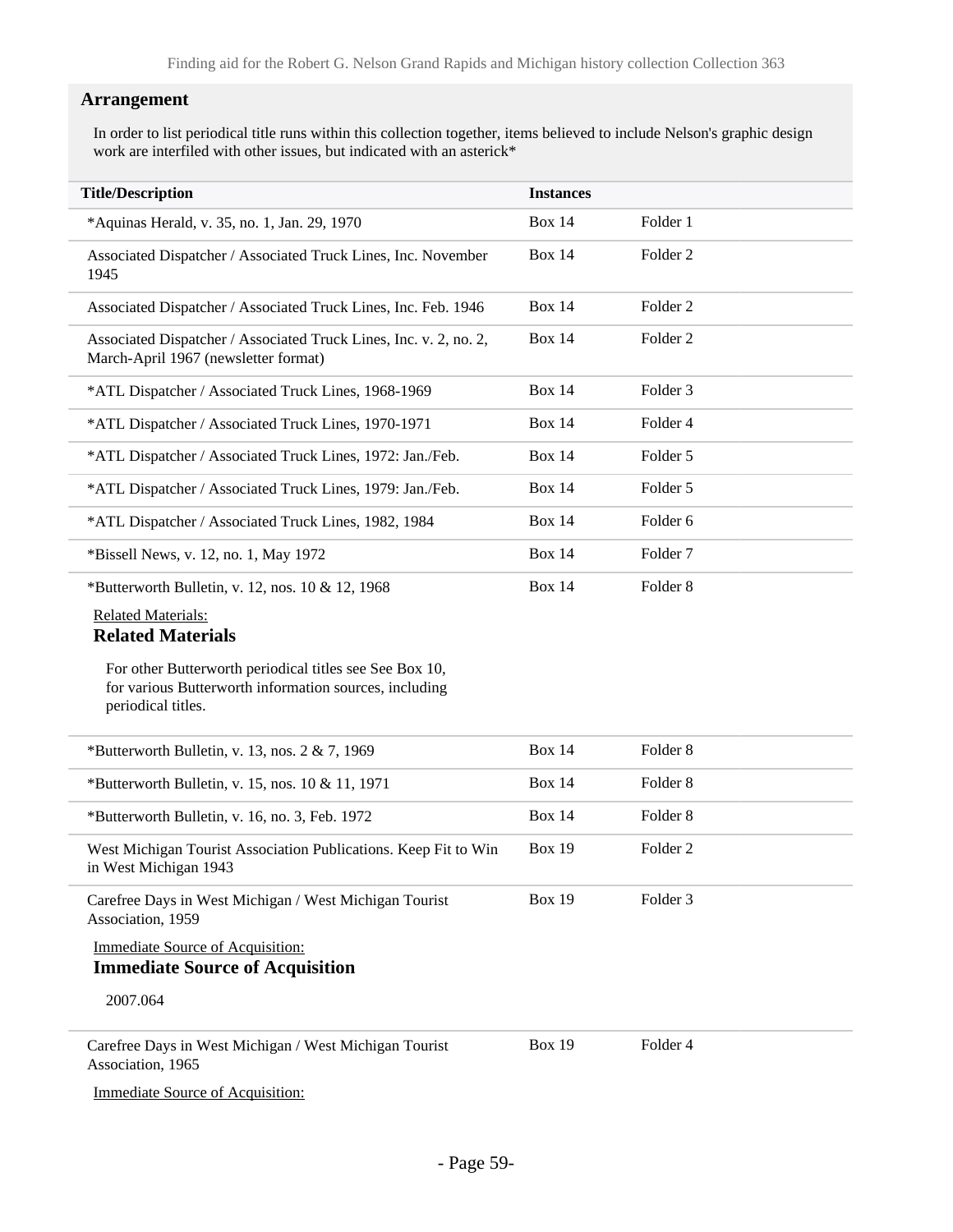2007.064

| Carefree Days in West Michigan / West Michigan Tourist<br>Association, 1966       | <b>Box 19</b> | Folder 5            |  |
|-----------------------------------------------------------------------------------|---------------|---------------------|--|
| <b>Immediate Source of Acquisition:</b>                                           |               |                     |  |
| <b>Immediate Source of Acquisition</b>                                            |               |                     |  |
| 2007.064                                                                          |               |                     |  |
| Carefree Days in West Michigan / West Michigan Tourist<br>Association, 1967       | <b>Box 19</b> | Folder <sub>6</sub> |  |
| <b>Immediate Source of Acquisition:</b><br><b>Immediate Source of Acquisition</b> |               |                     |  |
| 2007.064                                                                          |               |                     |  |
| Carefree Days in West Michigan / West Michigan Tourist<br>Association, 1969       | <b>Box 19</b> | Folder <sub>7</sub> |  |
| <b>Immediate Source of Acquisition:</b><br><b>Immediate Source of Acquisition</b> |               |                     |  |
| 2007.064                                                                          |               |                     |  |
| Carefree Days in West Michigan / West Michigan Tourist<br>Association, 1970       | <b>Box 19</b> | Folder <sub>8</sub> |  |
| <b>Immediate Source of Acquisition:</b>                                           |               |                     |  |
| <b>Immediate Source of Acquisition</b>                                            |               |                     |  |
| 2007.064                                                                          |               |                     |  |
| Carefree Days in West Michigan / West Michigan Tourist<br>Association, 1971       | <b>Box 19</b> | Folder 9            |  |
| <b>Immediate Source of Acquisition:</b><br><b>Immediate Source of Acquisition</b> |               |                     |  |
| 2007.064                                                                          |               |                     |  |
| Carefree Days in West Michigan / West Michigan Tourist<br>Association, 1972       | <b>Box 19</b> | Folder 10           |  |
| <b>Immediate Source of Acquisition:</b><br><b>Immediate Source of Acquisition</b> |               |                     |  |
| 2007.064                                                                          |               |                     |  |
| Carefree Days in West Michigan / West Michigan Tourist<br>Association, 1973       | <b>Box 19</b> | Folder 11           |  |
| <b>Immediate Source of Acquisition:</b>                                           |               |                     |  |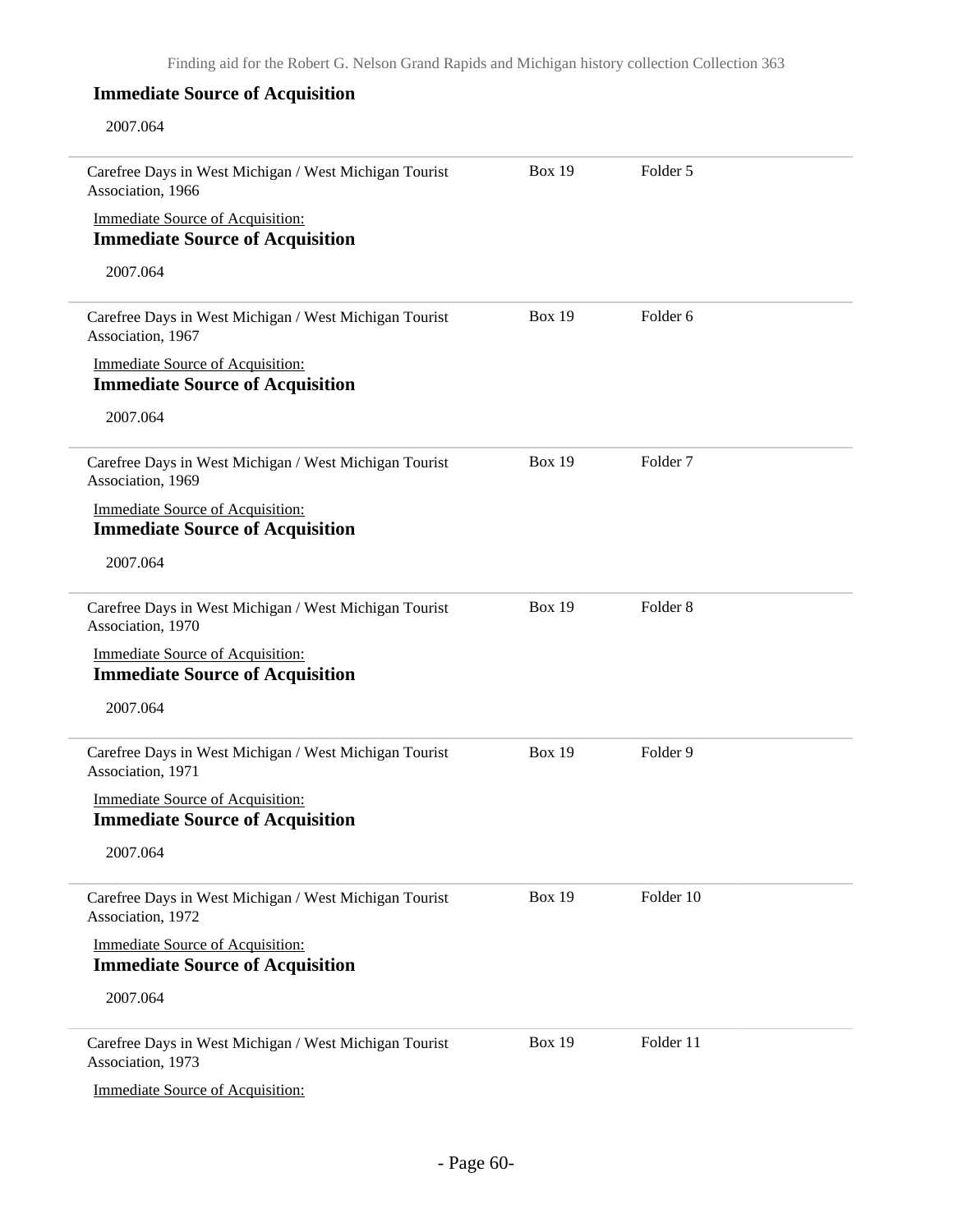#### 2007.064

| Carefree Days in West Michigan / West Michigan Tourist<br>Association, 1974       | <b>Box 20</b> | Folder 1            |  |
|-----------------------------------------------------------------------------------|---------------|---------------------|--|
| <b>Immediate Source of Acquisition:</b><br><b>Immediate Source of Acquisition</b> |               |                     |  |
| 2007.064                                                                          |               |                     |  |
| Carefree Days in West Michigan / West Michigan Tourist<br>Association, 1975       | <b>Box 20</b> | Folder <sub>2</sub> |  |
| <b>Immediate Source of Acquisition:</b><br><b>Immediate Source of Acquisition</b> |               |                     |  |
| 2007.064                                                                          |               |                     |  |
| Carefree Days in West Michigan / West Michigan Tourist<br>Association, 1976       | <b>Box 20</b> | Folder <sub>3</sub> |  |
| <b>Immediate Source of Acquisition:</b><br><b>Immediate Source of Acquisition</b> |               |                     |  |
| 2007.064                                                                          |               |                     |  |
| Carefree Days in West Michigan / West Michigan Tourist<br>Association, 1977       | <b>Box 20</b> | Folder 4            |  |
| <b>Immediate Source of Acquisition:</b>                                           |               |                     |  |
| <b>Immediate Source of Acquisition</b>                                            |               |                     |  |
| 2007.064                                                                          |               |                     |  |
| Carefree Days in West Michigan / West Michigan Tourist<br>Association, 1978-1979  | <b>Box 20</b> | Folder 5            |  |
| <b>Immediate Source of Acquisition:</b><br><b>Immediate Source of Acquisition</b> |               |                     |  |
| 2007.064                                                                          |               |                     |  |
| Carefree Days in West Michigan / West Michigan Tourist<br>Association, 1979-1980  | <b>Box 20</b> | Folder 6            |  |
| <b>Immediate Source of Acquisition:</b><br><b>Immediate Source of Acquisition</b> |               |                     |  |
| 2007.064                                                                          |               |                     |  |
| Carefree Days in West Michigan / West Michigan Tourist<br>Association, 1980-1981  | <b>Box 20</b> | Folder <sub>7</sub> |  |
| <b>Immediate Source of Acquisition:</b>                                           |               |                     |  |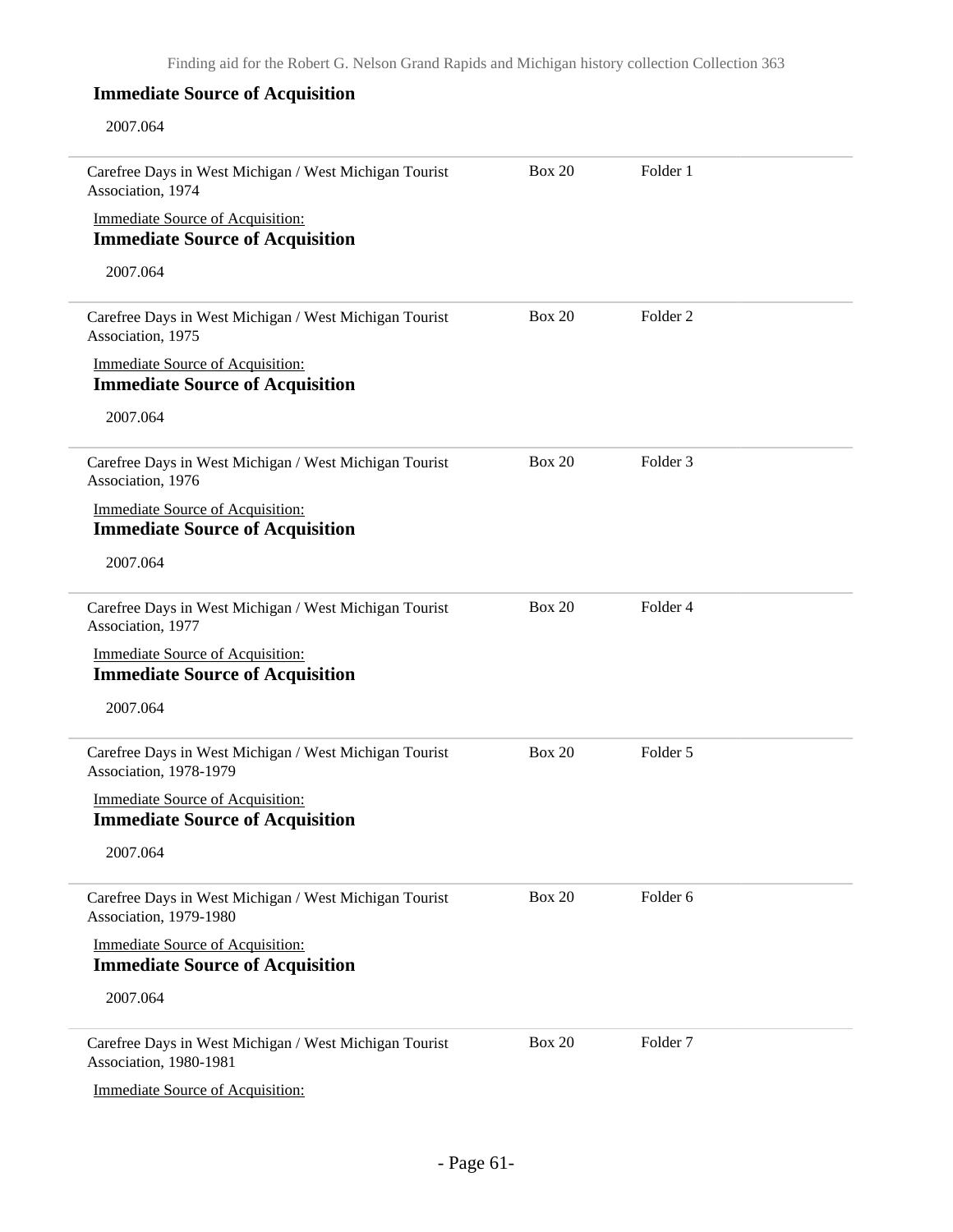#### 2007.064

| Carefree Days in West Michigan / West Michigan Tourist<br>Association, 1981-1982  | <b>Box 20</b> | Folder <sub>8</sub> |  |
|-----------------------------------------------------------------------------------|---------------|---------------------|--|
| <b>Immediate Source of Acquisition:</b><br><b>Immediate Source of Acquisition</b> |               |                     |  |
| 2007.064                                                                          |               |                     |  |
| Carefree Days in West Michigan / West Michigan Tourist<br>Association, 1982-1983  | <b>Box 20</b> | Folder 9            |  |
| <b>Immediate Source of Acquisition:</b><br><b>Immediate Source of Acquisition</b> |               |                     |  |
| 2007.064                                                                          |               |                     |  |
| Carefree Days in West Michigan / West Michigan Tourist<br>Association, 1983-1984  | <b>Box 20</b> | Folder 10           |  |
| <b>Immediate Source of Acquisition:</b><br><b>Immediate Source of Acquisition</b> |               |                     |  |
| 2007.064                                                                          |               |                     |  |
| Carefree Days in West Michigan / West Michigan Tourist<br>Association, 1984-1985  | <b>Box 20</b> | Folder 11           |  |
| <b>Immediate Source of Acquisition:</b>                                           |               |                     |  |
| <b>Immediate Source of Acquisition</b>                                            |               |                     |  |
| 2007.064                                                                          |               |                     |  |
| Carefree Days in West Michigan / West Michigan Tourist<br>Association, 1985-1986  | <b>Box 21</b> | Folder 1            |  |
| <b>Immediate Source of Acquisition:</b><br><b>Immediate Source of Acquisition</b> |               |                     |  |
| 2007.064                                                                          |               |                     |  |
| Carefree Days in West Michigan / West Michigan Tourist<br>Association, 1986-1987  | <b>Box 21</b> | Folder <sub>2</sub> |  |
| <b>Immediate Source of Acquisition:</b><br><b>Immediate Source of Acquisition</b> |               |                     |  |
| 2007.064                                                                          |               |                     |  |
| Carefree Days in West Michigan / West Michigan Tourist<br>Association, 1987-1988  | <b>Box 21</b> | Folder 3            |  |
| <b>Immediate Source of Acquisition:</b>                                           |               |                     |  |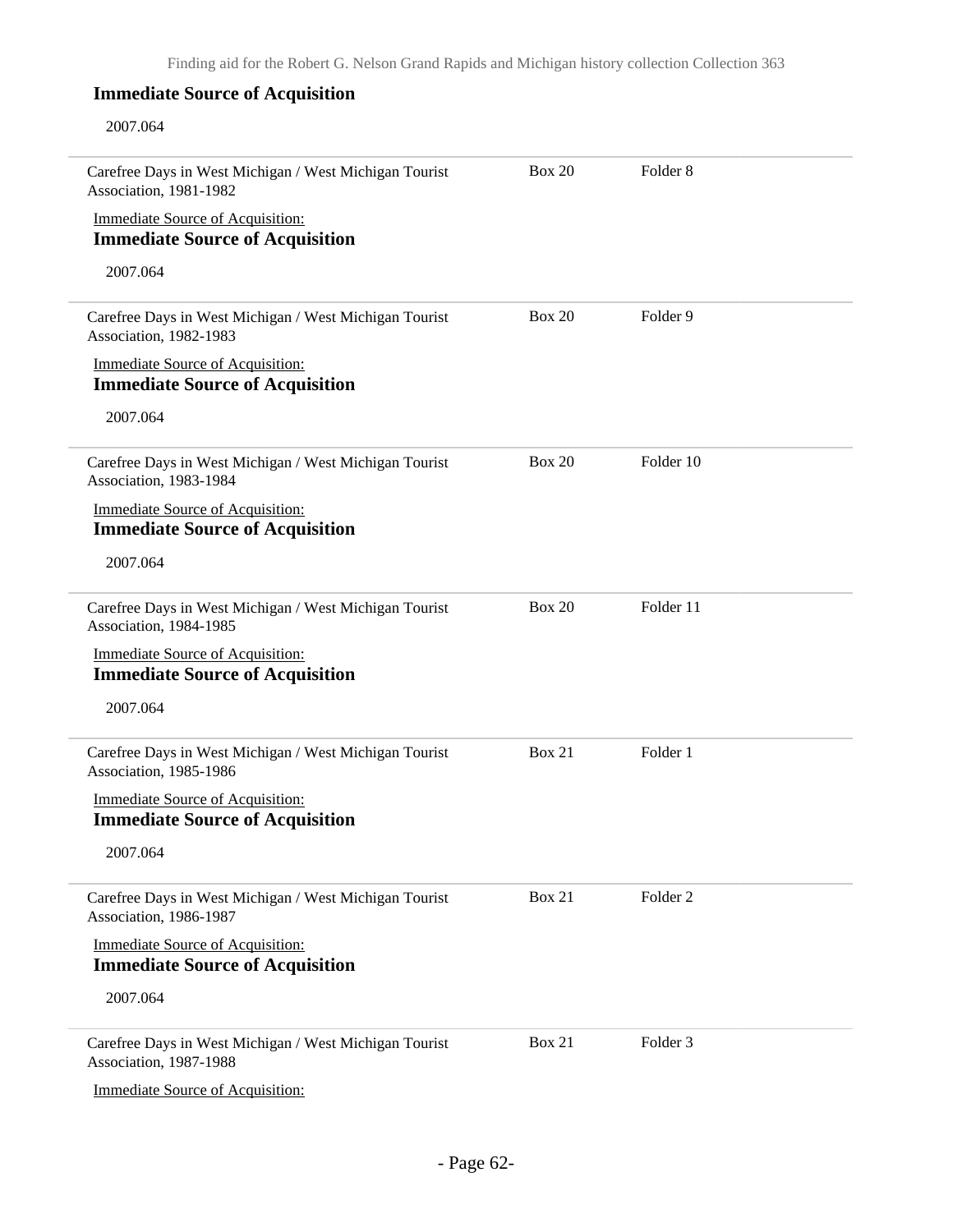#### 2007.064

| Carefree Days in West Michigan / West Michigan Tourist<br>Association, 1988-1989                             | <b>Box 21</b>   | Folder 4            |
|--------------------------------------------------------------------------------------------------------------|-----------------|---------------------|
| <b>Immediate Source of Acquisition:</b><br><b>Immediate Source of Acquisition</b>                            |                 |                     |
| 2007.064                                                                                                     |                 |                     |
| West Michigan Travel Planner, 1989-1990                                                                      | Box 21          | Folder 5            |
| West Michigan Travel Planner, March 1990, Vol. 73, no.2                                                      | Box 21          | Folder <sub>6</sub> |
| West Michigan Travel Planner, 74th Edition n.d.                                                              | <b>Box 21</b>   | Folder <sub>7</sub> |
| West Michigan Travel Guide, 78th Edition 1995                                                                | Box 21          | Folder <sub>8</sub> |
| West Michigan Carefree Travel, 84th Edition 2001                                                             | Box 21          | Folder 9            |
| West Michigan Outdoor Carefree Days, 1971                                                                    | <b>Box 21</b>   | Folder 10           |
| Carefree Days in West Michigan. Winter Fun Guide, 1981-1982                                                  | <b>Box 21</b>   | Folder 11           |
| Carefree Days Camping Guide, January 1988, Vol. 71, No. 1                                                    | <b>Box 21</b>   | Folder 12           |
| *Children's Bible Hour. Cherry Chats & Challenges, v. 9, no. 3,<br>May/June 1972                             | <b>Box 14</b>   | Folder 9            |
| *Children's Bible Hour. Cherry Chats & Challenges, v. 11, no. 2,<br>March/Apr. 1974                          | <b>Box 14</b>   | Folder 9            |
| City Beat / City Publishing, December/January (circa 1994/1995)                                              | <b>Box 14</b>   | Folder 10           |
| City Beat / City Publishing, July/Aug. 1994                                                                  | <b>Box 14</b>   | Folder 10           |
| City Beat / City Publishing, May 1995                                                                        | <b>Box 14</b>   | Folder 10           |
| Colonial Baking Co. Colonial Way, v. 5, no. 2 (Feb.), no. 3<br>(March), no. 9 (Nov.), 1938                   | <b>Box 14</b>   | Folder 11           |
| Colonial Baking Co. Colonial Weekly Bulletin, Apr. 2-8, 1937                                                 | <b>Box 14</b>   | Folder 11           |
| Colonial Baking Co. Colonial Weekly Bulletin, Feb. 9-15, 1940                                                | <b>Box 14</b>   | Folder 11           |
| Colonial Baking Co. Colonial Weekly Bulletin, Feb. 16-22, 1940                                               | <b>Box 14</b>   | Folder 11           |
| Colonial Baking Co. Colonial Weekly Bulletin, Feb. 20-26, 1942                                               | <b>Box 14</b>   | Folder 11           |
| Colonial Baking Co. Lives of Our Presidents / Complements of<br>the Colonial Baking Company. 1931. [booklet] | <b>Box 14</b>   | Folder 11           |
| Commonwealth : a magazine for workers, v. 7, no. 9, July 1924                                                | <b>Box OVE2</b> |                     |
| Commonwealth : a magazine for workers, v. 10, no. 5, Apr. 1927                                               | <b>Box OVE2</b> |                     |
| Commonwealth : a magazine for workers, v. 10, no. 11, Jan. 1928                                              | <b>Box OVE2</b> |                     |
| *Dexter Key Notes, v. 1, nos. 1-3, May-Oct. 1969                                                             | <b>Box 14</b>   | Folder 12           |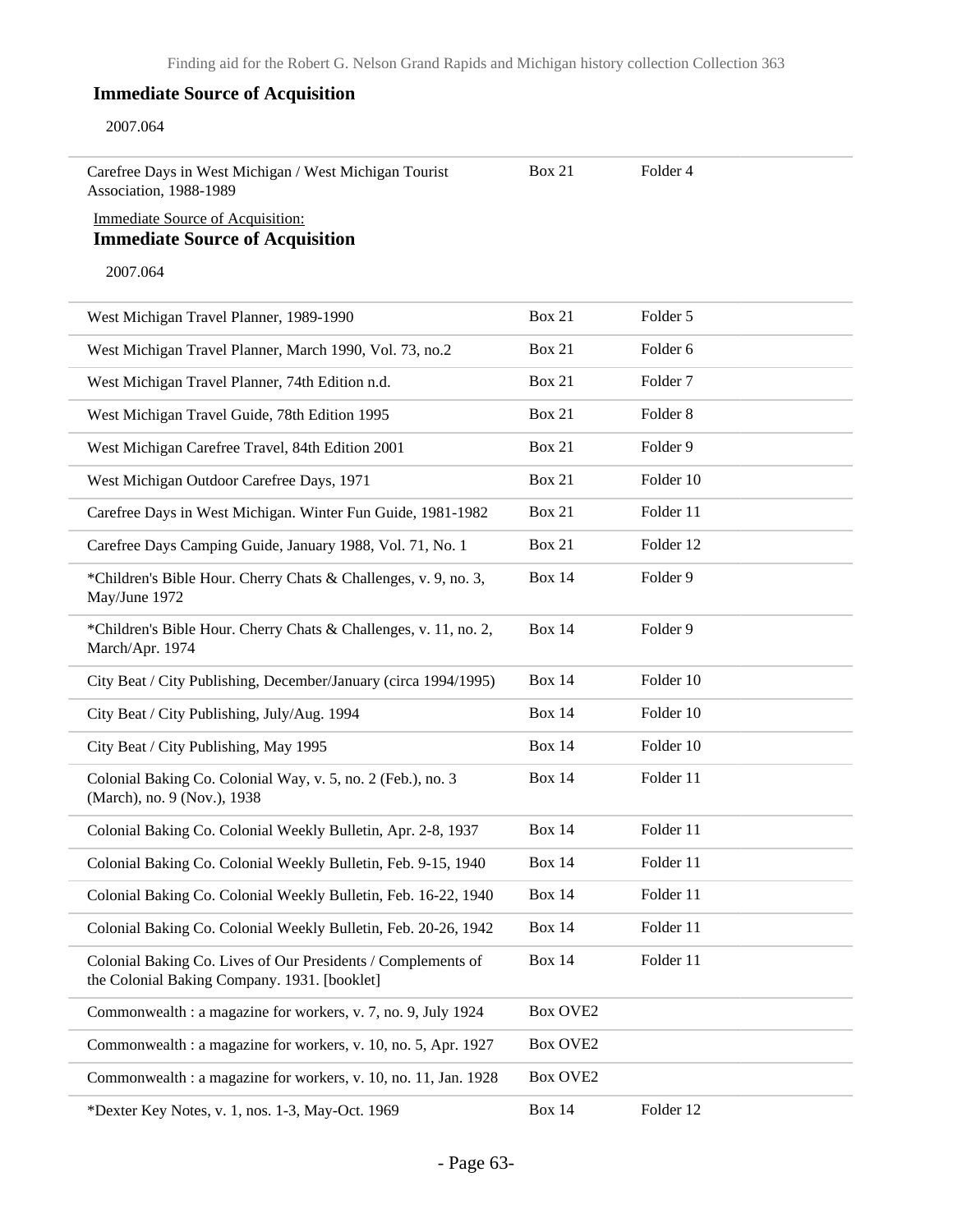| *Downtown Books Inc. Newsletter, v. 1, no., 1. Spring 1983.<br>Including image with Chris Byron                            | Box 5         | Folder 6  |  |
|----------------------------------------------------------------------------------------------------------------------------|---------------|-----------|--|
| Downtown Promotion Reporter (newsletter) / Downtown<br>Research and Development Center. v. 4, no. 8, Aug. 1979             | <b>Box 14</b> | Folder 13 |  |
| Emphasis: the Grand Rapids monthly magazine / Emphasis, Inc.,<br>v. 1, no. 1, Nov. 1974                                    | Box $14$      | Folder 14 |  |
| Immediate Source of Acquisition:                                                                                           |               |           |  |
| <b>Immediate Source of Acquisition</b>                                                                                     |               |           |  |
| 2007.064                                                                                                                   |               |           |  |
| Emphasis: the Grand Rapids monthly magazine / Emphasis, Inc.,<br>v. 1, no. 2, Dec. 1974                                    | <b>Box 14</b> | Folder 14 |  |
| Immediate Source of Acquisition:                                                                                           |               |           |  |
| <b>Immediate Source of Acquisition</b>                                                                                     |               |           |  |
| 2007.064                                                                                                                   |               |           |  |
| Emphasis: the Grand Rapids monthly magazine / Emphasis, Inc.,<br>v. 1, no. 3, Jan./Feb. 1975                               | <b>Box 14</b> | Folder 14 |  |
| Immediate Source of Acquisition:<br><b>Immediate Source of Acquisition</b>                                                 |               |           |  |
| 2007.064                                                                                                                   |               |           |  |
| Emphasis: the Grand Rapids monthly magazine / Emphasis, Inc.,<br>v. 1, no. 4, March 1975                                   | <b>Box 14</b> | Folder 14 |  |
| <b>Immediate Source of Acquisition:</b><br><b>Immediate Source of Acquisition</b>                                          |               |           |  |
| 2007.064                                                                                                                   |               |           |  |
| Emphasis: the Grand Rapids monthly magazine / Emphasis, Inc.,<br>v. 1, no. 5, April/May, 1975                              | <b>Box 14</b> | Folder 14 |  |
| <b>Immediate Source of Acquisition:</b><br><b>Immediate Source of Acquisition</b>                                          |               |           |  |
| 2007.064                                                                                                                   |               |           |  |
| *The Fleamarket : a clearinghouse letter for schools and teachers /<br>Instructional Fair. v. 1, no. 1, Sept. 1969         | <b>Box 14</b> | Folder 15 |  |
| Friendly Ambassador: a little magazine about the business of<br>life  compliments of Peoples National Bank. March 1938     | <b>Box 14</b> | Folder 16 |  |
| From House to Home / Publication Services of America, Inc.<br>Distributed through the Grand Rapids Press. Sept./Oct. 2003. | <b>Box 14</b> | Folder 17 |  |
| Glory: Michigan's own magazine exploring changing life styles /<br>Glory Publ. Co., v. 2, no. 4, Feb. 1972. 2007.064       | <b>Box 14</b> | Folder 18 |  |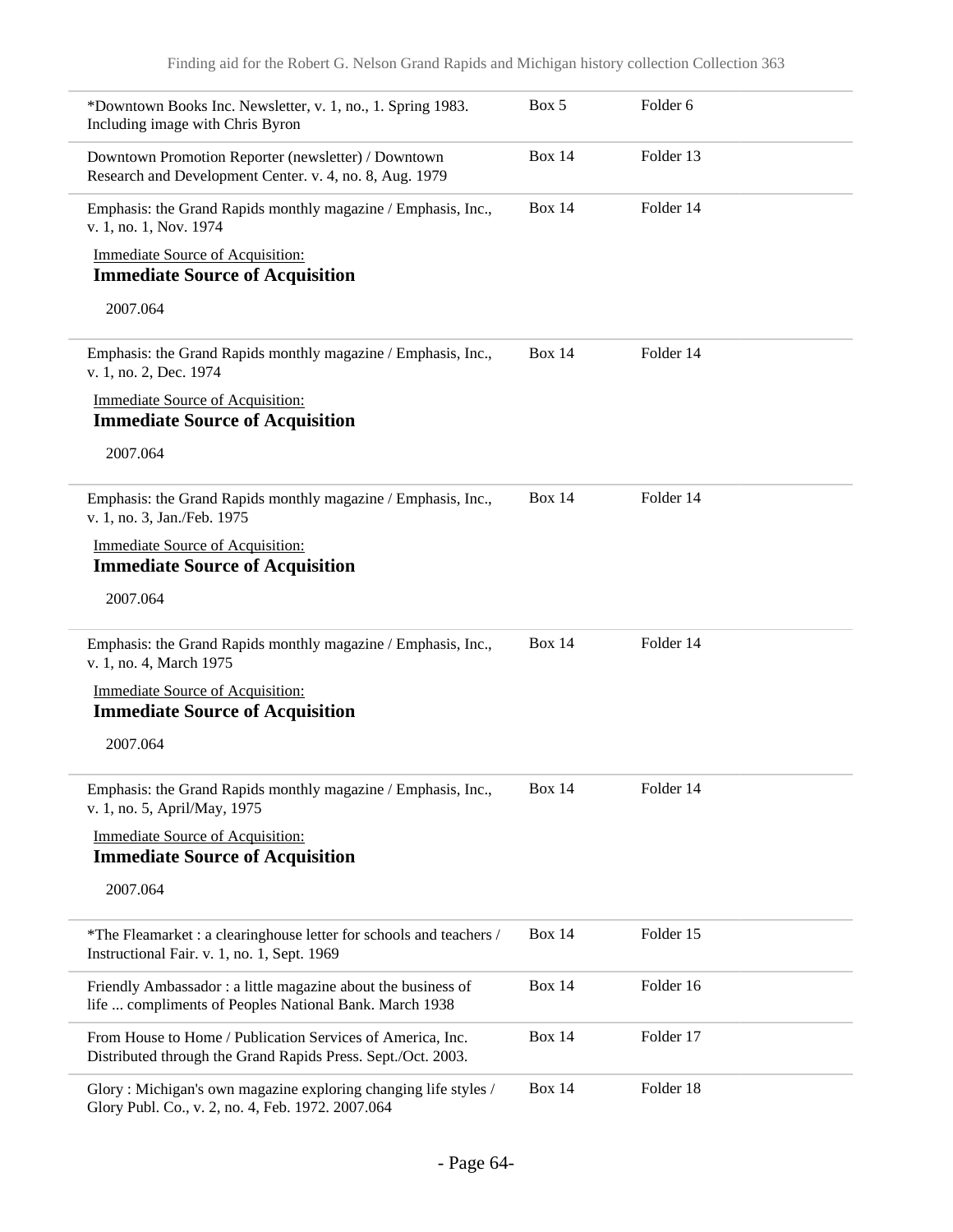| Glory: Michigan's own magazine exploring changing life styles /<br>Glory Publ. Co., v. 4, no. 5, Apr. 1974      | <b>Box 14</b> | Folder 18            |  |
|-----------------------------------------------------------------------------------------------------------------|---------------|----------------------|--|
| Grand Rapids Area Chamber of Commerce. Community Profile,<br>1996                                               | <b>Box 14</b> | Folder 19            |  |
| *Grand Rapids Christian School Assoc. Newsletter, Oct. 1971                                                     | <b>Box 14</b> | Folder 20            |  |
| *Grand Rapids Christian School Assoc. Newsletter, May 1971<br>(Annual Report)                                   | <b>Box 14</b> | Folder <sub>20</sub> |  |
| *Grand Rapids Christian School Assoc. Newsletter, Summer 1972                                                   | <b>Box 14</b> | Folder 20            |  |
| Grand Rapids Home / New View Publications. v. 1, no. 2, n.d.<br>Has Mayor John Logie waving on the front cover. |               |                      |  |
| <b>Related Materials:</b><br><b>Related Materials</b>                                                           |               |                      |  |
| See Box 13                                                                                                      |               |                      |  |
| Grand Rapids Image = Image Magazine / Image Link, Inc. March<br>1996                                            | <b>Box 14</b> | Folder 21            |  |
| Grand Rapids Magazine. Home. Special Issue. 1994 Home Guide                                                     |               |                      |  |
| Physical Location: See Box 13                                                                                   |               |                      |  |
| Grand Rapids Magazine. Home. Special Issue. Mostly Heritage<br>Hill                                             |               |                      |  |
| Physical Location: See Box 13                                                                                   |               |                      |  |
| Grand Rapids Magazine. Lifestyles Guide, 1985                                                                   |               |                      |  |
| Physical Location: See Box 13                                                                                   |               |                      |  |
| Grand Rapids Magazine. Lifestyles Guide, 1986                                                                   |               |                      |  |
| Physical Location: See Box 13                                                                                   |               |                      |  |
| Grand Rapids Magazine. Lifestyles Guide, 1987                                                                   |               |                      |  |
| Physical Location: See Box 13                                                                                   |               |                      |  |
| Grand Rapids Realtor: Bulletin of the Grand Rapids Real Estate<br>Board, v. 1, no. 1, May 1969                  | <b>Box 14</b> | Folder <sub>22</sub> |  |
| Grand Rapids Realtor: Bulletin of the Grand Rapids Real Estate<br>Board, Sept. 16, 1980                         | <b>Box 14</b> | Folder <sub>22</sub> |  |
| <b>Related Materials:</b>                                                                                       |               |                      |  |
| <b>Related Materials</b>                                                                                        |               |                      |  |
| See other Real Estate periodicals in Box 18                                                                     |               |                      |  |
| Grand Rapids Visitor, v. 41, #18, Nov. 1979                                                                     | <b>Box 15</b> |                      |  |
| Grand Rapids Visitor, v. 42, #unknown (Jan.), 1980                                                              | <b>Box 15</b> |                      |  |
| Grand Rapids Visitor, v. 42, #4, 1980                                                                           | <b>Box 15</b> |                      |  |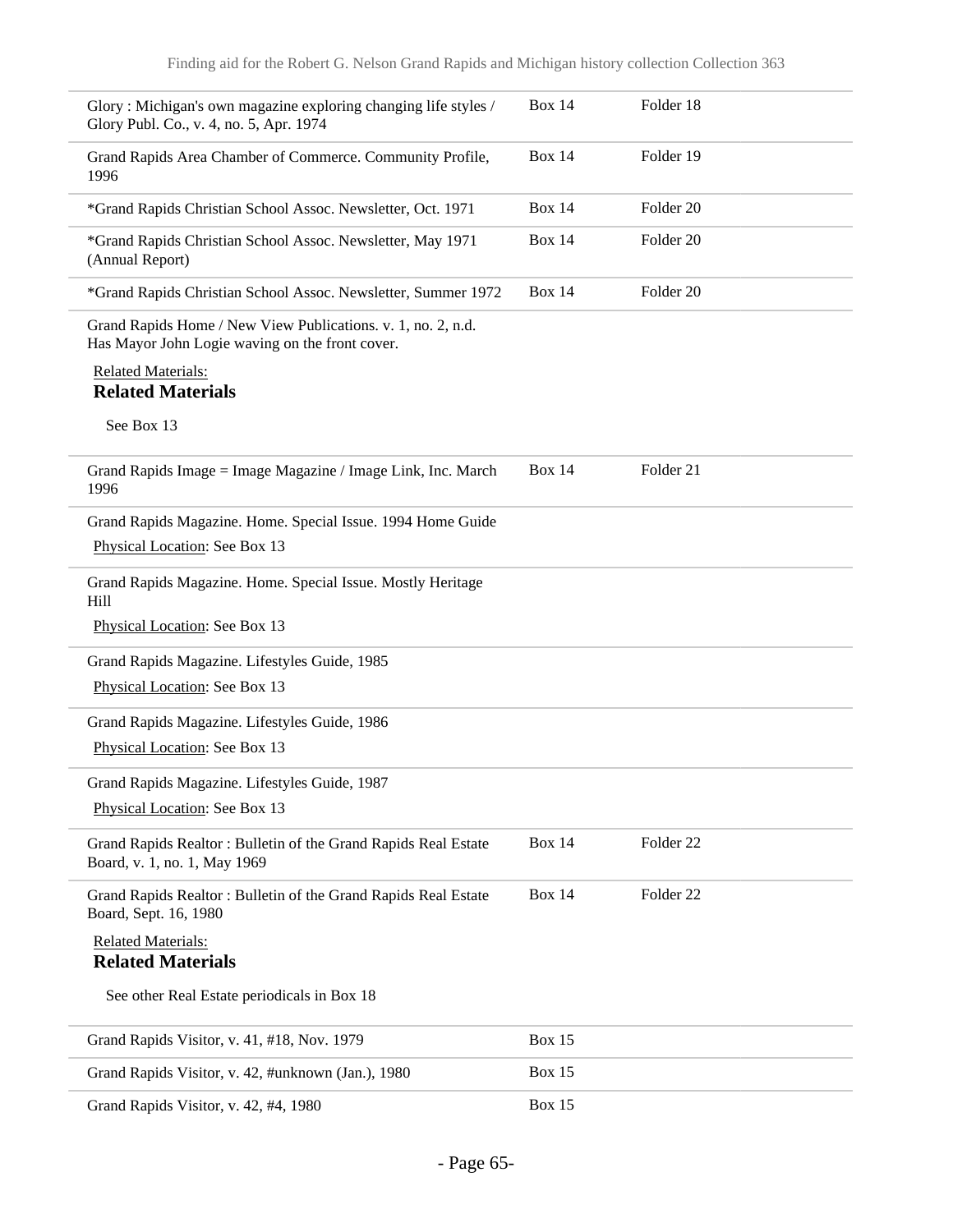| Grand Rapids Visitor, v. 42, #5, 1980                                                                          | <b>Box 15</b> |
|----------------------------------------------------------------------------------------------------------------|---------------|
| Grand Rapids Visitor, v. 42, #7, 1980                                                                          | <b>Box 15</b> |
| Grand Rapids Visitor, v. 42, #14, 1980                                                                         | <b>Box 15</b> |
| Grand Rapids Visitor, v. 43, Apr. 12-May 2, 1981                                                               | <b>Box 15</b> |
| Grand Rapids Visitor, v. 43, May 22-June 4, 1981                                                               | <b>Box 15</b> |
| Grand Rapids Visitor, v. 43, June 8-27, 1981                                                                   | <b>Box 15</b> |
| Grand Rapids Visitor, v. 43, Aug. 10-30, 1981                                                                  | <b>Box 15</b> |
| Grand Rapids Visitor, v. 43, Sept. 1-20, 1981                                                                  | <b>Box 15</b> |
| Grand Rapids Visitor, v. 43, Oct. 17-Nov. 17                                                                   | <b>Box 15</b> |
| Grand Rapids Visitor, v. 44, 1982                                                                              | <b>Box 15</b> |
| Grand Rapids Visitor, v. 45, 1983                                                                              | <b>Box 15</b> |
| Grand Rapids Visitor, v. 46, 1984                                                                              | <b>Box 15</b> |
| Grand Rapids Visitor, v. 47, 1985                                                                              | <b>Box 15</b> |
| Grandville Community Showcase / Greater Grandville Chamber<br>of Commerce, Grandville, Mi. 1992                | Box 15        |
| Gratis / Grand Rapids Area Transit Authority May/June 1989                                                     | <b>Box 15</b> |
| Greater Grand Rapids Chamber of Commerce. Special Bulletin to<br>the Membership (newsletter format) Jan. 1972. | <b>Box 15</b> |
| *Handy-Grand / Y's Men's International Convention. July 26,<br>1984                                            | <b>Box 15</b> |
| Haskeliter / Haskelite Manufacturing Corporation, v. 1, no. 1,<br>[1946]                                       | <b>Box 15</b> |
| Haskeliter / Haskelite Manufacturing Corporation, v. 1, no. 2, Feb.<br>1946                                    | <b>Box 15</b> |
| *Insight / Young Calvinist Federation, v. 55, no. 5, May/June<br>1974                                          | <b>Box 15</b> |
| *Insight / Young Calvinist Federation, v. 55, no. 7, Sept. 1974                                                | <b>Box 15</b> |
| *Inside Interstate / Interstate System, v. 1, no. 2, Fall., 1971                                               | <b>Box 15</b> |
| John Ball Park Community Association. Neighborhood News, v.<br>5, no. 12, Feb. 1983                            | <b>Box 15</b> |
| John Ball Park Community Association. Neighborhood News, v.<br>6, no. 4, July 1983                             | <b>Box 15</b> |
| *Bulletin / Kent County Medical Society, v. 57, nos. 1, 4, 5, 7, 8,<br>11, 1970                                | <b>Box 15</b> |
| *Bulletin / Kent County Medical Society, v. 58, nos. 1, 2, 4, 56,<br>7, 8, 9 (sic 10), 11                      | <b>Box 15</b> |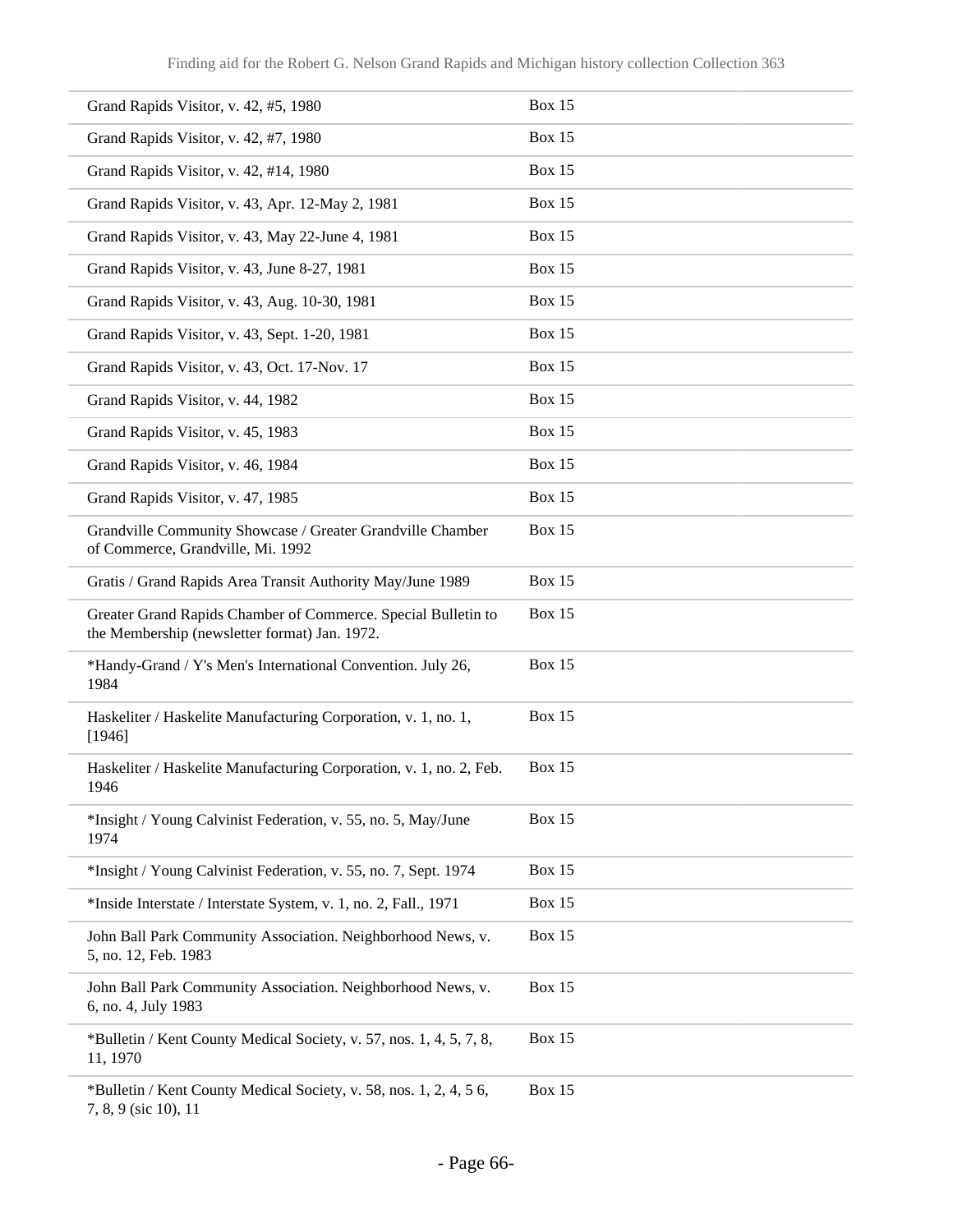| Kiwanis Club of Grand Rapids. Travel & Adventures Series.<br>Downtown. 1967-1968                                                                                                                                                               | <b>Box 15</b> |                     |
|------------------------------------------------------------------------------------------------------------------------------------------------------------------------------------------------------------------------------------------------|---------------|---------------------|
| Kiwanis Club of Grand Rapids. Travel & Adventures Series.<br>Downtown. 1981-1982                                                                                                                                                               | <b>Box 15</b> |                     |
| Kiwanis Club of Grand Rapids. Travel & Adventures Series.<br>Downtown. 1984-1985                                                                                                                                                               | <b>Box 15</b> |                     |
| Kiwanis Club of Grand Rapids. Travel & Adventures Series.<br>Downtown. 1989-1990                                                                                                                                                               | <b>Box 15</b> |                     |
| Kiwanis Club of Grand Rapids. Travel & Adventures Series.<br>Downtown. 1990-1991                                                                                                                                                               | <b>Box 15</b> |                     |
| Kiwanis Club of Grand Rapids. Travel & Adventures Series.<br>Downtown. 1993-1994                                                                                                                                                               | <b>Box 15</b> |                     |
| *KV News / Knape & Vogt Mgf. Co. v. 1, no., 1, n.d.                                                                                                                                                                                            | <b>Box 15</b> |                     |
| *KV News / Knape & Vogt Mgf. Co. Sept. 1971                                                                                                                                                                                                    | <b>Box 15</b> |                     |
| *Lee Ledger / Lee Church, May 1986                                                                                                                                                                                                             | <b>Box 16</b> | Folder 1            |
| *Lee Ledger / Lee Church, Oct. 1987                                                                                                                                                                                                            | <b>Box 16</b> | Folder 1            |
| Marketing Insights : the weekly news magazine of business for<br>college students/ Advertising Publications, Inc., Chicago. v. 2, no.<br>12, Jan. 15, 1968. Amway related image on cover. pg. 10 "From<br>Basement to Bonanza in Eight Years". | <b>Box 16</b> | Folder <sub>2</sub> |
| *Messenger / Baptist Bible College and Seminary, Sept. 1968                                                                                                                                                                                    | <b>Box 16</b> | Folder <sub>3</sub> |
| *Messenger / Baptist Bible College and Seminary, Feb. 1973                                                                                                                                                                                     | <b>Box 16</b> | Folder 3            |
| Michigan History News & Notes / Michigan Dept. of State,<br>Lansing. No. 8, Oct., 1975. Has an article about the 6th Street<br>Bridge in Grand Rapids.                                                                                         | <b>Box 16</b> | Folder 4            |
| The News : a semi-monthly, devoted to witty sayings  Lynn N.<br>Pritchard, editor. v. 4, no. 2, Oct. 15, 1904.                                                                                                                                 | <b>Box 16</b> | Folder 5            |
| The News : a semi-monthly, devoted to witty sayings  Lynn N.<br>Pritchard, editor. v. 4, no. 3, Oct. 29, 1904                                                                                                                                  | <b>Box 16</b> | Folder 5            |
| On the Town: a publication of the Grand Rapids Newspaper<br>Guild. No. 25 [1953] 2007.064                                                                                                                                                      | <b>Box 16</b> | Folder 6            |
| Our Children / People Helping People, Inc. v. 1, no. 1, Oct. 1991.                                                                                                                                                                             | <b>Box 16</b> | Folder <sub>7</sub> |
| Peninsular Club News, v. 12, no. 5, May 1944                                                                                                                                                                                                   | <b>Box 16</b> | Folder <sub>8</sub> |
| Peninsular Club Magazine, v. 22, no. 4, Apr. 1953                                                                                                                                                                                              | <b>Box 16</b> | Folder <sub>8</sub> |
| Peninsular Club Magazine. Roster, 1968                                                                                                                                                                                                         | <b>Box 16</b> | Folder 9            |
| The Rapper II : a junior achievement company, v. 2, no. 2, Dec.<br>1971                                                                                                                                                                        | <b>Box 16</b> | Folder 10           |
| The Rapper II : a junior achievement company, v. 2, no. 5, March<br>1972                                                                                                                                                                       | <b>Box 16</b> | Folder 10           |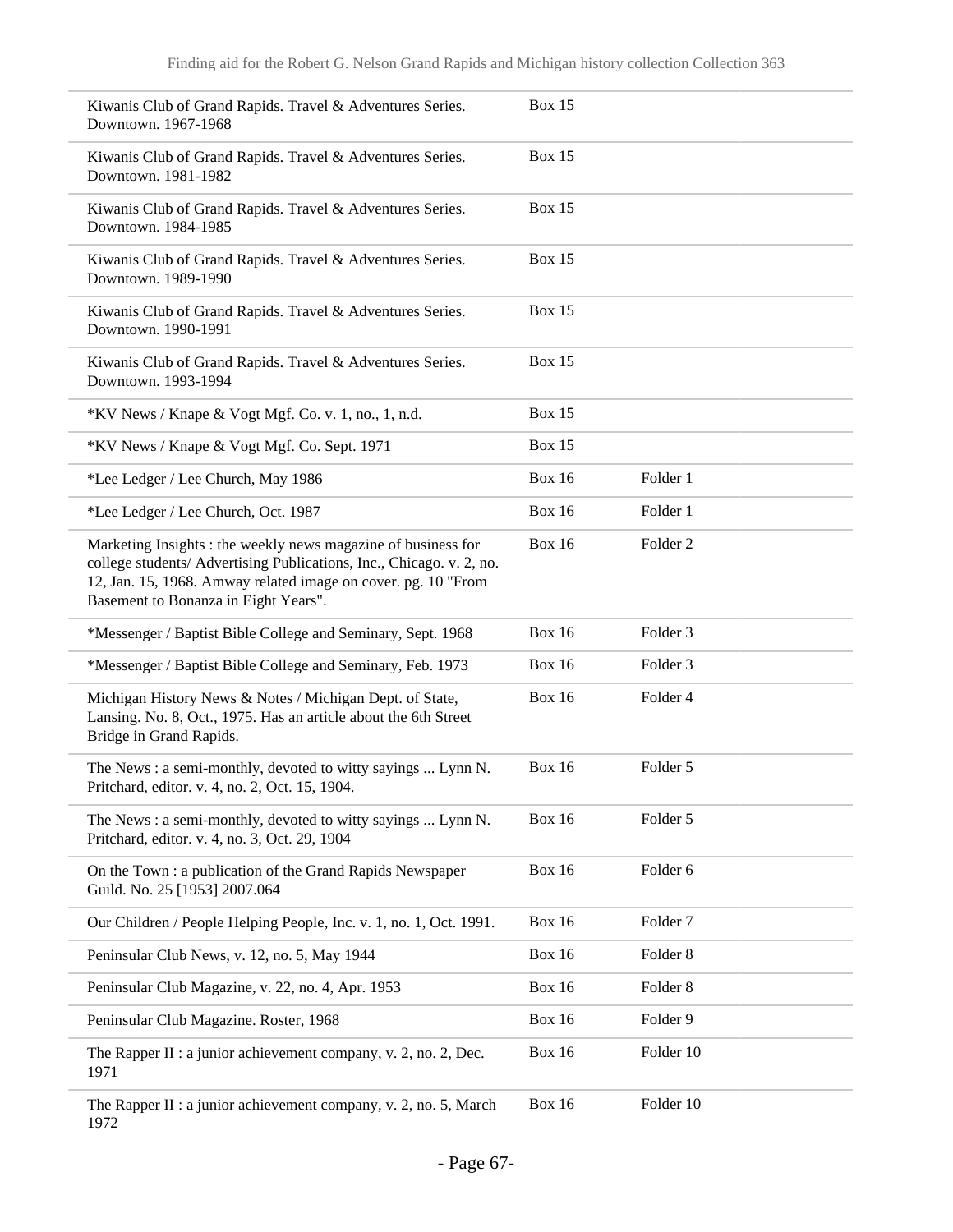| Russ' Review / Russ' Restaurants, Published in celebration of<br>Russ' 50th Anniversary [Nov. 1981]                                                                                                                                                                     | <b>Box 16</b> | Folder 11            |  |
|-------------------------------------------------------------------------------------------------------------------------------------------------------------------------------------------------------------------------------------------------------------------------|---------------|----------------------|--|
| Russ' Review / Russ' Restaurants, Published in celebration of<br>Russ' 60th Anniversary [1991]                                                                                                                                                                          | <b>Box 16</b> | Folder 11            |  |
| Safety News / Grand Rapids Police Dept. Safety & Public<br>Relations Division, v. 19, no. 10, May 1958                                                                                                                                                                  | <b>Box 16</b> | Folder 12            |  |
| Safety News / Grand Rapids Police Dept. Safety & Public<br>Relations Division, v. 20, no. 4, Apr. 1959                                                                                                                                                                  | <b>Box 16</b> | Folder 12            |  |
| Shield / Spartan Stores, Inc. July-Aug. 1975                                                                                                                                                                                                                            | <b>Box 16</b> | Folder 13            |  |
| Shield / Spartan Stores, Inc. Winter 1982                                                                                                                                                                                                                               | <b>Box 16</b> | Folder 13            |  |
| Sports Illustrated, v. 85, no. 15, Oct. 7, 1996                                                                                                                                                                                                                         | <b>Box 16</b> | Folder 14            |  |
| <b>General</b>                                                                                                                                                                                                                                                          |               |                      |  |
| This issue has a centerfold advertising insert of gifts from<br>Meijer, with graphic design by Robert Nelson.                                                                                                                                                           |               |                      |  |
| Sunset Manor News and Views, v. 1, no. 1, Dec. 1973                                                                                                                                                                                                                     | <b>Box 16</b> | Folder 15            |  |
| Timely Topics (Lansing, Mi.), v. 4, no. 10, Nov. 10, 1899.                                                                                                                                                                                                              | <b>Box 16</b> | Folder 16            |  |
| Today's Home / Evans-Winter-Hebb, Inc., Detroit, MI. v. 5, no. 1,<br>Holiday, 1942                                                                                                                                                                                      | <b>Box 16</b> | Folder 17            |  |
| Today's Home / Evans-Winter-Hebb, Inc., Detroit, MI. v. 5, no. 2,<br>Winter, 1943                                                                                                                                                                                       | <b>Box 16</b> | Folder 17            |  |
| Trade and Industrial Enterprise, v. 1, no. 1, June 1935                                                                                                                                                                                                                 | <b>Box 16</b> | Folder 18            |  |
| TPA news, v. 21, no. 3, May-June, 1974                                                                                                                                                                                                                                  | <b>Box 16</b> | Folder 19            |  |
| TPA Travelers Magazine, v. 11, no. 1, Jan. 1975                                                                                                                                                                                                                         | <b>Box 16</b> | Folder 19            |  |
| TPA Travelers Magazine, v. 23, no. 2, Apr. 1987                                                                                                                                                                                                                         | <b>Box 16</b> | Folder 19            |  |
| TV Dial / Monocle Publications, G.R. v. 1, no. 1, Oct. 13, 1962                                                                                                                                                                                                         | <b>Box 16</b> | Folder 20            |  |
| <b>Scope and Contents</b>                                                                                                                                                                                                                                               |               |                      |  |
| Includes mostly listings of national programs and images<br>& articles on national personalities, but some local<br>information. See also 3 more issues housed at 363-25 with<br>the Media Ephemera, which include articles on either<br>WOOD TV or WZZM Channel 13 TV. |               |                      |  |
| University of Michigan. Office of Research Administration.<br>Research News, v. 16, no. 8, Feb. 1966. "Excavating the Hopewell<br>Burial Mounds at Grand Rapids."                                                                                                       | <b>Box 16</b> | Folder 21            |  |
| VIP Projector / Vagabound International Photographers. V.I.P. v.<br>1, no. 1, Jan. 1977. Tabloid format newletter. Folded.                                                                                                                                              | <b>Box 16</b> | Folder <sub>22</sub> |  |
| West Michigan Profile. Special Report on Architecture. Sept.<br>1987                                                                                                                                                                                                    | <b>Box 16</b> | Folder <sub>23</sub> |  |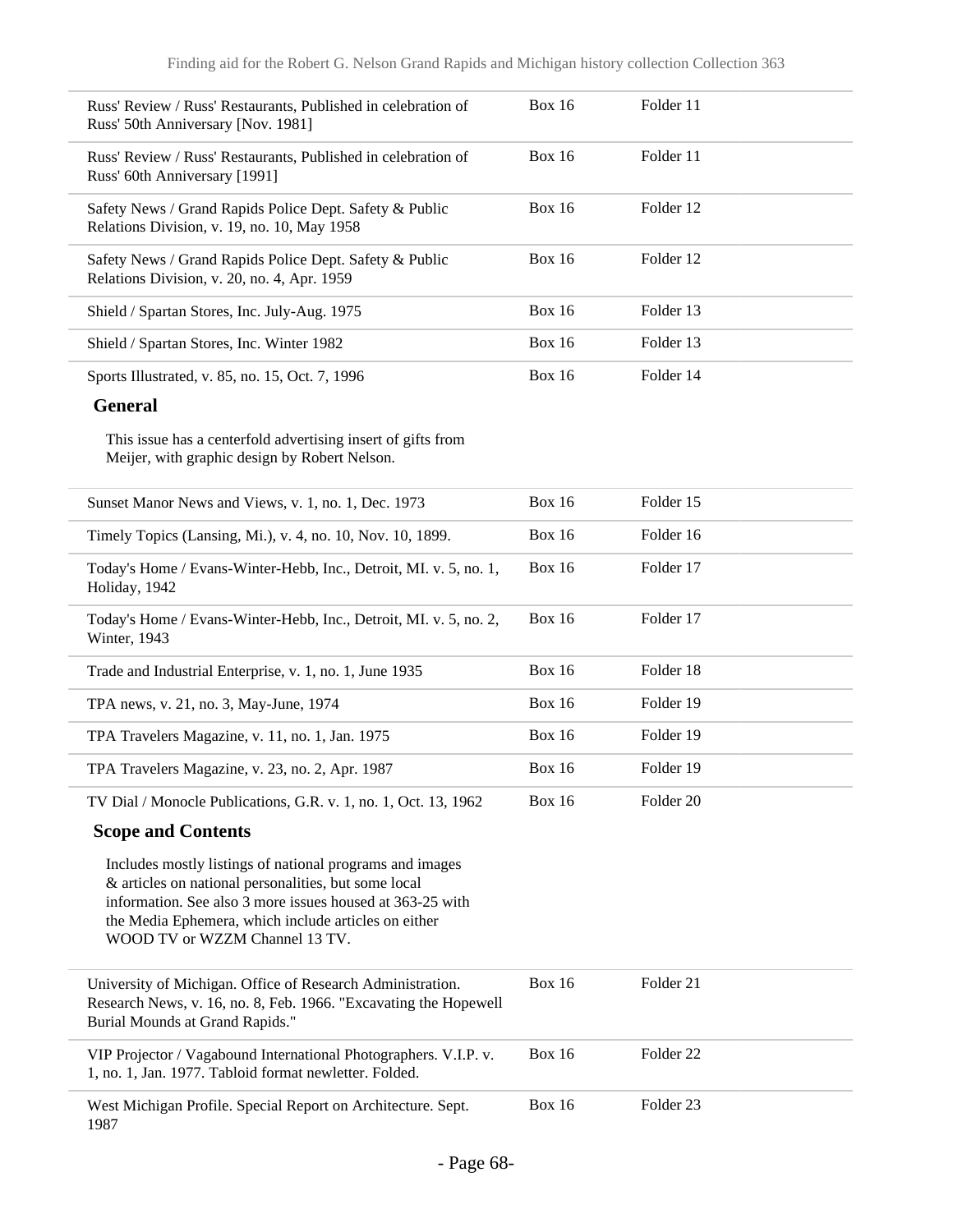| West Michigan Regional Planning Commission, Annual Report.<br>1978                 | <b>Box 16</b> | Folder 24           |
|------------------------------------------------------------------------------------|---------------|---------------------|
| Women's City Club, Grand Rapids. Bulletin, v. 35, no. 11, July,<br>1958            | <b>Box 16</b> | Folder 25           |
| Women's City Club, Grand Rapids. Bulletin, v. 35, no. 12, Aug.<br>1958             | <b>Box 16</b> | Folder 25           |
| Wyoming Metro Guide / Wyoming Chamber of Commerce,<br>Wyoming, Mi., 1992           | <b>Box 16</b> | Folder 26           |
| Wyoming Public Schools newsletters, Oct. 1969 [may not be one<br>which Nelson did] | <b>Box 16</b> | Folder 27           |
| Wyoming Public Schools newsletters, *Aug. 1971                                     | <b>Box 16</b> | Folder 27           |
| Apartment & Condominium Guide [Real Estate], Summer/Fall<br>1981                   | Box 18        | Folder 1            |
| Apartment & Condominium Guide [Real Estate], Winter/Spring<br>1981                 | Box 18        | Folder 1            |
| Commercial Registry (Real Estate brochures), v. 2, no. 3, 1989                     | <b>Box 18</b> | Folder <sub>2</sub> |
| Commercial Registry (Real Estate brochures), v. 2, no. 4(2), 1989                  | <b>Box 18</b> | Folder <sub>2</sub> |
| Commercial Registry (Real Estate brochures), v. 3, no. 1, 1990                     | Box 18        | Folder <sub>3</sub> |
| Select Living, Fall 1984                                                           | Box 18        | Folder 4            |
| Select Living, Fall/Winter 1984/85                                                 | Box 18        | Folder 4            |
| Select Living, Spring 1985                                                         | Box 18        | Folder 4            |
| Select Living, Spring 1986                                                         | Box 18        | Folder 5            |
| Select Living, Summer 1986                                                         | Box 18        | Folder 5            |
| Select Living, Winter 1986/87                                                      | Box 18        | Folder 5            |
| Select Living, Spring, Summer, Fall, 1987                                          | Box 18        | Folder 6            |
| Select Living, Mid-Summer, Fall, 1989                                              | <b>Box 18</b> | Folder <sub>7</sub> |
| Select Living, Summer, 1992                                                        | Box 18        | Folder <sub>8</sub> |
| Select Living, Fall 1994                                                           | <b>Box 18</b> | Folder 9            |
| Select Living, Winter 1994/1995                                                    | <b>Box 18</b> | Folder 9            |
| Selected Living Rental Guide, 2nd Quarter 2005                                     | <b>Box 18</b> | Folder 10           |
| Mojiar Publications                                                                |               |                     |

#### **Meijer Publications**

| <b>Title/Description</b>                                                                         | <b>Instances</b> |  |
|--------------------------------------------------------------------------------------------------|------------------|--|
| Cracker Barrel / Meijer, v. 12, no. 3, May 1965 (1)                                              | <b>Box 17</b>    |  |
| Cracker Barrel / Meijer, v. 15, nos. 2 <sup>*</sup> , 3 <sup>*</sup> , 4 <sup>*</sup> , 1968 (3) | <b>Box 17</b>    |  |
| Cracker Barrel / Meijer, v. 16, nos. 1, 2, 3 <sup>*</sup> , 1969 (3)                             | <b>Box 17</b>    |  |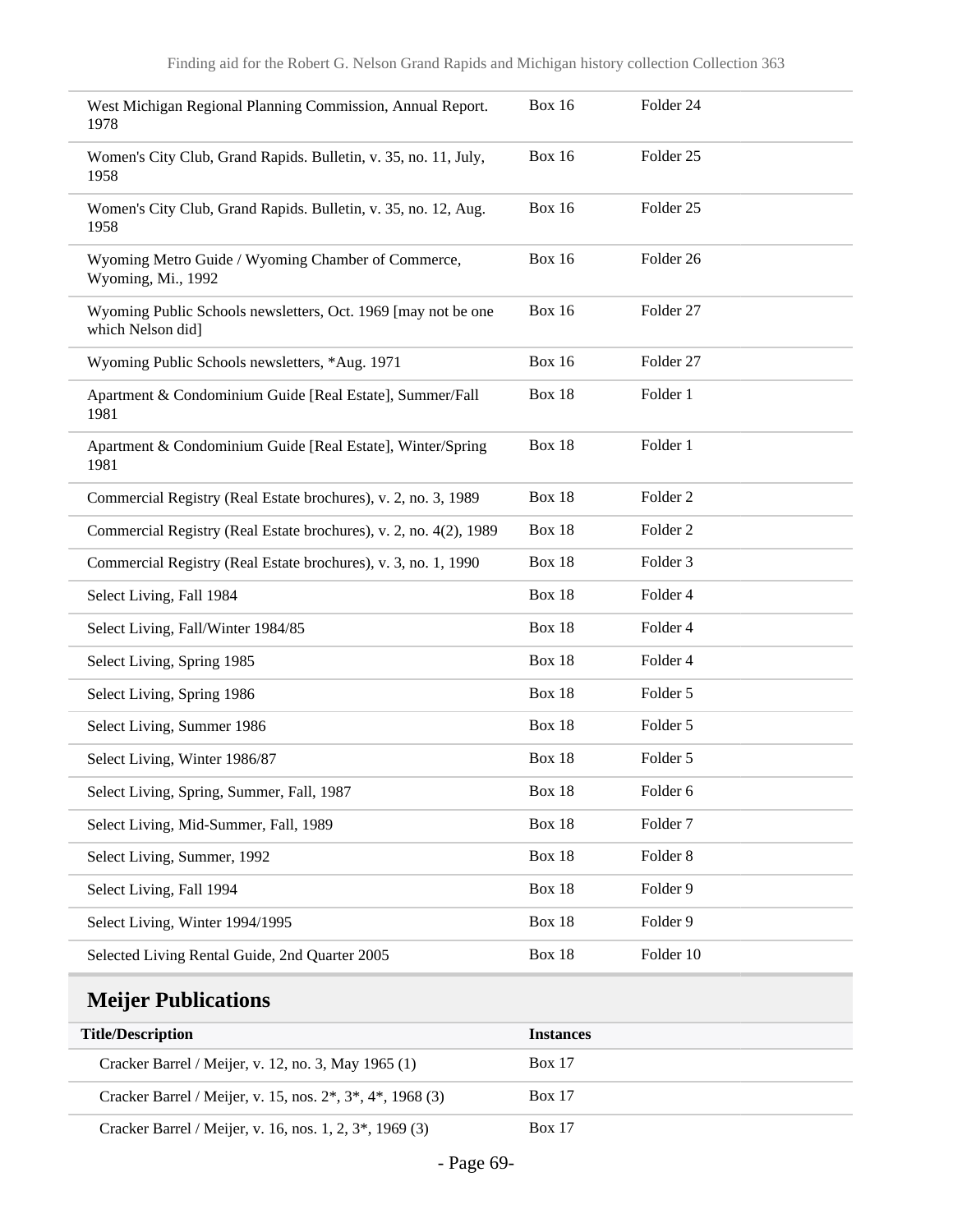| Cracker Barrel / Meijer, v. 17, Nos. 1-4, 1970 (4)                                                                                                                                                                                                                                                    | <b>Box 17</b> |
|-------------------------------------------------------------------------------------------------------------------------------------------------------------------------------------------------------------------------------------------------------------------------------------------------------|---------------|
| Cracker Barrel / Meijer, v. 10, 1971-1973                                                                                                                                                                                                                                                             | <b>Box 17</b> |
| <b>General</b>                                                                                                                                                                                                                                                                                        |               |
| 12 Issues                                                                                                                                                                                                                                                                                             |               |
| no. 5, Jan. 1971 (2)<br>1<br>2<br>no. 7, June 1971<br>3<br>no. 10, Sept. 1971<br>4<br>no. 11, Oct. 1971<br>5<br>no. 15, March 1972<br>6<br>no. 16, April 1972<br>no. 18, July 1972*<br>7<br>8<br>no. 19, Aug. 1972*<br>no. 21, Nov. 1972*<br>9<br>no. 24, March 1973<br>10<br>no. 27, June 1973<br>11 |               |
| Feb. 1978 In Memorium, 1886-1978 : Gezina Meijer. Mailed to<br>George Nelson. List of the Cracker Barrel staff on the back.                                                                                                                                                                           | <b>Box 17</b> |
| Cracker Barrel / Meijer, Feb. 1993* (1)                                                                                                                                                                                                                                                               | <b>Box 17</b> |
| Cracker Barrel / Meijer, Fall 1996 (1)                                                                                                                                                                                                                                                                | <b>Box 17</b> |
| Lake 'N Trail Magazine / Meijer (Biannual), 1991, Fall (1)                                                                                                                                                                                                                                            | <b>Box 17</b> |
| Lake 'N Trail Magazine / Meijer (Biannual), 1994, Spring (2),<br>Fall                                                                                                                                                                                                                                 | <b>Box 17</b> |
| Lake 'N Trail Magazine / Meijer (Biannual), 1995, Spring                                                                                                                                                                                                                                              | <b>Box 17</b> |
| Lake 'N Trail Magazine / Meijer (Biannual), 1996, Spring, Fall                                                                                                                                                                                                                                        | <b>Box 17</b> |
| Lake 'N Trail Magazine / Meijer (Biannual), 1997, Fall                                                                                                                                                                                                                                                | Box 17        |
| Lake 'N Trail Magazine / Meijer (Biannual), 1998, Spring                                                                                                                                                                                                                                              | <b>Box 17</b> |
| Meijer News* 29th Edition, Dec. 20, 1974.                                                                                                                                                                                                                                                             | Box 17        |
| Meijer News* v. 15, no. 38, Sept. 24, 1999                                                                                                                                                                                                                                                            | <b>Box 17</b> |
| Meijer News* v. 17, no. 20 (May 18), no. 21, (May 25), 2001.                                                                                                                                                                                                                                          | Box 17        |
| <b>General</b>                                                                                                                                                                                                                                                                                        |               |
| The May 18th issue lists Robert Nelson at the 10 year<br>service Milestone.                                                                                                                                                                                                                           |               |
| State of the Company [Annual Report], 1977 [for year 1976]<br>2nd                                                                                                                                                                                                                                     | <b>Box 17</b> |
| State of the Company [Annual Report], 1979 for year 1978                                                                                                                                                                                                                                              | <b>Box 17</b> |
| Processing Information:                                                                                                                                                                                                                                                                               |               |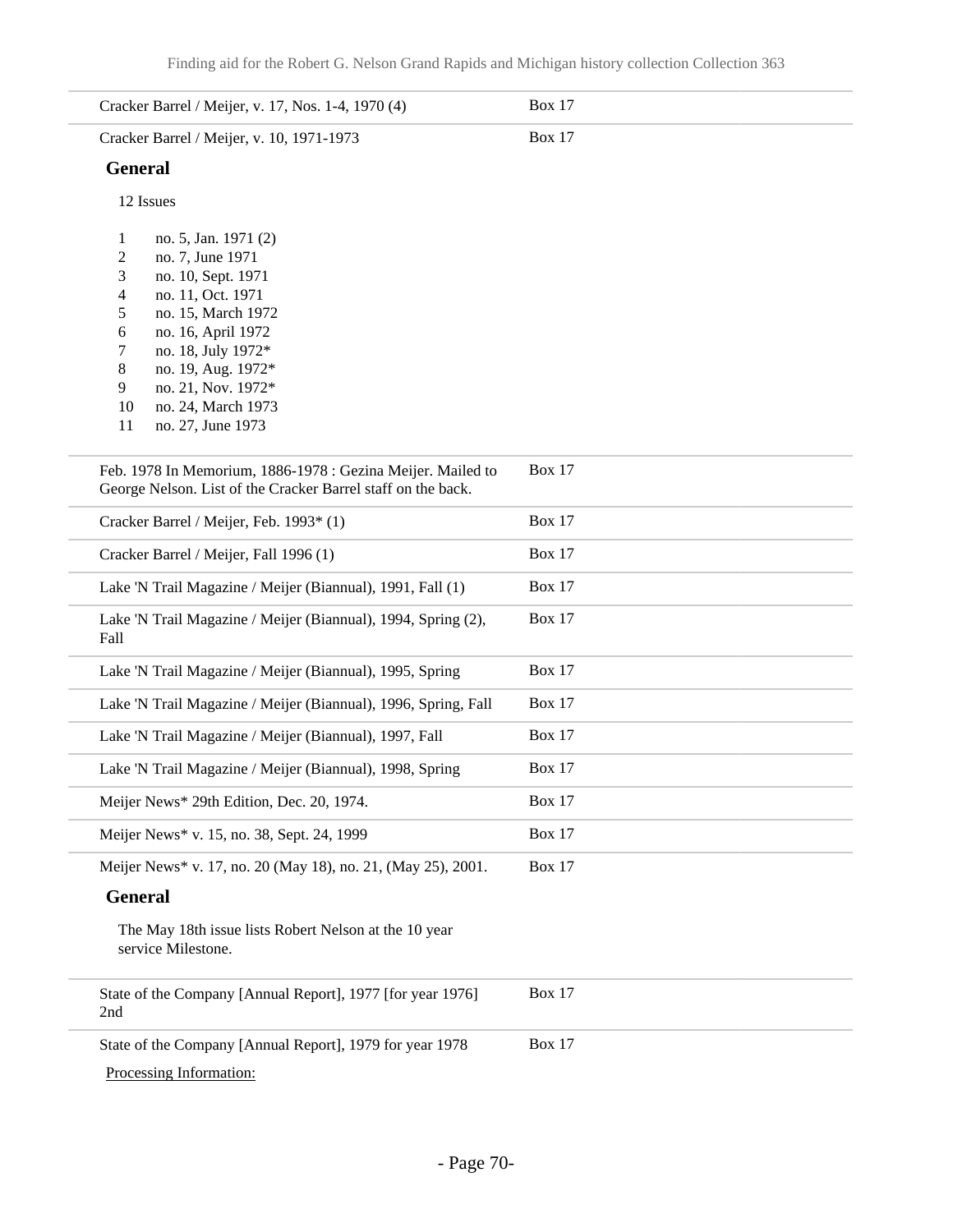#### **Processing Information**

A folded map, found with this report, has been moved to Oversized Box x. This map provides locations for Meijer facilities.

| State of the Company [Annual Report], 1990                              | <b>Box 17</b> |
|-------------------------------------------------------------------------|---------------|
| State of the Company [Annual Report], 1992* Possibly Nelson<br>Graphics | Box 17        |
| State of the Company [Annual Report], 1993                              | Box 17        |
| State of the Company [Annual Report], 1994                              | Box 17        |
| State of the Company [Annual Report], 1995                              | Box 17        |
| Annual Report, 1996* Possibly Nelson Graphics                           | Box 17        |
| Annual Report, 1997*                                                    | Box 17        |
| Annual Report, 1998*                                                    | Box $17$      |
| Annual Report, 1999*                                                    | Box 17        |
| Video Guide / Meijer Video Center Oct. 1992/Jan. 1993                   | Box 17        |
| Video Guide / Meijer Video Center Apr./July 1994                        | Box 17        |

#### **Oversized Periodicals**

| <b>Title/Description</b>                                                                                                         | <b>Instances</b>     |
|----------------------------------------------------------------------------------------------------------------------------------|----------------------|
| Answer Book. Grand Rapids Press, 1996                                                                                            | <b>Box OVE2</b>      |
| Answer Book. Grand Rapids Press, 1997                                                                                            | <b>Box OVE2</b>      |
| Answer Book. Grand Rapids Press, 1998                                                                                            | Box OVE <sub>2</sub> |
| Answer Book. Grand Rapids Press, 1999                                                                                            | <b>Box OVE2</b>      |
| Answer Book. Grand Rapids Press, 2000                                                                                            | <b>Box OVE2</b>      |
| Answer Book. Grand Rapids Press, 2001                                                                                            | Box OVE <sub>2</sub> |
| Answer Book. Grand Rapids Press, 2002                                                                                            | Box OVE <sub>2</sub> |
| Answer Book. Grand Rapids Press, 2005                                                                                            | <b>Box OVE2</b>      |
| Captivations / West Michigan Whitecaps. Issue 1, April/May<br>2000.                                                              | <b>Box OVE1</b>      |
| Captivations / West Michigan Whitecaps. Issue 3, Aug. 2000.<br>Nelson images?                                                    | <b>Box OVE1</b>      |
| Grand River Beacon / Michigan. Department of Environmental<br>Quality. v. 1, no. 1, Spring 2003. (folded in half)                | <b>Box OVE1</b>      |
| The Leader: a Christian Weekly in the interest of the Reformed<br>Church in America. v. 27, no. 36, June 6, 1934. Whole no. 1440 | <b>Box OVE1</b>      |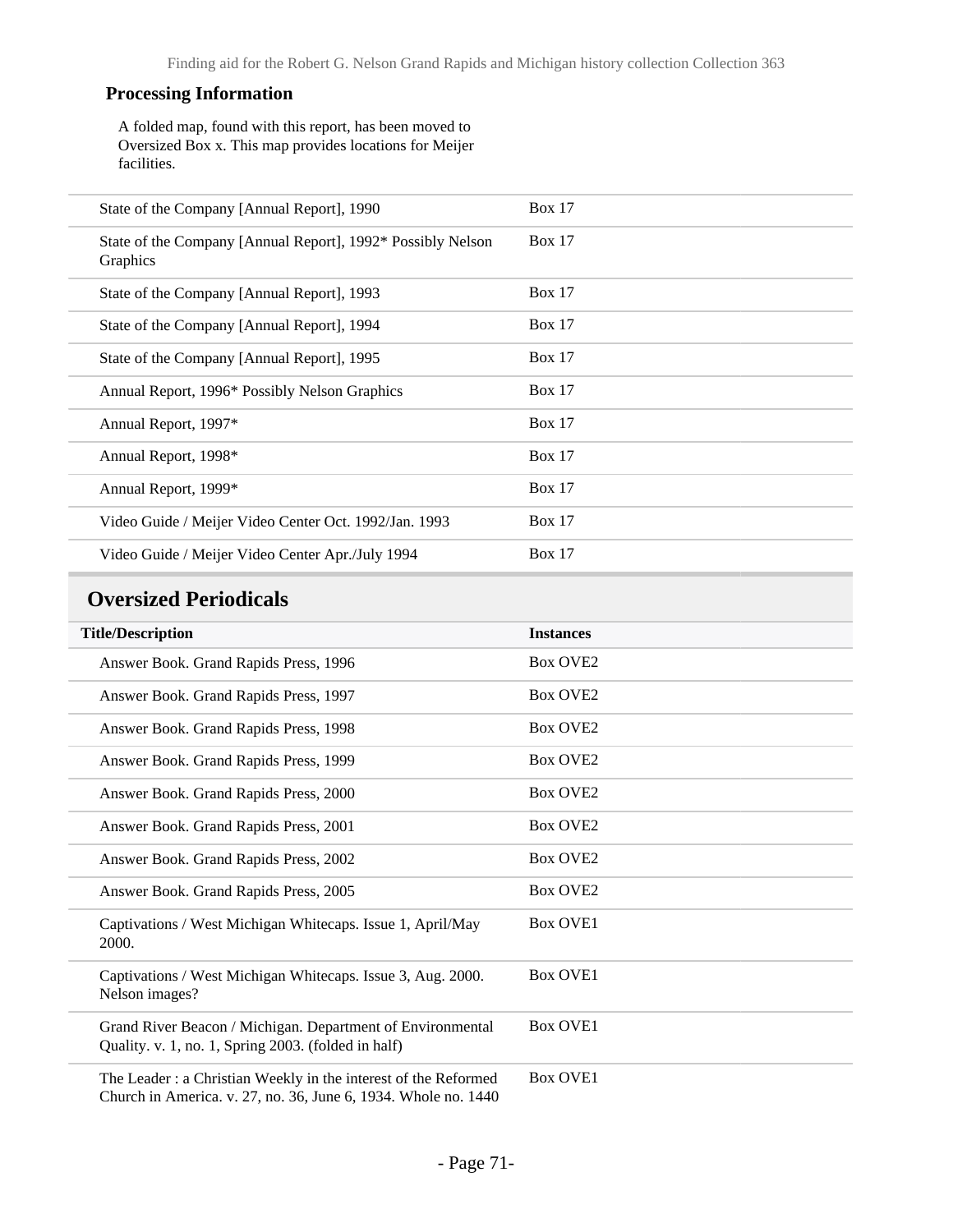| <b>Title/Description</b>                                                                                                                                                                             | <b>Instances</b>      |
|------------------------------------------------------------------------------------------------------------------------------------------------------------------------------------------------------|-----------------------|
| <b>Meijer Oversized</b>                                                                                                                                                                              |                       |
| WZZM13 Pride of West Michigan. Summer 1998                                                                                                                                                           | <b>Box OVE1</b>       |
| West Michigan Senior Times v. 12, no. 10, Sept./Oct. 2001.                                                                                                                                           | <b>Box OVE1</b>       |
| The Sunday School Guide / S.S. Guide Publ. Co., Holland, Mi.<br>v. 14, no. 38, Sept. 22, 1935                                                                                                        | <b>Box OVE1</b>       |
| The Sunday School Guide / S.S. Guide Publ. Co., Holland, Mi.<br>v. 14, no. 26, June 30, 1935                                                                                                         | <b>Box OVE1</b>       |
| The Sunday School Guide / S.S. Guide Publ. Co., Holland, Mi.<br>v. 13, no. 29, July 22, 1934                                                                                                         | <b>Box OVE1</b>       |
| Preview, Van Andel Institute, ca. 2000.                                                                                                                                                              | <b>Box OVE1</b>       |
| Grand Rapids, Michigan. Zip Code Directory / United States<br>Postal Service. Nov. 1972.                                                                                                             | <b>Box</b><br>Unknown |
| Postal Zip Code Directory, Grand Rapids, Mich. / United States<br>Post Office. (POD Publication 495-63) Oct. 1963                                                                                    | Box<br>Unknown        |
| On-The-Town : the Arts & Entertainment Magazine of West<br>Michigan. Nov. 1994. Nov. 1997. Cover: Madonna Della<br>Giustizia / Pietro Perugino. 1501, oil on canvas. On exhibit at<br>GR Art Museum. | <b>Box OVE1</b>       |
| On-The-Town : the Arts & Entertainment Magazine of West<br>Michigan. Nov. 1994. Dec. 1996. Cover: Striped Candles &<br>Amaryllis, oil pastel on paper / by Michael Pfleghaar.                        | <b>Box OVE1</b>       |
| On-The-Town : the Arts & Entertainment Magazine of West<br>Michigan. Nov. 1994. Sept. 1995. Cover: M Hotel N.Y.C. Oil<br>pastel on paper/ by Michael Pfleghaar.                                      | <b>Box OVE1</b>       |
| On-The-Town : the Arts & Entertainment Magazine of West<br>Michigan. Nov. 1994. May 1995. Cover: Colonnade, oil on<br>canvas by Rose Ellis, GR Painter.                                              | <b>Box OVE1</b>       |
| On-The-Town : the Arts & Entertainment Magazine of West<br>Michigan. Nov. 1994. Cover Feature: The New Van Andel<br>Museum Center / cut paper collage by Mary Willey, GR.                            | <b>Box OVE1</b>       |
| Office Graphic: a pictorial of office ideas / Steelcase, Inc. v. 8,<br>no. 4, Summer 1968.                                                                                                           | <b>Box OVE1</b>       |

| <i><u><b>Instances</b></u></i> |
|--------------------------------|
| <b>Box</b><br>Unknown          |
| <b>Box</b><br>Unknown          |
| <b>Box</b><br>Unknown          |
|                                |

Meijer Pizzeria Ad. Coupons.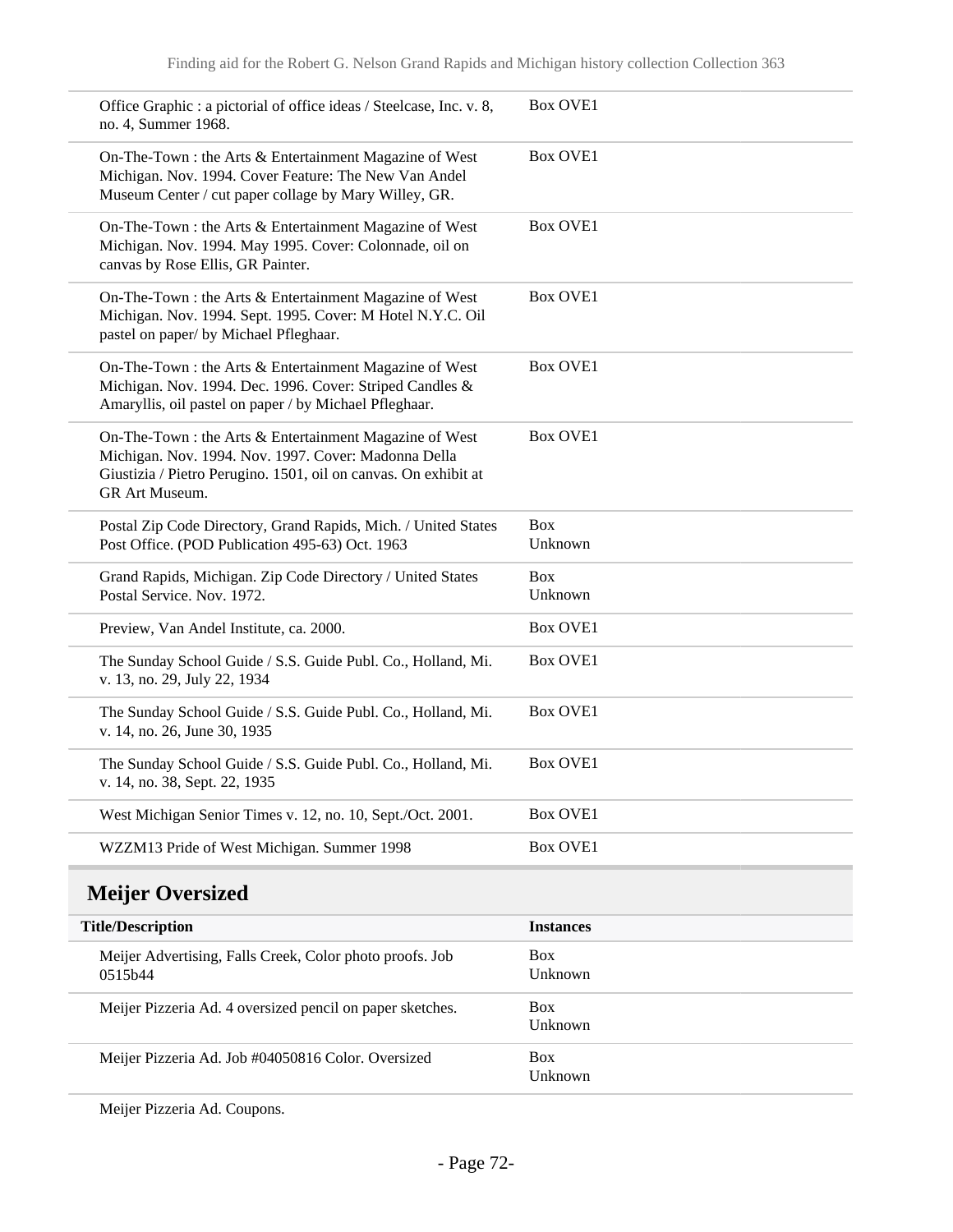|                                                                                     | <b>Box</b><br>Unknown |
|-------------------------------------------------------------------------------------|-----------------------|
| Ad section. Jan. 14, 1991 OVE                                                       | <b>Box</b><br>Unknown |
| Folio mock-ups with Hendrik Meijer $(3, 2 \text{ w color}; 1 \text{ b/w})$          | <b>Box</b><br>Unknown |
| March Madness, 1994. Color art. Legal                                               | <b>Box</b><br>Unknown |
| Your Complete Hunting Headquarters, with deer. Mockup<br>attached to glassine. OVE. | <b>Box</b><br>Unknown |
| Various $b/w$ coupons $\&$ ads                                                      | <b>Box</b><br>Unknown |
| Meijer Home Expressions. Apr./May 2002.                                             | <b>Box</b><br>Unknown |
| Tasco Ad. Color mockup                                                              | <b>Box</b><br>Unknown |

#### **^** [Return to Table of Contents](#page-1-0)

# **Series V. Images. Photographs, Albums & Slides.**

#### **Portrait**

| <b>Title/Description</b>                                                                                                                                   | <b>Instances</b> |
|------------------------------------------------------------------------------------------------------------------------------------------------------------|------------------|
| Portrait photo. Unknown woman / Gillett Studio                                                                                                             | Box 40           |
| Portrait photo. Unknown older man with mustache / Brubaker<br>Studio (shows image migration on the photo folder opposite the<br>image.                     | Box 40           |
| <b>People</b>                                                                                                                                              |                  |
| <b>Title/Description</b>                                                                                                                                   | <b>Instances</b> |
| People. Miss Grand Rapids of 1916. Shows unidentified woman<br>in fancy dress and boots standing on stairs to porch.                                       | Box 40           |
| People. Lois & Major Douglass, St. Raphael, Feb. 1919. Shows<br>a couple, with the woman seated on a stone rail, and a body of<br>water in the background. | Box 40           |
| People. Holiday Greetings from the Swansons. Shows two<br>women and two men, perhaps parents with grown children.                                          | Box 40           |
|                                                                                                                                                            |                  |

## **Railway images**

**Title/Description Instances**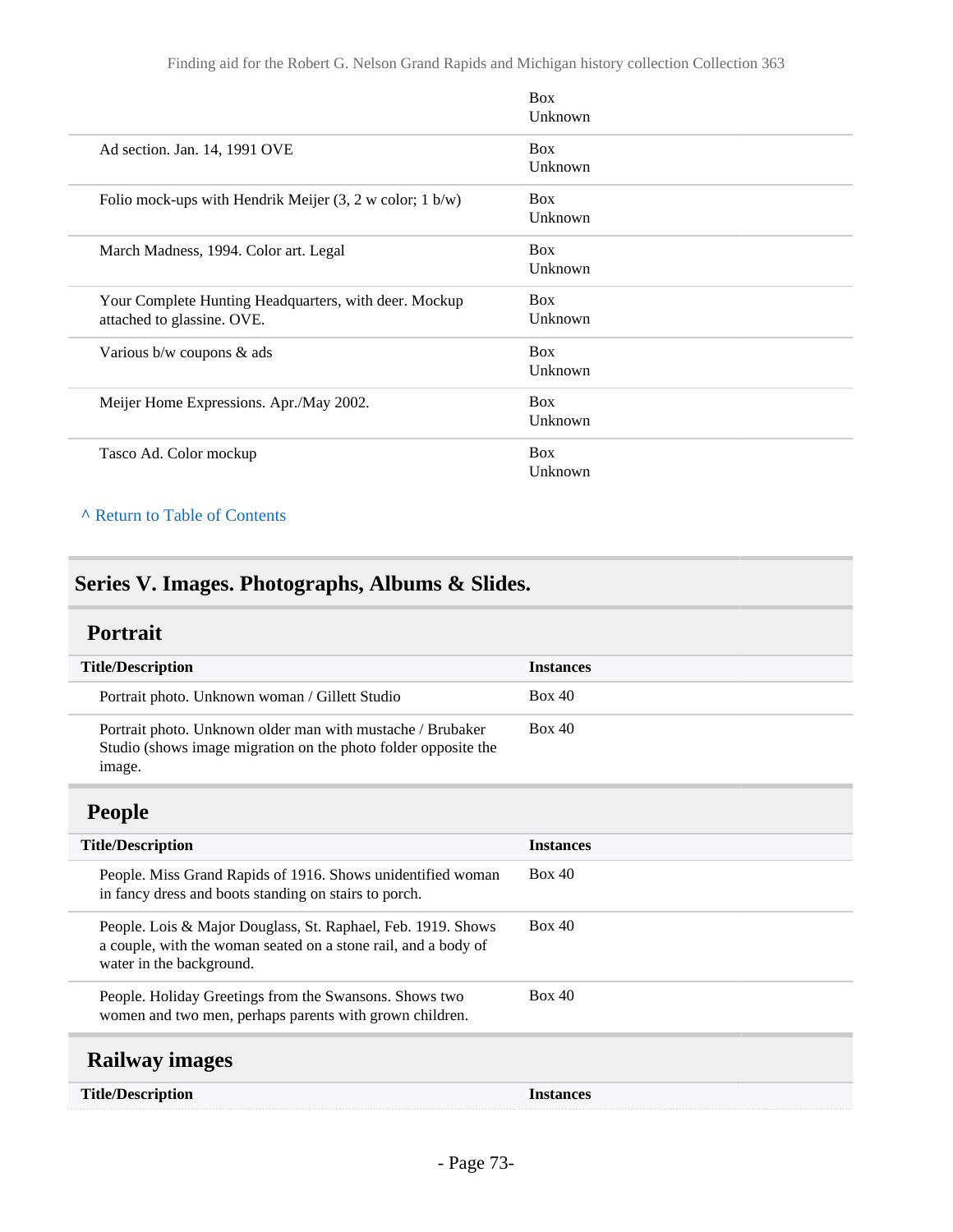Unidentified set of images on plain card stock. Perhaps digital copy prints from original items not in the collection. (8)

#### Box 40

#### **General**

Many of the images appear to be taken from a locomotive, or includes images of train tracks, a locomotive, etc. View across unidentified river or other body of water to a landscape with a horizontal sign "Ionia Free Fair."

#### **Gillett studio**

| <b>Title/Description</b>                                                                                                                         | <b>Instances</b> |
|--------------------------------------------------------------------------------------------------------------------------------------------------|------------------|
| Gillett studio. Image of a silver tea/coffee pot $\&$ cup with a<br>decorative carriage. "Sold one similar in 1964 to a dealer on<br>Cherry St." | Box 40           |

#### **Scenes**

| <b>Title/Description</b>                                                                                                              | <b>Instances</b> |
|---------------------------------------------------------------------------------------------------------------------------------------|------------------|
| March 18, 1941. Flood? Two small b/w snapshots                                                                                        | Box 40           |
| Bird's eye view of Warehouse no. 3. with the overflown river<br>behind, and the "Ionia Free Fair" sign on the other side.             | Box 40           |
| Seating stands at a ball park or entertainment facility, flooded<br>with water. [Perhaps the Ionia Free Fair?]                        | Box 40           |
| June 1973 b/w snapshot. Unidentified landscape of a valley<br>behind trees.                                                           | Box 40           |
| Men/boys standing at the end of railroad tracks where they run<br>into water, perhaps due to flooding.                                | Box 40           |
| Man standing on a winter residential street, with a horse $\&$<br>buggie nearby                                                       | Box 40           |
| Palaca Carrouseell. Image may have been made from a glass<br>negative. The image is distorted and the human forms are not<br>focused. | Box 40           |

#### **Unprocessed / Unknown Locations**

| <b>Title/Description</b>                                                                                                                            | <b>Instances</b>      |
|-----------------------------------------------------------------------------------------------------------------------------------------------------|-----------------------|
| Photographic proof $(?, 5)$ for the Dedication Souvenir, Lee<br>Street Christian Reformed Church, 1940. See a photocopy of<br>this document at OVE4 | <b>Box</b><br>Unknown |
| Grand Rapids photographs, ca. 1964-1974<br><b>Scope and Contents</b>                                                                                | <b>Box</b><br>Unknown |

Binder of black and white photographs showing various Grand Rapids streets, buildings, and other locations. Many are labeled and dated (by Nelson ?). Some photographs show demolition of buildings. A few colored photographs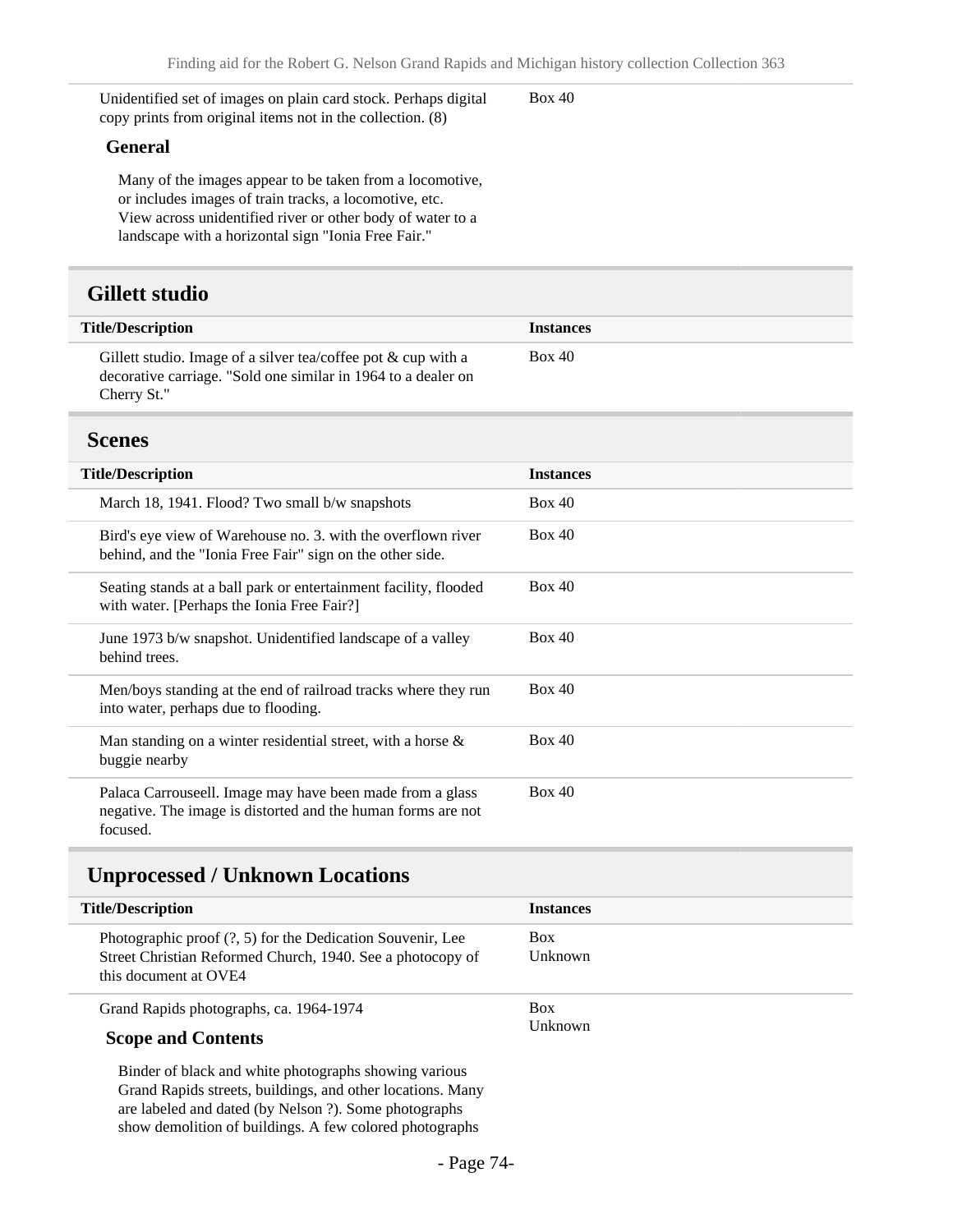towards the end. Some photographs of Calder's "La Grande Vitesse" at the end.

| Grand Rapids photographs, ca. 1966-1973<br><b>Scope and Contents</b>                                                                                                                                                                                                     | <b>Box</b><br>Unknown |
|--------------------------------------------------------------------------------------------------------------------------------------------------------------------------------------------------------------------------------------------------------------------------|-----------------------|
| Binder of black and white photographs showing various<br>Grand Rapids streets, buildings, and other locations.<br>Bigger photographs appear to be older (reproductions ??).<br>Some are labeled and dated, others are not. A few colored<br>photographs towards the end. |                       |
| Grand Rapids photographs                                                                                                                                                                                                                                                 | <b>Box</b><br>Unknown |
| <b>Scope and Contents</b><br>Binder of black and white photographs showing various<br>Grand Rapids streets, buildings, and other locations.<br>Some show construction of new buildings. Some color<br>photographs. No labels or dates.                                   |                       |
| A Return to Table of Contents                                                                                                                                                                                                                                            |                       |

#### **Series VI. Audio sources.**

| <b>Title/Description</b>                                                                                                                                                                        | <b>Instances</b> |
|-------------------------------------------------------------------------------------------------------------------------------------------------------------------------------------------------|------------------|
| Thrifty Years: the life of Hendrik Meijer / by Hand Meijer, with<br>personal anecdotes by Fred Meijer. Presented to Meijer Associates<br>and Vendors, Feb. 3, 1993. [Audio cassette]            | Box 3            |
| Meijer Merchandise Show. Meijer Outlook '93 Merchandising<br>Show. Grand Rapids, Mi.: Meijer; Produced by the Meijer<br>Associate Services/Communication Department, 1993. [Audio]<br>cassette] | Box 3            |

#### **^** [Return to Table of Contents](#page-1-0)

## **Series VII. Ephemera**

# **Subseries A. General Ephemera, by Organization Alphabetically.**

### **Action Entertainment, Grandville, Mi.**

| <b>Title/Description</b> | <b>Instances</b> |          |
|--------------------------|------------------|----------|
| 1994/1995 Edition.       | Box 25           | Folder 1 |
| Amway                    |                  |          |
| <b>Title/Description</b> | <b>Instances</b> |          |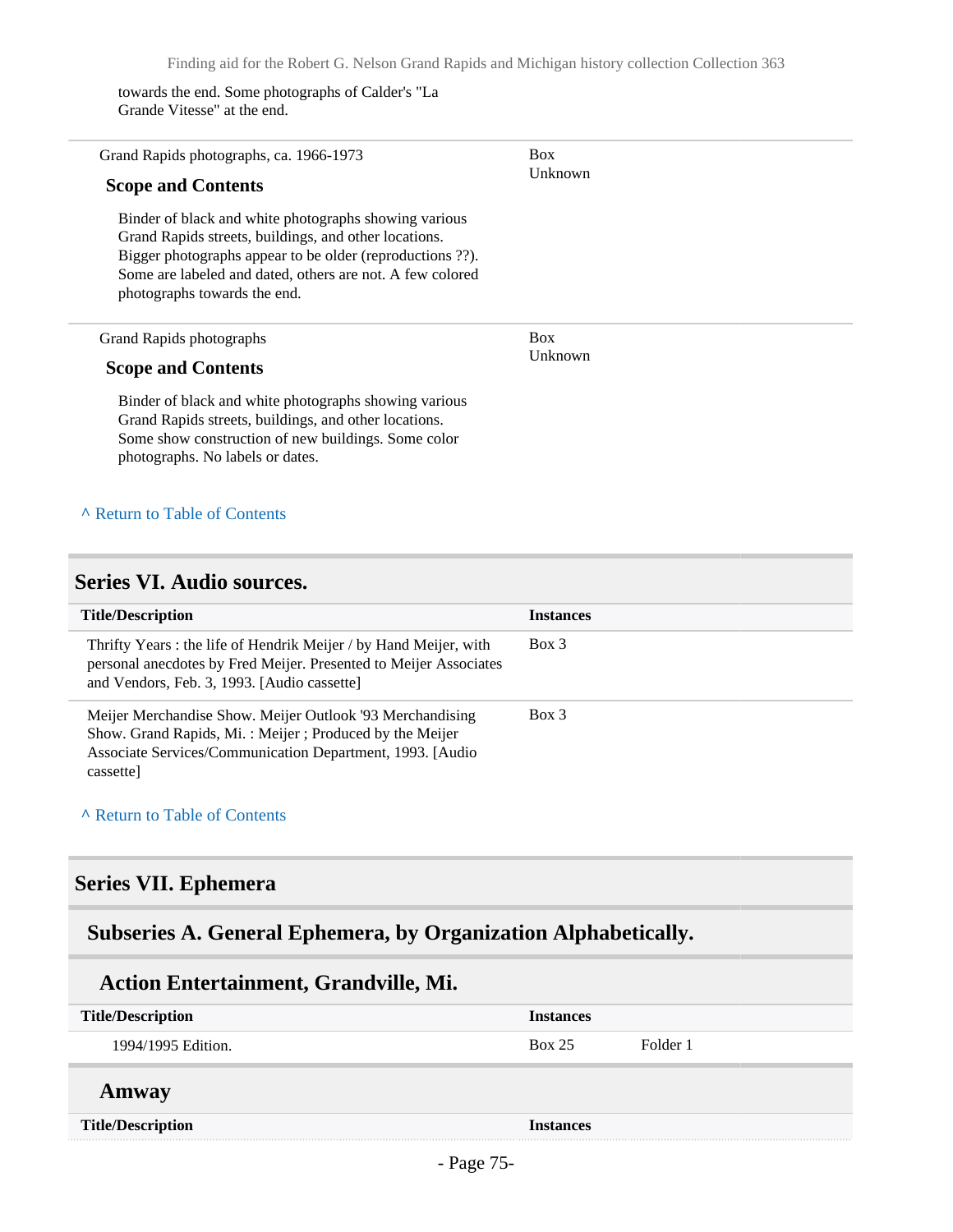| 1968 brochure including a bird's eye photograph based image<br>of the company.                                                          | Box 25           | Folder <sub>2</sub> |  |
|-----------------------------------------------------------------------------------------------------------------------------------------|------------------|---------------------|--|
| Amway Presents. 1964. Trade information showing products<br>and prices. Folded flyer                                                    | Box 25           | Folder <sub>2</sub> |  |
| Arts & Crafts Festival.                                                                                                                 |                  |                     |  |
| <b>Title/Description</b>                                                                                                                | <b>Instances</b> |                     |  |
| Grandville Public Library. May 21, 1977. Program.                                                                                       | <b>Box 25</b>    | Folder <sub>3</sub> |  |
| <b>Bissell.</b>                                                                                                                         |                  |                     |  |
| <b>Title/Description</b>                                                                                                                | <b>Instances</b> |                     |  |
| New Bissell Shampoo Master. General information flyer with<br>some trade information on the back.                                       | <b>Box 25</b>    | Folder <sub>4</sub> |  |
| <b>Breimayer Chevrolet Sales, Inc.</b>                                                                                                  |                  |                     |  |
| <b>Title/Description</b>                                                                                                                | <b>Instances</b> |                     |  |
| The Flag of the United States of American, 1958, rev. 1962.                                                                             | Box 25           | Folder 5            |  |
| "But It's Hot Inside Your Car's Engine! / "Our Priceless"<br>Heritage" Has misc. information about U.S. Congress. c. 1960<br>rev. 1972. | Box 25           | Folder 5            |  |
| "Regular Check-Ups " / Joints and Joining  c. 1963, rev.<br>1972.                                                                       | <b>Box 25</b>    | Folder 5            |  |
| But We've Managed to come up with a pretty good pain-<br>killer. " / Household Painting. c. 1971.                                       | <b>Box 25</b>    | Folder 5            |  |
| <b>Business Girl's Cooperative Club.</b>                                                                                                |                  |                     |  |
| <b>Title/Description</b>                                                                                                                | <b>Instances</b> |                     |  |
| Annual Banquet reservation mailer card. June 6, 1938                                                                                    | <b>Box 25</b>    | Folder <sub>6</sub> |  |
| <b>Camp Fire Girls.</b>                                                                                                                 |                  |                     |  |
| <b>Title/Description</b>                                                                                                                | <b>Instances</b> |                     |  |
| Keenano Council of Camp Fire Girls presents 8th Annual<br>Pow-Wow, Ridgeview Junior High School. March, 1966.<br>Program                | <b>Box 25</b>    | Folder <sub>7</sub> |  |

# **Clothesline Art Festival / Grand Valley Artists. Programs. Each includes a list of exhibitors.**

| <b>Title/Description</b>                                                                                     | <b>Instances</b> |          |
|--------------------------------------------------------------------------------------------------------------|------------------|----------|
| 1972. Reed's Lake. Has an obit & image for Harold Yeiter.<br>Has a brief bio & sketch of William H.P. Tacke. | <b>Box 25</b>    | Folder 8 |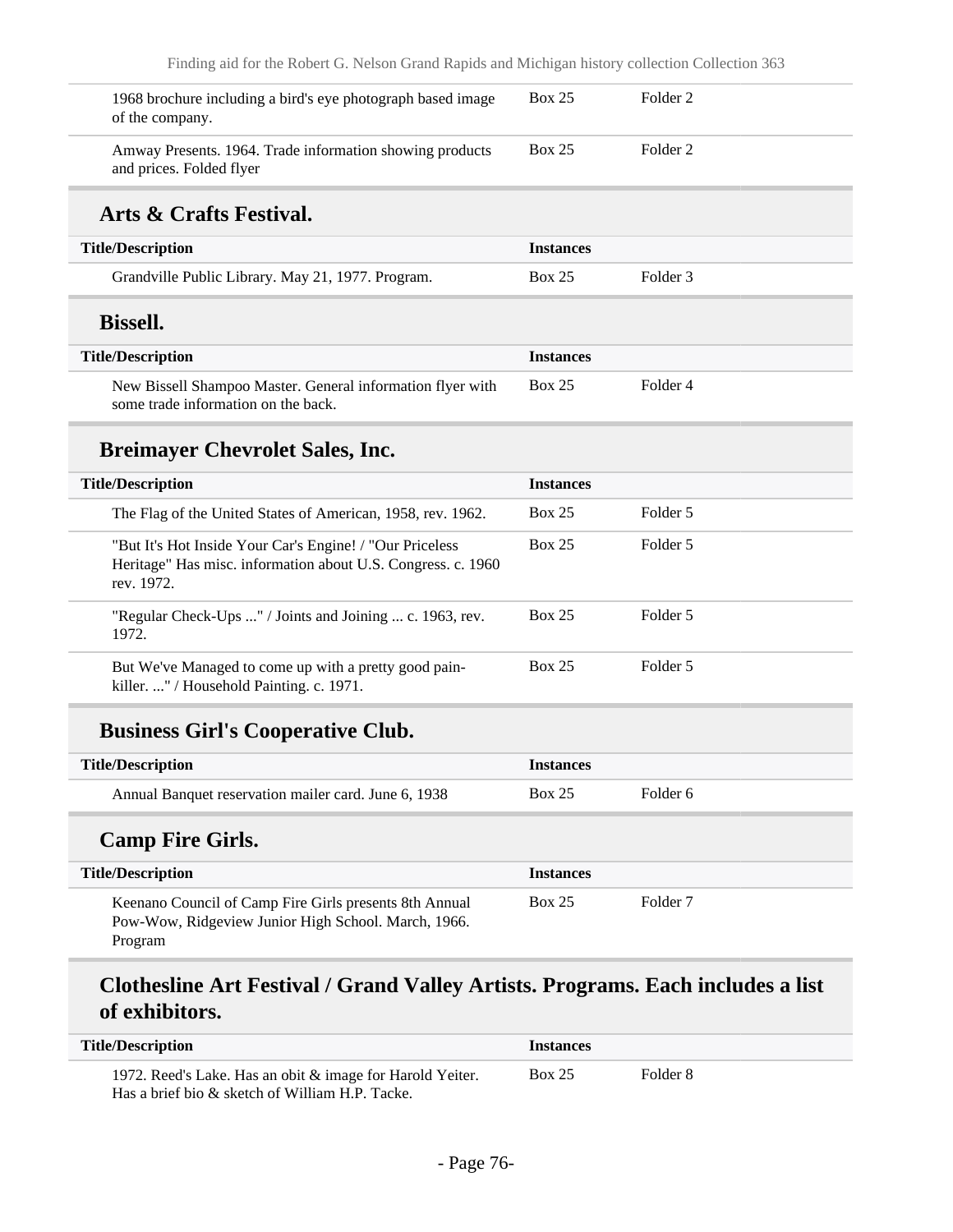| 1973. Reed's Lake. Has centerfold of graphic "Thoughts for<br>Our Times" by Frits Hoendervanger. One of a series for Union<br>Bank and Trust Co. | <b>Box 25</b>    | Folder <sub>8</sub> |
|--------------------------------------------------------------------------------------------------------------------------------------------------|------------------|---------------------|
| <b>General</b>                                                                                                                                   |                  |                     |
| Has an image $& bio of Joyce Thorne, and image of$<br>Charlotte Ansorge.                                                                         |                  |                     |
| 1975. Has an image & brief bio of John Gnida.                                                                                                    | <b>Box 25</b>    | Folder <sub>8</sub> |
| 1977. Cover art of Theresa Sahratian. Has an image & bio of<br>Frank Schulte.                                                                    | <b>Box 25</b>    | Folder <sub>8</sub> |
| Collat Bros. Clothiers, hatters, and Shoers, G.R. 29 & 30 Monroe St.                                                                             |                  |                     |
|                                                                                                                                                  | <b>Instances</b> |                     |
| Cover only from an advertising gift booklet, with a calendar<br>on the back cover for 1902.                                                      | <b>Box 25</b>    | Folder <sub>9</sub> |
| <b>Corduroy Rubber Co.</b>                                                                                                                       |                  |                     |
|                                                                                                                                                  | <b>Instances</b> |                     |
| May Your Ship Bring Rich Cargoes [Christmas News Years]<br>greet, oversized]                                                                     | <b>Box 25</b>    | Folder 10           |
| <b>Title/Description</b><br><b>Title/Description</b><br>Performance Contract  Plan  Form no. 155, n.d.                                           | <b>Box 25</b>    | Folder 10           |
| <b>Douma Art Supplies</b>                                                                                                                        |                  |                     |

| <b>Title/Description</b> | <i><u><b>Instances</b></u></i> |           |
|--------------------------|--------------------------------|-----------|
| Douma Art Supplies       | <b>Box 25</b>                  | Folder 11 |
|                          |                                |           |

# **Foremost Corporation of America**

| <b>Title/Description</b>                              | <i><u><b>Instances</b></u></i> |           |
|-------------------------------------------------------|--------------------------------|-----------|
| Going Great with Grand Rapids. Brochure. n.d. [1973?] | <b>Box 25</b>                  | Folder 12 |

# **Grand Rapids Bike Club**

I

| <b>Title/Description</b>                                                                      | <b>Instances</b> |           |  |
|-----------------------------------------------------------------------------------------------|------------------|-----------|--|
| Rapid Wheelman Bike Club. n.d., after 1970. Folded flyer/<br>mailer & membership application. | <b>Box 25</b>    | Folder 13 |  |
| <b>Grand Rapids Club</b>                                                                      |                  |           |  |
| <b>Title/Description</b>                                                                      | <b>Instances</b> |           |  |
| Country Club, Apr. 25, 1914. Dance card.                                                      | <b>Box 25</b>    | Folder 14 |  |

# **Grand Rapids Herald Newsboys**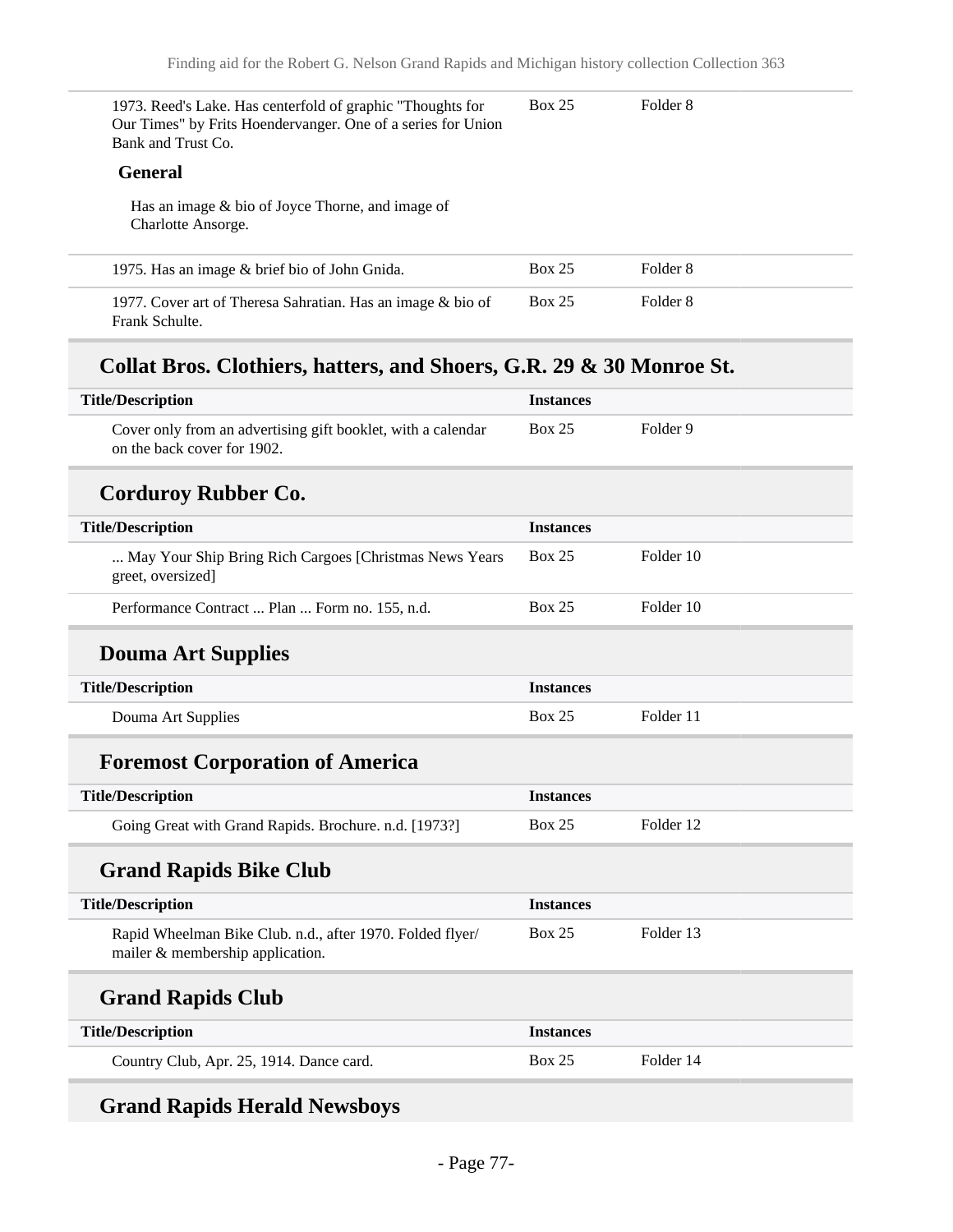| <b>Title/Description</b>                                                                                                                                                                                                                                                                                                                                                                    | <b>Instances</b> |           |  |
|---------------------------------------------------------------------------------------------------------------------------------------------------------------------------------------------------------------------------------------------------------------------------------------------------------------------------------------------------------------------------------------------|------------------|-----------|--|
| Newspaper Boy's Greeting for a Happy 1933 / Grand Rapids<br>Herald.                                                                                                                                                                                                                                                                                                                         | <b>Box 25</b>    | Folder 15 |  |
| <b>Scope and Contents</b>                                                                                                                                                                                                                                                                                                                                                                   |                  |           |  |
| Includes: Speaking of Depression / by Marguerite<br>Kerns. Illustrations by Ray Barnes, Joe Korff. Includes<br>a GR population chart from 1840 to 1930. Includes dark<br>reproductions of Grab Corner / Campau Square, "View<br>from Monroe Street Trail in 1832" [Booth illustration]<br>including A. Island No. 1. B. Noonday's House. C.<br>Mission. D. Indian Wigwams. E. Trading Post. |                  |           |  |
| <b>Related Materials:</b><br><b>Related Materials</b>                                                                                                                                                                                                                                                                                                                                       |                  |           |  |
| See also Good Old Songs, GR Herald Newsboys<br>item, housed at 363-11-x, Michigan Miscellaneous<br>Information.                                                                                                                                                                                                                                                                             |                  |           |  |
| Korff illustration for the 1946 Grand Rapids Herald Newsboys<br>greeting. Missing the calendar. See Coll. 297 for another w the<br>calendar.                                                                                                                                                                                                                                                | <b>Box OVE</b>   |           |  |
| <b>Grand Rapids Jaycees</b>                                                                                                                                                                                                                                                                                                                                                                 |                  |           |  |
| <b>Title/Description</b>                                                                                                                                                                                                                                                                                                                                                                    | <b>Instances</b> |           |  |
| Santa Claus Parade. Program. 25th Annual, Nov. 20, 1993                                                                                                                                                                                                                                                                                                                                     | <b>Box 25</b>    | Folder 16 |  |
| <b>Grand Rapids Museum Association.</b>                                                                                                                                                                                                                                                                                                                                                     |                  |           |  |
| <b>Title/Description</b>                                                                                                                                                                                                                                                                                                                                                                    | <b>Instances</b> |           |  |
| "This Amazing World" flyer. A series of seven full-color<br>film lectures, Sixth Season, 1957-1958. South High School<br>Auditorium.                                                                                                                                                                                                                                                        | <b>Box 25</b>    | Folder 17 |  |
| Event mailer for Oct. -Apr. 1966/67, plus return slip for<br>tickets.                                                                                                                                                                                                                                                                                                                       | <b>Box 25</b>    | Folder 17 |  |
| <b>Grand Rapids National Bank, Monroe at Ottawa</b>                                                                                                                                                                                                                                                                                                                                         |                  |           |  |
| <b>Title/Description</b>                                                                                                                                                                                                                                                                                                                                                                    | <b>Instances</b> |           |  |
| Complete Atlas of the World / presented with compliments<br>of the Bank. 1908.                                                                                                                                                                                                                                                                                                              | <b>Box 25</b>    | Folder 18 |  |
| Banking envelops for Helen Munson. with the image of the<br>bank and other information. 1927.                                                                                                                                                                                                                                                                                               | <b>Box 25</b>    | Folder 19 |  |

# **Grand Rapids Press**

#### **Title/Description Instances**

5 punch Carrier Collection Receipt cards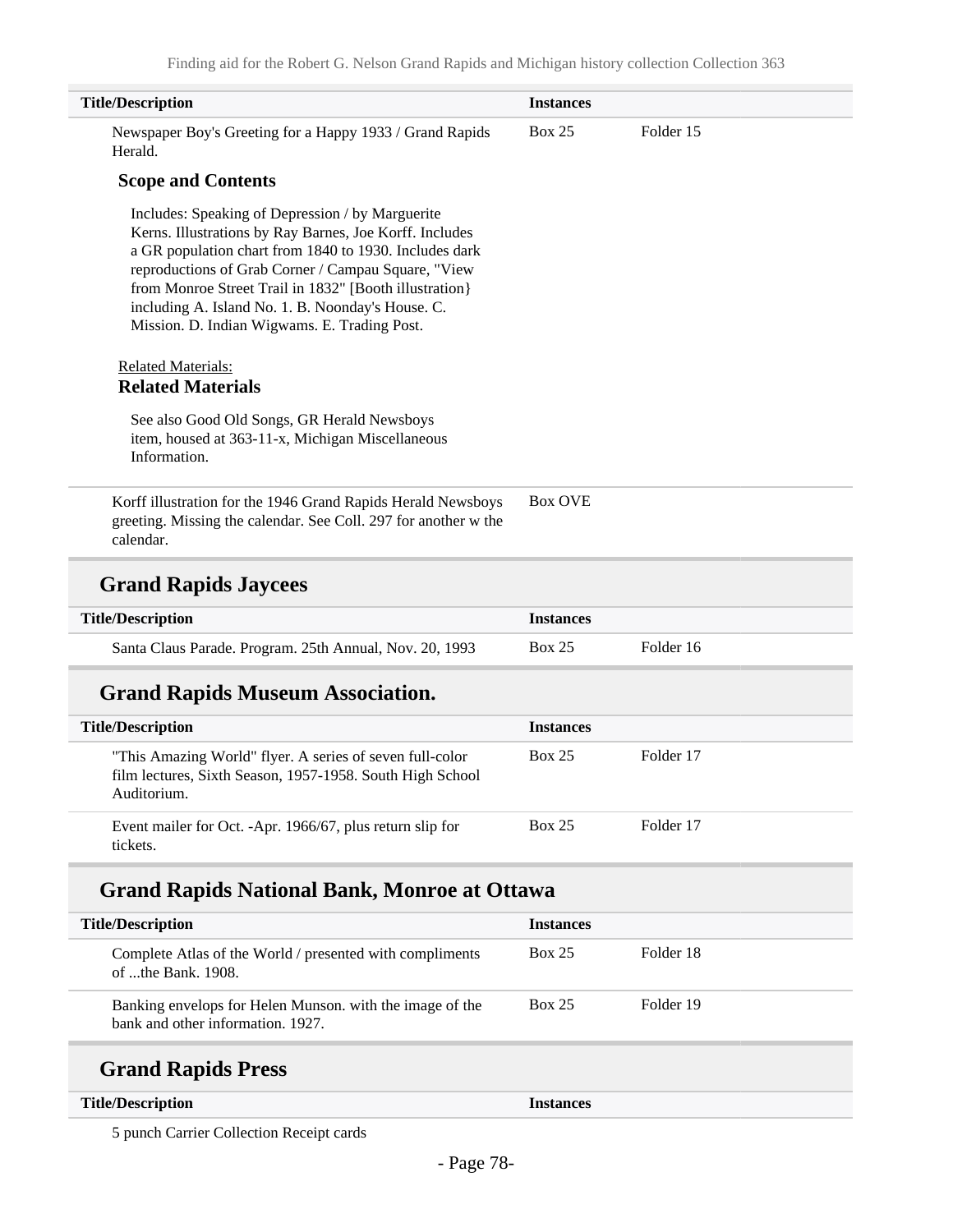|                                                                                                                                        | Box 25           | Folder 20 |  |
|----------------------------------------------------------------------------------------------------------------------------------------|------------------|-----------|--|
| Customer Card introducing a new carrier salesman, with the<br>salesman's name & contact info. stamped on the card.                     | Box 25           | Folder 20 |  |
| Grattan                                                                                                                                |                  |           |  |
| <b>Title/Description</b>                                                                                                               | <b>Instances</b> |           |  |
| Grand Dance, Lessiter's Hall, May 8, 1902. Newell's<br>Orchestra. Has raised image of artist's view of a Native<br>American, in color. | Box 25           | Folder 21 |  |

### **Great American Talk Festival. Grand Rapids Junior College.**

| <b>Title/Description</b>                                                | <b>Instances</b> |           |
|-------------------------------------------------------------------------|------------------|-----------|
| Folding flyer, April 1981, with images of national participants. Box 25 |                  | Folder 22 |

## **Heather Hills Retirement Village**

| <b>Title/Description</b>                              | <b>Instances</b> |           |
|-------------------------------------------------------|------------------|-----------|
| Open House, April 26, no year.                        | <b>Box 25</b>    | Folder 23 |
| Folding flyer. Buff paper, with locator map on front. | <b>Box 25</b>    | Folder 23 |

### **Heritage Hill**

| <b>Title/Description</b>                                                                         | <b>Instances</b> |           |
|--------------------------------------------------------------------------------------------------|------------------|-----------|
| General flyer about the association with a membership form.                                      | <b>Box 25</b>    | Folder 24 |
| 1981 Tour Ticket, listing the homes.                                                             | <b>Box 25</b>    | Folder 24 |
| 1981 Tour program with map, and images & owners of<br>building on the tour.                      | <b>Box 25</b>    | Folder 24 |
| A Wlaking Tour  Heritage Hill. Contract and Complement.<br>Flyer including orientation map. n.d. | <b>Box 25</b>    | Folder 24 |

## **Homestead Hills Studio, Ada, Michigan**

| <b>Title/Description</b>                     | <i><u><b>Instances</b></u></i> |           |
|----------------------------------------------|--------------------------------|-----------|
| Paintings by Rockett. Jeanne Rochett, artist | <b>Box 25</b>                  | Folder 25 |

### **Hotel Ottawa, Ottawa Beach, Mi. / J. Boyd Pantlind, proprietor**

| <b>Title/Description</b>                                 | <b>Instances</b> |           |
|----------------------------------------------------------|------------------|-----------|
| Dinner Menu card with image of Native American, and "The | Box 25           | Folder 26 |
| Morton" and "Hotel Pantlind" listed under the image.     |                  |           |

## **Irisarians of Greater Grand Rapids**

#### **Title/Description Instances**

Iris : Civic Flower / Irisarians of Greater Grand Rapids, 1942.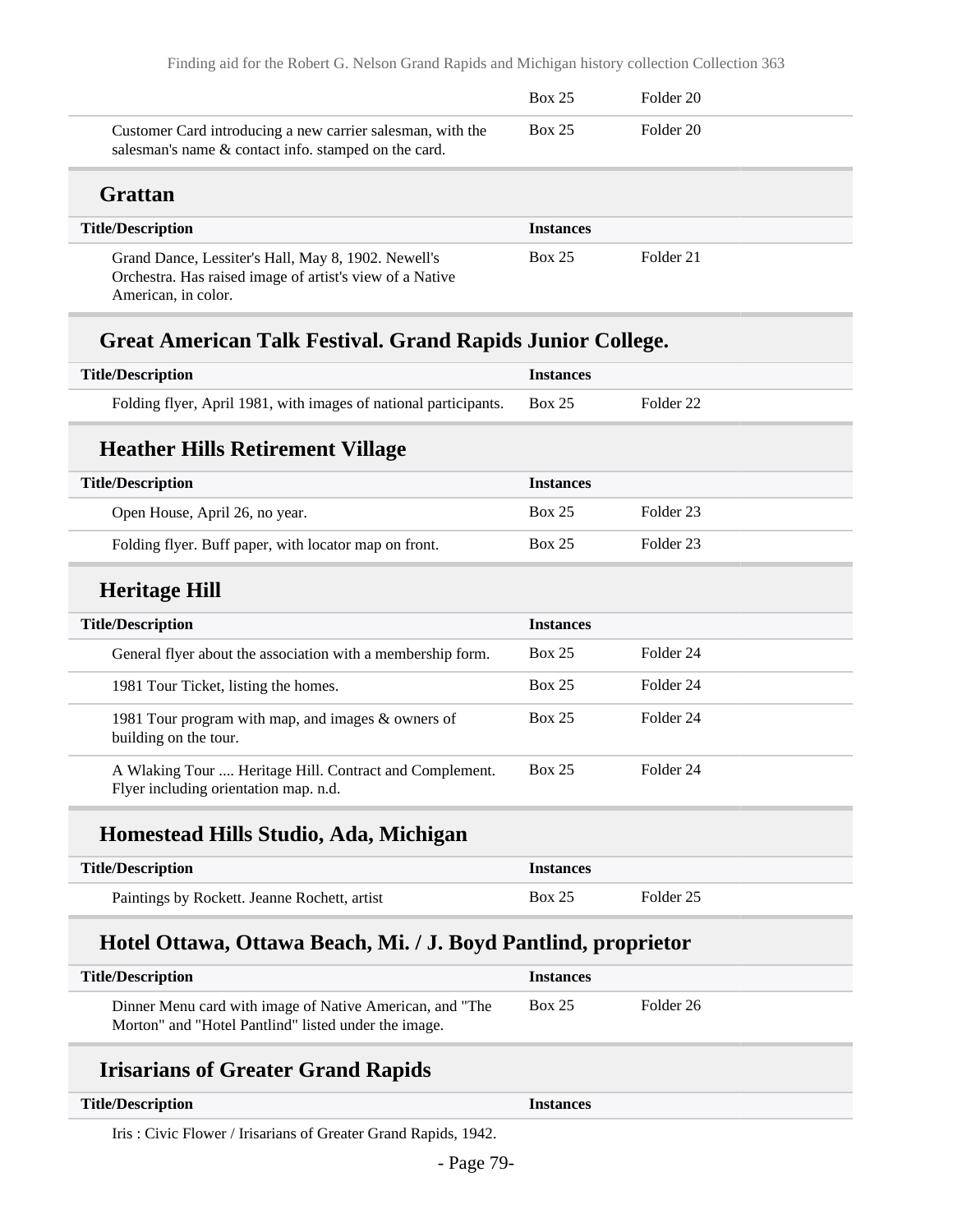|                                                                                                                                                                                                                              | <b>Box 25</b> | Folder 27 |  |
|------------------------------------------------------------------------------------------------------------------------------------------------------------------------------------------------------------------------------|---------------|-----------|--|
| Postcard. Bearded Iris, Mrs. Valerie West. To Mrs. Stephen<br>Collins. For 1942. Enrollment postcard.                                                                                                                        | <b>Box 25</b> | Folder 27 |  |
| Plain paper small membership flyer, w information on items<br>for sale thru the club, and color image on the front: Bearded<br>Iris, Rameses, Dykes Medal, 1932. Has "Harry C. Nylaan "<br>stamp in green ink on info. Side. | <b>Box 25</b> | Folder 27 |  |

# **David Wolcott Kendall Memorial School / Kendall College of Design.**

| <b>Title/Description</b>                                                                                                                                                                                                                             | <b>Instances</b> |                     |  |
|------------------------------------------------------------------------------------------------------------------------------------------------------------------------------------------------------------------------------------------------------|------------------|---------------------|--|
| Prospectus. David Wolcott Kendall Memorial School, an<br>incorporated School of Art. 1939/1940 term                                                                                                                                                  | Box 4            | Folder 1            |  |
| <b>Kendall College of Design</b>                                                                                                                                                                                                                     |                  |                     |  |
| <b>Title/Description</b>                                                                                                                                                                                                                             | <b>Instances</b> |                     |  |
| Catalog/booklet. v. 7, no. 5. [1962/1963] 1962/1963 Faculty<br>list inside flap at back of catalog. Original mailing envelop<br>addressed to Mrs. George Nelson                                                                                      | Box 4            | Folder 2            |  |
| Catalog/booklet. [1964/1965] or [1965/1966] Gray 1964-1965<br>School year Calendar sheet loose inert, with application form.<br>Buff 1965-1966 School year Calendar sheet loose insert.<br>Upper portion / application form missing from this sheet. | Box 4            | Folder 2            |  |
| Catalog/booklet. v. 14, no. 1. Catalog, 1979-1981                                                                                                                                                                                                    | Box 4            | Folder <sub>2</sub> |  |
| Kendall School of Design News. April 1979                                                                                                                                                                                                            | Box 4            | Folder 3            |  |
| Annual Report, 1978                                                                                                                                                                                                                                  | Box 4            | Folder 4            |  |
| Annual Report, 1986                                                                                                                                                                                                                                  | Box 4            | Folder 4            |  |
| Newsletter, v. 11, no. 1, Summer 1991                                                                                                                                                                                                                | Box 4            | Folder 5            |  |
| Newsletter, v. 11, no. 2, Aug. 1991                                                                                                                                                                                                                  | Box 4            | Folder 5            |  |
| Postcard. b/w Winter scene of the school at 1110 College,<br>N.E.                                                                                                                                                                                    | Box 4            | Folder 6            |  |
| Bumper Sticker for Kendall College of Art & Design                                                                                                                                                                                                   | Box 4            | Folder <sub>7</sub> |  |
| Faculty Exhibit. Jan 9-27, 1989. Oversized poster, folded for<br>mailing                                                                                                                                                                             | Box 4            | Folder <sub>8</sub> |  |
| Annual Student Exibit, 39th, Invitation, 1967                                                                                                                                                                                                        | Box 4            | Folder 9            |  |
| Annual Student Exibit, 41st, Invitation, 1969                                                                                                                                                                                                        | Box 4            | Folder 9            |  |
| Annual Student Exibit, 43rd, Invitation, 1971                                                                                                                                                                                                        | Box 4            | Folder 9            |  |
| Annual Student Exibit, 44th, Invitation, 1972                                                                                                                                                                                                        | Box 4            | Folder 9            |  |
| Annual Student Exibit, 45th, Invitation, 1973                                                                                                                                                                                                        | Box 4            | Folder 9            |  |
| Annual Student Exibit, 46th, Invitation, 1974                                                                                                                                                                                                        | Box 4            | Folder 9            |  |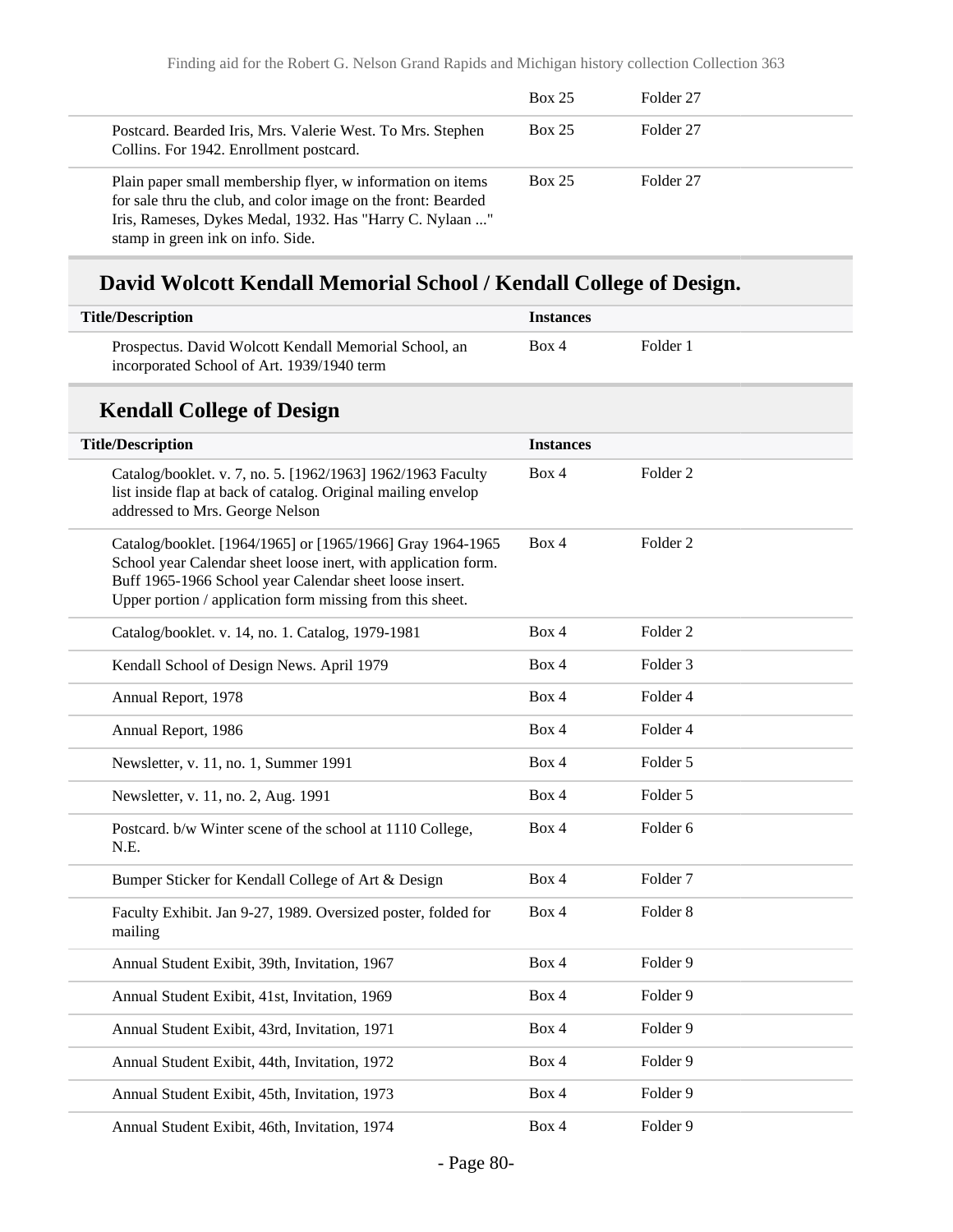| Annual Student Exibit, 47th, Invitation, 1975                                                   | Box 4           | Folder <sub>9</sub> |
|-------------------------------------------------------------------------------------------------|-----------------|---------------------|
| Annual Alumni Weekend, spring 1978, 50th anniversary<br>invitations                             | Box 4           | Folder 10           |
| Open House, 50th Anniversary Celebration Exhibit of student<br>work.                            | Box 4           | Folder 10           |
| Reception and Open House Celebrating Phase I Completion at<br>the New Campus, Nov. 11, no year. | Box 4           | Folder 11           |
| Retirement Reception for Curtis William Johnson. May 8,<br>1991., Misc. Invitation.             | Box 4           | Folder 12           |
| First Annual President's Beaux Arts Ball & Patrons Dinner,<br>Oct. 4, 1990                      | Box 4           | Folder 12           |
| Inauguration of Charles L. Deihl as 6th President, Oct. 5, 1990                                 | Box 4           | Folder 12           |
| Miscellaneous exhibits                                                                          | Box 4           | Folder 13           |
| Physical Description: 4 items                                                                   |                 |                     |
| Fund Raising flyers, mailers, packets                                                           | Box 4           | Folder 14           |
| Faculty exhibit                                                                                 | Box 4           | Folder 15           |
| Large yellow envelop                                                                            | Box 4           | Folder 15           |
| 1990 Class Schedule                                                                             | <b>Box OVE1</b> |                     |
| Portfolio (publication) [Nelson association or graphics[?]<br>Retention <sup>[?]</sup>          | <b>Box OVE4</b> |                     |
| <b>Scope and Contents</b>                                                                       |                 |                     |

Items

- 1 Spring 1999
- 2 Summer 2007
- 3 Winter 2008

### **Kent Garden Club**

| <b>Title/Description</b>                                                                              | <i>Instances</i> |           |
|-------------------------------------------------------------------------------------------------------|------------------|-----------|
| Program. Flower Show. Waters Building, Sept. 10-11, 1947.<br>Includes rules, committee chairmen, etc. | Box 25           | Folder 28 |

## **Layman Welding Supply Co., 1000 Scribner NW.**

| <b>Title/Description</b>                                                                                                                             | <b>Instances</b> |           |
|------------------------------------------------------------------------------------------------------------------------------------------------------|------------------|-----------|
| Open House flyer with image of building. Black on yellow<br>paper. "Live demo Electric Eye Cutting", Layman Welding<br>Supply Co., 1000 Scribner NW. | <b>Box 25</b>    | Folder 29 |

## **Local History Conference.**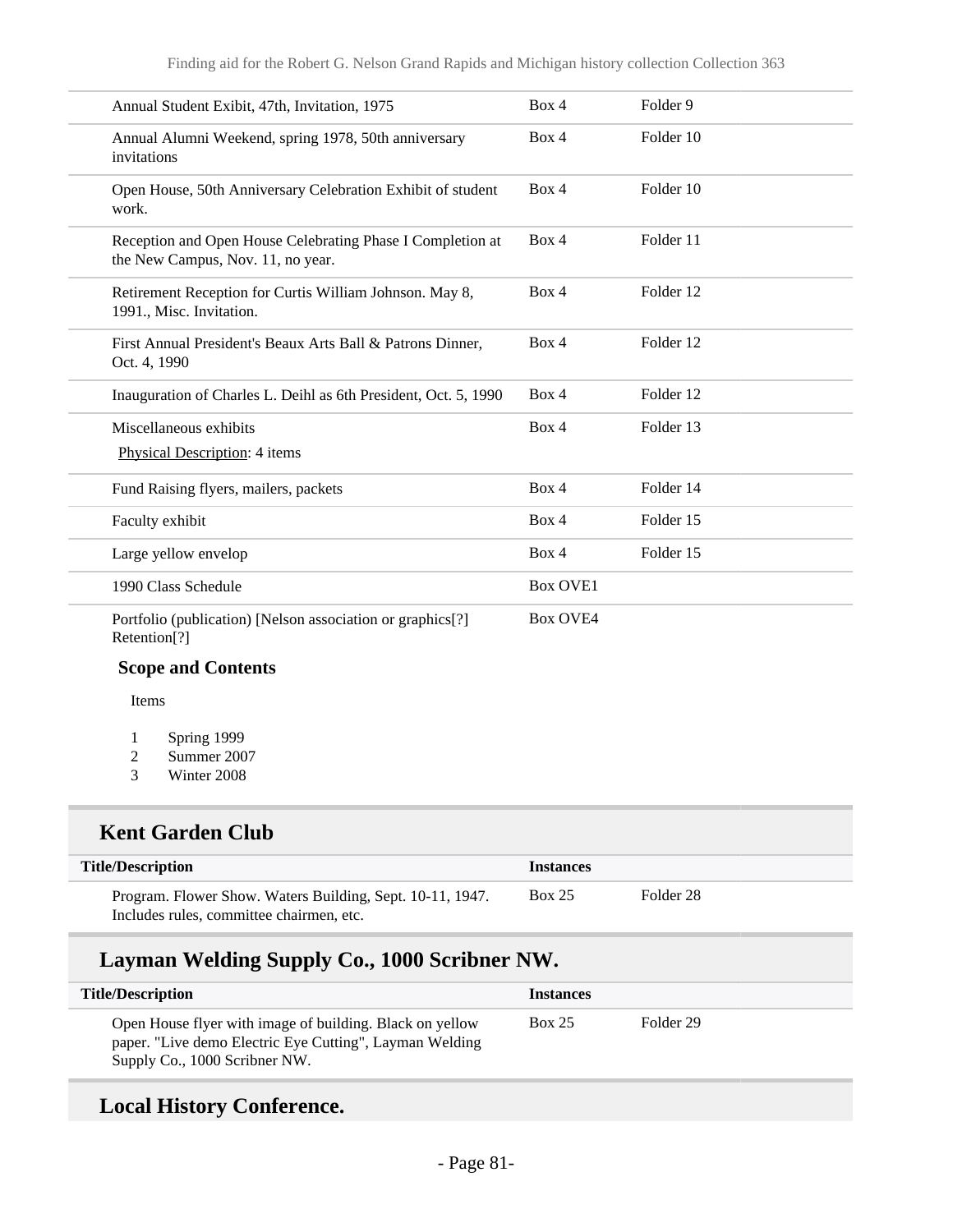| <b>Title/Description</b>                                                                                                                  | <i><u><b>Instances</b></u></i> |           |
|-------------------------------------------------------------------------------------------------------------------------------------------|--------------------------------|-----------|
| Michigan in Perspective. 14th Annual Conference on Local<br>History. Apr. 14-15, 1972. [East side of state], Local History<br>Conference. | <b>Box 25</b>                  | Folder 30 |

## **Michigan Liquor Control Commission.**

| <b>Title/Description</b>                                   | <b>Instances</b> |           |  |
|------------------------------------------------------------|------------------|-----------|--|
| Ration Card no. 1325050 for Golda I. Myers. n.d., Michigan | <b>Box 25</b>    | Folder 31 |  |
| Liquor Control Commission.                                 |                  |           |  |

### **Michigan National Bank. Central**

| <b>Title/Description</b>                                                                                                                                                                                             | <b>Instances</b> |          |
|----------------------------------------------------------------------------------------------------------------------------------------------------------------------------------------------------------------------|------------------|----------|
| Sheet providing a chronology of the Amway Grand Plaza<br>Hotel/Pantlind Hotel (1833-1978, and the Michigan National<br>Bank, Central at the Amway Grand Plaza site. (1883-1980).<br>Michigan National Bank. Central. | Box 5            | Folder 9 |

## **Michigan State Numismatic Society.**

| <b>Title/Description</b>                                                                                                                        | <b>Instances</b> |           |
|-------------------------------------------------------------------------------------------------------------------------------------------------|------------------|-----------|
| Program. 18th Annual Convention, Nov. 23-25, 1973. Grand<br>Rapids, Hosted by the Grand Rapids Coin Club. Michigan<br>State Numismatic Society. | <b>Box 25</b>    | Folder 32 |
| 5 raffle ticket stubs from the show. Michigan State<br>Numismatic Society.                                                                      | <b>Box 25</b>    | Folder 32 |

## **Michigan Trust Company. Christmas Greetings for Clients.**

| <b>Title/Description</b> |                                                                                                                                                         | <b>Instances</b> |
|--------------------------|---------------------------------------------------------------------------------------------------------------------------------------------------------|------------------|
|                          | Child Life : a portfolio of pictures collection and arranged by<br>Eleanor Withey Willard. G.R. : Michigan Trust Co. ; G.R. :<br>Dickinson Bros., 1906. | <b>Box OVE4</b>  |
|                          | <b>Scope and Contents</b>                                                                                                                               |                  |
|                          | Loose plates of published photographic images:                                                                                                          |                  |
| 1                        | $My$ Dog and I / by Claud Ashley Benedict                                                                                                               |                  |
| 2                        | The Toy Boat / by Fedora E.D. Brown                                                                                                                     |                  |
| 3                        | Boating in Holland / by T.A. Shaw, jr.                                                                                                                  |                  |
| 4                        | Dutch Children on the Beach / by T.A. Shaw, Jr.                                                                                                         |                  |
| 5                        | Halcyon Days / by Charles Vandervelde (Graphic                                                                                                          |                  |
|                          | Rapids photographer)                                                                                                                                    |                  |
| 6                        | The Bubble / by Jeanne E. Bennett                                                                                                                       |                  |
| 7                        | The Miniature Railway / by Eleanor W. Willard                                                                                                           |                  |
| 8                        | The Impromptu Dance / by Louis Fleckenstein                                                                                                             |                  |

Box OVE4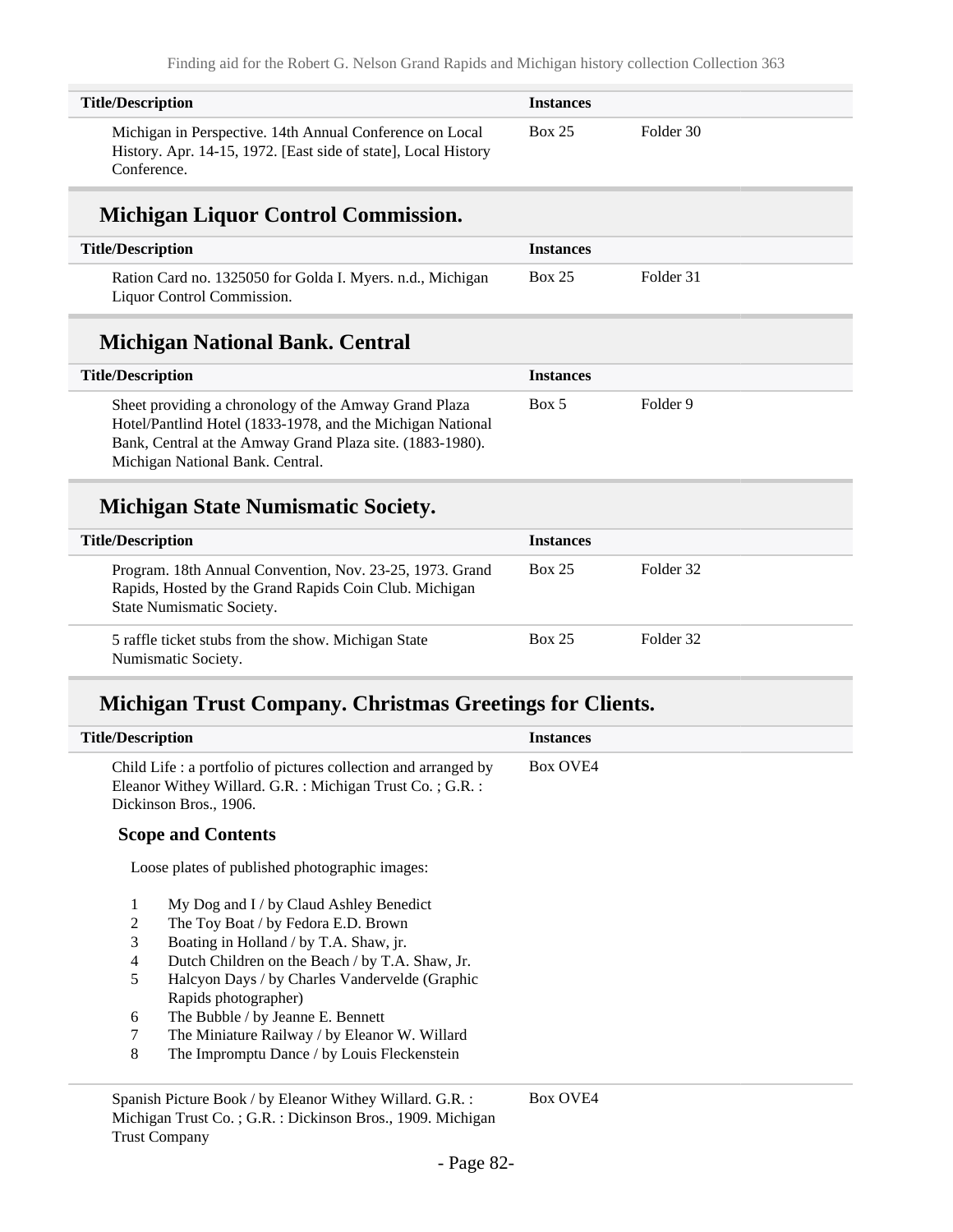| Street Life in North Africa. / from Gum Prints by Eleanor<br>Withey Willard. G.R. : Michigan Trust Co. ; G.R. : Dickson<br>Bros., 1910. Michigan Trust Company | Box OVE4 |
|----------------------------------------------------------------------------------------------------------------------------------------------------------------|----------|
| Christmas Greeting for clients. Michigan Trust Company                                                                                                         | Box OVE4 |

# **Nelson B. Good & Son, Caledonia, Mich.**

| <b>Title/Description</b>                                                                                                                            | <b>Instances</b> |           |
|-----------------------------------------------------------------------------------------------------------------------------------------------------|------------------|-----------|
| Flyer with advertising information on the outside, and<br>information on another topic on the inside., Nelson B. Good $\&$<br>Son, Caledonia, Mich. | <b>Box 25</b>    | Folder 33 |
| "but what about what you can't see?"  / U.S. National Parks,<br>c. 1963. Nelson B. Good & Son, Caledonia, Mich.                                     | <b>Box 25</b>    | Folder 33 |

#### **Ottawa Grange No. 30**

| <b>Title/Description</b>                                   | <b>Instances</b> |           |
|------------------------------------------------------------|------------------|-----------|
| Invitation. Nov. 30, 1898. Night Cap Social and Fish Pond, | <b>Box 25</b>    | Folder 34 |
| Ottawa Grange No. 30                                       |                  |           |

## **Plainfield Lumber and Hardware Co.**

| <b>Title/Description</b>                                                          | <i><u><b>Instances</b></u></i> |           |
|-----------------------------------------------------------------------------------|--------------------------------|-----------|
| Folding Sales flyer. Black on yellow paper. Plainfield Lumber<br>and Hardware Co. | <b>Box 25</b>                  | Folder 35 |

### **Rauschenberger-Walcott Funeral Home**

| <b>Title/Description</b>                                                                                  | <b>Instances</b> |           |
|-----------------------------------------------------------------------------------------------------------|------------------|-----------|
| May We Help? Booklet on death related business/estate items.<br>n.d., Rauschenberger-Walcott Funeral Home | <b>Box 25</b>    | Folder 36 |

## **Sugar Loaf**

| <b>Title/Description</b>                                                                                                              | <b>Instances</b> |           |
|---------------------------------------------------------------------------------------------------------------------------------------|------------------|-----------|
| Graphic Clipping. Sugar Loaf Village, NW of Traverse City.<br>Ski. Has mailing coupon for IDE, 2228 S. Division, G.R.,<br>Sugar Loaf. | <b>Box 25</b>    | Folder 37 |

## **West Michigan Tourist Association**

| <b>Title/Description</b>                                                                         | <b>Instances</b> |          |
|--------------------------------------------------------------------------------------------------|------------------|----------|
| Michigan Loves Me. Blue background with pink heart (decal),<br>West Michigan Tourist Association | <b>Box 19</b>    | Folder 1 |
| Michigan Loves Me. Orange, pink white. (decal), West<br>Michigan Tourist Association             | Box 19           | Folder 1 |
| Attractions in West Michigan (flyer), West Michigan Tourist<br>Association                       | Box 19           | Folder 1 |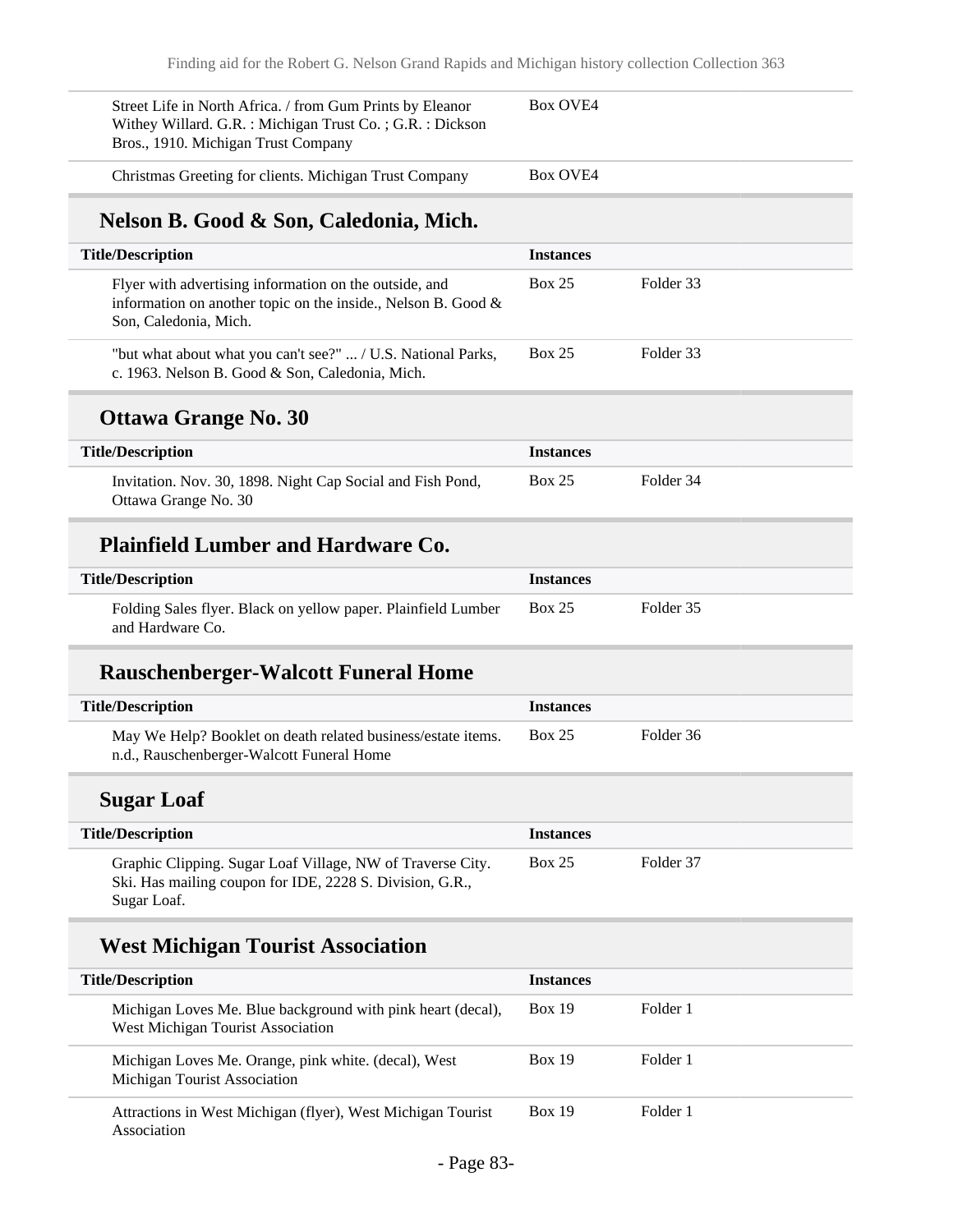## **Westbrook Beauty College, 1880 28th St. SW, Wyoming, Mi.**

| <b>Title/Description</b>                                                                   | <b>Instances</b> |           |
|--------------------------------------------------------------------------------------------|------------------|-----------|
| Blue folding flyer. Westbrook Beauty College                                               | <b>Box 25</b>    | Folder 38 |
| <b>Whitneyville Hall.</b>                                                                  |                  |           |
| <b>Title/Description</b>                                                                   | <b>Instances</b> |           |
| Dance. Invitation/Announcement. Brown card with poem.<br>Feb. 13, 1914. Whitneyville Hall. | <b>Box 25</b>    | Folder 39 |

## **WLAV Coupons. Title/Mailer card only. Say "Yes" to Michigan.**

| <b>Title/Description</b>                                                                                                                                                                         | <b>Instances</b> |           |  |
|--------------------------------------------------------------------------------------------------------------------------------------------------------------------------------------------------|------------------|-----------|--|
| Special Edition. Grandville Merchants Assoc. Holiday<br>Greetings, with a bird's eye view of a partial Grand Rapids<br>skyline., WLAV Coupons. Title/Mailer card only. Say "Yes"<br>to Michigan. | <b>Box 25</b>    | Folder 40 |  |
|                                                                                                                                                                                                  |                  |           |  |
|                                                                                                                                                                                                  |                  |           |  |

## **Wyoming Internists.**

| <b>Title/Description</b>                                                                                    | <i><u><b>Instances</b></u></i> |           |
|-------------------------------------------------------------------------------------------------------------|--------------------------------|-----------|
| Form letter with map, announcing move from 2727 DeHoop<br>SW to 4444 Kalamazoo Ave. SE, Wyoming Internists. | <b>Box 25</b>                  | Folder 41 |

# **Subseries B. By Materials Type or Subject Matter Alphabetically**

#### **Auto Dealerships**

| <b>Title/Description</b>             | <b>Instances</b> |           |  |
|--------------------------------------|------------------|-----------|--|
| <b>Auto Dealerships</b>              | <b>Box 25</b>    | Folder 42 |  |
| <b>Physical Description: 3 items</b> |                  |           |  |

#### **Banks / Savings & Loans Misc.**

| <b>Title/Description</b>                                                                                                                                                      | <b>Instances</b> |           |
|-------------------------------------------------------------------------------------------------------------------------------------------------------------------------------|------------------|-----------|
| First National Bank, Banks / Savings & Loans Misc.                                                                                                                            | <b>Box 25</b>    | Folder 43 |
| Were In Town flyer, Banks / Savings & Loans Misc.                                                                                                                             | <b>Box 25</b>    | Folder 43 |
| Red money envelp, Banks / Savings & Loans Misc.                                                                                                                               | <b>Box 25</b>    | Folder 43 |
| Fourth National Bank, G.R., Banks / Savings & Loans Misc.                                                                                                                     | <b>Box 25</b>    | Folder 43 |
| Condensed Statement of the Conditions, Apr. 22, 1907. Lists<br>Directors & officers. Has image of bank with clock on front of<br>this flyer., Banks / Savings $&$ Loans Misc. | <b>Box 25</b>    | Folder 43 |
| Grand Rapids Bank, Banks / Savings & Loans Misc.                                                                                                                              | <b>Box 25</b>    | Folder 43 |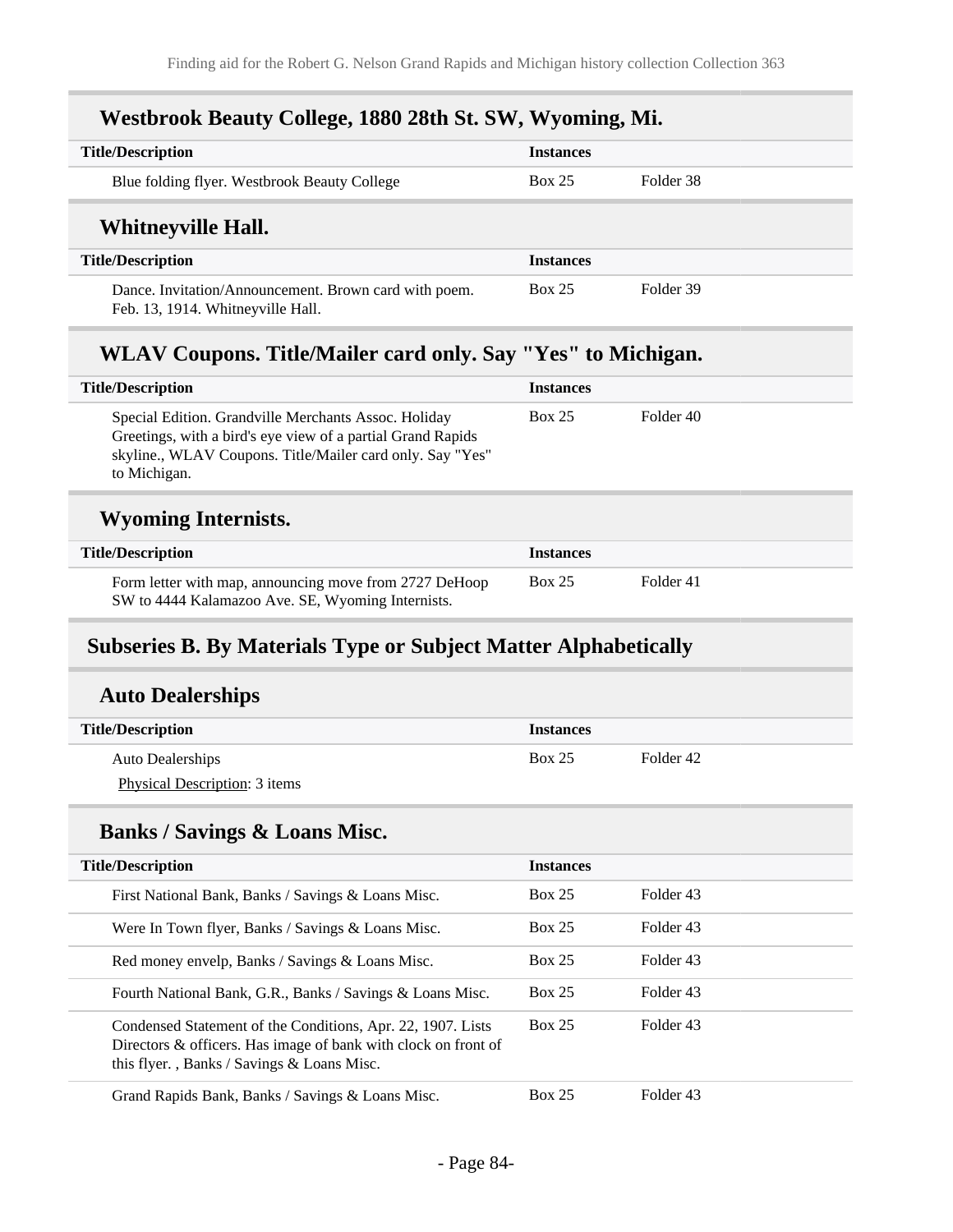| Introducing a brand-new Grand Rapids Bank. Supplement to<br>the Grand Rapids Press, March 31, 1974. Has portrait images<br>of three men printed on the back of the pamphlet: Robert E.W.<br>Schnoor, James A. Knott, and James R. Veldman., Banks /<br>Savings & Loans Misc. | <b>Box 25</b>    | Folder 43 |
|------------------------------------------------------------------------------------------------------------------------------------------------------------------------------------------------------------------------------------------------------------------------------|------------------|-----------|
| Drive-In flyer with a parking meter graphic, Banks / Savings<br>& Loans Misc.                                                                                                                                                                                                | <b>Box 25</b>    | Folder 43 |
| Money envelop, Banks / Savings & Loans Misc.                                                                                                                                                                                                                                 | <b>Box 25</b>    | Folder 43 |
| Used Deposit slips, Banks / Savings & Loans Misc.                                                                                                                                                                                                                            | <b>Box 25</b>    | Folder 43 |
| Grand Rapids Mutual Federal, Banks / Savings & Loans Misc.                                                                                                                                                                                                                   | <b>Box 25</b>    | Folder 43 |
| Under the Clock, Fall 1978. [newsletter] Grand Rapids Mutual<br>Federal. Has site maps for four locations on the back side:<br>Downtown, Breton, Cascade, Grandville., Banks / Savings &<br>Loans Misc.                                                                      | <b>Box 25</b>    | Folder 43 |
| Metro Banc, Banks / Savings & Loans Misc.                                                                                                                                                                                                                                    | <b>Box 25</b>    | Folder 43 |
| Say Hello flyer, Banks / Savings & Loans Misc.                                                                                                                                                                                                                               | <b>Box 25</b>    | Folder 43 |
| Mutual Home Federal Savings, Banks / Savings & Loans<br>Misc.                                                                                                                                                                                                                | <b>Box 25</b>    | Folder 43 |
| Drive In Money envelop, Banks / Savings & Loans Misc.                                                                                                                                                                                                                        | <b>Box 25</b>    | Folder 43 |
| The Mirror, Summer 1982 [newsletter] Mutual Home Federal<br>Savings and Loan Association., Banks / Savings & Loans<br>Misc.                                                                                                                                                  | Box 25           | Folder 43 |
| Schoolroom Progress U.S.A.  Henry Ford Museum and<br>Greenfield Village and the Encyclopedia Americana<br>brought to Grand Rapids as a public service by Mutual Home<br>Federal Savings & Loan Assoc. n.d., Banks / Savings & Loans<br>Misc.                                 | <b>Box 25</b>    | Folder 43 |
| Prime Bank, Banks / Savings & Loans Misc.                                                                                                                                                                                                                                    | <b>Box 25</b>    | Folder 43 |
| Money envelop, Banks / Savings & Loans Misc.                                                                                                                                                                                                                                 | <b>Box 25</b>    | Folder 43 |
| Flyer with map for Grandville Branch                                                                                                                                                                                                                                         | <b>Box 25</b>    | Folder 43 |
| <b>Book Jacket</b>                                                                                                                                                                                                                                                           |                  |           |
| <b>Title/Description</b>                                                                                                                                                                                                                                                     | <b>Instances</b> |           |
| The Story of Grand Rapids: a narrative of Grand Rapids,<br>Michigan / Z.Z. Lydens, Editor. G.R. : Kregel Publ., [1969]                                                                                                                                                       | <b>Box OVE4</b>  |           |
| Graphic of "Grand Rapids in 1856" is by Sarah Nelson<br>Ballard. Jacket flaps have been cut off and the item has been<br>previously glued to something.                                                                                                                      | <b>Box OVE4</b>  |           |

# **Bookstores, Publishers & Libraries.**

| <b>Title/Description</b> |  |
|--------------------------|--|
|--------------------------|--|

Instances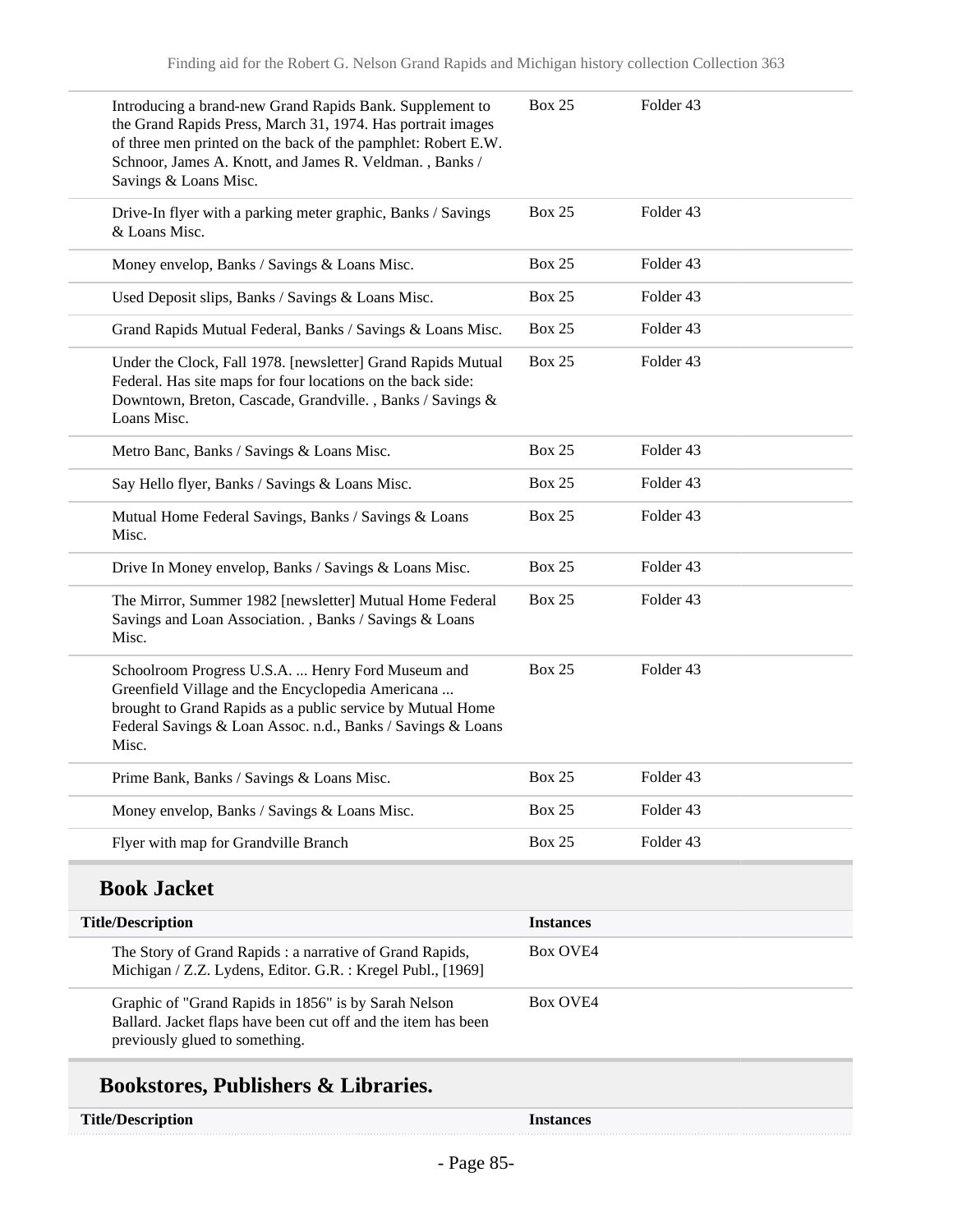| <b>Title/Description</b>                                                                                                                                                     | <b>Instances</b> |                     |
|------------------------------------------------------------------------------------------------------------------------------------------------------------------------------|------------------|---------------------|
| <b>Calendars</b>                                                                                                                                                             |                  |                     |
| Zondervan Family Bookstore. Spring/Summer Issue, 1969.<br>Publishers Close Outs.                                                                                             | <b>Box 23</b>    | Folder 11           |
| <b>Wolf House Books</b>                                                                                                                                                      | <b>Box 23</b>    | Folder 10           |
| Vanderveen and Company. Catalog no. 1                                                                                                                                        | <b>Box 23</b>    | Folder 9            |
| Interpreter. [newspaper]. Subscription flyer, mailing envelop.<br>n.d.                                                                                                       | <b>Box 23</b>    | Folder <sub>8</sub> |
| Grand Rapids Public Library. Bookmark. Keep on Top of<br>What's happening.                                                                                                   | <b>Box 23</b>    | Folder <sub>7</sub> |
| Grand Rapids Public Library. All Residents of Ionia, Kent,<br>Montcalm, Ottawa Counties are now served by  n.d., but<br>circa 1967 from the building rendering on the front. | Box 23           | Folder <sub>7</sub> |
| Grand Rapids Public Library. The Classification number is<br>Your Key to the Location of Books  Graphic guide to the<br>open stacks.                                         | <b>Box 23</b>    | Folder <sub>7</sub> |
| Grand Rapids Public Library. A Guide to the Grand Rapid<br>Public Library. n.d. With floorplans                                                                              | <b>Box 23</b>    | Folder <sub>7</sub> |
| Grand Rapids Public Library. June/July, no year                                                                                                                              | <b>Box 23</b>    | Folder <sub>7</sub> |
| Grand Rapids Public Library. Oct. 1972                                                                                                                                       | <b>Box 23</b>    | Folder <sub>7</sub> |
| Grand Rapids Public Library. Oct. 1971                                                                                                                                       | <b>Box 23</b>    | Folder <sub>7</sub> |
| Grand Rapids Public Library. What's New.                                                                                                                                     | <b>Box 23</b>    | Folder <sub>7</sub> |
| Grand Rapids Public Library. Bulletin of the Grand Rapids<br>Public Library. v. 14, no. 7, July 1918.                                                                        | <b>Box 23</b>    | Folder <sub>7</sub> |
| Eerdmans flyer                                                                                                                                                               | <b>Box 23</b>    | Folder <sub>6</sub> |
| Don's Books. Don's Book Store. New Address locator map/<br>card. 663 Bridge N.W. As of April 18.                                                                             | <b>Box 23</b>    | Folder 5            |
| Don's Books. Correspondence with Bob Nelson                                                                                                                                  | <b>Box 23</b>    | Folder 5            |
| Don's Books. Sales lists                                                                                                                                                     | <b>Box 23</b>    | Folder 5            |
| The Bookie. Receipt for Bob Nelson 1973.                                                                                                                                     | <b>Box 23</b>    | Folder <sub>4</sub> |
| The Bookie. Bookmarks                                                                                                                                                        | <b>Box 23</b>    | Folder <sub>4</sub> |
| Bookery. "25 Years of '3-d' Know-How: Stereo HDQTs.<br>Receipt. Unused, but annotated.                                                                                       | <b>Box 23</b>    | Folder <sub>3</sub> |
| Book from The Bookmark.<br>Physical Description: 8 items                                                                                                                     |                  |                     |
| Bookmarks from Various organizations & Punch card for Free                                                                                                                   | <b>Box 23</b>    | Folder <sub>2</sub> |
| <b>Black Letter Press</b>                                                                                                                                                    | <b>Box 23</b>    | Folder 1            |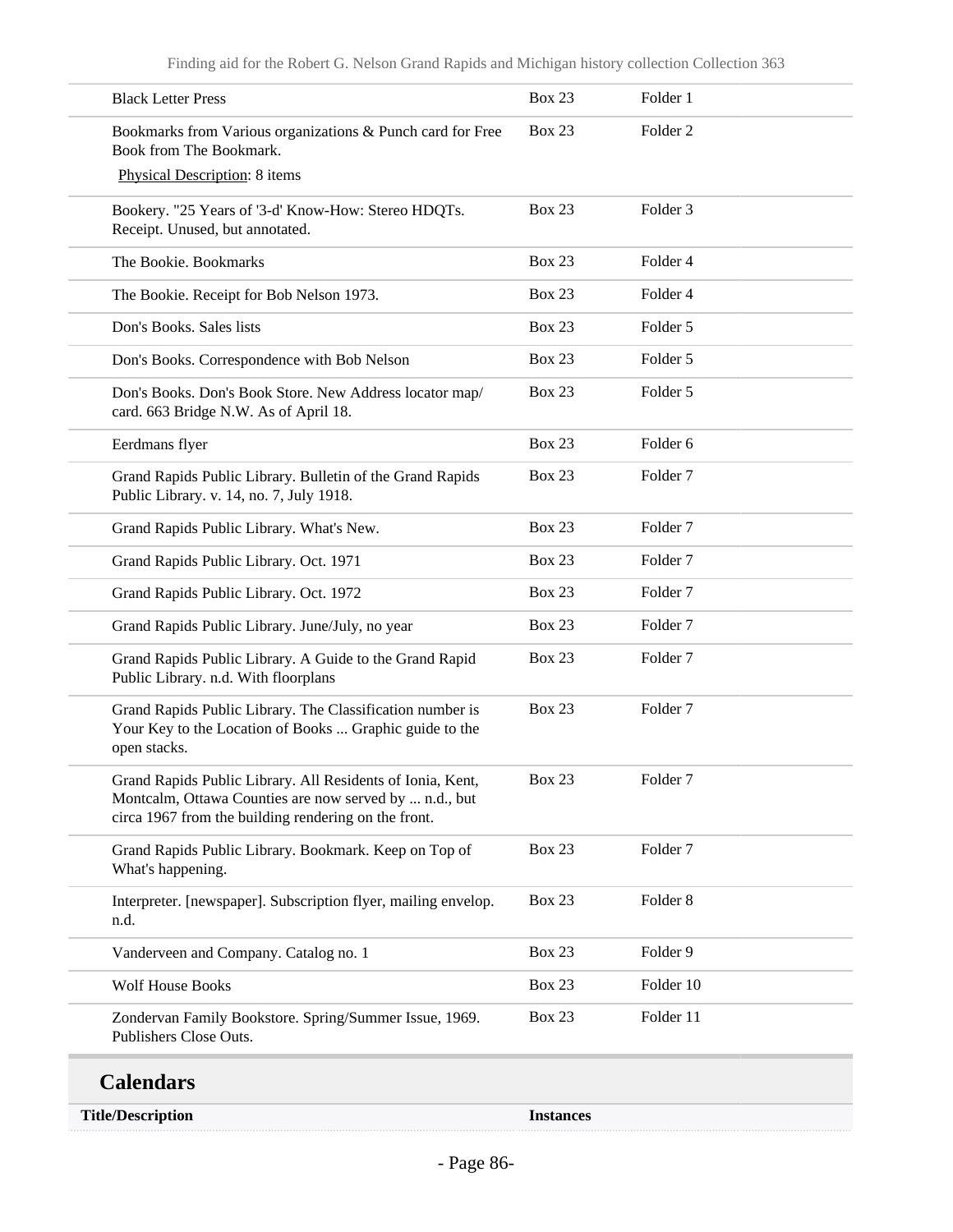| WCUZ 101 FM 1230 AM presents Greater Grand Rapids<br>1985 Calendar. Uses Western Michigan images for each<br>calendar month, overlayed with a Calder graphic symbol in<br>red.                                                                                                                                                                                                                                         | <b>Box OVE1</b>  |           |  |
|------------------------------------------------------------------------------------------------------------------------------------------------------------------------------------------------------------------------------------------------------------------------------------------------------------------------------------------------------------------------------------------------------------------------|------------------|-----------|--|
| Trudell '81 with images by Michigan watercolorist Donald<br>Trudell for Independent Liberty Life Insurance Company.                                                                                                                                                                                                                                                                                                    | <b>Box OVE1</b>  |           |  |
| <b>Calder</b>                                                                                                                                                                                                                                                                                                                                                                                                          |                  |           |  |
| <b>Title/Description</b>                                                                                                                                                                                                                                                                                                                                                                                               | <b>Instances</b> |           |  |
| Old Kent Bank and Trust Company graphic on cardboard. La<br>Grande Vitesse illustration by Reynold Weidenaar 1970, in<br>red, with a black sketch background of tall and short building<br>and landscaping.                                                                                                                                                                                                            | <b>Box 23</b>    | Folder 12 |  |
| Old Kent Bank and Trust Company graphic on cardboard. La<br>Grande Vitesse illustration by Reynold Weidenaar 1970                                                                                                                                                                                                                                                                                                      | <b>Box 23</b>    | Folder 12 |  |
| <b>General</b>                                                                                                                                                                                                                                                                                                                                                                                                         |                  |           |  |
| This same items intact, as the side of a folding box, for<br>Paid Checks and Statements. This item still flat, not<br>folded together.                                                                                                                                                                                                                                                                                 |                  |           |  |
| Emblem \$.40. Weather Resistant, Self Sticking. In cellophane<br>packet with red and yellow paper ID with handing whole,<br>from Great Western Ent., inc. Rapid City, S. Dak. Contains a<br>decal of Grand Rapids, Michigan, La Grande Vitesse. White<br>on blue top and bottom with the red sculpture in the center on<br>a white background, and black lettering.                                                    | <b>Box 23</b>    | Folder 12 |  |
| Community Services. Grand Valley State College. Folding<br>flyer, 4 8x10 pages in length, printed on both sides, 1974.<br>With cover images of La Grande Vitesse in blue again a white<br>building. "Original camera study by Ed Roberts. The Dunes<br>Art Gallery of Pentwater, Michigan"                                                                                                                             | <b>Box 23</b>    | Folder 12 |  |
| Festival Programs with the black sun face, and orange ball,<br>1974-1976                                                                                                                                                                                                                                                                                                                                               | <b>Box 23</b>    | Folder 12 |  |
| Grand Times, Inc. Flyer. Tours and tourism business. Has the<br>La Grande Vitesse image about the name of the firms on the<br>front of the flyer.                                                                                                                                                                                                                                                                      | <b>Box 23</b>    | Folder 12 |  |
| Fact Finder [newsletter] / Better Busines Bureau of Greater<br>Grand Rapids, Inc. v. 2, no. 2, Apr. 1971. Has image of La<br>Grande Vitesse in red, with a skying of buildings in gray as<br>the background, upper left in the title banner. "La Grande<br>Vitesse by Alexander Calder. Symbol of Man's Achievement"<br>Has a bio and image of Keith D. VanderCook on the front. See<br>also the Vandercook Coll. 329. | <b>Box 23</b>    | Folder 12 |  |
| Welcome to Grand Rapids City Hall. Folder Flyer with the<br>red La Grande Vitesse symbol. Lists the department with floor<br>plan orientation. No date, but perhaps in 1969/1970 when the<br>new building opened.                                                                                                                                                                                                      | <b>Box 23</b>    | Folder 12 |  |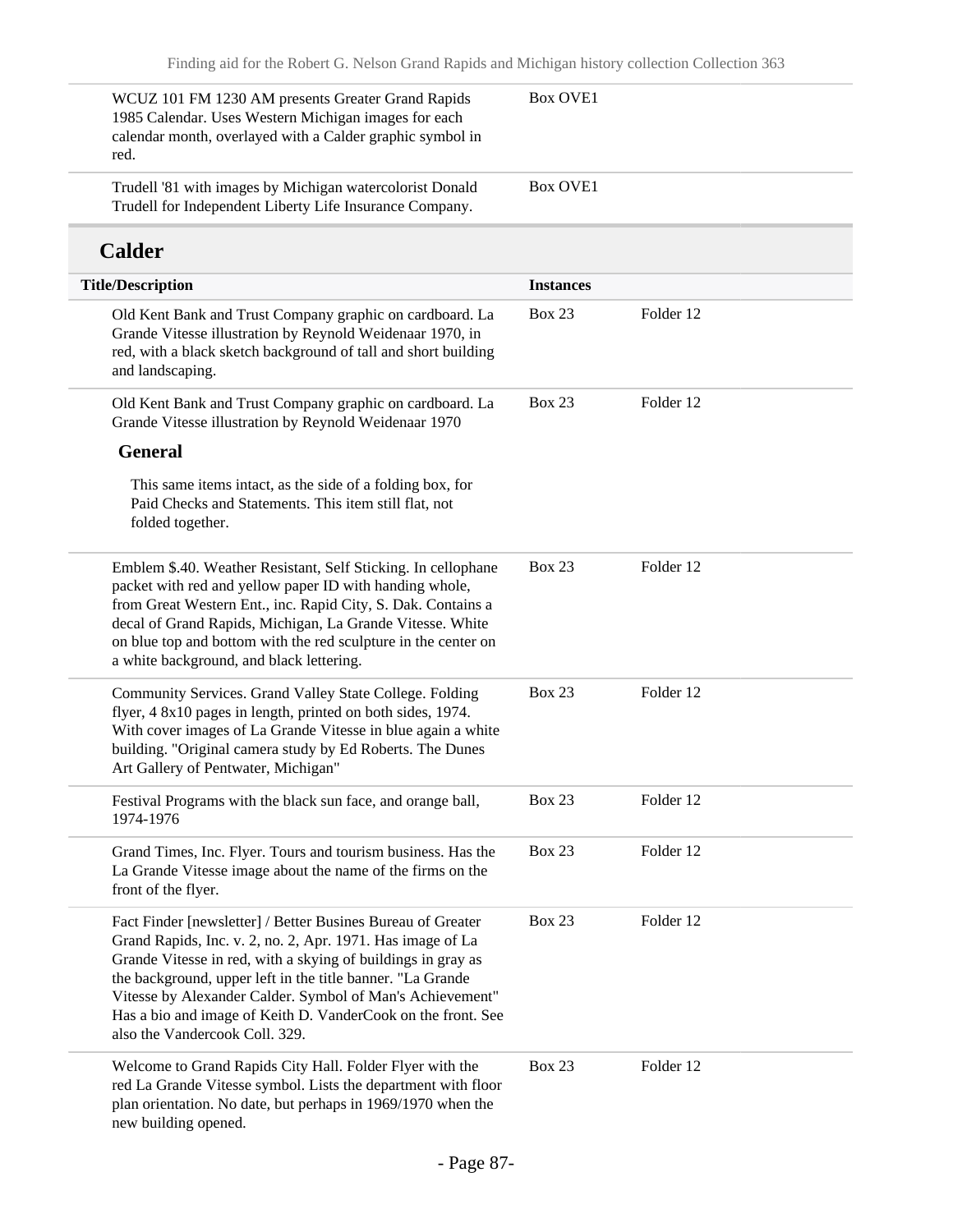| News Release. Apr. 18, 1968. Wm. B. Eerdmans Publ. Co.<br>for the book Alexander Calder: a pictorial essay by Bernice<br>Mancewicz. Two pages stapled. This version shows the cover<br>of the book in black and white.                                                                                                                                                                              | <b>Box 23</b>    | Folder 12 |  |
|-----------------------------------------------------------------------------------------------------------------------------------------------------------------------------------------------------------------------------------------------------------------------------------------------------------------------------------------------------------------------------------------------------|------------------|-----------|--|
| Travel Lodge flyer. Grand Rapids All-American City,<br>1980-1981, using the Calder La Grande Vitesse symbol twice.                                                                                                                                                                                                                                                                                  | <b>Box 23</b>    | Folder 12 |  |
| 1/2 sheet flyer for Palm Sunday Parade of Joy and Affirmation,<br>and a Celebration at the Calder. Key 1973. With a man on the<br>opposite side.                                                                                                                                                                                                                                                    | <b>Box 23</b>    | Folder 12 |  |
| Personal Correspondence to George Robert Nelson from<br>the City of Grand Rapids, showing the logo with La Grande<br>Vitesse in Red in front of the black grid buildings of the City<br>and County Buildings. Aug. 3, 1972 postal date. Contains a<br>memo notifying him of his voting precinct which has a City<br>of Grand Raipds, Office of City Clerk letterhead, but w/o the<br>Calder symbol. | <b>Box 23</b>    | Folder 12 |  |
| Form letter. City of Grand Rapids, Michigan letterhead, with<br>the same La Grande Vitesse symbol as above. Monroe Center<br>Information Bulletin. Has information about the City Center<br>Development Project, 1977-1981, with broad costs figures on<br>the opposite side. From John L. Hornback, City Engineer.                                                                                 | <b>Box 23</b>    | Folder 12 |  |
| <b>Cameras</b>                                                                                                                                                                                                                                                                                                                                                                                      |                  |           |  |
| <b>Title/Description</b>                                                                                                                                                                                                                                                                                                                                                                            | <b>Instances</b> |           |  |
|                                                                                                                                                                                                                                                                                                                                                                                                     |                  |           |  |
| Ticket / coupons for Free Equipment Check over. Camera<br>Shops, Division Ave.                                                                                                                                                                                                                                                                                                                      | <b>Box 23</b>    | Folder 13 |  |
| Red Window decal. Camera Center Photographer School.                                                                                                                                                                                                                                                                                                                                                | <b>Box 23</b>    | Folder 13 |  |
| <b>Coupons</b>                                                                                                                                                                                                                                                                                                                                                                                      |                  |           |  |
| <b>Title/Description</b>                                                                                                                                                                                                                                                                                                                                                                            | <b>Instances</b> |           |  |
| Coupon. Grand Rapids Getaway Coupon Book.  To. Dec.<br>31, 1995                                                                                                                                                                                                                                                                                                                                     | <b>Box 25</b>    | Folder 44 |  |
| <b>General</b>                                                                                                                                                                                                                                                                                                                                                                                      |                  |           |  |
| Has "Greetings from Grand Rapids, Michigan" postcard<br>reproduction on cover / from Grand Rapids/Kent County<br>Convention & Visitors Bureau.                                                                                                                                                                                                                                                      |                  |           |  |
| Coupon. WMAC \$10,000 Sweepstakes Coupon booklet. 1967                                                                                                                                                                                                                                                                                                                                              | <b>Box 25</b>    | Folder 44 |  |
| Coupon. Grogtown Bank, Murphy's Mill.                                                                                                                                                                                                                                                                                                                                                               | <b>Box 25</b>    | Folder 44 |  |
| Coupon. Clark Gas. One Pizza Hut Buck                                                                                                                                                                                                                                                                                                                                                               | <b>Box 25</b>    | Folder 44 |  |

# **Dairies**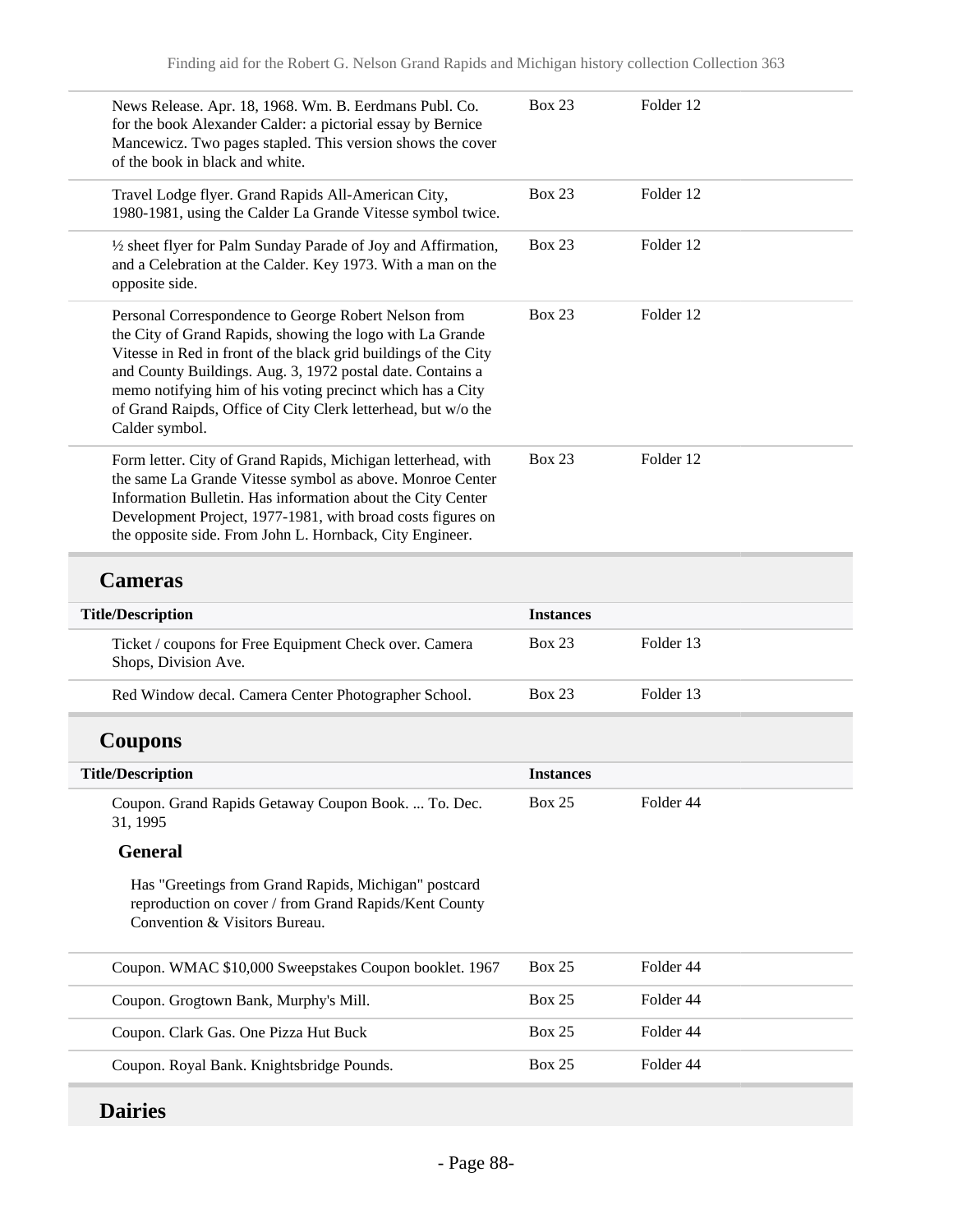| <b>Title/Description</b>                                                                                                                                                                                  | <b>Instances</b> |                     |
|-----------------------------------------------------------------------------------------------------------------------------------------------------------------------------------------------------------|------------------|---------------------|
| Dairy forms. Unused.                                                                                                                                                                                      | <b>Box 24</b>    | Folder 1            |
| Independent Milk Producers Assoc. Form, legal sized, unused.                                                                                                                                              | Box 5            | Folder 10           |
| Realia. Tag. Joppe's Dairy Co. Chocolate Malt Ice Milk-Mix                                                                                                                                                | <b>Box 24</b>    | Folder <sub>2</sub> |
| Realia. Cardboard cap(?) Lamoreaux Dairy, Comstock Park.<br>Milk                                                                                                                                          | <b>Box 24</b>    | Folder <sub>2</sub> |
| Realia. Cardboard cap (?) Liberty Dairy. Buttermilk                                                                                                                                                       | <b>Box 24</b>    | Folder <sub>2</sub> |
| Realia. Egypt Springs Dairy. Wm. Jenezon, Prop. Ada. Name/<br>Address tear card. [Thumb sized]                                                                                                            | <b>Box 24</b>    | Folder <sub>2</sub> |
| American Dairies, Inc. 613 East 28th St. Calendar, 1961                                                                                                                                                   | <b>Box 24</b>    | Folder <sub>3</sub> |
| American Dairies, Inc. 613 East 28th St. Window envelop<br>with Liberty Brand logo (Bell)                                                                                                                 | <b>Box 24</b>    | Folder <sub>3</sub> |
| American Dairies, Inc. 613 East 28th St. Yellow form on<br>paper                                                                                                                                          | <b>Box 24</b>    | Folder <sub>3</sub> |
| American Dairies, Inc. 613 East 28th St. Different yellow<br>form on card. Lists both Apsey's Jersey Farms - Liberty Dairy<br>on this form.                                                               | <b>Box 24</b>    | Folder <sub>3</sub> |
| American Dairies, Inc. 613 East 28th St. Pink Receipt, May 8,<br>1964 for Trinity Methodist Church.                                                                                                       | <b>Box 24</b>    | Folder <sub>3</sub> |
| American Woodland Dairies, Inc. 613 28th St. Fred De Haan<br>Calendar  "Your Woodland Distributor  dairy products"<br>1961                                                                                | <b>Box 24</b>    | Folder 4            |
| American Woodland Dairies, Inc. 613 28th St. Yellow<br>coupon. Liberty Dairy Bar and Cheese Store. Home<br>of American Woodland Dairies. 613, 28th SE proving<br>association with American Dairies above. | <b>Box 24</b>    | Folder 4            |
| American Woodland Dairies. Inc. 613 28th St. Pink Dairy<br>Shopping List. Annotations in ink on back.                                                                                                     | <b>Box 24</b>    | Folder 4            |
| American Woodland Dairies, Inc. 613 28th St. Shirt patch.<br>White background, brown letterering and acorn illustration<br>except red letters "Woodlands" across the acorn.                               | <b>Box 24</b>    | Folder 4            |
| Apsey's Jersey Farms, 2172 Wealthy S.E. Yellow order forms<br>$(3$ used)                                                                                                                                  | <b>Box 24</b>    | Folder 5            |
| Apsey's Jersey Farms, 2172 Wealthy S.E. Green Price Lists.<br>Dec. 16, 1947                                                                                                                               | <b>Box 24</b>    | Folder 5            |
| Apsey's Jersey Farms, 2172 Wealthy S.E. Carbonned order/<br>receipt booklet. Lists John E. Apsey, Prop.                                                                                                   | <b>Box 24</b>    | Folder 5            |
| Boston Pure Milk Dairy, 1261 Chicago Dr. S.W. 1959<br>Calendar. Generic images (Do It Yourself information)                                                                                               | <b>Box 24</b>    | Folder 6            |
| East End Creamery Co., 821 Oakdale, SE. Yellow Receipt.<br>Dec. 21, 1965 for George.                                                                                                                      | <b>Box 24</b>    | Folder <sub>7</sub> |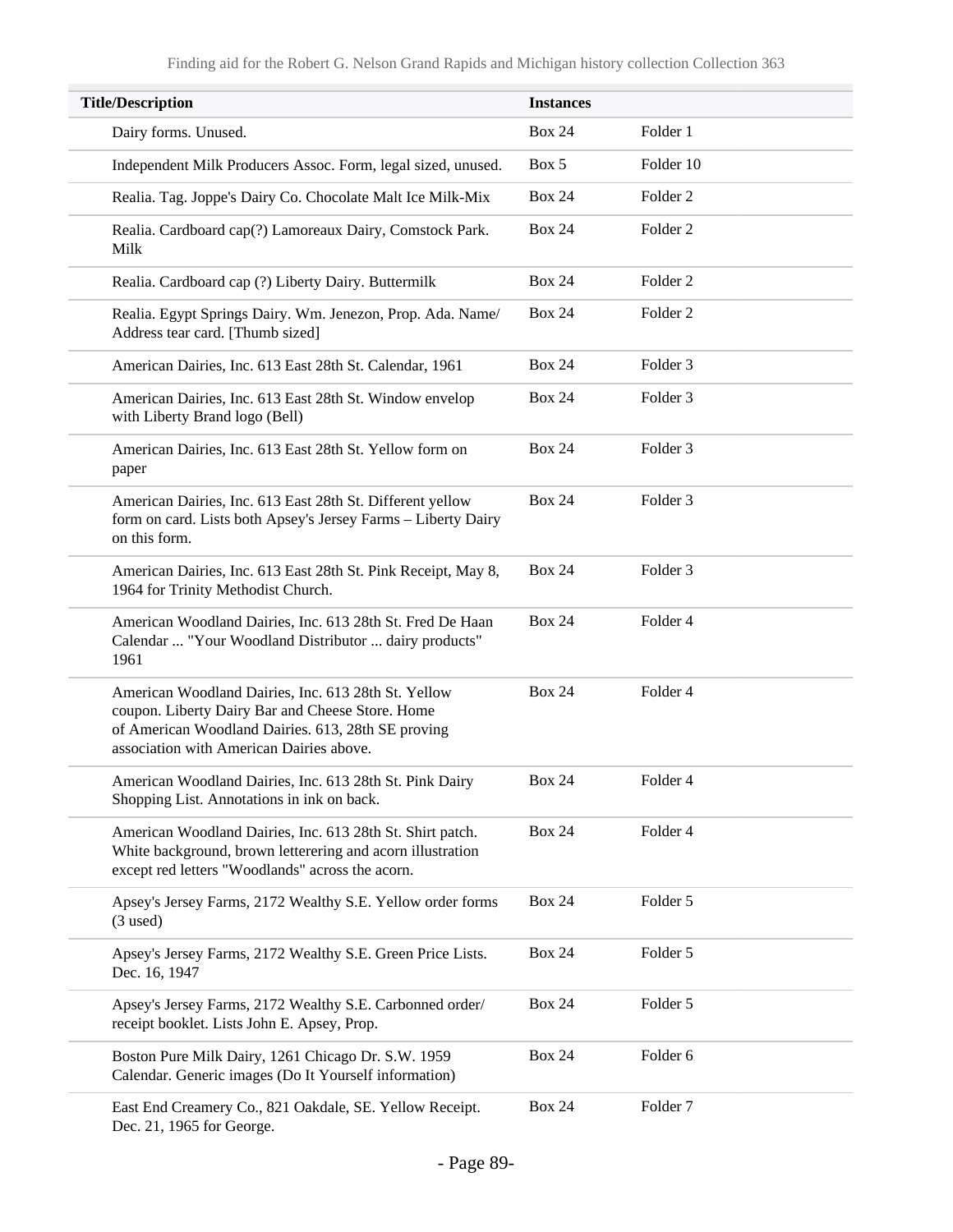| illustrator.                    | Grand Rapids Dairy Co., 305-321 Scribner Ave. NW.<br>Booklets for Children, with songs/libretti and color<br>illustrations. N.Y.: Knapp, Inc. C.M. Burd (Clara M. Burd), | <b>Box 24</b> | Folder <sub>8</sub> |  |
|---------------------------------|--------------------------------------------------------------------------------------------------------------------------------------------------------------------------|---------------|---------------------|--|
| <b>Scope and Contents</b>       |                                                                                                                                                                          |               |                     |  |
| Includes                        |                                                                                                                                                                          |               |                     |  |
| 1<br>2                          | Mother Goose and her Goslings, n.d.<br>Songs we Love, n.d.                                                                                                               |               |                     |  |
|                                 | Grand Rapids Health Department. 1951-1952. Testing<br>Sample records on postcards, for dairy products including:<br>Butter Fat, Phosphatase, Coliform, Bactoria.         | <b>Box 24</b> | Folder 9            |  |
|                                 | Heeringa's Dairy. 1 printed sheet with No. 4 delivery truck.<br>Reprint page from a City Directory or other source?                                                      | <b>Box 24</b> | Folder 10           |  |
| Report Sheet (3 unused)         | Maple Grove Dairy, 2037 Knapp St. NE. Form. Driver's Daily                                                                                                               | <b>Box 24</b> | Folder 11           |  |
| Effective, Nov. 1, 1971         | Maple Grove Dairy, 2037 Knapp St. NE. Form Letter.                                                                                                                       | <b>Box 24</b> | Folder 11           |  |
| unused                          | Maple Grove Dairy, 2037 Knapp St. NE. White order sheets,                                                                                                                | <b>Box 24</b> | Folder 11           |  |
| (3 unused)                      | Maple Grove Dairy, 2037 Knapp St. NE. Yellow order forms                                                                                                                 | <b>Box 24</b> | Folder 11           |  |
| 1970                            | Maple Grove Dairy, 2037 Knapp St. NE. Price List, Oct. 1,                                                                                                                | <b>Box 24</b> | Folder 11           |  |
| Schedule, Aug. 1, 1973 (yellow) | Maple Grove Dairy, 2037 Knapp St. NE. Price and Product                                                                                                                  | <b>Box 24</b> | Folder 11           |  |
| schedule change                 | Maple Grove Dairy, 2037 Knapp St. NE. Pink cards. Delivery                                                                                                               | <b>Box 24</b> | Folder 11           |  |
| cards with prices               | Maple Grove Dairy, 2037 Knapp St. NE. Season's Greetings                                                                                                                 | <b>Box 24</b> | Folder 11           |  |
| small)                          | Maple Grove Dairy, 2037 Knapp St. NE. Window envelops (4                                                                                                                 | <b>Box 24</b> | Folder 11           |  |
| Unused w carbon                 | Maple Grove Dairy, 2037 Knapp St. NE. Receipt/Order book.                                                                                                                | <b>Box 24</b> | Folder 12           |  |
| Pt. Cream                       | Maple Grove Dairy, 2037 Knapp St. NE. Orange tickets for 1/2                                                                                                             | <b>Box 24</b> | Folder 12           |  |
| Quart milk                      | Maple Grove Dairy, 2037 Knapp St. NE. Red tickets for 1                                                                                                                  | <b>Box 24</b> | Folder 12           |  |
| Jack D. Wenter                  | Maple Grove Dairy, 2037 Knapp St. NE. Used order form.                                                                                                                   | <b>Box 24</b> | Folder 13           |  |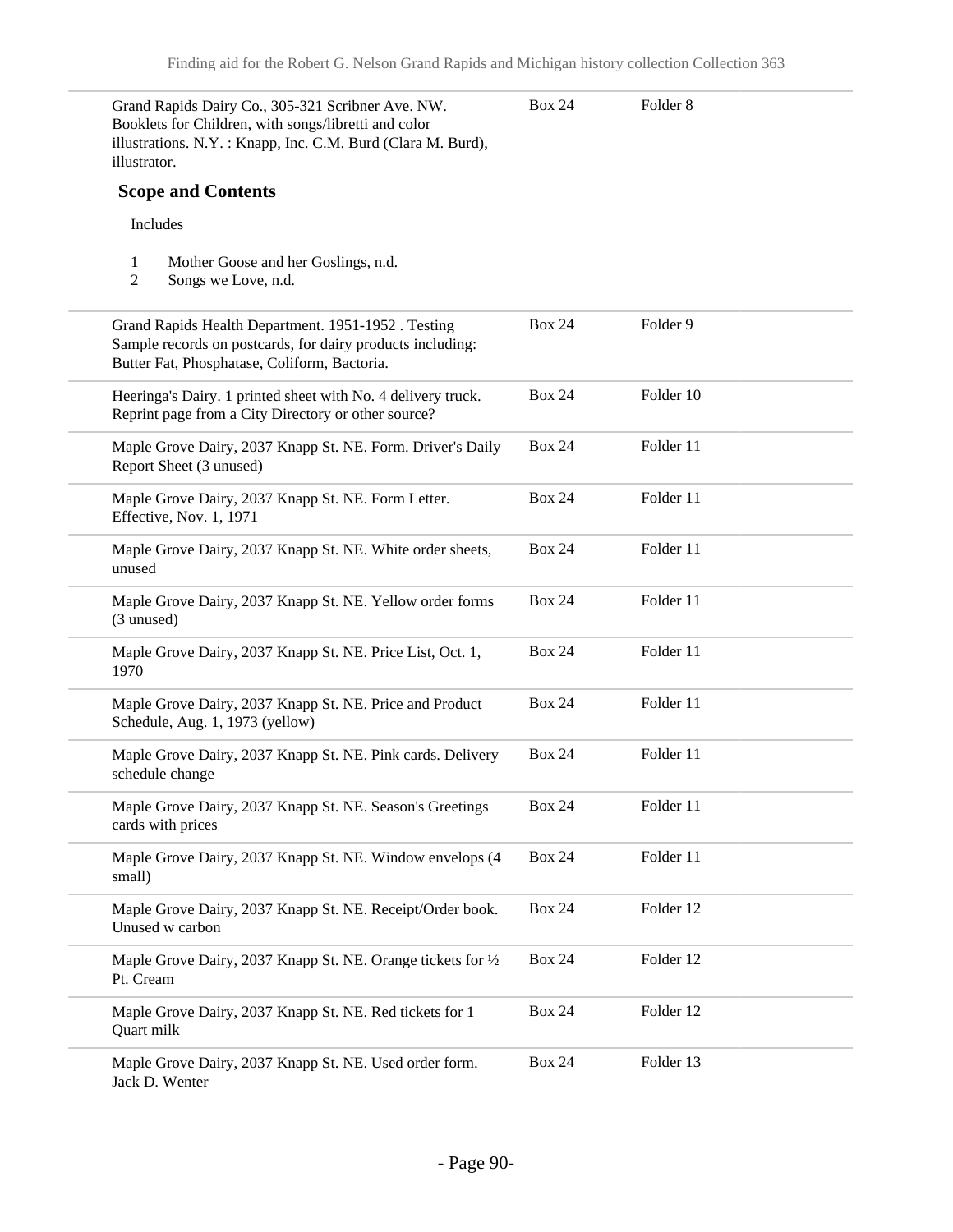| Maple Grove Dairy, 2037 Knapp St. NE. Packaging.<br>Creamline Milk. One Quart. (3 unconstructed, lime gree with<br>white & red)                                             | <b>Box 24</b>    | Folder 13 |
|-----------------------------------------------------------------------------------------------------------------------------------------------------------------------------|------------------|-----------|
| Maple Grove Dairy, 2037 Knapp St. NE. Unfolded car. Cream<br>"Monday"                                                                                                       | <b>Box 24</b>    | Folder 13 |
| Miller Dairy Farms, Eaton Rapids, Mi. Ice Cream Capitol of<br>the World. Menu, with historical information on the back and<br>historical image on the front cover.          | <b>Box 24</b>    | Folder 14 |
| Quality Creamery, Inc., 24 Lamoreaux Drive NE, Comstock<br>Park, Calendar, 1971                                                                                             | <b>Box 24</b>    | Folder 15 |
| Quality Creamery, Inc., 24 Lamoreaux Drive NE, Comstock<br>Park, Calendar, 1973                                                                                             | <b>Box 24</b>    | Folder 15 |
| Quality Creamery, Inc., 24 Lamoreaux Drive NE, Comstock<br>Park, Calendar, 1974                                                                                             | <b>Box 24</b>    | Folder 15 |
| Quality Creamery, Inc., 24 Lamoreaux Drive NE, Comstock<br>Park, Calendar, 1975                                                                                             | <b>Box 24</b>    | Folder 15 |
| Physical Description: Tear off Wallet type, with no logo<br>information. (perhaps a sample) found in 1974 envelop.                                                          |                  |           |
| Quality Creamery, Inc. Forms. Yellow order cards (2 unused)                                                                                                                 | <b>Box 24</b>    | Folder 16 |
| Quality Creamery, Inc. Forms. Price and Product Schedule.<br>Mar 1, 1974                                                                                                    | <b>Box 24</b>    | Folder 16 |
| Quality Creamery, Inc. Forms. Price and Product Schedule.<br>July 1, 1974 (2 yellow or orange)                                                                              | <b>Box 24</b>    | Folder 16 |
| Quality Creamery Order/Receipt books. Large, unused w<br>carbon                                                                                                             | <b>Box 24</b>    | Folder 17 |
| Rivulet Hurst. Flyers advertising dairy products, plus one<br>which also includes Faultless Golf Products DPF with order<br>form.                                           | <b>Box 24</b>    | Folder 18 |
| Physical Description: 11 items                                                                                                                                              |                  |           |
| Thomas Dairy, 900 Thomas St. Order/Receipt book. (Used,<br>remaining blank sheets all carboned)                                                                             | <b>Box 24</b>    | Folder 19 |
| <b>Dry Cleaners</b>                                                                                                                                                         |                  |           |
| Physical Description: 3 items                                                                                                                                               |                  |           |
| <b>Title/Description</b>                                                                                                                                                    | <b>Instances</b> |           |
| Dry Cleaner                                                                                                                                                                 | <b>Box 25</b>    | Folder 45 |
| Gas                                                                                                                                                                         |                  |           |
| <b>Title/Description</b>                                                                                                                                                    | <b>Instances</b> |           |
| Broadside. A Special Sale of Display Stock, Aug. 13, 1917.<br>Gas Company, Pearl Street and Ottawa Ave. [Gas appliance<br>sale] On newsprint type paper, with some tearing. | <b>Box 25</b>    | Folder 46 |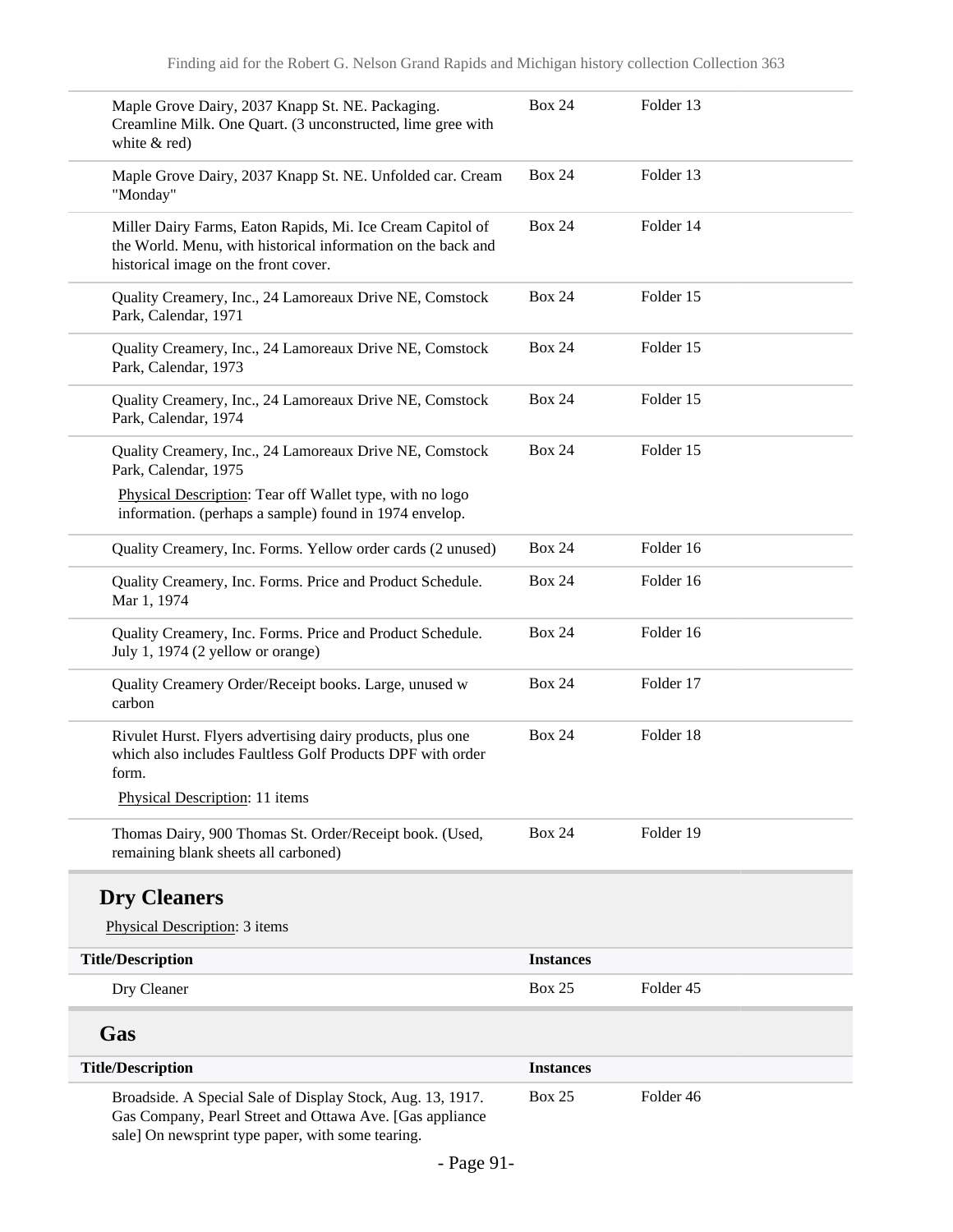| Fuel Problem Solved by the ideal Blue Flame Gas Generator.<br>Has ink stamped address for Grand Rapids representative. | <b>Box 25</b> | Folder 46 |  |
|------------------------------------------------------------------------------------------------------------------------|---------------|-----------|--|
|                                                                                                                        |               |           |  |

#### **Grocery and Grocers Misc.**

Physical Description: 6 items

| <b>Title/Description</b>  | <i>Instances</i> |           |
|---------------------------|------------------|-----------|
| Grocery and Grocers Misc. | <b>Box 25</b>    | Folder 47 |

#### **Maps**

#### **Arrangement**

For other maps see the Travel & Tourism section below.

| <b>Title/Description</b>                                                                                                                                                    | <b>Instances</b> |           |
|-----------------------------------------------------------------------------------------------------------------------------------------------------------------------------|------------------|-----------|
| Mackinac Island, Michigan, Showing Main Roads and Trails<br>and Points of Interest / Raymond McCoy [Flyer, with map on<br>one side & data on                                | Box 5            | Folder 11 |
| Historic Sites and Structures near Lowell, Michigan / Norton<br>Louis Avery; Courtesy of kent County Park Comm. And<br>West Central Michigan Historical Society, June 1965. | Box 5            | Folder 12 |
| <b>Scope and Contents</b>                                                                                                                                                   |                  |           |
| Lists 12 sites matched by a number to the map. Six Mile<br>Road N, 60th St. S, Buttrick Ave. or Honey Creek Road<br>W, and White Bridge Road E. Legal sized.                |                  |           |
| <b>Medical</b>                                                                                                                                                              |                  |           |

| <b>Title/Description</b> | <i><u><b>Instances</b></u></i> |           |
|--------------------------|--------------------------------|-----------|
| Medical, Misc. Items     | <b>Box 25</b>                  | Folder 48 |

## **Menus & other Restaurant related items**

| <b>Title/Description</b>                                              | <b>Instances</b> |           |
|-----------------------------------------------------------------------|------------------|-----------|
| Aunt Jemima's Kitchen, Wyoming, Mi.                                   | <b>Box 25</b>    | Folder 49 |
| Thrifty's Kitchen. 2509 Alpine N.W., next to Meijer Thrifty<br>Acres. | <b>Box 25</b>    | Folder 49 |
| Chessies Restaurant and Cheese Shop, 1819 28th St.,<br>Wyoming, Mi.   | <b>Box 25</b>    | Folder 49 |

# **Neighborhood Guides & Resources**

| <b>Title/Description</b>                              | <i>Instances</i> |           |  |
|-------------------------------------------------------|------------------|-----------|--|
| Welcome to the Boston Square Area : handy guide  n.d. | <b>Box 25</b>    | Folder 50 |  |
| With hand drawn map.                                  |                  |           |  |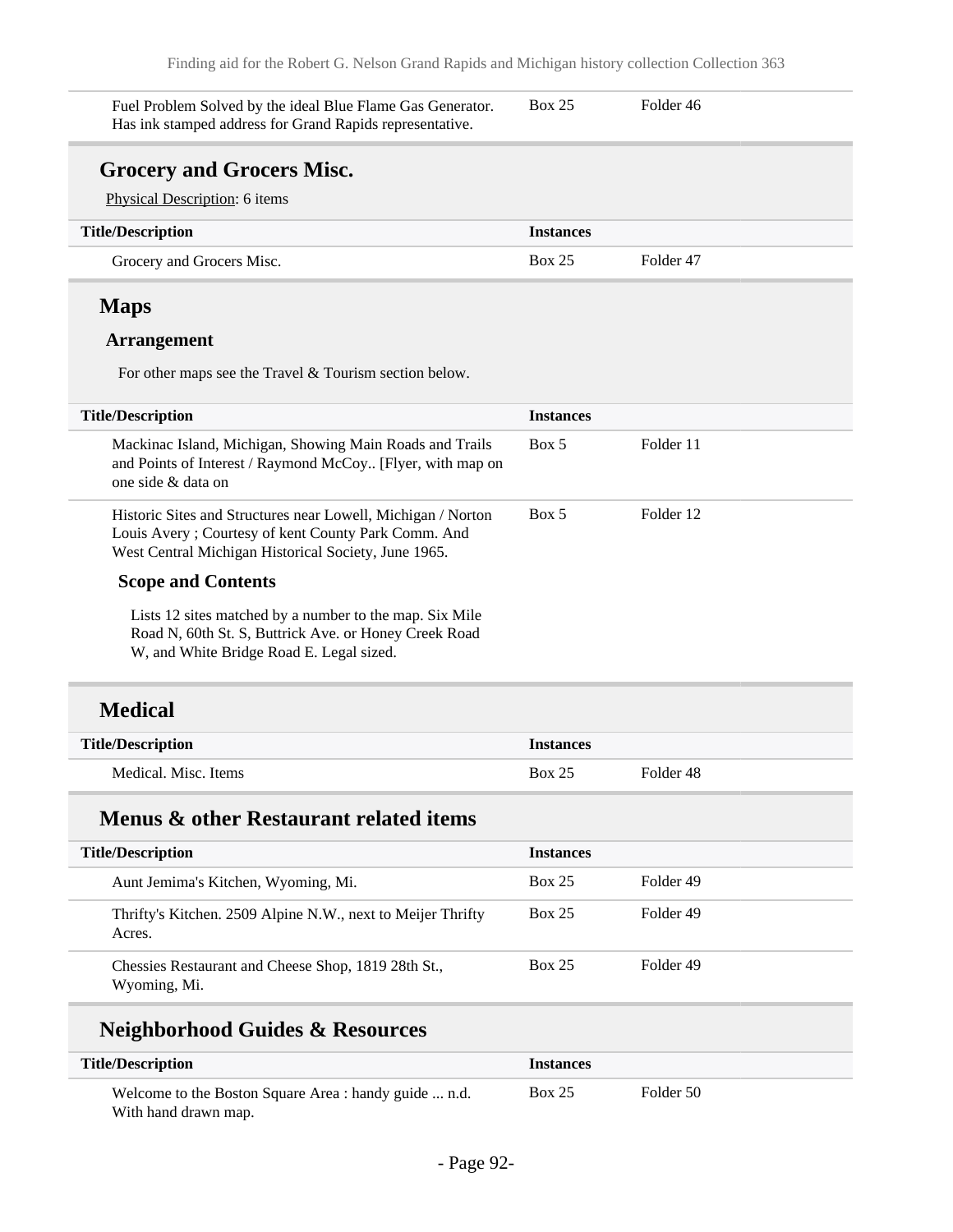## **News Media. Miscellaneous**

| <b>Title/Description</b>                                                                                                                                                   | <b>Instances</b> |           |
|----------------------------------------------------------------------------------------------------------------------------------------------------------------------------|------------------|-----------|
| Calorie Counter. WYON Stereo 101. Manufacturer by Toxel,<br>Woodmere, N.Y. 1969.                                                                                           | <b>Box 25</b>    | Folder 51 |
| Window decal. WUHO Battle Creek TV                                                                                                                                         | <b>Box 25</b>    | Folder 51 |
| Time Magazine clipping. Apr. 17, 1964, pg. 3. Ad for MONY<br>Mutual of New York, with image of Jack Hogan, News<br>Director of a television station in Grand Rapids, Mich. | <b>Box 25</b>    | Folder 51 |

### **News Media. WGVC 35 / WGVK 52. West Michigan Public Television, Allendale**

| <b>Title/Description</b>                                                                                                                    | <b>Instances</b> |           |
|---------------------------------------------------------------------------------------------------------------------------------------------|------------------|-----------|
| WGVC 35 / WGVK 52. Developments (newsletter) v. 2,<br>no. 4, Oct. 1987. Article on Haworth underwriting of PBS<br>America by Design series. | <b>Box 25</b>    | Folder 52 |

### **News Media. WOOD TV / Radio 1300**

| <b>Title/Description</b>                                                                                                                                                 | <b>Instances</b> |           |
|--------------------------------------------------------------------------------------------------------------------------------------------------------------------------|------------------|-----------|
| WOOD TV / Radio 1300. Large mailer postcard with WOOD<br>Radio Woodpecker image.                                                                                         | <b>Box 25</b>    | Folder 53 |
| WOOD TV / Radio 1300. Printed graphic of Wood Radio's<br>Bruce Grant with Woodpecker symbol.                                                                             | <b>Box 25</b>    | Folder 53 |
| WOOD TV / Radio 1300. Wood letterhead with woodpecker.<br>Time Life Broadcast, Inc. Form letter from Clark Grant                                                         | <b>Box 25</b>    | Folder 53 |
| WOOD TV / Radio 1300. Wood letterhead memo, Sept.<br>22, 1965 RE book "32,000 Hours a Year", sent by Willard<br>Schroeder. Book not present here with memo.              | <b>Box 25</b>    | Folder 53 |
| WOOD TV / Radio 1300. WOTV 8 Black folding flyer: Ron<br>Howes Western Michigan Weather Guide. n.d. Includes a<br>West Michigan climate table by month showing averages. | <b>Box 25</b>    | Folder 53 |
| WOOD TV / Radio 1300. WOOD TV 8 Salutes the Troops.<br>Flag graphic made with red, white and blue overlayed images<br>of military personnel.                             | <b>Box 25</b>    | Folder 53 |
| WOOD TV / Radio 1300. TV Dial program magazine, v. 1,<br>no. 27, April 13, 1963. Has Weatherman Buck Matthews on<br>the cover, and a story inside. Apr. 13-19            | <b>Box 25</b>    | Folder 53 |

# **News Media. WZZM 13 TV / WZZM 95.7FM**

| <b>Title/Description</b>                                                                                                                  | <b>Instances</b> |           |
|-------------------------------------------------------------------------------------------------------------------------------------------|------------------|-----------|
| WZZM 13 TV / WZZM 95.7FM. TV Dial program magazine,<br>Dec. 8-14, no. year. Has Uncle Johnny Williams, WZZM TV<br>Channel 13 personality. | <b>Box 25</b>    | Folder 54 |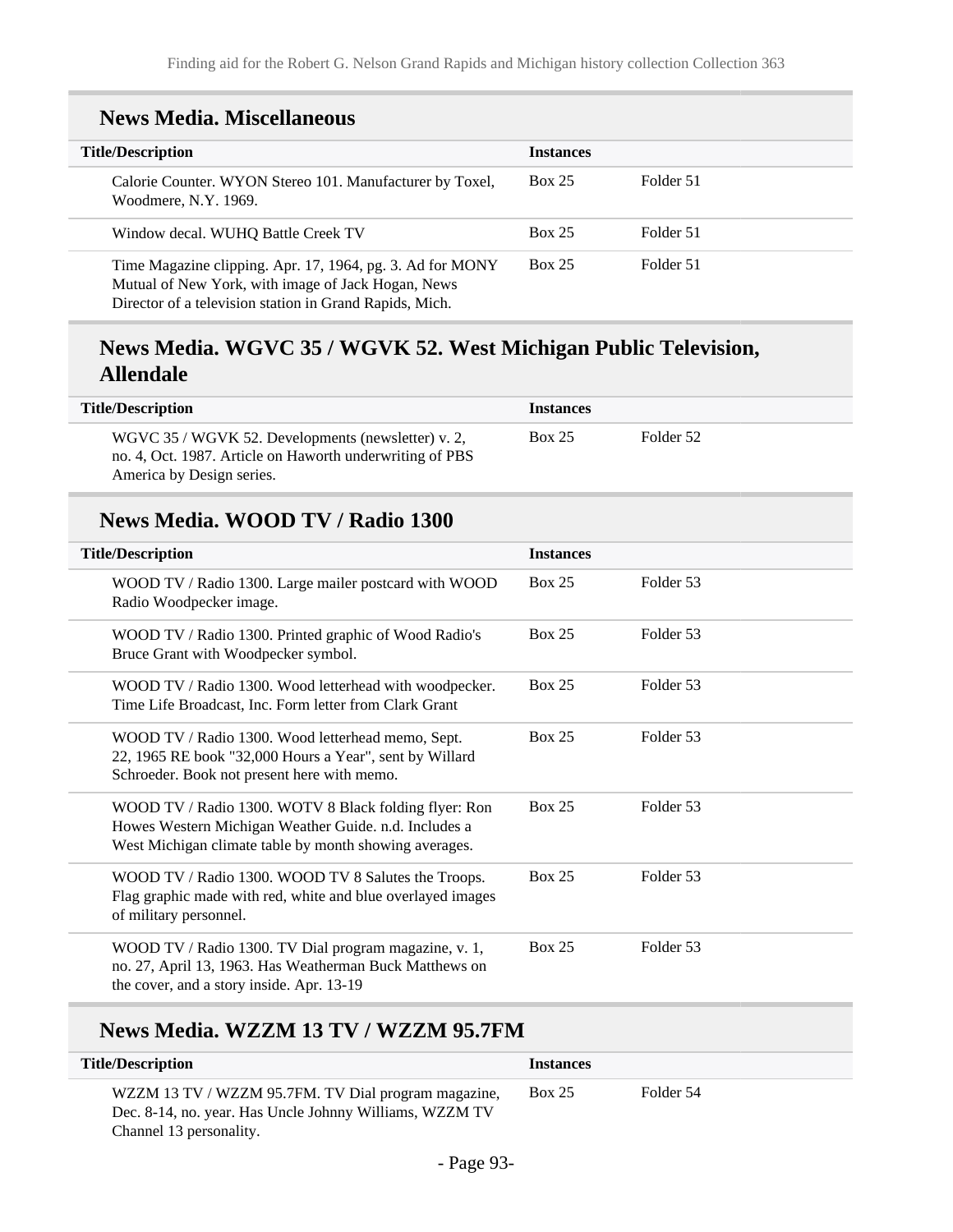#### Physical Description: Pages 7-26 are missing.

 $\overline{\phantom{0}}$ 

| WZZM 13 TV / WZZM 95.7FM. TV Dial program magazine,<br>v. 1, no. 3, Oct. 27, 1962 / Monocle Publications. Has article<br>"West Michigan's New Vista of TV Entertainment / by Jim<br>Gilbert. | <b>Box 25</b>    | Folder 54 |
|----------------------------------------------------------------------------------------------------------------------------------------------------------------------------------------------|------------------|-----------|
| <b>Scope and Contents</b>                                                                                                                                                                    |                  |           |
| Includes an image of the street level studios of Channel<br>13 at the Pantlind Hotel, and Mark L. Wodlinger, VP &<br>General Manager.                                                        |                  |           |
| WZZM 13 TV / WZZM 95.7FM. Program highlights, Nov. 1,<br>no year. WZZM TV                                                                                                                    | <b>Box 25</b>    | Folder 54 |
| WZZM 13 TV / WZZM 95.7FM. Hot 40 Play List. WZZM<br>Radio. Survey no. 91, Sept. 4, 1970.                                                                                                     | <b>Box 25</b>    | Folder 54 |
| Packaging                                                                                                                                                                                    |                  |           |
| <b>Title/Description</b>                                                                                                                                                                     | <b>Instances</b> |           |
| Rogers Distributing Company, Lansing. Blue & white paper<br>bag.                                                                                                                             | <b>Box OVE1</b>  |           |
| Rogers, Western Michigan's largest apparel store. Brown and<br>crème paper bag.                                                                                                              | <b>Box OVE1</b>  |           |
| "Steketee's since 1862" navy paper bag                                                                                                                                                       | <b>Box OVE1</b>  |           |
| <b>Placemats</b>                                                                                                                                                                             |                  |           |
| <b>Title/Description</b>                                                                                                                                                                     | <b>Instances</b> |           |
| "Historic Michigan Welcomes You". All data compiled by the<br>Historical Society of Michigan. Placemat. Paper. Printed.                                                                      | <b>Box OVE1</b>  |           |
| The Story of Aunt Jemima. Placemat. Paper. Printed.                                                                                                                                          | <b>Box OVE1</b>  |           |
| Michigan Water Wonderland / KVP Sutherland Paper Co.,<br>Kalamazoo. with Michigan map & Photos courtesy Michigan<br>Tourist Council, n.d.                                                    | <b>Box OVE1</b>  |           |
| One Nation Under God. Fort Mackinac, Mackinac Island,<br>Mich. (color photo image.                                                                                                           | <b>Box OVE1</b>  |           |
| <b>Printers &amp; Publishers</b>                                                                                                                                                             |                  |           |
| <b>Title/Description</b>                                                                                                                                                                     | <b>Instances</b> |           |
| Date Book for 1970 / compliments of Ideal Printing Co., 209<br>Front N.W.                                                                                                                    | <b>Box 25</b>    |           |
| Michigan Lithographing Company, Fulton St. and Carlton<br>Ave., Small blotter.                                                                                                               | <b>Box 25</b>    |           |
| Sticker. Photo Composition Service. 209 Front Ave. N.W.                                                                                                                                      | <b>Box 25</b>    |           |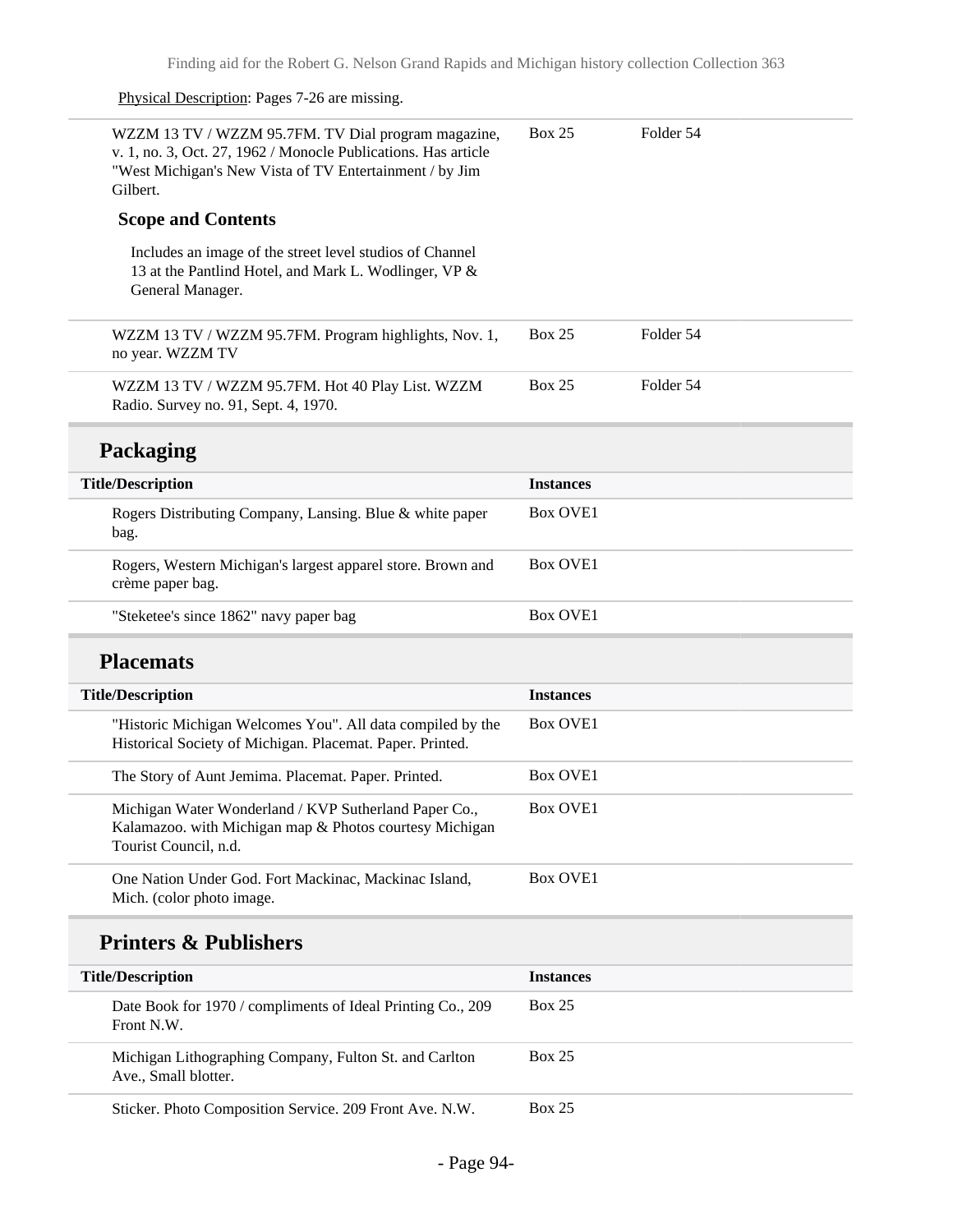| Michigan Tag Co., 21-31 Ottawa. Memo letterhead, unused.                                                                                                                       | <b>Box 25</b>    |                     |  |
|--------------------------------------------------------------------------------------------------------------------------------------------------------------------------------|------------------|---------------------|--|
| West Dempster Co., Letterhead with seal under the company<br>name. Memo paper, used.                                                                                           | <b>Box 25</b>    |                     |  |
| West Dempster Co., Photographs. Memo letterhead, used.                                                                                                                         | <b>Box 25</b>    |                     |  |
| Wynalda Litho. Letterhead. Unused.                                                                                                                                             | <b>Box 25</b>    |                     |  |
| Wynalda Litho. Small folding flyer.                                                                                                                                            | <b>Box 25</b>    |                     |  |
| <b>Programs</b>                                                                                                                                                                |                  |                     |  |
| <b>Title/Description</b>                                                                                                                                                       | <b>Instances</b> |                     |  |
| Armory. Program of the United States Navy Band, Oct. 9,<br>1930                                                                                                                | <b>Box 27</b>    | Folder 1            |  |
| Chamber Music Society of GR. 1985-1986, 5th Concert Series<br>booklet                                                                                                          | <b>Box 27</b>    | Folder <sub>2</sub> |  |
| Circle Theatre. 1975. Gypsy.                                                                                                                                                   | <b>Box 27</b>    | Folder <sub>3</sub> |  |
| Civic Auditorium. D.P. Robinson Passion Play. Under the<br>Auspices of Grand Rapids Council of Churches. Aug. 9-10,<br>n.y.                                                    | <b>Box 27</b>    | Folder 4            |  |
| Civic Auditorium. Scots Guards. Apr. 3, 1972                                                                                                                                   | <b>Box 27</b>    | Folder 4            |  |
| Civic Theatre. Annie, Nov. 14-Dec. 14, 2002. Good local cast<br>information with pictures.                                                                                     | <b>Box 27</b>    | Folder 5            |  |
| Civic Theatre. Witching Voice by Arnold Johnson. Nov. 29-<br>Dec. 9, 1973                                                                                                      | <b>Box 27</b>    | Folder 5            |  |
| Columbia Theatre, Keith Vaudeville / Valley City Theatre Co.<br>Sept. 14, 1914 week.                                                                                           | <b>Box 27</b>    | Folder <sub>6</sub> |  |
| <b>Scope and Contents</b>                                                                                                                                                      |                  |                     |  |
| Includes numerous ads, including original Ray Barnes<br>illustration for Baxter Laundry and others. Dutch<br>Masters illustration for G.J. Johnson Cigar Co. on back<br>cover. |                  |                     |  |
| Cystic Fibrosis Foundation Benefit. 2nd annual, circa<br>1989/1990. An Evening with the Stars. (Ambassador<br>Ballroom, Amway Grand Hotel(?))                                  | <b>Box 27</b>    | Folder <sub>7</sub> |  |
| Devos Hallm Ken Shaw Productions. GiGi                                                                                                                                         | <b>Box 27</b>    | Folder <sub>8</sub> |  |
| East Village Bijou / The Bijou, 1550 Lake Drive. Green. Feb./<br>March.                                                                                                        | <b>Box 27</b>    | Folder 9            |  |
| East Village Bijou / The Bijou, 1550 Lake Drive. Orange.<br>March                                                                                                              | <b>Box 27</b>    | Folder 9            |  |
| East Village Bijou / The Bijou, 1550 Lake Drive. Yellow "The<br>Bijou"                                                                                                         | <b>Box 27</b>    | Folder 9            |  |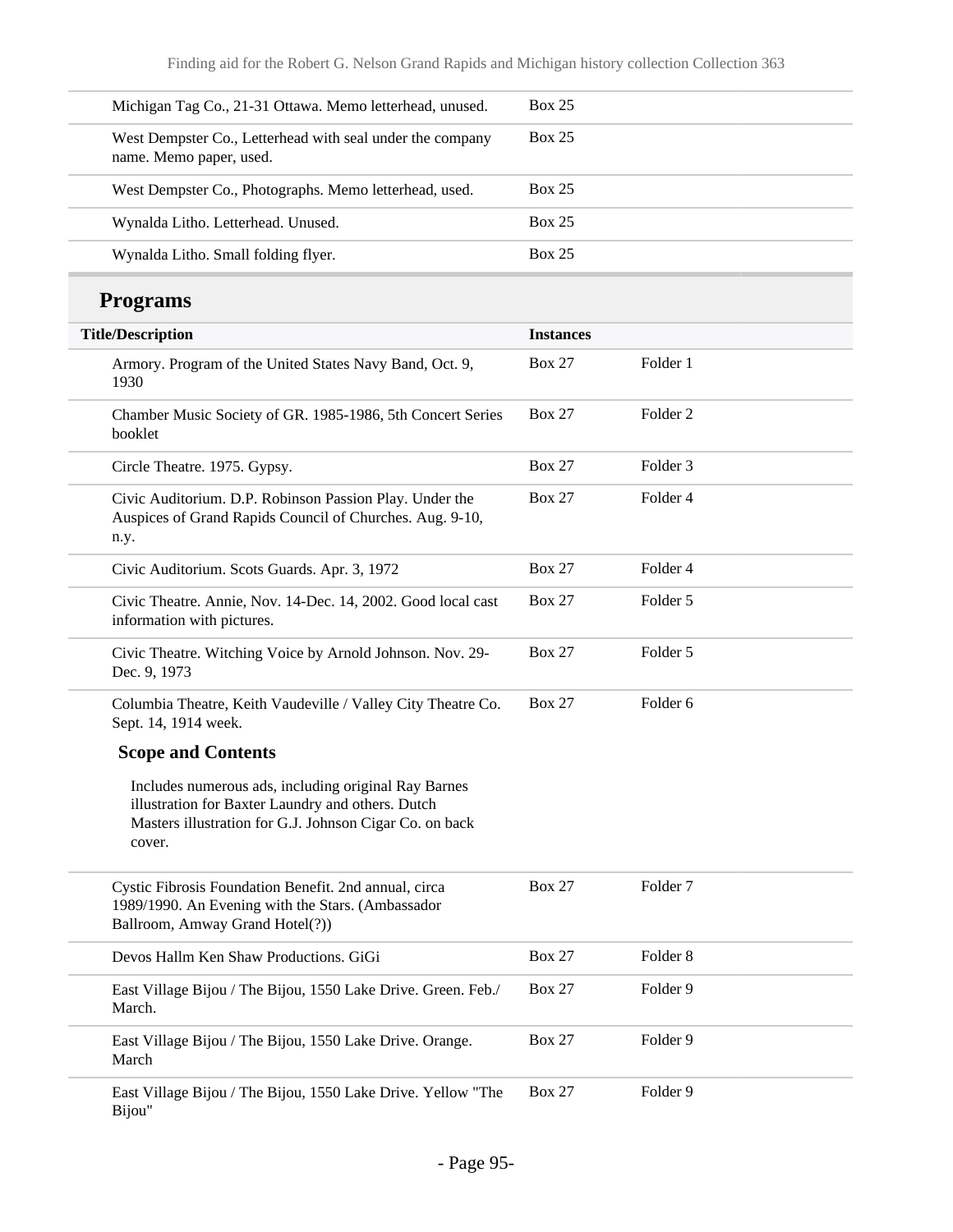| (White)                            | East Village Bijou / The Bijou, 1550 Lake Drive. January                                                                     | <b>Box 27</b>   | Folder 9  |
|------------------------------------|------------------------------------------------------------------------------------------------------------------------------|-----------------|-----------|
| Asks" (White)                      | East Village Bijou / The Bijou, 1550 Lake Drive. "The Bijou                                                                  | <b>Box 27</b>   | Folder 9  |
|                                    | Grand Opera House. Season 1897-1898. 23rd week.                                                                              | <b>Box 27</b>   | Folder 10 |
|                                    | Grand Rapids Symphony, Season 1930-1931. Powers Theatre.<br>Includes illustrations by Korff and Kreigh Collins               | <b>Box 27</b>   | Folder 11 |
| Same Korff illustration            | Grand Rapids Symphony, Season 1931-1932. Powers Theatre.                                                                     | <b>Box 27</b>   | Folder 11 |
| Auditorium. Oct. 19, 1934          | Grand Rapids Symphony, Season 1934-1935. Civic                                                                               | <b>Box 27</b>   | Folder 11 |
| Auditorium. Nov. 30, 1934          | Grand Rapids Symphony, Season 1934-1935. Civic                                                                               | <b>Box 27</b>   | Folder 11 |
| Auditorium. Dec. 14, 1945          | Grand Rapids Symphony, Season 1945-1946. Civil                                                                               | <b>Box 27</b>   | Folder 11 |
|                                    | Grand Rapids Symphony, Caberet Pops. Summer 1976                                                                             | <b>Box 27</b>   | Folder 11 |
|                                    | Grand Rapids Symphony, 47th Season. Jan. 23, 1976                                                                            | <b>Box 27</b>   | Folder 11 |
|                                    | Grand Rapids Symphony, Christmas Pops., Dec. 1, 1979                                                                         | <b>Box 27</b>   | Folder 11 |
|                                    | Symphony ephemera, 1982-1983 Season flyer.                                                                                   | <b>Box 27</b>   | Folder 12 |
| Symphony Orchestra  n.d.           | Symphony ephemera, In Appreciation of Grand Rapids  Our                                                                      | <b>Box 27</b>   | Folder 12 |
| mailer card.                       | Symphony ephemera, Celebration the Holiday. David<br>Lockington at E. Fulton St. & Monroe. Old English Christmas             | <b>Box 27</b>   | Folder 12 |
| 1980's.                            | Symphony ephemera, Mozart Festival folding poster on one<br>side and venues Mar-April no year on the other side. circa       | <b>Box 27</b>   | Folder 12 |
| Season. Civic Auditorium. Jan. 23. | Symphony ephemera, 2 yellow used tickets. 1975-1976                                                                          | <b>Box 27</b>   | Folder 12 |
|                                    | Majestic Theatre, "Girls," 1911-12 Season. 2007.064                                                                          | <b>Box 27</b>   | Folder 13 |
| plan of the theater, unnamed.      | Mary Free Bed Guild of UBA Hospital. G.R. : Schuil Printing<br>Co. Annual Concert Course, 1915-1916. Includes a seating      | <b>Box 27</b>   | Folder 14 |
| 1885                               | Philomathean Society (probably not Grand Rapids), June 2,                                                                    | <b>Box 27</b>   | Folder 15 |
|                                    | Miss R.R. Elright's Piano Pupils, assisted by the Musical<br>Association, June 15, 1880. Location unknown.                   | <b>Box 27</b>   | Folder 15 |
| a grant from Steelcase, inc.       | Mozart Festival, Schedule flyer. April 2-12, no year. Presented<br>by the Grand Rapids Symphony Orchestra ; Made possible by | <b>Box OVE4</b> |           |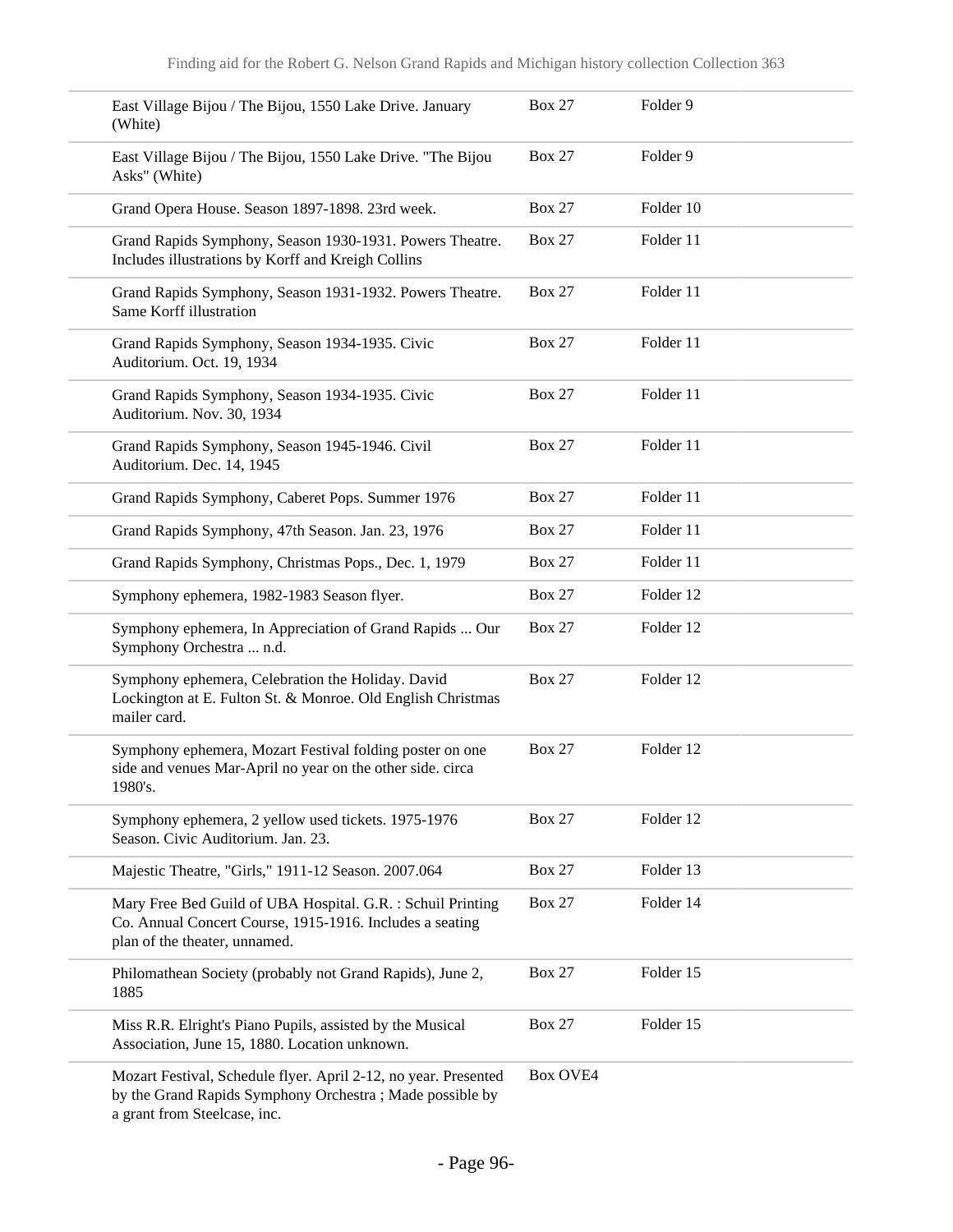| Brown Bag Mini-Concerts. Fountain Street Church. Apr. 1-9.<br>Printed on a brown paper bag.                                                                                                              | <b>Box OVE4</b> |           |
|----------------------------------------------------------------------------------------------------------------------------------------------------------------------------------------------------------|-----------------|-----------|
| Opera Grand Rapids, A Season by the Sea flyer for tickets.<br>1989.                                                                                                                                      | <b>Box 27</b>   | Folder 16 |
| Powers Theatre. Nov. 16. [1931] The Admirable Crichton.<br>Walter Hampden and Fay Bainter. Date from Web sources.                                                                                        | <b>Box 27</b>   | Folder 17 |
| Powers Theatre. Mar. 18, 1914. John McCormack. Irish tenor                                                                                                                                               | <b>Box 27</b>   | Folder 17 |
| Powers Theatre. Musical Festival by the Masonic Band of<br>Grand Rapids. March 1, 1921                                                                                                                   | <b>Box 27</b>   | Folder 17 |
| Powers Theatre. June 20, 1931. Sleeping Beauty Ballet.                                                                                                                                                   | <b>Box 27</b>   | Folder 17 |
| Powers Theatre. March 9, 1909. Midsummer Nights Dream.<br>Year date from Baxter Laundry Ad, marking their 25th<br>anniversary, 1884-1909. 2007.064                                                       | <b>Box 27</b>   | Folder 17 |
| Powers Theatre. Feb. 13, Tuesday, no year. Ballet Russe.<br>2007.064                                                                                                                                     | <b>Box 27</b>   | Folder 17 |
| Powers Theatre. Nov. 18, Saturday, 1922. As You Like It.<br>Year date from Advertising Club of Grand Rapids ad inside<br>the back cover. "Why Grand Rapids is a good place to live"<br>contest. 2007.064 | <b>Box 27</b>   | Folder 17 |
| Powers Theatre. Grace George in the First Mrs. Fraser. March<br>26,27,28 [no year] Benefit of Junior League Welfare Work<br>(small yellow flyer)                                                         | <b>Box 27</b>   | Folder 17 |
| Lalakoum Grotto no. 61, presents "America" Nov. 29,30,<br>Dec. 1, 2, 1921. [Fraternal orders] See America First. Powers<br>Theatre. Legal sized.                                                         | Box 5           | Folder 13 |
| Ramona Theatre. Aug. 1910 or later per William J. Hurley,<br>Sheriff campaign ad, pg. 21, including his image.                                                                                           | <b>Box 27</b>   | Folder 18 |
| <b>Scope and Contents</b>                                                                                                                                                                                |                 |           |
| Has image of Phoenix Club, Reed's Lake pg. 6; J.<br>Mortimer Rathbone, Rathbone House, pg. 14; the young<br>George Welsh is a candidate for the Legislature pg. 29.                                      |                 |           |
| Rialto, 312 Monroe Ave. Grand Opening  under new<br>management. Nov .8, n.y. Detroit, Mich. : Theatrical Ave. Co.                                                                                        | <b>Box 27</b>   | Folder 19 |
| St. Cecilia. Basic Programs, 1897-1901                                                                                                                                                                   | <b>Box 27</b>   | Folder 20 |
| St. Cecilia. Program card, 1897                                                                                                                                                                          | <b>Box 27</b>   | Folder 21 |
| Physical Description: 2 items                                                                                                                                                                            |                 |           |
| St. Cecilia. Program card, 1898                                                                                                                                                                          | <b>Box 27</b>   | Folder 21 |
| Physical Description: 11 items                                                                                                                                                                           |                 |           |
| St. Cecilia. Program card, 1899                                                                                                                                                                          | <b>Box 27</b>   | Folder 21 |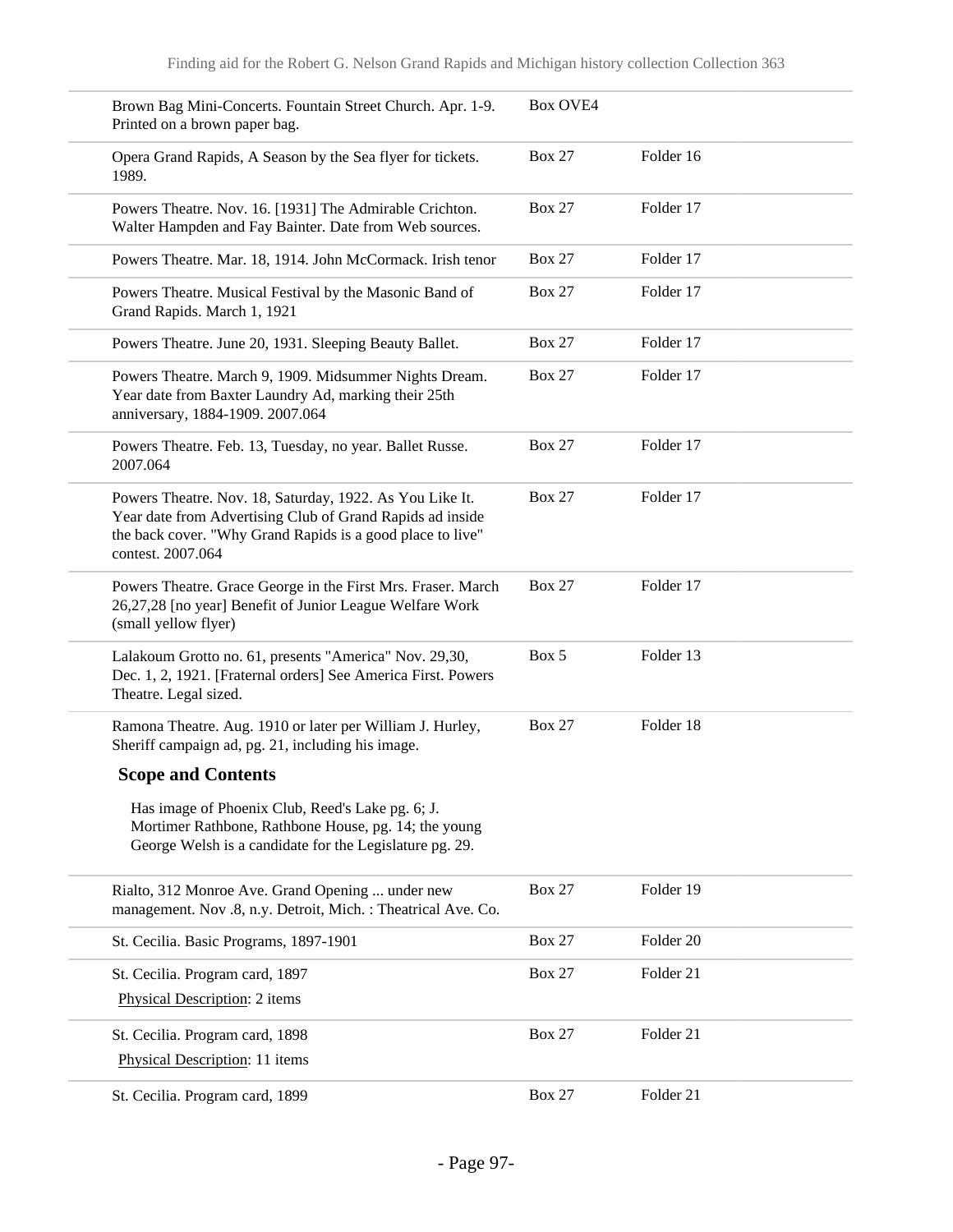Finding aid for the Robert G. Nelson Grand Rapids and Michigan history collection Collection 363

| St. Cecilia. Program card, 1900<br>Physical Description: 9 items                                                                                             | <b>Box 27</b> | Folder 21            |  |
|--------------------------------------------------------------------------------------------------------------------------------------------------------------|---------------|----------------------|--|
| St. Cecilia. Program card, 1901<br>Physical Description: 3 items                                                                                             | <b>Box 27</b> | Folder 21            |  |
| St. Cecilia. Outline of Work, 1898-1899                                                                                                                      | <b>Box 27</b> | Folder <sub>22</sub> |  |
| St. Cecilia. Outline of Work, 1900-1901                                                                                                                      | <b>Box 27</b> | Folder <sub>22</sub> |  |
| St. Cecilia, Special Program. An Illustrative Program of Music<br>in Michigan. 45 years ago. Nov. 17, 1899                                                   | <b>Box 27</b> | Folder <sub>23</sub> |  |
| St. Cecilia, Special Program. Shakespeare Song Recital. Nov<br>18, 1898                                                                                      | <b>Box 27</b> | Folder <sub>23</sub> |  |
| St. Cecilia, Special Program. Complimentary Concern, given<br>by the Student Members of the St. Cecilia Society. June 1,<br>1900                             | <b>Box 27</b> | Folder 23            |  |
| St. Cecilia, Special Program. Schubert Cycle, Maid of the<br>Mill. Nov. 16, 1900                                                                             | <b>Box 27</b> | Folder <sub>23</sub> |  |
| St. Cecilia, Special Program. President's Day, Feb. 15, 1901                                                                                                 | <b>Box 27</b> | Folder <sub>23</sub> |  |
| St. Cecilia, Special Program. President's Day, Apr. 27, no<br>year.                                                                                          | <b>Box 27</b> | Folder <sub>23</sub> |  |
| In Old Vienna / given by Alpha Chapter Phi Sigma Fraternity.<br>June 20, 1907. Dancing.                                                                      | <b>Box 27</b> | Folder 24            |  |
| Strand Theater / Orpheum / Majestic Gardens. Folding flyer,<br>no year. Majestic Gardens became the Civic Theatre.                                           | <b>Box 27</b> | Folder <sub>25</sub> |  |
| Helen J. Claytor Merit of Distinction Award Dinner / YWCA.<br>April 22, 1983. Marriott Inn. Includes an image of Claytor &<br>biography, menu, program, etc. | <b>Box 27</b> | Folder 26            |  |

# **Schools/Education**

# **Grand Rapids Public Schools**

| <b>Title/Description</b>                                                                                   | <b>Instances</b> |          |
|------------------------------------------------------------------------------------------------------------|------------------|----------|
| An Artist in Our Schools / Grand Rapids Public Schools.                                                    | <b>Box 28</b>    | Folder 1 |
| Small green paper folder with various items.                                                               | <b>Box 28</b>    | Folder 1 |
| Joe Kinnebrew is the Artist in Residence. Buff paper, folded                                               | <b>Box 28</b>    | Folder 1 |
| Joe Kinnebrew's studio is located in Bus Barn  Print<br>illustrations on high quality white paper, folded. | <b>Box 28</b>    | Folder 1 |
| The Artist. Mr. Kinnebrew  The Nataionl program  n.d.<br>One printed sheet, folded.                        | <b>Box 28</b>    | Folder 1 |

#### Physical Description: 10 items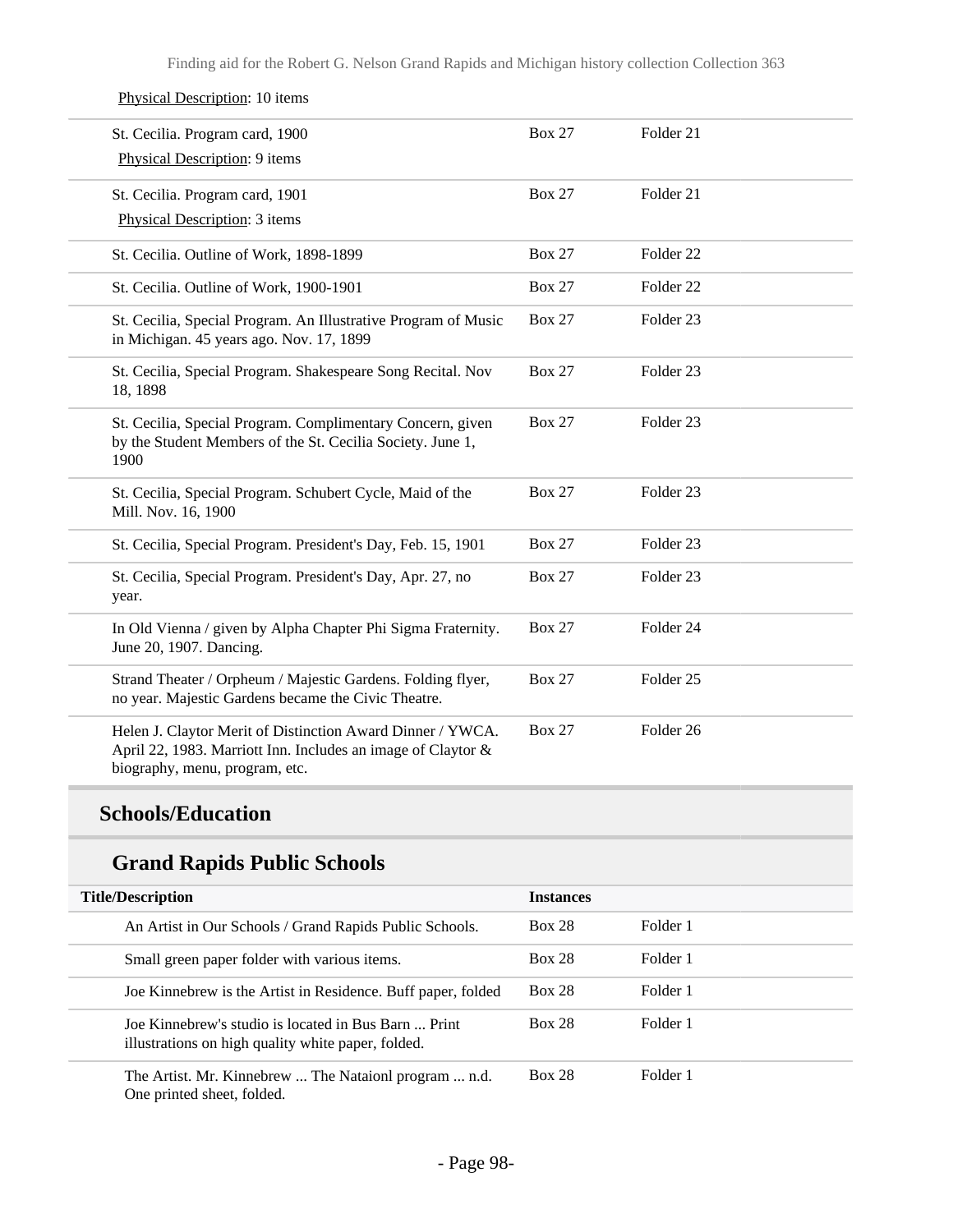| Course in Domestic Science / by Maud Fuller. 12th Ed.<br>1905. Published by R.W. Fuller, M.D. [Cook books]                                                                               | <b>Box 28</b> | Folder <sub>2</sub> |
|------------------------------------------------------------------------------------------------------------------------------------------------------------------------------------------|---------------|---------------------|
| English Guide / Dept. of English, Grand Rapids Public<br>Schools, 1960.                                                                                                                  | <b>Box 28</b> | Folder 3            |
| Grand Rapids Public School. Annual Report, 1976-1977                                                                                                                                     | <b>Box 28</b> | Folder 4            |
| Grand Rapids Public School. Annual Report, 1977-1978                                                                                                                                     | <b>Box 28</b> | Folder 4            |
| Guidance and Counseling / Grand Rapids Public Schools.<br>Flyer. [1962]                                                                                                                  | <b>Box 28</b> | Folder 3            |
| Helps in Program Planning for the Senior High Schools,<br>Grand Rapids, Michigan / Prepared by Grand Rapids<br>Secondary School Teachers. Board of Education, Grand<br>Rapids, Mi. 1954. | <b>Box 28</b> | Folder 5            |
| Here Are the Facts about your Grand Rapids Public Schools,<br>1962-1963                                                                                                                  | <b>Box 28</b> | Folder 6            |
| Highlights / Grand Rapids Public School [newsletter], May<br>1975                                                                                                                        | <b>Box 28</b> | Folder <sub>7</sub> |
| Highlights / Grand Rapids Public School [newsletter], June<br>1975                                                                                                                       | <b>Box 28</b> | Folder <sub>7</sub> |
| Central High School / Grand Rapids High School. Sixteenth<br>Annual Field Day of the Grand Rapids High School. May 3,<br>1902. Comstock Park.                                            | <b>Box 28</b> | Folder <sub>8</sub> |
| Central High School / Grand Rapids High School. Grand<br>Rapids Central vs. Muskegon. Official Program. [1915]                                                                           | <b>Box 28</b> | Folder <sub>8</sub> |
| Central High School / Grand Rapids High School. Football.                                                                                                                                | <b>Box 28</b> | Folder <sub>8</sub> |
| Central High School / Grand Rapids High School. Grand<br>Rapids Teachers Club presents, the pageant "Light" by<br>Catherine T. Bryce. Feb. 25, 1922                                      | <b>Box 28</b> | Folder <sub>8</sub> |
| Creston High School. Commencement program. Civic<br>Auditorium. June 15, 1965.                                                                                                           | <b>Box 28</b> | Folder 9            |
| Creston High School. Commencement announcement/<br>invitation. June 6, 1967. Civic Auditorium. Has card signed<br>by David Shields.                                                      | <b>Box 28</b> | Folder 9            |
| South High School. The Belle of Bagdad. Book, Lyrics, and<br>Music by Geoffrey F. Morgan and Frederick G. Johnson.<br>Dec. 11, 1931. Program.                                            | <b>Box 28</b> | Folder 10           |
| South High School. Senior Class of '33 presents "Only 38"<br>by A.E. Thomas. Program.                                                                                                    | <b>Box 28</b> | Folder 10           |
| South High School. Class Night. May 27, 1967 Program.                                                                                                                                    | <b>Box 28</b> | Folder 10           |
| South High School. Absence exhibit slip for Olive. Dec. 14,<br>1941. by Teacher Laura N. Wilson.                                                                                         | <b>Box 28</b> | Folder 10           |
| Union High School. Annual Arbor-Day Banquet / given by<br>Union High School Juniors, Apr. 27, 1901.                                                                                      | <b>Box 28</b> | Folder 11           |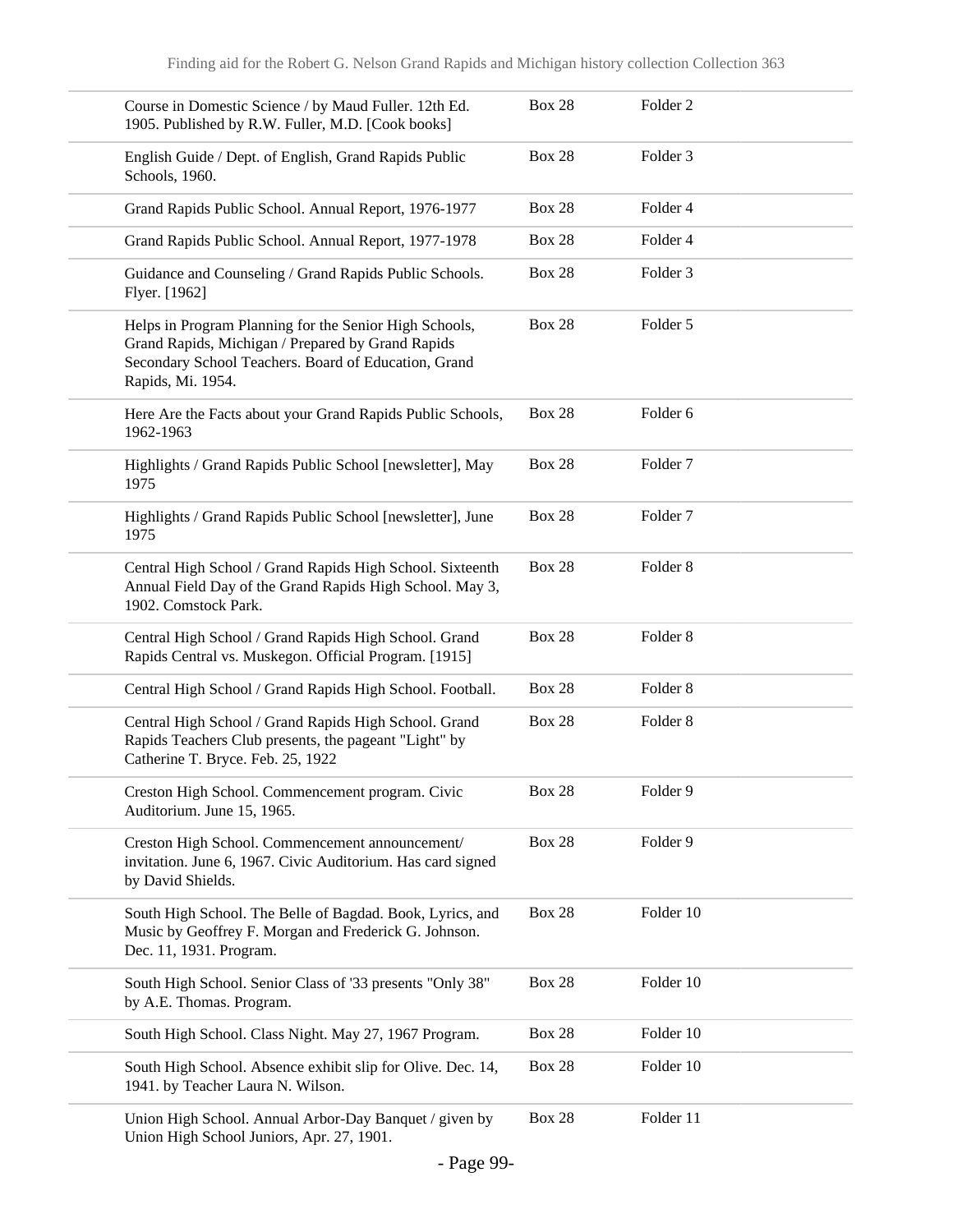| Union High School. Class of 1962. 51st Commencement<br>Exercise. Civic Auditorium                                                                                        | <b>Box 28</b> | Folder 11 |
|--------------------------------------------------------------------------------------------------------------------------------------------------------------------------|---------------|-----------|
| Buchanan School Parent-Teacher's Association, 1925-1926<br>List of programs & officers.                                                                                  | <b>Box 28</b> | Folder 12 |
| Burton School. Spring Time Festival. June 15, 1928.<br>Programming                                                                                                       | <b>Box 28</b> | Folder 12 |
| Godwin Heights High School. Commencement invitation.<br>June 5, 1935. Card.                                                                                              | <b>Box 28</b> | Folder 12 |
| Riverside Elementary. General information flyer with<br>images and floor plan.                                                                                           | <b>Box 28</b> | Folder 12 |
| Riverside Elementary. Form letter from Principal Fred C.<br>Bailey with information on minimum days a child should be<br>out of school with specific illnesses. No date. | <b>Box 28</b> | Folder 12 |
| Athletics/Sports. Girls' Intramural Athletic Meet. June 6,<br>1929. At Burton School. Has original illustration by H.<br>Rosenberg on front.                             | <b>Box 28</b> | Folder 13 |
| Athletics/Sports. Grand Rapids and Kent County High<br>Schools. Football-Basketball, 1932-1933 Schedules.<br>Brochure.                                                   | <b>Box 28</b> | Folder 13 |

# **Non-Grand Rapids Schools**

| <b>Title/Description</b>                                                                                                                                                                 | <b>Instances</b> |           |  |
|------------------------------------------------------------------------------------------------------------------------------------------------------------------------------------------|------------------|-----------|--|
| Alaska Public Schools at the Baptist Church, Alaska,<br>Michigan. Commencement, June 13, 1908 Program.                                                                                   | <b>Box 28</b>    | Folder 14 |  |
| Alaska Public Schools at the Baptist Church, Alaska,<br>Michigan. Commencement, June 13, 1909 Program.                                                                                   | <b>Box 28</b>    | Folder 14 |  |
| [Berlin High School] Mailer postcard addressed to<br>Miss Gertrude Burns, Berlin, Michigan. B.H.S. Alumni<br>Association, Basket Picnic, Manhattan Beach, Reed's Lake,<br>July 24, 1914. | <b>Box 28</b>    | Folder 14 |  |
| <b>Biographical / Historical</b>                                                                                                                                                         |                  |           |  |
| Berlin was renamed Marne during the First World<br>War era                                                                                                                               |                  |           |  |
| Grattan Schools, Grattan Church. June 8, 1894.                                                                                                                                           | <b>Box 28</b>    | Folder 14 |  |
| McVean School, Alto Church, Alto, Michigan. Eighth<br>Grade Commencement Exercises. June 14, 1906. Program.                                                                              | <b>Box 28</b>    | Folder 14 |  |
| Rockford High School. Commencement at the<br>Congregational Church, June 17, 1891. Program.                                                                                              | <b>Box 28</b>    | Folder 14 |  |
| Lowell High School. Retrospectus. 1915 high school<br>yearbooks. "George Hatch", June 1915"-- front flyleaf.                                                                             | <b>Box 28</b>    | Folder 15 |  |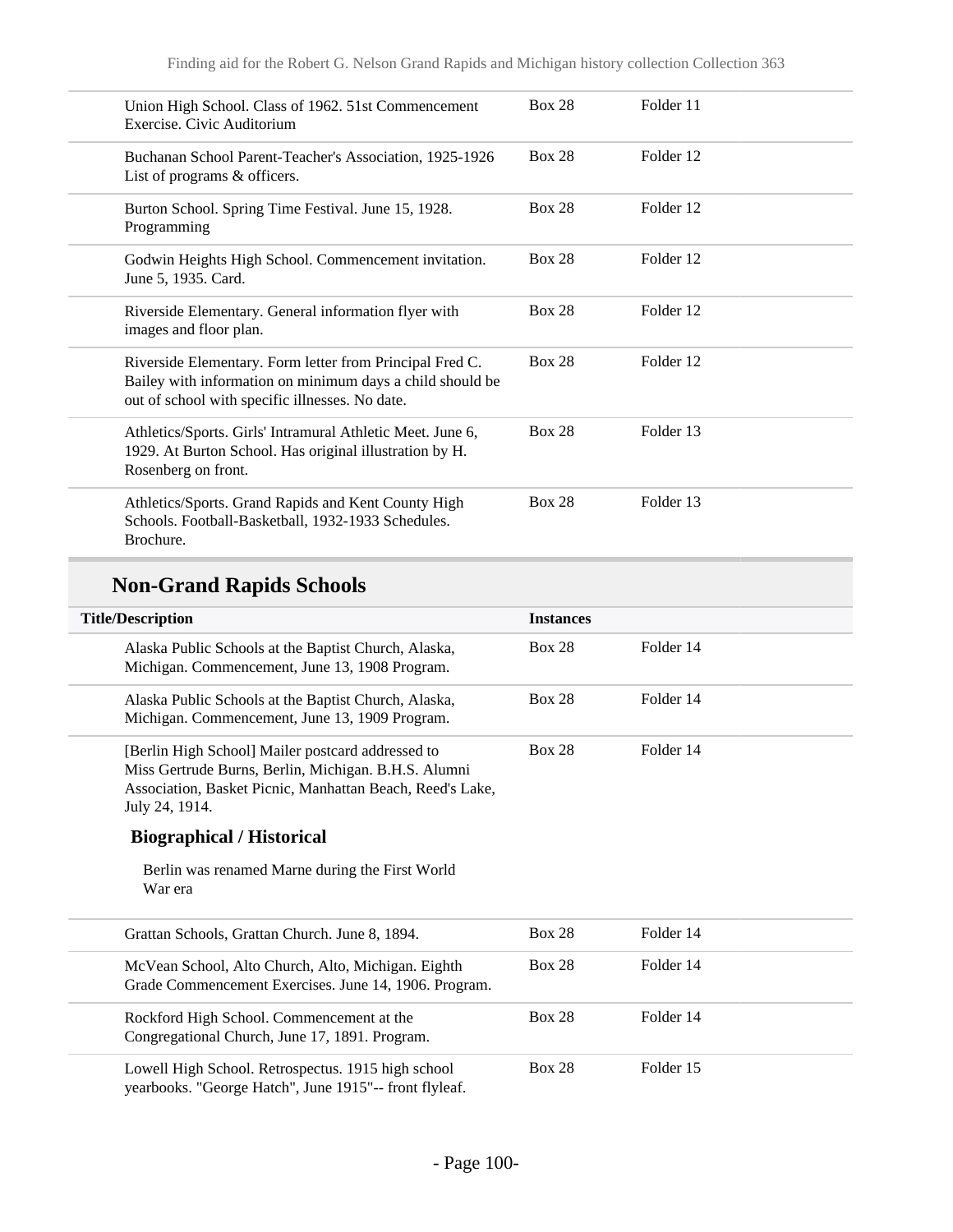Lowell High School. Commencement program card. June 21, 1894.

Box 28 Folder 15

#### **Music / Sheet Music**

#### **Sheet Music**

| DIILLI ITTUDIL                                                                                                                                                                                                                                    |                  |
|---------------------------------------------------------------------------------------------------------------------------------------------------------------------------------------------------------------------------------------------------|------------------|
| <b>Title/Description</b>                                                                                                                                                                                                                          | <b>Instances</b> |
| Brown Eyes Look What You've Done to Me. / Ethel Tinney.<br>1938.                                                                                                                                                                                  | <b>Box OVE2</b>  |
| Full item $+$ Front cover only.                                                                                                                                                                                                                   | <b>Box OVE2</b>  |
| In My Beautiful Castle of Dreams / Ethel Tinney. 1938 (2)<br>copies)                                                                                                                                                                              | <b>Box OVE2</b>  |
| You Have Mada a Garden of My Heart / Ethel Tinney.<br>1938. Cover graphic by Starmer.                                                                                                                                                             | <b>Box OVE2</b>  |
| The Boys Who Wore the Blue / Maude Snover Ayer. 1928.                                                                                                                                                                                             | <b>Box OVE2</b>  |
| Dedicated to the Daughters of Union Veterans of the Civil<br>War.                                                                                                                                                                                 | <b>Box OVE2</b>  |
| Say-You Have-n't Sacrificed At All! / music by Will<br>E. Dulmage ; Lyrics by J. Fred lawton. Official Song,<br>Michigan Patriotic Fund, United War Work Campaign. c.<br>1918, Chas. E. Roat Music Co., Ltd., Battle Creek, Mich.<br>World War I. | <b>Box OVE2</b>  |
| Sweet Little Mary Jane / Words, Gretchen O'Meara; music,<br>Zeph Fitzgerald. c. 1925. Herpolsheimer. Has an ad for the<br>store on the back cover.                                                                                                | <b>Box OVE2</b>  |

# **Music Performance flyers or small posters**

| <b>Title/Description</b>                                                                                                                       | <b>Instances</b> |           |
|------------------------------------------------------------------------------------------------------------------------------------------------|------------------|-----------|
| Lettermen in concert , May 5, no year. Civic Auditorium.                                                                                       | <b>Box 27</b>    | Folder 27 |
| The Boyfriends, Grand Rapids, Mich. Small horizontal<br>image on one side of sheet. One copy on heavy paper, the<br>other copy on slick paper. | <b>Box 27</b>    | Folder 27 |
| <b>Real Estate</b>                                                                                                                             |                  |           |
| <b>Title/Description</b>                                                                                                                       | <b>Instances</b> |           |
| Georgetown Condominiums [flyer]                                                                                                                | Box 13           | Folder 32 |
| Imperial Estates no. 2, Holland Township, Ottawa Co.<br>[folding flyer] Includes a plot layout map                                             | <b>Box 13</b>    | Folder 32 |
| A Tradition of Integrity in Real Estate / Water Corporation<br>[brochure]                                                                      | Box 13           | Folder 32 |

## **Business Cards**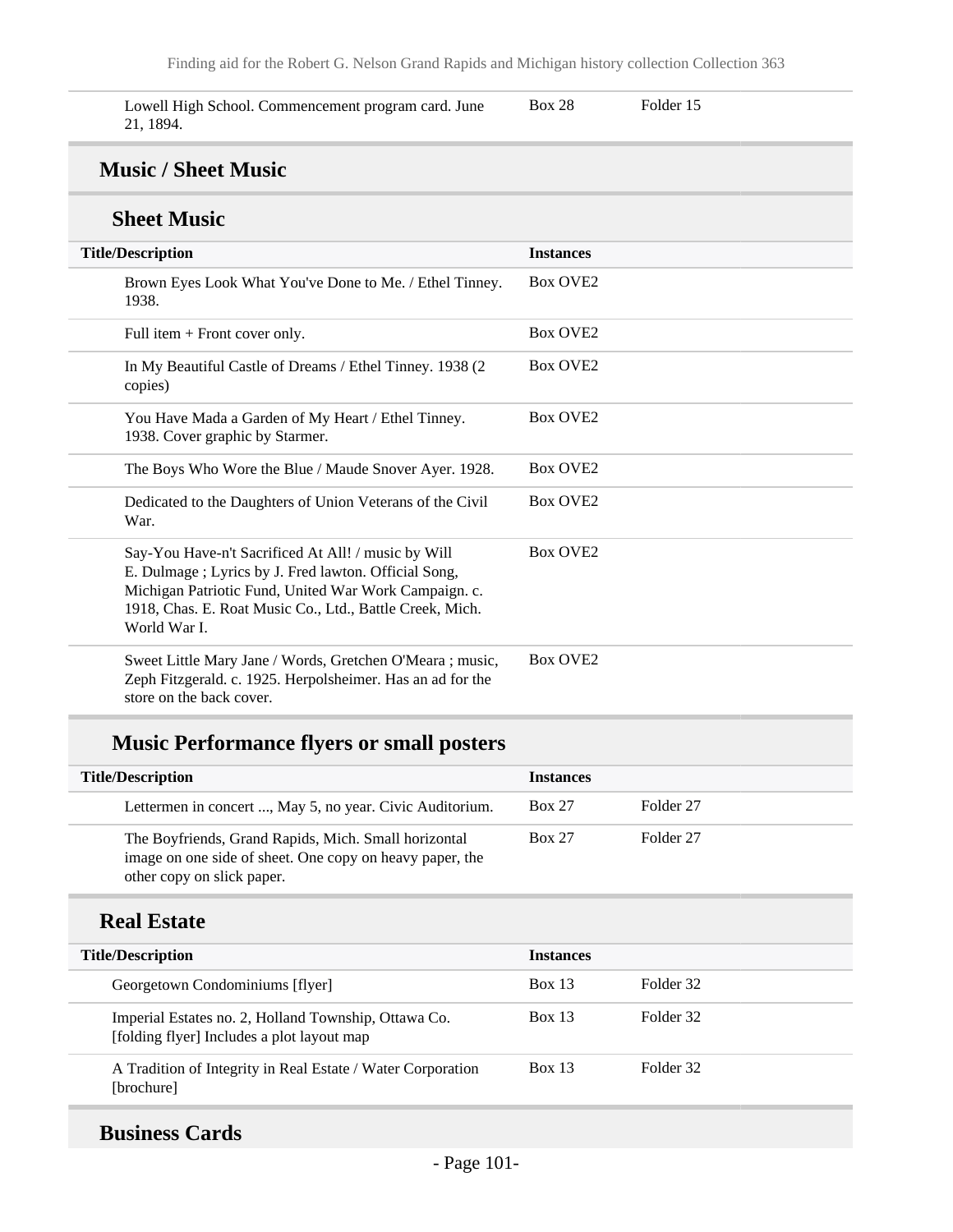| <b>Title/Description</b>                                                                                             | <b>Instances</b> |                     |
|----------------------------------------------------------------------------------------------------------------------|------------------|---------------------|
| <b>Business Cards</b>                                                                                                | <b>Box 36</b>    | Folder 1-11         |
| <b>Shopping Centers, Department Stores</b>                                                                           |                  |                     |
| <b>Eastbrook Mall.</b>                                                                                               |                  |                     |
| <b>Title/Description</b>                                                                                             | <b>Instances</b> |                     |
| The Thistle. Card                                                                                                    | <b>Box 29</b>    | Folder 1            |
| <b>Various Stores.</b>                                                                                               |                  |                     |
| <b>Title/Description</b>                                                                                             | <b>Instances</b> |                     |
| Gantos. Autumn 1974. Small decorative paper folder.                                                                  | <b>Box 29</b>    | Folder <sub>2</sub> |
| May's of Michigan. Downtown/Woodland Mall. Freeman<br>Shoes. Card                                                    | <b>Box 29</b>    | Folder <sub>2</sub> |
| Peggy Ann [Downtown?] Unused Hold/Order forms.                                                                       | <b>Box 29</b>    | Folder <sub>2</sub> |
| <b>Herpolsheimers</b>                                                                                                |                  |                     |
| <b>Title/Description</b>                                                                                             | <b>Instances</b> |                     |
| Herpolsheimers, Western Michigan's Greatest Store.<br>Graphic on cardboard.                                          | <b>Box OVE1</b>  |                     |
| Herpolsheimers Christmas Catalogs                                                                                    |                  |                     |
| Herpolsheimers Christmas Catalog, 1954                                                                               | <b>Box 29</b>    | Folder <sub>3</sub> |
| Herpolsheimers Christmas Catalog, 1965                                                                               | <b>Box 29</b>    | Folder <sub>3</sub> |
| Herpolsheimers Christmas Catalog, 1967                                                                               | <b>Box 29</b>    | Folder <sub>3</sub> |
| Herpolsheimers Christmas Catalog, 1972                                                                               | <b>Box 29</b>    | Folder 3            |
| <b>Herpolsheimers Other Catalogs</b>                                                                                 |                  |                     |
| <b>Title/Description</b>                                                                                             | <b>Instances</b> |                     |
| Catalog, 100th Year, n.d.                                                                                            | <b>Box 29</b>    | Folder 4            |
| Catalog, Housewares and Notions for Happier<br>Homemaking. Spring 1953                                               | <b>Box 29</b>    | Folder 4            |
| Catalog, Aug. 21-22, n.y. Tabloid "Herpolsheimer Days"<br>sales flyer, with graphic of Division Ave. store at title. | <b>Box 29</b>    | Folder 4            |

# **Herpolsheimers Miscellaneous**

| <b>Title/Description</b>                                                                                             | <i><u><b>Instances</b></u></i> |          |  |
|----------------------------------------------------------------------------------------------------------------------|--------------------------------|----------|--|
| A New Shopping Experience. Store Directory. City Centre<br>store. Shows floor plans for three floors. Folding flyer. | Box 29                         | Folder 5 |  |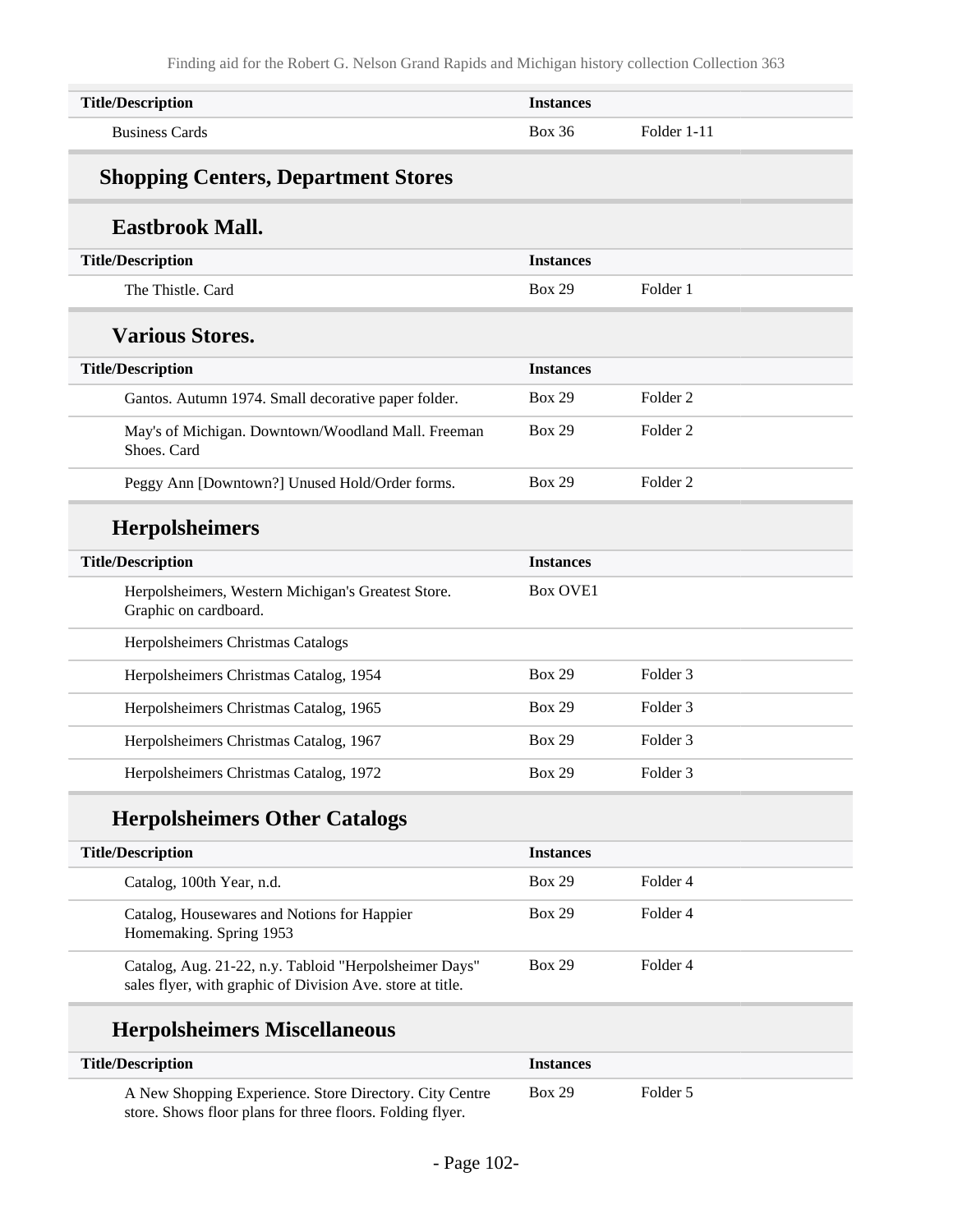| Magnavox Annual Sale savings flyer mailing + envelop                                                                                                                                                              | <b>Box 29</b>    | Folder 5            |  |
|-------------------------------------------------------------------------------------------------------------------------------------------------------------------------------------------------------------------|------------------|---------------------|--|
| The New Herpolsheimer's. Lending Library                                                                                                                                                                          | <b>Box 29</b>    | Folder 5            |  |
| Prepared When Our Country Calls : information about the<br>Army, Navy and Marines  issued by Herpolsheimer, n.d.<br>[gift booklet]                                                                                | <b>Box 29</b>    | Folder 5            |  |
| Ledyard Building, 125 Ottawa N.W. Folding flyer, n.d.                                                                                                                                                             | <b>Box 29</b>    | Folder <sub>6</sub> |  |
| Rogers Plaza.                                                                                                                                                                                                     |                  |                     |  |
| <b>Title/Description</b>                                                                                                                                                                                          | <b>Instances</b> |                     |  |
| <b>Richmond Brothers</b>                                                                                                                                                                                          | <b>Box 29</b>    | Folder <sub>7</sub> |  |
| <b>Rogers Department Store</b>                                                                                                                                                                                    |                  |                     |  |
| <b>Title/Description</b>                                                                                                                                                                                          | <b>Instances</b> |                     |  |
| Calendar, Dec. 1983-1984                                                                                                                                                                                          | <b>Box 29</b>    | Folder <sub>8</sub> |  |
| Calendar, 1990 Rogers staff & family images                                                                                                                                                                       | <b>Box 29</b>    | Folder 9            |  |
| Calendar, 1992 Rogers staff images                                                                                                                                                                                | <b>Box 29</b>    | Folder 10           |  |
| Calendar, 1993 Rogers staff images                                                                                                                                                                                | <b>Box 29</b>    | Folder 11           |  |
| Calendar, 1994 LaClair image of Berkowitz family. Includes<br>different art work for each calendar month with the names of<br>the graphic, the artist and the photo of the artist at the back<br>of the calendar. | <b>Box 29</b>    | Folder 12           |  |
| Calendar, 1996. Michigan photographers                                                                                                                                                                            | <b>Box 29</b>    | Folder 13           |  |
| Calendar, 1998. Lighthouse illustrations                                                                                                                                                                          | <b>Box 29</b>    | Folder 14           |  |
| <b>Miscellaneous</b>                                                                                                                                                                                              |                  |                     |  |
| <b>Title/Description</b>                                                                                                                                                                                          | <b>Instances</b> |                     |  |
| 1983 Calendar of Events cover only                                                                                                                                                                                | <b>Box 29</b>    | Folder 15           |  |
| Ribbons. Presidential Book Marker. (2, gold on white)                                                                                                                                                             | <b>Box 29</b>    | Folder 15           |  |
| Stadium Outlet Mall. 2500 Turner Ave. N.W. Flyer.<br>Includes a locator map and a lease plan for the proposed<br>facility, plus a rendering.                                                                      | <b>Box 29</b>    | Folder 16           |  |
| <b>Steketee's</b>                                                                                                                                                                                                 |                  |                     |  |
| <b>Title/Description</b>                                                                                                                                                                                          | <b>Instances</b> |                     |  |
| Christmas Catalog 1968                                                                                                                                                                                            | <b>Box 29</b>    | Folder 17           |  |
| Form letter "In December, when we wrote"                                                                                                                                                                          | <b>Box 29</b>    | Folder 17           |  |
| Simplicity Pattern Week at Eastbrook. Invitation card.                                                                                                                                                            | <b>Box 29</b>    | Folder 17           |  |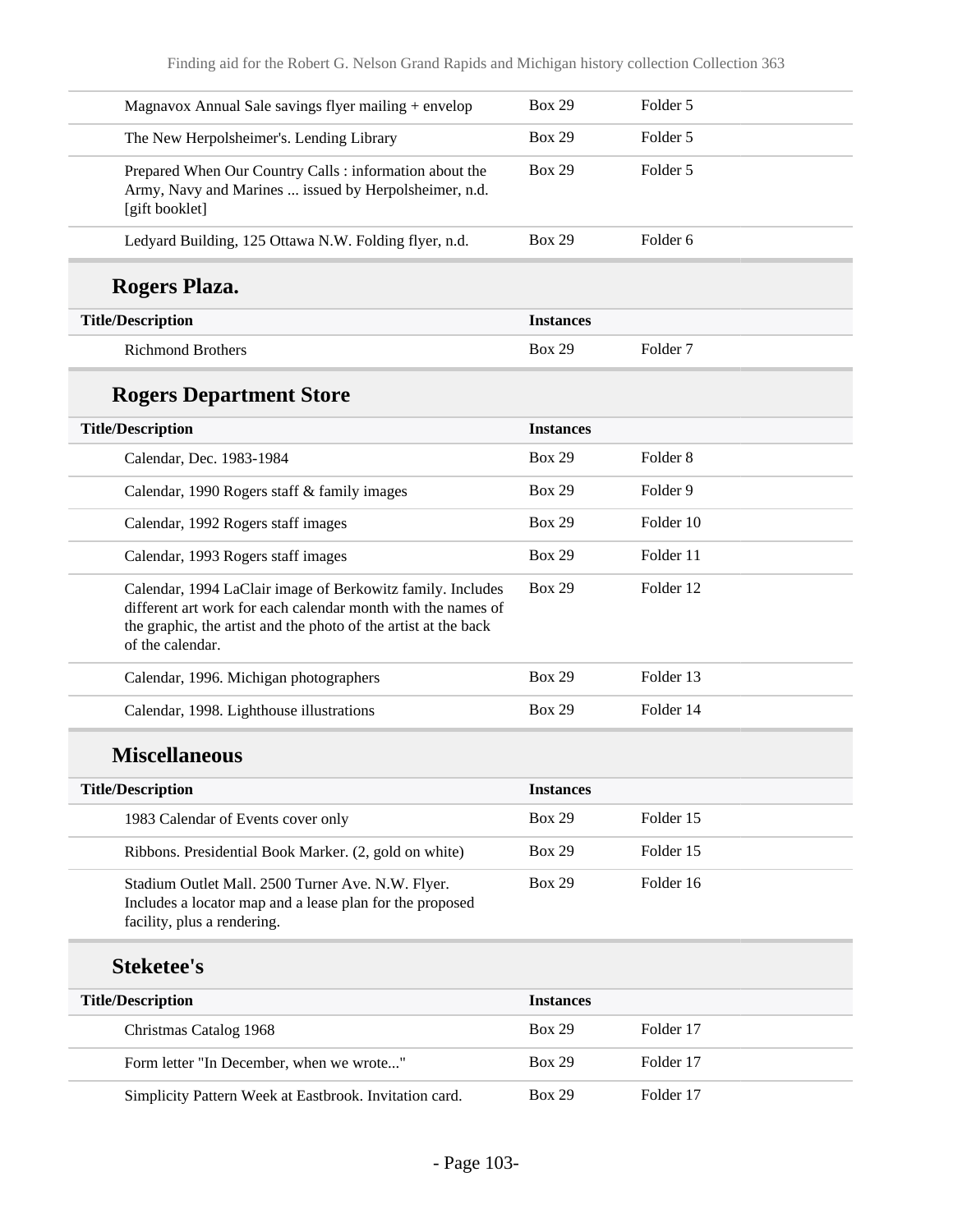| Creative Holiday Glamour. Steketee's and Simplicity Pattern<br>Company. Eastbrook Mall. | <b>Box 29</b> | Folder 17 |
|-----------------------------------------------------------------------------------------|---------------|-----------|
| Steketee's British Fortnight.                                                           | <b>Box 29</b> | Folder 17 |
| Sheermode Hosier Sale. Budget Stores                                                    | <b>Box 29</b> | Folder 17 |
| Form Letter Re Charge Account + envelop                                                 | <b>Box 29</b> | Folder 17 |
| Gray envelop with navy glue Steketee's logo and addres.                                 | <b>Box 29</b> | Folder 17 |

## **Wurzburg's. Christmas Catalogs**

| <b>Title/Description</b>                                                         | <b>Instances</b> |           |
|----------------------------------------------------------------------------------|------------------|-----------|
| Toytime 1954                                                                     | <b>Box 29</b>    | Folder 18 |
| Its Christmastime at Wurzburgs. Big Santa on store facade<br>illustration.       | <b>Box 29</b>    | Folder 18 |
| The Store with the Spirit of Christmas, n.d. White potted<br>tree on red.        | <b>Box 29</b>    | Folder 18 |
| Wonderful World of Christmas, n.d. Red cover.                                    | <b>Box 29</b>    | Folder 18 |
| Wonderful World of Christmas, n.d. Purple cover, children<br>and Christmas tree. | <b>Box 29</b>    | Folder 18 |

# **Wurzburg. Other catalogs**

| <b>Title/Description</b>                                                             | <b>Instances</b> |           |
|--------------------------------------------------------------------------------------|------------------|-----------|
| Color & White Sale 1969                                                              | <b>Box 29</b>    | Folder 19 |
| Treat Your Home to  Housewares. Form 3547, n.d.                                      | <b>Box 29</b>    | Folder 19 |
| Your Garden Book, 1953.                                                              | <b>Box 29</b>    | Folder 19 |
| Right on the Fashion Target. Grand Rapids Press. Apr. 20,<br>1969 Dress order flyer. | <b>Box 29</b>    | Folder 19 |

# **Wurzburg. Miscellaneous**

| <b>Title/Description</b>                                            | <b>Instances</b> |           |
|---------------------------------------------------------------------|------------------|-----------|
| Around the Stores [newsletter] Aug. 1966                            | <b>Box 29</b>    | Folder 20 |
| A New Primer of Notions. Mailer catalog, n.d.                       | <b>Box 29</b>    | Folder 20 |
| Shopping bag. Dark green with yellow lettering                      | <b>Box 29</b>    | Folder 20 |
| Former letter. Diamonds                                             | <b>Box 29</b>    | Folder 20 |
| 10% off take. Nov. 11, 1968. Red on white.                          | <b>Box 29</b>    | Folder 20 |
| 10% off card Nov. 10, $1970 +$ envelop                              | <b>Box 29</b>    | Folder 20 |
| 10% off card. Feb. 18, n.y.                                         | <b>Box 29</b>    | Folder 20 |
| Amana Food Plan Pass Book [George Nelson] Payments for<br>1956-1957 | <b>Box 29</b>    | Folder 20 |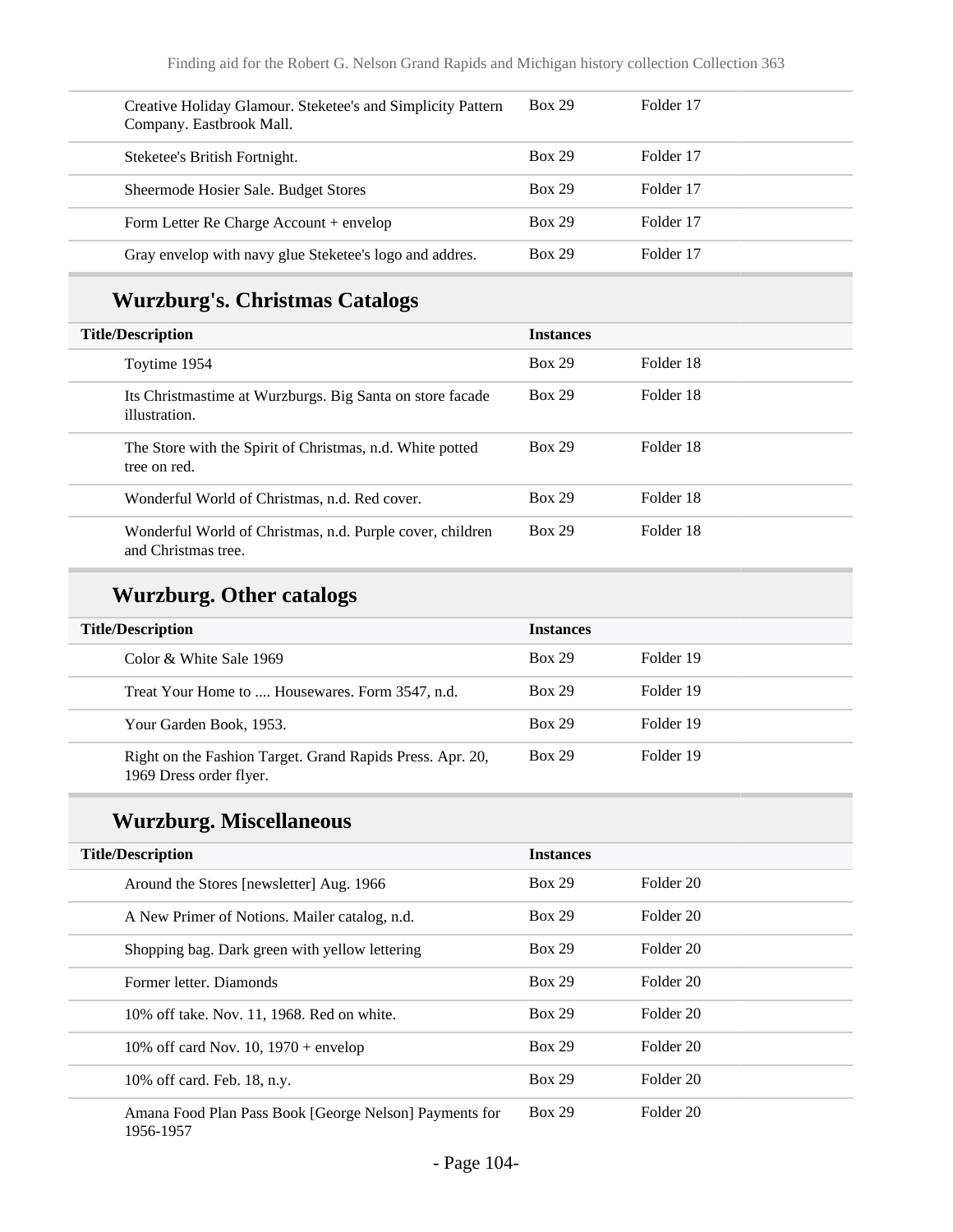| Christmas tear off thank you message to staff.            | <b>Box 29</b> | Folder 20 |
|-----------------------------------------------------------|---------------|-----------|
| Receipt. Customer copy. Used. Robert nelson.              | <b>Box 29</b> | Folder 20 |
| Receipt. Mrs. George Nelson. Red on white.                | <b>Box 29</b> | Folder 20 |
| Receipts. Account payments. Green on white (4, 1962-1969) | <b>Box 29</b> | Folder 20 |
| Receipt stub.                                             | <b>Box 29</b> | Folder 20 |
| Wurzburg Envelop with perfume order offer on back.        | <b>Box 29</b> | Folder 20 |

# **Shopping Centers or Group Store flyers**

| <b>Title/Description</b>                                                                                                                                                             | <b>Instances</b> |           |
|--------------------------------------------------------------------------------------------------------------------------------------------------------------------------------------|------------------|-----------|
| Downtown Holiday Happenings. [Long folding flyers, 2]<br>n.d.                                                                                                                        | <b>Box 29</b>    | Folder 21 |
| Gift All-Holidays Guide. 1972. [Flyer] Has a numbered<br>list of stores and a map with numbers on one side and brief<br>descriptions of products for select stores on opposite side. | <b>Box 29</b>    | Folder 22 |

# **Grand Village Mall**

| <b>Title/Description</b>                                                                                                             | <b>Instances</b> |           |
|--------------------------------------------------------------------------------------------------------------------------------------|------------------|-----------|
| Christmas Songbook, 1986/1987. Has ads left opposite the<br>music pages right. Includes information on Christmas and<br>1987 events. | <b>Box 29</b>    | Folder 23 |
| An Old-fashioned Christmas Downtown / Downtown, Inc.<br>[brochure] 1983. Date from ad. Brief phone list on back<br>cover.            | <b>Box 29</b>    | Folder 21 |
| Plaza II, 50 Monroe Center & Plaza Antique Mall, 1410 28<br>St. SE [flyer with orientation maps for both locations]                  | <b>Box 29</b>    | Folder 24 |
| Social & Medical Services Miscellaneous. Unprocessed                                                                                 | <b>Box 25</b>    | Folder 56 |

# **Sports**

## **Schedules**

| <b>Title/Description</b>                | <b>Instances</b> |          |
|-----------------------------------------|------------------|----------|
| Griffins, 1997-2001                     | Box 30           | Folder 1 |
| Hoops, 1997-1999                        | Box 30           | Folder 1 |
| Little Ceasars Baseball Club, 1993-1994 | Box 30           | Folder 1 |
| Mackers, 1995-1996                      | Box 30           | Folder 1 |
| Sports. Tickets/Ticket stubs. Various   | Box 30           | Folder 2 |

# **Griffins (Ice Hockey)**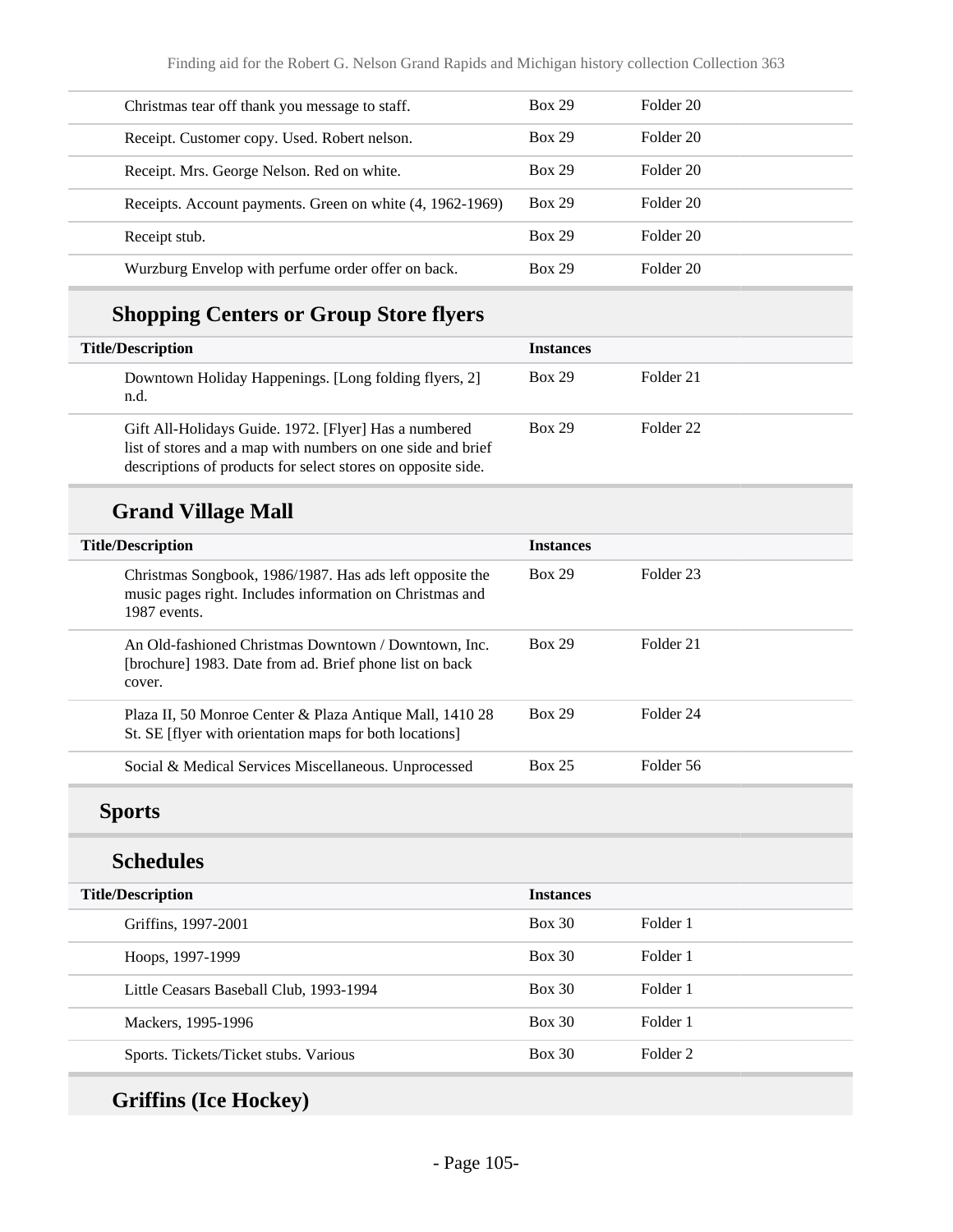| <b>Title/Description</b>                                               | <b>Instances</b> |                     |
|------------------------------------------------------------------------|------------------|---------------------|
| Unused Address book with advertising, terminology, etc.<br>circa 2002  | <b>Box 30</b>    | Folder <sub>3</sub> |
| 1996-2006. 10th Anniversary Commemorative Publication.                 | <b>Box 30</b>    | Folder 4            |
| <b>Hoops (Basketball)</b>                                              |                  |                     |
| <b>Title/Description</b>                                               | <b>Instances</b> |                     |
| 2002-2003 Official Souvenir Program                                    | <b>Box 30</b>    | Folder 5            |
| <b>White Caps (Baseball)</b>                                           |                  |                     |
| <b>Title/Description</b>                                               | <b>Instances</b> |                     |
| Playbill (periodical) April 11-14, 2002                                | <b>Box 30</b>    | Folder <sub>6</sub> |
| July 30-Aug. 2, 2002                                                   | <b>Box 30</b>    | Folder 6            |
| v. 2, #9, June 3-6, 2003                                               | <b>Box 30</b>    | Folder <sub>6</sub> |
| v. 3, #20, Aug. 30-Sept. 2, 2004                                       | <b>Box 30</b>    | Folder <sub>6</sub> |
| White Caps Schedules, 1995                                             | <b>Box 30</b>    | Folder <sub>7</sub> |
| White Caps Schedules, 1996 Laminated with magnets.<br>Spartan sponsor. | <b>Box 30</b>    | Folder <sub>7</sub> |
| White Caps Schedules, 2000 Promotional "Forever Fun<br>(blue)          | <b>Box 30</b>    | Folder <sub>7</sub> |
| White Caps Schedules, 2000 folding                                     | <b>Box 30</b>    | Folder <sub>7</sub> |
| White Caps Schedules, 2002 folding                                     | <b>Box 30</b>    | Folder <sub>7</sub> |
| White Caps Schedules, 2003 folding                                     | <b>Box 30</b>    | Folder <sub>7</sub> |
| White Caps Schedules, 2004 folding                                     | <b>Box 30</b>    | Folder <sub>7</sub> |
| White Caps Schedules, 2007 folding                                     | <b>Box 30</b>    | Folder <sub>7</sub> |
| White Caps Scorecard, 1997 (Target sponsor)                            | <b>Box 30</b>    | Folder 8            |
| White Caps Scorecard, 2000 (Target)                                    | <b>Box 30</b>    | Folder 8            |
| Souvenir Programs, 1996                                                | <b>Box 30</b>    | Folder 9            |
| Tickets & Ticket Sales  See also the general ticket<br>category.       | <b>Box 30</b>    | Folder 10           |
| The Wave (periodical), v. 2, no. 4, 2007                               | <b>Box 30</b>    | Folder 11           |
| Yearbooks, 2003, 10 years, 1994-2003                                   | <b>Box 30</b>    | Folder 12           |

#### **Tickets. Various**

**Title/Description Instances**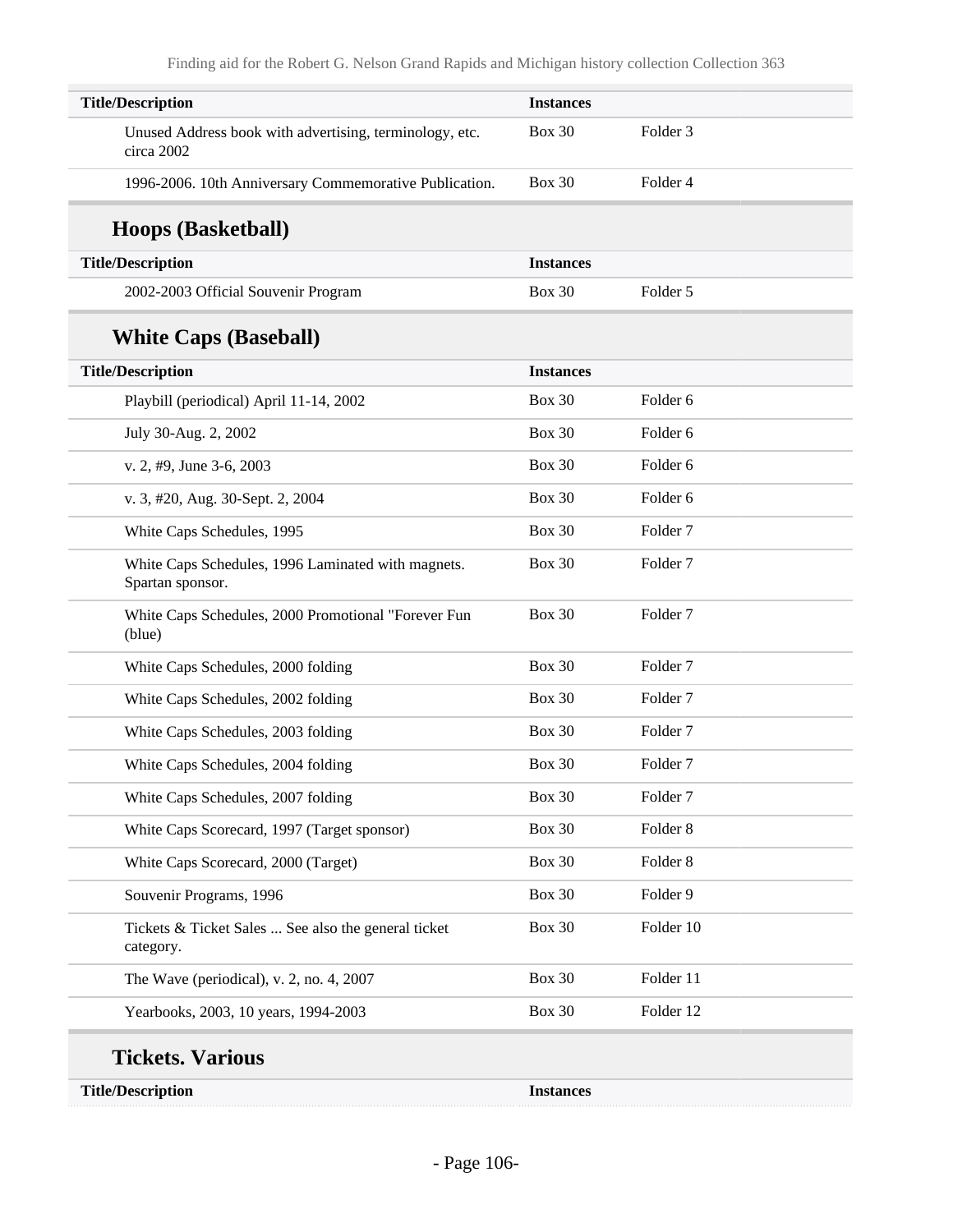| Roger B. Chaffee Planetarium, Van Andel Museum Center,<br>Feb. 26, 1996                                                           | <b>Box 25</b> | Folder 57 |
|-----------------------------------------------------------------------------------------------------------------------------------|---------------|-----------|
| G.R. Kiwanis Travelogues. Apr. 21, 1990                                                                                           | <b>Box 25</b> | Folder 57 |
| Grand Rapids Boat and Canoe Club. Lady's Ticket #54. Mrs.<br>Frank L. Van Au. Season 1914                                         | <b>Box 25</b> | Folder 57 |
| Fine Arts Building. Auto Pass, July 5, 1927. J. Hayes. From<br>G.A. Hendricks, F.A. Curtis.                                       | <b>Box 25</b> | Folder 57 |
| WMCA Ceramic & Craft Show. March 22-24, no year                                                                                   | <b>Box 25</b> | Folder 57 |
| George III Regrets. The Beaux-Arts Ball, Given by the<br>Society of Beaux-Arts Architects. Waldorf-Astoria, NYC.<br>Feb. 1, 1935. | <b>Box 25</b> | Folder 57 |
| Ottawa and West Kent Agricultural Fair. 1934. Mr. & Mrs.<br>H.U. Lynn.                                                            | <b>Box 25</b> | Folder 57 |
| Berlin Fairgrounds. July 15-20, 1974.                                                                                             | <b>Box 25</b> | Folder 57 |
| Windmill Island. Passport. c. 1964. Partial validation stamp<br>for 1973                                                          | <b>Box 25</b> | Folder 57 |
| Official Passport to the Dutch Village, 1972 Season Pass                                                                          | <b>Box 25</b> | Folder 57 |
| GR Junior College Student Activities Ticket. 2nd Sem.,<br>1935. Olive Jeneyon                                                     | <b>Box 25</b> | Folder 57 |
| Greater Grand Rapids Exposition. Under the Auspices of<br>Lions Club of Grand Rapids, May 17-20, 1933. No. 17655<br>(stub)        | <b>Box 25</b> | Folder 57 |
| Grand Rapids Kiw[anis?] Jan. 5, 1974. Stub.                                                                                       | <b>Box 25</b> | Folder 57 |
| Holiday on Ice. Civic Auditorium, G.R. Nov. 22 and Nov.<br>25, no year. (ticket coupon)                                           | Box 25        | Folder 57 |
| Ryskamp Bros. Markets. Good for Free Drawings. Nox.<br>7654 and No. 6362.                                                         | <b>Box 25</b> | Folder 57 |
| Sportland Boat Show. No. 364. Feb. 18-23, 1974. Harry<br>Symes                                                                    | <b>Box 25</b> | Folder 57 |
| Ticket Stubs or Roller type. Various.                                                                                             | <b>Box 25</b> | Folder 58 |

## **Tourist & Travel Literature, Primarily for Grand Rapids**

| <b>Title/Description</b>             | <b>Instances</b> |          |
|--------------------------------------|------------------|----------|
| Amtrack                              | <b>Box 31</b>    | Folder 1 |
| Amway Grand Plaza Hotel              | Box 31           | Folder 2 |
| <b>Boats</b>                         | $Box\ 31$        | Folder 3 |
| <b>Broadway Theatre Guild</b>        | <b>Box 31</b>    | Folder 4 |
| Dining & Restaurants, Hoffman House. | <b>Box 31</b>    | Folder 5 |

Dining & Restaurants, Holly's Steak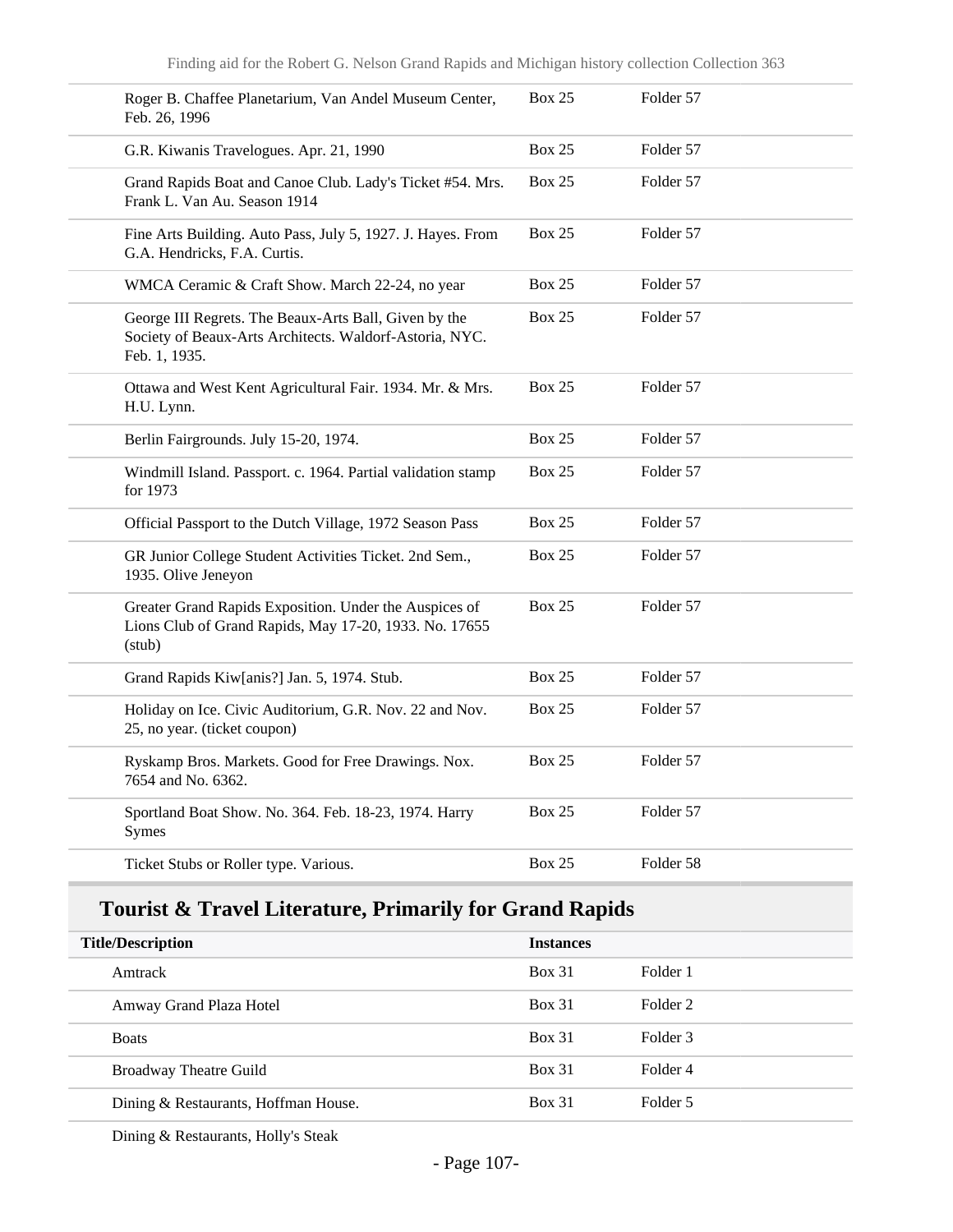|                                                                                                                                                                                                                                       | <b>Box 31</b> | Folder 5            |
|---------------------------------------------------------------------------------------------------------------------------------------------------------------------------------------------------------------------------------------|---------------|---------------------|
| Dining & Restaurants, Bill Knapp's                                                                                                                                                                                                    | <b>Box 31</b> | Folder 5            |
| Dining & Restaurants, Schnitzelbank.                                                                                                                                                                                                  | <b>Box 31</b> | Folder 5            |
| Frederick Museum Gardens, v. 7, no. 3, Fall 1999                                                                                                                                                                                      | <b>Box 31</b> | Folder 6            |
| Frederick Museum Gardens, v. 8, no. 5, summer 2000                                                                                                                                                                                    | <b>Box 31</b> | Folder 6            |
| Explore the Frederick Meijer Gardens.                                                                                                                                                                                                 | <b>Box 31</b> | Folder <sub>6</sub> |
| Frederik Meijer Gardens  a Michigan Must-See Attraction                                                                                                                                                                               | <b>Box 31</b> | Folder 6            |
| Leonardo De Vinci's Horse.                                                                                                                                                                                                            | <b>Box 31</b> | Folder <sub>6</sub> |
| William & Mary Yost Annual Lecture Series. Flyer. Nina<br>Akamu, Sculptor of Leonardo de Vinci's Horse. Nov. 2, 1999.                                                                                                                 | <b>Box 31</b> | Folder <sub>6</sub> |
| Foremost's Butterflies are Blooming!                                                                                                                                                                                                  | <b>Box 31</b> | Folder 6            |
| Chihuly. Color and Light. Jan. 17-May 11, 2003. Exhibit<br>Guide                                                                                                                                                                      | <b>Box 31</b> | Folder 6            |
| Form letter and auto window sticker "Proud Supporter of "                                                                                                                                                                             | <b>Box 31</b> | Folder <sub>6</sub> |
| Gallery Guide, / Grand Rapids Gallery Assoc. 2001-2002                                                                                                                                                                                | <b>Box 31</b> | Folder <sub>7</sub> |
| Bergsma Gallery. Form and Fantasy. Postcard. Fish art                                                                                                                                                                                 | <b>Box 31</b> | Folder <sub>7</sub> |
| Capitol Campaign packet. Grand Rapids Art Museum                                                                                                                                                                                      | <b>Box 31</b> | Folder <sub>8</sub> |
| Now at the Grand Rapids Art Museum. Fall 2002                                                                                                                                                                                         | <b>Box 31</b> | Folder 9            |
| Now at the Grand Rapids Art Museum. Summer 2003.<br>Includes the American Spirit: Frederic Church  [Frederick]<br>Edwin? Church]                                                                                                      | <b>Box 31</b> | Folder 9            |
| Grand Rapids Art Museum  No Longer the little museum on<br>Fulton Street  Has image of the Fulton St. building with the<br>entrance facade for the Post Office Building behind. Image of<br>Director Robert M. Murdock on back cover. | <b>Box 31</b> | Folder 10           |
| General with image of the old Post Office building (form GR<br>Art Museum Building]                                                                                                                                                   | <b>Box 31</b> | Folder 10           |
| GRAM. Floor Plan and General Information. Old Post Office<br>Building site, between Pearl, Division, Lyon and Ionia.                                                                                                                  | <b>Box 31</b> | Folder 10           |
| GRAM Membership with Richard Diebenkorn Ingleside on<br>front.                                                                                                                                                                        | <b>Box 31</b> | Folder 10           |
| GRAM. Your Opportunity to Explore the New Grand Rapids<br>Art Museum                                                                                                                                                                  | <b>Box 31</b> | Folder 10           |
| Eye of the Beholder: a history of photography, LaSalle Bank<br>Photography Collection  purple Fall 2002 flyer.                                                                                                                        | <b>Box 31</b> | Folder 10           |
| Ticket to Eye of the Beholder.                                                                                                                                                                                                        | <b>Box 31</b> | Folder 10           |
| Light Screens : the leaded Glass of Frank Lloyd Wright,<br>2001-2001. folding flyer (small poster)                                                                                                                                    | <b>Box 31</b> | Folder 10           |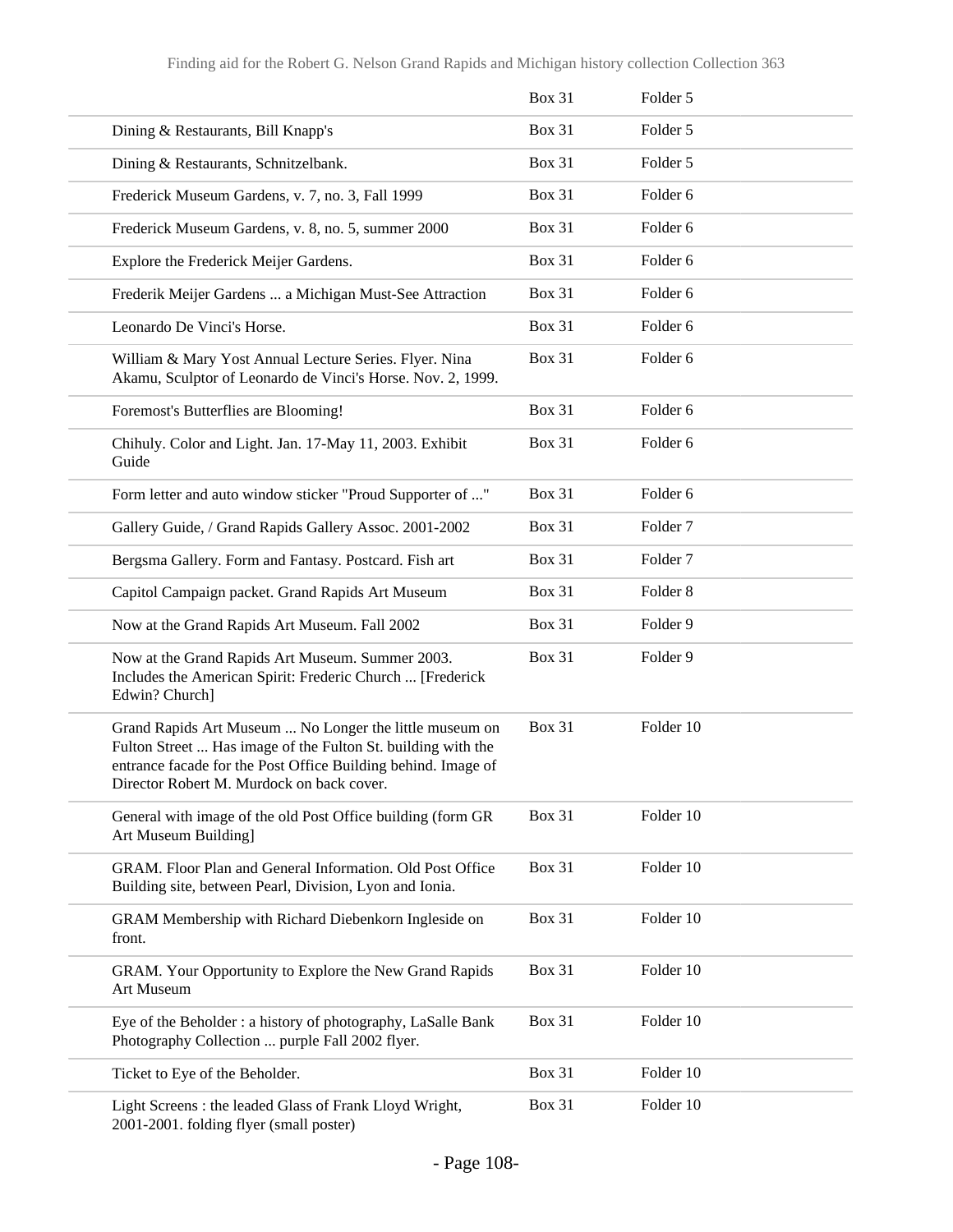| Paris 1890 : the Art of Modern Life, Feb.-May 2003                                                                                     | <b>Box 31</b> | Folder 10 |
|----------------------------------------------------------------------------------------------------------------------------------------|---------------|-----------|
| 2 tickets                                                                                                                              | <b>Box 31</b> | Folder 10 |
| Art, a truly global aphrodisiac. Feb. 14, n.d.                                                                                         | <b>Box 31</b> | Folder 10 |
| Member preview invitation, Feb. 13, 2003 with Lautrec on the<br>front.                                                                 | <b>Box 31</b> | Folder 10 |
| Invitation to a Mask Ball, Apr. 26, 2003                                                                                               | <b>Box 31</b> | Folder 10 |
| Grand Rapids Art Museum paper folder with "For Bob<br>Nelson" written in blue ink on the front.                                        | <b>Box 31</b> | Folder 11 |
| Press Release. May 29, 1985. Grand Rapids Art Museum to<br>dedicate Furniture Design Wing. + magazein clipping from<br>unknown source. | <b>Box 31</b> | Folder 11 |
| Press Release. May 29, 1985. Grand Rapids Art Museum<br>Celebrates 75th Anniversary Year                                               | <b>Box 31</b> | Folder 11 |
| Newsletter, May/June 1985.                                                                                                             | <b>Box 31</b> | Folder 11 |
| Perugino 1997/1998 card                                                                                                                | <b>Box 31</b> | Folder 11 |
| Grand Rapids Art Museum Information with Mary Cassatt<br>Banjo Lesson on front.                                                        | <b>Box 31</b> | Folder 11 |
| Grand Rapids Civic Theatre                                                                                                             | <b>Box 31</b> | Folder 12 |
| Grand Rapids. Grand American City.                                                                                                     | <b>Box 31</b> | Folder 13 |
| Grand Rapids Public Museum / Van Andel Museum Center (8<br>$+7)$                                                                       | <b>Box 31</b> | Folder 14 |
| Grand Rapids/Kent County Convention & Visitors Center.<br>Flyer. Golf Grand Rapids                                                     | <b>Box 31</b> | Folder 15 |
| Grand Rapids/Kent County Convention & Visitors Center.<br>Flyer. Welcome to a City of Unexpected Surprises!                            | <b>Box 31</b> | Folder 15 |
| Grand Rapids/Kent County Convention & Visitors Center.<br>Flyer. Calendar of Events, Spring 1996                                       | <b>Box 31</b> | Folder 15 |
| Grand Rapids/Kent County Convention & Visitors Center.<br>Flyer. The Grand Renaissance. Sept. 5, 1997-March 15, 1998.                  | <b>Box 31</b> | Folder 15 |
| Greater Grand Rapids Motel Association. Things to Do!<br>Places to See in Grand Rapids. 1968.                                          | <b>Box 31</b> | Folder 16 |
| Hotels & Motels                                                                                                                        | <b>Box 31</b> | Folder 17 |
| John Ball Park & Zoo                                                                                                                   | <b>Box 31</b> | Folder 18 |
| <b>Leonard Street Market</b>                                                                                                           | <b>Box 31</b> | Folder 19 |
| Woodland Cars of Yesteryear, 6504 28th St. SE. Folding flyer<br>with locator map on the back. Antique cars                             | <b>Box 31</b> | Folder 20 |
| Michigan; Mackinac Bridge                                                                                                              | <b>Box 31</b> | Folder 21 |

Michigan's West Coast. Folding flyer.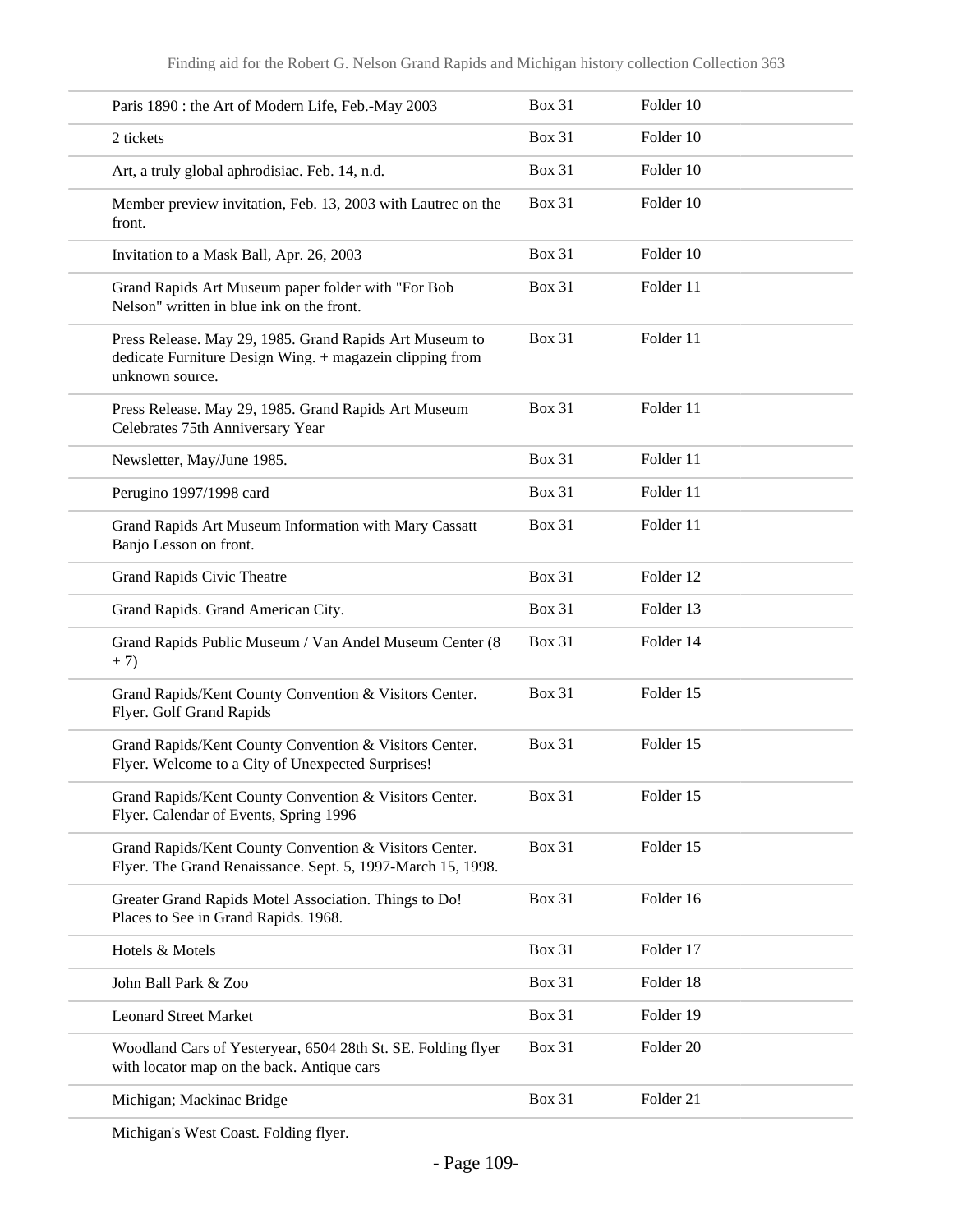|                                                                                                                        | <b>Box 31</b> | Folder <sub>22</sub> |
|------------------------------------------------------------------------------------------------------------------------|---------------|----------------------|
| Greenville in the Heart of Michigan / Greenville Area<br>chamber of Commerce. Folding flyer                            | <b>Box 31</b> | Folder <sub>23</sub> |
| Winter Inn, 100 North Lafayette St. Greenville, MI                                                                     | <b>Box 31</b> | Folder <sub>23</sub> |
| Lowell, Mi. James C. Veen Observatory, 3308 Kissing Rock,<br>S.E.                                                      | <b>Box 31</b> | Folder <sub>24</sub> |
| Rockford, Mi. Squires Street Square of Rockford, Michigan                                                              | <b>Box 31</b> | Folder <sub>25</sub> |
| Rockford, Mi. Old Mill is New Rockford Attraction.<br>Photocopy of an article in the GR Press, March 14, 1971.         | <b>Box 31</b> | Folder <sub>25</sub> |
| Travel Miscellaneous, AAA Decal                                                                                        | Box 31        | Folder 26            |
| Directory of Campau Lake, Kent County, Michigan / Campau<br>Lake Improvement Association, 1957                         | <b>Box 22</b> | Folder 1             |
| Getting Into Grand Rapids : an accessibility guide to theaters,<br>restaurants, and public places / Amway Corp.?, 1983 | <b>Box 22</b> | Folder <sub>2</sub>  |
| Grand Rapids/Kent County Convention & Visitors Bureau.<br>Grand Rapids & Kent County Visitors Guide, 1993-1994         | <b>Box 22</b> | Folder <sub>3</sub>  |
| Grand Rapids/Kent County Convention & Visitors Bureau.<br>Grand Rapids Kent County Visitors Guide, 1996                | <b>Box 22</b> | Folder 4             |
| Grand Rapids/Kent County Convention & Visitors Bureau.<br>Grand Rapids Kent County Visitors Guide, 2003                | <b>Box 22</b> | Folder 5             |
| Grand Rapids/Kent County Convention & Visitors Bureau.<br>Grand Rapids. Official Visitors Guide, 2007                  | <b>Box 22</b> | Folder 6             |
| Grand Rapids Magazine City Guide, Newcomer's Info,<br>1989-1990                                                        | <b>Box 22</b> | Folder <sub>7</sub>  |
| Grand Rapids Magazine City Guide, Newcomer's Info,<br>1995-1996                                                        | <b>Box 22</b> | Folder <sub>8</sub>  |
| Grand Rapids Magazine City Guide, Newcomer's Info,<br>1996-1997                                                        | <b>Box 22</b> | Folder 9             |
| Grand Rapids Magazine City Guide, Newcomer's Info,<br>1997-1998                                                        | <b>Box 22</b> | Folder 10            |
| Grand Rapids Magazine City Guide, Newcomer's Info,<br>1999-2000                                                        | <b>Box 22</b> | Folder 11            |
| Grand Rapids Magazine Guest Book, Summer 1986                                                                          | <b>Box 22</b> | Folder 12            |
| Grand Rapids Magazine Guest Book, Winter 1987                                                                          | <b>Box 22</b> | Folder 12            |
| Grand Rapids Magazine Guest Book, Winter 1988                                                                          | <b>Box 22</b> | Folder 12            |
| Grand Rapids Magazine Guest Book, Summer 1989                                                                          | <b>Box 22</b> | Folder 12            |
| Grand Rapids Magazine Guest Book, Autumn 1989                                                                          | <b>Box 22</b> | Folder 12            |
| Grand Rapids Magazine Guest Book, Autumn 1990                                                                          | <b>Box 22</b> | Folder 12            |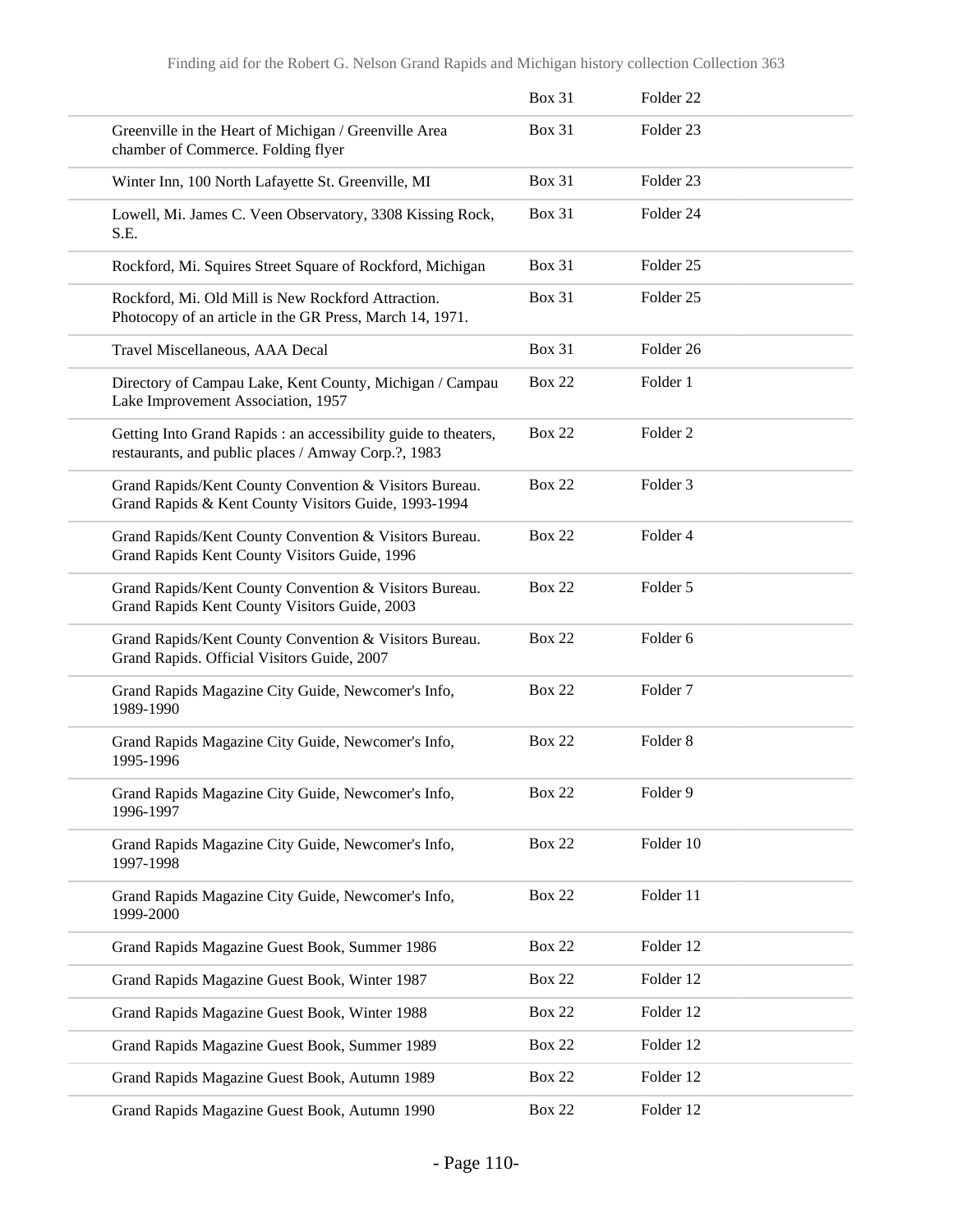| On the Town : A Guide to a Grand Time / Downtown<br>Publishing, Inc. 1986                                                                         | <b>Box 22</b> | Folder 13            |
|---------------------------------------------------------------------------------------------------------------------------------------------------|---------------|----------------------|
| Tastes Grand!: Your Guide to Downtown Dining and<br>Entertainment / Downtown Grand Rapids, n.d. Graphic<br>Design by Desyn idesyn.net             | <b>Box 22</b> | Folder 14            |
| Travelhost Visitor's Guide to Grand Rapids and the Western<br>Michigan Shoreline, 1985                                                            | <b>Box 22</b> | Folder 15            |
| Official Visitor's Guide to Grand Rapids and the Western<br>Michigan Shoreline. Fall/Winter 1985/1986                                             | <b>Box 22</b> | Folder 16            |
| Official Visitor's Guide to Grand Rapids and the Western<br>Michigan Shoreline. Fall/Winter 1988/1989                                             | <b>Box 22</b> | Folder 16            |
| Official Visitor's Guide to Grand Rapids and the Western<br>Michigan Shoreline. Spring/Summer 1989                                                | <b>Box 22</b> | Folder 16            |
| Official Visitor's Guide to Grand Rapids and the Western<br>Michigan Shoreline. Fall/Winter 1989/1990                                             | <b>Box 22</b> | Folder 16            |
| Official Visitor's Guide to Grand Rapids and the Western<br>Michigan Shoreline. Fall/Winter 1990/1991                                             | <b>Box 22</b> | Folder 16            |
| WCUZ Summer Fund Guide, Summer 1986                                                                                                               | <b>Box 22</b> | Folder 17            |
| West Michigan Guest Book / Gemini Publications. Winter<br>1989/1990                                                                               | <b>Box 22</b> | Folder 18            |
| West Michigan Shore Line Guide, Spring Lake, Mi., 1982                                                                                            | <b>Box 22</b> | Folder 19            |
| What to See in Grand Rapids / Guide Publishing Co., Inc. No.<br>153, A Complete Guide to grand Rapids and its Attractions.<br>March 21-28, [1925] | <b>Box 22</b> | Folder <sub>20</sub> |
| Wordsmith, Inc. GR The Guide: the resource for Greater<br>Grand Rapids, 1989                                                                      | <b>Box 22</b> | Folder 21            |

## **West Michigan**

| <b>Title/Description</b>                                                                                                                                             | <b>Instances</b> |          |
|----------------------------------------------------------------------------------------------------------------------------------------------------------------------|------------------|----------|
| Approved Family Fun Attractions in West Michigan / West<br>Michigan Tourist Association. n.d., after 1969. Has Calder<br>"La Grande Vitesse" sculpture on the front. | <b>Box 33</b>    | Folder 1 |
| Ye Olde Curiosity Shop Tour Guide and Map / Com-Grow.<br>1972.                                                                                                       | <b>Box 33</b>    | Folder 2 |
| <b>Physical Description: Folding flyer.</b>                                                                                                                          |                  |          |

### **Scope and Contents**

Has route maps to different sites listed my number to a business featured in the guide. Includes at least one side from Ada, Allendale, Belding, Lamont, Lowell,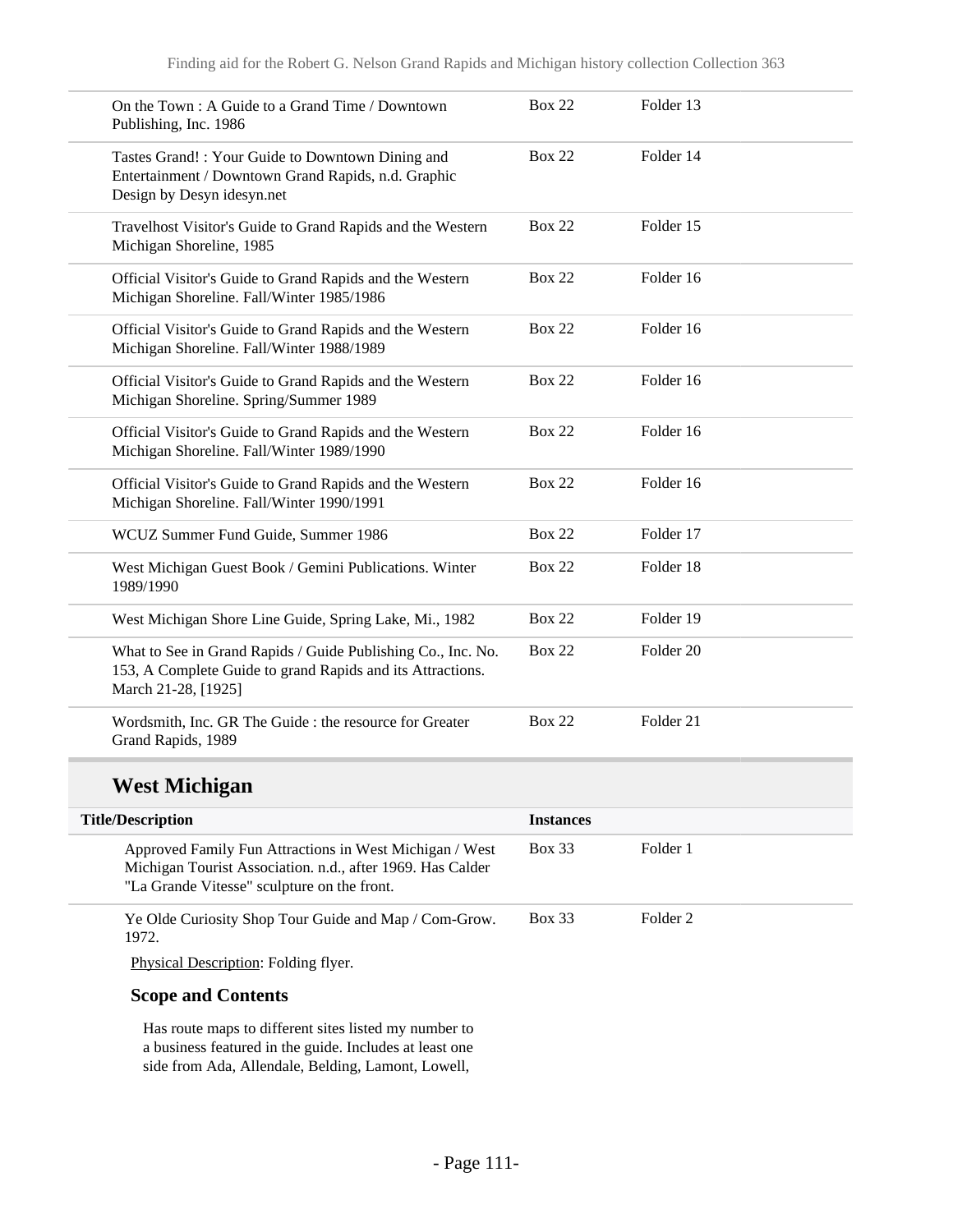Rockford, Zeeland, with the bulk of the sites in Grand Rapids.

# **Grand Rapids**

| <b>Title/Description</b>                                                                                                                                               | <b>Instances</b> |                     |
|------------------------------------------------------------------------------------------------------------------------------------------------------------------------|------------------|---------------------|
| [Grand Rapids major highways map, pointing to other<br>Michigan cities on those routes at the margin] No date, or<br>source. Includes 131 and 96/196/296               | <b>Box 33</b>    | Folder <sub>3</sub> |
| Physical Description: 8X10 black on white paper.                                                                                                                       |                  |                     |
| Guide to Greater Grand Rapids. Published by Van Wieren &<br>Veen, by Fred F. Johnson. circa 1954                                                                       | Box 33           | Folder 4            |
| New Map of Greater Grand Rapids / Published by Fred F.<br>Johnson Company. 1960.                                                                                       | <b>Box 33</b>    | Folder 5            |
| Physical Description: Oversized map, folded. Annotated<br>with colored crayon.                                                                                         |                  |                     |
| <b>Scope and Contents</b>                                                                                                                                              |                  |                     |
| Has stamp for: Paul K. Schneider, Reagan Insurance<br>Agency  on back. Has a shield logo "Grand Rapids<br>All-American City" cutout attached under the title<br>block. |                  |                     |
| Graphic Street Guide of Greater Grand Rapids / Fred F.<br>Johnson Co. n.d. Before 1965                                                                                 | Box 33           | Folder 6            |
| Graphic Street Guide of Greater Grand Rapids / Fred F.<br>Johnson Co. 1965-1966 Edition                                                                                | <b>Box 33</b>    | Folder 6            |
| Fred F. Johnson 's Street Map of Greater Grand Rapids<br>1965.                                                                                                         | <b>Box 33</b>    | Folder <sub>7</sub> |
| Physical Description: Folding map inside a pink paper<br>cover.                                                                                                        |                  |                     |
| Your own official map of Grand Rapids : a great place to<br>grow / compliments of Old Kent Bank and Trust Company,<br>by Fred F. Johnson. circa 1971/1972              | <b>Box 33</b>    | Folder <sub>8</sub> |
| Your own official map of the Greater Grand Rapids Area /<br>compliments of Old Kent. Bu Fred F. Johnson, 1987                                                          | Box 33           | Folder <sub>8</sub> |
| National's Map of Grand Rapids / National car rental<br>company. St. Louis, Mi.: Color-Art, Inc., 1993.                                                                | <b>Box 33</b>    | Folder 9            |
| Welcome to Grand Rapids, Michigan. Edition II / Mass<br>Marketing Inc., Merchant Maps Division, 1983.                                                                  | Box 33           | Folder 10           |
| City Map of Grand Rapids / Riley Marketing, Inc. 1995<br>Edition.                                                                                                      | <b>Box 33</b>    | Folder 11           |
| City Map of Grand Rapids / Riley Marketing, Inc. 1996<br>Edition.                                                                                                      | <b>Box 33</b>    | Folder 11           |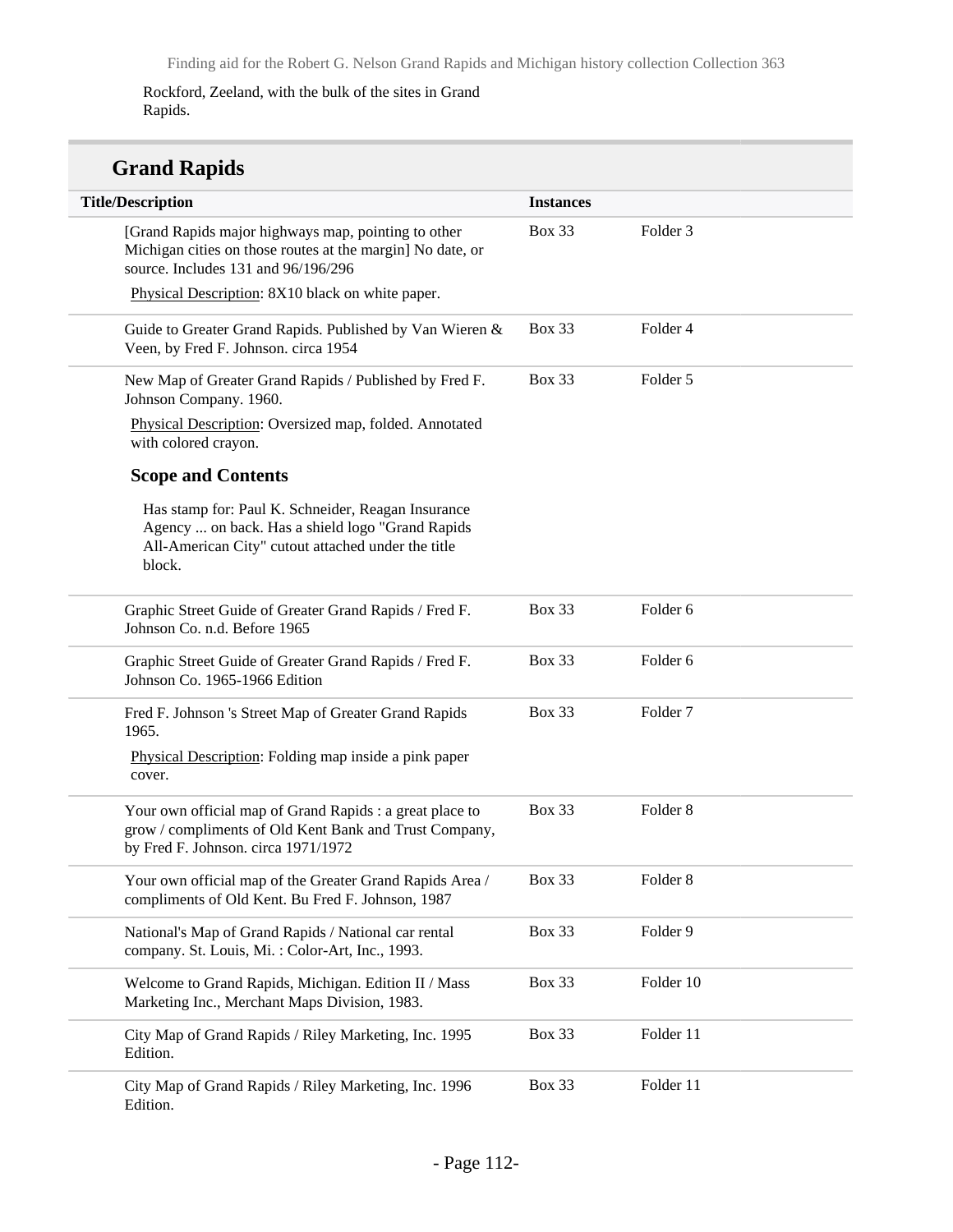| Grand Rapids/Kent County Convention & Visitors Center,<br>n.d. Visitors Map. Family by a waterfall cover                                                                                                                                                                                  | <b>Box 33</b> | Folder 12 |  |
|-------------------------------------------------------------------------------------------------------------------------------------------------------------------------------------------------------------------------------------------------------------------------------------------|---------------|-----------|--|
| Grand Rapids/Kent County Convention & Visitors Center,<br>1994. Visitors Map                                                                                                                                                                                                              | <b>Box 33</b> | Folder 12 |  |
| On the Site Scene: Greater Grand Rapids / Symes<br>Advertising Agency/Greater Grand Rapids Visitor Magazine<br>Publishing. First Printing 1972. Also called : Site-Scenes of<br>Greater Grand Rapids. Distribution rights to Grand Rapids<br>Motel Association and Westdale Company, Inc. | <b>Box 33</b> | Folder 13 |  |
| <b>Scope and Contents</b>                                                                                                                                                                                                                                                                 |               |           |  |
| Has a centerfold map showing major routes, and<br>numerically annotated for area hotels and motel, and<br>Westdale locations.                                                                                                                                                             |               |           |  |

## **Greater Grand Rapids Chamber of Commerce**

| <b>Title/Description</b>                                                                                                                                                                                                       | <b>Instances</b> |           |
|--------------------------------------------------------------------------------------------------------------------------------------------------------------------------------------------------------------------------------|------------------|-----------|
| Greater Grand Rapids for Business and Pleasure. Folding<br>flyer with "Points of Interest in the Grand Rapids Area" map<br>on one side, circa 1963.                                                                            | Box 33           | Folder 14 |
| Greater Grand Rapids, more for you  for a day or a<br>lifetime. Folding flyer with a "Points of Interest" map on one<br>side. No date, after 1969, as it includes an illustration of La<br>Grande Vitesse by Alexander Calder. | Box 33           | Folder 14 |
| A Brief about the Greater Grand Rapids Chamber of<br>Commerce.                                                                                                                                                                 | <b>Box 33</b>    | Folder 14 |

## **Grand Rapids, Michigan. Naturally. Visitor's Guide & Map / Greater Grand Rapids Convention Bureau.**

| <b>Title/Description</b>                                                                                                                                                                                                                                                   | <b>Instances</b> |           |
|----------------------------------------------------------------------------------------------------------------------------------------------------------------------------------------------------------------------------------------------------------------------------|------------------|-----------|
| Shows the Grand Rapids Metropolitan Area, and major<br>routes on one side and Grand Rapids Downtown Area on<br>the other side. Includes the Gerald R. Ford Museum, but the<br>Public Museum of Grand Rapids is still on Jefferson Street.<br>Green folding map with white. | <b>Box 33</b>    | Folder 15 |

## **Grand Rapids, Visitor's Guide & Map / Grand Rapids/Kent County Convention & Visitors Bureau. May 1989.**

| <b>Title/Description</b>                                                                                                                                                                                                                 | <b>Instances</b> |           |
|------------------------------------------------------------------------------------------------------------------------------------------------------------------------------------------------------------------------------------------|------------------|-----------|
| 8x10 map, with green on white. Shows a Grand Rapids<br>Metropolitan Area map similar to above on one side<br>and a Downtown Area map on the other. As above, the<br>Ford Museum is show, and the Public Museum is still on<br>Jefferson. | <b>Box 33</b>    | Folder 15 |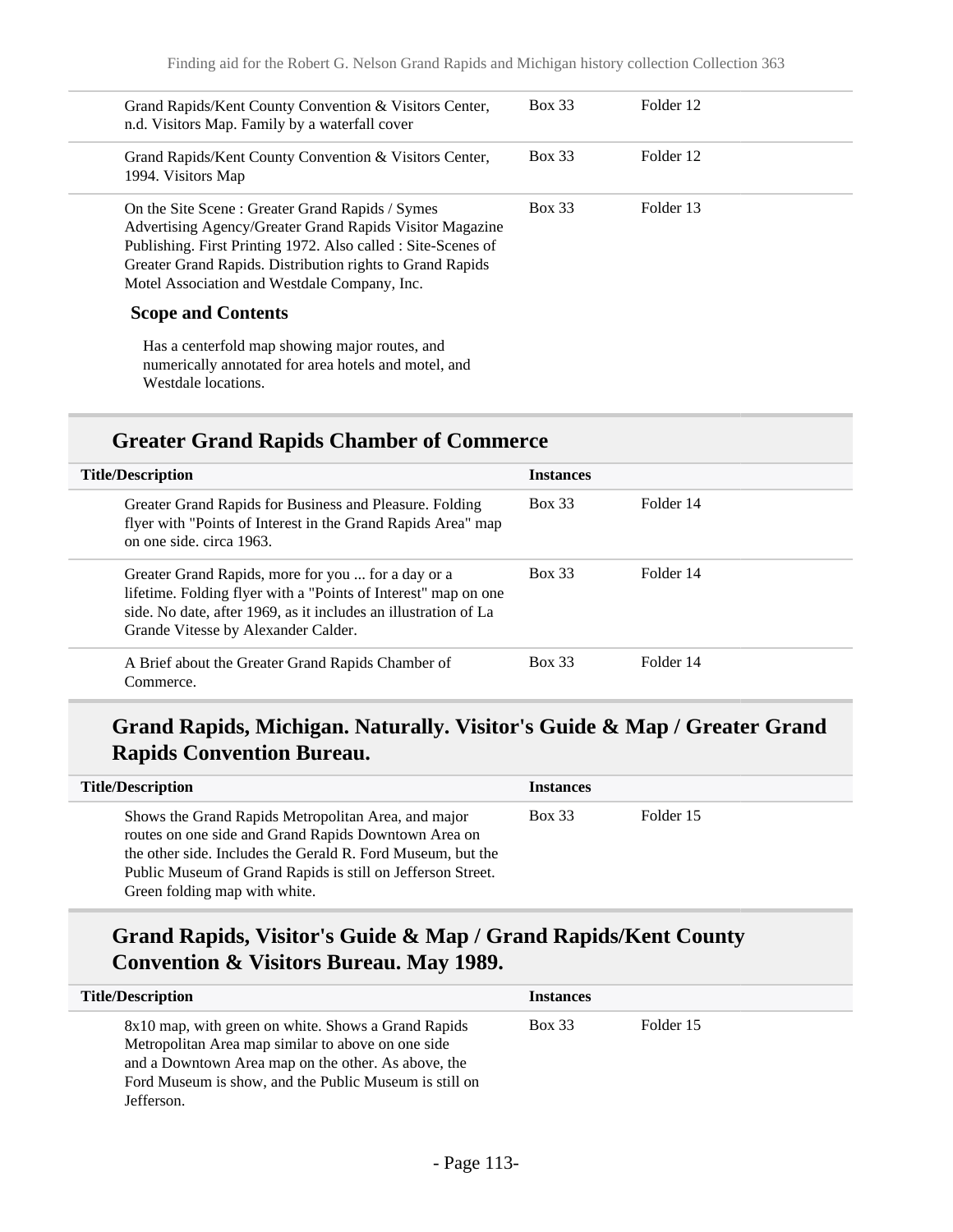| <b>Title/Description</b>                                                                                                                                                                                                                                                                                         | <b>Instances</b> |           |
|------------------------------------------------------------------------------------------------------------------------------------------------------------------------------------------------------------------------------------------------------------------------------------------------------------------|------------------|-----------|
| No date, but sometime after 1969, as the Calder sculpture<br>"La Grande Vitesse" is in place. Shows the Pantlind Hotel,<br>rather than the Amway Grande.                                                                                                                                                         | <b>Box 33</b>    | Folder 16 |
| Two versions, one just black and white, and a second with<br>the Calder sculpture annotated in red, along with Old Kent<br>Bank locations in red.                                                                                                                                                                | <b>Box 33</b>    | Folder 16 |
| Downtown Grand Rapids : a new shape, a new purpose /<br>Grand Rapids Downtown Management Board, Inc. circa<br>1995                                                                                                                                                                                               | <b>Box 33</b>    | Folder 17 |
| Physical Description: 8x10 folding flyer with several<br>renderings of Monroe Center.                                                                                                                                                                                                                            |                  |           |
| <b>Scope and Contents</b>                                                                                                                                                                                                                                                                                        |                  |           |
| Includes a downtown aerial projection map<br>highlighting various features, and an aerial plantings<br>and brick street plan of the Monroe St., Monroe<br>Center, Fulton St. Park, and Ottawa from Monroe to<br>Fulton area. Includes renderings of the new downtown<br>area, and the proposed East Bank Towers. |                  |           |

# **Map of Downtown Grand Rapids / Downtown, Inc.**

# **Downtown Business & Parking Maps**

| <b>Title/Description</b>                                                                                                                                 | <b>Instances</b> |           |
|----------------------------------------------------------------------------------------------------------------------------------------------------------|------------------|-----------|
| Welcome to Grand Rapids Central Business District /<br>prepared by Traffic Engineering Department, City of Grand<br>Rapids, Michigan. n.d.               | <b>Box 33</b>    | Folder 18 |
| Park Downtown Grand Rapids / this brochure prepared<br>and distributed by BOMA, Building Owners and Mangers<br>Association, n.d.                         | <b>Box 33</b>    | Folder 18 |
| Downtown Grand Rapids Visitor Parking / City of Grand<br>Rapids Parking Services.                                                                        | <b>Box 33</b>    | Folder 18 |
| Grand Rapids Municipal Parking Services / Grand Rapids<br>Transit Authority Free Fare Zone. n.d. Small folding flyer.<br>Pantlind Hotel era, post 1969.  | <b>Box 33</b>    | Folder 18 |
| GRATA Trolley Route. Junior College / John Ball Park /<br>Grand Rapids Area Transit Authority. Rev. Dec. 1983.<br>Folding flyer. Map and route schedule. | <b>Box 33</b>    | Folder 18 |
| Butterworth / W. Fulton Bus Schedule / Grand Rapids Area<br>Transit Authority. Rev. Dec. 1983. Folding flyer. Map and<br>route schedule.                 | <b>Box 33</b>    | Folder 18 |
| Have You Eve Thought About Commuting Downtown by<br>Bicycle? 1 green card with black lettering, folded. Has white                                        | <b>Box 33</b>    | Folder 18 |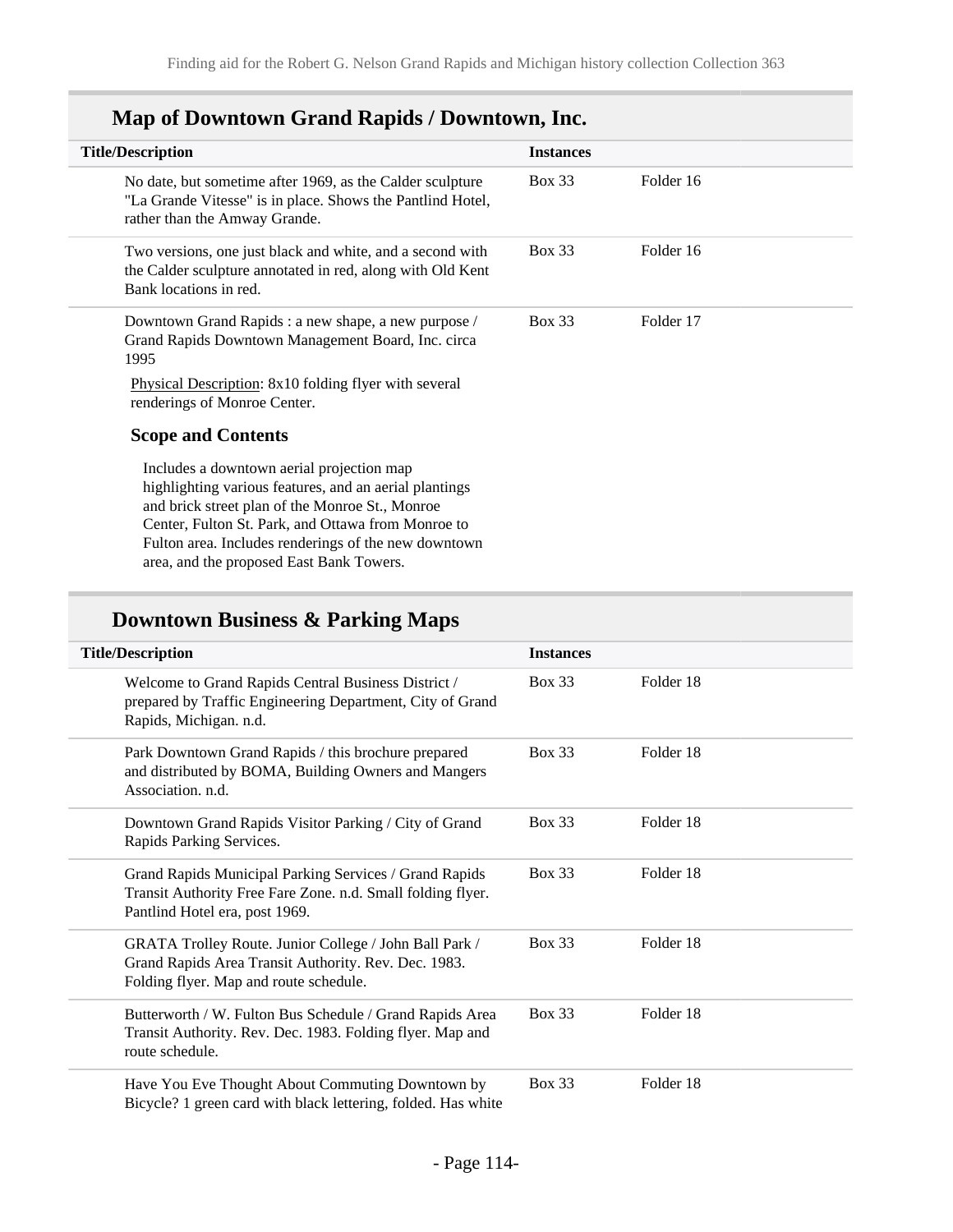sticker with Special introductory Rates, June 1, 1983. Has map

## **Maps of Areas/Districts/Neighborhoods in Grand Rapids**

| <b>Title/Description</b>                                                                                                                                                                          | <b>Instances</b> |           |
|---------------------------------------------------------------------------------------------------------------------------------------------------------------------------------------------------|------------------|-----------|
| Arena district. Van Andel Arena on Fulton St. Folding<br>card to fit in wallet, with a two views, one side showing<br>downtown streets, the other referencing specific restaurants.<br>n.d.       | <b>Box 33</b>    | Folder 19 |
| Michigan Street Business Area. Business Directory, 1988                                                                                                                                           | <b>Box 33</b>    | Folder 19 |
| Oversized folding sheet. Cover has an printed photo image<br>of Michigan Ave. looking east, with Richards Storage Co.,<br>in the old brewery building. Autos and trolley tracks in the<br>street. | <b>Box 33</b>    | Folder 19 |
| Map of Michigan Street Business Area shows I-196 to<br>Fountain or Lyon St., with Plymouth on the East and<br>Bostwick on the West.                                                               | <b>Box 33</b>    | Folder 19 |
| Many entries in the list of business include doctors in the<br>Towers Medical Building.                                                                                                           | <b>Box 33</b>    | Folder 19 |
| West Side. Perhaps a bus route map. 1 white card.                                                                                                                                                 | <b>Box 33</b>    | Folder 19 |
| Welcome to Heritage Hill. n.d. Three Walking tours of<br>Heritage Hill. Lists several properties with a numerical<br>annotation to a map. Folding flyer.                                          | <b>Box 33</b>    | Folder 19 |
| Color Tours in Kent County. Driving tour. (2 copies)                                                                                                                                              | <b>Box 33</b>    | Folder 19 |
| <b>Walking Tours</b>                                                                                                                                                                              |                  |           |
| <b>Title/Description</b>                                                                                                                                                                          | <b>Instances</b> |           |
| Grand River Walk / Junior League of Grand Rapids project.<br>1988. Folding flyer.                                                                                                                 | <b>Box 33</b>    | Folder 20 |
| City Sidewalks / Junior League of Grand Rapids. n.d.                                                                                                                                              | <b>Box 33</b>    | Folder 20 |

Limited tour from Ionia to the Ford Museum, along Pearl,

## **Specific Downtown Buildings**

and including Monroe and Lyon area.

| Title/Description                                                                                                                                                  | <b>Instances</b> |           |  |
|--------------------------------------------------------------------------------------------------------------------------------------------------------------------|------------------|-----------|--|
| City Centre, Fulton at Division, One Monroe Center. n.d.<br>Folding flyer with a locator map in downtown Grand Rapids<br>on the back, and a list of stores inside. | <b>Box 33</b>    | Folder 21 |  |

### **Biographical / Historical**

This building is currently the Grand Rapids Police Department, formerly Wurzburgs and Herpolsheimers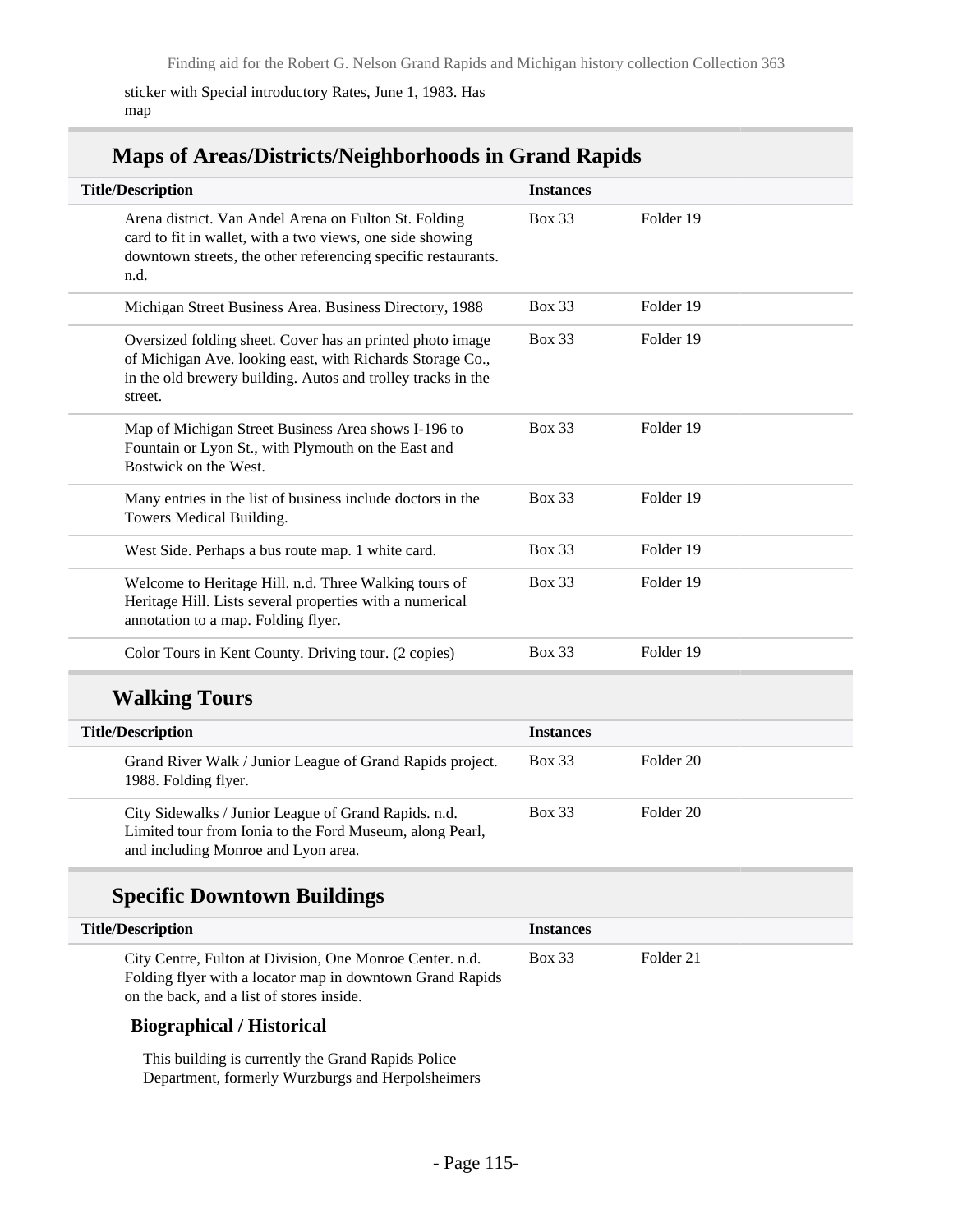### before City Centre. http://www.thegrangergroup.com/ news/makeshisnamehere1001.html

## **Parks, Recreation or Wildlife area**

| <b>Title/Description</b>                                                                                                                                                                                                                                            | <b>Instances</b> |                      |
|---------------------------------------------------------------------------------------------------------------------------------------------------------------------------------------------------------------------------------------------------------------------|------------------|----------------------|
| Grand River Parks / City of Grand Rapids Department of<br>Parks, compliments of the Izaak Walton League. n.d., circa<br>1981. Folding flyer. Parks, Recreation or Wildlife area                                                                                     | <b>Box 33</b>    | Folder <sub>22</sub> |
| References the Grand River Edges Plan project in 1981.<br>Park, Recreation or Wildlife area.                                                                                                                                                                        | <b>Box 33</b>    | Folder <sub>22</sub> |
| Kent County Parks are Ready for Summer. 1985. Parks,<br>Recreation or Wildlife area. Park, Recreation or Wildlife<br>area.                                                                                                                                          | <b>Box 33</b>    | Folder <sub>22</sub> |
| Grand River Canoeing Maps / Michigan Grand River<br>Watershed Council, Lansing, Mi. Printing sponsor,<br>Department of Natural Resources. 1973? Folding flyer.<br>Includes Map 1 of 8 and Map 2 of 8 on either side of sheet.<br>Park, Recreation or Wildlife area. | <b>Box 33</b>    | Folder <sub>22</sub> |
| Grand Rogue, Campgrounds & Canoe Livery / Grand<br>Rouge Campgrounds. n.d. Folding flyer. Park, Recreation or<br>Wildlife area.                                                                                                                                     | <b>Box 33</b>    | Folder <sub>22</sub> |
| Blandford Nature Center. Folding flyer with general route<br>map. n.d. Park, Recreation or Wildlife area.                                                                                                                                                           | <b>Box 33</b>    | Folder <sub>22</sub> |
| Blandford Nature Center. 1 sheet of pink paper, with<br>general information and a hand drawn travel map, n.d. Park,<br>Recreation or Wildlife area.                                                                                                                 | <b>Box 33</b>    | Folder <sub>22</sub> |
| Cannonsburg Ski Area, 1997/1998. Park, Recreation or<br>Wildlife area.                                                                                                                                                                                              | <b>Box 33</b>    | Folder <sub>22</sub> |
| Dwight Lydell Park, Kent County Park Commission.<br>Folding flyer for Walk in Dwight Lydell for the Health &<br>Fun of it  Park, Recreation or Wildlife area.                                                                                                       | <b>Box 33</b>    | Folder <sub>22</sub> |

### **Airport**

| <b>Title/Description</b>                                                                                                                                                                                                         | <b>Instances</b> |           |  |
|----------------------------------------------------------------------------------------------------------------------------------------------------------------------------------------------------------------------------------|------------------|-----------|--|
| Capitol Airlines Passenger Coupon receipt. Sept. 8, 1946.<br>For a flight from Grand Rapids to Chicago and return. Map<br>"The Capital Skyway" on back on the ticket folder, showing<br>the cities on the Capitol flight routes. | Box 33           | Folder 23 |  |
| Kent County Airport, Grand Rapids, Michigan, 1971. Map<br>on one side and historical information on the other. Buff<br>colored paper with rust colored ink. Shows signs of folding,<br>as folding flyer.                         | Box 33           | Folder 23 |  |
| Kent County International Airport. Folding flyer. Includes a<br>chart with passenger figures to 1993.                                                                                                                            | <b>Box 33</b>    | Folder 23 |  |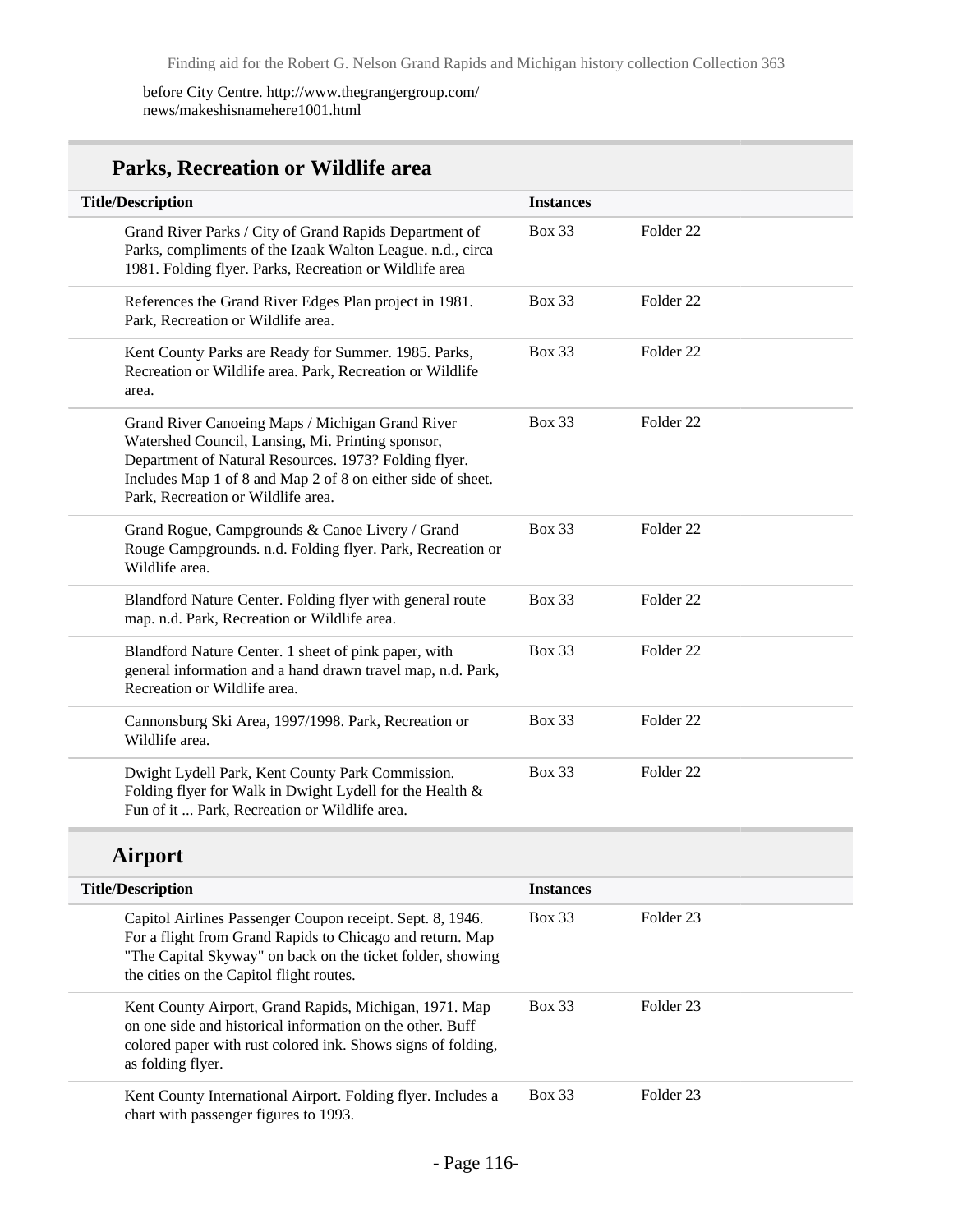Finding aid for the Robert G. Nelson Grand Rapids and Michigan history collection Collection 363

### **Scope and Contents**

Has three maps

- 1 Gateways routes across the US<br>2 Airport Complex
- 2 Airport Complex<br>3 Terminal.
- Terminal.

| Kent county International Airport. A variant of the one<br>above. Oct. 1995. Folding flyer. | <b>Box 33</b> | Folder 23 |  |
|---------------------------------------------------------------------------------------------|---------------|-----------|--|
| <b>Scope and Contents</b>                                                                   |               |           |  |

Has two maps

- 1 Aerial of the Airport Complex
- 2 Terminal.

| Form letter, June 1, 1964. Kent County Airport letterhead | Box 33 | Folder 23 |
|-----------------------------------------------------------|--------|-----------|
| with image of the building at 5500 44th St. S.E. From     |        |           |
| Robert M. Ross, Director, Kent County Dept. of            |        |           |
| Aeronautics. RE the Dedication of the new airport.        |        |           |

## **Universities & Colleges**

## **Calvin College & Seminary**

| <b>Title/Description</b>                                                                                                                                                            | <b>Instances</b> |           |
|-------------------------------------------------------------------------------------------------------------------------------------------------------------------------------------|------------------|-----------|
| Grand Rapids highway route map, same as seen at x<br>above, with a Knollcrest Campus map on the opposite site.<br>No day.                                                           | <b>Box 33</b>    | Folder 24 |
| Welcome to Calvin College : a visitor's guide to the<br>Calvin Campus  1974 or later. Has a bird's eye picture<br>map with a numerical code to a list of buildings, on one<br>side. | <b>Box 33</b>    | Folder 24 |

### **Grand Valley State University**

| <b>Title/Description</b>                                                                                                                                                      | <b>Instances</b> |           |
|-------------------------------------------------------------------------------------------------------------------------------------------------------------------------------|------------------|-----------|
| The Grand Rapids Meeting Place. L.V. Eberhard Center.<br>Folding Flyer. Has a site orientation map, and a floor plan<br>for the portion of the building used for Conferences. | Box 33           | Folder 25 |

### **Ada, Michigan**

| <b>Title/Description</b>                                                                                                              | <b>Instances</b> |           |
|---------------------------------------------------------------------------------------------------------------------------------------|------------------|-----------|
| The Village of Ada on the Thornapple River / drawings by<br>Walter Kerr of Kerr Graphics, n.d. Folding flyer, brown on<br>buff paper. | <b>Box 33</b>    | Folder 26 |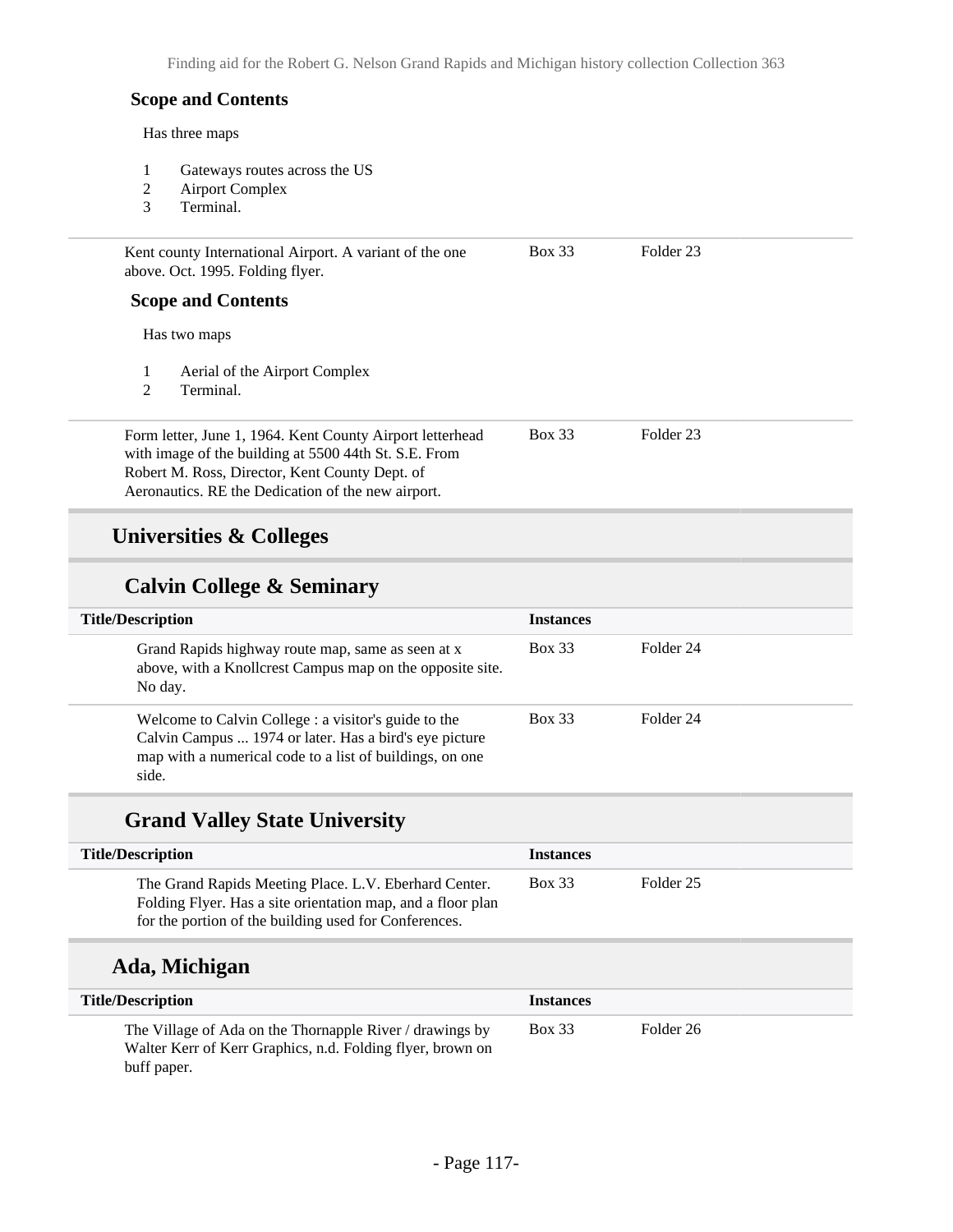### **Scope and Contents**

Has three maps:

- 1 General travel map<br>2 Ada road map
- 2 Ada road map<br>3 Picture map wi
- Picture map with numerical codes matched to a list of business/buildings.

## **Rockford, Michigan.**

| <b>Title/Description</b>                                                                                                                                                                                                                                               | <b>Instances</b> |           |
|------------------------------------------------------------------------------------------------------------------------------------------------------------------------------------------------------------------------------------------------------------------------|------------------|-----------|
| Discover the Charm of Rockford / Rockford Chamber of<br>Commerce. Brochure produced by Wolverine World Wide<br>Retail, Keyline by Annette Hollister. circa 1988/1989.<br>Folding flyer. Has a bird's eye picture map with numerical<br>coding to a list of businesses. | <b>Box 33</b>    | Folder 27 |

### **Kent County Maps**

| <b>Title/Description</b>   | <b>Instances</b> |          |
|----------------------------|------------------|----------|
| Kent County Map, 1956      | <b>Box 32</b>    | Folder 1 |
| Kent County Map, 1957      | <b>Box 32</b>    | Folder 1 |
| Kent County Map, 1962      | <b>Box 32</b>    | Folder 2 |
| Kent County Map, 1966      | <b>Box 32</b>    | Folder 2 |
| Kent County Map, 1967      | <b>Box 32</b>    | Folder 2 |
| Kent County Map, 1970-1974 | <b>Box 32</b>    | Folder 3 |
| Kent County Map, 1975-1979 | <b>Box 32</b>    | Folder 4 |
| Kent County Map, 1981-1982 | <b>Box 32</b>    | Folder 5 |
| Kent County Map, 1984-1985 | <b>Box 32</b>    | Folder 5 |
| Kent County Map, 1988-1989 | <b>Box 32</b>    | Folder 5 |
| Kent County Map, 1990      | <b>Box 32</b>    | Folder 6 |
| Kent County Map, 1994      | <b>Box 32</b>    | Folder 6 |
| Kent County Map, 1996-1997 | <b>Box 32</b>    | Folder 6 |

## **Michigan Official Highway Maps**

| <b>Title/Description</b>                 | <b>Instances</b> |                     |
|------------------------------------------|------------------|---------------------|
| Michigan Official Highway Map, 1969      | <b>Box 32</b>    | Folder <sub>7</sub> |
| Michigan Official Highway Map, 1970-1975 | <b>Box 32</b>    | Folder 8            |
| Michigan Official Highway Map, 1976-1980 | <b>Box 32</b>    | Folder 9            |
| Michigan Official Highway Map, 1982      | <b>Box 32</b>    | Folder 10           |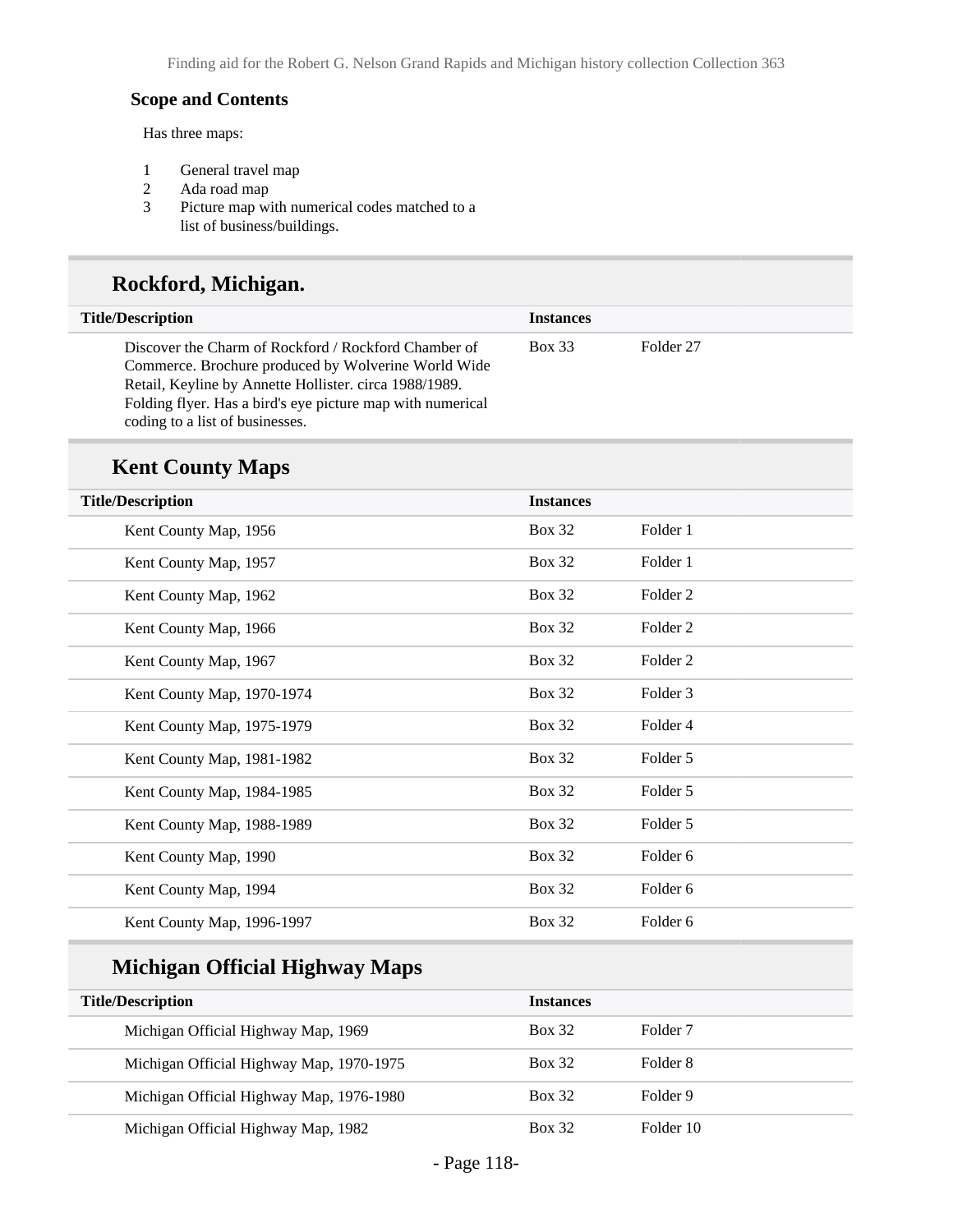| Michigan Official Highway Map, 1983 | <b>Box 32</b> | Folder 10 |
|-------------------------------------|---------------|-----------|
| Michigan Official Highway Map, 1985 | <b>Box 32</b> | Folder 10 |
| Michigan Official Highway Map, 1987 | <b>Box 32</b> | Folder 10 |
| Michigan Official Highway Map, 1989 | <b>Box 32</b> | Folder 10 |
| Michigan Official Highway Map, 1991 | <b>Box 32</b> | Folder 11 |
| Michigan Official Highway Map, 1992 | <b>Box 32</b> | Folder 11 |
| Michigan Official Highway Map, 1995 | <b>Box 32</b> | Folder 11 |

## **Michigan Gas Station/Service Station Highway Maps**

| <b>Title/Description</b> |                                                                  | <b>Instances</b> |           |
|--------------------------|------------------------------------------------------------------|------------------|-----------|
|                          | Clark / Rand McNally, circa 1950                                 | <b>Box 32</b>    | Folder 12 |
|                          | Enco / General Drafting Co., Inc., Convent Station, N.J.<br>1963 | <b>Box 32</b>    | Folder 12 |
|                          | Standard / Rand McNally, 1956                                    | <b>Box 32</b>    | Folder 12 |
|                          | Standard / Rand McNally, 1957                                    | <b>Box 32</b>    | Folder 12 |
|                          | Standard / Rand McNally, 1963                                    | <b>Box 32</b>    | Folder 12 |
|                          | Standard / Rand McNally, 1969                                    | <b>Box 32</b>    | Folder 12 |

## **Leonard Refineries, inc., Alma, Michigan**

| <b>Title/Description</b> |                                                                                                                                                             | <b>Instances</b> |           |
|--------------------------|-------------------------------------------------------------------------------------------------------------------------------------------------------------|------------------|-----------|
|                          | "Going Places in Michigan" June 1959                                                                                                                        | <b>Box 32</b>    | Folder 13 |
|                          | Station Locations. June 1, 1959. 1 folded sheet, with<br>Michigan map showing Michigan highway routes and<br>towns, but not clearly where the stations are. | <b>Box 32</b>    | Folder 13 |

## **Meijer Store Locator Map**

| <b>Title/Description</b>                                                                                                                                                                                           | <b>Instances</b> |           |
|--------------------------------------------------------------------------------------------------------------------------------------------------------------------------------------------------------------------|------------------|-----------|
| Map of Michigan with numerical codes matching a list of<br>locations of Meijer stores. Also two insert maps for Grand<br>Rapids, showing stores and Lansing, showing stores. From<br>the 1979 Meijer Annual Report | <b>Box 32</b>    | Folder 14 |

## **Meijer Michigan Vacation Map and Calendar of Events**

| <b>Title/Description</b> | <b>Instances</b> |           |
|--------------------------|------------------|-----------|
| Summer 1993              | <b>Box 32</b>    | Folder 15 |
| Fall 1993                | <b>Box 32</b>    | Folder 15 |
| Summer 1994              | <b>Box 32</b>    | Folder 15 |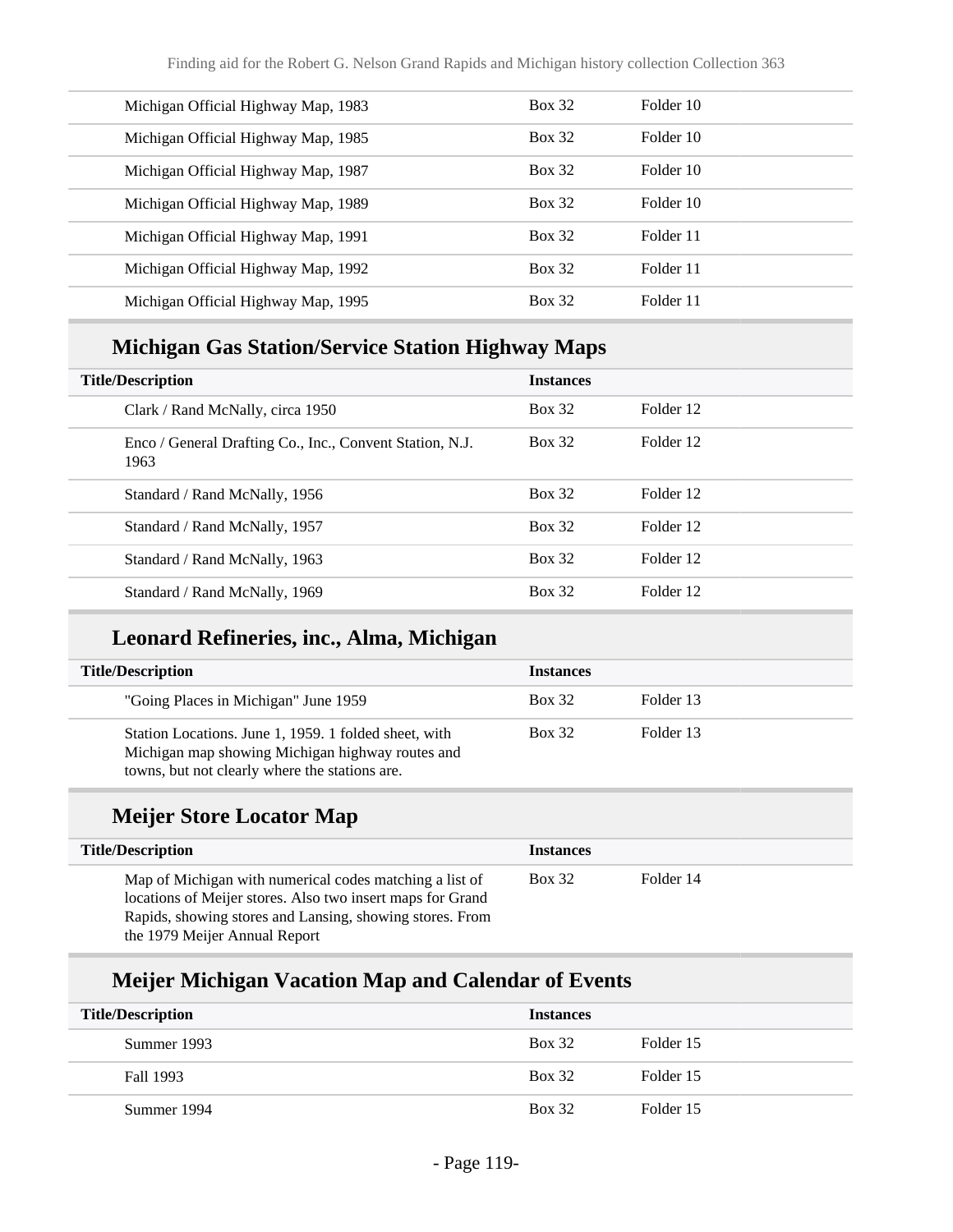| Fall 1994                                                                                                                                                                                      | <b>Box 32</b>    | Folder 15 |
|------------------------------------------------------------------------------------------------------------------------------------------------------------------------------------------------|------------------|-----------|
| <b>Photographic Reproduction Process</b>                                                                                                                                                       |                  |           |
| <b>Title/Description</b>                                                                                                                                                                       | <b>Instances</b> |           |
| Rowe Hotel and Predecessors. Exhibits from Collections<br>of Grand Rapids Public Museum, Mrs. Sarah A. Davis and<br>Guy Johnson. Reproduction of 4 photographic image, plus<br>typed captions. | <b>Box OVE1</b>  |           |

# **Calendar related graphics**

## **Buildings**

| <b>Title/Description</b>                                                                                                                                        | <b>Instances</b> |
|-----------------------------------------------------------------------------------------------------------------------------------------------------------------|------------------|
| Joe Korff. Graphic for 1946 News Boys Greeting Calendar,<br>Grand rapids Herald. "Greetings From Your Grand Rapids<br>Herald Carrier Salesman for A Happy 1946. | <b>Box 37</b>    |
| Miriam Suleba's color illustrations of Grand Rapids for<br>Wurzburg 1947 calendar                                                                               | <b>Box 37</b>    |

## **Railroad & Train illustrations with photography by F. Riegling**

| <b>Title/Description</b>                                                                           | <b>Instances</b> |
|----------------------------------------------------------------------------------------------------|------------------|
| Illustrations published on card stock. Some have "Designed"<br>and printed by Wynalda Litho, Inc." | <b>Box 37</b>    |
| Grand Rapids and Indiana [various images]                                                          | <b>Box 37</b>    |
| Grand Rapids and Indiana No. 5, 1900                                                               | <b>Box 37</b>    |
| Grand Rapids and Indiana no. 28, 1910                                                              | <b>Box 37</b>    |
| Pere Marquette R.R. No. 425 1910                                                                   | <b>Box 37</b>    |
| Pere Marquette R.R. No. 425                                                                        | <b>Box 37</b>    |
| Grand Trunk and Western no. 5634. Color                                                            | <b>Box 37</b>    |
| Grand Trunk and Western no. 5629. Color                                                            | <b>Box 37</b>    |
|                                                                                                    |                  |

## **Catalog Covers**

| <b>Title/Description</b>                                                                                                                                     | <b>Instances</b>     |
|--------------------------------------------------------------------------------------------------------------------------------------------------------------|----------------------|
| Rogers Distributing Company Catalog covers. Aerial<br>views of downtown Grand Rapids. Includes the red Calder<br>sculpture La Grande Vitesse in 1970 & 1971. | Box OVE <sub>1</sub> |
| Rogers Distributing Company Catalog covers. 1969; 1970;<br>1971                                                                                              | <b>Box OVE1</b>      |

## **Magazine Covers**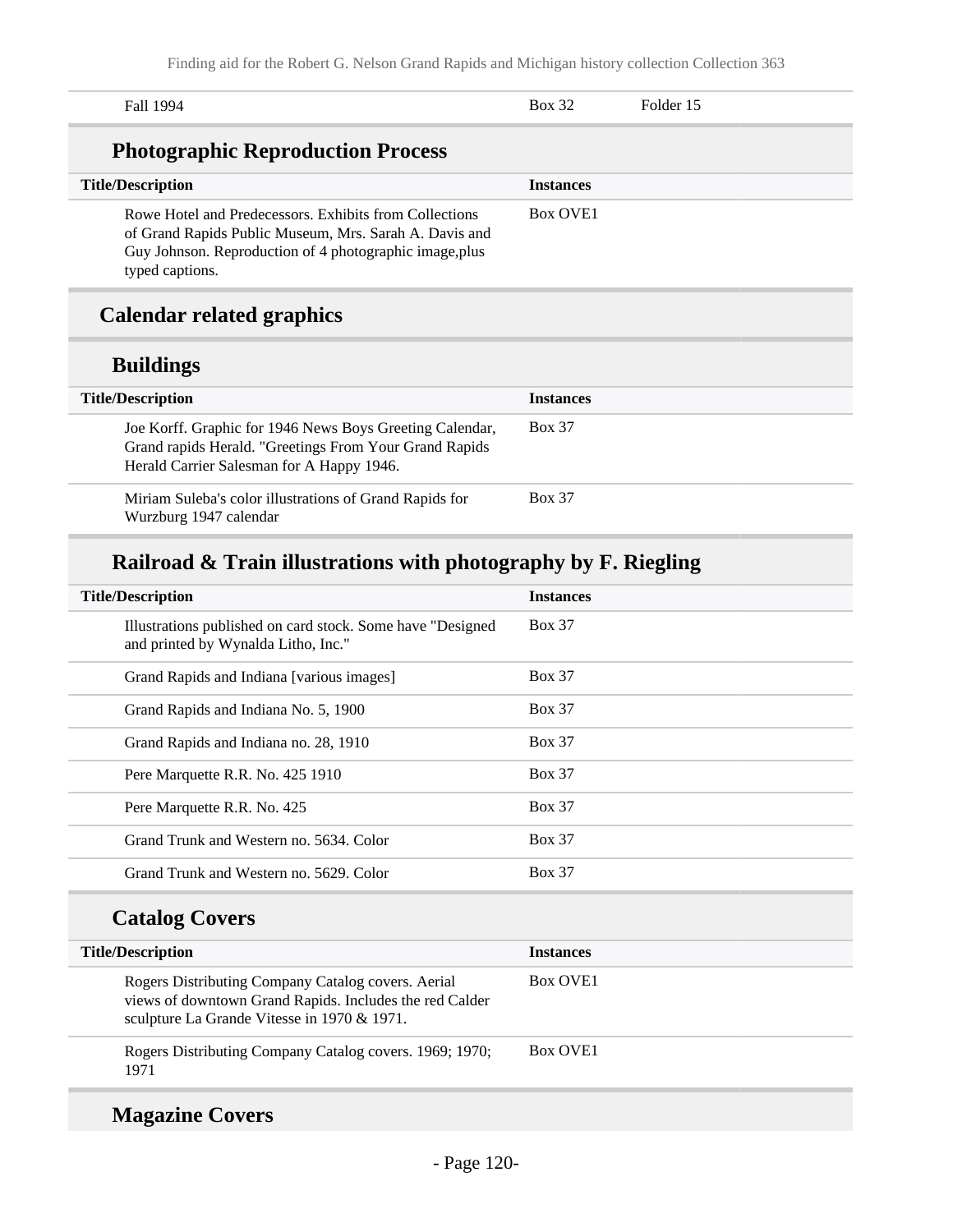| <b>Title/Description</b>                                                                                                                                                                                                                                                                                                 | <b>Instances</b> |
|--------------------------------------------------------------------------------------------------------------------------------------------------------------------------------------------------------------------------------------------------------------------------------------------------------------------------|------------------|
| Grand Rapids. Special Issue. Feb. 1976. Grand rapids 150<br>Year Celebration. Illustration by "MK" has a montague<br>sketch with red, white & blue background. Sketch includes<br>6 portrait heads of Grand Rapids figures, and other iconic<br>symbols such as a steamer, La Grand Vitesse and the Civic<br>Auditorium. | <b>Box 37</b>    |

## **Magazine Pages, from Known sources**

## **Commonwealth. June 1926**

| <b>Title/Description</b>                                                                                    | <i><u><b>Instances</b></u></i> |
|-------------------------------------------------------------------------------------------------------------|--------------------------------|
| pg. 34 New Coaches Delight Railway Patrons. / Reverse<br>has end of article on historical furniture styles. | <b>Box 37</b>                  |

## **Michigan Business, 1986. Biographical with image.**

| <b>Title/Description</b> | <b>Instances</b> |
|--------------------------|------------------|
| Glenn Brewer, March      | <b>Box 37</b>    |
| Orson Grant, June.       | <b>Box 37</b>    |

## **Michigan Business, Apr. 1987 and unidentified**

| <b>Title/Description</b>                                                                                                 | <b>Instances</b> |
|--------------------------------------------------------------------------------------------------------------------------|------------------|
| Autodie, Ionia St.                                                                                                       | <b>Box 37</b>    |
| Grand Rapids Center Rendering, GVSU                                                                                      | <b>Box 37</b>    |
| Michigan's Corporate Architects. 1) Standard Federal<br>Bank, Troy, Mi. 2) Steelcase, Inc. [pyramid] 3) Autodie<br>Corp. | <b>Box 37</b>    |
| Compri Hotel complete rendering. United Development<br>Management Co.,                                                   | <b>Box 37</b>    |
| Ledyard Building                                                                                                         | <b>Box 37</b>    |
| Campau Square Plaza                                                                                                      | <b>Box 37</b>    |

## **Magazine Pages, from Unknown sources**

| <b>Title/Description</b>                                | <b>Instances</b> |
|---------------------------------------------------------|------------------|
| Ad Pages. No Source ID, perhaps from Michigan Business  | <b>Box 37</b>    |
| Campau Square Plaza / Old Kent Bank on reverse          | <b>Box 37</b>    |
| Campau Square Plaza / Blue Cross Blue Shield on reverse | <b>Box 37</b>    |
| Ad Pages. Old Kent / Union Bank                         | <b>Box 37</b>    |
| Biographies with images                                 | <b>Box 37</b>    |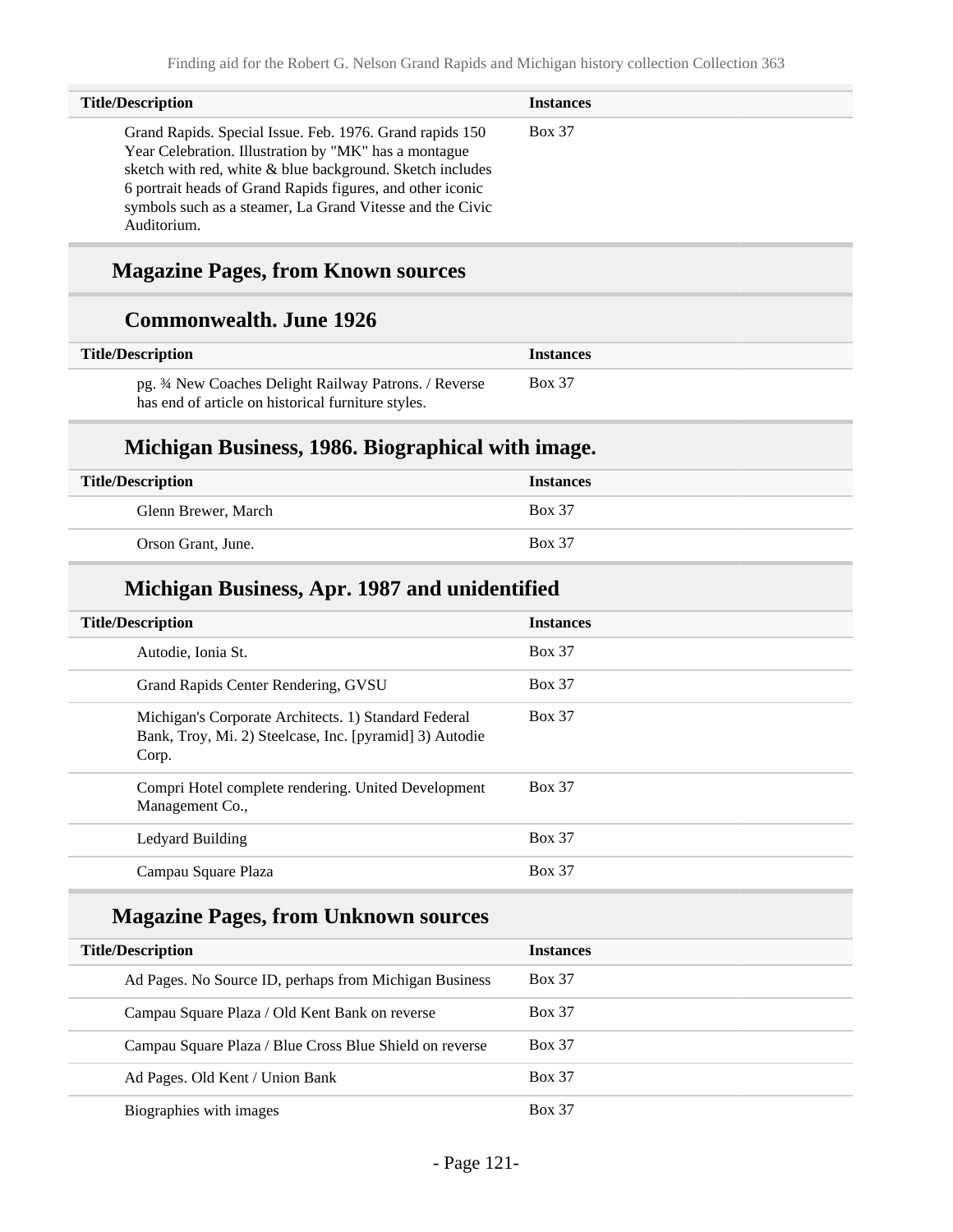| Boats, Bridges, River views                                                                                                                                        | <b>Box 37</b>    |
|--------------------------------------------------------------------------------------------------------------------------------------------------------------------|------------------|
| Buildings. Color                                                                                                                                                   | <b>Box 37</b>    |
| Buildings B/w                                                                                                                                                      | <b>Box 37</b>    |
| Buildings. B/w Interior                                                                                                                                            | <b>Box 37</b>    |
| Calder. La Grande Vitesse                                                                                                                                          | <b>Box 37</b>    |
| Frits Hoendervanger. "Thoughts for Our Times" by Frits<br>Hoendervanger. One of a series for Union Bank and Trust<br>Co. Page from unidentified publication.       | <b>Box 37</b>    |
| <b>Related Materials:</b><br><b>Related Materials</b>                                                                                                              |                  |
| See also 363-25 for another version of this image.                                                                                                                 |                  |
| Greater Grand Rapids Chamber of Commerce                                                                                                                           | <b>Box 37</b>    |
| <b>Grand Rapids Buildings</b>                                                                                                                                      |                  |
| <b>Title/Description</b>                                                                                                                                           | <b>Instances</b> |
| Historical Ads. Standard font & image based.                                                                                                                       | <b>Box 37</b>    |
| Historical Ads. National                                                                                                                                           | <b>Box 37</b>    |
| Parades                                                                                                                                                            | <b>Box 37</b>    |
| Politicians                                                                                                                                                        | <b>Box 37</b>    |
| Trucks, Transportation                                                                                                                                             | <b>Box 37</b>    |
| <b>Miscellaneous Sources</b>                                                                                                                                       |                  |
| <b>Title/Description</b>                                                                                                                                           | <b>Instances</b> |
| Armand Merizon. Bergsma Gallery card. Unidentified<br>landscape, with information on the artist on the reverse side.<br>n.d.                                       | <b>Box 37</b>    |
| <b>Various</b>                                                                                                                                                     |                  |
| <b>Title/Description</b>                                                                                                                                           | <b>Instances</b> |
| Postcard sized graphics of two Dutch girls in wooden shoes.                                                                                                        | <b>Box 37</b>    |
| <b>Unknown Sources</b>                                                                                                                                             |                  |
| <b>Title/Description</b>                                                                                                                                           | <b>Instances</b> |
| The Reed Farm, Grand Rapids Tp., Kent Co., Mich.                                                                                                                   | <b>Box 37</b>    |
| <b>General</b>                                                                                                                                                     |                  |
| Perhaps cut from a page of an old atlas. Image shows<br>a country dirt road down the center into the horizon,<br>with houses and farm land/animals on either side, |                  |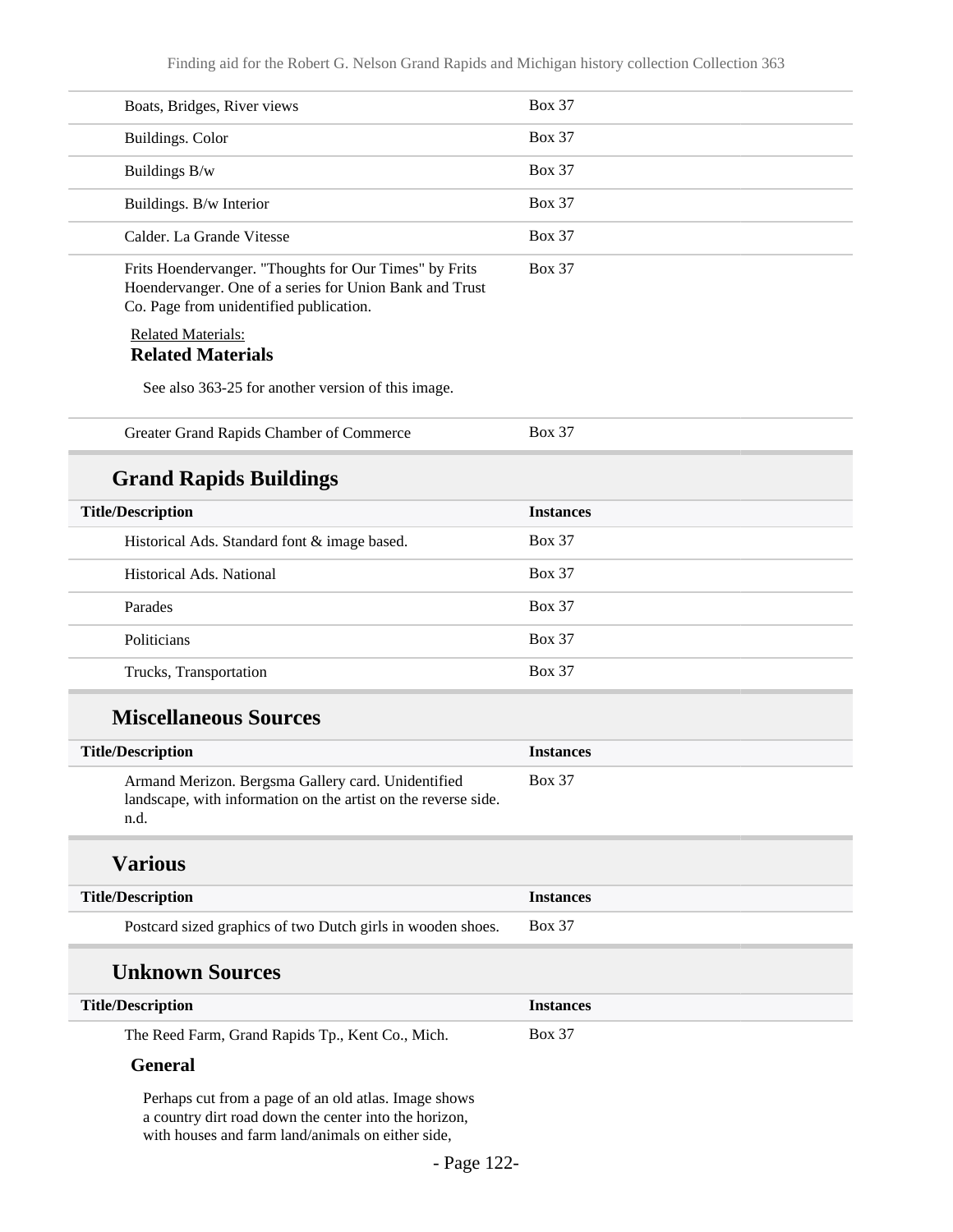separated from the road with a fence. Several houses, which may not all be of the Reed Farm.

## **Misc. Advertising Clippings.**

| <b>Title/Description</b>                                                                                                                | <b>Instances</b>     |
|-----------------------------------------------------------------------------------------------------------------------------------------|----------------------|
| Bissell. Source unknown.                                                                                                                | Box OVE <sub>1</sub> |
| Colgate & Co., N.Y. Colgate's Ribbon Dental Cream.<br>Source unknown, CHECK on GR Assoc.                                                | Box OVE <sub>1</sub> |
| Listerine. "Till Breath do us part" EARLEY, illustrator.<br>Woman's World magazine, June 1931. CHECK ON GR<br>ASSOC.                    | <b>Box OVE1</b>      |
| O-Cedar Polish, Channel Chemical Co., 1919. Stolts<br>Williams, Chicago. Source unknown. CHECK ON GR<br><b>ASSOCIATION</b>              | Box OVE <sub>1</sub> |
| Watkins baking power & vanilla. J.R. Watkins Co., Winona,<br>Minn. / American Separator, Chicago. Source unknown.<br>CHECK ON GR ASSOC. | Box OVE <sub>1</sub> |

## **Mixed**

| <b>Title/Description</b>                                                                                                                                                                               | <b>Instances</b>     |
|--------------------------------------------------------------------------------------------------------------------------------------------------------------------------------------------------------|----------------------|
| Ladies Home Journal. Nov. 18. Philadelphia: Curtis Publ.<br>Side 1) Congoleum Art-Carpets Ad. Side 2) Reproduction of<br>"His Thanksgiving" painting by Harold Brett. WWI soldiers<br>in the trenches. | Box OVE <sub>1</sub> |

### **Unknown Sources**

| <b>Title/Description</b>                                                                       | <b>Instances</b>     |
|------------------------------------------------------------------------------------------------|----------------------|
| Nash Kelvinator. Military theme.                                                               | Box OVE <sub>1</sub> |
| I've Got 36 Seconds  Parachuting soldier. Source<br>unknown.                                   | Box OVE <sub>1</sub> |
| I Hear Voices Strangely Young  Nurse on naval vessel.<br>The American Magazine. Feb. n.d. WWII | Box OVE <sub>1</sub> |
| Glory, Etc.: West Michigan's Own Magazine for Interesting<br>People.                           | <b>Box OVE1</b>      |
| Cover. Art by M. Elizabeth Wiechec. Shows an old house in<br>a field.                          | Box OVE <sub>1</sub> |
|                                                                                                |                      |

## **Newspaper Graphics Clippings.**

## **Fragments, newspaper sections, captions photo images.**

| <b>Title/Description</b> |       |
|--------------------------|-------|
| Biographical with image. | 20x37 |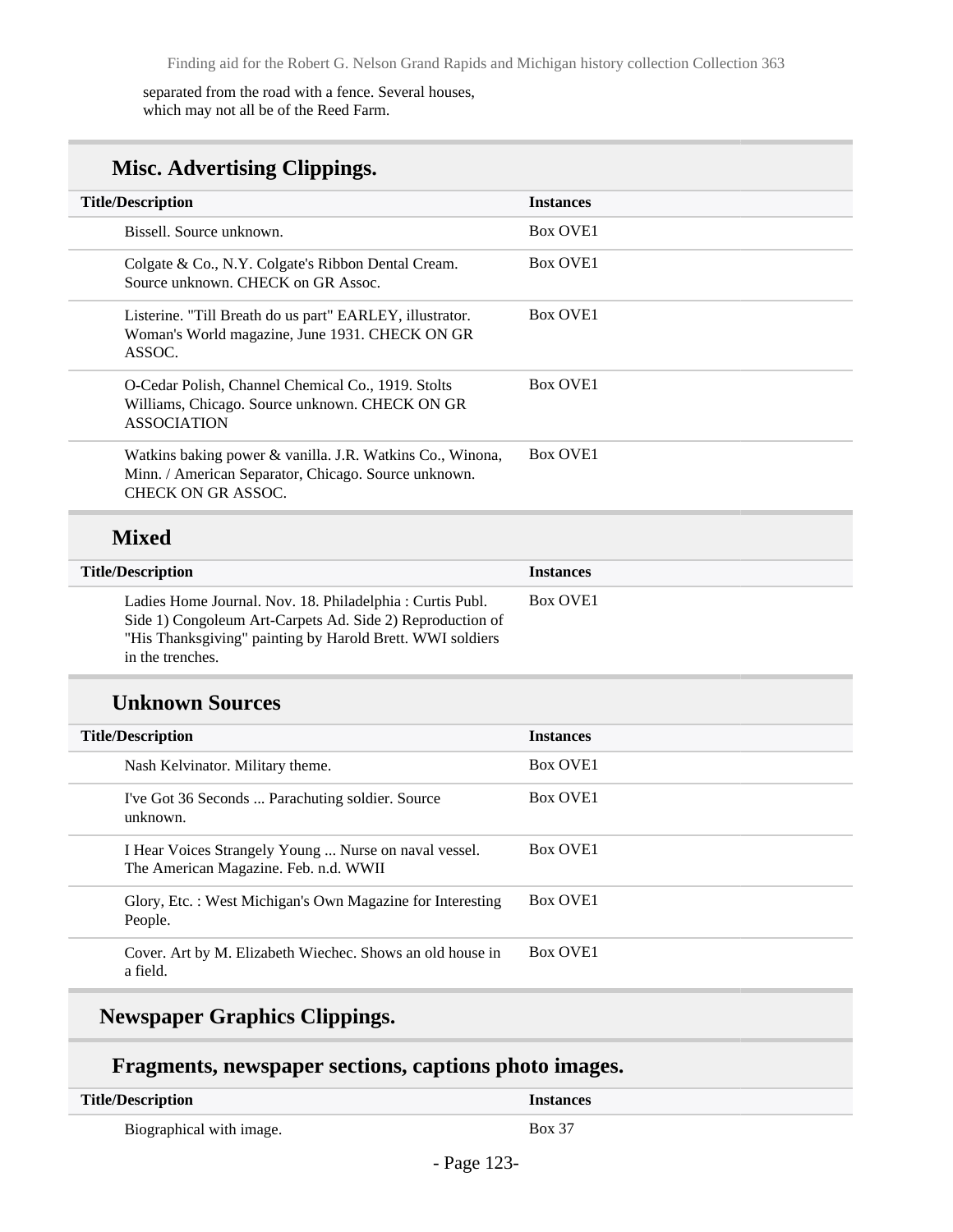| Biographical. Rix Robinson                           | <b>Box 37</b> |
|------------------------------------------------------|---------------|
| Biographical. George Welsh (Welsh Civic Auditorium)  | <b>Box 37</b> |
| Bridges, river scenes.                               | <b>Box 37</b> |
| Buildings or scenes with buildings, some with story. | <b>Box 37</b> |
| Buildings, Interiors.                                | <b>Box 37</b> |
| Clocks. Graphic & Informational                      | <b>Box 37</b> |
| Railroads, Streetcars, Trains                        | <b>Box 37</b> |
|                                                      |               |

## **WWI**

| <b>Title/Description</b>                                                                                                                | <b>Instances</b> |
|-----------------------------------------------------------------------------------------------------------------------------------------|------------------|
| July 16, 1917 Press. Naval Militiamen (Jackies) new recruits<br>leaving to service. Panoramic group immage by Baker<br>Coster Photo Co. | <b>Box 37</b>    |

# **Telephone Book Covers**

| <b>Title/Description</b>                                                                                                                                                 | <b>Instances</b> |
|--------------------------------------------------------------------------------------------------------------------------------------------------------------------------|------------------|
| Telephone Book Cover. Small format, n.d. TDI. Red sky view<br>of the Amway and other buildings looking southwest, perhaps<br>from Michigan.                              | <b>Box 37</b>    |
| Telephone Book Cover. Small format, 1990 Grand Rapids<br>Area. TDI ATT. 7 images of bridges on the cover. 2, 1 in 8x10<br>format, and one about 4x6 in. format.          | <b>Box 37</b>    |
| Telephone Book Cover. Small format, 1997 TDI. Van Andel<br>Arena, worm's eye view.                                                                                       | <b>Box 37</b>    |
| Telephone Book Cover. Small format, 1998-1999. TDI. John<br>Ball sculpture.                                                                                              | <b>Box 37</b>    |
| Telephone Book Cover. Small format, 1999. Ameritech. West<br>Michigan Whitecaps. Home of the 1998 Midwest League<br>Champions.                                           | <b>Box 37</b>    |
| Telephone Book Cover. Small format, 1999-2000. Grand<br>Rapids Area. TDI. Has perhaps our image of Monroe looking<br>southeast, from the McKay Tower, early 19th century | <b>Box 37</b>    |
| Telephone Book Cover, TDI. Unknown date with GR Skyline                                                                                                                  | <b>Box OVE1</b>  |
| Telephone Book Cover, TDI, 1991                                                                                                                                          | <b>Box OVE1</b>  |
| Telephone Book Cover, TDI, 1993                                                                                                                                          | <b>Box OVE1</b>  |
| Telephone Book Cover, TDI, 1994                                                                                                                                          | <b>Box OVE1</b>  |
| Telephone Book Cover, TDI, 1995                                                                                                                                          | <b>Box OVE1</b>  |
| Telephone Book Cover, TDI, 1996                                                                                                                                          | <b>Box OVE1</b>  |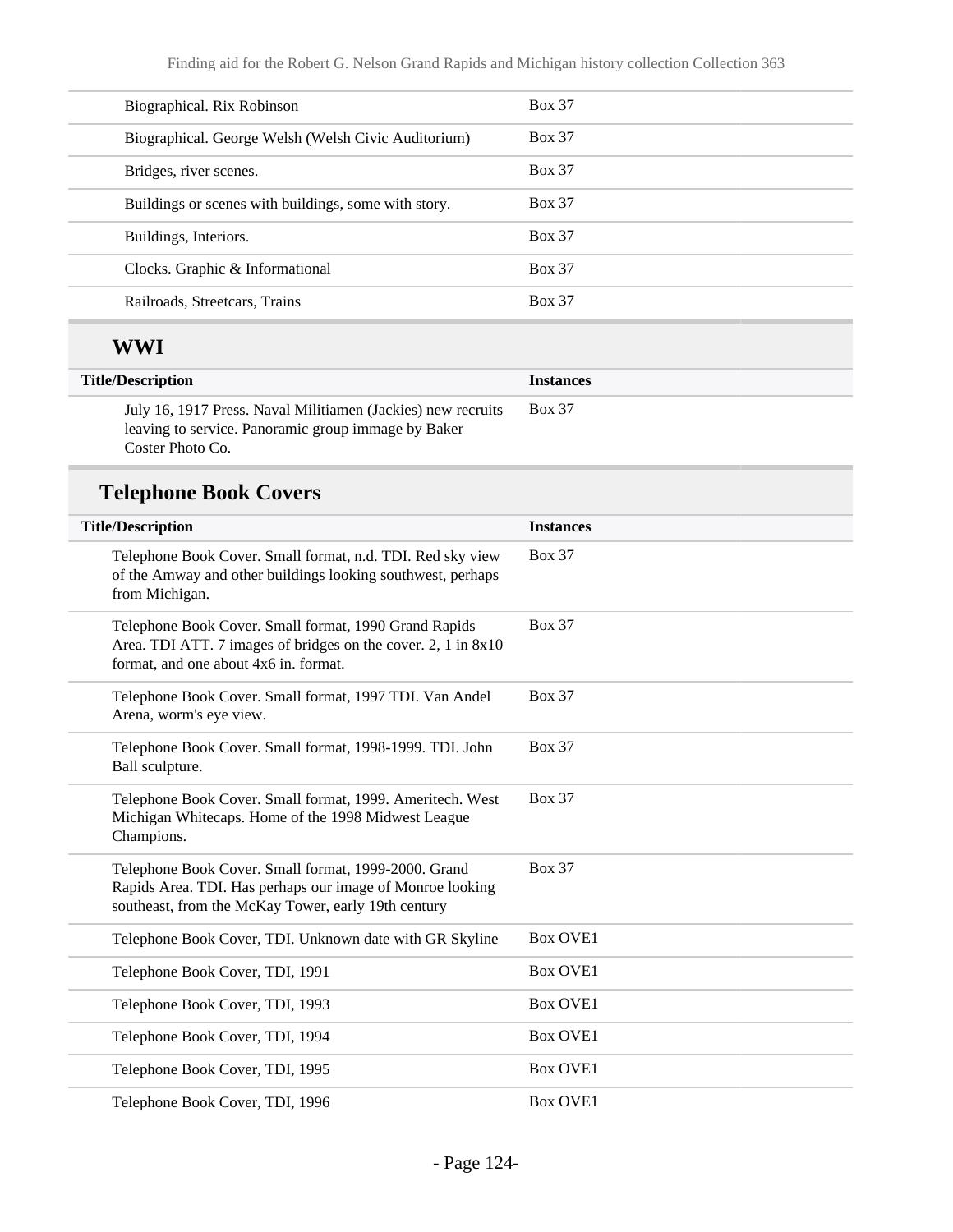# **Other phone book covers**

| <b>Title/Description</b>                   | <b>Instances</b>     |
|--------------------------------------------|----------------------|
| 1982/82. Ford Museum $+$ clipping of image | <b>Box OVE1</b>      |
| 1987/88. Grand River skyline               | <b>Box OVE1</b>      |
| 1989. Aerial Grand Rapids downtown.        | Box OVE <sub>1</sub> |

## **Politics/Political**

## **Gerald R. Ford**

| <b>Title/Description</b>                                                                                                                                                                                                                                                                                                                                                                                                                                                                                                                                                                                                                                                 | <b>Instances</b> |                     |
|--------------------------------------------------------------------------------------------------------------------------------------------------------------------------------------------------------------------------------------------------------------------------------------------------------------------------------------------------------------------------------------------------------------------------------------------------------------------------------------------------------------------------------------------------------------------------------------------------------------------------------------------------------------------------|------------------|---------------------|
| The Pioneer (South High School, Grand Rapids) [School<br>Yearbooks]                                                                                                                                                                                                                                                                                                                                                                                                                                                                                                                                                                                                      |                  |                     |
| Immediate Source of Acquisition:                                                                                                                                                                                                                                                                                                                                                                                                                                                                                                                                                                                                                                         |                  |                     |
| <b>Immediate Source of Acquisition</b>                                                                                                                                                                                                                                                                                                                                                                                                                                                                                                                                                                                                                                   |                  |                     |
| 2007.064                                                                                                                                                                                                                                                                                                                                                                                                                                                                                                                                                                                                                                                                 |                  |                     |
| <b>Biographical / Historical</b>                                                                                                                                                                                                                                                                                                                                                                                                                                                                                                                                                                                                                                         |                  |                     |
| Gerald Ford is believed to attended during the years<br>included, as a junior high student or high school<br>student. For additional copies see Coll. 316, the Grand<br>Rapids High Schools Collection. Yearbook Series.<br>According to the official record, Gerald Ford attended<br>South High School from 1927 to 1931, making this<br>yearbook one year too early for a Gerald R. Ford, Jr.<br>association. However, pg. 66, Home Room 203 for the<br>Seventh Grade, lists "Ford, Jumion", which may be<br>"Ford, Junior", misread during transcription. Also, the<br>inside back cover, near the top right, has a signature<br>which appears to read "Junior Ford." |                  |                     |
| The Pioneer (South High School, Grand Rapids) [School<br>Yearbooks], 1926                                                                                                                                                                                                                                                                                                                                                                                                                                                                                                                                                                                                | Box 7            |                     |
| The Pioneer (South High School, Grand Rapids) [School<br>Yearbooks], 1928                                                                                                                                                                                                                                                                                                                                                                                                                                                                                                                                                                                                | Box 7            |                     |
| <b>Gerald R. Ford Museum</b>                                                                                                                                                                                                                                                                                                                                                                                                                                                                                                                                                                                                                                             |                  |                     |
| <b>Title/Description</b>                                                                                                                                                                                                                                                                                                                                                                                                                                                                                                                                                                                                                                                 | <b>Instances</b> |                     |
| Gerald R. Ford Museum Dedication, Sept. 18, 1981                                                                                                                                                                                                                                                                                                                                                                                                                                                                                                                                                                                                                         | <b>Box 26</b>    | Folder 1            |
| Physical Description: 3 items                                                                                                                                                                                                                                                                                                                                                                                                                                                                                                                                                                                                                                            |                  |                     |
| Museum & Library flyers & brochures                                                                                                                                                                                                                                                                                                                                                                                                                                                                                                                                                                                                                                      | <b>Box 26</b>    | Folder <sub>2</sub> |
| Museum. White folding with b/w renderings as illustrations                                                                                                                                                                                                                                                                                                                                                                                                                                                                                                                                                                                                               | <b>Box 26</b>    | Folder <sub>2</sub> |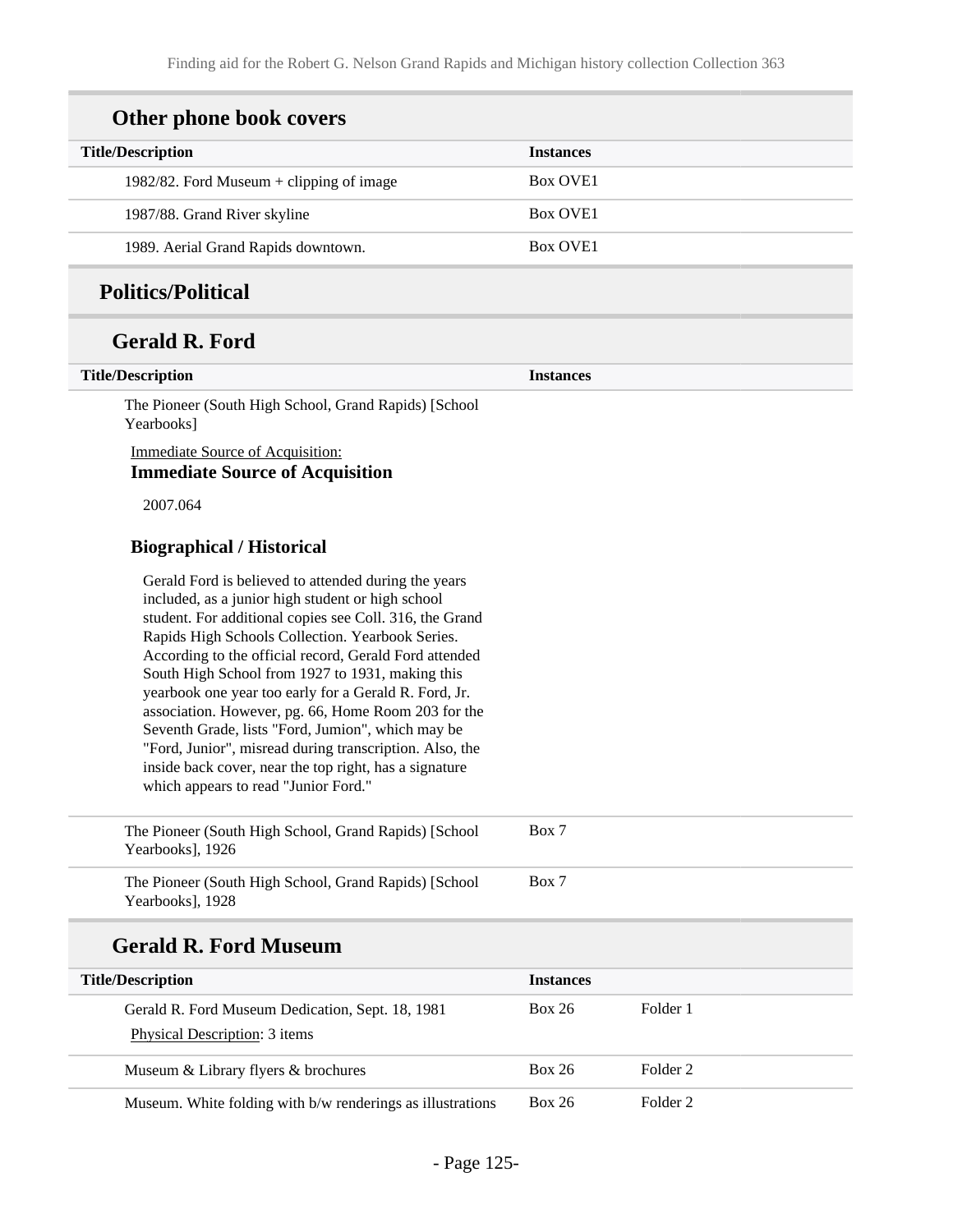#### Physical Description: 3 items

| Presidential Library and Museum                                                                                                                   | Box 26        | Folder <sub>2</sub> |
|---------------------------------------------------------------------------------------------------------------------------------------------------|---------------|---------------------|
| Museum. Exhibit Guide                                                                                                                             | Box 26        | Folder <sub>2</sub> |
| Gerald R. Ford Library and Museum, cut with angle of the<br>building roof on the front, and a locator map on the opposite<br>flap. Folding flyer. | Box 26        | Folder <sub>2</sub> |
| Gerald R. Ford Museum. With the Presidential seal pictured<br>on the front of the flyer.                                                          | Box 26        | Folder <sub>2</sub> |
| Mr. Truman's Renovation. The White House Photographs of<br>Abbie Rowe, Exhibit card.                                                              | <b>Box 26</b> | Folder <sub>2</sub> |
| Lincoln at the Gerald R. Ford Presidential Museum, Oct. 12,<br>2001-Feb. 18, 2002. Exhibit card.                                                  | <b>Box 26</b> | Folder <sub>2</sub> |

### **Gerald R. Ford, World War**

| <b>Title/Description</b>                                       | <b>Instances</b> |          |
|----------------------------------------------------------------|------------------|----------|
| WWII. Personal Accounts exhibit. Sept. 3, 1993-Jan. 3,<br>1994 | <b>Box 26</b>    | Folder 3 |
| WWII. Personal Accounts. Pearl Harbor to V-J Day               | <b>Box 26</b>    | Folder 3 |
| WWI. Heroism. Hatred. Horror. Healing. Strating July 4.        | <b>Box 26</b>    | Folder 3 |

## **Gerald R. Ford, Congressman.**

| <b>Box 26</b><br>Jerry Ford Gets Things Done.<br>Folder 4<br><b>Box 26</b><br>Congressman Jerry Ford Would Like Your Opinion.<br>Folder 4 | <b>Title/Description</b> |  | <b>Instances</b> |  |
|-------------------------------------------------------------------------------------------------------------------------------------------|--------------------------|--|------------------|--|
|                                                                                                                                           |                          |  |                  |  |
|                                                                                                                                           |                          |  |                  |  |

## **Gerald R. Ford, Clippings/flyers.**

| Title/Description |                                                                                         | <b>Instances</b> |          |
|-------------------|-----------------------------------------------------------------------------------------|------------------|----------|
|                   | Grand Rapids Magazine, June 1976 clippings. Message<br>from the President. May 27, 1976 | <b>Box 26</b>    | Folder 5 |
|                   | First Day of Issue Ceremony. Commemorative Stamp.<br>Gerald R. Ford.                    | <b>Box 26</b>    | Folder 5 |

## **Gerald R. Ford, Museum Bags**

| <b>Title/Description</b>                                                                                                               | <b>Instances</b> |          |
|----------------------------------------------------------------------------------------------------------------------------------------|------------------|----------|
| Oversized Plastic Bags from Ford Museum                                                                                                | <b>Box OVE</b>   |          |
| Gerald R. Ford Museum, Grand Rapids, Mich. Buff colored<br>small 2-D paper bag, with black images composited by K.<br>$DeGennaro(?)$ . | <b>Box 26</b>    | Folder 6 |

## **Gerald R. Ford, Misc.**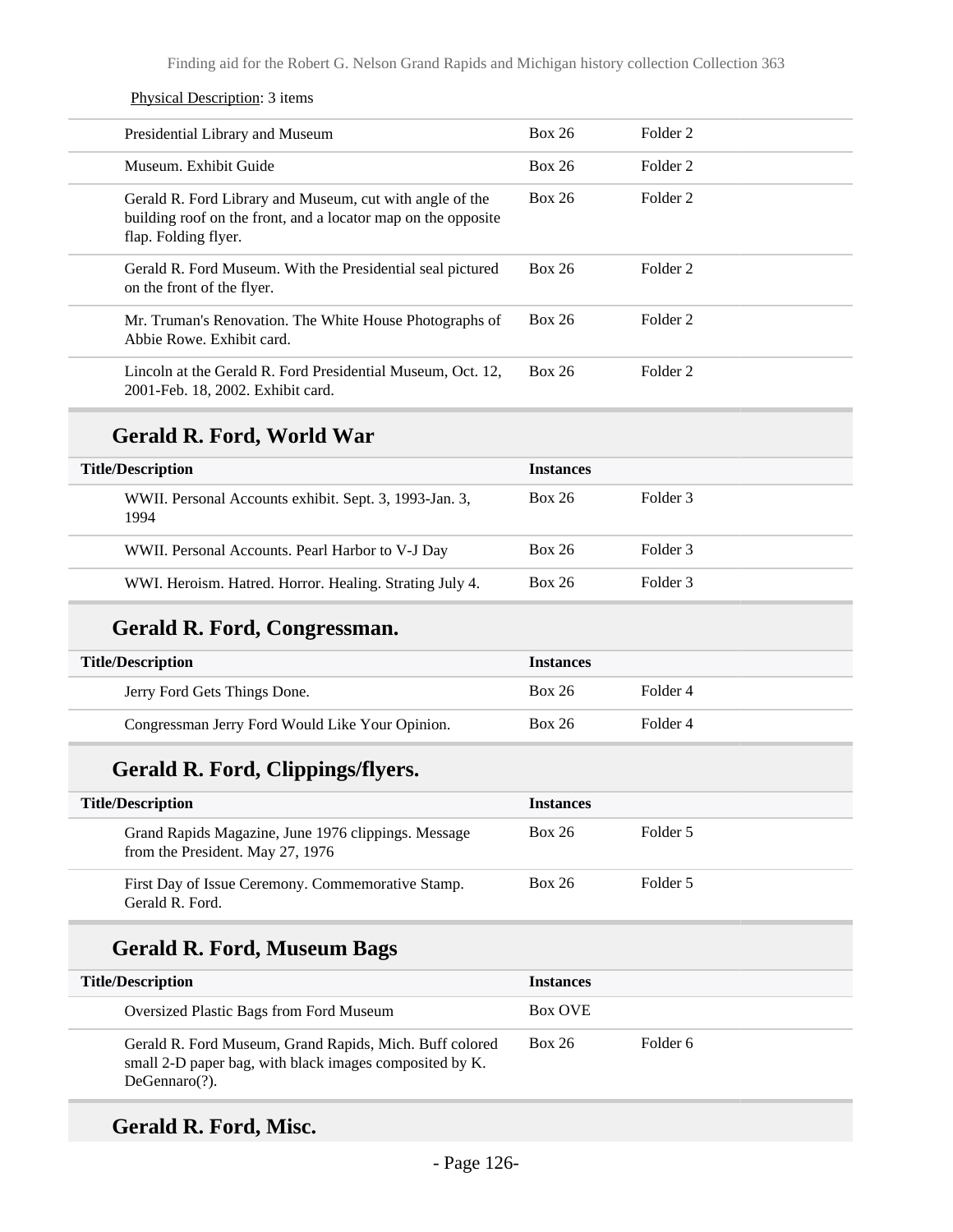| <b>Title/Description</b> |                                                                                                                                                | <b>Instances</b>     |                     |
|--------------------------|------------------------------------------------------------------------------------------------------------------------------------------------|----------------------|---------------------|
|                          | Season's Greetings. Christmas Card signed Betty and Jerry<br>Ford.                                                                             | Box 26               | Folder <sub>7</sub> |
|                          | Jerry Ford is coming back home to see his friends, Oct.<br>29, n.d. / Friends of the First Family Committee. Black on<br>newsprint like paper. | Box 5                | Folder <sub>7</sub> |
|                          | Voting Machine Instruction Ballot. General and Special<br>Election, Nov. 8, 1960                                                               | Box OVE <sub>1</sub> |                     |

# **General Grand Rapids**

| <b>Title/Description</b>                                                                                                                      | <b>Instances</b> |          |
|-----------------------------------------------------------------------------------------------------------------------------------------------|------------------|----------|
| Vote Yes February 17 for Modern Efficient City Finance /<br>produced by Citizens for Modern City Finance. 1969.<br>Yellow folding flyer.      | Box 26           | Folder 8 |
| Voting Machine Instruction Ballot. General Election, Kent<br>County, Michigan, Nov. 6, 1956. 1 folded sheet.                                  | Box 26           | Folder 8 |
| Lock-Up Your taxes! Here's the combination! Vote "Yes"<br>November 16! 1965. / "Lock-Up Your Taxes" Committee,<br>Junior Chamber of Commerce. | Box 26           | Folder 8 |
| Vote Yes on Proposal 1. It's Time for government Reform.<br>Nov. 7, 1971                                                                      | Box 26           | Folder 8 |

# **Cards with photos, business or mailing type.**

| <b>Title/Description</b>                                                                       | <b>Instances</b> |          |
|------------------------------------------------------------------------------------------------|------------------|----------|
| Joseph C. Shinkman, Democratic, Alderman 9th Ward, Apr.<br>1900.                               | <b>Box 26</b>    | Folder 9 |
| Andrew Fyfe, Republican, State Senator. 1904                                                   | <b>Box 26</b>    | Folder 9 |
| Dr. George Westveer, County Coroner, Sept. 1, 1908.                                            | <b>Box 26</b>    | Folder 9 |
| Bob Blandford, Republican Supervisor, 2nd Ward. Address<br>to the George Nelsons, no date.     | <b>Box 26</b>    | Folder 9 |
| Elect R. Sabra "Doc" LaFrana  Coroner, n.d.                                                    | Box 26           | Folder 9 |
| Elect Jack Gronkema, Kent County Clerk, Republican. Nov.<br>8, 1960.                           | <b>Box 26</b>    | Folder 9 |
| Fred W. Wright, 2nd Ward Commissioner. Mailed to the<br>Nelson's Feb. 1970                     | <b>Box 26</b>    | Folder 9 |
| William (Bill) A. Worst, 2nd Ward Commissioner. Mailed<br>to the George Nelsons's in Feb. 1970 | <b>Box 26</b>    | Folder 9 |
| Bill Snyder, Sheriff, Republican. Muskegon Co.                                                 | <b>Box 26</b>    | Folder 9 |
| Emery in September means Victory in November" (2, no<br>photo)                                 | <b>Box 26</b>    | Folder 9 |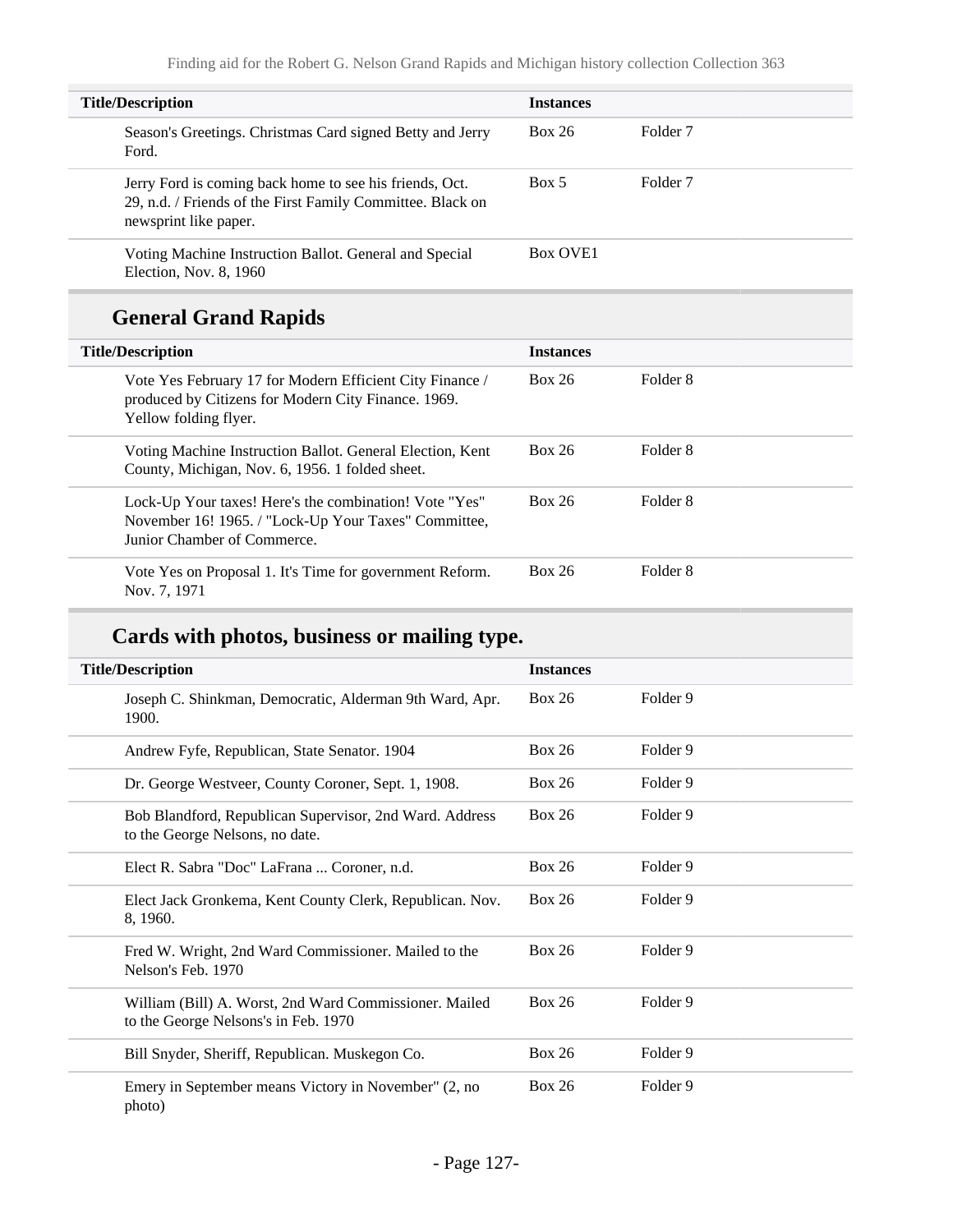| <b>National</b>                                                                                                                                                                                                                           |                  |           |
|-------------------------------------------------------------------------------------------------------------------------------------------------------------------------------------------------------------------------------------------|------------------|-----------|
| <b>Title/Description</b>                                                                                                                                                                                                                  | <b>Instances</b> |           |
| Vote Republican. Bush/Quayle '92. Small plastic bag with<br>hanger hole. Includes Michigan candidate images on the<br>back: Hoekstra, Stille, Dorothy Comstock Riley, Michael<br>Talbot.                                                  | <b>Box OVE</b>   |           |
| Presidential Campaign 1972 / Grand Rapids Public Library.<br>List of sources.                                                                                                                                                             | <b>Box 26</b>    | Folder 10 |
| The Republican Record of Progress, then and now ,<br>1952-1960 / Republican National Committee. Gives<br>statistics in a number of areas, such as Average Weekly<br>Earnings, for comparative years within this eight year time<br>frame. | <b>Box 26</b>    | Folder 11 |
| Coming to Grand Rapids, Sen. Edmund S. Muskie, Nov.<br>1, 1968. Campau Square. / Kent County Democratic<br>Committee and Citizens for Humphrey-Muskie.                                                                                    | <b>Box 26</b>    | Folder 12 |
| <b>Congressional</b>                                                                                                                                                                                                                      |                  |           |
| <b>Title/Description</b>                                                                                                                                                                                                                  | <b>Instances</b> |           |
| Boelens for Congress. Republican. Folding tabliod, n.d.                                                                                                                                                                                   | <b>Box 26</b>    | Folder 13 |
| <b>Dick Vander Veen</b>                                                                                                                                                                                                                   |                  |           |
| <b>Title/Description</b>                                                                                                                                                                                                                  | <b>Instances</b> |           |
| Report for the First Eight Weeks                                                                                                                                                                                                          | <b>Box 26</b>    | Folder 14 |
| Report from Washington. n.d. circa 1974                                                                                                                                                                                                   | <b>Box 26</b>    | Folder 14 |
| Questionaire mailer. April 1974                                                                                                                                                                                                           | <b>Box 26</b>    | Folder 14 |
| <b>Hal Sawyer</b>                                                                                                                                                                                                                         |                  |           |
| <b>Title/Description</b>                                                                                                                                                                                                                  | <b>Instances</b> |           |
| Reports from Washington, Jan. 1978                                                                                                                                                                                                        | <b>Box 26</b>    | Folder 15 |
| <b>Senate</b>                                                                                                                                                                                                                             |                  |           |
| <b>Title/Description</b>                                                                                                                                                                                                                  | <b>Instances</b> |           |
| Re-Elect Vanderberg, United State Senator. Perhaps a small<br>car window sign, in Red, White and Blue. n.d.                                                                                                                               | <b>Box 26</b>    | Folder 16 |
| <b>U.S. Senator</b>                                                                                                                                                                                                                       |                  |           |
| <b>Title/Description</b>                                                                                                                                                                                                                  | <b>Instances</b> |           |
| Lenore Romney. n.d. Image with Richard Nixon                                                                                                                                                                                              | <b>Box 26</b>    | Folder 17 |
| Elect Bentley. Republican. U.S. Senator. Al Bentley                                                                                                                                                                                       | <b>Box 26</b>    | Folder 17 |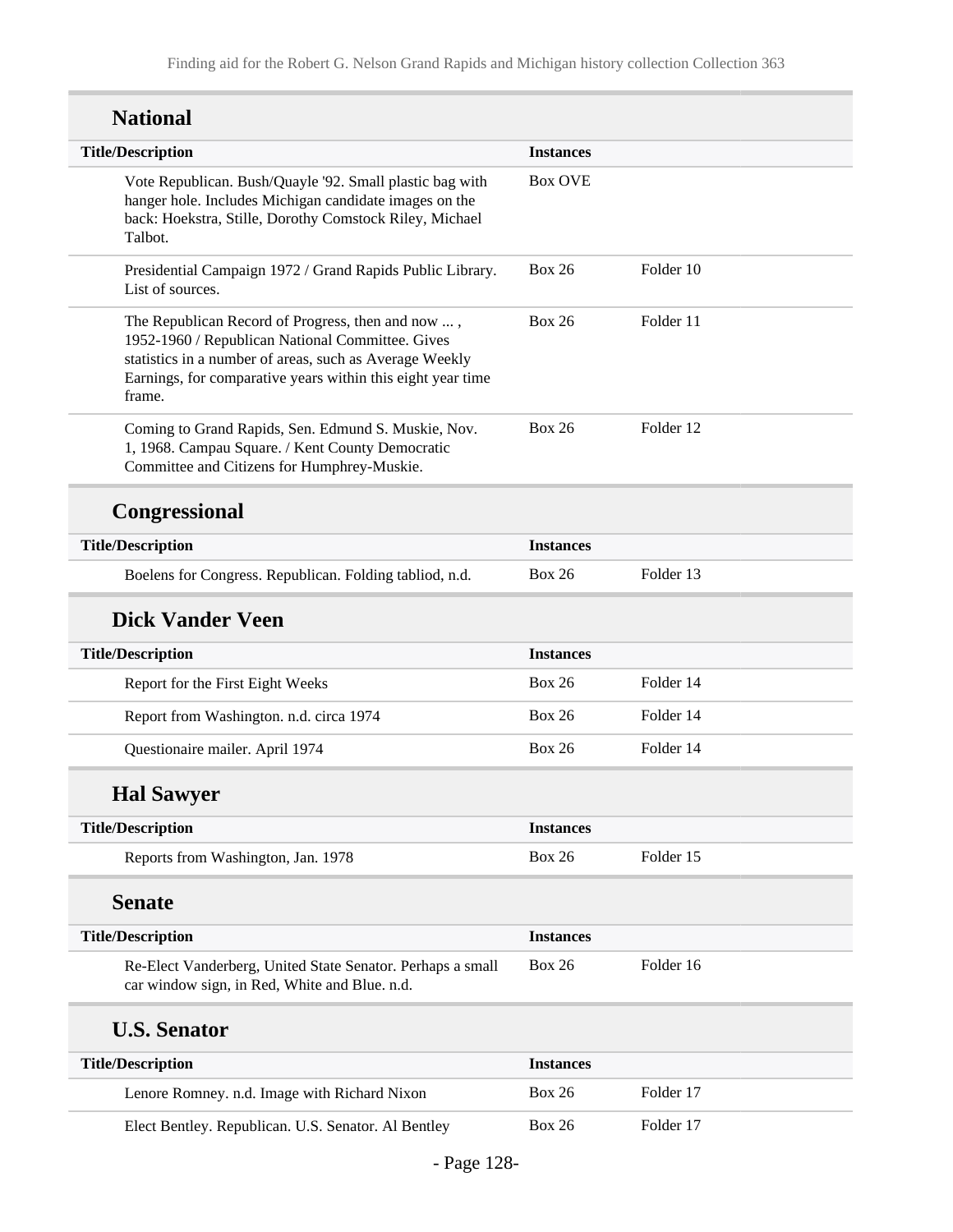| U.S. Senator Patrick V. McNamara. Democratic.                                                           | <b>Box 26</b> | Folder 17 |
|---------------------------------------------------------------------------------------------------------|---------------|-----------|
| Whistle Stop! Meet the Cavanagh Train. July 23, 1966.<br>Jerome P. Cavanagh for U.S. Senator, Democrat. | <b>Box 26</b> | Folder 17 |

### **State. Parties**

| <b>Title/Description</b>                                                                          | <b>Instances</b> |           |
|---------------------------------------------------------------------------------------------------|------------------|-----------|
| Michigan Republican Plain Talk. v. 3, no. 8, Sept. 1960                                           | <b>Box 26</b>    | Folder 11 |
| Make It Emphatic Vote Straight Democratic. n.d. Philip A.<br>Hart, U.S. Senator                   | <b>Box 26</b>    | Folder 18 |
| Make It Emphatic Vote Straight Democratic. n.d. Sander<br>Levin, Governor                         | <b>Box 26</b>    | Folder 18 |
| Make It Emphatic Vote Straight Democratic. n.d. Jean<br>McKee, Congressman Fifth District (woman) | <b>Box 26</b>    | Folder 18 |

## **State. Governor**

| <b>Title/Description</b>                                                 | <b>Instances</b> |           |
|--------------------------------------------------------------------------|------------------|-----------|
| Zolton Ferency. Democratic. n.d. circa 1960's                            | <b>Box 26</b>    | Folder 19 |
| Sandy Levin, Democrat. n.d. After 1970                                   | <b>Box 26</b>    | Folder 19 |
| Paul D. Bagwell. [1960] Small color carton booklet.                      | <b>Box 26</b>    | Folder 19 |
| A Man Named Paul. Folding flyer for Paul D. Bagwell.<br>Republican. n.d. | <b>Box 26</b>    | Folder 19 |

## **State. State Representatives**

| <b>Title/Description</b>                                                                                                                                                                                   | <b>Instances</b> |           |  |
|------------------------------------------------------------------------------------------------------------------------------------------------------------------------------------------------------------|------------------|-----------|--|
| Thomas Knol. Representative in State Legislature, 93rd<br>District. Has a voting map of the district on the opposite side<br>of the sheet. Republican. One version has a gray slick paper<br>on the front. | <b>Box 26</b>    | Folder 20 |  |
| Monsma. Democrat. 93rd District State Representative. n.d.<br>Folding flyer/mailer. One has a note signed by him.                                                                                          | <b>Box 26</b>    | Folder 20 |  |
| John R. Otterbacher, Democrat, 93rd District State<br>Representative. n.d.                                                                                                                                 | <b>Box 26</b>    | Folder 20 |  |
| Representative John r. Otterbacher Outlines Services for<br>Senior Citizens. Form letter. n.d. Directory with names of<br>agencies and contact information. 1 oversized folded sheet.                      | <b>Box 26</b>    | Folder 20 |  |
| Tom Warke, Democrat for State Representative, 93rd<br>District.                                                                                                                                            | <b>Box 26</b>    | Folder 20 |  |
| Hess, Candidate, 93rd District for State Representative. n.d.                                                                                                                                              | <b>Box 26</b>    | Folder 20 |  |

## **State. State Senator**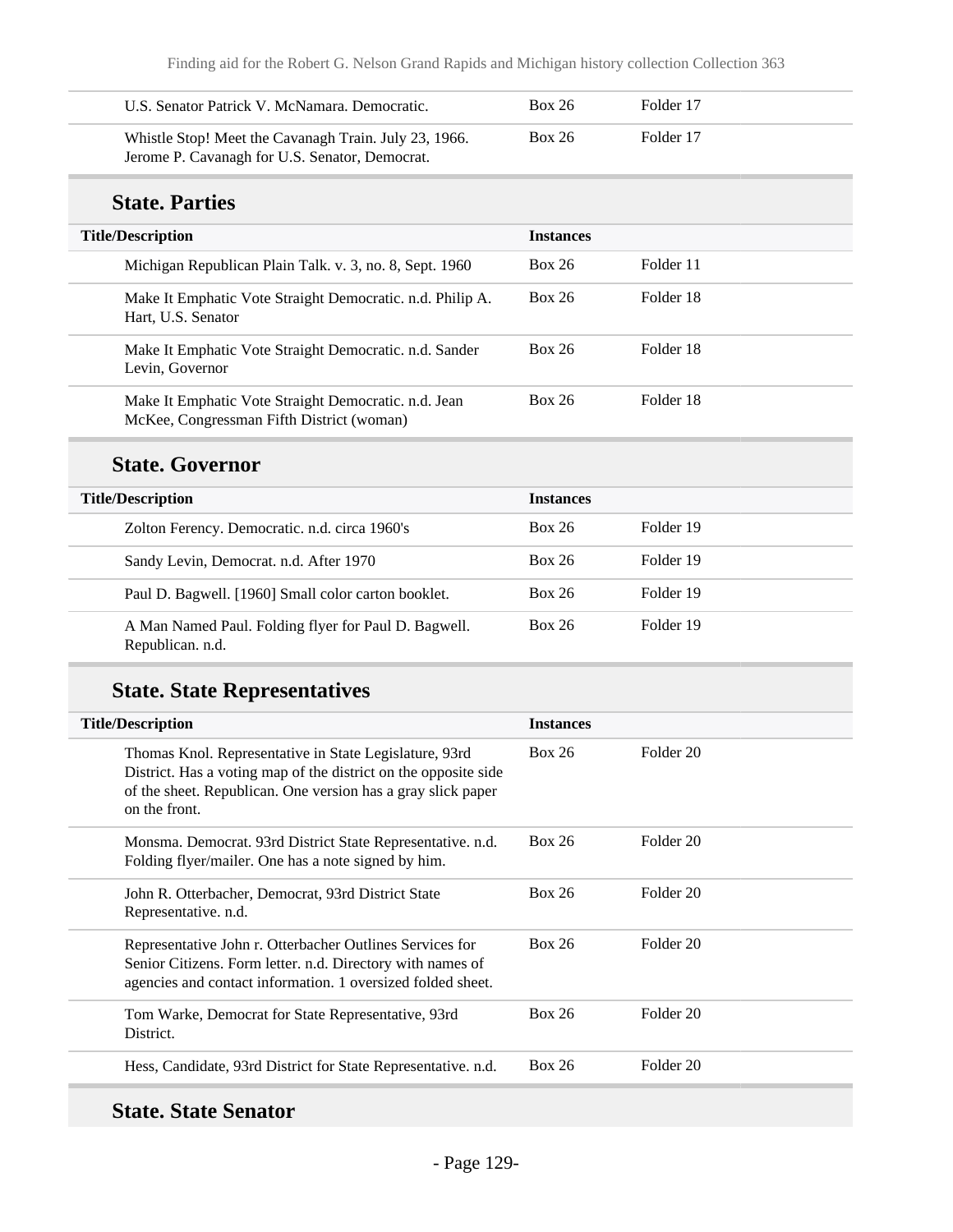| <b>Title/Description</b>                                                                                                                                                                      | <b>Instances</b> |                      |
|-----------------------------------------------------------------------------------------------------------------------------------------------------------------------------------------------|------------------|----------------------|
| Harold Saur for State Senator, Republican, 17th Dist., Kent<br>Co.                                                                                                                            | <b>Box 26</b>    | Folder 21            |
| <b>State/County Judicial</b>                                                                                                                                                                  |                  |                      |
| <b>Title/Description</b>                                                                                                                                                                      | <b>Instances</b> |                      |
| Retain Supreme Court Justice Theodore Souris. 1967                                                                                                                                            | <b>Box 26</b>    | Folder <sub>22</sub> |
| Roger Boer for Circuit Judge. circa 1990's                                                                                                                                                    | <b>Box 26</b>    | Folder <sub>22</sub> |
| <b>Grand Rapids</b>                                                                                                                                                                           |                  |                      |
| <b>Mayor</b>                                                                                                                                                                                  |                  |                      |
| <b>Title/Description</b>                                                                                                                                                                      | <b>Instances</b> |                      |
| Anderson for Mayor. Folding flyer, 1972/1973.                                                                                                                                                 | <b>Box 26</b>    | Folder <sub>23</sub> |
| Abe Drasin, He's not just another candidate  / Drasin for<br>Mayor Committee. n.d.                                                                                                            | <b>Box 26</b>    | Folder <sub>23</sub> |
| I Served My City / Power for Living. July 18, 1971<br>[periodical] Christian H. Sonneveldt, former mayor of<br>Grand Rapids, Mich., reflects upon his public life, as told to<br>Bill Krutza. | <b>Box 26</b>    | Folder <sub>23</sub> |

## **Commissioners / Grand Rapids Citizens' League.**

| <b>Title/Description</b>                                                        | <b>Instances</b> |           |
|---------------------------------------------------------------------------------|------------------|-----------|
| Good Government for Grand Rapids  Vote to Re-Elect the<br>following  for $1918$ | Box 26           | Folder 24 |
| Commissioner at large, Philo C. Fuller                                          | Box 26           | Folder 24 |
| First Ward Commissioner, William Oltman                                         | Box 26           | Folder 24 |
| Second Ward Commissioner, Christian Gallmeyer                                   | Box 26           | Folder 24 |
| Third Ward Commissioner, Daniel Kelley                                          | Box 26           | Folder 24 |

## **Commissioners**

| <b>Title/Description</b>                                                                                 | <b>Instances</b> |           |
|----------------------------------------------------------------------------------------------------------|------------------|-----------|
| Abe Drasin for Commissioner from the Second Ward, With<br>quotes from the Grand Rapids Press, 1971-1973. | Box 26           | Folder 25 |
| Elect Clarence Fuller, for 2nd Ward Commissioner, Feb. 16,<br>1970. Folding flyer.                       | Box 26           | Folder 25 |
| Clarence Fuller Facts. Nov. 6, 1973.                                                                     | Box 26           | Folder 25 |
| Elect Lawrence "Larry" Murray, Jr., 2nd Ward City<br>Commissioner, Aug. 7, 1973. folding flyer.          | Box 26           | Folder 25 |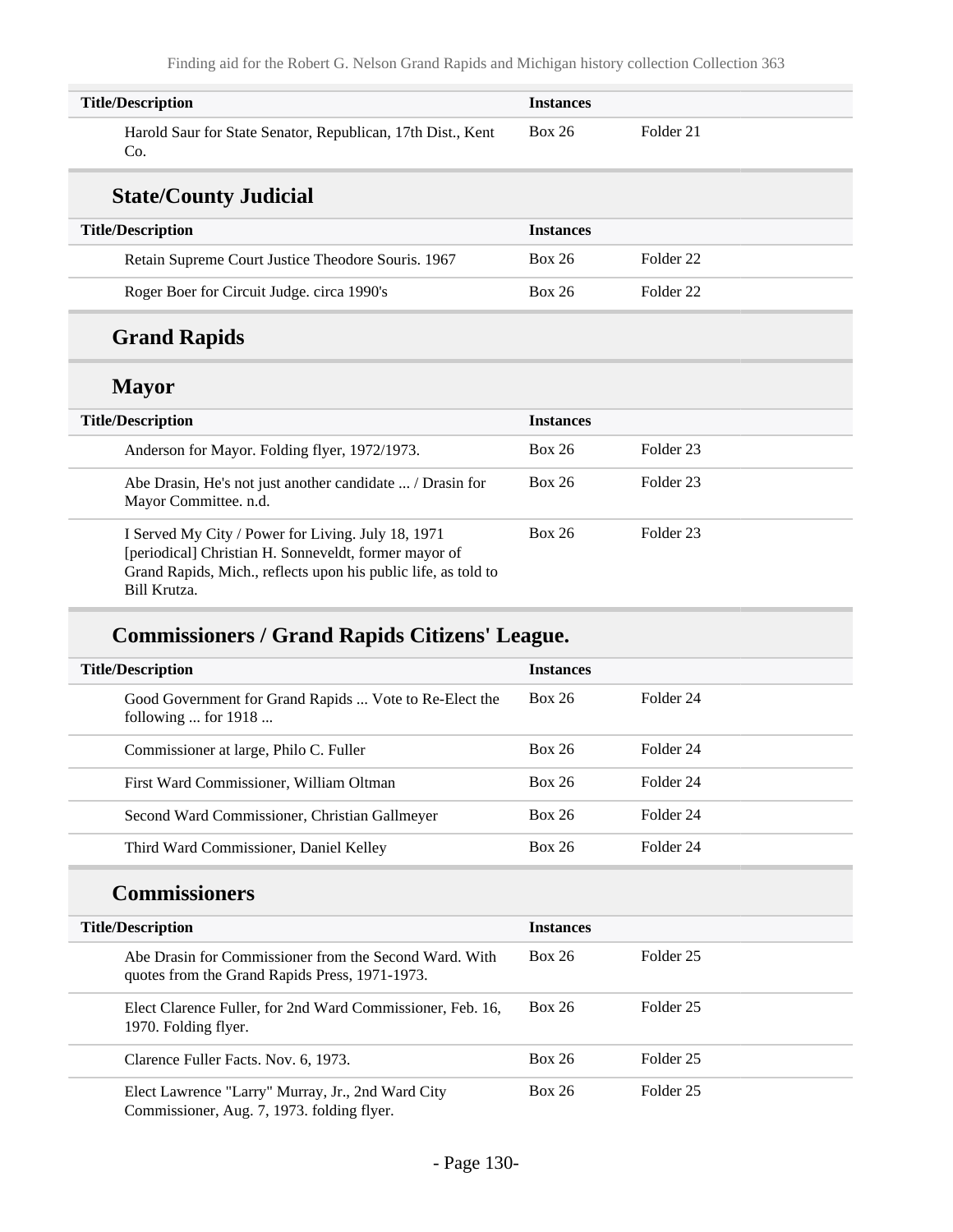| Tom Warke, 2nd Ward. Why Would Anyone Want To Be a<br>City Commmissioner? n.d.                                                                                                                                                                                                                                                                                                                                           | <b>Box 26</b>            | Folder <sub>25</sub> |
|--------------------------------------------------------------------------------------------------------------------------------------------------------------------------------------------------------------------------------------------------------------------------------------------------------------------------------------------------------------------------------------------------------------------------|--------------------------|----------------------|
| Vote Pat Barr Commissioner. circa 1970's folding flyer                                                                                                                                                                                                                                                                                                                                                                   | <b>Box 26</b>            | Folder 25            |
| "Vote Pat Barr Commissioner" n.d. Oversized paper flyer.                                                                                                                                                                                                                                                                                                                                                                 | <b>Box OVE1</b>          |                      |
| <b>City Offices</b>                                                                                                                                                                                                                                                                                                                                                                                                      |                          |                      |
| <b>Title/Description</b>                                                                                                                                                                                                                                                                                                                                                                                                 | <b>Instances</b>         |                      |
| We Are Concerned  Reason  Courage  Vote<br>Candidates for Grand Rapids Board of Education. /<br>Concerned Citizens. Includes Everett C. Van Slyke, Jack L.<br>Boonstra, Lawrence F. Pojeski. n.d.                                                                                                                                                                                                                        | <b>Box 26</b>            |                      |
| A Question of Municipality Morality  City Comptroller<br>Lawyer has made a Mockery of City Charter. Elect a Full<br>Time 1st Ward Commissioner  Frank Klejniczak<br>Elect Frederick R. Koon Your First Ward Commissioner.<br>Oversized folding sheet, newsprint. Opposite size has<br>newspaper article excerpts, from the Detroit Free Press,<br>Nov./Dec. 1964.                                                        | <b>Box 26</b>            |                      |
| <b>Graphic Clippings</b><br>Physical Location: Check "OVE" oversize boxes                                                                                                                                                                                                                                                                                                                                                |                          |                      |
| $T''(1) \wedge T''(1) \wedge T''(1) \wedge T''(1) \wedge T''(1) \wedge T'''(1) \wedge T'''(1) \wedge T'''(1) \wedge T'''(1) \wedge T'''(1) \wedge T'''(1) \wedge T'''(1) \wedge T'''(1) \wedge T'''(1) \wedge T'''(1) \wedge T'''(1) \wedge T'''(1) \wedge T'''(1) \wedge T'''(1) \wedge T'''(1) \wedge T'''(1) \wedge T'''(1) \wedge T'''(1) \wedge T'''(1) \wedge T'''(1) \wedge T'''(1) \wedge T'''(1) \wedge T'''(1$ | $T_{\rm ex}$ at a second |                      |

| <b>Title/Description</b>                                                                                   | <b>Instances</b> |
|------------------------------------------------------------------------------------------------------------|------------------|
| Interpreter Opinion. Apr. 30, 1969. pg. 4. "We'll be sorry if we<br>don't save City Hall" / by Neil Munro. | <b>Box 37</b>    |
| City Tables "Save Hall" Move / Mike Neimann. Annotated<br>with black marker.                               | <b>Box 37</b>    |
| Rep. Gerald Ford Backs Historic-Buildings Idea / by Mike<br>Neimann. Annotated with black marker.          | <b>Box 37</b>    |

## **Sports Graphics Miscellaneous**

| <b>Title/Description</b>                   | <b>Instances</b>     |
|--------------------------------------------|----------------------|
| Rampage flyer with schedule 1998           | Box OVE <sub>1</sub> |
| West Michigan Grand Prix, July 24-26, 1998 | Box OVE <sub>1</sub> |

## **U.S. Flag graphic**

| <b>Title/Description</b>                         | <b>Instances</b>     |
|--------------------------------------------------|----------------------|
| Clear Channel Radio                              | Box OVE <sub>1</sub> |
| Spartan Stores. Quimby Walstrom Sappi Fine Paper | Box OVE <sub>1</sub> |

# **Originals with graphics**

| <b>Title/Description</b> |  |
|--------------------------|--|
|--------------------------|--|

**Title/Description Instances**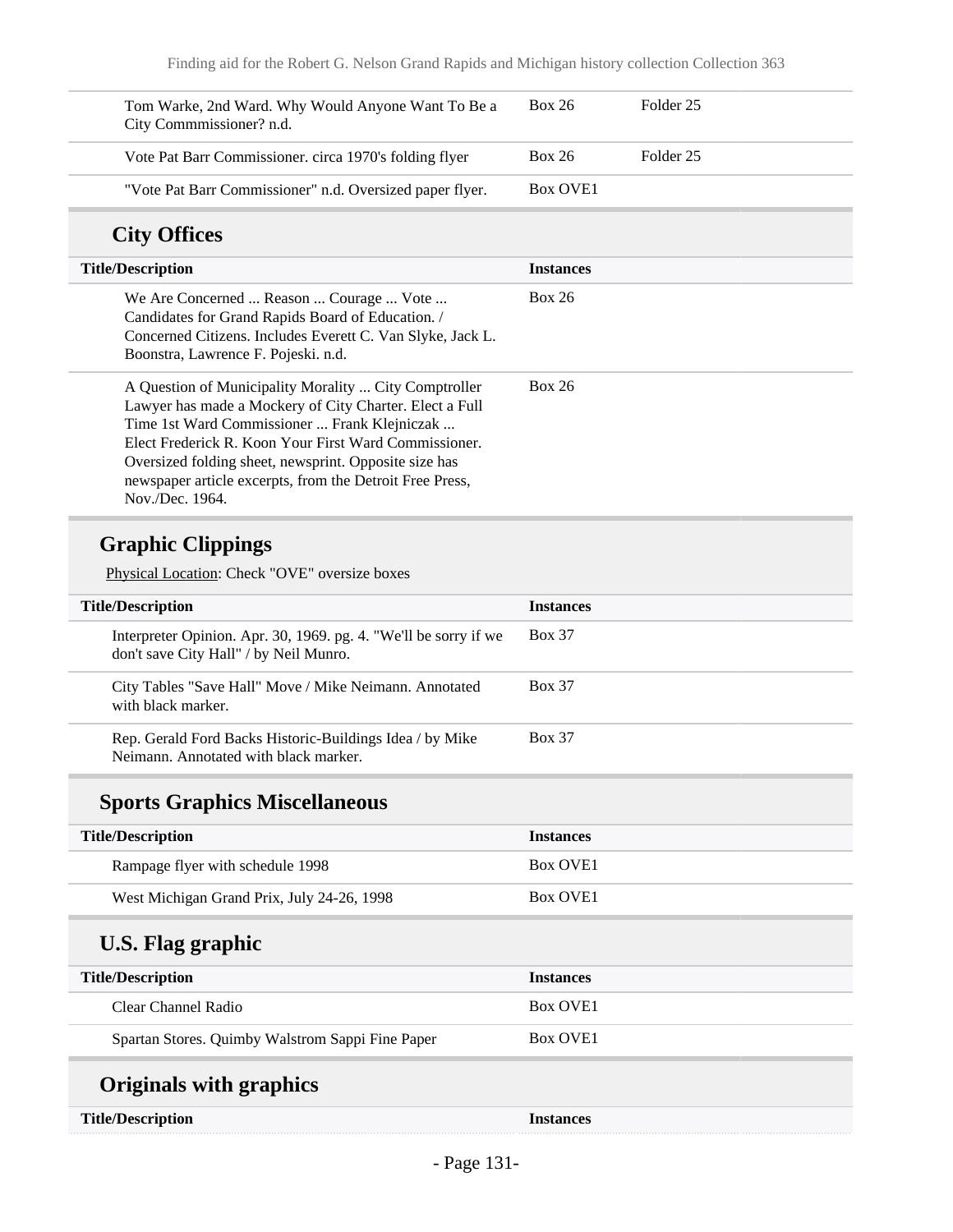Unknown original sketch / drawn by Emil Fruek(?). Shows Dutch(?) woman with child & girl in doorway of house, with two rabbits. Pencil sketch on small lined paper. Box 37

### **Grand Rapids News.**

| <b>Title/Description</b>                                    | <i><u><b>Instances</b></u></i> |
|-------------------------------------------------------------|--------------------------------|
| Grand Rapids News. Town and Farm Magazine Section. Apr.     | Box OVE <sub>1</sub>           |
| 5, 1913. [Female clown, or Le Pierrot / Glen Tracy, artist. |                                |

### **Reproduction of Graphics**

| <b>Title/Description</b>                                                                                                                                | <b>Instances</b>     |
|---------------------------------------------------------------------------------------------------------------------------------------------------------|----------------------|
| Metcalf Company Recently Purchased Cherry St. Property<br>the present Library Street building will be razed for the new<br>YMCA  Source & date unknown. | Box OVE <sub>1</sub> |

### **Originals with graphics**

### **Gerald R. Ford**

| <b>Title/Description</b>                                                                                                                                                | <b>Instances</b>     |
|-------------------------------------------------------------------------------------------------------------------------------------------------------------------------|----------------------|
| GR Press. Flair. Nov. 2, 1976. RE artist Paul Collins mural<br>on Ford at the airport.                                                                                  | Box OVE <sub>2</sub> |
| GR Press? Published photo. Ford with a shovel at the June<br>1979 ground-breaking of his presidential museum here.<br>With Betty Ford, Governor Milliken(?) and others. | Box OVE <sub>2</sub> |

### **Korff illustrations on boards.**

| <b>Title/Description</b> | <b>Instances</b>     |
|--------------------------|----------------------|
| Ad signed "Korff" NECO.  | Box OVE <sub>1</sub> |
|                          |                      |

"Ride the Street Cars and Forget all Your Parking Worries" Box OVE1

### **General**

Has a cartoon of a couple walking across a snowy street, looking at a couple of men with an overheating auto, and a bus on the street. The couple: "We are wise not to use our car and let it stand out while we go to the show." Most of the damage is too either end of each board, which had a Keith or a Regent Theatre add on either end. All three boards appear to be duplicates and all appear to have similar damage. Saving for possible future real conservation, through funding from an interested donor.

## **Political Advertising**

**Title/Description Instances**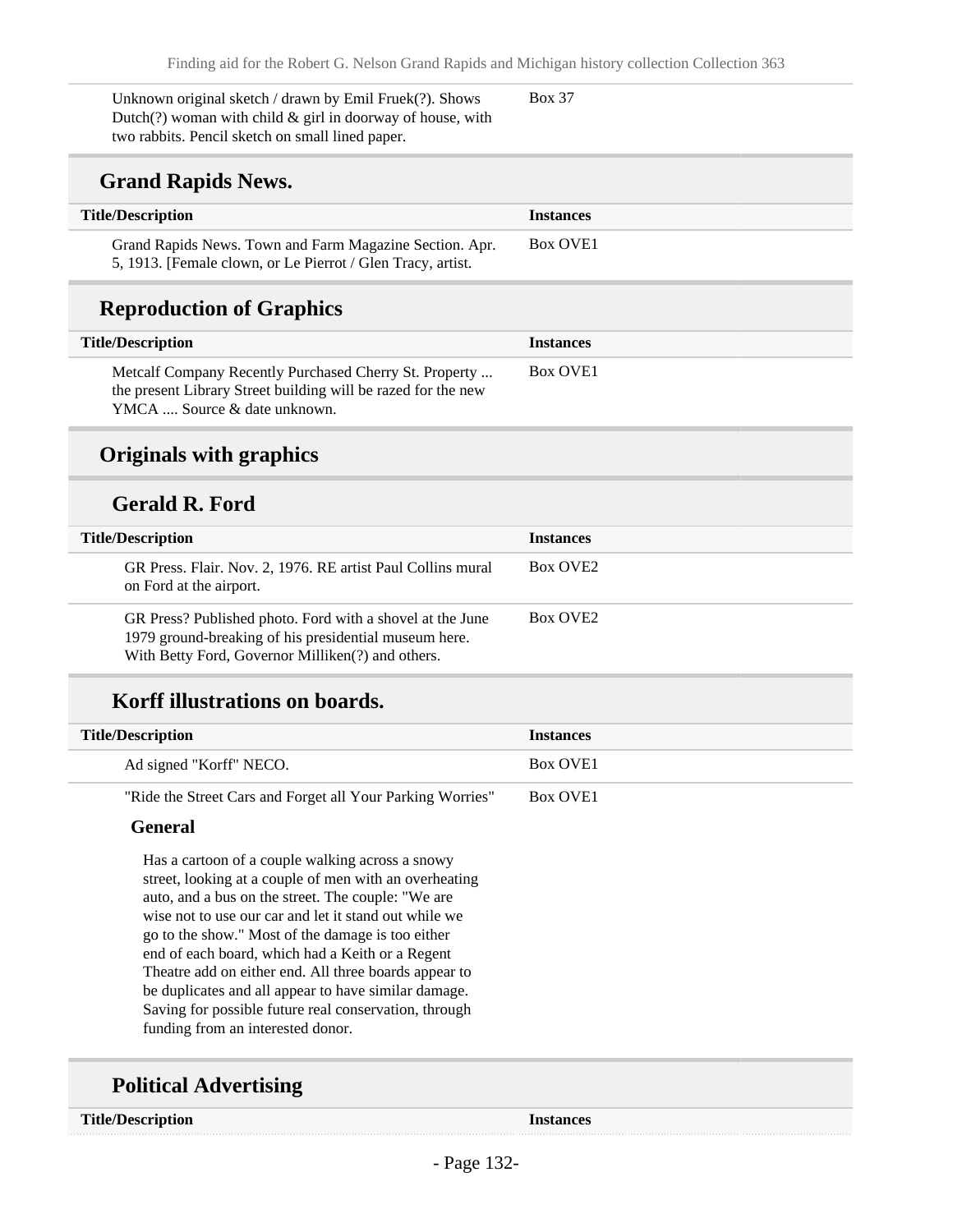Box OVE1

The Action Team for the Action State : a 20 page report on continued progress in Michigan. Political Advertising Section paid for by the Republican State Central Committee. ca. Early 1960's. Governor Romney, Lt. Governor Milliken, U.S. Senator Griffin.

### **Fragments**

| <b>Title/Description</b>                                                                                                          | <b>Instances</b>     |
|-----------------------------------------------------------------------------------------------------------------------------------|----------------------|
| The Woodland news, v. 1, no. 25, Apr. 3, 1890. Poor<br>condition. Top portion of an uncut sheet containing half of<br>four pages. | <b>Box OVE1</b>      |
| Every day's a holiday at Holly's Grand River Landing.<br>Advertising Supplement to the Grand Rapids Press. [color],<br>n.d.       | Box OVE <sub>1</sub> |
| <b>General</b>                                                                                                                    |                      |
| Has a list of firms which "helped make Holly's<br>Landing and Holiday Inn North the most exciting fun<br>spot in West Michigan."  |                      |

### **Sections**

| <b>Title/Description</b>                                                                                          | <b>Instances</b>     |
|-------------------------------------------------------------------------------------------------------------------|----------------------|
| Grand Rapid Press. Parade magazine section. Apr. 4, 1982<br>Gerald Ford Reflects on Presidents  an interview / by | Box OVE <sub>2</sub> |
| Dotson Rader                                                                                                      |                      |

## **Newspaper Clippings, informational**

## **Biographical. Artists**

| <b>Title/Description</b>                                              | <b>Instances</b>      |
|-----------------------------------------------------------------------|-----------------------|
| Weidenaar, Obit.                                                      | <b>Box</b><br>Unknown |
| Old City Hall / Vandenberg Center / Calder La Grande<br>Vitesse, 1969 | <b>Box</b><br>Unknown |

### **^** [Return to Table of Contents](#page-1-0)

## **Series VIII. Scrapbooks**

| <b>Title/Description</b>                                            | <i><u><b>Instances</b></u></i> |          |
|---------------------------------------------------------------------|--------------------------------|----------|
| Reused "Illustrated Catalogue 1887 Benj. Allen & Co."<br>Scrapbook. | <b>Box SB</b>                  | Folder 1 |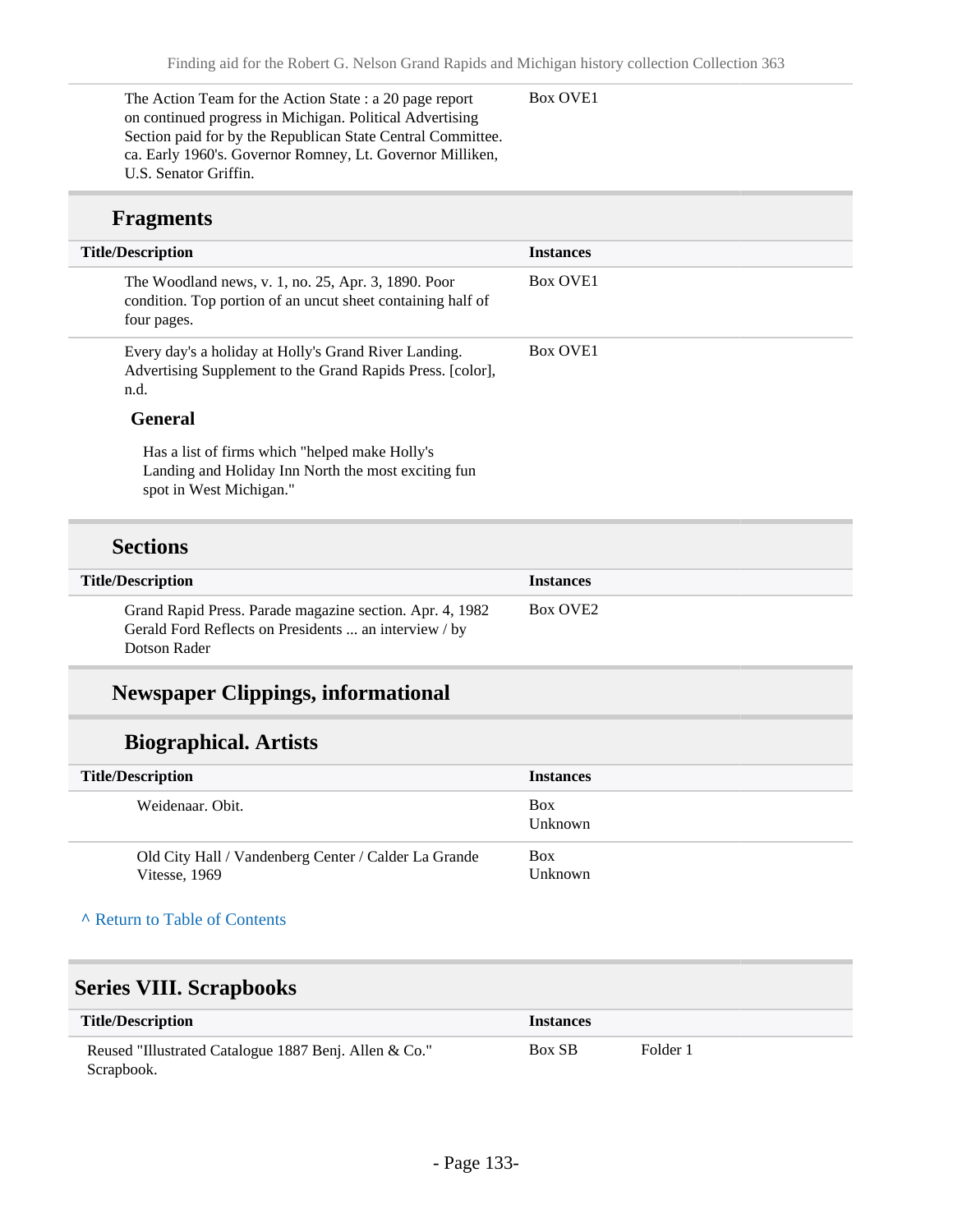### **Description**

### **Description**

Continues includes at least 50% national or non-Grand Rapids entries, with various Grand Rapids articles intermixed, includes some images. No information provides on the newspaper source for the articles, with only an occasionally date handwritten on the clipping, including 1895 & 1904. About 3 inches thick with back cover separated and front cover almost loose, as well. Herman Smith Scrapbook, circa 1920-1967, with earlier newspaper clippings. **Description Description** Includes original photos and documents, ephemera, etc. in additional to graphic clippings and newspaper clippings, documenting Grand Rapids in general, and Herman Smith and relatives. Also includes a series of color printed reproductions of U.S. History scenes. Box SB Folder 2 Ben East Scrapbook, circa 1937-mid 1940s, with later clippings. **Description Description** Includes newspaper articles and graphics clippings regarding wildlife, nature, outdoor activities (fishing, hunting, etc.) in Michigan. Many clippings from "Michigan Woods and Waters, An Outdoors Page Conducted by Ben East." Many clippings dated with pen/pencil. Includes articles on Native Americans; Amelia Earhart disappearance; Hindenburg explosion. Includes colored painting reproduction from Chicago Sunday Tribune. Includes articles and color graphics about Abraham Lincoln. Some political, military, World War II articles. Sheets of "Help Restore our Wildlife" stamps/stickers. Various color automobile graphics. Headline and graphic concerning Grand Rapids Public Museum. Box SB Ben East Scrapbook, circa 1940-1943 Box SB

### **Description**

### **Description**

Reused "Decal Wall Decorations" scrapbook. Includes "Michigan Woods and Waters, An Outdoors Page Conducted by Ben East" article and graphics clippings. Clippings of "Gems of American Eloquence;" "Distinguished Americans;" "When Chicago Was Young." Colored graphics of various subjects. Various American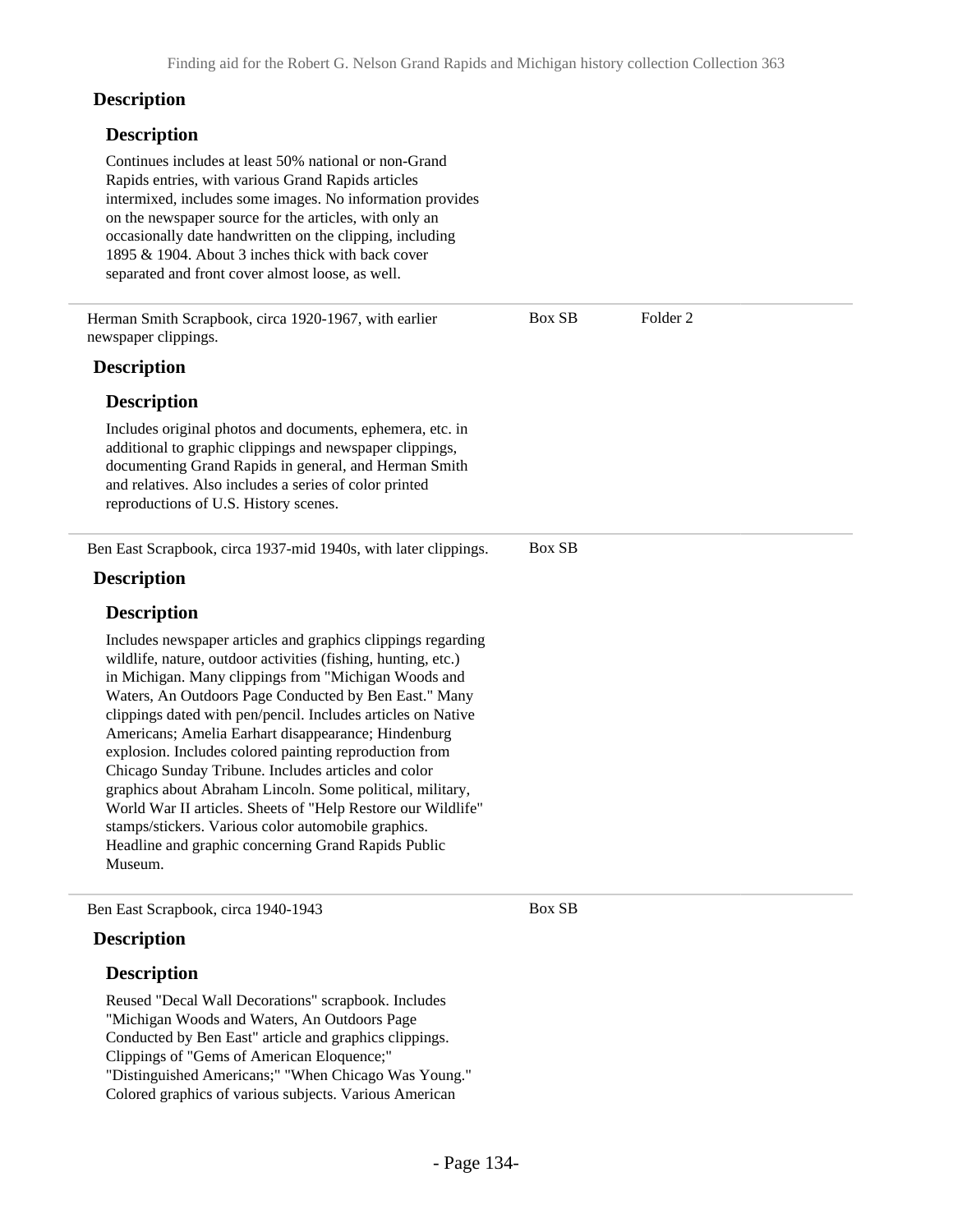history articles, including Abraham Lincoln. Clippings about Russia/Soviet Union. Clippings about World War II.

| Entertainment Programs Scrapbook, circa 1902-1912                                                                                                                                                                                                                                                                                                          | <b>Box SB</b> |
|------------------------------------------------------------------------------------------------------------------------------------------------------------------------------------------------------------------------------------------------------------------------------------------------------------------------------------------------------------|---------------|
| <b>Description</b>                                                                                                                                                                                                                                                                                                                                         |               |
| <b>Description</b>                                                                                                                                                                                                                                                                                                                                         |               |
| Contains various programs for plays and concerts performed<br>in Grand Rapids, MI, including St. Cecilia's and Schubert<br>Club. Includes programs for football games and other events<br>at the University of Michigan in Ann Arbor, MI. Pages<br>numbered in pencil. Compiler unknown.                                                                   |               |
| Entertainment Programs Scrapbook, circa 1919-1947                                                                                                                                                                                                                                                                                                          | <b>Box SB</b> |
| <b>Description</b>                                                                                                                                                                                                                                                                                                                                         |               |
| <b>Description</b>                                                                                                                                                                                                                                                                                                                                         |               |
| Contains various programs for plays, operas, and concerts<br>performed in Grand Rapids, MI. Also includes programs<br>for events outside of Grand Rapids including Los Angeles;<br>Chicago; France; New York. Pages numbered in pencil.<br>Compiler unknown.                                                                                               |               |
| Urban Renewal Scrapbook, circa 1961-1966                                                                                                                                                                                                                                                                                                                   | Box SB        |
| <b>Description</b>                                                                                                                                                                                                                                                                                                                                         |               |
| <b>Description</b>                                                                                                                                                                                                                                                                                                                                         |               |
| Grand Rapids Press newspaper articles and graphics<br>clippings related in urban renewal in Grand Rapids, MI.<br>Years and places labeled in pen for some articles/graphics.<br>Also includes various advertising materials for local<br>businesses. Various original color graphics, possibly drawn<br>by Nelson.                                         |               |
| Urban Renewal Scrapbook, circa 1964-1965                                                                                                                                                                                                                                                                                                                   | <b>Box SB</b> |
| <b>Description</b>                                                                                                                                                                                                                                                                                                                                         |               |
| <b>Description</b>                                                                                                                                                                                                                                                                                                                                         |               |
| Grand Rapids Press newspaper articles and graphics<br>clippings related to urban renewal in Grand Rapids, MI.<br>Also includes various advertising materials for local<br>businesses. Other newspaper articles not concerning urban<br>renewal. Various clippings not related to urban renewal<br>appear to be from much earlier dates (circa early 1900s) |               |
| Urban Renewal Scrapbook, circa 1966-1973                                                                                                                                                                                                                                                                                                                   | <b>Box SB</b> |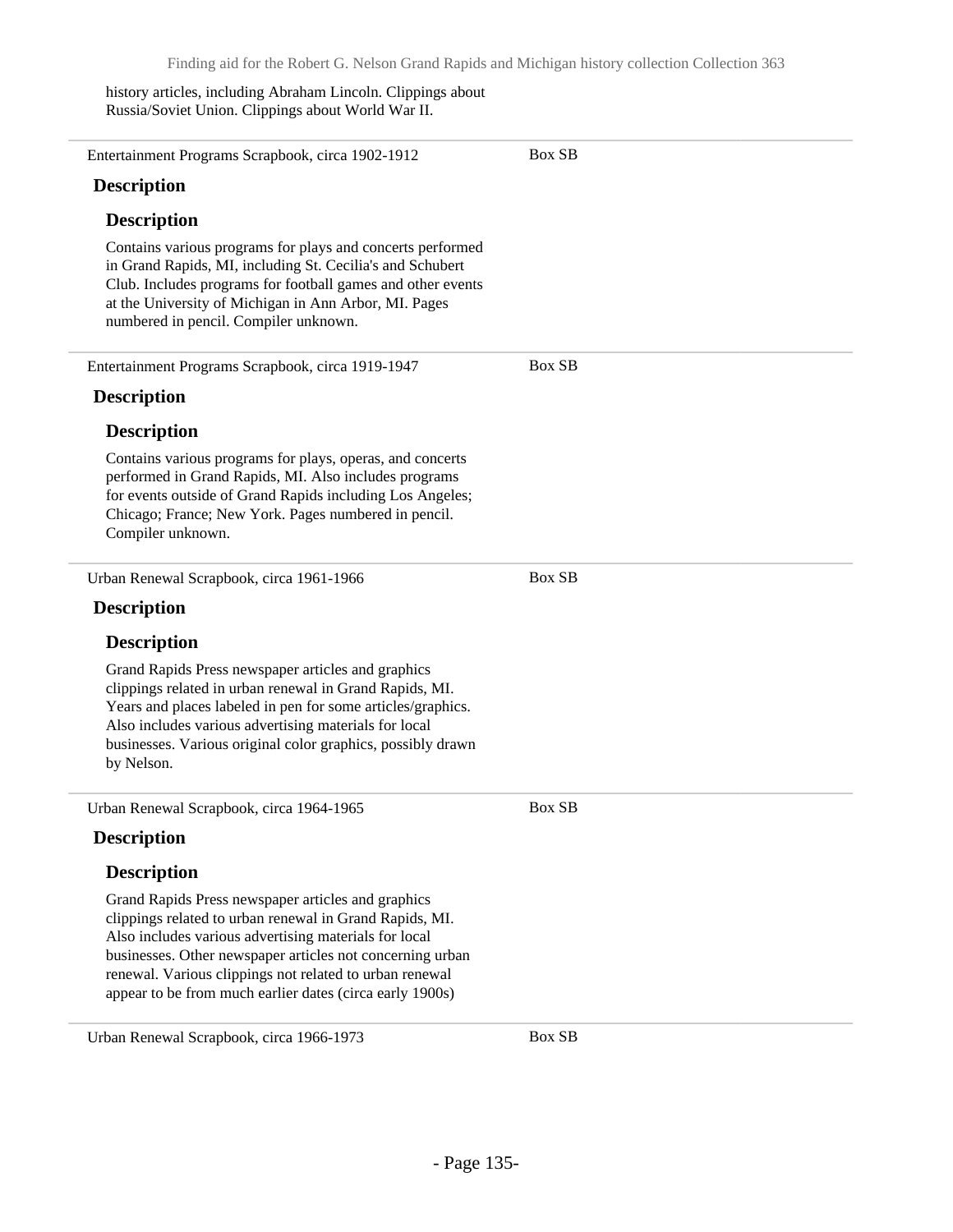Box SB

Box SB

### **Description**

### **Description**

Grand Rapids Press newspaper articles and graphics clippings related to urban renewal in Grand Rapids, MI. Contains some other articles not relating to urban renewal. Also includes various advertising materials for local businesses. Includes series of original drawings of various Grand Rapids scenes by Nelson. Includes reproduction colored prints of paintings of various historical buildings in Grand Rapids.

Urban Renewal Scrapbook, circa 1968-1970, with some earlier dates.

### **Description**

### **Description**

Grand Rapids Press newspaper articles and graphics clippings related to urban renewal in Grand Rapids, MI. Some articles about the Calder sculpture "La Grande Vitesse" and old City Hall. Also includes various advertising materials for local businesses.

Urban Renewal Scrapbook, circa 1971-1977

### **Description**

### **Description**

Grand Rapids Press newspaper articles and graphics clippings related to urban renewal in Grand Rapids, MI. Contains newspaper/magazine photographs of historic Grand Rapids buildings. Includes reproduction colored prints of paintings of various historical buildings in Grand Rapids. Also includes various advertising materials for local businesses. Some of the clippings appear to be from much earlier dates (early 1900s?).

Urban Renewal Scrapbook, circa 1976, with some earlier dates Box SB

### **Description**

### **Description**

Grand Rapids Press newspaper articles and graphics clippings related to urban renewal and other construction projects in Grand Rapids, MI. Contains newspaper/magazine photographs of historic Grand Rapids buildings. Also includes various advertising materials for local businesses.

Urban Renewal; General Grand Rapids Scrapbook, circa 1956-1974

Box SB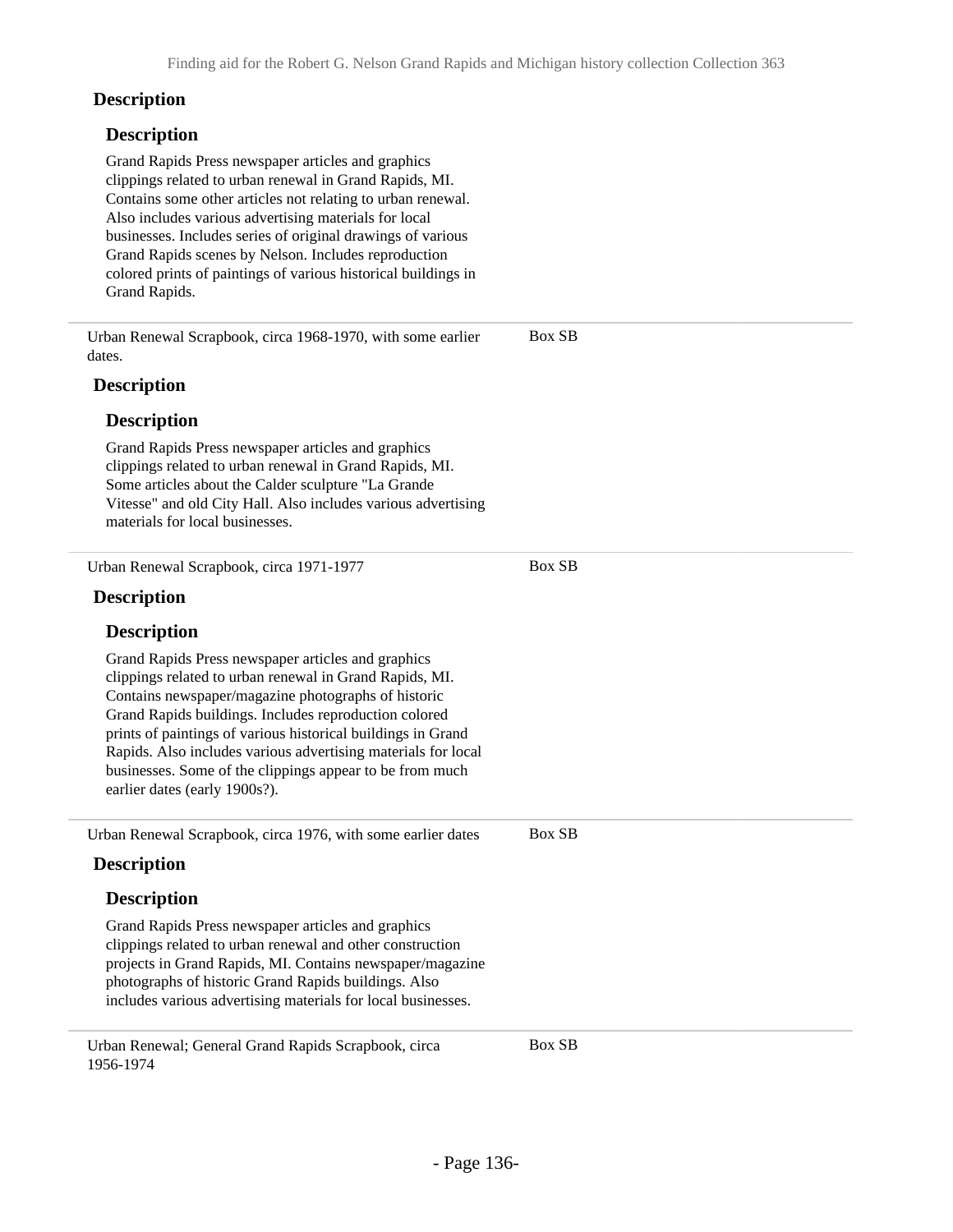Box SB

#### **Description**

### **Description**

Grand Rapids Press newspaper articles and graphics clippings related to urban renewal and other news stories in Grand Rapids. Includes clippings of 1956 tornado coverage. Includes many "The Yesterdays of Grand Rapids" articles. Also contains various advertising materials for local businesses. Some articles/advertisements appear to be from much earlier newspapers (early 1900s)

Urban Renewal Scrapbook, circa 1964-1966

### **Description**

#### **Description**

Grand Rapid Press newspaper articles and graphics clippings related to urban renewal in Grand Rapids. Some clippings are labeled and dated with pen. Also includes various advertising materials for local businesses. Contains a few original photographs and mailed envelopes.

Urban Renewal Scrapbook, circa 1966 **Description Description** Grand Rapids Press newspaper articles and graphics clippings related to urban renewal in Grand Rapids. Includes an "American Dairies" patch in addition to other various advertising materials for local businesses. Has a few stamped and mailed envelopes. Also includes some political campaign materials. Includes a small strip of film from Regent Theater in Grand Rapids. Includes some earlier newspaper clippings (early 1900s) towards end of book. Box SB Urban Renewal Scrapbook, circa 1969-, with earlier dates **Description Description** Grand Rapids Press newspaper articles and graphics clippings related to urban renewal in Grand Rapids. Includes clippings related to the Calder sculpture "La Grande Vitesse" and Alexander Calder's visit to Grand Rapids; clippings about old City Hall debate. Also contains various advertising materials for local businesses. Includes "Robert Nelson Advertising Designer" business card. Box SB

Grand Rapids radio scrapbook, circa 1929-1931 Box SB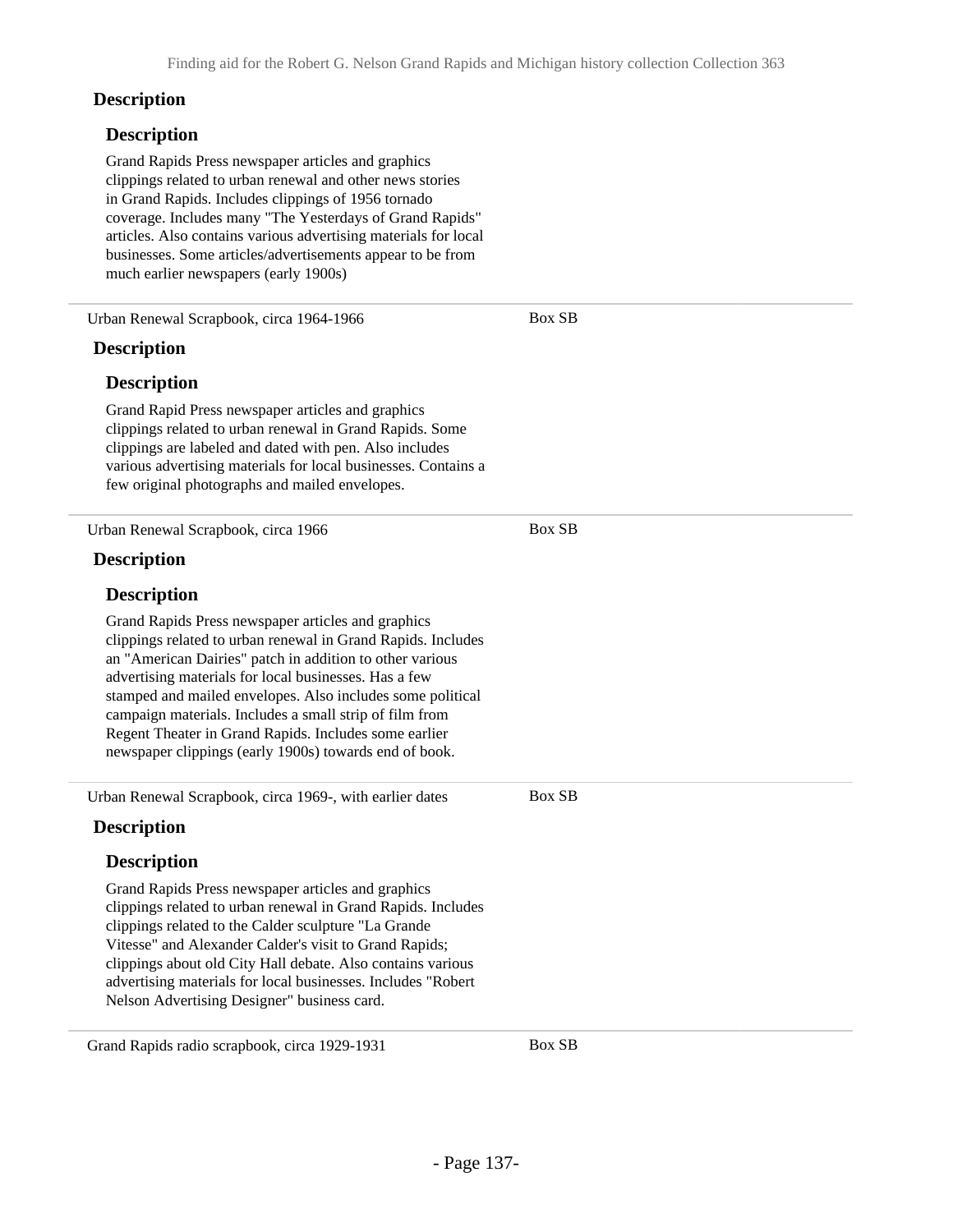#### **Description**

#### **Description**

Newspaper clippings relating to local Grand Rapids and west Michigan radio stations, programs, and news. Date and newspaper labeled for most of the clippings. Clippings from Grand Rapids Press, Grand Rapids Herald, Michigan Tradesman, Daily.

Grand Rapids area scrapbook, circa 1933-1934

#### **Description**

### **Description**

Reused "Twenty-fifth Annual Report of the Director of the United States Geological Survey to the Secretary of the Interior 1903-4" book. Compiler unknown. Some dates are labeled with pen or pencil. Clippings relating to local Grand Rapids and west Michigan news and some national news. Many obituaries. Clippings are believed to be from the Grand Rapids Press. Only half full.

World War I scrapbook, circa 1914-1918

### **Description**

### **Description**

Reused Commissioners of Railroads Report. Newspaper clippings related to World War I. 17 handwritten pages in beginning of book that describe the war, begins with "After reading of the horrors of this war contained in these clipping...these war pictures illustrating the reality of this war." Author/compiler unknown. Clippings from unknown Michigan newspaper (possibly Detroit Free Press).

Great Depression/New Deal scrapbook, circa 1930s

### **Description**

### **Description**

Newspaper clippings related to various issues concerning labor unions, government programs, employment, Franklin D. Roosevelt, economy/finances. Starts including clippings concerning foreign affairs (Hitler/Nazis, Mussolini, Soviets) towards middle. Includes a handwritten index of articles. Newspapers unknown. Compiler unknown.

#### **^** [Return to Table of Contents](#page-1-0)

### **Series IX. Realia**

Box SB

Box SB

Box SB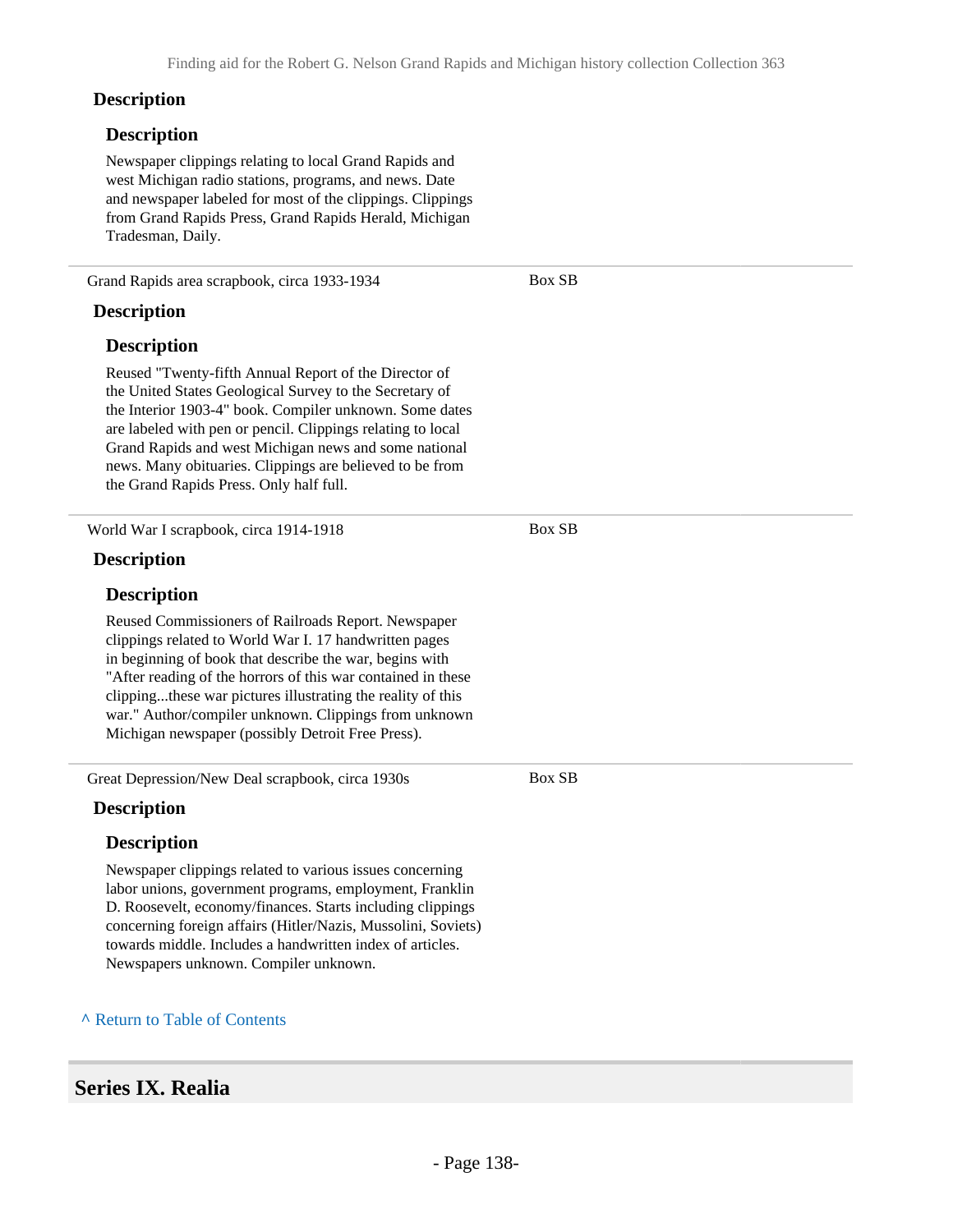| <b>Badges</b>                                                                  |                  |
|--------------------------------------------------------------------------------|------------------|
| <b>Title/Description</b>                                                       | <b>Instances</b> |
| Junior Police, GRPD                                                            | <b>Box 35</b>    |
| Meijer Thrifty Acres Supermarket (2 different kinds, one for<br>George Nelson) | Box 35           |
|                                                                                |                  |

## **Bags (Packaging)**

| <b>Title/Description</b><br><b>Instances</b> |               |          |
|----------------------------------------------|---------------|----------|
| Herpolsheimers                               | <b>Box 34</b> | Folder 1 |
| Prose $5 & 10$                               | <b>Box 34</b> | Folder 2 |
| <b>Tumbleweed Shops</b>                      | <b>Box 34</b> | Folder 2 |

## **Blotters (7) (Advertising, Calendars, Organizations)**

| <b>Title/Description</b>                                                                     | <b>Instances</b> |                     |
|----------------------------------------------------------------------------------------------|------------------|---------------------|
| Eldon S. McCormick, Lumber, Veneers. Has July, Aug., Sept.<br>calendars 1944                 | <b>Box 34</b>    | Folder 3            |
| Grand Rapids Calendar Company. Has June 1934 calendar                                        | <b>Box 34</b>    | Folder 3            |
| "Houseman's Puffs": the cream fried cake                                                     | <b>Box 34</b>    | Folder 3            |
| Michigan Lithographing Company. Has Grand Rapids skyline<br>along the river, east (stylized) | <b>Box 34</b>    | Folder 3            |
| R.A. Allen adding machines. Model 66 and Model 66-S<br>depicted.                             | <b>Box 34</b>    | Folder <sub>3</sub> |
| Union Bank of Michigan. "How to Bank by Mail"                                                | <b>Box 34</b>    | Folder 3            |
| Van Allsburg Casket Co. Has Dec. 1940 calendar                                               | <b>Box 34</b>    | Folder 3            |

## **Bookmarks, Leather (2 red & blue) [Book mark, book marks]**

| <b>Title/Description</b>              | <b>Instances</b> |          |
|---------------------------------------|------------------|----------|
| Calvin College and Seminary. Fringed. | <b>Box 34</b>    | Folder 4 |
| Bissell's Book Mark.                  | <b>Box 34</b>    | Folder 4 |

### **Description**

### **Description**

Decorative image on the front, Bissell's "Cyco" Ball Bearing Carpet Sweeper ad with price on the back. Has "B.K. & C.W." front at top and "Bessie Kantz" front at bottom. Has "B.K." back at bottom.

### **Bottle caps**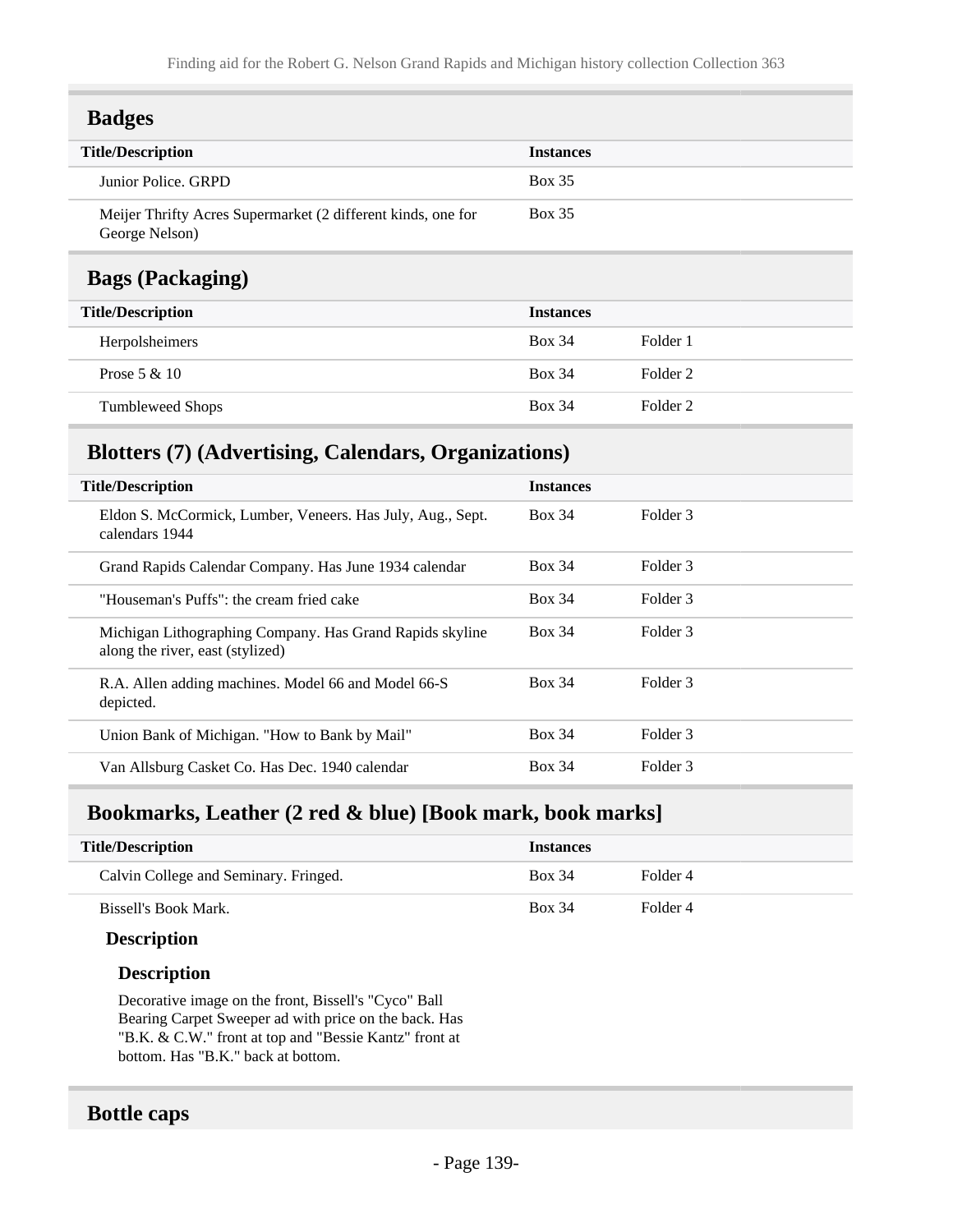| <b>Title/Description</b> |                                                                         | <b>Instances</b>      |  |
|--------------------------|-------------------------------------------------------------------------|-----------------------|--|
|                          | Maple Grove Dairy, Creamed Cottage Cheese, 12 oz. Gold<br>colored metal | <b>Box 35</b>         |  |
| lettering.               | Maple Grove. Plastic, cream colored with blue or green                  | <b>Box 35</b>         |  |
|                          | Fortified Skimmed milk                                                  | <b>Box 35</b>         |  |
|                          | Low Fat Milk                                                            | <b>Box 35</b>         |  |
|                          | <b>Cigar Box. Display item</b>                                          |                       |  |
| <b>Title/Description</b> |                                                                         | <b>Instances</b>      |  |
| Cigar Co.                | Van Dam Panetela [Cigar Box. Display item] Tunis Johnson                | <b>Box</b><br>Unknown |  |
|                          | <b>Business Cards</b>                                                   |                       |  |
| <b>Title/Description</b> |                                                                         | <b>Instances</b>      |  |
|                          | Business cards.                                                         | <b>Box 36</b>         |  |
|                          | <b>Scope and Contents</b>                                               |                       |  |
|                          | Includes                                                                |                       |  |
|                          |                                                                         |                       |  |
| 1                        | Ms. And Mrs. S. Altoonjian, Oriental Rugs (lists                        |                       |  |
|                          | references; photo)                                                      |                       |  |
| 2                        | Aunt Jemima's Restaurant                                                |                       |  |
| 3                        | Bob Simons, Alberda Shook Chevrolet                                     |                       |  |
| 4                        | Carrabba's Italian Grill                                                |                       |  |
| 5                        | <b>Carriage House Realty</b>                                            |                       |  |
| 6                        | Dale Baker Oldsmobile                                                   |                       |  |
| 7                        | David Okma, Optician                                                    |                       |  |
| 8                        | David Pelton, Photographer, Explorer Photographic                       |                       |  |
| 9<br>10                  | Dons Book Store                                                         |                       |  |
| 11                       | Ed Keiser, Hair Stylist, The Stag<br>Eric Hendrickson                   |                       |  |
| 12                       | FMB First Michigan Bank                                                 |                       |  |
| 13                       | GCO Carpet Outlets                                                      |                       |  |
| 14                       | Hayden's Tax Service                                                    |                       |  |
| 15                       | Highland Jeep Eagle                                                     |                       |  |
| 16                       | Holiday Furniture Co., Antiques and used furniture<br>(bark?)           |                       |  |
| 17                       | Holland Litho                                                           |                       |  |
| 18                       | Jack's Dinner Bell, in the Arcade                                       |                       |  |
| 19                       | Jake Jenezon, Sr. Artist & Interior Design                              |                       |  |
| 20                       | James H. De Liefde, DDS                                                 |                       |  |
| 21                       | Jay Vellenga Buick Opel                                                 |                       |  |
| $22\,$                   | Kool Chevrolet                                                          |                       |  |
| 23                       | Pro Air Heating & Cooling                                               |                       |  |
| 24                       | Rodenhouse Body Shop                                                    |                       |  |
| 25                       | San Vredevelt, Pontiac                                                  |                       |  |
| 26                       | Shangri-La Motel                                                        |                       |  |

27 Singer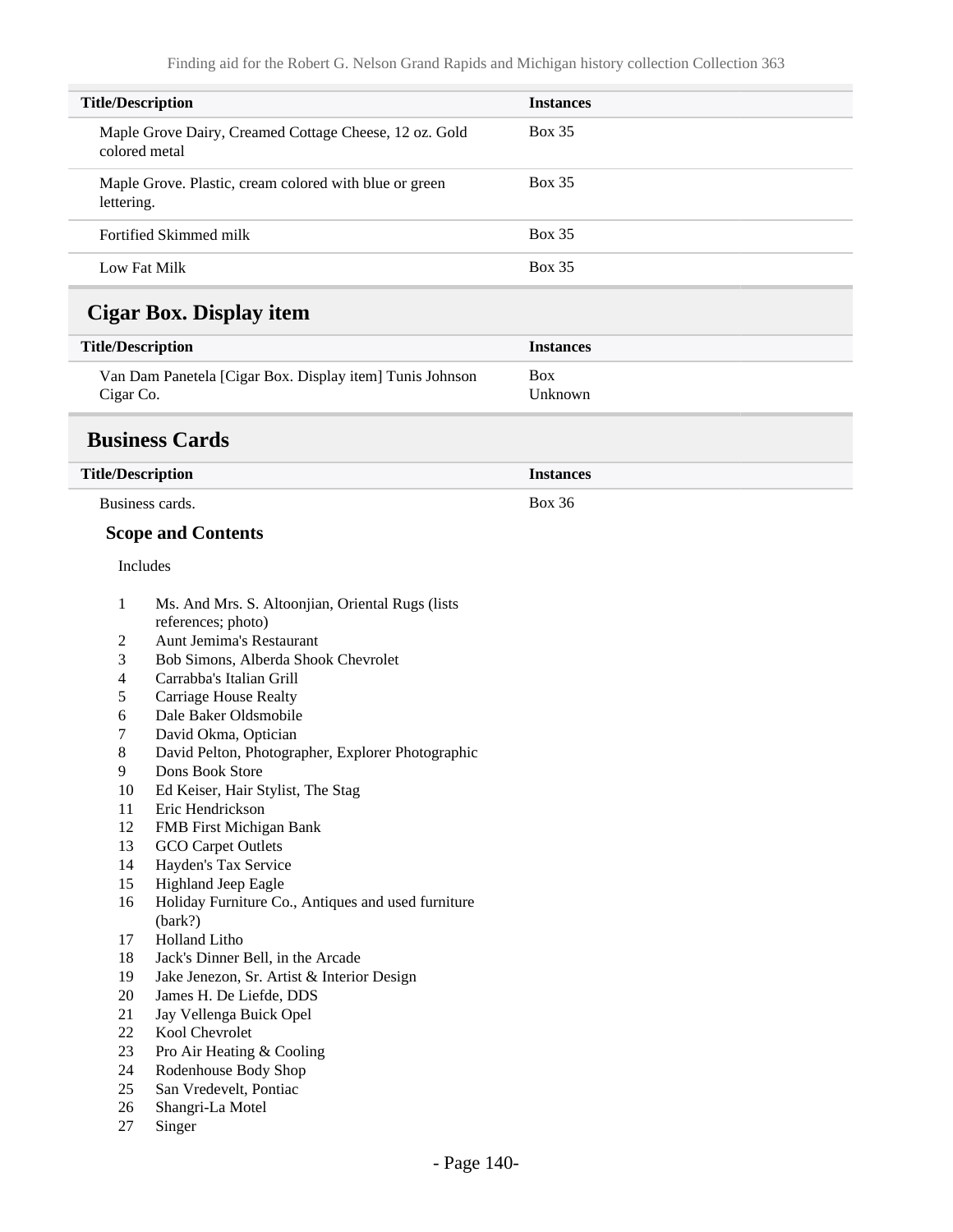Finding aid for the Robert G. Nelson Grand Rapids and Michigan history collection Collection 363

28 Thistle (Nelson)

## **Buttons/pins. Metal logo type.**

| <b>Title/Description</b>                      | <b>Instances</b> |
|-----------------------------------------------|------------------|
| <b>Grand Rapids Mackers</b>                   | <b>Box 35</b>    |
| Merry Christmas from Cardinal (2)             | <b>Box 35</b>    |
| We're Pushing to Please! (image of door bell) | <b>Box 35</b>    |
| "Roger" [racoon] Rogers Department Store      | <b>Box 35</b>    |
| I saw Santa at Grand Village Mall             | <b>Box 35</b>    |

## **Buttons/pins. Metal logo type. (In Cigar Box)**

| <b>Title/Description</b>                                                                       | <b>Instances</b>      |          |  |
|------------------------------------------------------------------------------------------------|-----------------------|----------|--|
| Gilda's Club, G.R.                                                                             | <b>Box</b><br>Unknown |          |  |
| John Ball Zoo. Go to the Zoo, Just for the halibut!                                            | Box<br>Unknown        |          |  |
| John Ball Zoo. Soar Like an                                                                    | <b>Box</b><br>Unknown |          |  |
| Kent County Circuit Court. Juror                                                               | <b>Box</b><br>Unknown |          |  |
| [Meijer] Thifty. The Birthday Kid                                                              | <b>Box</b><br>Unknown |          |  |
| I Visited the Michigan State Capitol (2)                                                       | <b>Box</b><br>Unknown |          |  |
| Roger [Racoon] Rogers Department Store (2)                                                     | <b>Box</b><br>Unknown |          |  |
| Vanderveen                                                                                     | <b>Box</b><br>Unknown |          |  |
| West Michigan Whitecaps                                                                        | <b>Box</b><br>Unknown |          |  |
| Yes Michigan!                                                                                  | Box<br>Unknown        |          |  |
| Large                                                                                          |                       |          |  |
| <b>Title/Description</b>                                                                       | <b>Instances</b>      |          |  |
| Ogren Bros. Garage. 1972. (General graphic images)                                             | <b>Box 34</b>         | Folder 5 |  |
| Sportsman's Calendar 1975 / Photo Composition Service<br>(Hunting, generic photographic images | <b>Box 34</b>         | Folder 5 |  |
| Sid's Service Sunoco. 1963. (National color imagery)                                           | <b>Box 34</b>         | Folder 5 |  |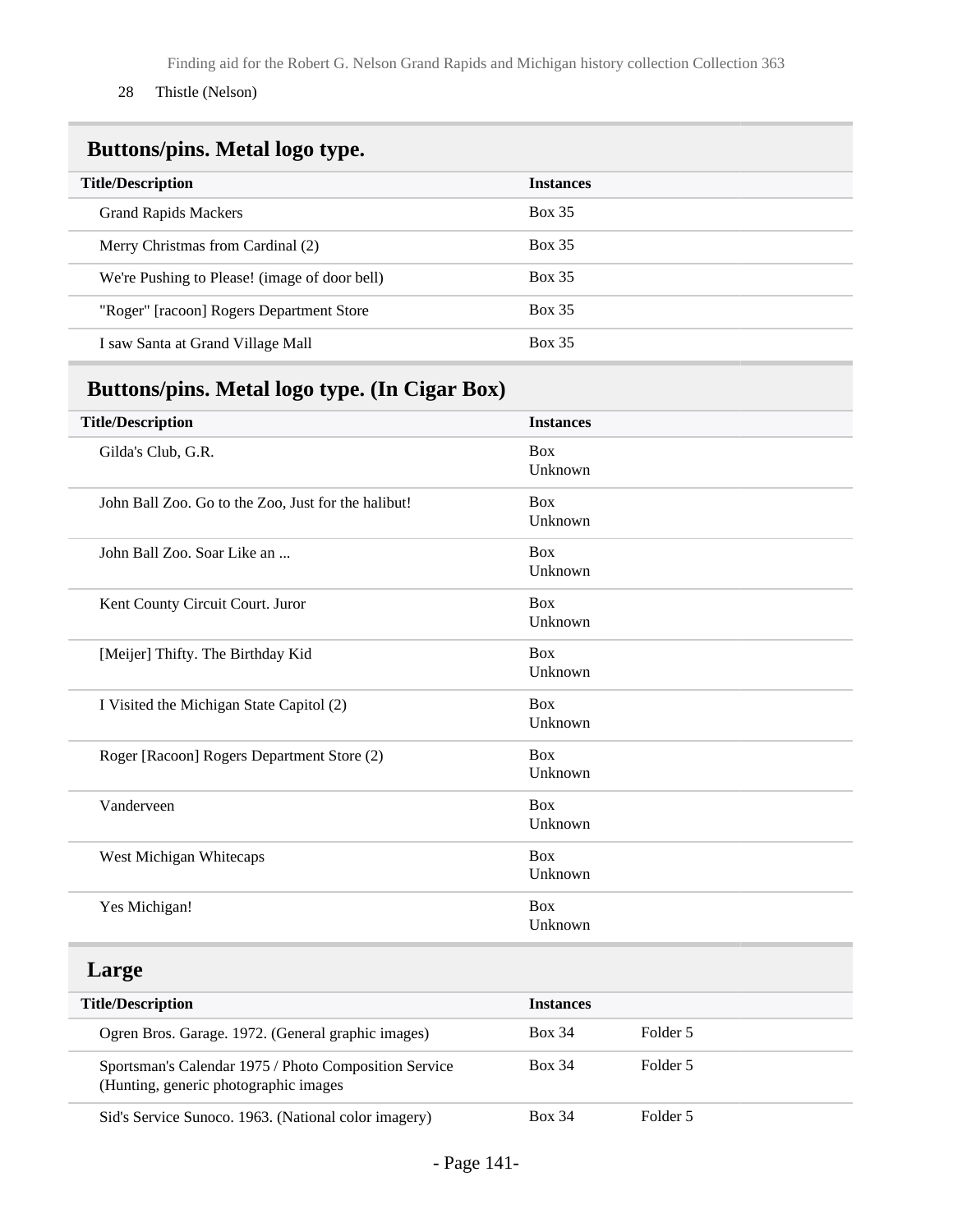| 1978 Wyoming City Calendar + 1976/77 Annual Report. (Local<br>images & information source)                                            | <b>Box 34</b>    | Folder 5            |
|---------------------------------------------------------------------------------------------------------------------------------------|------------------|---------------------|
| <b>Plastic</b>                                                                                                                        |                  |                     |
| <b>Title/Description</b>                                                                                                              | <b>Instances</b> |                     |
| Kelvinator. Nov. 1971 / Dec. / Jan. 1972 remaining in plastic<br>frame.                                                               | <b>Box 34</b>    | Folder <sub>6</sub> |
| Gil Veenstra Garage (1904 Franklin auto in plastic) 1971 paper<br>calendar.                                                           | <b>Box 34</b>    | Folder 6            |
| <b>Small</b>                                                                                                                          |                  |                     |
| <b>Title/Description</b>                                                                                                              | <b>Instances</b> |                     |
| Dodson Beauty Salon. 1969                                                                                                             | <b>Box 34</b>    | Folder <sub>7</sub> |
| Hollebeek-Oele Mortuaries 1968                                                                                                        | <b>Box 34</b>    | Folder <sub>7</sub> |
| Mutual Home Federal Savings & Loan Association. 1982 plastic<br>wallet sized with image of a building on the opposite site.           | <b>Box 34</b>    | Folder <sub>7</sub> |
| Van't Hof - De Meester Service 1961                                                                                                   | <b>Box 34</b>    | Folder <sub>7</sub> |
| Village Card and Gift Shop. Hallmark Cards, 1969. Plastic<br>wallet sized with holiday and anniversary dates on the opposite<br>size. | <b>Box 34</b>    | Folder <sub>7</sub> |
| <b>Coasters, Foam</b>                                                                                                                 |                  |                     |
| <b>Title/Description</b>                                                                                                              | <b>Instances</b> |                     |
| Grand Rapids Brewing Co.                                                                                                              | <b>Box 34</b>    | Folder <sub>8</sub> |
| <b>Sam's Joint Restaurants</b>                                                                                                        | <b>Box 34</b>    | Folder <sub>8</sub> |
| <b>Coasters, Paper</b>                                                                                                                |                  |                     |
| <b>Title/Description</b>                                                                                                              | <b>Instances</b> |                     |
| Kewpee Beefburg Shops                                                                                                                 | <b>Box 34</b>    | Folder 9            |
| Sayfee's                                                                                                                              | <b>Box 34</b>    | Folder 9            |
| Schnitzelbank                                                                                                                         | <b>Box 34</b>    | Folder 9            |
| Coin holders & rollers                                                                                                                |                  |                     |
|                                                                                                                                       |                  |                     |
| <b>Title/Description</b>                                                                                                              | <b>Instances</b> |                     |
| Foam or cardboard folders                                                                                                             | <b>Box 34</b>    | Folder 10           |
| Grand Rapids Mutual (3) "Your Coins Soon Grow to Dollars"<br>with image of clock                                                      | <b>Box 34</b>    | Folder 10           |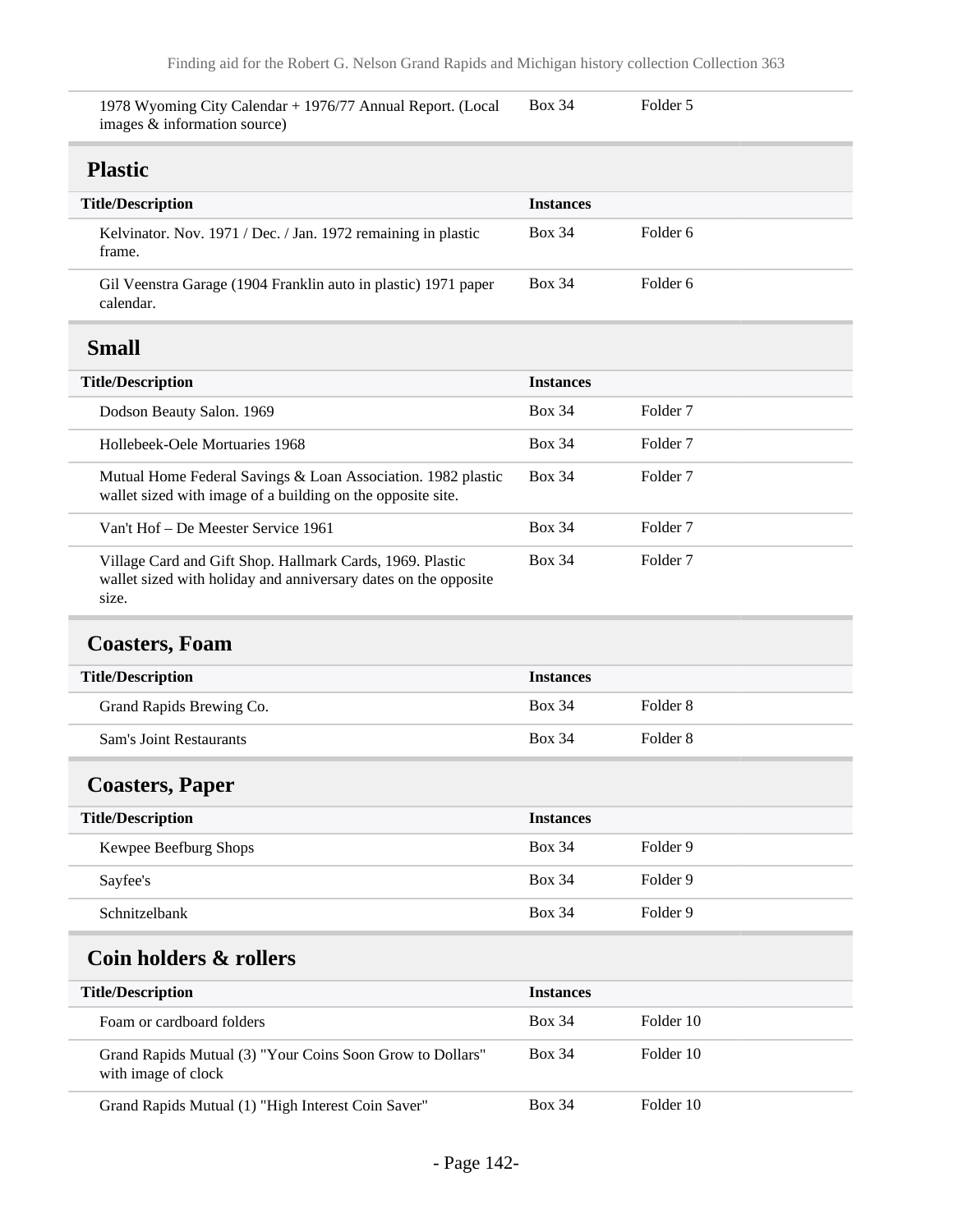| "This is my Library Buck" Grand Rapids Public Library<br>Campaign. n.d. Perhaps. 1960's. | <b>Box 34</b>    | Folder 10 |  |
|------------------------------------------------------------------------------------------|------------------|-----------|--|
| Coin Rollers                                                                             | <b>Box 34</b>    | Folder 10 |  |
| Old Kent Bank & Trust Co. (3 penny, 2 nicket, 1 quarter)                                 | <b>Box 34</b>    | Folder 10 |  |
| <b>Envelop, Shingle (Advertising)</b>                                                    |                  |           |  |
| <b>Title/Description</b>                                                                 | <b>Instances</b> |           |  |
| Perkins & Co., manufacturers of Perfected Single Mill<br>Machinery.                      | <b>Box 34</b>    | Folder 11 |  |
| <b>Related Materials:</b><br><b>Related Materials</b>                                    |                  |           |  |
| See also Envelops under organizations                                                    |                  |           |  |
| <b>Golf Tee</b>                                                                          |                  |           |  |
| <b>Title/Description</b>                                                                 | <b>Instances</b> |           |  |
| Duba's                                                                                   | <b>Box 35</b>    |           |  |
| Key Chains or key tags                                                                   |                  |           |  |
| George's Service, Cities Service, 28th St.                                               | <b>Box 35</b>    |           |  |
| "K 1928" blue, red & gold [Kendal College of Design -<br>unconfirmed]                    | <b>Box 35</b>    |           |  |
| D&W Values barcode tag                                                                   | <b>Box 35</b>    |           |  |
| Labels, Can                                                                              |                  |           |  |
| <b>Title/Description</b>                                                                 | <b>Instances</b> |           |  |
| Kretschner's Wheat Germ, Carrollton, Michigan                                            | <b>Box 34</b>    | Folder 12 |  |
| Labels, Small, Sticky product labels                                                     |                  |           |  |
| <b>Title/Description</b>                                                                 | <b>Instances</b> |           |  |
| Michigan Underwriters Agency, Blue                                                       | <b>Box 34</b>    | Folder 13 |  |
| Michigan Underwriters Agency, Silver                                                     | <b>Box 34</b>    | Folder 13 |  |
| Orson J. Sawyer, Insurance and Bonding                                                   | <b>Box 34</b>    | Folder 13 |  |
| "Printing bought in Grand Rapids made this check possible"                               | <b>Box 34</b>    | Folder 13 |  |
| Schouten, White & Company, Investment Bankers                                            | <b>Box 34</b>    | Folder 13 |  |
| Wheeler Van Label Co.                                                                    | <b>Box 34</b>    | Folder 13 |  |
| Withey Agencey                                                                           | <b>Box 34</b>    | Folder 13 |  |

# **Lapel Buttons.**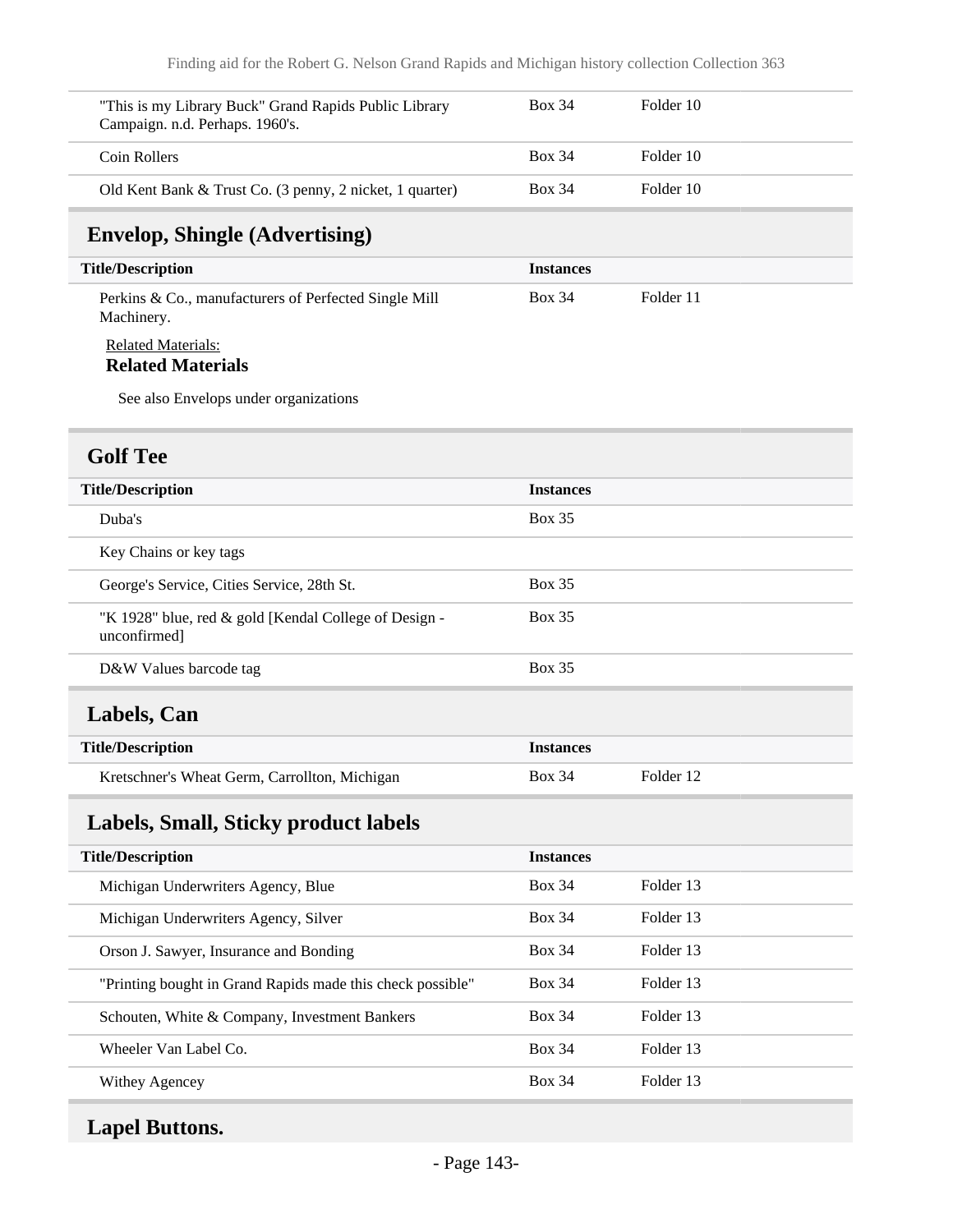| <b>Title/Description</b>                                 | <i>Instances</i> |
|----------------------------------------------------------|------------------|
| American Legion and Auxiliary, Grand Rapids, Mi. 1995 La | <b>Box</b>       |
| Grande Vitesse with City/County Building                 | Unknown          |

## **Magnets (Refrigerator magnets, Advertising magnets)**

| <b>Title/Description</b>                           | <b>Instances</b> |           |  |
|----------------------------------------------------|------------------|-----------|--|
| B-93  Country                                      | <b>Box 34</b>    | Folder 14 |  |
| Benteler, Jumping Ship?                            | <b>Box 34</b>    | Folder 14 |  |
| Meijer Brand                                       | <b>Box 34</b>    | Folder 14 |  |
| Pools Plus                                         | <b>Box 34</b>    | Folder 14 |  |
| Purple Cow, Stroh's homemade ice cream             | <b>Box 34</b>    | Folder 14 |  |
| Spectrum Health Cancer Program. (Band aid)         | <b>Box 34</b>    | Folder 14 |  |
| WZZM 13 News                                       | <b>Box 34</b>    | Folder 14 |  |
| Wyoming Call 911                                   | <b>Box 34</b>    | Folder 14 |  |
| <b>Matchbook covers</b>                            |                  |           |  |
| <b>Title/Description</b>                           | <b>Instances</b> |           |  |
| American Laundry, Dry Cleaners                     | <b>Box 34</b>    | Folder 15 |  |
| Auto Glass Supply co.                              | <b>Box 34</b>    | Folder 15 |  |
| Chez Ami Lanes                                     | <b>Box 34</b>    | Folder 15 |  |
| The Coffee Pot                                     | <b>Box 34</b>    | Folder 15 |  |
| Crispus Attucks Club                               | <b>Box 34</b>    | Folder 15 |  |
| Duke's Club                                        | <b>Box 34</b>    | Folder 15 |  |
| <b>Duncan's Service</b>                            | <b>Box 34</b>    | Folder 15 |  |
| Fred's Barber Shop, Fred Hoffman                   | <b>Box 34</b>    | Folder 15 |  |
| Gasinator. Steigmeyer Heating & Supply             | <b>Box 34</b>    | Folder 15 |  |
| Grand Rapids, the Convention Crossroads of America | <b>Box 34</b>    | Folder 15 |  |
| <b>Grand Rapids Motor Express</b>                  | <b>Box 34</b>    | Folder 15 |  |
| J & J Music Shoppe                                 | <b>Box 34</b>    | Folder 15 |  |
| Johnson & Palma Gulf Service                       | <b>Box 34</b>    | Folder 15 |  |
| Kapp Electric                                      | <b>Box 34</b>    | Folder 15 |  |
| Laundereze Laundry                                 | <b>Box 34</b>    | Folder 15 |  |
| Lincoln Lawns Motel                                | <b>Box 34</b>    | Folder 15 |  |
| Log Cabin Cocktail Lounge                          | <b>Box 34</b>    | Folder 15 |  |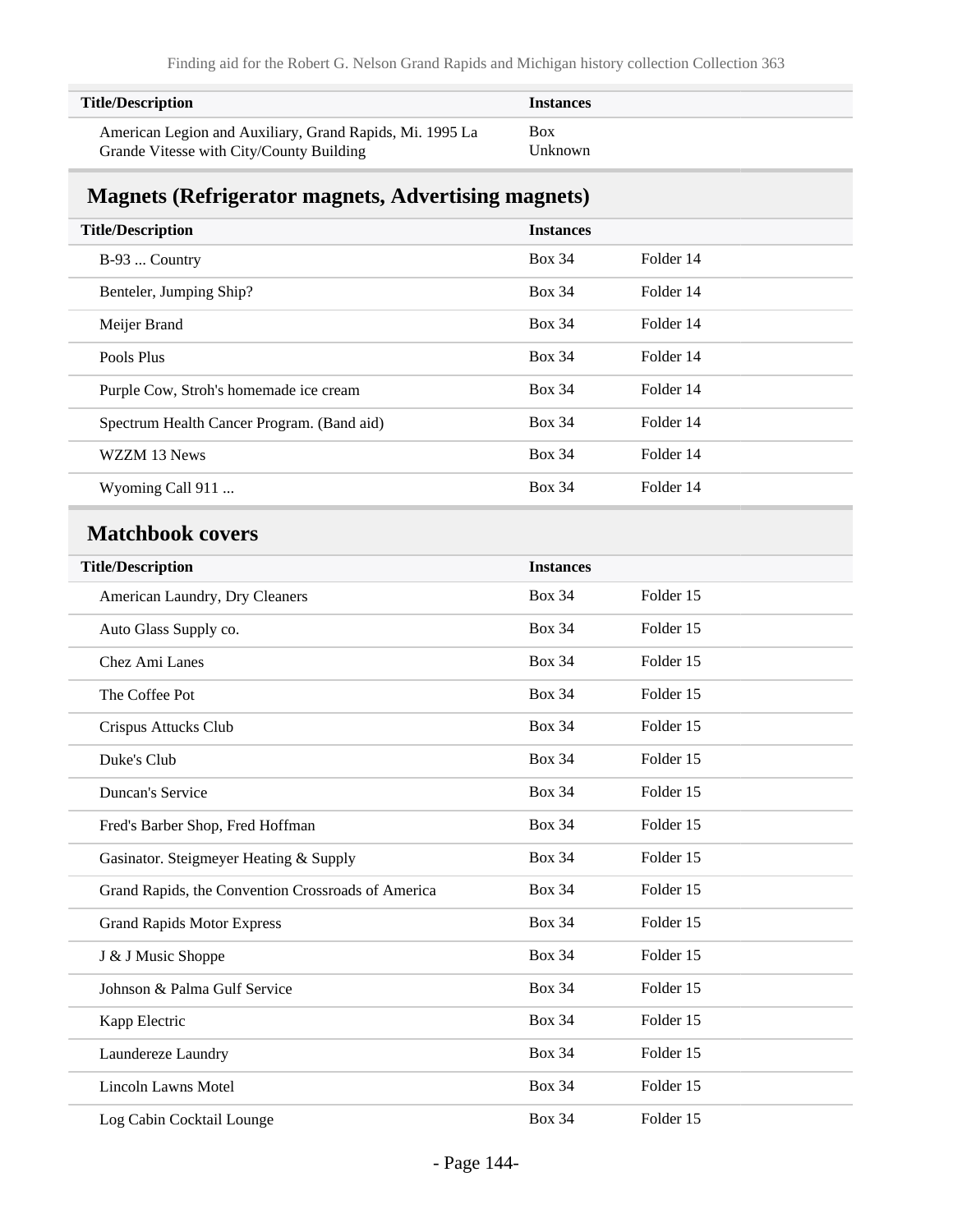| Manufacturers Supply company                                                      | <b>Box 34</b> | Folder 15 |  |
|-----------------------------------------------------------------------------------|---------------|-----------|--|
| My Buddy Bar                                                                      | <b>Box 34</b> | Folder 15 |  |
| Michigan Mutual Auto, Insurance                                                   | <b>Box 34</b> | Folder 15 |  |
| Northside Thrifty Acres Barber Shop                                               | <b>Box 34</b> | Folder 15 |  |
| Orphan's Bar                                                                      | <b>Box 34</b> | Folder 15 |  |
| Pennant Bar                                                                       | <b>Box 34</b> | Folder 15 |  |
| Plainfield Auto Wash                                                              | <b>Box 34</b> | Folder 15 |  |
| Speedy Car Wash                                                                   | <b>Box 34</b> | Folder 15 |  |
| Uptown Cleaners & Hatters, Inc.                                                   | <b>Box 34</b> | Folder 15 |  |
| Verbrugge's Service                                                               | <b>Box 34</b> | Folder 15 |  |
| Vinny's Bar                                                                       | <b>Box 34</b> | Folder 15 |  |
| Vote for "Grace" Dykstra, Apr. 3, 1939                                            | <b>Box 34</b> | Folder 15 |  |
| Yacht Club Cocktail Lounge                                                        | <b>Box 34</b> | Folder 15 |  |
| A.L. Holcomb Co. (Grand Rapids, MI)                                               | <b>Box 34</b> | Folder 16 |  |
| <b>Immediate Source of Acquisition:</b><br><b>Immediate Source of Acquisition</b> |               |           |  |
| 2007.064                                                                          |               |           |  |
| Allendale Farm Supply (Allendale, MI)                                             | <b>Box 34</b> | Folder 16 |  |
| <b>Immediate Source of Acquisition:</b><br><b>Immediate Source of Acquisition</b> |               |           |  |
| 2007.064                                                                          |               |           |  |
| Arsulowicz Brothers Funeral Home (Grand Rapids, MI)                               | <b>Box 34</b> | Folder 16 |  |
| Immediate Source of Acquisition:                                                  |               |           |  |
| <b>Immediate Source of Acquisition</b>                                            |               |           |  |
| 2007.064                                                                          |               |           |  |
| Associated Truck Lines, Inc. (Michigan)                                           | <b>Box 34</b> | Folder 16 |  |
| Immediate Source of Acquisition:                                                  |               |           |  |
| <b>Immediate Source of Acquisition</b><br>2007.064                                |               |           |  |
| Bob Blandford Lumber (Grand Rapids, MI)                                           | <b>Box 34</b> | Folder 16 |  |
| <b>Immediate Source of Acquisition:</b>                                           |               |           |  |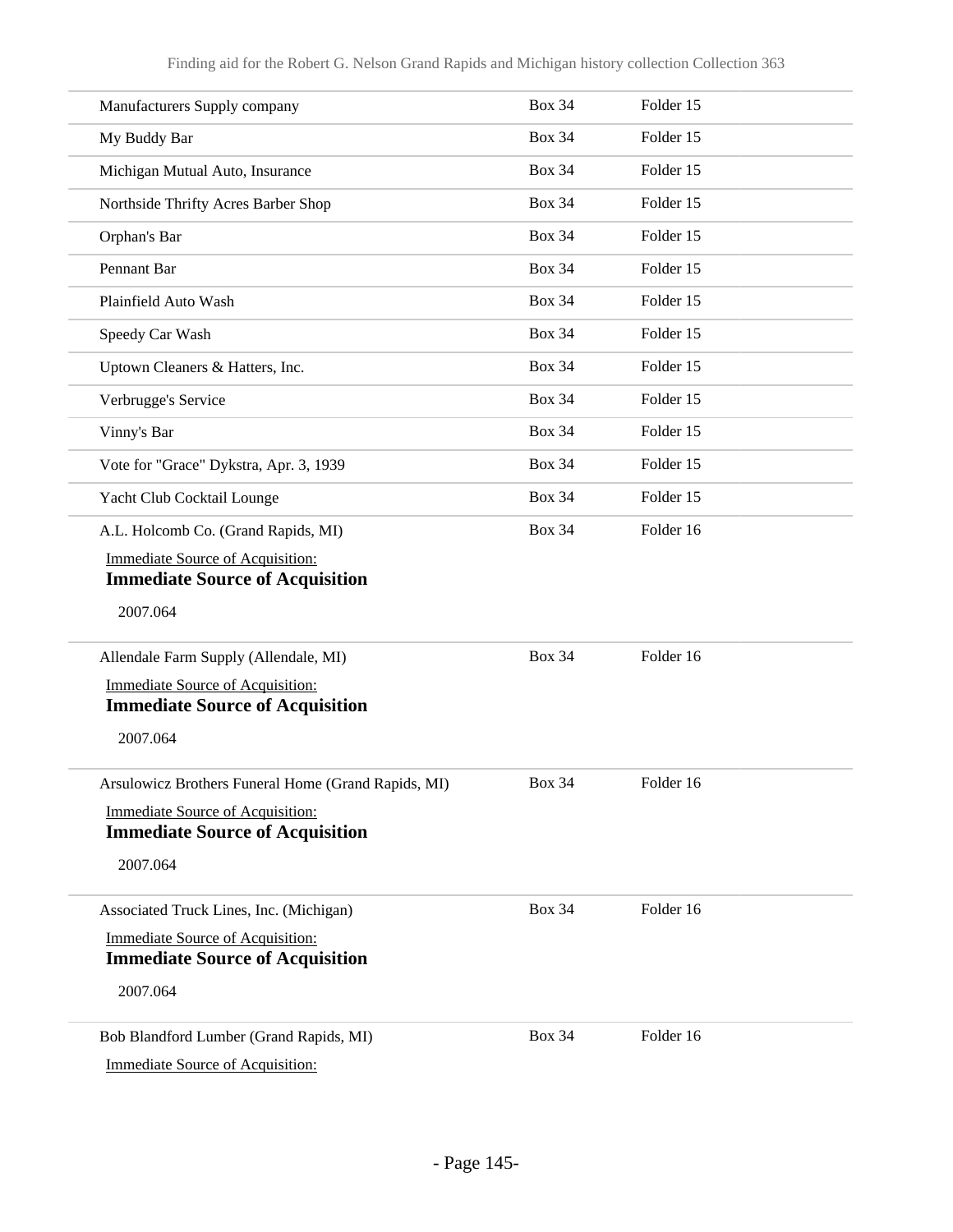## **Immediate Source of Acquisition**

2007.064

| Bursma Radio Supply Co. (Grand Rapids, MI)                                        | <b>Box 34</b> | Folder 16 |  |
|-----------------------------------------------------------------------------------|---------------|-----------|--|
| <b>Immediate Source of Acquisition:</b>                                           |               |           |  |
| <b>Immediate Source of Acquisition</b>                                            |               |           |  |
| 2007.064                                                                          |               |           |  |
| Caledonia Farmers Elevator (Caledonia, MI)                                        | <b>Box 34</b> | Folder 16 |  |
| <b>Immediate Source of Acquisition:</b><br><b>Immediate Source of Acquisition</b> |               |           |  |
| 2007.064                                                                          |               |           |  |
| Corey & Cliff's Golf Service (Grand Rapids, MI)                                   | <b>Box 34</b> | Folder 16 |  |
| <b>Immediate Source of Acquisition:</b><br><b>Immediate Source of Acquisition</b> |               |           |  |
| 2007.064                                                                          |               |           |  |
| David L. Cavera & Son, Inc./Sugarloaf Bananas (Grand Rapids,<br>MI                | <b>Box 34</b> | Folder 16 |  |
| <b>Immediate Source of Acquisition:</b><br><b>Immediate Source of Acquisition</b> |               |           |  |
| 2007.064                                                                          |               |           |  |
| East Recreation (2) (Grand Rapids, MI)                                            | <b>Box 34</b> | Folder 16 |  |
| <b>Immediate Source of Acquisition:</b><br><b>Immediate Source of Acquisition</b> |               |           |  |
| 2007.064                                                                          |               |           |  |
| Eberhard's (Grand Rapids, MI)                                                     | <b>Box 34</b> | Folder 16 |  |
| <b>Immediate Source of Acquisition:</b><br><b>Immediate Source of Acquisition</b> |               |           |  |
| 2007.064                                                                          |               |           |  |
| Grand Rapids Supply company (Grand Rapids, MI)                                    | <b>Box 34</b> | Folder 16 |  |
| <b>Immediate Source of Acquisition:</b><br><b>Immediate Source of Acquisition</b> |               |           |  |
| 2007.064                                                                          |               |           |  |
| General Lumber Co. (Grand Rapids, MI)                                             | <b>Box 34</b> | Folder 16 |  |
| <b>Immediate Source of Acquisition:</b>                                           |               |           |  |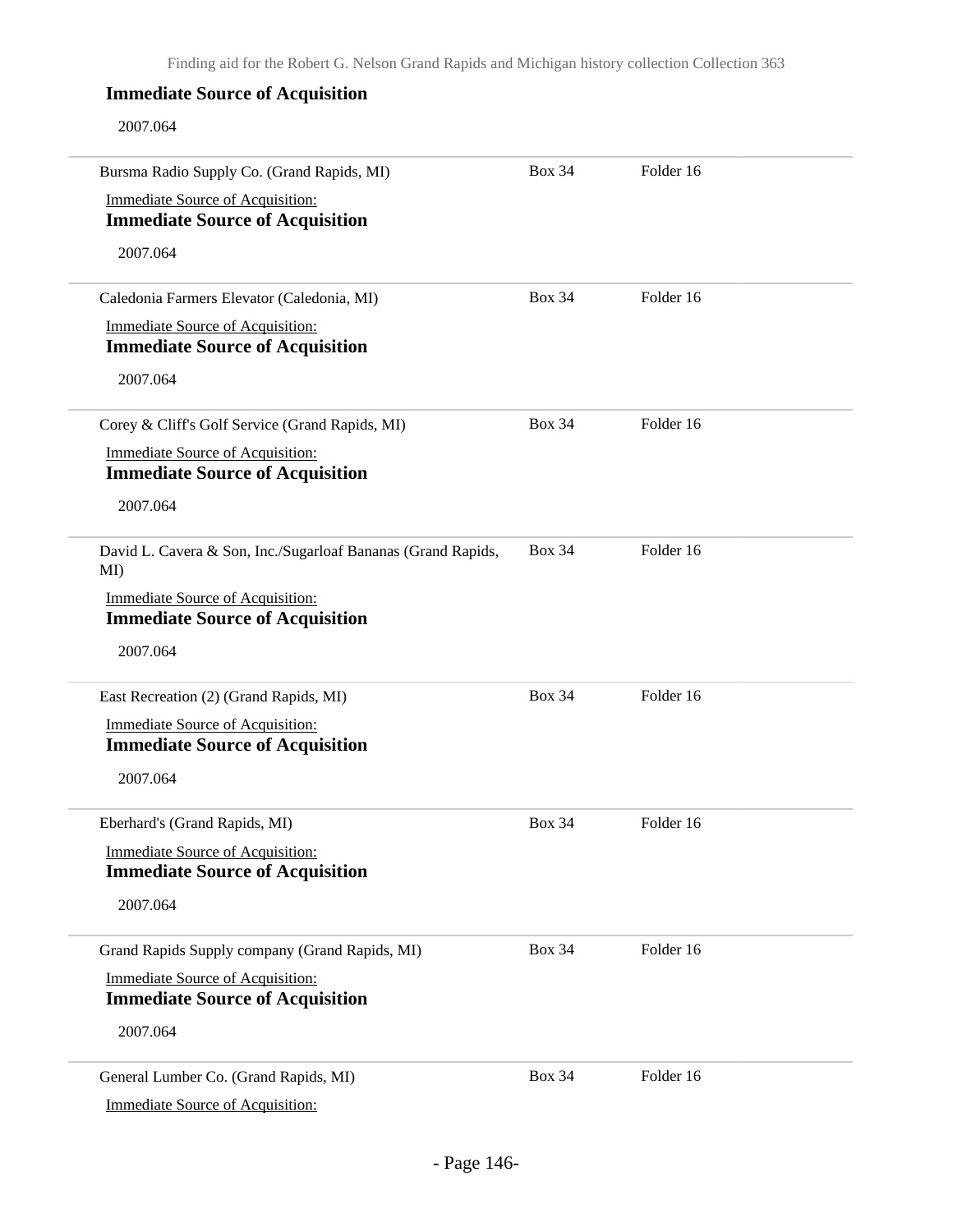## **Immediate Source of Acquisition**

2007.064

| Helsel's Barber Shop (Comstock Park, MI)                                          | <b>Box 34</b> | Folder 16 |  |
|-----------------------------------------------------------------------------------|---------------|-----------|--|
| Immediate Source of Acquisition:                                                  |               |           |  |
| <b>Immediate Source of Acquisition</b>                                            |               |           |  |
| 2007.064                                                                          |               |           |  |
| Kennedy Pharmacy (2) (Grand Rapids, MI)                                           | <b>Box 34</b> | Folder 16 |  |
| <b>Immediate Source of Acquisition:</b><br><b>Immediate Source of Acquisition</b> |               |           |  |
| 2007.064                                                                          |               |           |  |
| Medical Arts Parking Garage (Grand Rapids, MI)                                    | <b>Box 34</b> | Folder 16 |  |
| Immediate Source of Acquisition:<br><b>Immediate Source of Acquisition</b>        |               |           |  |
| 2007.064                                                                          |               |           |  |
|                                                                                   |               |           |  |
| Meijer's (2) (Michigan)                                                           | <b>Box 34</b> | Folder 16 |  |
| Immediate Source of Acquisition:                                                  |               |           |  |
| <b>Immediate Source of Acquisition</b>                                            |               |           |  |
| 2007.064                                                                          |               |           |  |
| Michigan Express, Inc. (Grand Rapids, MI)                                         | <b>Box 34</b> | Folder 16 |  |
| <b>Immediate Source of Acquisition:</b><br><b>Immediate Source of Acquisition</b> |               |           |  |
| 2007.064                                                                          |               |           |  |
| Norman's Hardware & Supply (Michigan)                                             | <b>Box 34</b> | Folder 16 |  |
| <b>Immediate Source of Acquisition:</b><br><b>Immediate Source of Acquisition</b> |               |           |  |
| 2007.064                                                                          |               |           |  |
| Old Kent Bank (3) (Grand Rapids, MI)                                              | <b>Box 34</b> | Folder 16 |  |
| <b>Immediate Source of Acquisition:</b><br><b>Immediate Source of Acquisition</b> |               |           |  |
| 2007.064                                                                          |               |           |  |
| Peoples State Bank (Holland, MI)                                                  | <b>Box 34</b> | Folder 16 |  |
| <b>Immediate Source of Acquisition:</b>                                           |               |           |  |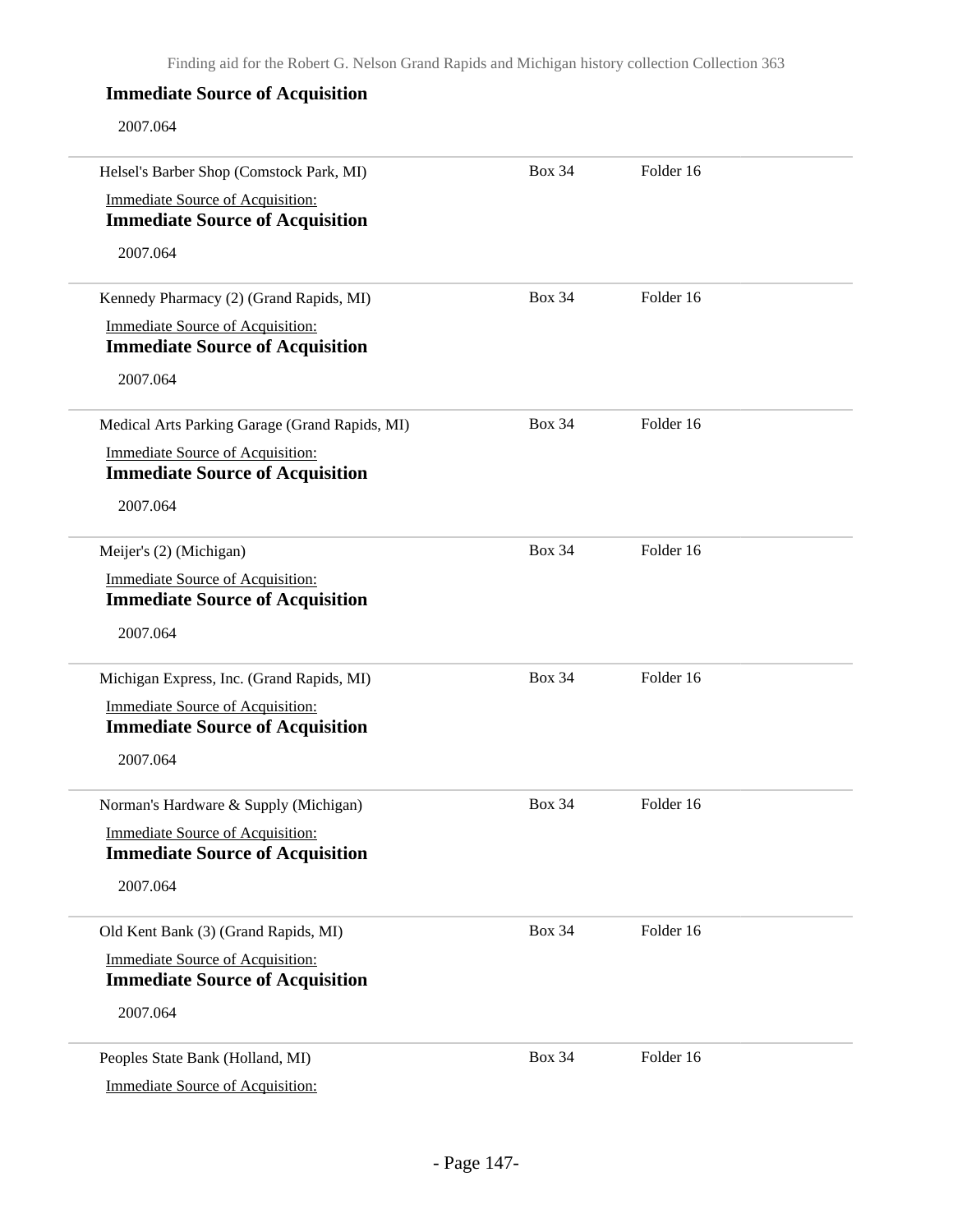### **Immediate Source of Acquisition**

2007.064

| R. & J. Gulf Service (Cedar Springs, MI)                                          | <b>Box 34</b> | Folder 16 |  |
|-----------------------------------------------------------------------------------|---------------|-----------|--|
| <b>Immediate Source of Acquisition:</b>                                           |               |           |  |
| <b>Immediate Source of Acquisition</b>                                            |               |           |  |
| 2007.064                                                                          |               |           |  |
| Streeter Motors (Cedar Springs, MI)                                               | <b>Box 34</b> | Folder 16 |  |
| <b>Immediate Source of Acquisition:</b><br><b>Immediate Source of Acquisition</b> |               |           |  |
| 2007.064                                                                          |               |           |  |
| Trill's Texaco Service (Grand Rapids, MI)                                         | <b>Box 34</b> | Folder 16 |  |
| <b>Immediate Source of Acquisition:</b><br><b>Immediate Source of Acquisition</b> |               |           |  |
| 2007.064                                                                          |               |           |  |
| Walt's General Garage (Dorr, MI)                                                  | <b>Box 34</b> | Folder 16 |  |
| <b>Immediate Source of Acquisition:</b><br><b>Immediate Source of Acquisition</b> |               |           |  |
| 2007.064                                                                          |               |           |  |
| Williams Sports Shop (Wayland, MI)                                                | <b>Box 34</b> | Folder 16 |  |
| <b>Immediate Source of Acquisition:</b><br><b>Immediate Source of Acquisition</b> |               |           |  |
| 2007.064                                                                          |               |           |  |
| Windmill Floral Shop (Grand Rapids, MI)                                           | <b>Box 34</b> | Folder 16 |  |
| <b>Immediate Source of Acquisition:</b><br><b>Immediate Source of Acquisition</b> |               |           |  |
| 2007.064                                                                          |               |           |  |
| Y.M.C.A Cafeteria (Grand Rapids, MI)                                              | <b>Box 34</b> | Folder 16 |  |
| <b>Immediate Source of Acquisition:</b><br><b>Immediate Source of Acquisition</b> |               |           |  |
| 2007.064                                                                          |               |           |  |
| Zeeland State Bank (Zeeland, MI)                                                  | <b>Box 34</b> | Folder 16 |  |
| <b>Membership cards</b>                                                           |               |           |  |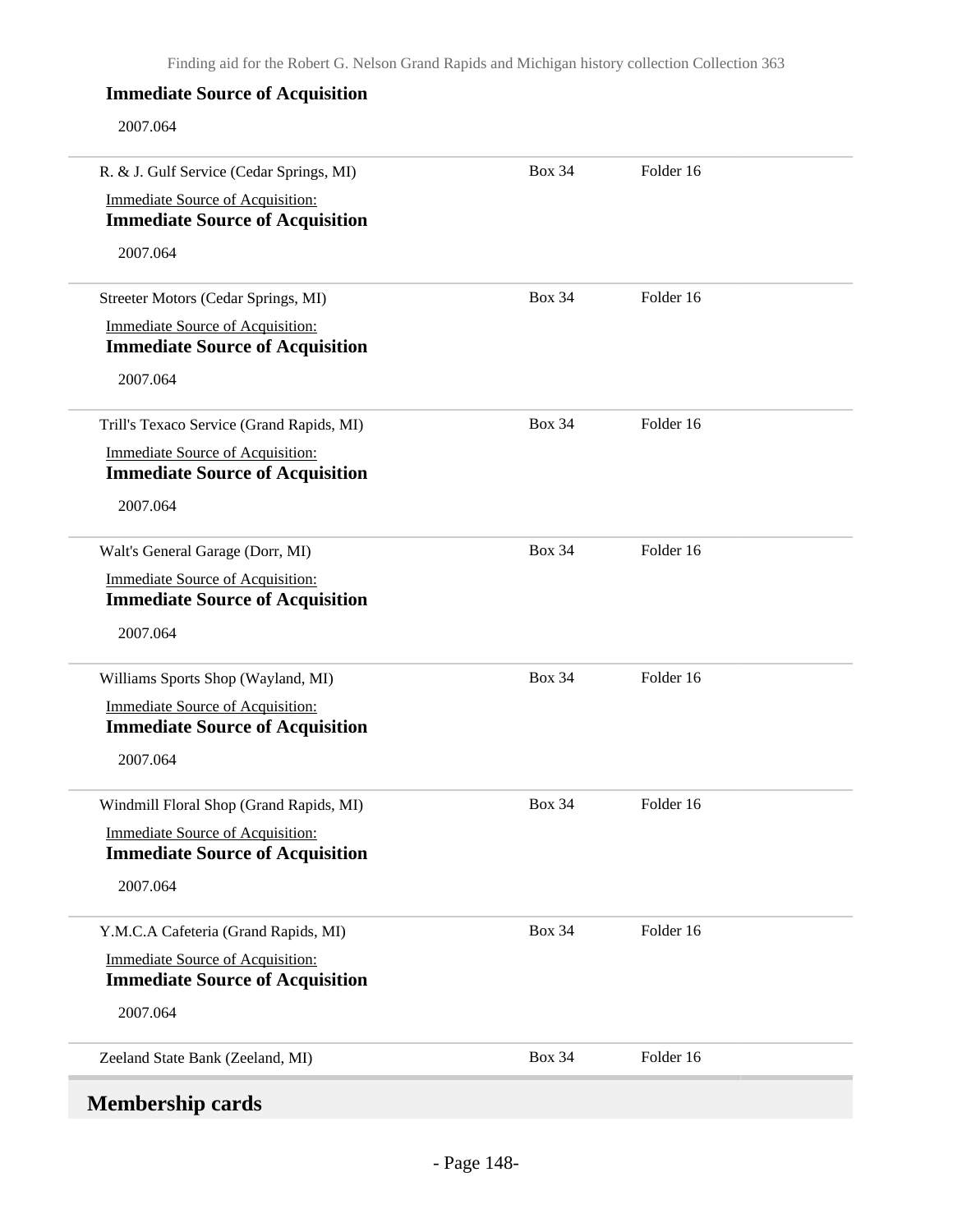| <b>Title/Description</b>                                                        | <b>Instances</b> |           |
|---------------------------------------------------------------------------------|------------------|-----------|
| Harvey Walcott, Coopersville. Safe Driving. Automobile<br>Owner's Association.  | <b>Box 34</b>    | Folder 17 |
| <b>Paint stirrer</b>                                                            |                  |           |
| <b>Title/Description</b>                                                        | <b>Instances</b> |           |
| Meijer Thrifty Acres                                                            | <b>Box 34</b>    | Folder 19 |
| <b>Pencils</b>                                                                  |                  |           |
| <b>Title/Description</b>                                                        | <b>Instances</b> |           |
| Champion Lbr. & Supply Co. [lumber]                                             | Box 41           |           |
| Maple Grove Dairy (2)                                                           | <b>Box 41</b>    |           |
| Herringa's Dairy                                                                | <b>Box 41</b>    |           |
| Metcalf's Funeral Service Inc.                                                  | <b>Box 41</b>    |           |
| Printing blocks (metal & wood block)                                            |                  |           |
| <b>Title/Description</b>                                                        | <b>Instances</b> |           |
| "Globe Printing Services"                                                       | <b>Box 41</b>    |           |
| <b>Ribbons</b>                                                                  |                  |           |
| <b>Title/Description</b>                                                        | <b>Instances</b> |           |
| 30. Stiftungs Feit. A.U.V. Grand Rapids, Aug. 19-20, 1899.<br>Frauen Comite.    | <b>Box 34</b>    | Folder 18 |
| "For Home and country, Hastings, Mich. June 5, 1917                             | <b>Box 34</b>    | Folder 18 |
| Grand Rapids Boat & Canoe Club                                                  | <b>Box 34</b>    | Folder 18 |
| National Regatta, Detroit, n.y.                                                 | <b>Box 34</b>    | Folder 18 |
| Regatta Peoria, July 1913                                                       | <b>Box 34</b>    | Folder 18 |
| Grand Rapids Carnival of Fun. Oct 25-28, 1898. (red)                            | <b>Box 34</b>    | Folder 18 |
| LBM (Lutheran Bund of Michigan), Bundes-Sikung. July 29,<br>1913, Grand Rapids. | <b>Box 34</b>    | Folder 18 |
| Lutheran Bund of Michigan, Bay City, July 1912                                  | <b>Box 34</b>    | Folder 18 |
| Lutheran Bund of Michigan, Detroit, 1915                                        | <b>Box 34</b>    | Folder 18 |
| Lutheran Bund of Michigan, Bay City, 23rd Annual, 1917                          | <b>Box 34</b>    | Folder 18 |
| Michigan Fair, Sept. 1919, Grand Rapids. Fourth Premium                         | <b>Box 34</b>    | Folder 18 |
| Track Meet. Duel Meet, Ottawa vs. Central. Apr. 27, 1939.                       | <b>Box 34</b>    | Folder 18 |
| <b>United Campaign Volunteer</b>                                                | <b>Box 34</b>    | Folder 18 |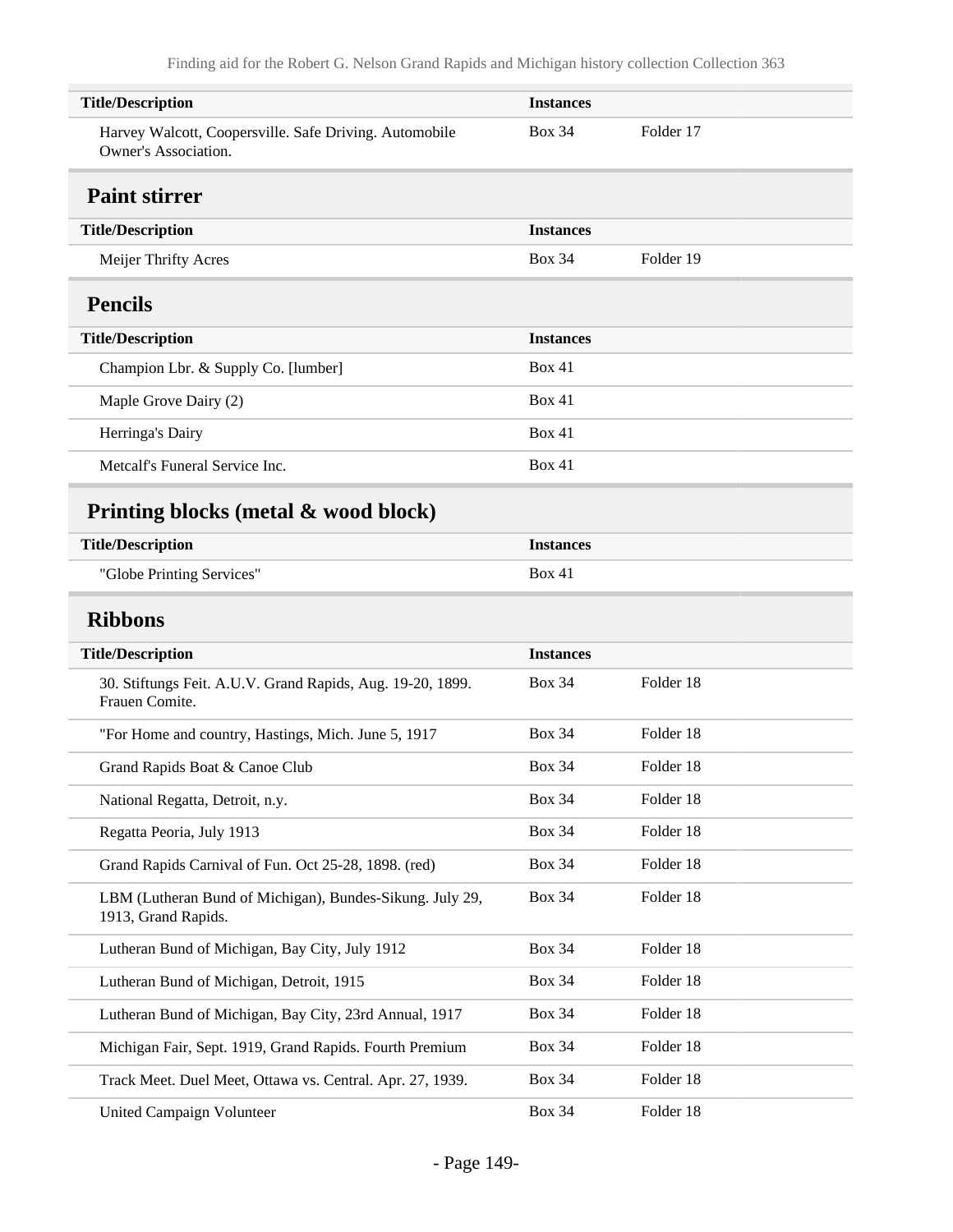| Delegate. Young People's Councils. Western Michigan and<br>Northern Indiana Division. May 1929.  | Box 34        | Folder 18 |  |
|--------------------------------------------------------------------------------------------------|---------------|-----------|--|
| Delegate. Young People's Councils. Western Michigan and<br>Northern Indiana Division. June 1931. | <b>Box 34</b> | Folder 18 |  |

## **Rulers**

| <b>Title/Description</b>                                                                                                                                              | <b>Instances</b>      |           |
|-----------------------------------------------------------------------------------------------------------------------------------------------------------------------|-----------------------|-----------|
| Acme Building specialties Co. 2180 Byron Center SW. Metal,<br>with Historic Flags of our Country, 6 illustrated in red and blue<br>on a white background. 12 in. OVE. | <b>Box</b><br>Unknown |           |
| Small "B" for Bagwell for Governor, 12 in.                                                                                                                            | <b>Box 34</b>         | Folder 19 |
| Rex Sewing Center, 6 in.                                                                                                                                              | <b>Box 35</b>         |           |

# **Carnival of Fun. Souvenir pins. (4) [In Cigar box]**

| <b>Title/Description</b>                                                         | <b>Instances</b>             |
|----------------------------------------------------------------------------------|------------------------------|
| Oct. 1897. Six pointed star. Jester.                                             | <b>Box</b><br>Unknown        |
| Oct. 1897. Wreath. Jester.                                                       | <b>Box</b><br>Unknown        |
| 1898. Two figures dancing                                                        | <b>Box</b><br>Unknown        |
| Oct. 1898. Own above the bar, and jesters doing splits in the<br>"coin" portion. | <b>Box</b><br><b>Unknown</b> |

# **Grand Rapids 60th Anniversary & Homecoming. 1910.**

| <b>Title/Description</b>                             | <b>Instances</b>      |
|------------------------------------------------------|-----------------------|
| Souvenir pin, with cabin on the coin. [In cigar box] | <b>Box</b><br>Unknown |

# **Windshield Scraper (Plastic)**

| <b>Title/Description</b>                  | <b>Instances</b> |
|-------------------------------------------|------------------|
| Meijer. Yellow                            | <b>Box</b>       |
| Physical Location: Check Box 34           | <b>Unknown</b>   |
| Town Talk, Yellow                         | <b>Box</b>       |
| Physical Location: Check Box 34           | Unknown          |
| Zoerman's Standard Service, Fulton. Green | <b>Box</b>       |
| <b>Physical Location: Check Box 34</b>    | <b>Unknown</b>   |
| <b>Windshield Stickers.</b>               |                  |

#### **Title/Description Instances**